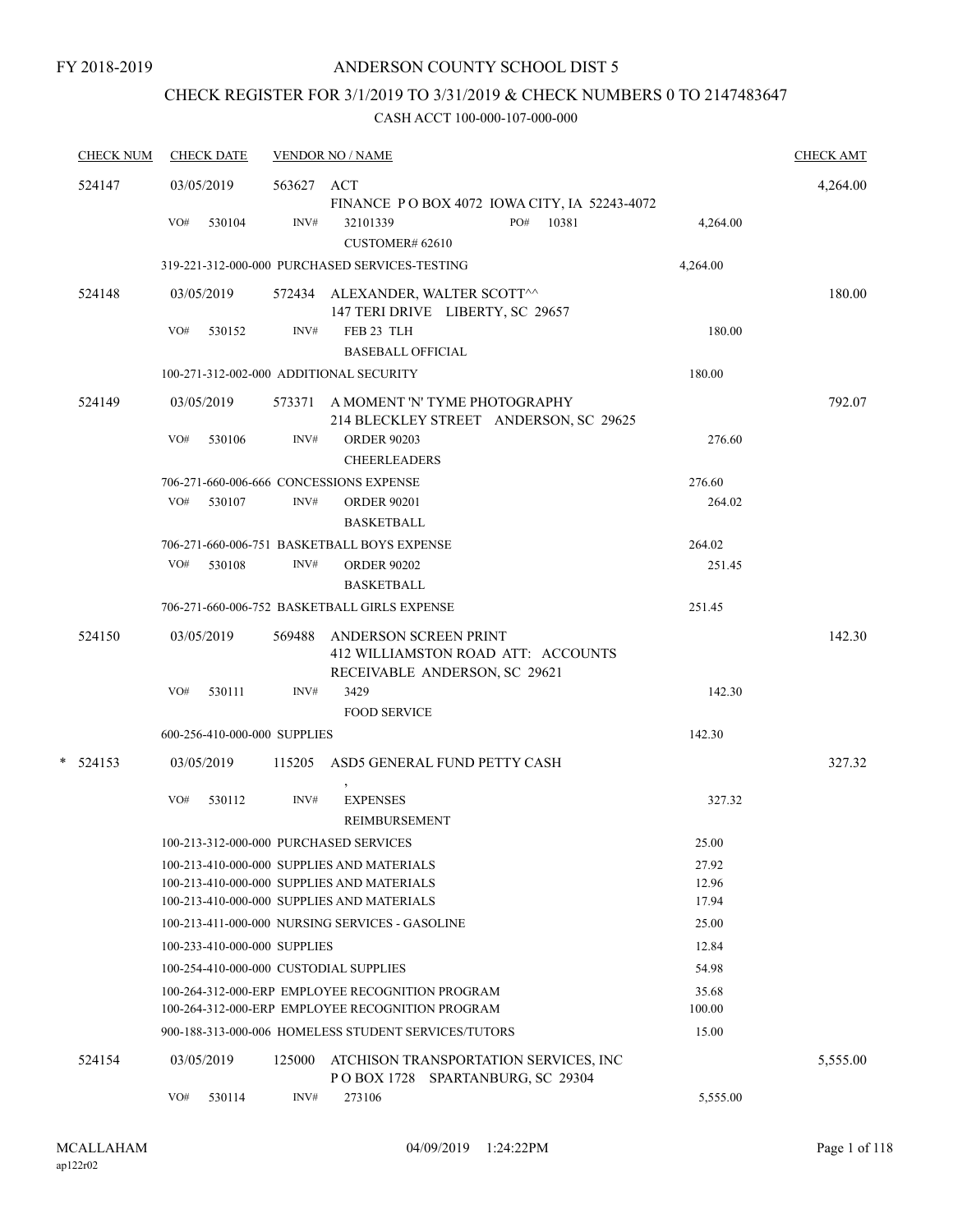## CHECK REGISTER FOR 3/1/2019 TO 3/31/2019 & CHECK NUMBERS 0 TO 2147483647

| <b>CHECK NUM</b> | <b>CHECK DATE</b> |                              |        | <b>VENDOR NO / NAME</b>                                                                      |     |           |          | <b>CHECK AMT</b> |
|------------------|-------------------|------------------------------|--------|----------------------------------------------------------------------------------------------|-----|-----------|----------|------------------|
|                  |                   |                              |        | <b>CONCORD ELEM</b>                                                                          |     |           |          |                  |
|                  |                   |                              |        | 709-271-660-009-355 FIELD TRIPS GRADE 5 EXPENSE                                              |     |           | 5,555.00 |                  |
| 524156           | 03/05/2019        |                              |        | 575063 BAYADA HOME HEALTH CARE, INC.<br>PO BOX 536446 PITTSBURGH, PA 15253-5906              |     |           |          | 4,441.50         |
|                  | VO#               | 530183                       | INV#   | 14241552                                                                                     | PO# | 99580     | 1,081.50 |                  |
|                  |                   |                              |        | JAN 22-25                                                                                    |     |           |          |                  |
|                  |                   |                              |        | 203-215-313-000-000 O&M/ PT/ ESL SERVICES                                                    |     |           | 1,081.50 |                  |
|                  | VO#               | 530184                       | INV#   | 14303598                                                                                     | PO# | 99580     | 3,360.00 |                  |
|                  |                   |                              |        | FEB 11-15                                                                                    |     |           |          |                  |
|                  |                   |                              |        | 203-215-313-000-000 O&M/ PT/ ESL SERVICES                                                    |     |           | 3,360.00 |                  |
| 524157           | 03/05/2019        |                              | 143400 | BOUND TO STAY BOUND BOOKS, INC<br>PO BOX 870950 KANSAS CITY, MO 64187-0950                   |     |           |          | 832.42           |
|                  | VO#               | 530185                       | INV#   | 108352<br>CUST# 40076007                                                                     |     | PO# 10323 |          | 832.42           |
|                  |                   | 100-222-410-012-000 SUPPLIES |        |                                                                                              |     |           | 832.42   |                  |
| 524159           | 03/05/2019        |                              |        | 574149 CAMP JEKYLL<br>550 S. BEACHVIEW DR JEKYLL ISLAND, GA<br>31527                         |     |           |          | 300.00           |
|                  | VO#               | 530126                       | INV#   | CONF#1904002                                                                                 |     |           |          | 300.00           |
|                  |                   |                              |        | <b>GLENVIEW MS</b>                                                                           |     |           |          |                  |
|                  |                   |                              |        | 720-271-660-020-586 FIELD TRIPS- GR.7 EXPENSE                                                |     |           | 300.00   |                  |
| 524160           | 03/05/2019        |                              |        | 569437 CHASTAIN, DENNIS L<br>CHASTAIN'S HEATING & AIR 3553 KEYS STREET<br>ANDERSON, SC 29624 |     |           |          | 195.00           |
|                  | VO#               | 530116                       | INV#   | 111837<br><b>RENTAL</b>                                                                      |     |           |          | 195.00           |
|                  |                   |                              |        | 100-255-323-000-000 CONTRACTED SERVICES                                                      |     |           | 195.00   |                  |
| 524161           | 03/05/2019        |                              | 573381 | <b>CLASSIC PRODUCTIONS FOR STUDENTS</b><br>POBOX 24464 KNOXVILLE, TN 37933-2464              |     |           |          | 1,287.00         |
|                  | VO#               | 530117                       | INV#   | CH 0577<br><b>HOMELAND PARK</b>                                                              |     |           | 1,287.00 |                  |
|                  |                   |                              |        | 711-271-660-011-351 FIELD TRIPS GRADE 1 EXPENSE                                              |     |           | 1,287.00 |                  |
| 524162           | 03/05/2019        |                              |        | 574613 COCA-COLA BOTTLING CO CONSOLIDATED<br>PO BOX 603542 CHARLOTTE, NC 28260-3542          |     |           |          | 258.94           |
|                  | VO#               | 530118                       | INV#   | 4202205353<br><b>GLENVIEW MS</b>                                                             |     |           |          | 258.94           |
|                  |                   |                              |        | 720-271-660-020-666 CONCESSIONS EXPENSE                                                      |     |           | 258.94   |                  |
| 524163           | 03/05/2019        |                              |        | 572475 COLWELL, ROBERT^^<br>8 FAIRVIEW PLACE GREER, SC 29651                                 |     |           |          | 105.10           |
|                  | VO#               | 530153                       | INV#   | FEB 22 TLH<br><b>LACROSSE OFFICIAL</b>                                                       |     |           |          | 105.10           |
|                  |                   |                              |        | 100-271-312-002-000 ADDITIONAL SECURITY                                                      |     |           | 105.10   |                  |
| 524164           | 03/05/2019        |                              |        | 185612 COURTYARD BY MARRIOTT                                                                 |     |           |          | 2,250.56         |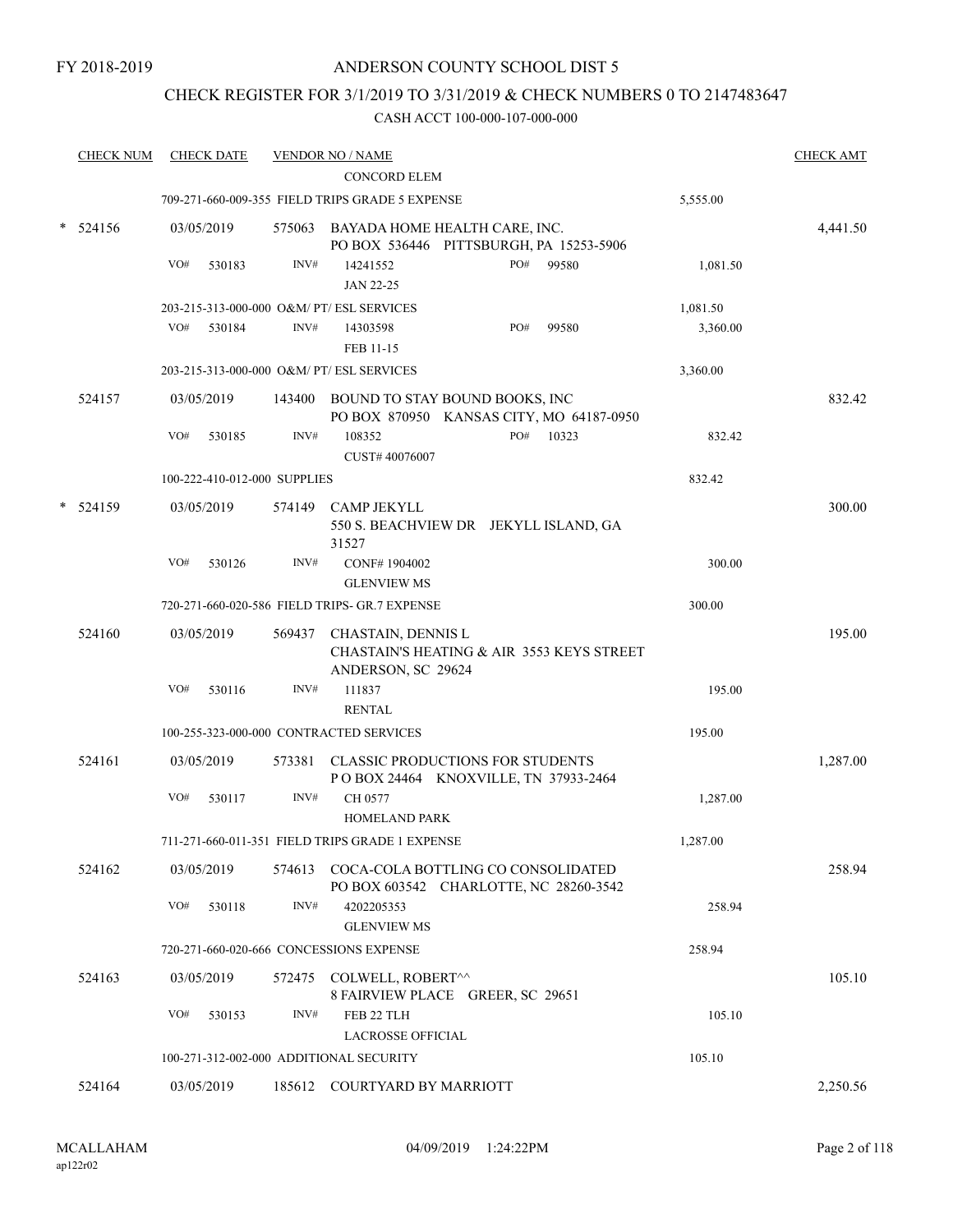FY 2018-2019

## ANDERSON COUNTY SCHOOL DIST 5

## CHECK REGISTER FOR 3/1/2019 TO 3/31/2019 & CHECK NUMBERS 0 TO 2147483647

| <b>CHECK NUM</b> |            | <b>CHECK DATE</b> |                                | <b>VENDOR NO / NAME</b>                                                                              |     |       |           | <b>CHECK AMT</b> |
|------------------|------------|-------------------|--------------------------------|------------------------------------------------------------------------------------------------------|-----|-------|-----------|------------------|
|                  |            |                   |                                | 1405 MALL OF GEORGIA BLVD BUFORD, GA<br>30519                                                        |     |       |           |                  |
|                  | VO#        | 530120            | INV#                           | <b>J SMITH</b><br>APRIL 5-6                                                                          |     |       | 2,250.56  |                  |
|                  |            |                   |                                | 721-190-660-021-647 DRAMA HIGH EXPENSE                                                               |     |       | 2,250.56  |                  |
| 524165           | 03/05/2019 |                   | 569972                         | DEDRA WILLIAMS-SHACKLETTE<br>208 SUMTER ST ANDERSON, SC 29621                                        |     |       |           | 150.00           |
|                  | VO#        | 530158            | INV#                           | <b>FIELD TRIP</b><br><b>REFUND</b>                                                                   |     |       | 150.00    |                  |
|                  |            |                   |                                | 705-271-660-005-582 JEKYLL ISLAND TRIP EXPENSE                                                       |     |       | 150.00    |                  |
| 524166           | 03/05/2019 |                   | 211302                         | DUKE ENERGY<br>PO BOX 70516 CHARLOTTE, NC 28272-0516                                                 |     |       |           | 15,319.55        |
|                  | VO#        | 530238            | INV#                           | <b>DUE 3/8</b><br><b>UTILITIES</b>                                                                   |     |       | 15,319.55 |                  |
|                  |            |                   |                                | 100-254-470-002-000 ENERGY-ELECTRICITY & WATER                                                       |     |       | 994.11    |                  |
|                  |            |                   |                                | 100-254-470-003-000 ENERGY-ELECTRICITY & WATER                                                       |     |       | 14,306.73 |                  |
|                  |            |                   |                                | 100-254-470-012-000 ENERGY-ELECTRICITY & WATER                                                       |     |       | 18.71     |                  |
| 524167           | 03/05/2019 |                   | 569174                         | EAI EDUCATION<br>DIV OF ERIC ARMIN INC PO BOX 416366 BOSTON,<br>MA 02241-6366                        |     |       |           | 178.11           |
|                  | VO#        | 530187            | INV#                           | 0919758<br>DRY ERASE BOARDS                                                                          | PO# | 10253 | 178.11    |                  |
|                  |            |                   |                                | 100-113-410-005-VEN SUPPLY-ADDT'L FOR LOST VENDING                                                   |     |       | 178.11    |                  |
| 524168           | 03/05/2019 |                   | 575802                         | FOX THEATRE GROUP SALES<br>660 PEACHTREE ST NE ATLANTA, GA 30308                                     |     |       |           | 1,857.60         |
|                  | VO#        | 530125            | INV#                           | APRIL 5, 2019<br>ACCT#11687506                                                                       |     |       | 1,857.60  |                  |
|                  |            |                   |                                | 721-190-660-021-647 DRAMA HIGH EXPENSE                                                               |     |       | 1,857.60  |                  |
| 524169           | 03/05/2019 |                   | 569372                         | <b>GREAT AMERICA LEASING CORP</b><br>PO BOX 660831 ATT: ACCOUNTS RECEIVABLE<br>DALLAS, TX 75266-0831 |     |       |           | 1,761.46         |
|                  | VO#        | 530189            | INV#                           | 24194738<br><b>COPIER</b>                                                                            | PO# | 99140 | 1,641.62  |                  |
|                  |            |                   | 100-252-325-000-000 RENTALS    |                                                                                                      |     |       | 1,641.62  |                  |
|                  | VO#        | 530190            | INV#                           | 24245368<br><b>COPIER</b>                                                                            | PO# | 99695 | 119.84    |                  |
|                  |            |                   | 100-113-410-005-000 SUPPLIES   |                                                                                                      |     |       | 119.84    |                  |
| 524170           | 03/05/2019 |                   | 574279                         | HALLIGAN MAHONEY & WILLIAMS<br>PO BOX 11367 COLUMBIA, SC 29211-1367                                  |     |       |           | 6,071.12         |
|                  | VO#        | 530128            | INV#                           | 13058<br><b>JAN SERVICES</b>                                                                         |     |       | 6,071.12  |                  |
|                  |            |                   | 100-231-319-000-000 LEGAL FEES |                                                                                                      |     |       | 6,071.12  |                  |
| 524171           | 03/05/2019 |                   | 575593                         | HANSON, MELISSA**                                                                                    |     |       |           | 365.00           |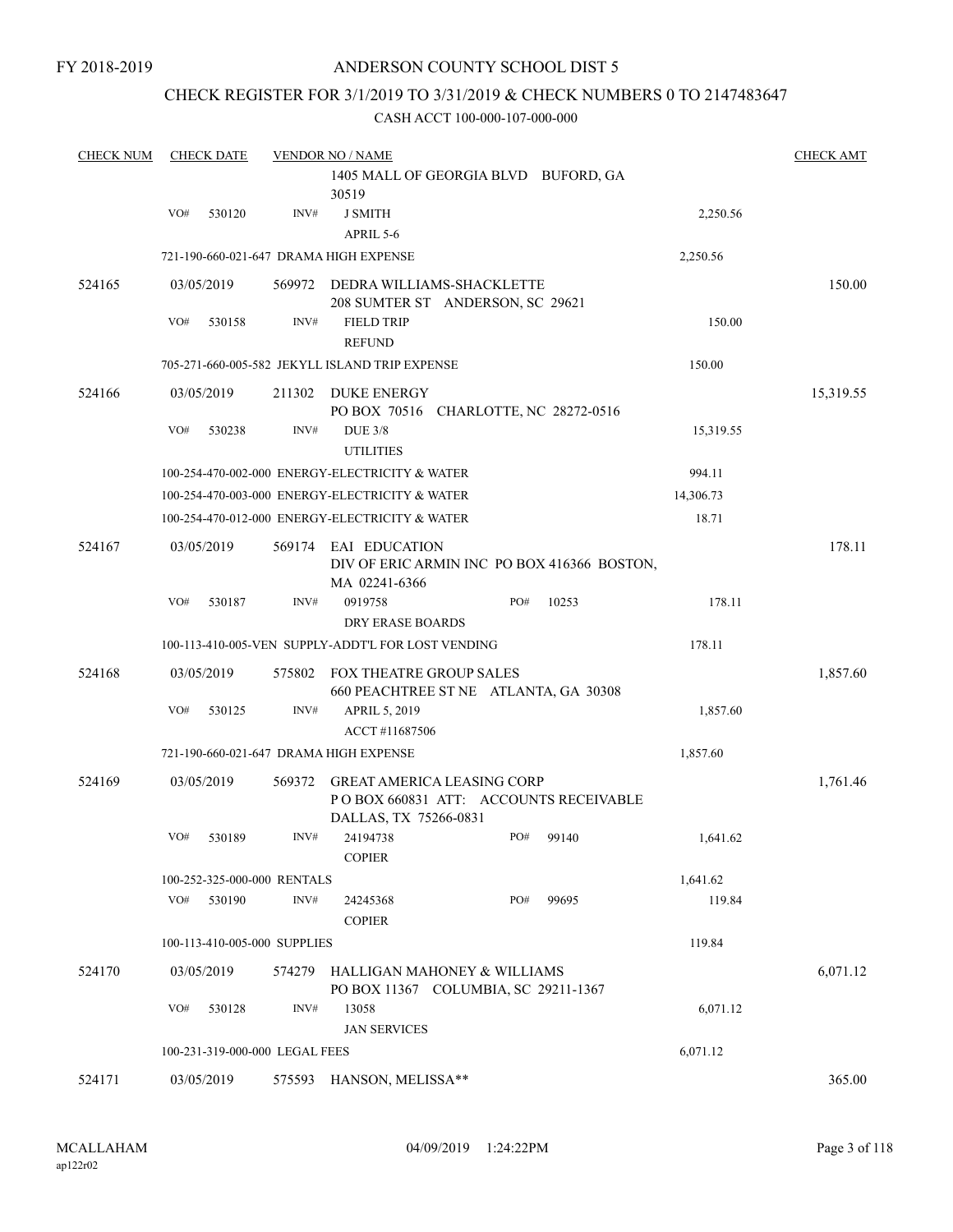## CHECK REGISTER FOR 3/1/2019 TO 3/31/2019 & CHECK NUMBERS 0 TO 2147483647

| <b>CHECK NUM</b> |     | <b>CHECK DATE</b> |                                   | <b>VENDOR NO / NAME</b>                                                           |                                          |            | <b>CHECK AMT</b> |
|------------------|-----|-------------------|-----------------------------------|-----------------------------------------------------------------------------------|------------------------------------------|------------|------------------|
|                  |     |                   |                                   | LH CONNECTED 2930 GEER RD SUITE 181<br>TURLOCK, CA 95382                          |                                          |            |                  |
|                  | VO# | 530151            | INV#                              | 1489-002<br><b>CONCORD ELEM</b>                                                   |                                          | 365.00     |                  |
|                  |     |                   | 937-113-410-009-000 SUPPLIES      |                                                                                   |                                          | 365.00     |                  |
| 524174           |     | 03/05/2019        | 282620                            | <b>IONOSPHERE TOURS</b><br>307 N. MAIN STREET ANDERSON, SC 29621                  |                                          |            | 1,550.00         |
|                  | VO# | 530131            | INV#                              | <b>CHARTER 6689</b>                                                               |                                          | 1,550.00   |                  |
|                  |     |                   |                                   | <b>CONCORD ELEM</b>                                                               |                                          |            |                  |
|                  |     |                   |                                   | 709-271-660-009-352 FIELD TRIPS GRADE 2 EXPENSE                                   |                                          | 1,550.00   |                  |
| $*$ 524176       |     | 03/05/2019        |                                   | 568460 KIRKWOOD, NORMAN^^                                                         | 46 SAMPET DRIVE SIMPSONVILLE, SC 29681   |            | 106.00           |
|                  | VO# | 530154            | INV#                              | FEB 25 TLH<br><b>LACROSSE OFFICIAL</b>                                            |                                          | 106.00     |                  |
|                  |     |                   |                                   | 100-271-312-002-000 ADDITIONAL SECURITY                                           |                                          | 106.00     |                  |
| 524177           |     | 03/05/2019        | 313476                            | LAKESHORE LEARNING MATERIALS<br>RECEIVABLE CARSON, CA 90895                       | 2695 EAST DOMINGUEZ STREET ATT: ACCOUNTS |            | 584.38           |
|                  | VO# | 530195            | INV#                              | 5246340219                                                                        | 10084<br>PO#                             | 584.38     |                  |
|                  |     |                   |                                   | <b>CARPET</b>                                                                     |                                          |            |                  |
|                  |     |                   |                                   | 100-112-410-019-INQ INQUIRY BASED LEARNING                                        |                                          | 584.38     |                  |
| 524178           |     | 03/05/2019        |                                   | 564353 LAZER CONSTRUCTION COMPANY INC<br>ANDERSON, SC 29623                       | POBOX 5103 ATT: ACCOUNTS RECEIVABLE      |            | 256,095.56       |
|                  | VO# | 530196            | INV#                              | 7418-10<br><b>WESTSIDE</b>                                                        |                                          | 96,870.56  |                  |
|                  |     |                   |                                   | 505-271-540-003-BSC BASEBALL&SOFTBALL COMPLEX                                     |                                          | 96,870.56  |                  |
|                  | VO# | 530197            | INV#                              | 7318-10<br><b>TL HANNA</b>                                                        |                                          | 159,225.00 |                  |
|                  |     |                   |                                   | 505-271-540-002-BSC BASEBALL&SOFTBALL COMPLEX                                     |                                          | 159,225.00 |                  |
| $*$ 524180       |     | 03/05/2019        | 569988                            | MCMILLAN PAZDAN SMITH, LLC<br>DEPT 999450 PO BOX 537044 ATLANTA, GA<br>30353-9450 |                                          |            | 33,864.46        |
|                  | VO# | 530198            | INV#                              | 01900088<br>PROJ#015013.01                                                        |                                          | 6,971.25   |                  |
|                  |     |                   | 515-253-520-031-CAR CAREER CENTER |                                                                                   |                                          | 6,971.25   |                  |
|                  | VO# | 530199            | INV#                              | 01900092<br>PROJ #017455.00                                                       |                                          | 2,700.00   |                  |
|                  |     |                   |                                   | 505-254-323-005-000 CONTRACTED SERVICES                                           |                                          | 2,700.00   |                  |
|                  | VO# | 530200            | INV#                              | 01900091<br>PROJ #017396.00                                                       |                                          | 9,155.72   |                  |
|                  |     |                   |                                   | 505-271-540-002-BSC BASEBALL&SOFTBALL COMPLEX                                     |                                          | 4,577.86   |                  |
|                  |     |                   |                                   | 505-271-540-003-BSC BASEBALL&SOFTBALL COMPLEX                                     |                                          | 4,577.86   |                  |
|                  | VO# | 530201            | INV#                              | 01900087                                                                          |                                          | 5,713.49   |                  |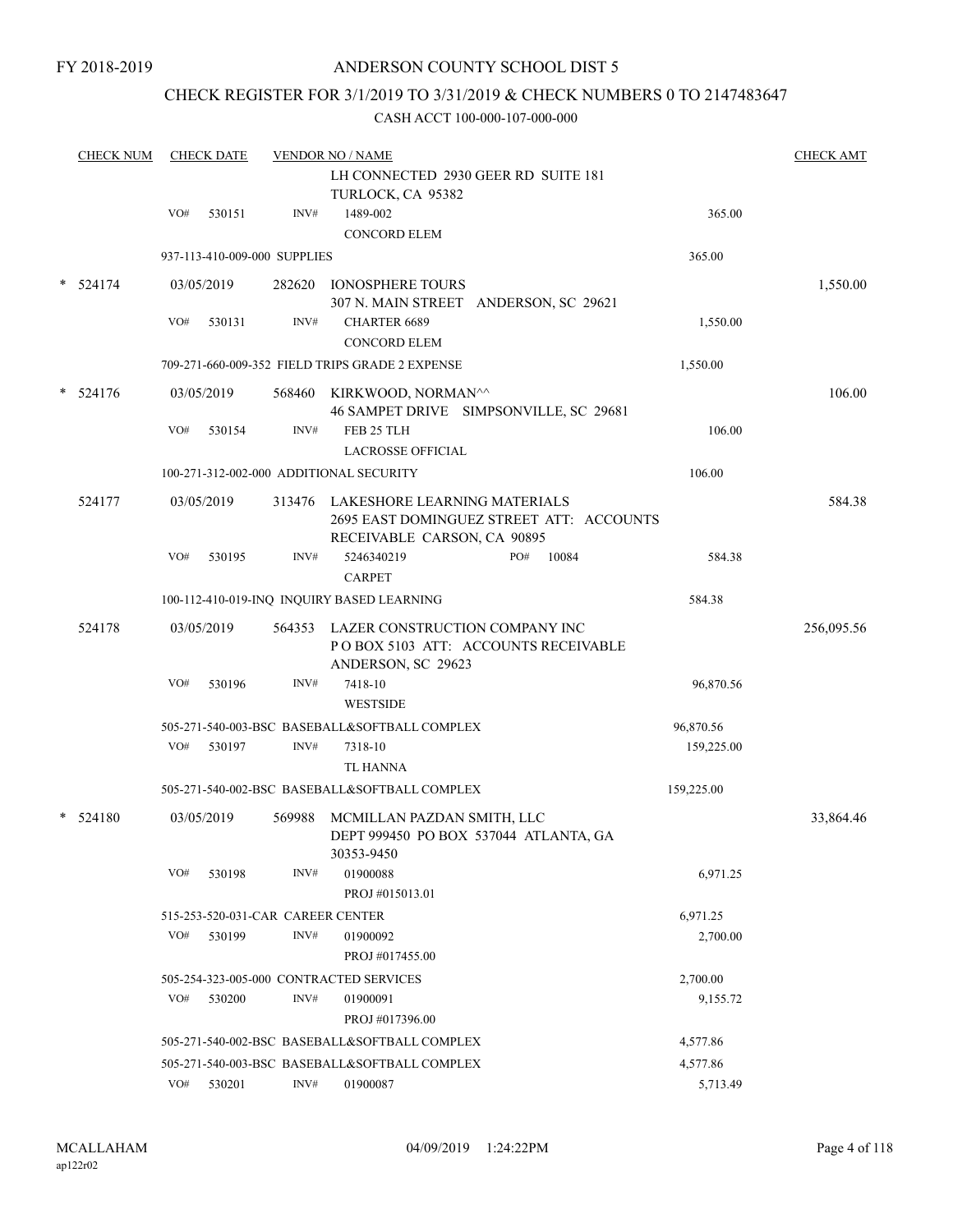## CHECK REGISTER FOR 3/1/2019 TO 3/31/2019 & CHECK NUMBERS 0 TO 2147483647

| <b>CHECK NUM</b> |     | <b>CHECK DATE</b> |                                   | <b>VENDOR NO / NAME</b>                            |     |       |           | <b>CHECK AMT</b> |
|------------------|-----|-------------------|-----------------------------------|----------------------------------------------------|-----|-------|-----------|------------------|
|                  |     |                   |                                   | PROJ #015013.00                                    |     |       |           |                  |
|                  |     |                   | 515-253-520-031-CAR CAREER CENTER |                                                    |     |       | 5,713.49  |                  |
|                  | VO# | 530202            | INV#                              | 01900096                                           |     |       | 9,324.00  |                  |
|                  |     |                   |                                   | PROJ #018489.00                                    |     |       |           |                  |
|                  |     |                   |                                   | 505-253-520-002-STD STADIUM RENOVATIONS            |     |       | 9,324.00  |                  |
| 524182           |     | 03/05/2019        |                                   | 411700 PLANK ROAD PUBLISHING, INC                  |     |       |           | 448.00           |
|                  |     |                   |                                   | POBOX 26627 ATT: ACCOUNTS RECEIVABLE               |     |       |           |                  |
|                  |     |                   |                                   | WAUWATOSA, WI 53226                                |     |       |           |                  |
|                  | VO# | 530135            | INV#                              | 19-817818                                          |     |       | 448.00    |                  |
|                  |     |                   |                                   | CUST #C110025                                      |     |       |           |                  |
|                  |     |                   | 714-271-660-014-220 MUSIC EXPENSE |                                                    |     |       | 448.00    |                  |
| 524183           |     | 03/05/2019        | 572955                            | PSAT                                               |     |       |           | 9,280.00         |
|                  |     |                   |                                   | 12192 COLLECTION CENTER DRIVE CHICAGO, IL          |     |       |           |                  |
|                  |     |                   |                                   | 60693                                              | PO# |       |           |                  |
|                  | VO# | 530119            | INV#                              | 381902566A<br><b>SCHOOL 410050</b>                 |     | 10382 | 9,280.00  |                  |
|                  |     |                   |                                   | 319-221-312-000-000 PURCHASED SERVICES-TESTING     |     |       | 9,280.00  |                  |
|                  |     |                   |                                   |                                                    |     |       |           |                  |
| 524184           |     | 03/05/2019        | 573746                            | PUBLIC CONSULTING GROUP                            |     |       |           | 10,479.09        |
|                  |     |                   |                                   | PO BOX 845308 BOSTON, MA 02284-5308                |     |       |           |                  |
|                  | VO# | 530136            | INV#                              | 192768                                             | PO# | 10369 | 10,479.09 |                  |
|                  |     |                   |                                   | PROJ #0566.19                                      |     |       |           |                  |
|                  |     |                   |                                   | 283-126-312-000-000 CONTRACTED SERVICES            |     |       | 10,479.09 |                  |
| 524185           |     | 03/05/2019        |                                   | 573501 QUALITY CARE PRESSURE CLEANING              |     |       |           | 600.00           |
|                  |     |                   |                                   | 210 SPRINGSIDE CIRCLE ANDERSON, SC 29625           |     |       |           |                  |
|                  | VO# | 530137            | INV#                              | 5326                                               | PO# | 99127 | 600.00    |                  |
|                  |     |                   |                                   | <b>FEB SERVICE</b>                                 |     |       |           |                  |
|                  |     |                   |                                   | 100-255-323-000-000 CONTRACTED SERVICES            |     |       | 600.00    |                  |
| 524186           |     | 03/05/2019        |                                   | 571496 QUAVERMUSIC.COM, LLC                        |     |       |           | 420.00           |
|                  |     |                   |                                   | 1706 GRAND AVENUE NASHVILLE, TN 37212              |     |       |           |                  |
|                  | VO# | 530138            | INV#                              | 16417-1                                            |     |       | 420.00    |                  |
|                  |     |                   |                                   | <b>GLENVIEW MS</b>                                 |     |       |           |                  |
|                  |     |                   |                                   | 100-113-410-020-VEN SUPPLY-ADDT'L FOR LOST VENDING |     |       | 420.00    |                  |
| 524187           |     | 03/05/2019        |                                   | 431095 REALLY GOOD STUFF, INC                      |     |       |           | 256.14           |
|                  |     |                   |                                   | PO BOX 1111 ATT: ACCOUNTS RECEIVABLE               |     |       |           |                  |
|                  |     |                   |                                   | SHELTON, CT 06484-1110                             |     |       |           |                  |
|                  | VO# | 530204            | INV#                              | 6824839<br>ACCT #0011057                           | PO# | 10267 | 256.14    |                  |
|                  |     |                   |                                   |                                                    |     |       |           |                  |
|                  |     |                   | 100-222-410-008-000 SUPPLIES      |                                                    |     |       | 256.14    |                  |
| 524188           |     | 03/05/2019        | 573390                            | RESCARE HOMECARE                                   |     |       |           | 3,244.66         |
|                  |     |                   |                                   | PO BOX 2797 VALDOSTA, GA 31604-2797                |     |       |           |                  |
|                  | VO# | 530205            | INV#                              | 7606300103913                                      | PO# | 99684 | 884.90    |                  |
|                  |     |                   |                                   | ACCT#76063001348                                   |     |       |           |                  |
|                  |     |                   |                                   | 203-215-313-000-000 O&M/ PT/ ESL SERVICES          |     |       | 884.90    |                  |
|                  | VO# | 530206            | INV#                              | 7606300103905                                      | PO# | 99684 | 884.91    |                  |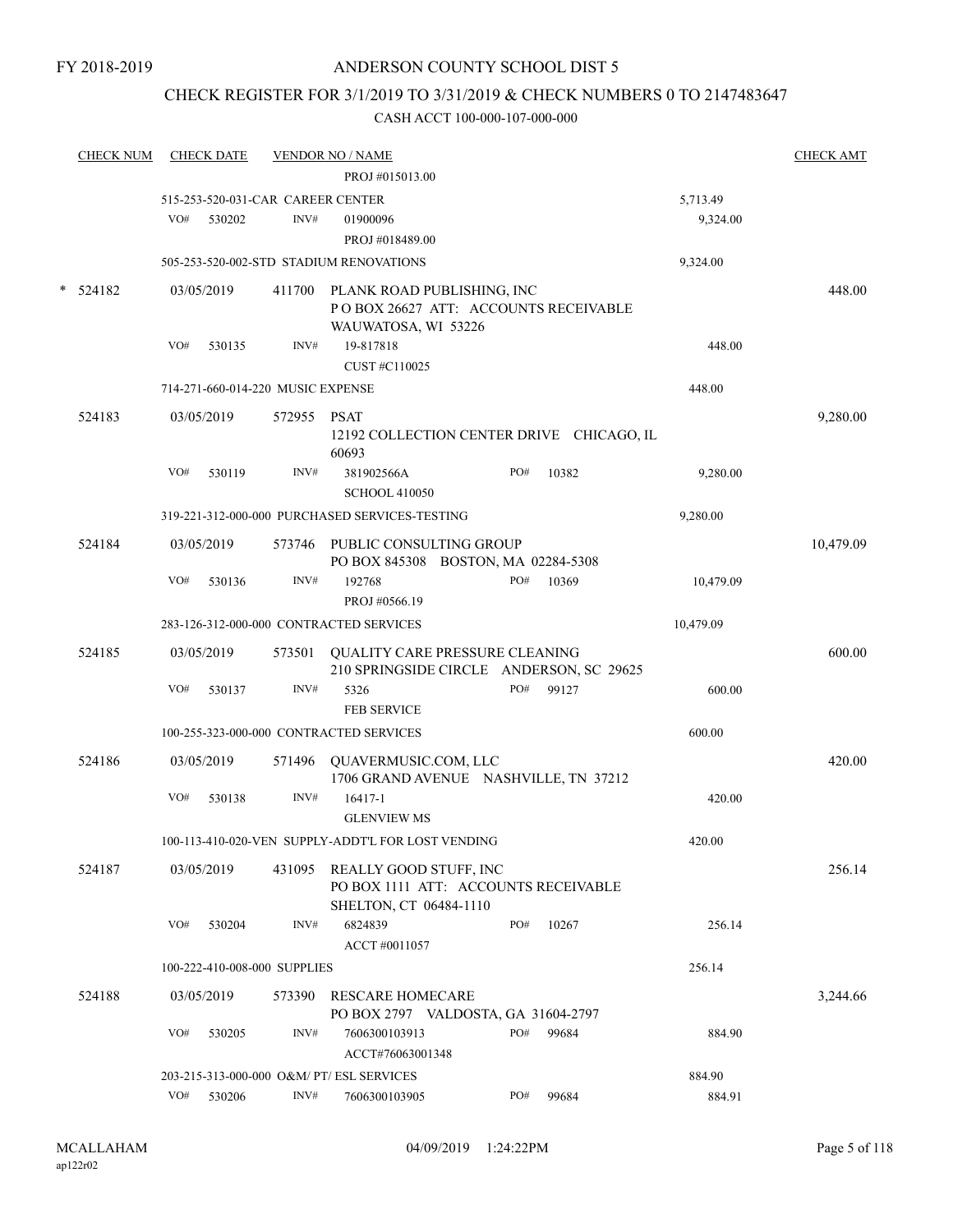## CHECK REGISTER FOR 3/1/2019 TO 3/31/2019 & CHECK NUMBERS 0 TO 2147483647

| <b>CHECK NUM</b> | <b>CHECK DATE</b>                                  |        | <b>VENDOR NO / NAME</b>                                                                   |     |       |          | <b>CHECK AMT</b> |
|------------------|----------------------------------------------------|--------|-------------------------------------------------------------------------------------------|-----|-------|----------|------------------|
|                  |                                                    |        | ACCT#76063001318                                                                          |     |       |          |                  |
|                  | 203-215-313-000-000 O&M/ PT/ ESL SERVICES          |        |                                                                                           |     |       | 884.91   |                  |
|                  | VO#<br>530207                                      | INV#   | 7606300102587                                                                             | PO# | 99684 | 731.01   |                  |
|                  |                                                    |        | ACCT#76063001318                                                                          |     |       |          |                  |
|                  | 203-215-313-000-000 O&M/ PT/ ESL SERVICES          |        |                                                                                           |     |       | 731.01   |                  |
|                  | VO#<br>530208                                      | INV#   | 7606300103180                                                                             | PO# | 99684 | 743.84   |                  |
|                  |                                                    |        | ACCT#76063001318                                                                          |     |       |          |                  |
|                  | 203-215-313-000-000 O&M/ PT/ ESL SERVICES          |        |                                                                                           |     |       | 743.84   |                  |
| 524189           | 03/05/2019                                         | 442400 | ROPER MOUNTAIN SCIENCE CENTER<br>402 ROPER MOUNTAIN ROAD GREENVILLE, SC<br>29615          |     |       |          | 1,164.00         |
|                  | VO#<br>530140                                      | INV#   | <b>MCLEES ELEM</b><br>VISIT 2/22/19                                                       |     |       | 1,164.00 |                  |
|                  | 708-271-660-008-353 FIELD TRIPS GRADE 3 EXPENSE    |        |                                                                                           |     |       | 288.00   |                  |
|                  | 708-271-660-008-353 FIELD TRIPS GRADE 3 EXPENSE    |        |                                                                                           |     |       | 288.00   |                  |
|                  | 708-271-660-008-353 FIELD TRIPS GRADE 3 EXPENSE    |        |                                                                                           |     |       | 288.00   |                  |
|                  | 708-271-660-008-353 FIELD TRIPS GRADE 3 EXPENSE    |        |                                                                                           |     |       | 300.00   |                  |
| 524190           | 03/05/2019                                         | 443275 | ROTARY CLUB OF ANDERSON<br>PO BOX 434 ANDERSON, SC 29622                                  |     |       |          | 189.25           |
|                  | VO#<br>530141                                      | INV#   | 2310212<br><b>SHAWN TOBIN</b>                                                             |     |       | 189.25   |                  |
|                  | 100-114-410-002-VEN SUPPLY-ADDT'L FOR LOST VENDING |        |                                                                                           |     |       | 189.25   |                  |
| 524191           | 03/05/2019                                         | 572780 | SAFETY & COMPLIANCE MGMT INC<br>P.O. BOX 615 ROCK SPRING, GA 30739                        |     |       |          | 1,015.90         |
|                  | VO#<br>530209                                      | INV#   | 25889<br><b>WESTSIDE HS</b>                                                               |     |       | 495.45   |                  |
|                  | 100-271-312-003-TST DRUG TESTING                   |        |                                                                                           |     |       | 375.00   |                  |
|                  | 100-271-312-003-TST DRUG TESTING                   |        |                                                                                           |     |       | 120.45   |                  |
|                  | VO#<br>530210                                      | INV#   | 25889<br>TL HANNA                                                                         |     |       | 520.45   |                  |
|                  | 100-271-312-002-TST DRUG TESTING                   |        |                                                                                           |     |       | 400.00   |                  |
|                  | 100-271-312-002-TST DRUG TESTING                   |        |                                                                                           |     |       | 120.45   |                  |
| 524192           | 03/05/2019                                         | 567025 | <b>SAM'S CLUB</b><br>3812 LIBERTY HWY ANDERSON, SC 29621                                  |     |       |          | 325.21           |
|                  | VO#<br>530211                                      | INV#   | <b>CALHOUN</b><br>ORD#2124765609                                                          |     |       | 325.21   |                  |
|                  | 201-188-410-014-000 SUPPLIES- PARENTING            |        |                                                                                           |     |       | 325.21   |                  |
| 524193           | 03/05/2019                                         | 566995 | SC DEPT OF JUVENILE JUSTICE<br>POBOX 21069 ATT: FISCAL AFFAIRS COLUMBIA,<br>SC 29221-1069 |     |       |          | 630.00           |
|                  | VO#<br>530237                                      | INV#   | 2000441696<br><b>JAN 2019 ADJ</b>                                                         |     |       | 630.00   |                  |
|                  | 100-412-720-000-000 PAYMENTS TO OTHER GOV'T UNITS  |        |                                                                                           |     |       | 630.00   |                  |
| 524194           | 03/05/2019                                         | 575494 | <b>SCHOOLCHECKIN</b><br>PO BOX 17979 TAMPA, FL 33682-7979                                 |     |       |          | 107.00           |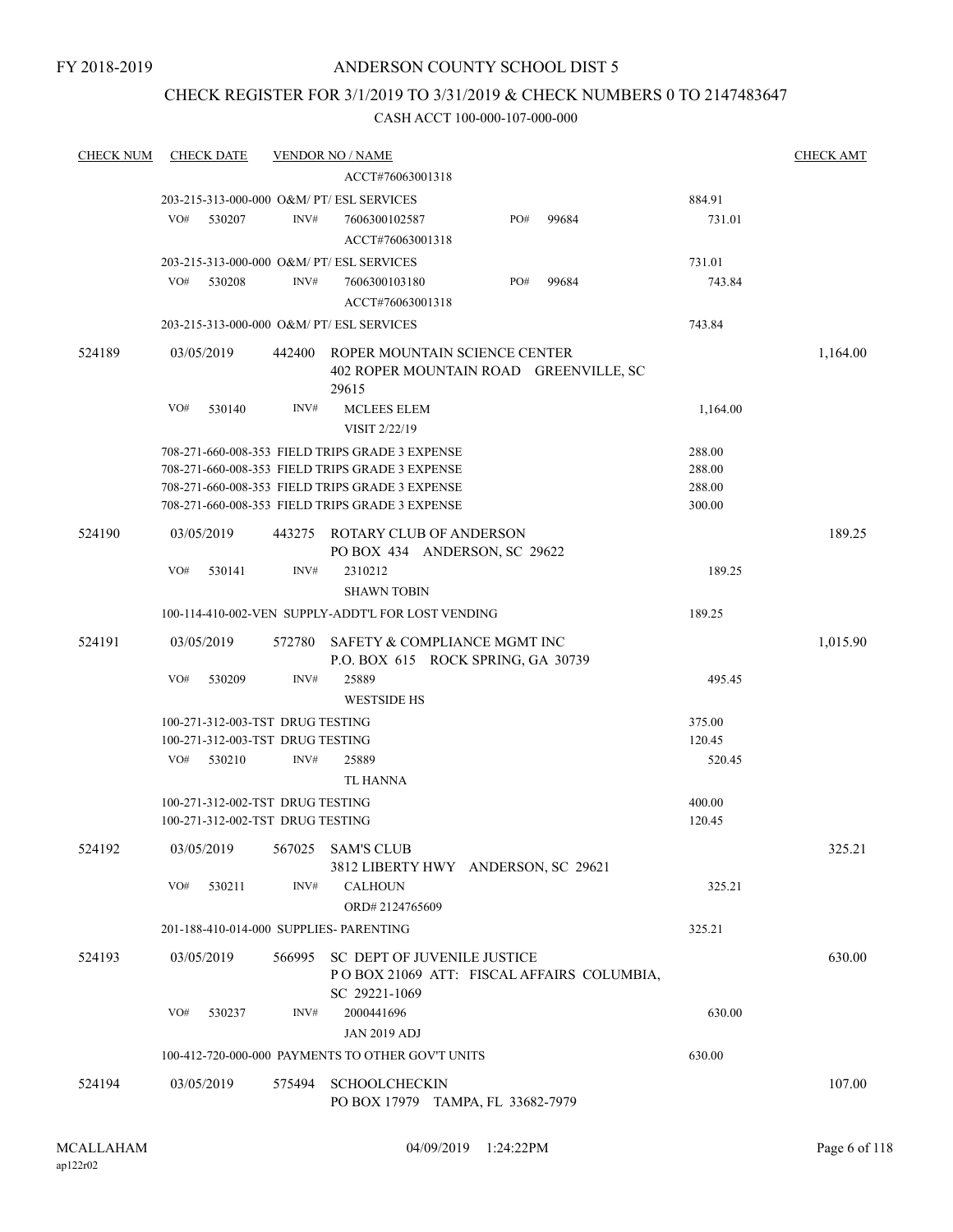# CHECK REGISTER FOR 3/1/2019 TO 3/31/2019 & CHECK NUMBERS 0 TO 2147483647

| <b>CHECK NUM</b> | <b>CHECK DATE</b>                      |        | <b>VENDOR NO / NAME</b>                                                                    |     |       |                  | <b>CHECK AMT</b> |
|------------------|----------------------------------------|--------|--------------------------------------------------------------------------------------------|-----|-------|------------------|------------------|
|                  | VO# 530214                             | INV#   | 00037716<br>NORTH POINTE                                                                   |     |       | 107.00           |                  |
|                  |                                        |        | 713-271-660-013-201 MISCELLANEOUS EXPENSE                                                  |     |       | 107.00           |                  |
| 524195           | 03/05/2019                             |        | 570059 SHARP BUSINESS SYSTEMS<br>DEPT 1216 PO BOX 121216 DALLAS, TX<br>75312-1216          |     |       |                  | 4,482.55         |
|                  | VO#<br>530215                          | INV#   | 9001741454<br><b>COPIES</b>                                                                |     |       | 84.92            |                  |
|                  | 713-271-660-013-362 COPIER EXPENSE     |        |                                                                                            |     |       | 84.92            |                  |
|                  | VO#<br>530216                          | INV#   | <b>ACCT 726714</b><br><b>COPIES</b>                                                        | PO# | 99373 | 2,395.79         |                  |
|                  | 100-114-410-002-000 SUPPLIES           |        |                                                                                            |     |       | 41.09            |                  |
|                  | 100-114-410-002-000 SUPPLIES           |        |                                                                                            |     |       | 60.03            |                  |
|                  | 100-114-410-002-000 SUPPLIES           |        |                                                                                            |     |       | 19.26            |                  |
|                  | 100-114-410-002-000 SUPPLIES           |        |                                                                                            |     |       | 466.11           |                  |
|                  | 100-114-410-002-000 SUPPLIES           |        |                                                                                            |     |       | 1,809.30         |                  |
|                  | VO# 530217                             | INV#   | 9001755851<br><b>COPIES</b>                                                                |     |       | 112.75           |                  |
|                  | 100-113-410-005-000 SUPPLIES           |        |                                                                                            |     |       | 112.75           |                  |
|                  | VO# 530218                             | INV#   | 9001744246<br><b>COPIES</b>                                                                |     |       | 681.00           |                  |
|                  |                                        |        | 100-252-360-000-000 PRINTING AND BINDING                                                   |     |       | 681.00           |                  |
|                  | VO# 530219                             | INV#   | 9001747156<br><b>COPIES</b>                                                                |     |       | 208.02           |                  |
|                  | 201-112-490-016-000 OTHER/COPIER COST  |        |                                                                                            |     |       | 208.02           |                  |
|                  | VO#<br>530220                          | INV#   | 9001744273<br>9001741448                                                                   |     |       | 178.97           |                  |
|                  | 201-112-490-011-000 COPIER COST        |        |                                                                                            |     |       | 173.35           |                  |
|                  | 201-112-490-011-000 COPIER COST        |        |                                                                                            |     |       | 5.62             |                  |
|                  | VO#<br>530221                          | INV#   | 9001741431<br><b>COPIES</b>                                                                |     |       | 81.67            |                  |
|                  | 201-112-490-019-000 COPIER COST        |        |                                                                                            |     |       | 81.67            |                  |
|                  | VO#<br>530222                          | INV#   | 9001735773<br>9001735770                                                                   |     |       | 455.47           |                  |
|                  |                                        |        | 329-115-690-001-0CO OTHER OBJECTS-WBL (C/O)<br>329-115-690-001-0CO OTHER OBJECTS-WBL (C/O) |     |       | 302.71<br>152.76 |                  |
|                  | VO#<br>530223                          | INV#   | 9001744266<br><b>COPIES</b>                                                                |     |       | 283.96           |                  |
|                  | 100-113-410-020-000 SUPPLIES           |        |                                                                                            |     |       | 283.96           |                  |
| *<br>524198      | 03/05/2019                             | 574710 | <b>SOLIANT HEALTH</b><br>DEPT. CH 14430 PALATINE, IL 60055-4330                            |     |       |                  | 2,437.50         |
|                  | VO#<br>530226                          | INV#   | 10318590<br>FEB 18-22                                                                      | PO# | 99577 | 2,437.50         |                  |
|                  | 100-126-312-006-000 PURCHASED SERVICES |        |                                                                                            |     |       | 812.50           |                  |
|                  | 100-126-312-008-000 PURCHASED SERVICES |        |                                                                                            |     |       | 812.50           |                  |
|                  |                                        |        |                                                                                            |     |       |                  |                  |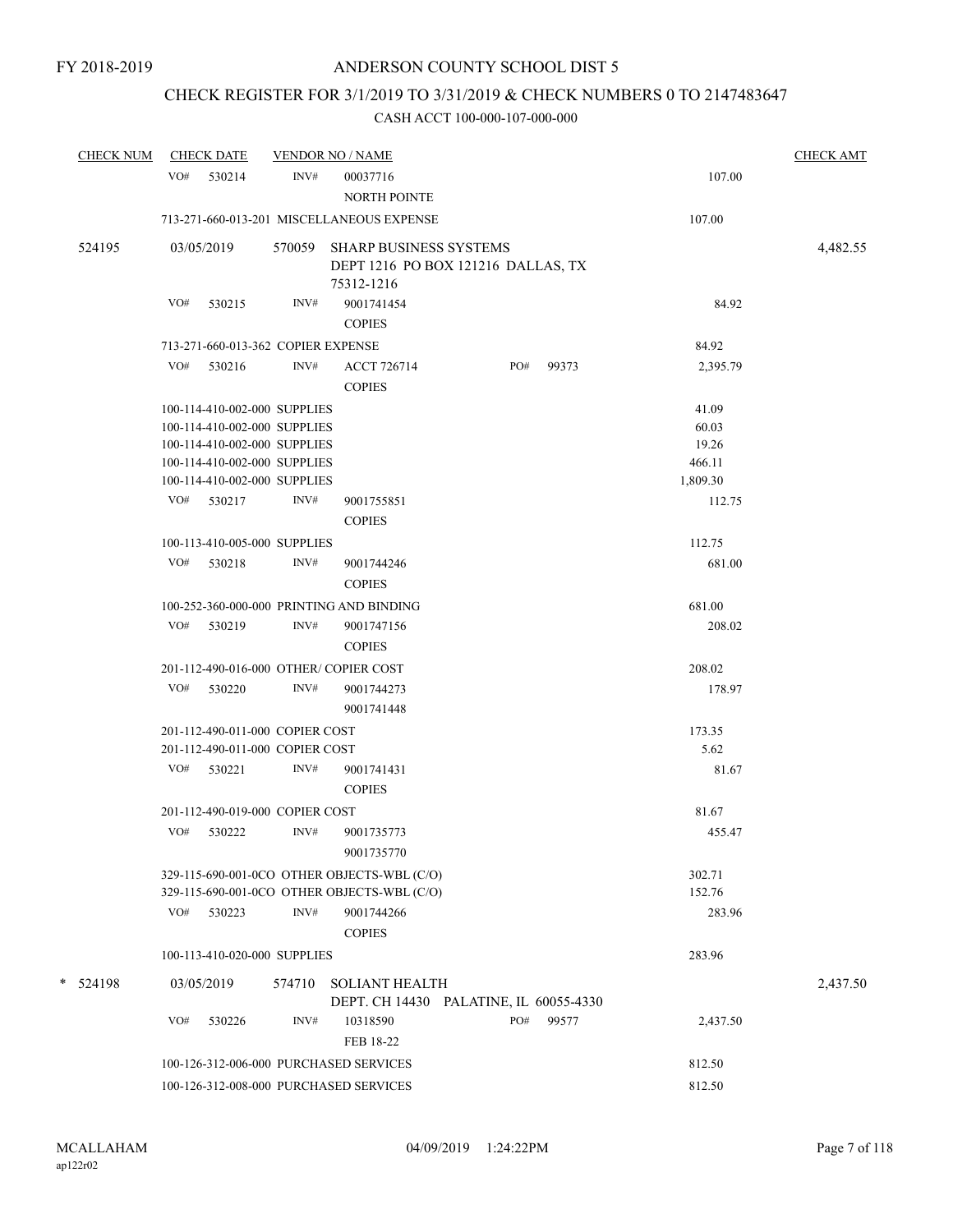# CHECK REGISTER FOR 3/1/2019 TO 3/31/2019 & CHECK NUMBERS 0 TO 2147483647

| <b>CHECK NUM</b> |     | <b>CHECK DATE</b> |                                   | <b>VENDOR NO / NAME</b><br>100-126-312-010-000 PURCHASED SERVICES                           |     |              | 812.50          | <b>CHECK AMT</b> |
|------------------|-----|-------------------|-----------------------------------|---------------------------------------------------------------------------------------------|-----|--------------|-----------------|------------------|
| * 524200         |     | 03/05/2019        |                                   | 575405 TC EDUCATIONAL CONSULTING LLC<br>219 COUNTRY GLEN LANE PELZER, SC 29669              |     |              |                 | 6,000.00         |
|                  | VO# | 530143            | INV#                              | FEB 2019<br><b>CENTERVILLE ELEM</b>                                                         | PO# | 10286        | 2,500.00        |                  |
|                  |     |                   |                                   | 210-224-312-007-PD5 CONSULTANTS-SC STANDARDS                                                |     |              | 2,500.00        |                  |
|                  | VO# | 530227            | INV#                              | FEB 2019<br><b>VARENNES ELEM</b>                                                            | PO# | 99687        | 3,500.00        |                  |
|                  |     |                   | 201-224-312-016-000 PD CONSULTANT |                                                                                             |     |              | 3,500.00        |                  |
| 524201           |     | 03/05/2019        | 563611                            | THE GREENVILLE ZOO<br>150 CLEVELAND PARK DRIVE GREENVILLE, SC<br>29601                      |     |              |                 | 200.00           |
|                  | VO# | 530144            | INV#                              | <b>CONCORD ELEM</b><br>VISIT 5/23/19                                                        |     |              | 200.00          |                  |
|                  |     |                   |                                   | 709-271-660-009-350 FIELD TRIPS KINDERGARTEN EXPENSE                                        |     |              | 200.00          |                  |
| 524202           |     | 03/05/2019        | 575630                            | THE HILLSHIRE BRANDS COMPANY<br>PO BOX 4446 BRIDGETON, MO 63044-0446                        |     |              |                 | 2,340.00         |
|                  | VO# | 530145            | INV#                              | 5702267687<br><b>FOOD</b>                                                                   |     |              | 2,340.00        |                  |
|                  |     |                   |                                   | 600-000-172-000-000 FOOD SERV INVEN. FOOD                                                   |     |              | 2,340.00        |                  |
| * 524204         |     | 03/05/2019        | 565807                            | UNIVERSITY OF GEORGIA CLINIC<br>C/O JAY CHAPMAN PO BOX 1472 ATHENS, GA<br>30603-1472        |     |              |                 | 280.00           |
|                  | VO# | 530232            | INV#                              | <b>MCCANTS MS</b><br><b>MARCH 28-30</b>                                                     |     |              | 280.00          |                  |
|                  |     |                   |                                   | 705-271-660-005-674 FOOTBALL EXPENSE                                                        |     |              | 280.00          |                  |
| 524205           |     | 03/05/2019        | 524353                            | WAL-MART COMMUNITY/GEMB<br>PO BOX 530934 ATT: ACCOUNTS RECEIVABLE<br>ATLANTA, GA 30353-0934 |     |              |                 | 733.11           |
|                  | VO# | 530234            | INV#                              | 2022-0159<br><b>SOUTHWOOD</b>                                                               |     |              | 733.11          |                  |
|                  |     |                   |                                   | 100-113-410-021-VEN SUPPLY-ADDT'L FOR LOST VENDING                                          |     |              | 107.90          |                  |
|                  |     |                   |                                   | 721-190-660-021-429 FACULTY EXPENSE<br>721-190-660-021-429 FACULTY EXPENSE                  |     |              | 54.35<br>119.70 |                  |
|                  |     |                   |                                   | 721-190-660-021-502 STUDENT GOV/COUNCIL EXPENSE                                             |     |              | 451.16          |                  |
| 524206           |     | 03/05/2019        | 531000                            | WESTSIDE HIGH SCHOOL<br>806 PEARMAN DAIRY ROAD<br>29625                                     |     | ANDERSON, SC |                 | 296.79           |
|                  | VO# | 530233            | INV#                              | A. BUTLER<br><b>CHEERLEADING</b>                                                            |     |              | 296.79          |                  |
|                  |     |                   |                                   | 900-188-410-000-006 HOMELESS SUPPLIES                                                       |     |              | 296.79          |                  |
| $*$ 524208       |     | 03/05/2019        | 574478                            | ZAXBY'S                                                                                     |     |              |                 | 130.68           |
|                  | VO# | 530149            | INV#                              | $\,$<br>FOR MARCH 8                                                                         |     |              | 130.68          |                  |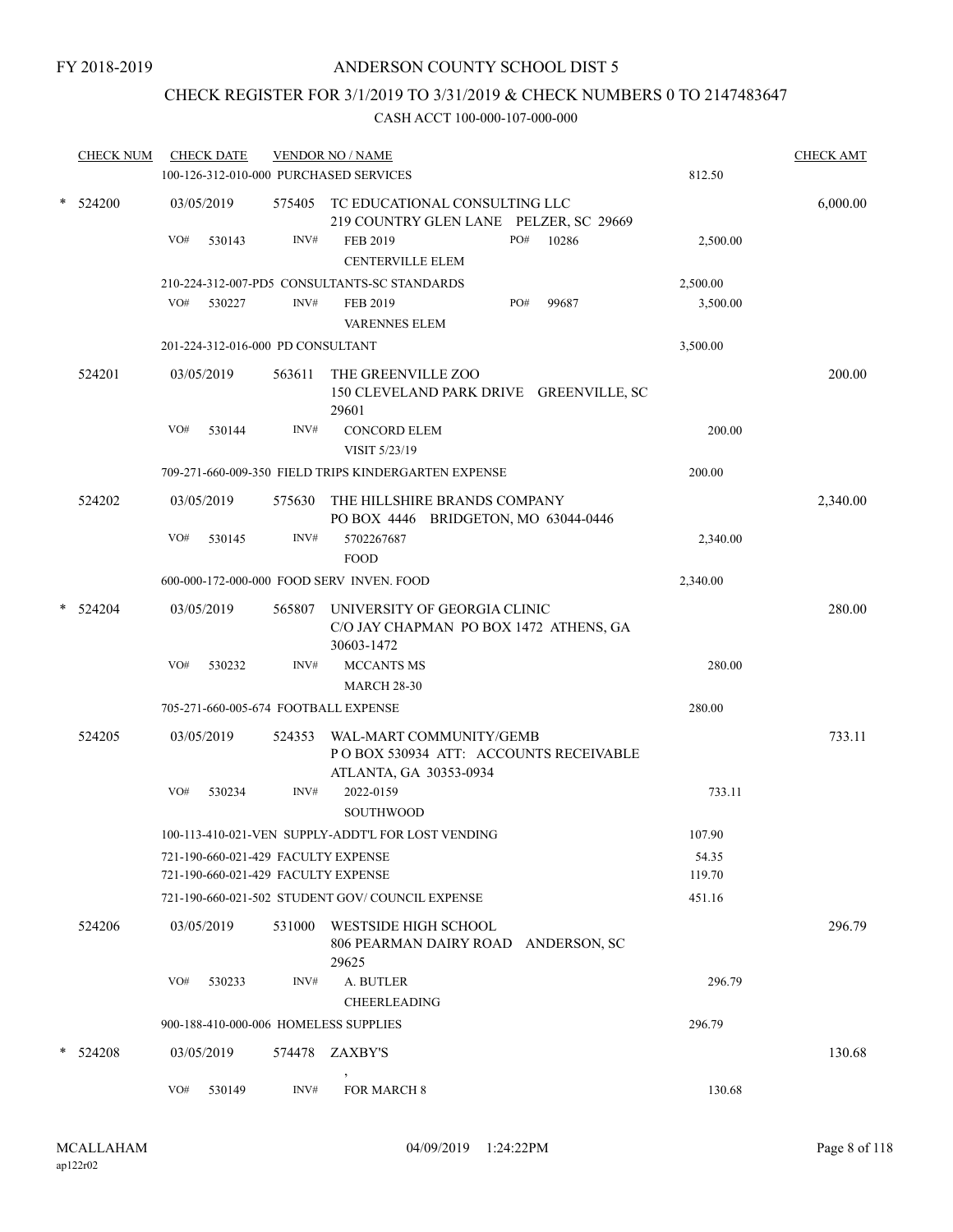## CHECK REGISTER FOR 3/1/2019 TO 3/31/2019 & CHECK NUMBERS 0 TO 2147483647

|        | <b>CHECK NUM</b> | <b>CHECK DATE</b> |                                         | <b>VENDOR NO / NAME</b>                                                                                        |                       |           | <b>CHECK AMT</b> |
|--------|------------------|-------------------|-----------------------------------------|----------------------------------------------------------------------------------------------------------------|-----------------------|-----------|------------------|
|        |                  |                   |                                         | <b>ROBERT ANDERSON</b>                                                                                         |                       |           |                  |
|        |                  |                   | 706-271-660-006-442 SPECIAL ED EXPENSE  |                                                                                                                |                       | 130.68    |                  |
|        | 524209           | 03/05/2019        |                                         | 574478 ZAXBY'S                                                                                                 |                       |           | 137.42           |
|        |                  | VO#               | 530231<br>INV#                          | <b>FOR MARCH 8</b><br><b>ROBERT ANDERSON</b>                                                                   |                       | 137.42    |                  |
|        |                  |                   | 706-271-660-006-442 SPECIAL ED EXPENSE  |                                                                                                                |                       | 137.42    |                  |
|        |                  |                   |                                         |                                                                                                                |                       |           |                  |
| $\ast$ | 524213           | 03/07/2019        |                                         | 575508 ALTERATIONS UNLIMITED<br>1301 N. MAIN STREET ANDERSON, SC 29621                                         |                       |           | 372.00           |
|        |                  | VO#               | INV#<br>530303                          | <b>SERVICE</b><br><b>UNIFORM PATCHES</b>                                                                       |                       | 372.00    |                  |
|        |                  |                   | 100-254-410-000-075 UNIFORM PURCHASES   |                                                                                                                |                       | 258.00    |                  |
|        |                  |                   | 100-254-410-000-075 UNIFORM PURCHASES   |                                                                                                                |                       | 36.00     |                  |
|        |                  |                   | 100-254-410-000-075 UNIFORM PURCHASES   |                                                                                                                |                       | 78.00     |                  |
|        | 524214           | 03/07/2019        |                                         | 575065 AMERICAN HERMETICS<br>2935 E. PONCE DE LEON AVE DECATUR, GA<br>30030                                    |                       |           | 500.00           |
|        |                  | VO#               | INV#<br>530301                          | 44489                                                                                                          |                       | 500.00    |                  |
|        |                  |                   |                                         | <b>COMPRESSOR</b>                                                                                              |                       |           |                  |
|        |                  |                   | 100-254-323-000-CHL CHILLER             |                                                                                                                |                       | 500.00    |                  |
|        | 524215           | 03/07/2019        | 570950                                  | ANDERSON COUNTY SHERIFF'S OFFICE                                                                               |                       |           | 682.50           |
|        |                  |                   |                                         | ATTN: RICHARD BRYSON PO BOX 5497                                                                               |                       |           |                  |
|        |                  |                   |                                         | ANDERSON, SC 29623                                                                                             |                       |           |                  |
|        |                  | VO#               | INV#<br>530484                          | FEB 13-25                                                                                                      |                       | 682.50    |                  |
|        |                  |                   |                                         | <b>SECURITY</b>                                                                                                |                       |           |                  |
|        |                  |                   | 100-271-312-002-000 ADDITIONAL SECURITY |                                                                                                                |                       | 560.00    |                  |
|        |                  |                   | 100-271-312-003-000 ADDITIONAL SECURITY |                                                                                                                |                       | 122.50    |                  |
|        | 524216           | 03/07/2019        | 116800                                  | ANDERSON TILE & CARPET DIST CO, INC<br>1109 WHITEHALL ROAD ATT: ACCOUNTS<br>RECEIVABLE ANDERSON, SC 29625-2127 |                       |           | 152.97           |
|        |                  | VO#               | INV#<br>530300                          | 21475<br><b>TILE</b>                                                                                           |                       | 152.97    |                  |
|        |                  |                   |                                         | 100-254-410-011-001 SUPPLIES - MAINTENANCE                                                                     |                       | 152.97    |                  |
|        | 524217           | 03/07/2019        | 573046                                  | ASSETGENIE, INC                                                                                                |                       |           | 27,000.00        |
|        |                  |                   |                                         | 220 HUFF AVE, SUITE 400<br>15601                                                                               | <b>GREENSBURG, PA</b> |           |                  |
|        |                  | VO#               | INV#<br>530346                          | 1371168                                                                                                        | 10334<br>PO#          | 27,000.00 |                  |
|        |                  |                   |                                         | <b>ADAPTERS</b>                                                                                                |                       |           |                  |
|        |                  |                   | 866-266-312-000-000 PURCHASED SERVICES  |                                                                                                                |                       | 27,000.00 |                  |
|        | 524218           | 03/07/2019        | 567907                                  | AT&T<br>$(864 M10-0346)$<br>POBOX 105503 ATT: ACCOUNTS RECEIVABLE<br>ATLANTA, GA 30348-5503                    |                       |           | 4,113.80         |
|        |                  | VO#               | 530343<br>INV#                          | 864M10-0346<br>PHONE SERVICE                                                                                   |                       | 4,113.80  |                  |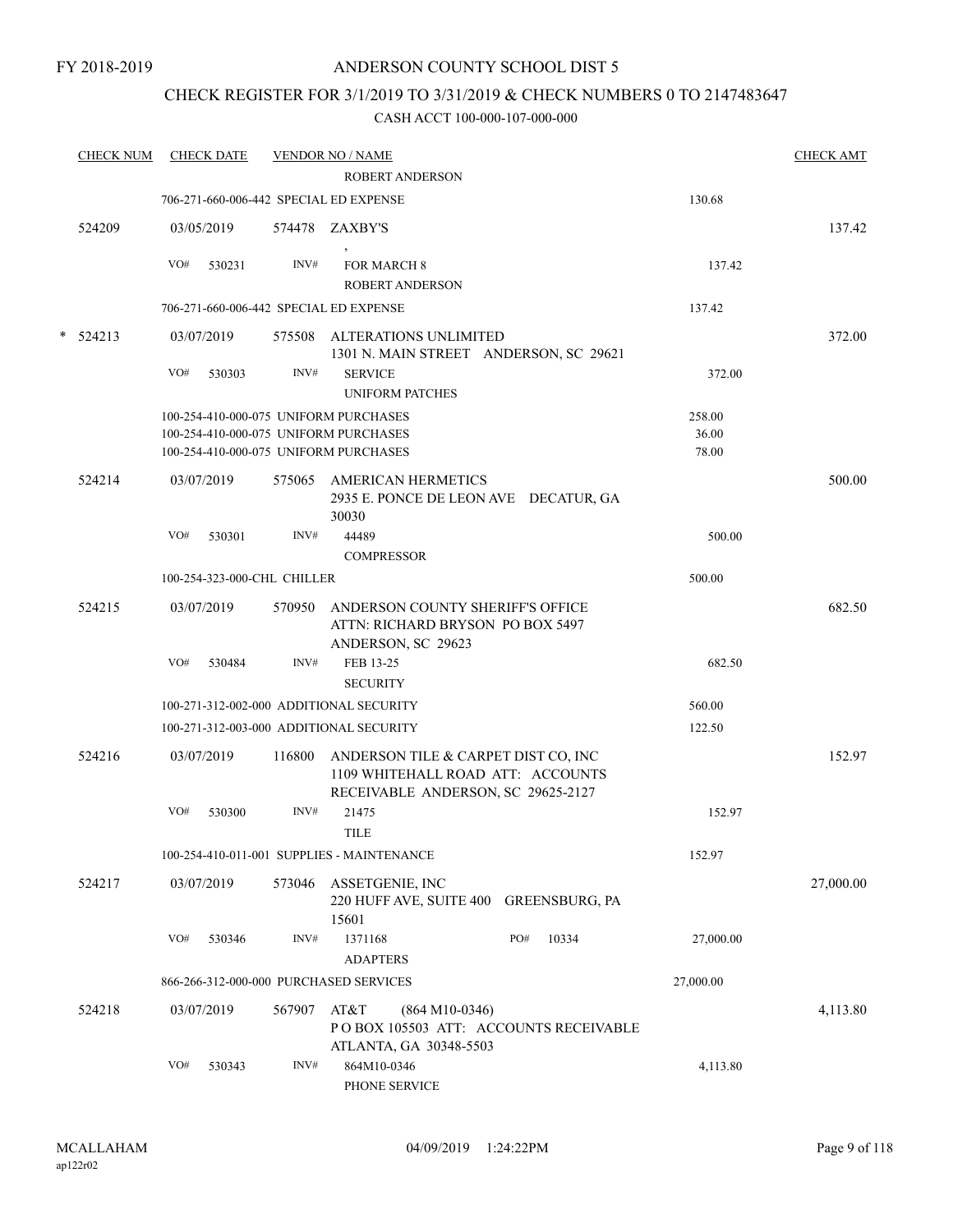# CHECK REGISTER FOR 3/1/2019 TO 3/31/2019 & CHECK NUMBERS 0 TO 2147483647

| <b>CHECK NUM</b> | <b>CHECK DATE</b>                       | <b>VENDOR NO / NAME</b> |                                                      |          | <b>CHECK AMT</b> |
|------------------|-----------------------------------------|-------------------------|------------------------------------------------------|----------|------------------|
|                  | 100-266-340-000-000 TELEPHONE           |                         |                                                      | 118.49   |                  |
|                  | 100-266-340-000-000 TELEPHONE           |                         |                                                      | 1,382.42 |                  |
|                  | 100-266-340-000-000 TELEPHONE           |                         |                                                      | 83.34    |                  |
|                  | 100-266-340-000-000 TELEPHONE           |                         |                                                      | 16.79    |                  |
|                  | 100-266-340-001-000 TELEPHONE           |                         |                                                      | 69.62    |                  |
|                  | 100-266-340-002-000 TELEPHONE           |                         |                                                      | 380.49   |                  |
|                  | 100-266-340-003-000 TELEPHONE           |                         |                                                      | 385.00   |                  |
|                  | 100-266-340-005-000 TELEPHONE           |                         |                                                      | 83.34    |                  |
|                  | 100-266-340-006-000 TELEPHONE           |                         |                                                      | 69.39    |                  |
|                  | 100-266-340-007-000 TELEPHONE           |                         |                                                      | 64.79    |                  |
|                  | 100-266-340-008-000 TELEPHONE           |                         |                                                      | 56.24    |                  |
|                  | 100-266-340-009-000 TELEPHONE           |                         |                                                      | 78.64    |                  |
|                  | 100-266-340-010-000 TELEPHONE           |                         |                                                      | 69.39    |                  |
|                  | 100-266-340-011-000 TELEPHONE           |                         |                                                      | 250.60   |                  |
|                  | 100-266-340-012-000 TELEPHONE           |                         |                                                      | 96.59    |                  |
|                  | 100-266-340-013-000 TELEPHONE           |                         |                                                      | 82.54    |                  |
|                  | 100-266-340-014-000 TELEPHONE           |                         |                                                      | 83.34    |                  |
|                  | 100-266-340-015-000 TELEPHONE           |                         |                                                      | 70.05    |                  |
|                  | 100-266-340-016-000 TELEPHONE           |                         |                                                      | 91.05    |                  |
|                  | 100-266-340-017-000 TELEPHONE           |                         |                                                      | 82.54    |                  |
|                  | 100-266-340-018-000 TELEPHONE           |                         |                                                      | 82.54    |                  |
|                  | 100-266-340-019-000 TELEPHONE           |                         |                                                      | 65.35    |                  |
|                  | 100-266-340-020-000 TELEPHONE           |                         |                                                      | 56.24    |                  |
|                  | 100-266-340-021-000 TELEPHONE           |                         |                                                      | 83.34    |                  |
|                  | 100-266-340-023-000 TELEPHONE           |                         |                                                      | 43.49    |                  |
|                  | 124-266-340-024-000 TELEPHONE           |                         |                                                      | 56.24    |                  |
|                  | 600-256-340-000-000 TELEPHONE           |                         |                                                      | 111.95   |                  |
| 524219           | 03/07/2019                              | 570814                  | AT&T<br>$(864 M09-9122)$                             |          | 941.79           |
|                  |                                         |                         | PO BOX 105262 ATTN: ACCOUNTS RECEIVABLE              |          |                  |
|                  |                                         |                         | ATLANTA, GA 30348-5262                               |          |                  |
|                  | VO#<br>530347                           | INV#                    | 864 M09-9122                                         | 941.79   |                  |
|                  |                                         |                         | <b>SERVICE</b>                                       |          |                  |
|                  | 100-266-340-000-000 TELEPHONE           |                         |                                                      | 941.79   |                  |
| 524220           | 03/07/2019                              | 569220                  | <b>AUTECH</b>                                        |          | 943.72           |
|                  |                                         |                         | POBOX 248 ATT: ACCOUNTS RECEIVABLE                   |          |                  |
|                  |                                         |                         | WILLIAMSTON, SC 29697                                |          |                  |
|                  | VO#<br>530297                           | INV#                    | 7208                                                 | 471.86   |                  |
|                  |                                         |                         | <b>CALHOUN ELEM</b>                                  |          |                  |
|                  | VO#<br>530298                           | INV#                    | 100-254-410-014-400 HVAC/ELECTRICAL/PLUMBING<br>7207 | 471.86   |                  |
|                  |                                         |                         | <b>MCCANTS</b>                                       | 471.86   |                  |
|                  | 505-254-323-005-000 CONTRACTED SERVICES |                         |                                                      | 471.86   |                  |
|                  |                                         |                         |                                                      |          |                  |
| * 524222         | 03/07/2019                              |                         | 572113 BULL'S EYE BRANDS, INC.                       |          | 13,238.41        |
|                  |                                         |                         |                                                      |          |                  |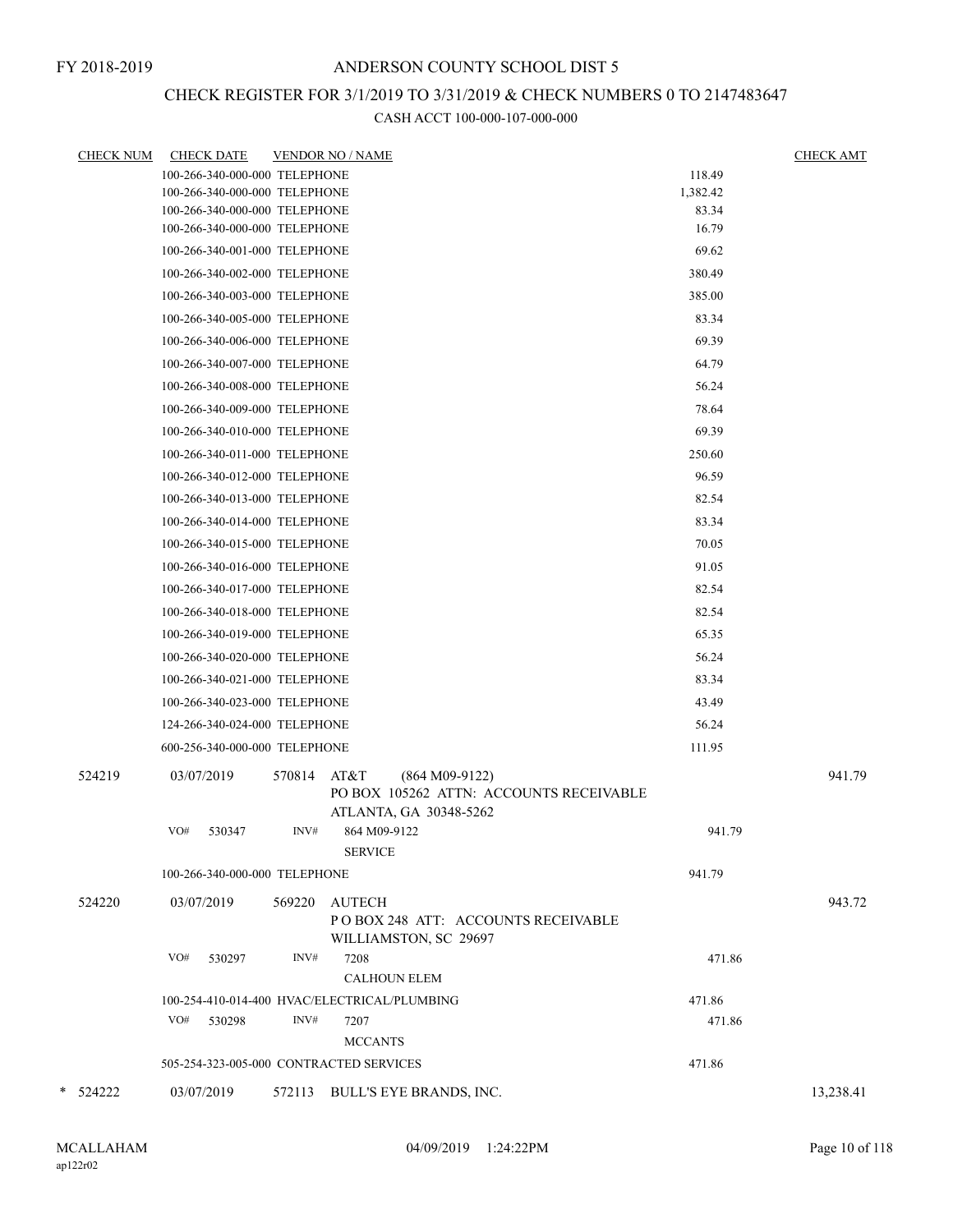# CHECK REGISTER FOR 3/1/2019 TO 3/31/2019 & CHECK NUMBERS 0 TO 2147483647

| <b>CHECK NUM</b> |     | <b>CHECK DATE</b>                  |        | <b>VENDOR NO / NAME</b>                                           |     |       |                      | <b>CHECK AMT</b> |
|------------------|-----|------------------------------------|--------|-------------------------------------------------------------------|-----|-------|----------------------|------------------|
|                  |     |                                    |        | P.O. BOX 638286 CINCINNATI, OH 45263-8286                         |     |       |                      |                  |
|                  | VO# | 530422                             | INV#   | 18944,19228<br><b>GLENVIEW MS</b>                                 | PO# | 99507 | 2,316.90             |                  |
|                  |     | 600-256-410-020-000 SUPPLIES       |        |                                                                   |     |       | 489.84               |                  |
|                  |     | 600-256-460-020-000 FOOD           |        |                                                                   |     |       | 1,827.06             |                  |
|                  | VO# | 530423                             | INV#   | 18935, 19229<br>ROBERT ANDERSON                                   | PO# | 99506 | 2,644.32             |                  |
|                  |     |                                    |        |                                                                   |     |       |                      |                  |
|                  |     | 600-256-410-006-000 SUPPLIES       |        |                                                                   |     |       | 453.53               |                  |
|                  | VO# | 600-256-460-006-000 FOOD<br>530424 | INV#   | 18916                                                             | PO# | 99505 | 2,190.79<br>1,413.11 |                  |
|                  |     |                                    |        | <b>MCCANTS</b>                                                    |     |       |                      |                  |
|                  |     | 600-256-410-005-000 SUPPLIES       |        |                                                                   |     |       | 247.38               |                  |
|                  |     | 600-256-460-005-000 FOOD           |        |                                                                   |     |       | 1,165.73             |                  |
|                  | VO# | 530425                             | INV#   | 18870,19093<br><b>WESTSIDE</b>                                    | PO# | 99504 | 2,516.33             |                  |
|                  |     | 600-256-410-003-000 SUPPLIES       |        |                                                                   |     |       | 371.07               |                  |
|                  |     | 600-256-460-003-000 FOOD           |        |                                                                   |     |       | 2,145.26             |                  |
|                  | VO# | 530426                             | INV#   | 18759,18948<br>19230 TL HANNA                                     | PO# | 99503 | 4,347.75             |                  |
|                  |     | 600-256-410-002-000 SUPPLIES       |        |                                                                   |     |       | 494.76               |                  |
|                  |     | 600-256-460-002-000 FOOD           |        |                                                                   |     |       | 3,852.99             |                  |
|                  |     |                                    |        |                                                                   |     |       |                      |                  |
| 524223           |     | 03/07/2019                         | 152495 | CAMCOR, INC<br>POBOX 1899 ATT: ACCOUNTS RECEIVABLE                |     |       |                      | 4,198.45         |
|                  |     |                                    |        | BURLINGTON, NC 27216-1899                                         |     |       |                      |                  |
|                  | VO# | 530350                             | INV#   | 2466123                                                           | PO# | 10296 | 2,730.64             |                  |
|                  |     |                                    |        | <b>TECH SUPPLIES</b>                                              |     |       |                      |                  |
|                  |     |                                    |        | 100-266-314-000-000 REPAIRS TO EQUIPMENT                          |     |       | 2,730.64             |                  |
|                  | VO# | 530351                             | INV#   | 2466312<br><b>TECH SUPPLIES</b>                                   | PO# | 10357 | 1,467.81             |                  |
|                  |     |                                    |        | 100-266-314-000-000 REPAIRS TO EQUIPMENT                          |     |       | 1,467.81             |                  |
|                  |     |                                    |        |                                                                   |     |       |                      |                  |
| 524224           |     | 03/07/2019                         | 575497 | CAPITAL LIGHTING & SUPPLY, LLC<br>PO BOX 404749 ATLANTA, GA 30384 |     |       |                      | 130.11           |
|                  | VO# | 530295                             | INV#   | S035667935<br><b>SUPPLIES</b>                                     |     |       | 10.27                |                  |
|                  |     |                                    |        | 100-254-410-005-400 HVAC/ELECTRICAL/PLUMBING                      |     |       | 10.27                |                  |
|                  | VO# | 530296                             | INV#   | S035829732<br><b>SUPPLIES</b>                                     |     |       | 119.84               |                  |
|                  |     |                                    |        | 100-254-410-019-400 HVAC/ELECTRICAL/PLUMBING                      |     |       | 119.84               |                  |
| 524225           |     | 03/07/2019                         | 156900 | CAROLINA PRODUCE COMPANY<br>POBOX 3849 ATT: ACCOUNTS RECEIVABLE   |     |       |                      | 25,697.50        |
|                  |     |                                    |        | ANDERSON, SC 29622                                                |     |       |                      |                  |
|                  | VO# | 530427                             | INV#   | JAN & FEB<br><b>FOOD</b>                                          |     |       | 25,697.50            |                  |
|                  |     | 600-256-460-002-000 FOOD           |        |                                                                   |     |       | 39.00                |                  |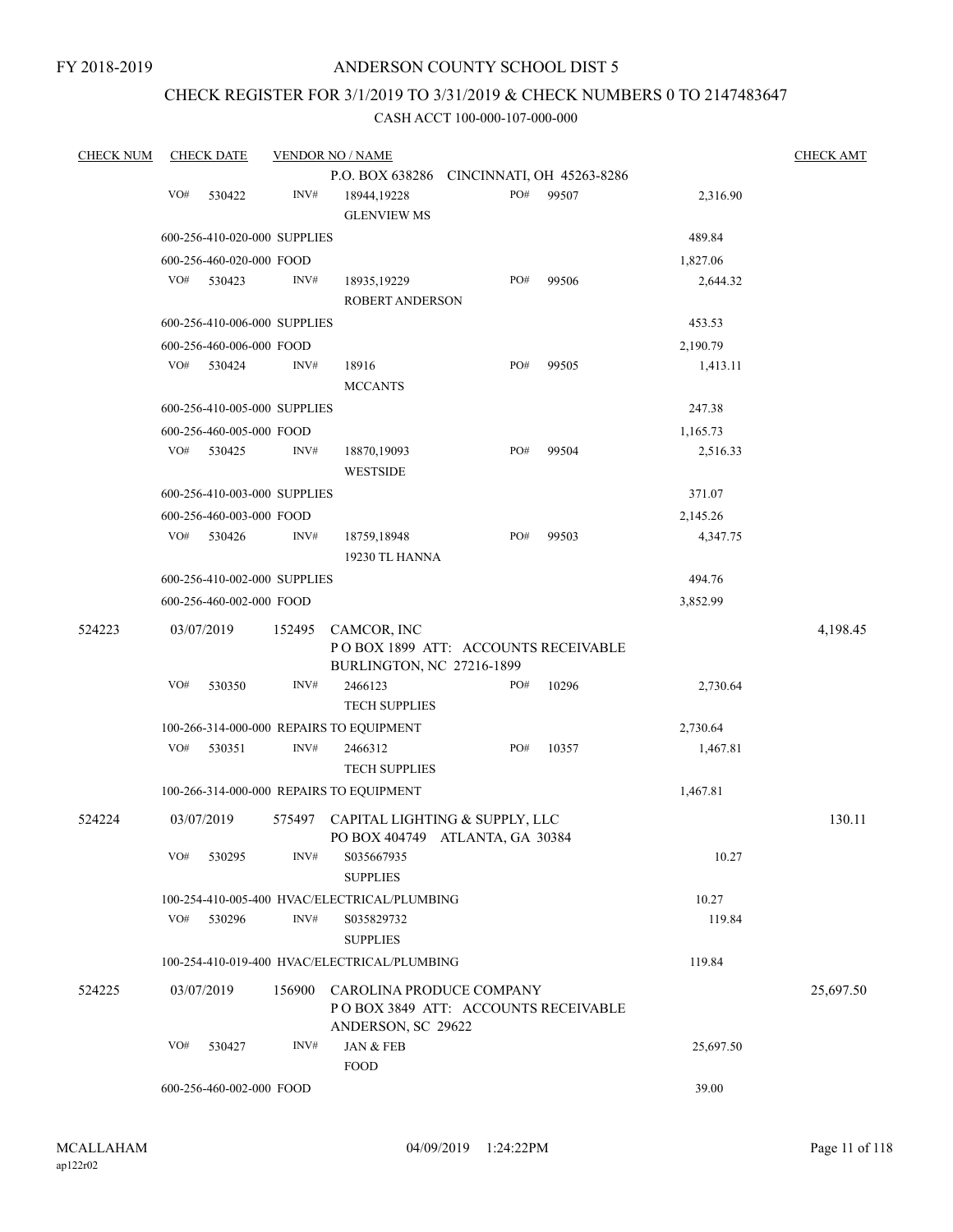# CHECK REGISTER FOR 3/1/2019 TO 3/31/2019 & CHECK NUMBERS 0 TO 2147483647

| <b>CHECK NUM</b> |     | <b>CHECK DATE</b>                          |        | <b>VENDOR NO / NAME</b>                                                                          |  |     |       |  |          | <b>CHECK AMT</b> |
|------------------|-----|--------------------------------------------|--------|--------------------------------------------------------------------------------------------------|--|-----|-------|--|----------|------------------|
|                  |     | 600-256-460-003-000 FOOD                   |        |                                                                                                  |  |     |       |  | 155.00   |                  |
|                  |     | 600-256-460-005-000 FOOD                   |        |                                                                                                  |  |     |       |  | 51.00    |                  |
|                  |     | 600-256-460-006-000 FOOD                   |        |                                                                                                  |  |     |       |  | 117.00   |                  |
|                  |     | 600-256-460-010-FFV FOOD-FFVP              |        |                                                                                                  |  |     |       |  | 7,271.30 |                  |
|                  |     | 600-256-460-011-000 FOOD                   |        |                                                                                                  |  |     |       |  | 951.00   |                  |
|                  |     | 600-256-460-011-FFV FOOD- FFVP             |        |                                                                                                  |  |     |       |  | 3,979.50 |                  |
|                  |     | 600-256-460-012-FFV FOOD-FFVP              |        |                                                                                                  |  |     |       |  | 5,372.25 |                  |
|                  |     | 600-256-460-014-000 FOOD                   |        |                                                                                                  |  |     |       |  | 65.00    |                  |
|                  |     | 600-256-460-016-FFV FOOD- FFVP             |        |                                                                                                  |  |     |       |  | 6,230.45 |                  |
|                  |     | 600-256-460-018-000 FOOD                   |        |                                                                                                  |  |     |       |  | 24.00    |                  |
|                  |     | 600-256-460-019-FFV FOOD-FFVP              |        |                                                                                                  |  |     |       |  | 1,422.50 |                  |
|                  |     | 600-256-460-020-000 FOOD                   |        |                                                                                                  |  |     |       |  | 19.50    |                  |
| 524226           |     | 03/07/2019                                 | 160602 | CDW GOVERNMENT<br>75 REMITTANCE DRIVE SUITE 1515 ATT:                                            |  |     |       |  |          | 2,669.65         |
|                  |     |                                            |        | ACCOUNTS RECEIVABLE CHICAGO, IL 60675-1515                                                       |  |     |       |  |          |                  |
|                  | VO# | 530353                                     | INV#   | RDQ7831                                                                                          |  | PO# | 10332 |  | 802.50   |                  |
|                  |     |                                            |        | <b>TECH SUPPLIES</b>                                                                             |  |     |       |  |          |                  |
|                  |     |                                            |        | 100-266-314-000-000 REPAIRS TO EQUIPMENT                                                         |  |     |       |  | 802.50   |                  |
|                  | VO# | 530354                                     | INV#   | RGV6557<br><b>TECH SUPPLIES</b>                                                                  |  | PO# | 10385 |  | 1,861.80 |                  |
|                  |     |                                            |        | 100-266-314-000-000 REPAIRS TO EQUIPMENT                                                         |  |     |       |  | 1,861.80 |                  |
|                  | VO# | 530355                                     | INV#   | RGT3140<br><b>TECH SUPPLIES</b>                                                                  |  | PO# | 10387 |  | 5.35     |                  |
|                  |     |                                            |        | 100-266-314-000-000 REPAIRS TO EQUIPMENT                                                         |  |     |       |  | 5.35     |                  |
| $*$ 524228       |     | 03/07/2019                                 | 566288 | CES CITY ELECTRIC ACCTS<br>P.O. BOX 71465 ATT: ACCOUNTS RECEIVABLE<br>NORTH CHARLESTON, SC 29415 |  |     |       |  |          | 287.17           |
|                  | VO# | 530293                                     | INV#   | 143364<br><b>SUPPLIES</b>                                                                        |  |     |       |  | 217.64   |                  |
|                  |     |                                            |        | 100-254-410-008-400 HVAC/ELECTRICAL/PLUMBING                                                     |  |     |       |  | 217.64   |                  |
|                  | VO# | 530294                                     | INV#   | 143483<br><b>TOOLS</b>                                                                           |  |     |       |  | 69.53    |                  |
|                  |     |                                            |        | 100-254-410-000-001 MAINT. SUPPLIES-STRUCTURES                                                   |  |     |       |  | 69.53    |                  |
| $*$ 524230       |     | 03/07/2019                                 | 570581 | CITY OF ANDERSON POLICE DEPT<br>401 SOUTH MAIN ST ANDERSON, SC 29624                             |  |     |       |  |          | 203.36           |
|                  | VO# | 530483                                     | INV#   | <b>ADULT ED</b><br><b>SECURITY</b>                                                               |  |     |       |  | 203.36   |                  |
|                  |     |                                            |        | 100-181-312-023-000 PURCHASED SERVICES                                                           |  |     |       |  | 203.36   |                  |
| 524231           |     | 03/07/2019                                 | 571748 | <b>COLONIAL LIFE</b><br>PREMIUM PROCESSING PO BOX 903 COLUMBIA,                                  |  |     |       |  | 7,977.40 |                  |
|                  | VO# | 530356                                     | INV#   | SC 29202-0903<br>FEB 2019<br>CONTROL #E4041711                                                   |  |     |       |  | 7,977.40 |                  |
|                  |     | 100-000-469-000-000 LIFE INSURANCE PAYABLE |        |                                                                                                  |  |     |       |  | 7,977.40 |                  |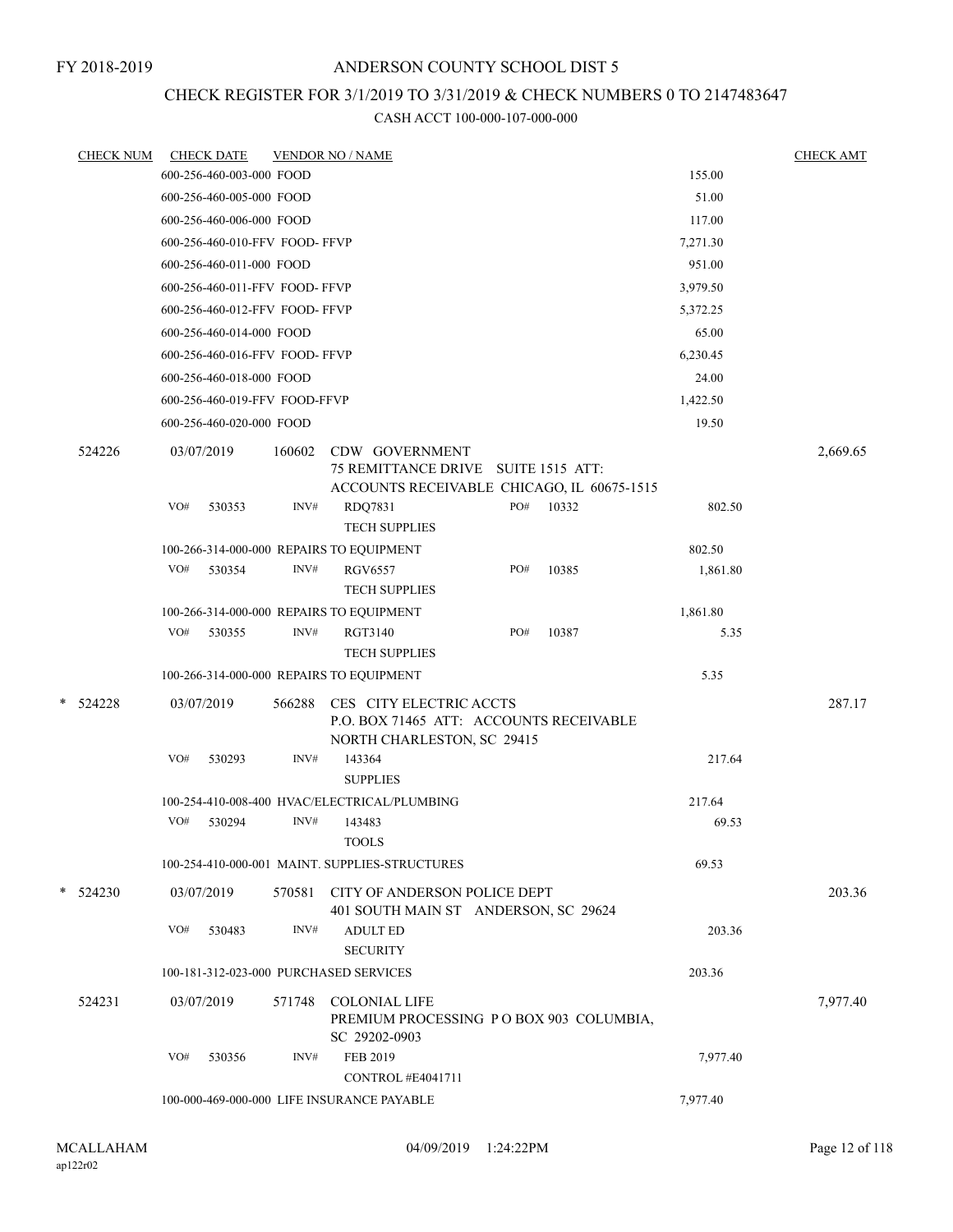# CHECK REGISTER FOR 3/1/2019 TO 3/31/2019 & CHECK NUMBERS 0 TO 2147483647

| <b>CHECK NUM</b> | <b>CHECK DATE</b>                  |        | <b>VENDOR NO / NAME</b>                                                                          |                       | <b>CHECK AMT</b> |
|------------------|------------------------------------|--------|--------------------------------------------------------------------------------------------------|-----------------------|------------------|
| 524232           | 03/07/2019                         | 567489 | DE LAGE LANDEN<br>POBOX 41602 PHILADELPHIA, PA 19101-1602                                        |                       | 149.94           |
|                  | VO#<br>530357                      | INV#   | 62564847<br><b>COPIER</b>                                                                        | 149.94                |                  |
|                  | 713-271-660-013-362 COPIER EXPENSE |        |                                                                                                  | 149.94                |                  |
| 524233           | 03/07/2019                         | 198651 | DELL MARKETING LP                                                                                |                       | 763.56           |
|                  |                                    |        | POBOX 534118 ATT: ACCOUNTS RECEIVABLE                                                            |                       |                  |
|                  |                                    |        | ATLANTA, GA 30353-4118                                                                           |                       |                  |
|                  | VO#<br>530358                      | INV#   | 10299664107<br><b>TONER</b>                                                                      | 563.10                |                  |
|                  |                                    |        | 723-190-660-023-911 MISCELLANEOUS- ADULT ED EXPENSE                                              | 563.10                |                  |
|                  | VO#<br>530359                      | INV#   | PO#<br>10301527826<br>10388                                                                      | 200.46                |                  |
|                  |                                    |        | <b>TONER</b>                                                                                     |                       |                  |
|                  | 100-264-410-000-000 SUPPLIES       |        |                                                                                                  | 200.46                |                  |
| $*$ 524235       | 03/07/2019                         | 211302 | DUKE ENERGY                                                                                      |                       | 70,302.33        |
|                  |                                    |        | PO BOX 70516 CHARLOTTE, NC 28272-0516                                                            |                       |                  |
|                  | VO#<br>530489                      | INV#   | <b>DUE 3/18</b>                                                                                  | 70,302.33             |                  |
|                  |                                    |        | <b>UTILITIES</b>                                                                                 |                       |                  |
|                  |                                    |        | 100-254-470-000-000 ENERGY-ELECTRICITY & WATER                                                   | 3,755.94              |                  |
|                  |                                    |        | 100-254-470-002-000 ENERGY-ELECTRICITY & WATER                                                   | 14,921.48             |                  |
|                  |                                    |        | 100-254-470-003-000 ENERGY-ELECTRICITY & WATER                                                   | 2,174.00              |                  |
|                  |                                    |        | 100-254-470-005-000 ENERGY-ELECTRICITY & WATER                                                   | 10,323.34             |                  |
|                  |                                    |        | 100-254-470-006-000 ENERGY-ELECTRICITY & WATER<br>100-254-470-008-000 ENERGY-ELECTRICITY & WATER | 14,285.71<br>6,176.65 |                  |
|                  |                                    |        | 100-254-470-011-000 ENERGY-ELECTRICITY & WATER                                                   | 3,140.88              |                  |
|                  |                                    |        | 100-254-470-012-000 ENERGY-ELECTRICITY & WATER                                                   | 5,150.01              |                  |
|                  |                                    |        | 100-254-470-018-000 ENERGY-ELECTRICITY & WATER                                                   | 2,962.54              |                  |
|                  |                                    |        | 100-254-470-021-000 ENERGY-ELECTRICITY & WATER                                                   | 7,411.78              |                  |
|                  |                                    |        |                                                                                                  |                       |                  |
| * 524237         | 03/07/2019                         | 563495 | ELECTRIC CITY UTILITIES<br>CITY OF ANDERSON 601 SOUTH MAIN ST<br>ANDERSON, SC 29624              |                       | 7,870.40         |
|                  | 530487<br>VO#                      | INV#   | DUE 3/17<br>WATER & SEWER                                                                        | 7,870.40              |                  |
|                  |                                    |        | 100-254-470-000-000 ENERGY-ELECTRICITY & WATER                                                   | 199.63                |                  |
|                  |                                    |        | 100-254-470-003-000 ENERGY-ELECTRICITY & WATER                                                   | 5,071.85              |                  |
|                  |                                    |        | 100-254-470-007-000 ENERGY-ELECTRICITY & WATER                                                   | 1,580.72              |                  |
|                  |                                    |        | 100-254-470-019-000 ENERGY-ELECTRICITY & WATER                                                   | 1,006.20              |                  |
|                  | 515-253-520-031-CAR CAREER CENTER  |        |                                                                                                  | 12.00                 |                  |
| 524238           | 03/07/2019                         | 232600 | <b>FASTENAL COMPANY</b><br>POBOX 1286 ATT: ACCOUNTS RECEIVABLE<br>WINONA, MN 55987-1286          |                       | 156.99           |
|                  | VO#<br>530273                      | INV#   | 145569<br><b>SUPPLIES</b>                                                                        | 119.08                |                  |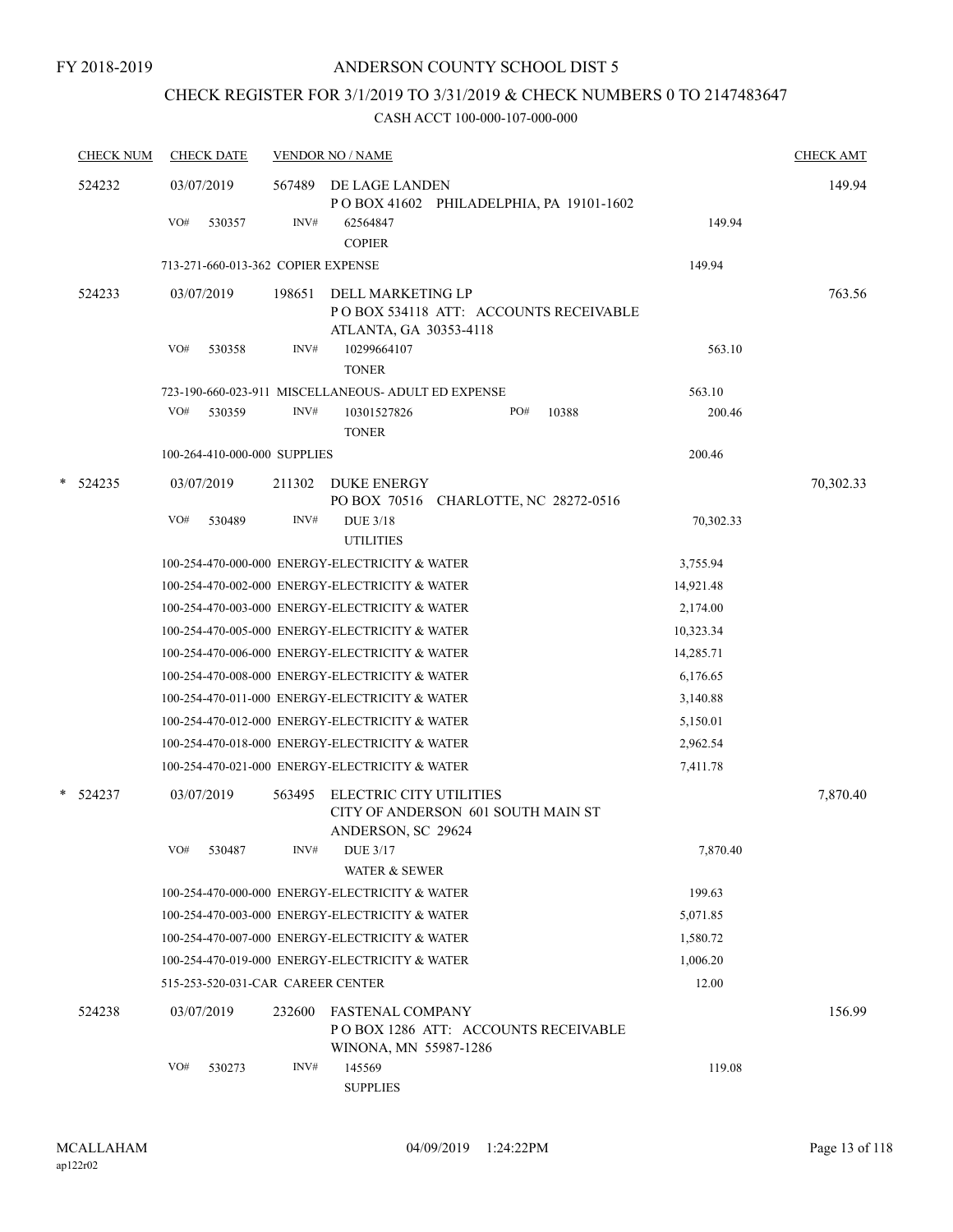# CHECK REGISTER FOR 3/1/2019 TO 3/31/2019 & CHECK NUMBERS 0 TO 2147483647

| <b>CHECK NUM</b> |     | <b>CHECK DATE</b> |        | <b>VENDOR NO / NAME</b>                                                     |           | <b>CHECK AMT</b> |
|------------------|-----|-------------------|--------|-----------------------------------------------------------------------------|-----------|------------------|
|                  |     |                   |        | 100-254-410-000-001 MAINT. SUPPLIES-STRUCTURES                              | 119.08    |                  |
|                  | VO# | 530274            | INV#   | 145570                                                                      | 37.91     |                  |
|                  |     |                   |        | <b>SUPPLIES</b>                                                             |           |                  |
|                  |     |                   |        | 100-254-410-002-001 SUPPLIES - MAINTENANCE                                  | 18.95     |                  |
|                  |     |                   |        | 100-254-410-003-001 SUPPLIES - MAINTENANCE                                  | 18.96     |                  |
| 524239           |     | 03/07/2019        |        | 574795 GLENVIEW PTO                                                         |           | 210.00           |
|                  | VO# | 530461            | INV#   | <b>CAKE POPS</b><br><b>MEMBERSHIPS</b>                                      | 210.00    |                  |
|                  |     |                   |        | 720-271-660-020-416 MISC.COLLECTIONS TO SD5 EXPENSE                         | 145.00    |                  |
|                  |     |                   |        | 720-271-660-020-460 MISC FUNDRAISER EXPENSE                                 | 65.00     |                  |
| 524240           |     | 03/07/2019        |        | 566025 GOOD NEWS TRAVELS<br>3504-12 HWY 153 GREENVILLE, SC 29611            |           | 3,000.00         |
|                  | VO# | 530462            | INV#   | <b>ROMSZET</b><br>SOUTHWOOD MAY 3                                           | 3,000.00  |                  |
|                  |     |                   |        | 721-190-660-021-637 BAND MS/HS EXPENSE                                      | 3,000.00  |                  |
| 524241           |     | 03/07/2019        | 564098 | HEAT TRANSFER SALES<br>PO BOX 8608 GREENSBORO, NC 27419                     |           | 7,549.91         |
|                  | VO# | 530368            | INV#   | 10199<br>38220<br>PO#<br><b>CALHOUN REPAIR</b>                              | 7,549.91  |                  |
|                  |     |                   |        | 100-254-323-014-400 CONTR SERV-HVAC/ELECT/PLUMBING                          | 7,549.91  |                  |
| 524242           |     | 03/07/2019        | 282620 | <b>IONOSPHERE TOURS</b><br>307 N. MAIN STREET ANDERSON, SC 29621            |           | 9,600.00         |
|                  | VO# | 530463            | INV#   | <b>CHARTER 6424</b><br><b>GLENVIEW MS</b>                                   | 9,600.00  |                  |
|                  |     |                   |        | 720-271-660-020-586 FIELD TRIPS- GR.7 EXPENSE                               | 9,600.00  |                  |
| 524243           |     | 03/07/2019        | 565309 | JEAN'S BUS SERVICE, INC<br>207 FURMAN HALL ROAD ATT: ACCOUNTS               |           | 2,875.00         |
|                  | VO# | 530464            | INV#   | RECEIVABLE GREENVILLE, SC 29609<br>CHARTER 15455<br><b>CENTERVILLE ELEM</b> | 2,875.00  |                  |
|                  |     |                   |        | 707-190-660-007-353 FIELD TRIPS GRADE 3 EXPENSE                             | 2,875.00  |                  |
| 524244           |     | 03/07/2019        |        | 575785 JOHNSON, JOANNA**<br>1505 ANDERSON ST BELTON, SC 29627               |           | 943.75           |
|                  | VO# | 530371            | INV#   | <b>FEB 18-MAR 2</b><br><b>ST JOSEPHS</b>                                    | 943.75    |                  |
|                  |     |                   |        | 201-413-312-000-SJC PS- ST.JOSEPH'S CATHOLIC                                | 943.75    |                  |
| * 524247         |     | 03/07/2019        | 366700 | MUTUAL OF OMAHA<br>PO BOX 2147 OMAHA, NE 68103-2147                         |           | 26,021.71        |
|                  | VO# | 530376            | INV#   | <b>MARCH 2019</b><br>#G00018B5                                              | 26,021.71 |                  |
|                  |     |                   |        | 100-000-450-000-000 MISC. DEDUCTIONS                                        | 8,117.71  |                  |
|                  |     |                   |        | 100-000-456-000-000 INSURANCE PAYABLE                                       | 17,904.00 |                  |
|                  |     |                   |        |                                                                             |           |                  |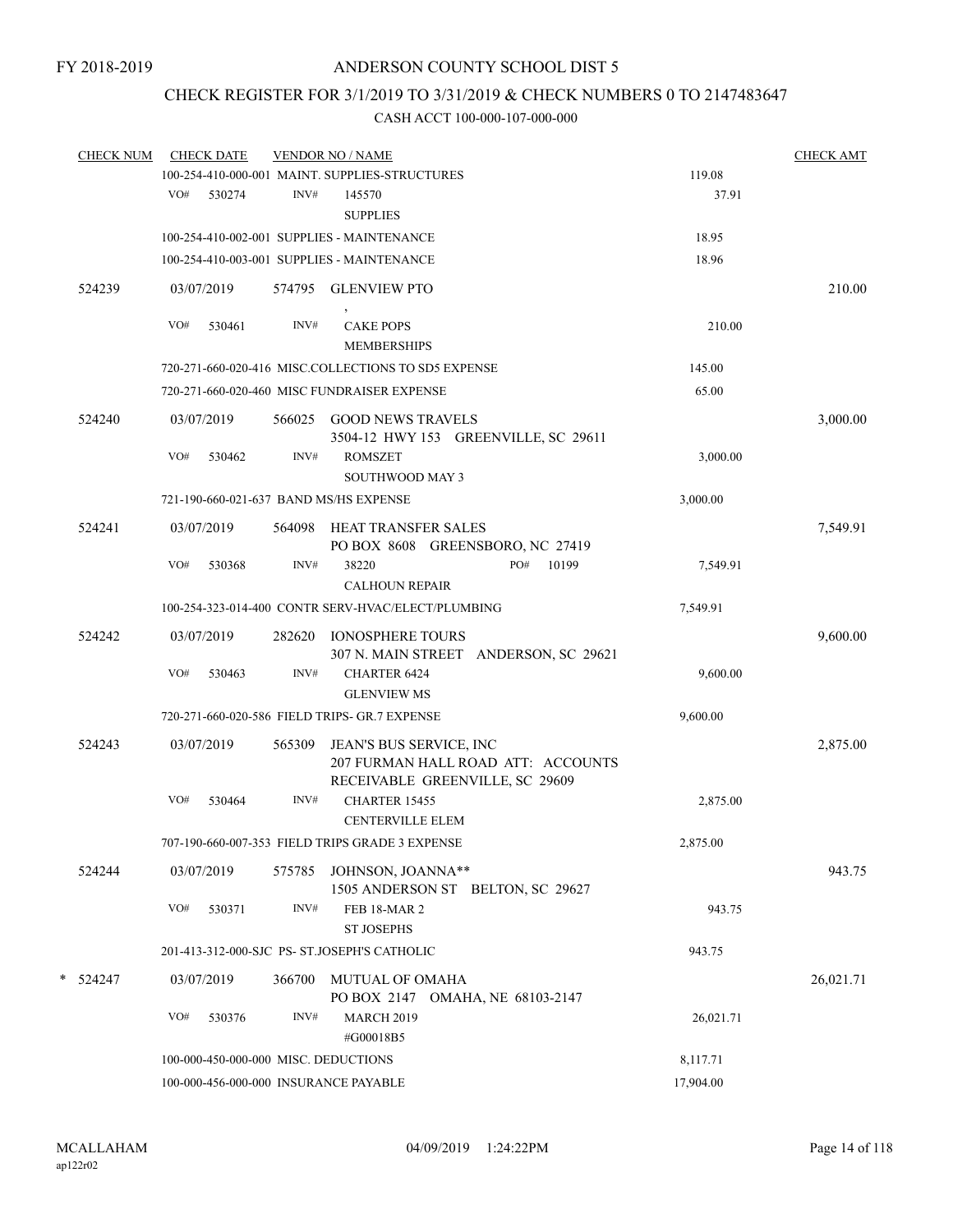# CHECK REGISTER FOR 3/1/2019 TO 3/31/2019 & CHECK NUMBERS 0 TO 2147483647

| <b>CHECK NUM</b> |     | <b>CHECK DATE</b>                    |      | <b>VENDOR NO / NAME</b>                                                         |     |                                          |                | <b>CHECK AMT</b> |
|------------------|-----|--------------------------------------|------|---------------------------------------------------------------------------------|-----|------------------------------------------|----------------|------------------|
| 524248           |     | 03/07/2019                           |      | 569423 NATIONAL STUDENT CLEARINGHOUSE                                           |     | POBOX 826576 PHILADELPHIA, PA 19182-6576 |                | 425.00           |
|                  | VO# | 530377                               | INV# | HS1904005<br><b>CUST ID 10025107</b>                                            |     |                                          | 425.00         |                  |
|                  |     |                                      |      | 124-114-445-024-000 TECHNOLOGY SUPPLIES                                         |     |                                          | 425.00         |                  |
| 524249           |     | 03/07/2019                           |      | 379100 NATURE'S CORNER FLORIST<br>1205 WHITEHALL ROAD ATT: ACCOUNTS             |     |                                          |                | 126.50           |
|                  | VO# | 530378                               | INV# | RECEIVABLE ANDERSON, SC 29625<br><b>ACCT 100097</b><br><b>ADULT ED</b>          |     |                                          | 126.50         |                  |
|                  |     | 723-190-660-023-973 FACULTY EXPENSE  |      |                                                                                 |     |                                          | 126.50         |                  |
| $*$ 524252       |     | 03/07/2019                           |      | 389900 OFFICE DEPOT                                                             |     |                                          |                | 1,804.45         |
|                  | VO# | 530267                               | INV# | POBOX 1413 CHARLOTTE, NC 28201-1413<br>2279319587                               |     |                                          | 5.23           |                  |
|                  |     |                                      |      | <b>SUPPLIES</b>                                                                 |     |                                          |                |                  |
|                  | VO# | 530384                               | INV# | 100-254-410-000-055 OFFICE SUPPLIES & FURNITURE<br>274736283001<br>274736183001 |     |                                          | 5.23<br>153.86 |                  |
|                  |     |                                      |      | 723-190-660-023-911 MISCELLANEOUS- ADULT ED EXPENSE                             |     |                                          | 134.40         |                  |
|                  |     |                                      |      | 723-190-660-023-911 MISCELLANEOUS- ADULT ED EXPENSE                             |     |                                          | 19.46          |                  |
|                  | VO# | 530385                               | INV# | 275280782001<br><b>CARTRIDGE</b>                                                |     |                                          | 220.08         |                  |
|                  |     | 100-264-410-000-000 SUPPLIES         |      |                                                                                 |     |                                          | 220.08         |                  |
|                  |     | VO# 530386                           | INV# | 269129333001                                                                    | PO# | 10232                                    | 135.53         |                  |
|                  |     |                                      |      | <b>Testing Supplies</b>                                                         |     |                                          |                |                  |
|                  |     | 100-221-410-000-TST SUPPLIES-TESTING |      |                                                                                 |     |                                          | 49.13          |                  |
|                  |     | 100-221-410-002-TST SUPPLIES-TESTING |      |                                                                                 |     |                                          | 6.40           |                  |
|                  |     | 100-221-410-003-TST SUPPLIES-TESTING |      |                                                                                 |     |                                          | 6.40           |                  |
|                  |     | 100-221-410-005-TST SUPPLIES-TESTING |      |                                                                                 |     |                                          | 9.60           |                  |
|                  |     | 100-221-410-007-TST SUPPLIES-TESTING |      |                                                                                 |     |                                          | 6.40           |                  |
|                  |     | 100-221-410-010-TST SUPPLIES-TESTING |      |                                                                                 |     |                                          | 6.40           |                  |
|                  |     | 100-221-410-013-TST SUPPLIES-TESTING |      |                                                                                 |     |                                          | 6.40           |                  |
|                  |     | 100-221-410-016-TST SUPPLIES-TESTING |      |                                                                                 |     |                                          | 22.40          |                  |
|                  |     | 100-221-410-017-TST SUPPLIES-TESTING |      |                                                                                 |     |                                          | 6.40           |                  |
|                  |     | 100-221-410-019-TST SUPPLIES-TESTING |      |                                                                                 |     |                                          | 9.60           |                  |
|                  |     | 100-221-410-020-TST SUPPLIES-TESTING |      |                                                                                 |     |                                          | 6.40           |                  |
|                  | VO# | 530387                               | INV# | 270742152001<br><b>SUPPLIES</b>                                                 | PO# | 10247                                    | 73.08          |                  |
|                  |     | 100-221-410-000-TST SUPPLIES-TESTING |      |                                                                                 |     |                                          | 73.08          |                  |
|                  | VO# | 530388                               | INV# | 274984040001<br><b>TONER</b>                                                    | PO# | 10313                                    | 154.07         |                  |
|                  |     | 100-221-410-000-TST SUPPLIES-TESTING |      |                                                                                 |     |                                          | 154.07         |                  |
|                  | VO# | 530389                               | INV# | 273595005001<br><b>SUPPLIES</b>                                                 | PO# | 10293                                    | 72.57          |                  |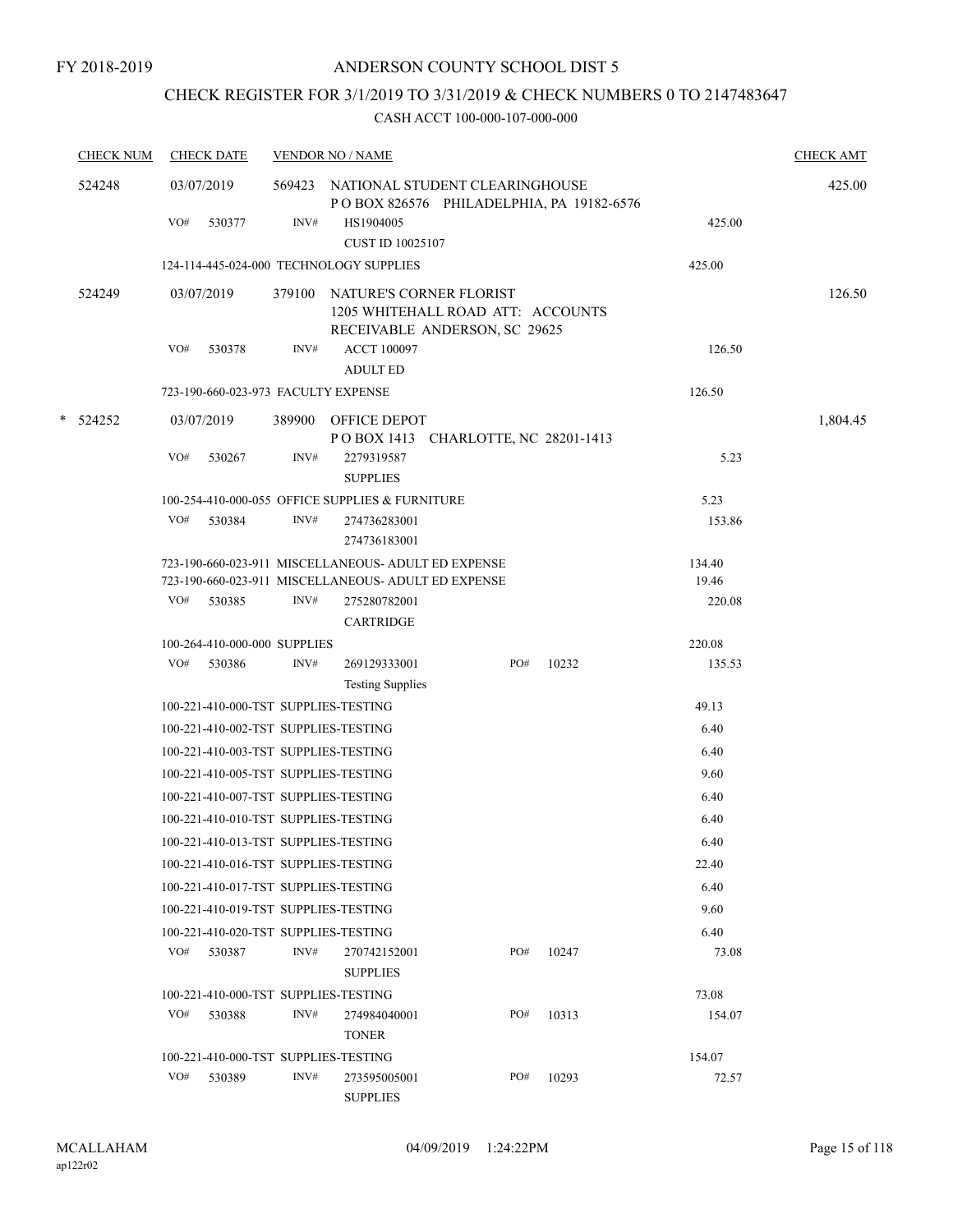# CHECK REGISTER FOR 3/1/2019 TO 3/31/2019 & CHECK NUMBERS 0 TO 2147483647

| <b>CHECK NUM</b> |     | <b>CHECK DATE</b>                                            | <b>VENDOR NO / NAME</b> |                                                                                                                                                                        |     |       |                                  | <b>CHECK AMT</b> |
|------------------|-----|--------------------------------------------------------------|-------------------------|------------------------------------------------------------------------------------------------------------------------------------------------------------------------|-----|-------|----------------------------------|------------------|
|                  |     |                                                              |                         | 100-221-410-000-000 SUPPLIES AND MATERIALS                                                                                                                             |     |       | 72.57                            |                  |
|                  | VO# | 530390                                                       | INV#                    | 176934008001<br><b>CREDIT</b>                                                                                                                                          |     |       | $-1,658.39$                      |                  |
|                  |     | 397-113-410-005-000 SUPPLIES                                 |                         |                                                                                                                                                                        |     |       | $-1,658.39$                      |                  |
|                  | VO# | 530391                                                       | INV#                    | 271404241001<br><b>SUPPLIES</b>                                                                                                                                        |     |       | 100.19                           |                  |
|                  |     |                                                              |                         | 723-190-660-023-911 MISCELLANEOUS- ADULT ED EXPENSE                                                                                                                    |     |       | 100.19                           |                  |
|                  | VO# | 530392                                                       | INV#                    | PO 10110<br><b>SUPPLIES</b>                                                                                                                                            | PO# | 10110 | 99.12                            |                  |
|                  |     | VO# 530393                                                   | INV#                    | 100-213-410-000-000 SUPPLIES AND MATERIALS<br>100-213-410-000-000 SUPPLIES AND MATERIALS<br>100-213-410-000-000 SUPPLIES AND MATERIALS<br>246836685001<br>255377174001 |     |       | 50.05<br>3.21<br>45.86<br>606.09 |                  |
|                  |     | 100-113-410-010-000 SUPPLIES<br>100-113-410-010-000 SUPPLIES |                         |                                                                                                                                                                        |     |       | 503.37<br>102.72                 |                  |
|                  |     | VO# 530394                                                   | INV#                    | 260103390001<br>260103627001                                                                                                                                           |     |       | 128.38                           |                  |
|                  |     |                                                              |                         | 713-271-660-013-201 MISCELLANEOUS EXPENSE<br>713-271-660-013-201 MISCELLANEOUS EXPENSE                                                                                 |     |       | 60.23<br>68.15                   |                  |
|                  | VO# | 530395                                                       | INV#                    | 259144748001<br><b>SUPPLIES</b>                                                                                                                                        |     |       | 129.66                           |                  |
|                  |     |                                                              |                         | 713-271-660-013-201 MISCELLANEOUS EXPENSE                                                                                                                              |     |       | 129.66                           |                  |
|                  | VO# | 530396                                                       | INV#                    | 2269107659<br><b>INK</b>                                                                                                                                               | PO# | 10163 | 85.34                            |                  |
|                  |     |                                                              |                         | 100-266-345-000-000 TECHNOLOGY INFRASTRUCTURE                                                                                                                          |     |       | 85.34                            |                  |
|                  | VO# | 530397                                                       | INV#                    | 263978006001<br><b>SUPPLIES</b>                                                                                                                                        |     |       | 116.32                           |                  |
|                  |     | 100-264-410-000-000 SUPPLIES                                 |                         |                                                                                                                                                                        |     |       | 116.32                           |                  |
|                  |     | VO# 530398                                                   | INV#                    | 2269949765<br><b>SUPPLIES</b>                                                                                                                                          |     |       | 48.28                            |                  |
|                  |     |                                                              |                         | 100-254-410-000-055 OFFICE SUPPLIES & FURNITURE                                                                                                                        |     |       | 48.28                            |                  |
|                  | VO# | 530399                                                       | INV#                    | 2272725885<br><b>SUPPLIES</b>                                                                                                                                          |     |       | 23.40                            |                  |
|                  |     |                                                              |                         | 100-254-410-000-055 OFFICE SUPPLIES & FURNITURE                                                                                                                        |     |       | 23.40                            |                  |
|                  |     | VO# 530400                                                   | INV#                    | 264557355001<br>264557356001                                                                                                                                           |     |       | 27.37                            |                  |
|                  |     | 100-113-410-010-000 SUPPLIES                                 |                         |                                                                                                                                                                        |     |       | 26.13                            |                  |
|                  |     | 100-113-410-010-000 SUPPLIES                                 |                         |                                                                                                                                                                        |     |       | 1.24                             |                  |
|                  | VO# | 530401                                                       | INV#                    | 264556855001<br><b>SUPPLIES</b>                                                                                                                                        |     |       | 26.47                            |                  |
|                  |     | 100-113-410-010-000 SUPPLIES                                 |                         |                                                                                                                                                                        |     |       | 26.47                            |                  |
|                  | VO# | 530402                                                       | INV#                    | 261691944001<br><b>SUPPLIES</b>                                                                                                                                        |     |       | 60.94                            |                  |
|                  |     |                                                              |                         | 721-190-660-021-411 MISCELLANEOUS EXPENSE                                                                                                                              |     |       | 60.94                            |                  |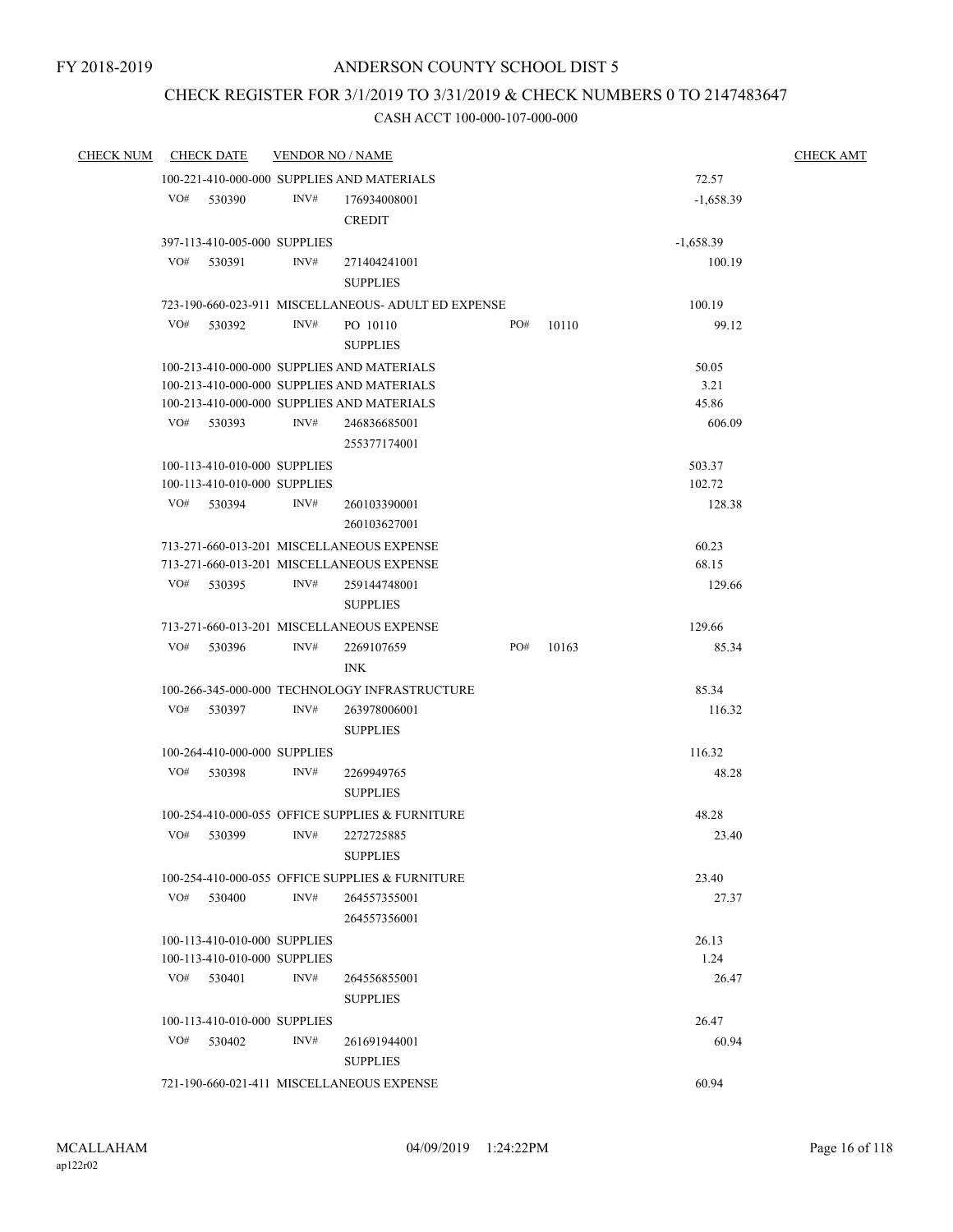# CHECK REGISTER FOR 3/1/2019 TO 3/31/2019 & CHECK NUMBERS 0 TO 2147483647

| <b>CHECK NUM</b> |     | <b>CHECK DATE</b>                      |        | <b>VENDOR NO / NAME</b>                                                 |     |       |           | <b>CHECK AMT</b> |
|------------------|-----|----------------------------------------|--------|-------------------------------------------------------------------------|-----|-------|-----------|------------------|
|                  | VO# | 530403                                 | INV#   | 258080144001                                                            |     |       | 63.95     |                  |
|                  |     |                                        |        | 258079796001                                                            |     |       |           |                  |
|                  |     |                                        |        | 723-190-660-023-911 MISCELLANEOUS- ADULT ED EXPENSE                     |     |       | 48.02     |                  |
|                  |     |                                        |        | 723-190-660-023-911 MISCELLANEOUS- ADULT ED EXPENSE                     |     |       | 15.93     |                  |
|                  | VO# | 530467                                 | INV#   | 278198597001                                                            |     |       | 26.43     |                  |
|                  |     |                                        |        | <b>SUPPLIES</b>                                                         |     |       |           |                  |
|                  |     | 100-113-410-020-000 SUPPLIES           |        |                                                                         |     |       | 26.43     |                  |
|                  | VO# | 530468                                 | INV#   | 277702530001                                                            |     |       | 14.27     |                  |
|                  |     |                                        |        | <b>SCIENCE KITS</b>                                                     |     |       |           |                  |
|                  |     |                                        |        | 326-112-410-000-000 SCIENCE KITS SUPPLIES                               |     |       | 14.27     |                  |
|                  | VO# | 530469                                 | INV#   | 277701642001                                                            |     |       | 262.75    |                  |
|                  |     |                                        |        | <b>SCIENCE KITS</b>                                                     |     |       |           |                  |
|                  |     |                                        |        | 326-112-410-000-000 SCIENCE KITS SUPPLIES                               |     |       | 262.75    |                  |
|                  | VO# | 530470                                 | INV#   | 269938393001                                                            |     |       | 498.37    |                  |
|                  |     |                                        |        | <b>SUPPLIES</b>                                                         |     |       |           |                  |
|                  | VO# | 100-113-410-007-000 SUPPLIES<br>530471 |        |                                                                         |     |       | 498.37    |                  |
|                  |     |                                        | INV#   | 274134624001<br><b>SUPPLIES</b>                                         |     |       | 331.09    |                  |
|                  |     |                                        |        |                                                                         |     |       | 331.09    |                  |
|                  |     | 600-256-410-000-000 SUPPLIES           |        |                                                                         |     |       |           |                  |
| 524253           |     | 03/07/2019                             |        | 575834 OLD EDWARDS INN AND SPA                                          |     |       |           | 8,145.73         |
|                  |     |                                        |        | 137 SOUTH 4TH STREET PO BOX 2130                                        |     |       |           |                  |
|                  | VO# | 530432                                 | INV#   | HIGHLANDS, NC 28741<br><b>RETREAT</b>                                   | PO# | 10354 | 8,145.73  |                  |
|                  |     |                                        |        | <b>JULY 29-31</b>                                                       |     |       |           |                  |
|                  |     |                                        |        | 100-224-333-000-000 TRIPS/CONFERENCES                                   |     |       | 8,145.73  |                  |
|                  |     |                                        |        |                                                                         |     |       |           |                  |
| 524254           |     | 03/07/2019                             |        | 407900 PICKENS CONSTRUCTION, INC<br>PO BOX 5135 ANDERSON, SC 29623-5135 |     |       |           | 7,500.00         |
|                  | VO# | 530404                                 | INV#   | 2267                                                                    | PO# | 99859 | 7,500.00  |                  |
|                  |     |                                        |        | JOB #1159 MCCANTS                                                       |     |       |           |                  |
|                  |     |                                        |        | 505-254-323-005-000 CONTRACTED SERVICES                                 |     |       | 7,500.00  |                  |
|                  |     |                                        |        |                                                                         |     |       |           |                  |
| 524255           |     | 03/07/2019                             | 568036 | PIEDMONT NATURAL GAS<br>PO BOX 1246 CHARLOTTE, NC 28201-1246            |     |       |           | 10,892.41        |
|                  | VO# | 530488                                 | INV#   | DUE 3/19<br><b>UTILITIES</b>                                            |     |       | 10,892.41 |                  |
|                  |     | 100-254-472-000-000 ENERGY-GAS         |        |                                                                         |     |       | 623.55    |                  |
|                  |     | 100-254-472-001-000 ENERGY-GAS         |        |                                                                         |     |       | 4,561.34  |                  |
|                  |     | 100-254-472-005-000 ENERGY-GAS         |        |                                                                         |     |       | 29.59     |                  |
|                  |     | 100-254-472-011-000 ENERGY-GAS         |        |                                                                         |     |       | 813.80    |                  |
|                  |     | 100-254-472-015-000 ENERGY-GAS         |        |                                                                         |     |       | 1,168.74  |                  |
|                  |     | 100-254-472-016-000 ENERGY-GAS         |        |                                                                         |     |       | 1,694.36  |                  |
|                  |     | 100-254-472-021-000 ENERGY- GAS        |        |                                                                         |     |       | 1,263.30  |                  |
|                  |     | 600-256-470-011-000 ENERGY             |        |                                                                         |     |       | 227.27    |                  |
|                  |     | 600-256-470-015-000 ENERGY             |        |                                                                         |     |       | 140.07    |                  |
|                  |     | 600-256-470-016-000 ENERGY             |        |                                                                         |     |       | 177.12    |                  |
|                  |     |                                        |        |                                                                         |     |       |           |                  |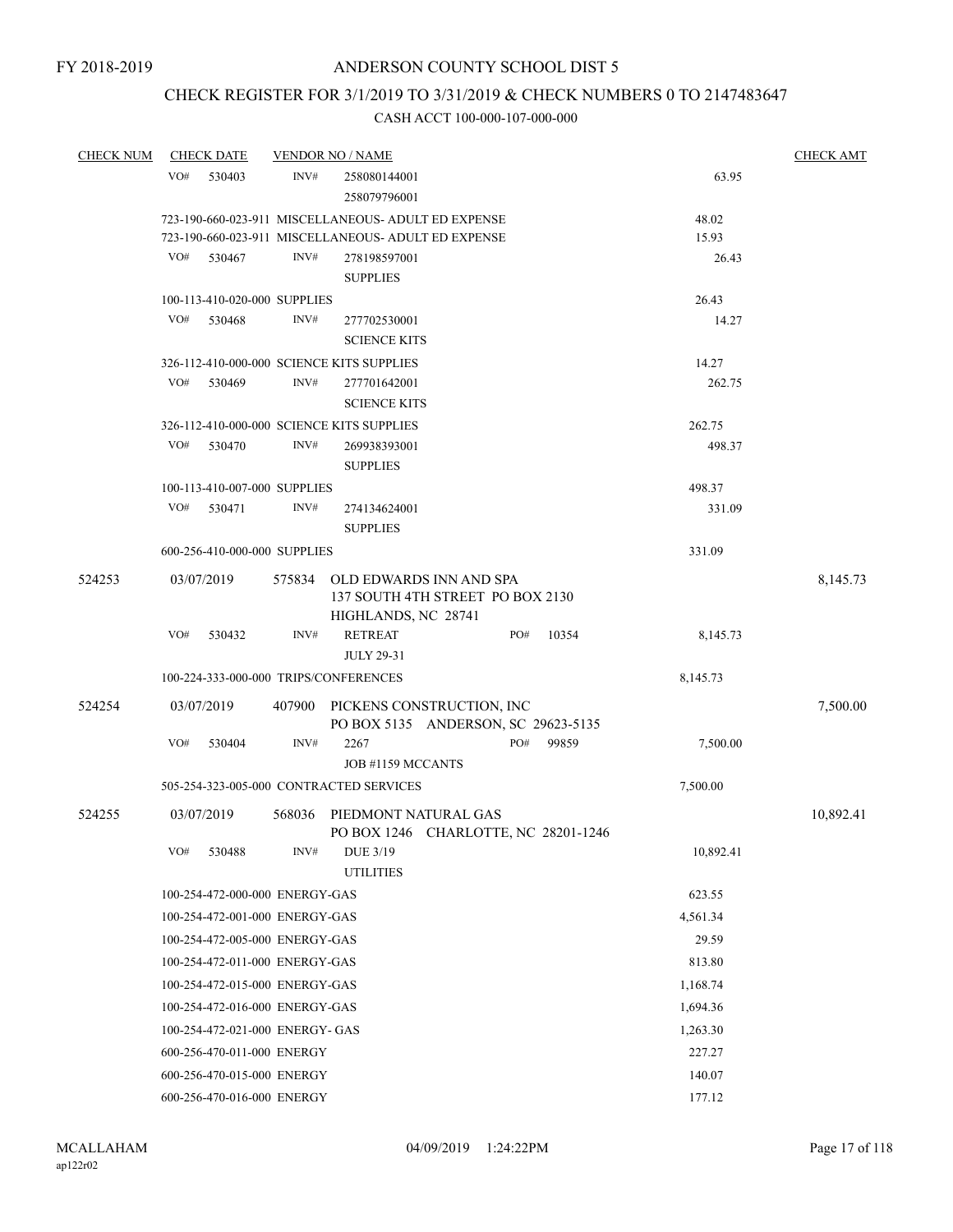## CHECK REGISTER FOR 3/1/2019 TO 3/31/2019 & CHECK NUMBERS 0 TO 2147483647

| <b>CHECK NUM</b> | <b>CHECK DATE</b>                      |      | <b>VENDOR NO / NAME</b>                                                                                 |          | <b>CHECK AMT</b> |
|------------------|----------------------------------------|------|---------------------------------------------------------------------------------------------------------|----------|------------------|
|                  | 600-256-470-021-000 ENERGY             |      |                                                                                                         | 193.27   |                  |
| $*$ 524257       | 03/07/2019                             |      | 573625 PROFESSIONAL CREDENTIAL SERVICES, INC<br>25 CENTURY BLVD SUITE 505 NASHVILLE, TN<br>37214        |          | 1,925.00         |
|                  | VO#<br>530473                          | INV# | <b>BOARD FEES</b>                                                                                       | 1,925.00 |                  |
|                  |                                        |      | AV CAREER CENTER                                                                                        |          |                  |
|                  | 328-115-312-001-000 PURCHASED SERVICES |      |                                                                                                         | 1,925.00 |                  |
| 524258           | 03/07/2019                             |      | 571652 PROSOURCE LLC<br>P.O. BOX 5339 GREENVILLE, SC 29606                                              |          | 1,313.63         |
|                  | VO#<br>530259                          | INV# | S2047549<br><b>WATER COOLER</b>                                                                         | 689.06   |                  |
|                  |                                        |      | 100-254-410-021-400 HVAC/ELECTRICAL/PLUMBING                                                            | 689.06   |                  |
|                  | VO#<br>530260                          | INV# | S2051183<br><b>SUPPLIES</b>                                                                             | 247.44   |                  |
|                  |                                        |      | 100-254-410-002-400 HVAC/ELECTRICAL/PLUMBING                                                            | 34.78    |                  |
|                  |                                        |      | 100-254-410-008-400 HVAC/ELECTRICAL/PLUMBING                                                            | 82.92    |                  |
|                  |                                        |      | 100-254-410-012-400 HVAC/ELECTRICAL/PLUMBING                                                            | 39.95    |                  |
|                  |                                        |      | 100-254-410-017-400 HVAC/ELECTRICAL/PLUMBING                                                            | 27.82    |                  |
|                  |                                        |      | 100-254-410-019-400 HVAC/ELECTRICAL/PLUMBING                                                            | 40.94    |                  |
|                  |                                        |      | 100-254-410-020-400 HVAC/ELECTRICAL/PLUMBING                                                            | 21.03    |                  |
|                  | VO#<br>530261                          | INV# | S2052157<br><b>SUPPLIES</b>                                                                             | 121.87   |                  |
|                  |                                        |      | 100-254-410-002-400 HVAC/ELECTRICAL/PLUMBING                                                            | 19.54    |                  |
|                  |                                        |      | 100-254-410-006-400 HVAC/ELECTRICAL/PLUMBING                                                            | 40.66    |                  |
|                  |                                        |      | 100-254-410-007-400 HVAC/ELECTRICAL/PLUMBING                                                            | 23.32    |                  |
|                  |                                        |      | 100-254-410-020-400 HVAC/ELECTRICAL/PLUMBING                                                            | 38.35    |                  |
|                  | VO#<br>530262                          | INV# | S2047225<br><b>SUPPLIES</b>                                                                             | 78.04    |                  |
|                  |                                        |      | 100-254-410-007-400 HVAC/ELECTRICAL/PLUMBING                                                            | 78.04    |                  |
|                  | VO#<br>530263                          | INV# | S2043401<br><b>BATTERY</b>                                                                              | 67.23    |                  |
|                  |                                        |      | 100-254-410-006-400 HVAC/ELECTRICAL/PLUMBING                                                            | 67.23    |                  |
|                  | VO#<br>530264                          | INV# | S2054129<br><b>SUPPLIES</b>                                                                             | 89.30    |                  |
|                  |                                        |      | 100-254-410-023-400 SUPPLIES-HVAC/ELECT/PLUMBING                                                        | 89.30    |                  |
|                  | VO# 530265                             | INV# | S2053461<br><b>GLOVES</b>                                                                               | 20.69    |                  |
|                  | 100-254-410-000-400 HVAC SUPPLIES      |      |                                                                                                         | 20.69    |                  |
| $*$ 524260       | 03/07/2019                             |      | 569778 RAPID LUBE OF ANDERSON<br>1704 PEARMAN DAIRY ROAD ATT: ACCOUNTS<br>RECEIVABLE ANDERSON, SC 29625 |          | 116.99           |
|                  | VO#<br>530257                          | INV# | 55664<br>OIL CHANGE                                                                                     | 67.09    |                  |
|                  |                                        |      | 100-254-412-000-001 TRUCK SERVICE - MAINTENANCE                                                         | 67.09    |                  |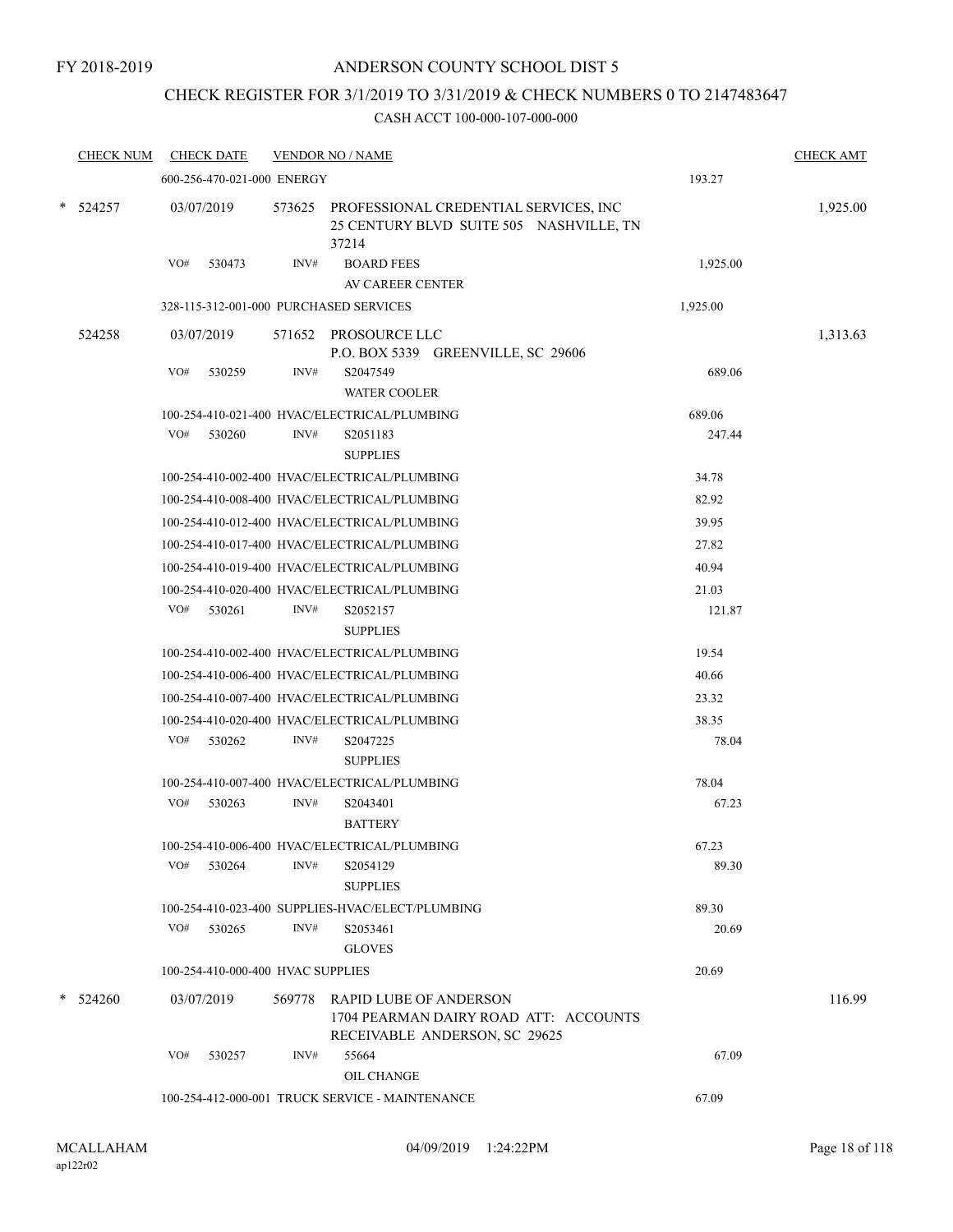# CHECK REGISTER FOR 3/1/2019 TO 3/31/2019 & CHECK NUMBERS 0 TO 2147483647

| <b>CHECK NUM</b> | <b>CHECK DATE</b> |                                    | <b>VENDOR NO / NAME</b>                         |                                                      |       |          | <b>CHECK AMT</b> |
|------------------|-------------------|------------------------------------|-------------------------------------------------|------------------------------------------------------|-------|----------|------------------|
|                  | VO#<br>530258     | INV#                               | 55517                                           |                                                      |       | 49.90    |                  |
|                  |                   |                                    | <b>OIL CHANGE</b>                               |                                                      |       |          |                  |
|                  |                   |                                    | 100-254-412-000-001 TRUCK SERVICE - MAINTENANCE |                                                      |       | 49.90    |                  |
|                  |                   |                                    |                                                 |                                                      |       |          |                  |
| 524261           | 03/07/2019        | 572595                             |                                                 | RIVERBANKS ZOO AND GARDEN                            |       |          | 2,726.50         |
|                  |                   |                                    |                                                 | 500 WILDLIFE PARKWAY ACCOUNTS RECEIVABLE             |       |          |                  |
|                  |                   |                                    | COLUMBIA, SC 29210-8014                         |                                                      |       |          |                  |
|                  | VO#<br>530474     | INV#                               | 1182508                                         |                                                      |       | 2,726.50 |                  |
|                  |                   |                                    | <b>CENTERVILLE ELEM</b>                         |                                                      |       |          |                  |
|                  |                   |                                    | 707-190-660-007-353 FIELD TRIPS GRADE 3 EXPENSE |                                                      |       | 2,726.50 |                  |
| 524262           | 03/07/2019        | 567525                             | ROWLAND MECHANICAL                              |                                                      |       |          | 3,850.94         |
|                  |                   |                                    |                                                 | 4035 HWY 24 ANDERSON, SC 29626                       |       |          |                  |
|                  | VO#<br>530407     | INV#                               | 9102-9116                                       | PO#                                                  | 99095 | 3,850.94 |                  |
|                  |                   |                                    | <b>BUS REPAIRS</b>                              |                                                      |       |          |                  |
|                  |                   |                                    |                                                 | 100-255-323-000-ACT ACTIVITY BUS CONTRACTED SERVICES |       | 46.00    |                  |
|                  |                   |                                    |                                                 | 100-255-323-000-ACT ACTIVITY BUS CONTRACTED SERVICES |       | 575.00   |                  |
|                  |                   |                                    |                                                 | 100-255-323-000-ACT ACTIVITY BUS CONTRACTED SERVICES |       | 46.00    |                  |
|                  |                   |                                    |                                                 | 100-255-323-000-ACT ACTIVITY BUS CONTRACTED SERVICES |       | 90.99    |                  |
|                  |                   |                                    |                                                 | 100-255-323-000-ACT ACTIVITY BUS CONTRACTED SERVICES |       | 207.99   |                  |
|                  |                   |                                    |                                                 | 100-255-323-000-ACT ACTIVITY BUS CONTRACTED SERVICES |       | 98.32    |                  |
|                  |                   |                                    |                                                 | 100-255-323-000-ACT ACTIVITY BUS CONTRACTED SERVICES |       | 144.32   |                  |
|                  |                   |                                    |                                                 | 100-255-323-000-ACT ACTIVITY BUS CONTRACTED SERVICES |       | 908.90   |                  |
|                  |                   |                                    |                                                 | 100-255-323-000-ACT ACTIVITY BUS CONTRACTED SERVICES |       | 459.74   |                  |
|                  |                   |                                    |                                                 | 100-255-323-000-ACT ACTIVITY BUS CONTRACTED SERVICES |       | 787.76   |                  |
|                  |                   |                                    |                                                 | 100-255-323-000-ACT ACTIVITY BUS CONTRACTED SERVICES |       | 58.29    |                  |
|                  |                   |                                    |                                                 | 100-255-323-000-ACT ACTIVITY BUS CONTRACTED SERVICES |       | 98.32    |                  |
|                  |                   |                                    |                                                 | 100-255-323-000-ACT ACTIVITY BUS CONTRACTED SERVICES |       | 90.99    |                  |
|                  |                   |                                    |                                                 | 100-255-323-000-ACT ACTIVITY BUS CONTRACTED SERVICES |       | 98.32    |                  |
|                  |                   |                                    |                                                 | 100-255-323-000-ACT ACTIVITY BUS CONTRACTED SERVICES |       | 140.00   |                  |
| 524263           | 03/07/2019        | 570873                             | <b>SCAGPO</b>                                   |                                                      |       |          | 180.00           |
|                  |                   |                                    |                                                 | PO BOX 61989 NORTH CHARLESTON, SC 29419              |       |          |                  |
|                  | VO#<br>530477     | INV#                               | PAM HASSAN                                      | PO#                                                  | 10406 | 60.00    |                  |
|                  |                   |                                    | <b>REGISTRATION</b>                             |                                                      |       |          |                  |
|                  |                   |                                    |                                                 |                                                      |       |          |                  |
|                  |                   | 100-257-640-000-000 DUES AND FEES  |                                                 |                                                      |       | 60.00    |                  |
|                  | VO#<br>530478     | INV#                               | 2019                                            | PO#                                                  | 10407 | 120.00   |                  |
|                  |                   |                                    | <b>MEMBERSHIP DUES</b>                          |                                                      |       |          |                  |
|                  |                   | 100-257-640-000-000 DUES AND FEES  |                                                 |                                                      |       | 120.00   |                  |
| 524264           | 03/07/2019        | 570059                             |                                                 | <b>SHARP BUSINESS SYSTEMS</b>                        |       |          | 297.22           |
|                  |                   |                                    |                                                 | DEPT 1216 PO BOX 121216 DALLAS, TX                   |       |          |                  |
|                  |                   |                                    | 75312-1216                                      |                                                      |       |          |                  |
|                  | VO#<br>530409     | INV#                               | 9001735779                                      |                                                      |       | 123.10   |                  |
|                  |                   |                                    | 9001735797                                      |                                                      |       |          |                  |
|                  |                   |                                    |                                                 |                                                      |       |          |                  |
|                  |                   | 723-190-660-023-913 COPIER EXPENSE |                                                 |                                                      |       | 47.33    |                  |
|                  |                   | 723-190-660-023-913 COPIER EXPENSE |                                                 |                                                      |       | 75.77    |                  |
|                  | VO#<br>530410     | INV#                               | 9001687823                                      |                                                      |       | 104.85   |                  |
|                  |                   |                                    | <b>COPIES</b>                                   |                                                      |       |          |                  |
|                  |                   |                                    | 100-255-323-000-000 CONTRACTED SERVICES         |                                                      |       | 104.85   |                  |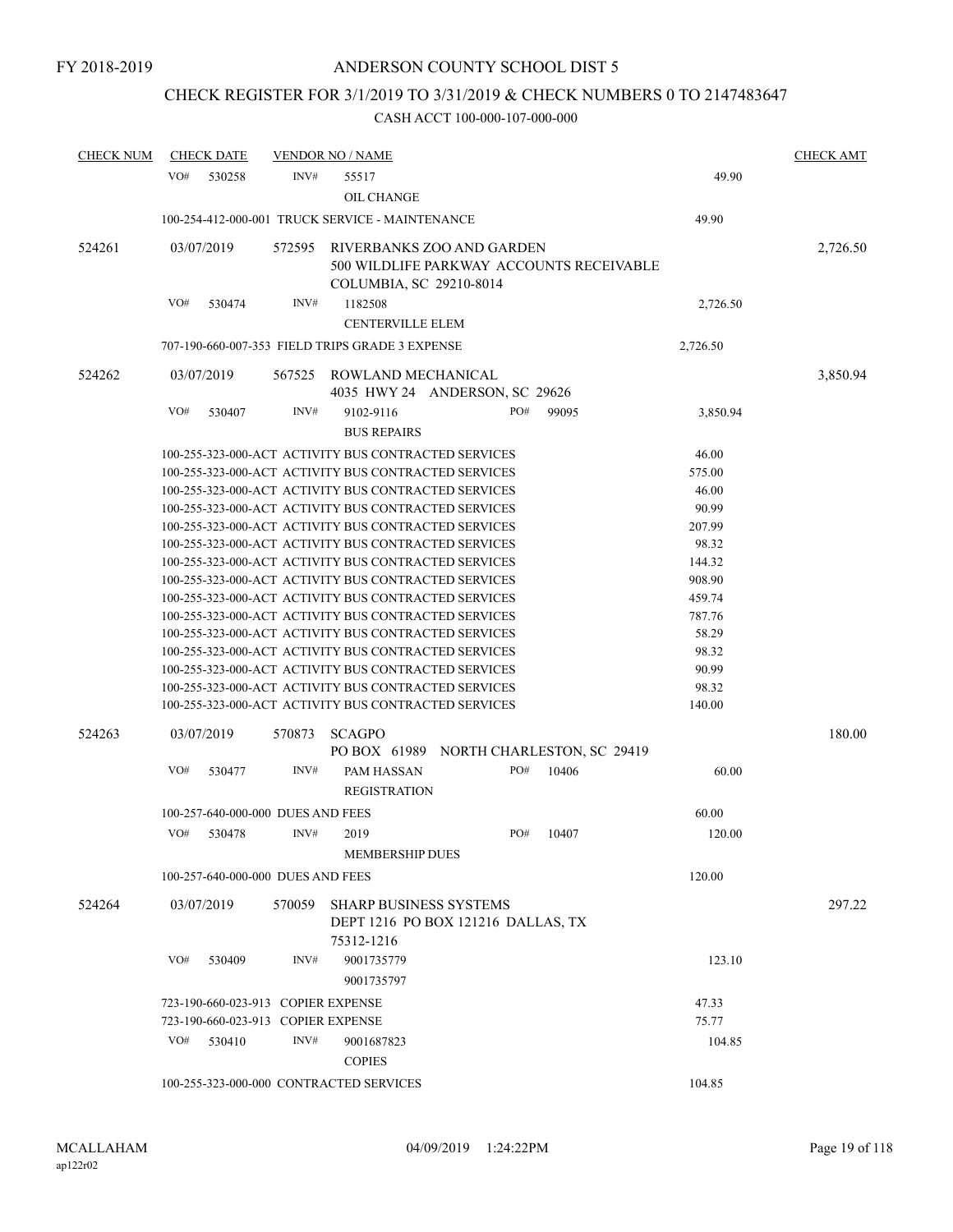# CHECK REGISTER FOR 3/1/2019 TO 3/31/2019 & CHECK NUMBERS 0 TO 2147483647

| <b>CHECK NUM</b> | <b>CHECK DATE</b>                     |        | <b>VENDOR NO / NAME</b>                                                                     |        | <b>CHECK AMT</b> |  |  |
|------------------|---------------------------------------|--------|---------------------------------------------------------------------------------------------|--------|------------------|--|--|
|                  | VO#<br>530411                         | INV#   | 9001744242<br><b>COPIES</b>                                                                 | 69.27  |                  |  |  |
|                  |                                       |        | 124-114-445-024-000 TECHNOLOGY SUPPLIES                                                     | 69.27  |                  |  |  |
| 524265           | 03/07/2019                            |        | 571007 SIMPLIFIED OFFICE SYSTEMS<br>6220 BUSH RIVER ROAD COLUMBIA, SC 29212                 |        | 157.57           |  |  |
|                  | VO#<br>530412                         | INV#   | 190228-0062<br><b>COPIES</b>                                                                | 24.02  |                  |  |  |
|                  | 201-112-490-014-000 COPIER COST       |        |                                                                                             | 24.02  |                  |  |  |
|                  | VO#<br>530479                         | INV#   | 190206-0009<br><b>COPIES</b>                                                                | 133.55 |                  |  |  |
|                  | 100-113-410-005-000 SUPPLIES          |        |                                                                                             | 133.55 |                  |  |  |
| 524266           | 03/07/2019                            | 564836 | <b>SPIRIT TELECOM</b><br>PO BOX 603030 ATT: ACCOUNTS RECEIVABLE<br>CHARLOTTE, NC 28260-3030 |        | 157.94           |  |  |
|                  | VO#<br>530342                         | INV#   | 1481796<br>PHONE SERVICE                                                                    | 157.94 |                  |  |  |
|                  | 100-266-340-000-000 TELEPHONE         |        |                                                                                             | 3.62   |                  |  |  |
|                  | 100-266-340-000-000 TELEPHONE         |        |                                                                                             | 0.81   |                  |  |  |
|                  | 100-266-340-000-000 TELEPHONE         |        |                                                                                             | 55.25  |                  |  |  |
|                  | 100-266-340-001-000 TELEPHONE         |        |                                                                                             | 8.70   |                  |  |  |
|                  | 100-266-340-002-000 TELEPHONE         |        |                                                                                             | 17.65  |                  |  |  |
|                  | 100-266-340-003-000 TELEPHONE         |        |                                                                                             | 19.91  |                  |  |  |
|                  | 100-266-340-005-000 TELEPHONE         |        |                                                                                             | 0.38   |                  |  |  |
|                  | 100-266-340-007-000 TELEPHONE<br>4.19 |        |                                                                                             |        |                  |  |  |
|                  | 100-266-340-008-000 TELEPHONE<br>7.51 |        |                                                                                             |        |                  |  |  |
|                  | 6.34<br>100-266-340-009-000 TELEPHONE |        |                                                                                             |        |                  |  |  |
|                  | 2.12<br>100-266-340-010-000 TELEPHONE |        |                                                                                             |        |                  |  |  |
|                  | 100-266-340-011-000 TELEPHONE         |        |                                                                                             | 2.16   |                  |  |  |
|                  | 100-266-340-012-000 TELEPHONE         |        |                                                                                             | 3.93   |                  |  |  |
|                  | 100-266-340-014-000 TELEPHONE         |        |                                                                                             | 3.78   |                  |  |  |
|                  | 100-266-340-015-000 TELEPHONE         |        |                                                                                             | 4.35   |                  |  |  |
|                  | 100-266-340-016-000 TELEPHONE         |        |                                                                                             | 2.16   |                  |  |  |
|                  | 100-266-340-017-000 TELEPHONE         |        |                                                                                             | 6.07   |                  |  |  |
|                  | 100-266-340-018-000 TELEPHONE         |        |                                                                                             | 0.45   |                  |  |  |
|                  | 100-266-340-019-000 TELEPHONE         |        |                                                                                             | 4.40   |                  |  |  |
|                  | 100-266-340-021-000 TELEPHONE         |        |                                                                                             | 4.16   |                  |  |  |
|                  |                                       |        |                                                                                             |        |                  |  |  |
| 524267           | 03/07/2019                            | 573161 | <b>SUNBELT RENTALS</b><br>1700 PEARMAN DAIRY RD. ANDERSON, SC 29625                         |        | 287.84           |  |  |
|                  | VO#<br>530251                         | INV#   | 87204523<br><b>RENTAL</b>                                                                   | 287.84 |                  |  |  |
|                  |                                       |        | 505-253-520-002-TUR BASEBALL/SOFTBALL TURF                                                  | 287.84 |                  |  |  |
| 524268           | 03/07/2019                            | 569972 | <b>SUSAN KELLY</b><br>121 WINDING CREEK RD ANDERSON, SC 29621                               |        | 202.69           |  |  |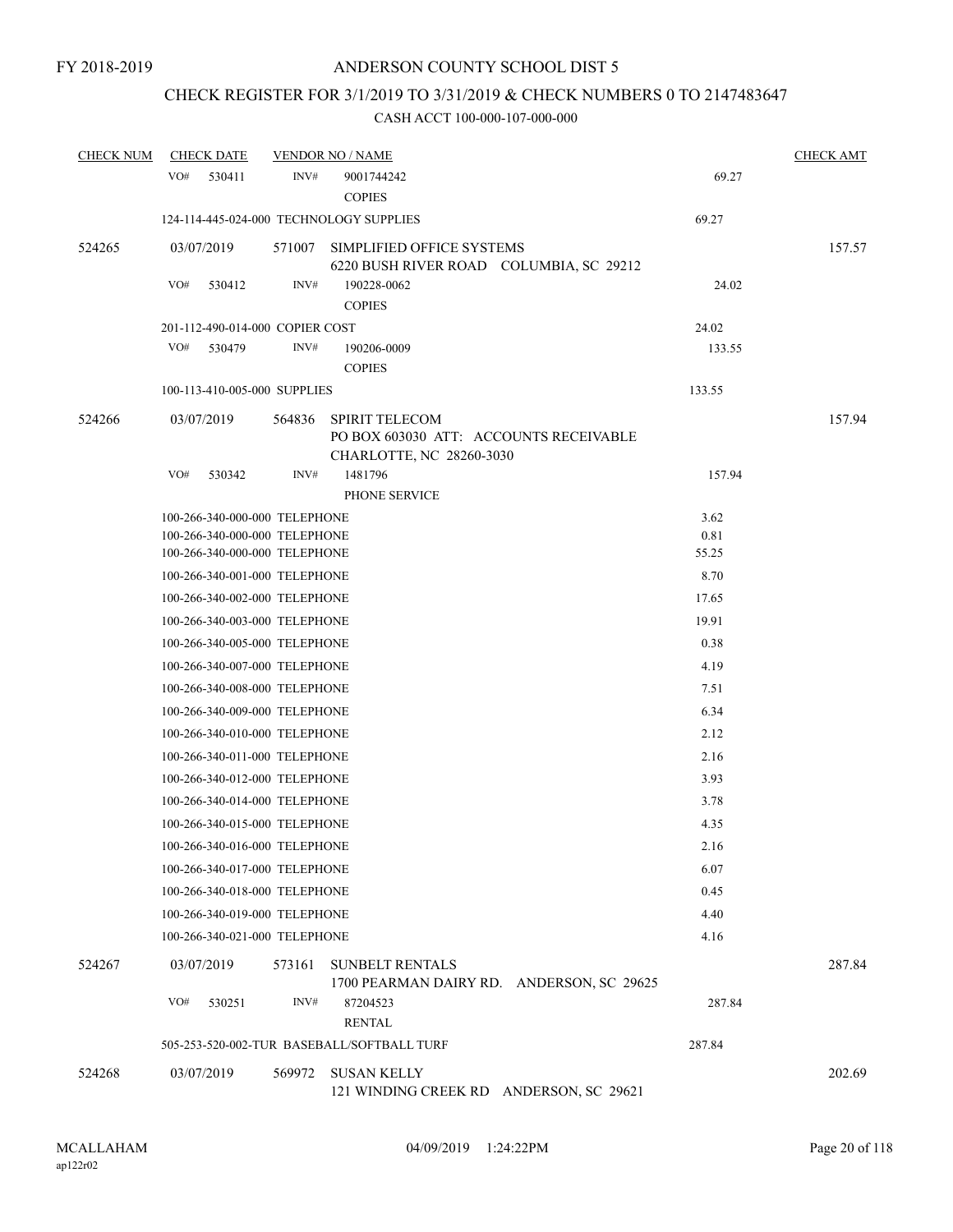# CHECK REGISTER FOR 3/1/2019 TO 3/31/2019 & CHECK NUMBERS 0 TO 2147483647

| <b>CHECK NUM</b> |     | <b>CHECK DATE</b>                 |        | <b>VENDOR NO / NAME</b>                                                                     |          | <b>CHECK AMT</b> |
|------------------|-----|-----------------------------------|--------|---------------------------------------------------------------------------------------------|----------|------------------|
|                  | VO# | 530330                            | INV#   | <b>PIZZA</b><br><b>BBALL BANQUET</b>                                                        | 202.69   |                  |
|                  |     |                                   |        | 720-271-660-020-752 BASKETBALL GIRLS EXPENSE                                                | 202.69   |                  |
| 524269           |     | 03/07/2019                        |        | 575399 SWANK MOVIE LICENSING USA<br>2844 PAYSPHERE CIRCLE CHICAGO, IL 60674                 |          | 252.50           |
|                  | VO# | 530413                            | INV#   | <b>NEW PROSPECT</b><br>ORDER #1563421                                                       | 252.50   |                  |
|                  |     | 100-113-410-010-000 SUPPLIES      |        |                                                                                             | 252.50   |                  |
| 524270           |     | 03/07/2019                        |        | 563377 UNIFIED TECHNOLOGY SYSTEMS<br>PO BOX 161122 ATLANTA, GA 30321-1122                   |          | 141.24           |
|                  | VO# | 530414                            | INV#   | 337378<br>PO#<br>10263<br><b>SMART PENS</b>                                                 | 141.24   |                  |
|                  |     |                                   |        | 100-266-314-000-000 REPAIRS TO EQUIPMENT                                                    | 141.24   |                  |
| 524271           |     | 03/07/2019                        |        | 573815 UNITED REFRIGERATION, INC<br>PO BOX 740703 ATLANTA, GA 30374-0703                    |          | 3,216.21         |
|                  | VO# | 530244                            | INV#   | 66495156<br><b>TOOLS</b>                                                                    | 355.78   |                  |
|                  |     |                                   |        | 100-254-410-000-100 SMALL EQUIPMENT                                                         | 355.78   |                  |
|                  |     | VO# 530245                        | INV#   | 66637539<br><b>SUPPLIES</b>                                                                 | 268.24   |                  |
|                  |     | 100-254-410-000-400 HVAC SUPPLIES |        |                                                                                             | 268.24   |                  |
|                  | VO# | 530246                            | INV#   | 66713072<br><b>BELTS</b>                                                                    | 53.65    |                  |
|                  |     |                                   |        | 100-254-410-019-400 HVAC/ELECTRICAL/PLUMBING                                                | 53.65    |                  |
|                  | VO# | 530247                            | INV#   | 66725153<br><b>SUPPLIES</b>                                                                 | 35.09    |                  |
|                  |     |                                   |        | 100-254-410-001-400 HVAC/ELECTRICAL/PLUMBING                                                | 35.09    |                  |
|                  | VO# | 530248                            | INV#   | 66790924<br><b>SUPPLIES</b>                                                                 | 33.89    |                  |
|                  |     | 100-254-410-000-400 HVAC SUPPLIES |        |                                                                                             | 33.89    |                  |
|                  | VO# | 530249                            | INV#   | 66551006<br>COMPRESSOR                                                                      | 2,469.56 |                  |
|                  |     |                                   |        | 100-254-410-006-400 HVAC/ELECTRICAL/PLUMBING                                                | 2,469.56 |                  |
| $*$ 524273       |     | 03/07/2019                        | 524353 | WAL-MART COMMUNITY/GEMB<br>PO BOX 530934 ATT: ACCOUNTS RECEIVABLE<br>ATLANTA, GA 30353-0934 |          | 279.96           |
|                  | VO# | 530417                            | INV#   | 2017 8480<br><b>MCCANTS</b>                                                                 | 279.96   |                  |
|                  |     |                                   |        | 705-271-660-005-495 7TH GRADE EXPENSE                                                       | 52.26    |                  |
|                  |     |                                   |        | 705-271-660-005-666 CONCESSIONS EXPENSE                                                     | 227.70   |                  |
| $*$ 524275       |     | 03/07/2019                        | 524353 | WAL-MART COMMUNITY/GEMB<br>PO BOX 530934 ATT: ACCOUNTS RECEIVABLE<br>ATLANTA, GA 30353-0934 |          | 204.80           |
|                  | VO# | 530419                            | INV#   | 3034 4069                                                                                   | 204.80   |                  |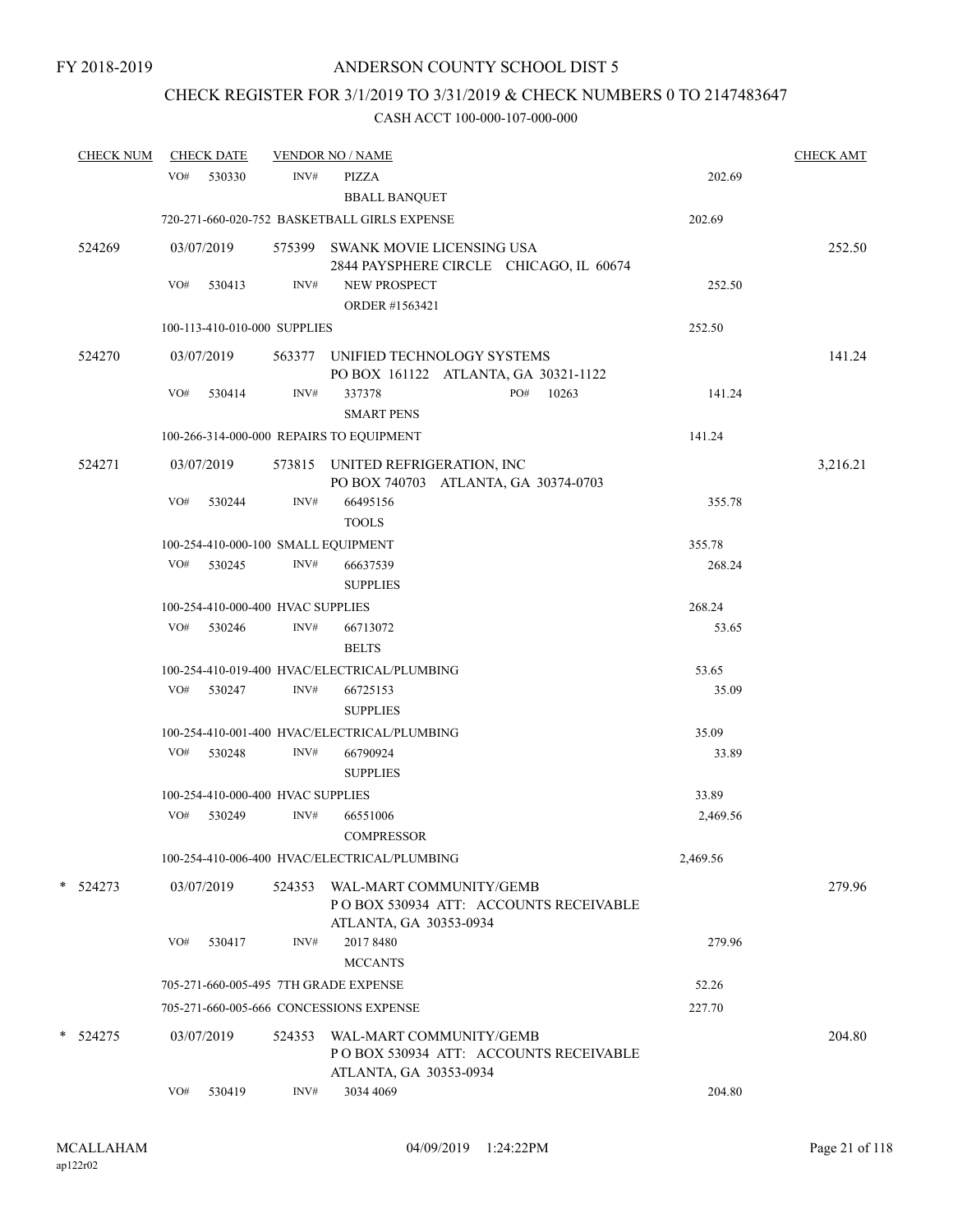## CHECK REGISTER FOR 3/1/2019 TO 3/31/2019 & CHECK NUMBERS 0 TO 2147483647

|   | <b>CHECK NUM</b> | <b>CHECK DATE</b>                    |                | <b>VENDOR NO / NAME</b><br>WHITEHALL                                                                                                                        |     |                                        |                          | <b>CHECK AMT</b> |
|---|------------------|--------------------------------------|----------------|-------------------------------------------------------------------------------------------------------------------------------------------------------------|-----|----------------------------------------|--------------------------|------------------|
|   |                  |                                      |                | 719-271-660-019-201 MISCELLANEOUS EXPENSE                                                                                                                   |     |                                        | 204.80                   |                  |
|   | 524276           | 03/07/2019<br>VO#                    | 524353<br>INV# | WAL-MART COMMUNITY/GEMB<br>ATLANTA, GA 30353-0934                                                                                                           |     | PO BOX 530934 ATT: ACCOUNTS RECEIVABLE |                          | 533.08           |
|   |                  | 530421                               |                | 1013 3719<br><b>NEVITT FOREST</b>                                                                                                                           |     |                                        | 533.08                   |                  |
|   |                  | 100-112-410-012-WRH WAREHOUSE ORDERS |                |                                                                                                                                                             |     |                                        | 11.76                    |                  |
|   |                  |                                      |                | 712-271-660-012-201 MISCELLANEOUS EXPENSE<br>712-271-660-012-201 MISCELLANEOUS EXPENSE<br>712-271-660-012-201 MISCELLANEOUS EXPENSE                         |     |                                        | 21.94<br>3.36<br>102.42  |                  |
|   |                  |                                      |                | 712-271-660-012-310 RUNNING CLUB EXPENSE                                                                                                                    |     |                                        | 9.97                     |                  |
|   |                  |                                      |                | 712-271-660-012-320 CHEERLEADER / STEP CLUB EXPENSE                                                                                                         |     |                                        | 132.87                   |                  |
|   |                  |                                      |                | 712-271-660-012-324 POSTIVE BEHAVIOR I.S. EXPENSE<br>712-271-660-012-324 POSTIVE BEHAVIOR I.S. EXPENSE<br>712-271-660-012-324 POSTIVE BEHAVIOR I.S. EXPENSE |     |                                        | 133.66<br>75.81<br>41.29 |                  |
|   | 524277           | 03/07/2019                           |                | 573864 WELLS FARGO VENDOR FIN SERV<br>PO BOX 105710 ATLANTA, GA 30348-5710                                                                                  |     |                                        |                          | 174.41           |
|   |                  | VO#<br>530415                        | INV#           | 69388166<br><b>LEASE</b>                                                                                                                                    |     |                                        | 174.41                   |                  |
|   |                  | 723-190-660-023-913 COPIER EXPENSE   |                |                                                                                                                                                             |     |                                        | 174.41                   |                  |
|   | * 524279         | 03/07/2019                           |                | 571542 ZUGG, PAUL<br>ANDERSON, SC 29625                                                                                                                     |     | BOARD OF TRUSTEES 532 STAGECOACH DRIVE |                          | 909.56           |
|   |                  | VO#<br>530305                        | INV#           | FEB 21-24<br><b>HILTON HEAD</b>                                                                                                                             |     |                                        | 356.00                   |                  |
|   |                  | 100-231-334-000-000 TRUSTEE EXPENSE  |                |                                                                                                                                                             |     |                                        | 356.00                   |                  |
|   |                  | VO#<br>530306                        | INV#           | FEB 21-24<br><b>HILTON HEAD</b>                                                                                                                             |     |                                        | 553.56                   |                  |
|   |                  | 100-231-334-000-000 TRUSTEE EXPENSE  |                |                                                                                                                                                             |     |                                        | 553.56                   |                  |
|   | 524280           | 03/12/2019                           | 112350         | ANDERSON COUNTY BOARD OF EDUCATION<br>907 N. MAIN ST. SUITE 202 ANDERSON, SC<br>29621                                                                       |     |                                        |                          | 30,000.00        |
|   |                  | VO#<br>530558                        | INV#           | 2018-2019<br>PAYMENT#1                                                                                                                                      | PO# | 10404                                  | 30,000.00                |                  |
|   |                  |                                      |                | 100-211-312-000-MHC MENTAL HEALTH COUNSELORS                                                                                                                |     |                                        | 30,000.00                |                  |
|   | 524281           | 03/12/2019                           | 570258         | <b>ANDERSON FORD</b><br>3900 CLEMSON BOULEVARD ANDERSON, SC<br>29621                                                                                        |     |                                        |                          | 2,000.00         |
|   |                  | VO#<br>530557                        | INV#           | 613940,613941<br><b>REPAIRS</b>                                                                                                                             |     |                                        | 2,000.00                 |                  |
|   |                  |                                      |                | 100-254-412-000-001 TRUCK SERVICE - MAINTENANCE<br>100-254-412-000-001 TRUCK SERVICE - MAINTENANCE                                                          |     |                                        | 1,000.00<br>1,000.00     |                  |
| * | 524284           | 03/12/2019                           | 564339         | ARBENA, JOSEPH SCOTT**                                                                                                                                      |     |                                        |                          | 137.10           |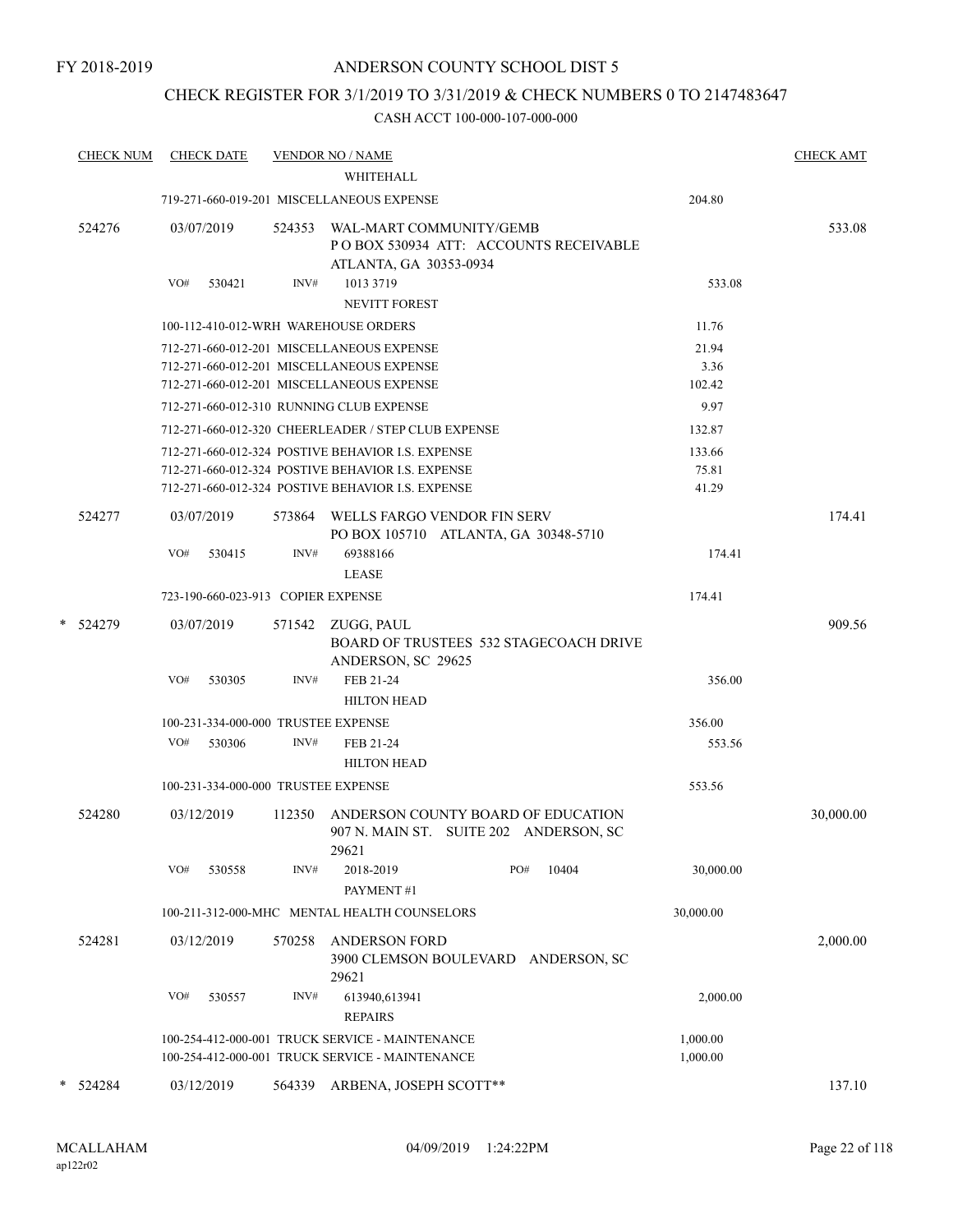## CHECK REGISTER FOR 3/1/2019 TO 3/31/2019 & CHECK NUMBERS 0 TO 2147483647

|   | <b>CHECK NUM</b> |     | <b>CHECK DATE</b> |                                | <b>VENDOR NO / NAME</b>                                                         | <b>CHECK AMT</b> |
|---|------------------|-----|-------------------|--------------------------------|---------------------------------------------------------------------------------|------------------|
|   |                  | VO# | 530533            | INV#                           | P.O. BOX 1205 CLEMSON, SC 29633<br>FEB 28 TLH<br><b>LACROSSE OFFICIAL</b>       | 137.10           |
|   |                  |     |                   |                                | 100-271-312-002-000 ADDITIONAL SECURITY<br>137.10                               |                  |
|   | 524285           |     | 03/12/2019        |                                | 575757 BARRIER ISLAND ECO TOURS<br>PO BOX 343 ISLE OF PALMS, SC 29451           | 2,100.00         |
|   |                  | VO# | 530560            | INV#                           | 2025<br><b>CONCORD ELEM</b>                                                     | 2,100.00         |
|   |                  |     |                   |                                | 709-271-660-009-355 FIELD TRIPS GRADE 5 EXPENSE<br>2,100.00                     |                  |
|   | 524286           |     | 03/12/2019        | 575063                         | BAYADA HOME HEALTH CARE, INC.<br>PO BOX 536446 PITTSBURGH, PA 15253-5906        | 6,594.00         |
|   |                  | VO# | 530561            | INV#                           | 14282892<br>PO#<br>99580<br><b>FEB 4-8</b>                                      | 4,242.00         |
|   |                  |     |                   |                                | 203-215-313-000-000 O&M/ PT/ ESL SERVICES<br>4,242.00                           |                  |
|   |                  | VO# | 530562            | INV#                           | PO#<br>99580<br>14324380<br>FEB 19-22                                           | 2,352.00         |
|   |                  |     |                   |                                | 203-215-313-000-000 O&M/ PT/ ESL SERVICES<br>2,352.00                           |                  |
| * | 524288           |     | 03/12/2019        |                                | 148385 BUREAU OF EDUCATION & RESEARCH<br>POBOX 96068 BELLEVUE, WA 98009-9668    | 538.00           |
|   |                  | VO# | 530563            | INV#                           | 4869596<br>PO#<br>10211<br><b>CONF 4885278</b>                                  | 538.00           |
|   |                  |     |                   |                                | 100-213-333-002-000 TRIPS AND CONFERENCES<br>269.00                             |                  |
|   |                  |     |                   |                                | 100-213-333-005-000 TRIPS AND CONFERENCES<br>269.00                             |                  |
|   | 524289           |     | 03/12/2019        | 575869                         | <b>BURR FORMAN MCNAIR</b><br>PO BOX 830719 BIRMINGHAM, AL 35283-0719            | 1,417.50         |
|   |                  | VO# | 530564            | INV#                           | 1071178<br><b>PROF SERVICES</b>                                                 | 1,417.50         |
|   |                  |     |                   | 100-231-319-000-000 LEGAL FEES | 1,417.50                                                                        |                  |
|   | 524290           |     | 03/12/2019        |                                | 575846 CAMERON, ZACHARY**<br>285 BOUNTYLAND SENECA, SC 29672                    | 120.00           |
|   |                  | VO# | 530520            | INV#                           | FEB 26 WHS<br><b>BASEBALL OFFICIAL</b>                                          | 120.00           |
|   |                  |     |                   |                                | 120.00<br>100-271-312-003-000 ADDITIONAL SECURITY                               |                  |
|   | 524291           |     | 03/12/2019        |                                | 573302 CAROWINDS 2019 ENGINEERING DAY<br>PO BOX 410289 CHARLOTTE, NC 28241-0289 | 4,253.50         |
|   |                  | VO# | 530565            | INV#                           | <b>TICKET ORDER</b><br><b>MIDWAY ELEMENTARY</b>                                 | 4,253.50         |
|   |                  |     |                   |                                | 717-190-660-017-329 PROJECT CHALLENGE EXPENSE<br>4,253.50                       |                  |
|   | 524292           |     | 03/12/2019        | 167800                         | CHICK-FIL-A<br>3725 CLEMSON BOULEVARD ATT: MARY                                 | 906.83           |
|   |                  | VO# | 530567            | INV#                           | STEPHENS ANDERSON, SC 29625<br>FOR MARCH 7<br><b>ROBERT ANDERSON</b>            | 906.83           |
|   |                  |     |                   | 100-113-410-006-000 SUPPLIES   | 401.25                                                                          |                  |
|   |                  |     |                   |                                |                                                                                 |                  |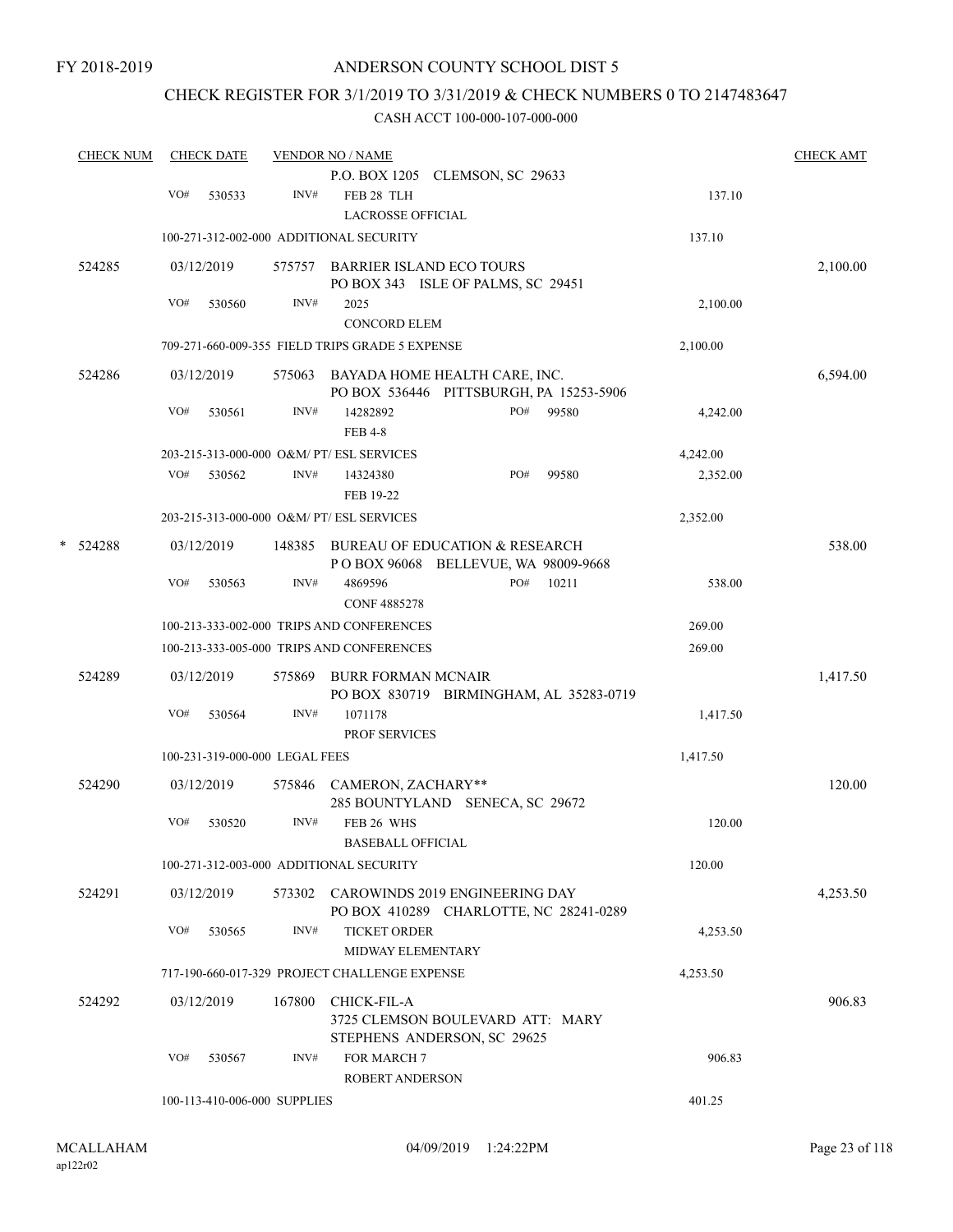# CHECK REGISTER FOR 3/1/2019 TO 3/31/2019 & CHECK NUMBERS 0 TO 2147483647

| <b>CHECK NUM</b> |     | <b>CHECK DATE</b><br>100-113-410-006-000 SUPPLIES |        | <b>VENDOR NO / NAME</b>                                                                                            | 505.58   | <b>CHECK AMT</b> |
|------------------|-----|---------------------------------------------------|--------|--------------------------------------------------------------------------------------------------------------------|----------|------------------|
| 524293           |     | 03/12/2019                                        |        | 566154 CHICK-FIL-A ANDERSON PAVILION<br>1641 EAST GREENVILLE STREET ATT:<br>ACCOUNTS RECEIVABLE ANDERSON, SC 29621 |          | 1,408.62         |
|                  | VO# | 530566                                            | INV#   | 6416300<br><b>CALHOUN ELEM</b>                                                                                     | 1,408.62 |                  |
|                  |     |                                                   |        | 201-188-410-014-000 SUPPLIES- PARENTING                                                                            | 1,408.62 |                  |
| 524294           |     | 03/12/2019                                        |        | 575870 CHUCK E. CHEESE'S<br>CEC 968 253 CONGAREE ROAD GREENVILLE, SC<br>29607                                      |          | 925.25           |
|                  | VO# | 530568                                            | INV#   | FOR MARCH 15                                                                                                       | 925.25   |                  |
|                  |     |                                                   |        | MCLEES ELEMENTARY                                                                                                  |          |                  |
|                  |     |                                                   |        | 708-271-660-008-350 FIELD TRIPS KINDERGARTEN EXPENSE                                                               | 925.25   |                  |
| 524295           |     | 03/12/2019                                        | 574613 | COCA-COLA BOTTLING CO CONSOLIDATED<br>PO BOX 603542 CHARLOTTE, NC 28260-3542                                       |          | 4,141.19         |
|                  | VO# | 530569                                            | INV#   | <b>TL HANNA</b><br>CUST#601242878                                                                                  | 2,026.86 |                  |
|                  |     | 600-256-460-002-000 FOOD                          |        |                                                                                                                    | 2,026.86 |                  |
|                  | VO# | 530570                                            | INV#   | <b>WESTSIDE</b><br>CUST#601242876                                                                                  | 2,114.33 |                  |
|                  |     | 600-256-460-003-000 FOOD                          |        |                                                                                                                    | 2,114.33 |                  |
| 524296           |     | 03/12/2019                                        | 575858 | COLWELL, MONICA**<br>8 FAIRVIEW PLAE GREER, SC 29651                                                               |          | 105.10           |
|                  | VO# | 530516                                            | INV#   | FEB 22 TLH                                                                                                         | 105.10   |                  |
|                  |     |                                                   |        | <b>LACROSSE OFFICIAL</b>                                                                                           |          |                  |
|                  |     |                                                   |        | 100-271-312-002-000 ADDITIONAL SECURITY                                                                            | 105.10   |                  |
| 524297           |     | 03/12/2019                                        |        | 574798 COWAN, JULIUS <sup>^^</sup><br>1102 WHITE ST ANDERSON, SC 29625                                             |          | 400.00           |
|                  | VO# | 530571                                            | INV#   | <b>MARCH 30</b>                                                                                                    | 400.00   |                  |
|                  |     |                                                   |        | <b>TLH PROM</b>                                                                                                    |          |                  |
|                  |     |                                                   |        | 100-271-312-002-000 ADDITIONAL SECURITY                                                                            | 400.00   |                  |
| 524299<br>*      |     |                                                   |        | 03/12/2019 198651 DELL MARKETING LP<br>POBOX 534118 ATT: ACCOUNTS RECEIVABLE<br>ATLANTA, GA 30353-4118             |          | 941.60           |
|                  | VO# | 530572                                            | INV#   | PO#<br>10301904564<br>10386<br><b>BATTERY</b>                                                                      | 941.60   |                  |
|                  |     |                                                   |        | 100-266-314-000-000 REPAIRS TO EQUIPMENT                                                                           | 941.60   |                  |
| 524300           |     | 03/12/2019                                        |        | 575864 DENK, GREGORY**<br>200 BIRCHLEAF LN GREER, SC 29650                                                         |          | 103.30           |
|                  | VO# | 530535                                            | INV#   | FEB 27 TLH<br><b>LACROSSE OFFICIAL</b>                                                                             | 103.30   |                  |
|                  |     |                                                   |        | 100-271-312-002-000 ADDITIONAL SECURITY                                                                            | 103.30   |                  |
| * 524303         |     | 03/12/2019                                        | 573931 | ENTERPRISE LEASING COMPANY                                                                                         |          | 395.66           |
|                  |     |                                                   |        | PO BOX 100243 ATLANTA, GA 30384-0243                                                                               |          |                  |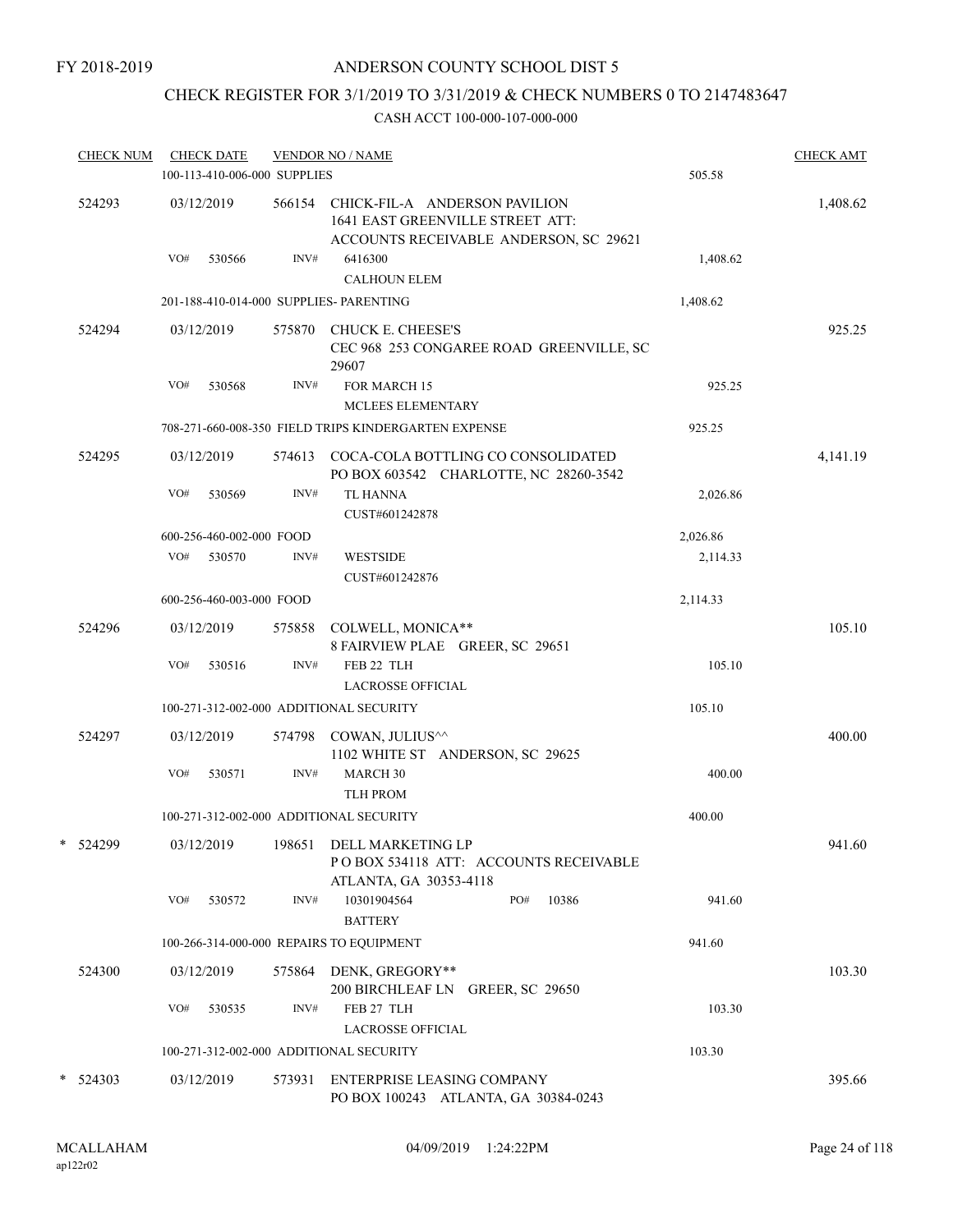# CHECK REGISTER FOR 3/1/2019 TO 3/31/2019 & CHECK NUMBERS 0 TO 2147483647

| <b>CHECK NUM</b> |     | <b>CHECK DATE</b> |                                    | <b>VENDOR NO / NAME</b>                      |                                                               |       |              | <b>CHECK AMT</b> |
|------------------|-----|-------------------|------------------------------------|----------------------------------------------|---------------------------------------------------------------|-------|--------------|------------------|
|                  | VO# | 530574            | INV#                               | 20126414<br><b>FEB 2-9</b>                   |                                                               |       | 395.66       |                  |
|                  |     |                   | 329-224-333-001-000 TRIPS-WBL/HSTW |                                              |                                                               |       | 395.66       |                  |
| 524304           |     | 03/12/2019        |                                    | 575101 FIRST FLIGHT ALLIANCE                 | 113 METRO DRIVE ANDERSON, SC 29625                            |       |              | 460.00           |
|                  | VO# | 530575            | INV#                               | <b>T-SHIRTS</b><br>NORTH POINTE              |                                                               |       | 460.00       |                  |
|                  |     |                   |                                    | 713-271-660-013-310 RUNNING CLUB EXPENSE     |                                                               |       | 460.00       |                  |
| 524305           |     | 03/12/2019        |                                    | 569352 FRONTLINE TECHNOLOGIES                | PO BOX 780577 PHILADELPHIA, PA 19178-0577                     |       |              | 88,456.70        |
|                  | VO# | 530580            | INV#                               | <b>ACCT 12488</b><br>2019-2020               | PO#                                                           | 10378 | 88,456.70    |                  |
|                  |     |                   | 100-221-445-000-RTI RTI SOFTWARE   |                                              |                                                               |       | 41,632.91    |                  |
|                  |     |                   |                                    | 100-264-312-000-SOF APPLICATION/SUB SOFTWARE |                                                               |       | 23,529.00    |                  |
|                  |     |                   |                                    | 283-126-312-000-000 CONTRACTED SERVICES      |                                                               |       | 23,294.79    |                  |
| 524306           |     | 03/12/2019        |                                    | 574009 FUN EXPRESS, LLC                      | PO BOX 14463 DES MOINES, IA 50306                             |       |              | 106.03           |
|                  | VO# | 530581            | INV#                               | 695035052<br>ACCT #4510854                   | PO#                                                           | 10389 | 31.83        |                  |
|                  |     |                   |                                    | 203-127-410-000-000 SUPPLIES-LD/DD/OHI       |                                                               |       | 31.83        |                  |
|                  | VO# | 530582            | INV#                               | 694958267<br>ACCT #4510854                   | PO#                                                           | 10358 | 74.20        |                  |
|                  |     |                   |                                    | 203-127-410-000-000 SUPPLIES-LD/DD/OHI       |                                                               |       | 74.20        |                  |
| 524307           |     | 03/12/2019        |                                    | 575850 GARFIELD, KENNETH**                   | 502 GLADSTONE WAY GREER, SC 29650                             |       |              | 113.60           |
|                  | VO# | 530519            | INV#                               | FEB 8 WHS<br><b>BBALL OFFICIAL</b>           |                                                               |       | 113.60       |                  |
|                  |     |                   |                                    | 100-271-312-003-000 ADDITIONAL SECURITY      |                                                               |       | 113.60       |                  |
| 524308           |     | 03/12/2019        |                                    | 575866 GRIGGS, GEORGE**                      | 503 E SILVERLEAF GREER, SC 29650                              |       |              | 125.00           |
|                  | VO# | 530527            | INV#                               | MARCH 4 WHS<br><b>SOCCER OFFICIAL</b>        |                                                               |       | 125.00       |                  |
|                  |     |                   |                                    | 100-271-312-003-000 ADDITIONAL SECURITY      |                                                               |       | 125.00       |                  |
| 524309           |     | 03/12/2019        |                                    | 575865 HALL, RODNEY**                        | 11 WOODWAY DR GREER, SC 29651                                 |       |              | 105.10           |
|                  | VO# | 530534            | INV#                               | FEB 27 TLH<br><b>LACROSSE OFFICIAL</b>       |                                                               |       | 105.10       |                  |
|                  |     |                   |                                    | 100-271-312-002-000 ADDITIONAL SECURITY      |                                                               |       | 105.10       |                  |
| $*$ 524311       |     | 03/12/2019        | 574572                             |                                              | HG REYNOLDS COMPANY INC<br>113 CONTRACT DRIVE AIKEN, SC 29801 |       |              | 1,058,268.22     |
|                  | VO# | 530584            | INV#                               | APP <sub>21</sub><br>PROJ #5-5124            |                                                               |       | 1,058,268.22 |                  |
|                  |     |                   | 515-253-520-031-CAR CAREER CENTER  |                                              |                                                               |       | 1,058,268.22 |                  |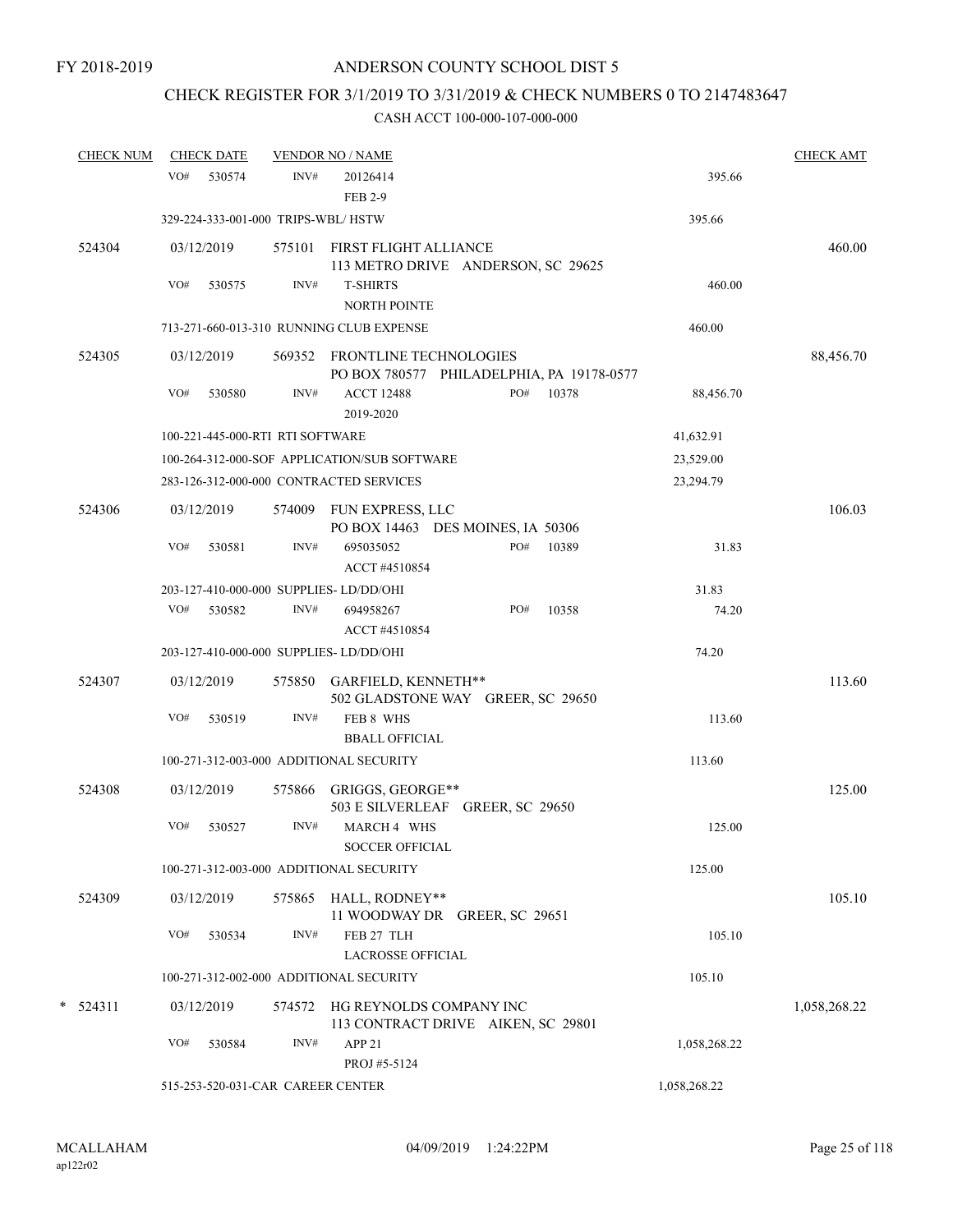# CHECK REGISTER FOR 3/1/2019 TO 3/31/2019 & CHECK NUMBERS 0 TO 2147483647

|        | <b>CHECK NUM</b> | <b>CHECK DATE</b>                       |        | <b>VENDOR NO / NAME</b>                                                                            |            | <b>CHECK AMT</b> |
|--------|------------------|-----------------------------------------|--------|----------------------------------------------------------------------------------------------------|------------|------------------|
|        | 524312           | 03/12/2019<br>VO#<br>530544             | INV#   | 574712 HILL, TROY**<br>108 RUNNING FOX LN BELTON, SC 29627<br><b>TL HANNA</b>                      | 150.00     | 150.00           |
|        |                  | 100-271-312-002-000 ADDITIONAL SECURITY |        | <b>GATE KEEPER</b>                                                                                 | 150.00     |                  |
|        | 524314           | 03/12/2019                              |        | 575859 HUDSON, CHARLES**                                                                           |            | 180.00           |
|        |                  |                                         |        | 507 PLANTATION RD SENECA, SC 29672                                                                 |            |                  |
|        |                  | VO#<br>530517                           | INV#   | FEB 23 TLH<br><b>BASEBALL OFFICIAL</b>                                                             | 180.00     |                  |
|        |                  | 100-271-312-002-000 ADDITIONAL SECURITY |        |                                                                                                    | 180.00     |                  |
| $\ast$ | 524316           | 03/12/2019                              |        | 574330 JOHNSON, MARVIN^^<br>107 NORKOLK CIRCLE ANDERSON, SC 29625                                  |            | 120.00           |
|        |                  | VO#<br>530538                           | INV#   | FEB 26 TLH                                                                                         | 120.00     |                  |
|        |                  |                                         |        | <b>BASEBALL OFFICIAL</b>                                                                           |            |                  |
|        |                  | 100-271-312-002-000 ADDITIONAL SECURITY |        |                                                                                                    | 120.00     |                  |
|        | 524319           | 03/12/2019                              |        | 564353 LAZER CONSTRUCTION COMPANY INC<br>POBOX 5103 ATT: ACCOUNTS RECEIVABLE<br>ANDERSON, SC 29623 |            | 420,764.12       |
|        |                  | VO#<br>530587                           | INV#   | APP 7618-07                                                                                        | 420,764.12 |                  |
|        |                  |                                         |        | <b>SOUTHWOOD</b>                                                                                   |            |                  |
|        |                  | 515-253-520-000-ART FINE ARTS CENTER    |        |                                                                                                    | 420,764.12 |                  |
| $\ast$ | 524321           | 03/12/2019                              |        | 575867 MARTIN, JEFFREY**<br>111 B OATES AVE EASLEY, SC 29640                                       |            | 111.50           |
|        |                  | VO#<br>530524                           | INV#   | <b>MARCH 4 WHS</b>                                                                                 | 111.50     |                  |
|        |                  |                                         |        | <b>SOCCER OFFICIAL</b>                                                                             |            |                  |
|        |                  | 100-271-312-003-000 ADDITIONAL SECURITY |        |                                                                                                    | 111.50     |                  |
| $\ast$ | 524323           | 03/12/2019                              |        | 575862 MCKEE, SHANNON**<br>353 FAYE CIR EASLEY, SC 29640                                           |            | 120.00           |
|        |                  | VO#<br>530539                           | INV#   | FEB 26 TLH                                                                                         | 120.00     |                  |
|        |                  |                                         |        | <b>BASEBALL OFFICIAL</b>                                                                           |            |                  |
|        |                  | 100-271-312-002-000 ADDITIONAL SECURITY |        |                                                                                                    | 120.00     |                  |
|        | 524324           | 03/12/2019                              | 572429 | NATIONAL PEN COMPANY<br>PO BOX 847203 DALLAS, TX 75284-7203                                        |            | 251.90           |
|        |                  | VO#<br>530589                           | INV#   | 110643386<br>CUST #18483477                                                                        | 251.90     |                  |
|        |                  |                                         |        | 715-271-660-015-201 MISCELLANEOUS EXPENSE                                                          | 251.90     |                  |
| $\ast$ | 524326           | 03/12/2019                              |        | 573776 O'BRIEN, PATRICK^^<br>218 SPRING LAKE LOOP<br>SIMPSONVILLE, SC<br>29681                     |            | 127.00           |
|        |                  | VO#<br>530529                           | INV#   | MARCH 4 TLH<br><b>SOCCER OFFICIAL</b>                                                              | 127.00     |                  |
|        |                  | 100-271-312-002-000 ADDITIONAL SECURITY |        |                                                                                                    | 127.00     |                  |
|        | 524327           | 03/12/2019                              |        | 389900 OFFICE DEPOT                                                                                |            | 2,503.89         |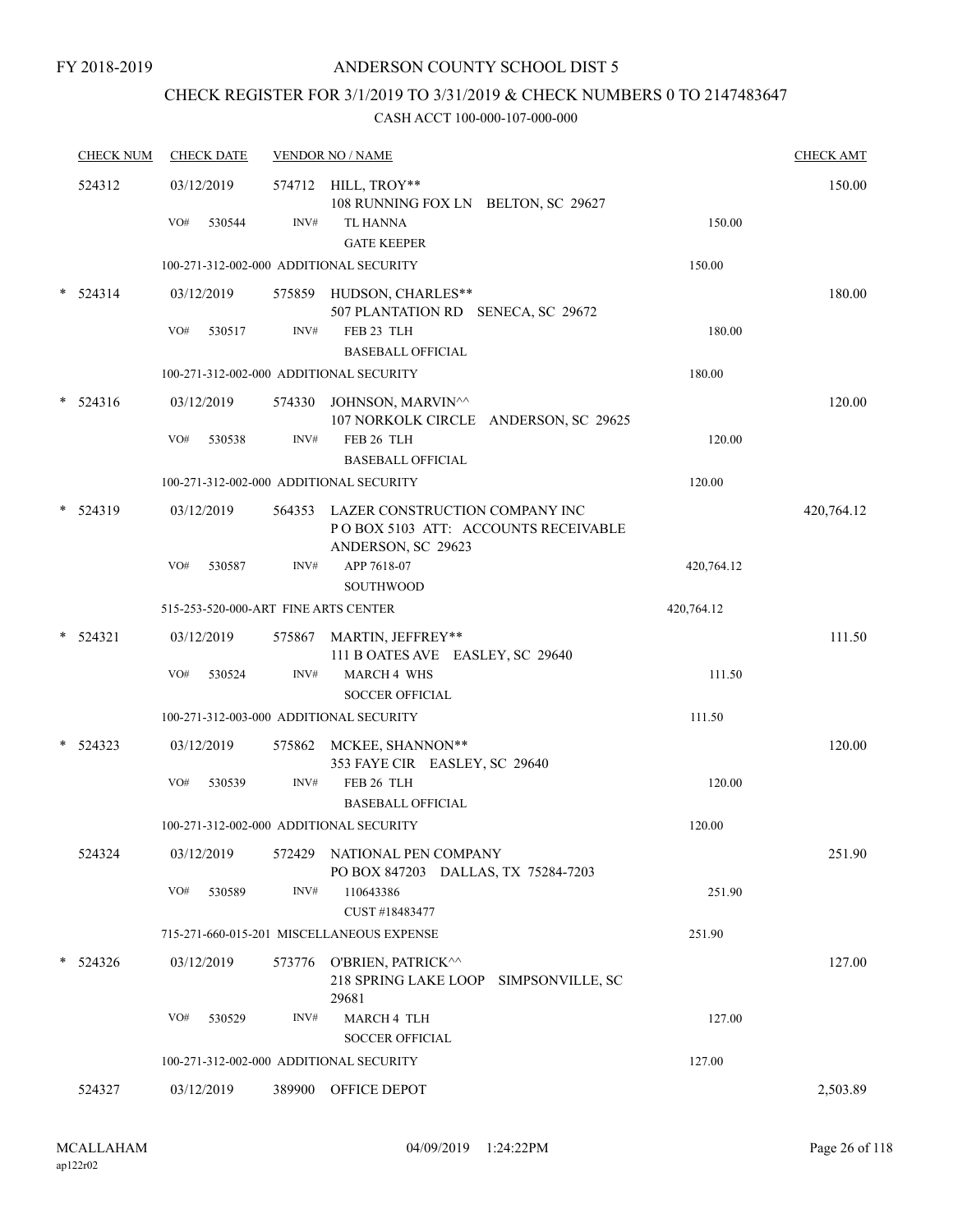## CHECK REGISTER FOR 3/1/2019 TO 3/31/2019 & CHECK NUMBERS 0 TO 2147483647

|   | <b>CHECK NUM</b> |     | <b>CHECK DATE</b>            |        | <b>VENDOR NO / NAME</b>                            |     |           |          | <b>CHECK AMT</b> |
|---|------------------|-----|------------------------------|--------|----------------------------------------------------|-----|-----------|----------|------------------|
|   |                  |     |                              |        | POBOX 1413 CHARLOTTE, NC 28201-1413                |     |           |          |                  |
|   |                  | VO# | 530591                       | INV#   | 272077861001                                       |     | PO# 10271 | 54.93    |                  |
|   |                  |     |                              |        | <b>SUPPLIES</b>                                    |     |           |          |                  |
|   |                  |     |                              |        | 100-213-410-003-000 SUPPLIES-HEALTH SERVICES       |     |           | 54.93    |                  |
|   |                  |     |                              |        |                                                    |     |           |          |                  |
|   |                  | VO# | 530592                       | INV#   | 267189395001                                       | PO# | 10196     | 99.18    |                  |
|   |                  |     |                              |        | <b>TONER</b>                                       |     |           |          |                  |
|   |                  |     | 100-211-410-006-000 SUPPLIES |        |                                                    |     |           | 99.18    |                  |
|   |                  | VO# | 530593                       | INV#   | 277688795001                                       |     |           | 144.88   |                  |
|   |                  |     |                              |        | 277988454001                                       |     |           |          |                  |
|   |                  |     |                              |        | 201-188-410-012-000 SUPPLIES- PARENTING            |     |           | 129.20   |                  |
|   |                  |     |                              |        | 201-188-410-012-000 SUPPLIES- PARENTING            |     |           | 15.68    |                  |
|   |                  |     | VO# 530594                   | INV#   | 272033042001                                       |     |           | 32.15    |                  |
|   |                  |     |                              |        |                                                    |     |           |          |                  |
|   |                  |     |                              |        | <b>SUPPLIES</b>                                    |     |           |          |                  |
|   |                  |     | 124-114-410-024-000 SUPPLIES |        |                                                    |     |           | 32.15    |                  |
|   |                  |     | VO# 530595                   | INV#   | 278035314001                                       |     |           | 209.22   |                  |
|   |                  |     |                              |        | 272209201001                                       |     |           |          |                  |
|   |                  |     |                              |        | 100-114-410-002-SCI SCIENCE MATERIALS              |     |           | 108.67   |                  |
|   |                  |     |                              |        |                                                    |     |           |          |                  |
|   |                  |     |                              |        | 100-114-410-002-VEN SUPPLY-ADDT'L FOR LOST VENDING |     |           | 100.55   |                  |
|   |                  |     | VO# 530596                   | INV#   | 272208909001                                       |     |           | 33.98    |                  |
|   |                  |     |                              |        | <b>SUPPLIES</b>                                    |     |           |          |                  |
|   |                  |     |                              |        | 100-114-410-002-SCI SCIENCE MATERIALS              |     |           | 33.98    |                  |
|   |                  | VO# | 530597                       | INV#   | PO1841020-021                                      |     |           | 1,346.47 |                  |
|   |                  |     |                              |        | <b>SUPPLIES</b>                                    |     |           |          |                  |
|   |                  |     | 100-114-410-003-000 SUPPLIES |        |                                                    |     |           | 82.27    |                  |
|   |                  |     | 100-114-410-003-000 SUPPLIES |        |                                                    |     |           | 1.06     |                  |
|   |                  |     | 100-114-410-003-000 SUPPLIES |        |                                                    |     |           | 568.68   |                  |
|   |                  |     | 100-114-410-003-000 SUPPLIES |        |                                                    |     |           | 74.45    |                  |
|   |                  |     | 100-114-410-003-000 SUPPLIES |        |                                                    |     |           | 496.01   |                  |
|   |                  |     | 100-114-410-003-000 SUPPLIES |        |                                                    |     |           | 124.00   |                  |
|   |                  |     | VO# 530598                   | INV#   | <b>SUPPLIES</b>                                    |     |           | 555.46   |                  |
|   |                  |     |                              |        | <b>NORTH POINTE</b>                                |     |           |          |                  |
|   |                  |     |                              |        |                                                    |     |           |          |                  |
|   |                  |     |                              |        | 713-271-660-013-201 MISCELLANEOUS EXPENSE          |     |           | 75.52    |                  |
|   |                  |     |                              |        | 713-271-660-013-201 MISCELLANEOUS EXPENSE          |     |           | 110.39   |                  |
|   |                  |     |                              |        | 713-271-660-013-201 MISCELLANEOUS EXPENSE          |     |           | 70.15    |                  |
|   |                  |     |                              |        | 713-271-660-013-201 MISCELLANEOUS EXPENSE          |     |           | 202.65   |                  |
|   |                  |     |                              |        | 713-271-660-013-201 MISCELLANEOUS EXPENSE          |     |           | 96.75    |                  |
|   |                  | VO# | 530599                       | INV#   | 272033171001                                       |     |           | 27.62    |                  |
|   |                  |     |                              |        | <b>SUPPLIES</b>                                    |     |           |          |                  |
|   |                  |     |                              |        | 724-271-660-024-410 GENERAL ADMINISTRATION EXPENSE |     |           | 27.62    |                  |
|   |                  |     |                              |        |                                                    |     |           |          |                  |
|   | 524328           |     | 03/12/2019                   | 570548 | POOL, PAUL**                                       |     |           |          | 153.30           |
|   |                  |     |                              |        | 506 WORCHESTER PLACE SIMPSONVILLE, SC              |     |           |          |                  |
|   |                  |     |                              |        | 29680                                              |     |           |          |                  |
|   |                  | VO# | 530532                       | INV#   | FEB 28 TLH                                         |     |           | 153.30   |                  |
|   |                  |     |                              |        | <b>LACROSSE OFFICIAL</b>                           |     |           |          |                  |
|   |                  |     |                              |        | 100-271-312-002-000 ADDITIONAL SECURITY            |     |           | 153.30   |                  |
| * | 524334           |     | 03/12/2019                   |        | 575195 ROBERTSON, VAN^^                            |     |           |          | 141.70           |
|   |                  |     |                              |        |                                                    |     |           |          |                  |
|   |                  |     |                              |        |                                                    |     |           |          |                  |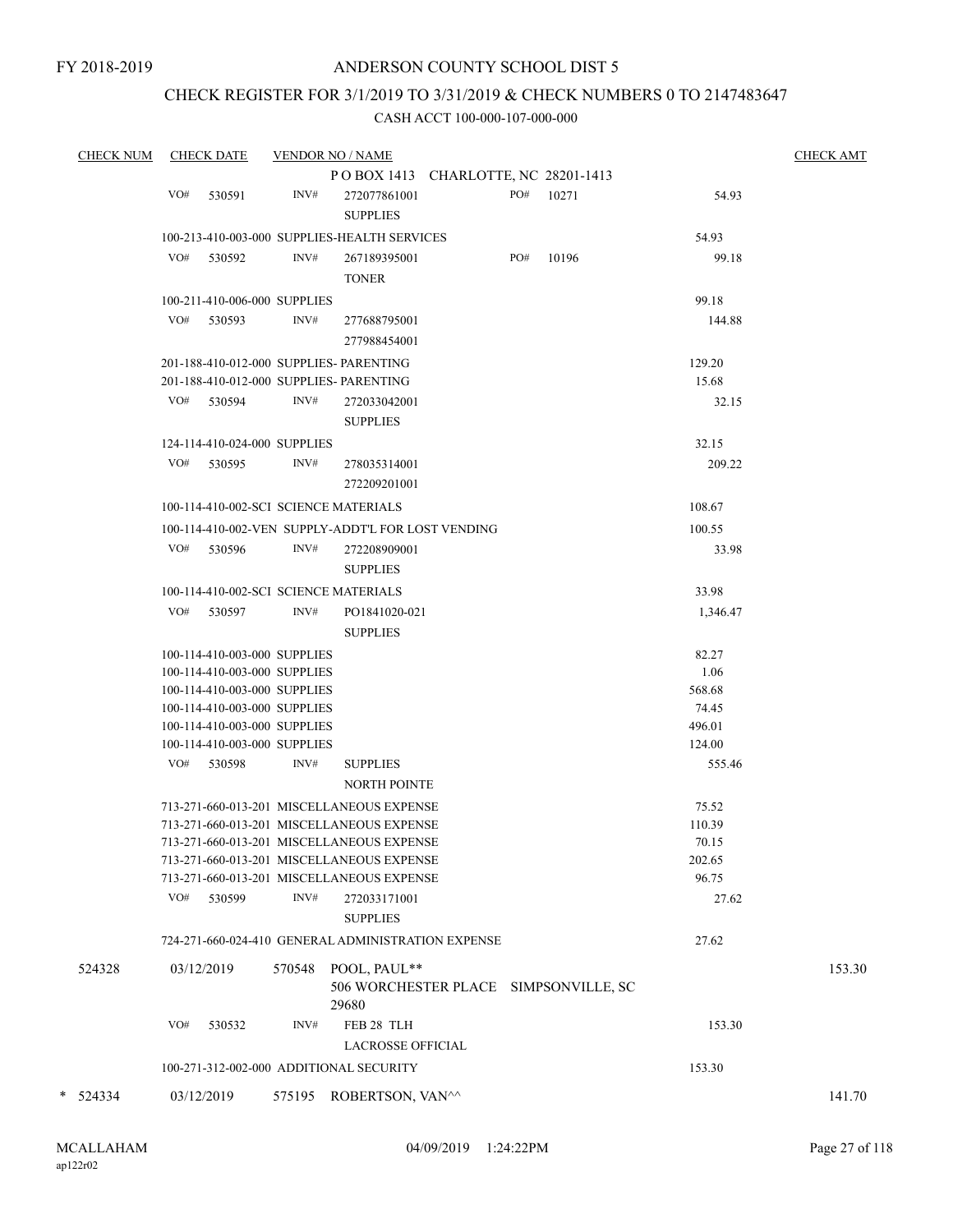## CHECK REGISTER FOR 3/1/2019 TO 3/31/2019 & CHECK NUMBERS 0 TO 2147483647

| <b>CHECK NUM</b> |     | <b>CHECK DATE</b>                  |        | <b>VENDOR NO / NAME</b>                   |                                         |          | <b>CHECK AMT</b> |
|------------------|-----|------------------------------------|--------|-------------------------------------------|-----------------------------------------|----------|------------------|
|                  |     |                                    |        |                                           | 101 BENT TREE DR SENECA, SC 29678       |          |                  |
|                  | VO# | 530526                             | INV#   | FEB 27 WHS                                |                                         | 69.50    |                  |
|                  |     |                                    |        | <b>SOCCER OFFICIAL</b>                    |                                         |          |                  |
|                  |     |                                    |        | 100-271-312-003-000 ADDITIONAL SECURITY   |                                         | 69.50    |                  |
|                  | VO# | 530528                             | INV#   | MARCH 4 TLH                               |                                         | 72.20    |                  |
|                  |     |                                    |        |                                           |                                         |          |                  |
|                  |     |                                    |        | SOCCER OFFICIAL                           |                                         |          |                  |
|                  |     |                                    |        | 100-271-312-002-000 ADDITIONAL SECURITY   |                                         | 72.20    |                  |
| 524335           |     | 03/12/2019                         | 570059 | <b>SHARP BUSINESS SYSTEMS</b>             |                                         |          | 2,156.38         |
|                  |     |                                    |        |                                           | DEPT 1216 PO BOX 121216 DALLAS, TX      |          |                  |
|                  |     |                                    |        | 75312-1216                                |                                         |          |                  |
|                  | VO# | 530606                             | INV#   | 9001750504                                |                                         | 81.95    |                  |
|                  |     |                                    |        | 9001750467                                |                                         |          |                  |
|                  |     |                                    |        | 715-271-660-015-201 MISCELLANEOUS EXPENSE |                                         | 70.55    |                  |
|                  |     |                                    |        | 715-271-660-015-201 MISCELLANEOUS EXPENSE |                                         | 11.40    |                  |
|                  | VO# | 530607                             | INV#   | 9001778510                                |                                         | 416.68   |                  |
|                  |     |                                    |        |                                           |                                         |          |                  |
|                  |     |                                    |        | <b>COPIES</b>                             |                                         |          |                  |
|                  |     | 201-113-490-006-000 COPIER COST    |        |                                           |                                         | 416.68   |                  |
|                  | VO# | 530608                             | INV#   | 9001778509                                |                                         | 378.19   |                  |
|                  |     |                                    |        | <b>COPIES</b>                             |                                         |          |                  |
|                  |     | 201-113-490-006-000 COPIER COST    |        |                                           |                                         | 378.19   |                  |
|                  | VO# | 530609                             | INV#   | 9001767802                                |                                         | 979.17   |                  |
|                  |     |                                    |        | <b>COPIES</b>                             |                                         |          |                  |
|                  |     | 100-115-410-003-000 SUPPLIES       |        |                                           |                                         | 979.17   |                  |
|                  | VO# | 530610                             | INV#   | 9001774712                                |                                         | 12.84    |                  |
|                  |     |                                    |        |                                           |                                         |          |                  |
|                  |     |                                    |        | <b>LICENSE</b>                            |                                         |          |                  |
|                  |     | 100-113-410-005-000 SUPPLIES       |        |                                           |                                         | 12.84    |                  |
|                  | VO# | 530611                             | INV#   | 9001737978                                |                                         | 80.91    |                  |
|                  |     |                                    |        | <b>COPIES</b>                             |                                         |          |                  |
|                  |     | 717-190-660-017-362 COPIER EXPENSE |        |                                           |                                         | 80.91    |                  |
|                  | VO# | 530612                             | INV#   | 9001741452                                |                                         | 130.42   |                  |
|                  |     |                                    |        | <b>COPIES</b>                             |                                         |          |                  |
|                  |     | 708-271-660-008-362 COPIER EXPENSE |        |                                           |                                         | 130.42   |                  |
|                  | VO# | 530613                             | INV#   | 9001737980                                |                                         | 76.22    |                  |
|                  |     |                                    |        |                                           |                                         |          |                  |
|                  |     |                                    |        | <b>COPIES</b>                             |                                         |          |                  |
|                  |     | 201-112-490-012-000 COPIER COST    |        |                                           |                                         | 76.22    |                  |
| *<br>524337      |     | 03/12/2019                         | 575848 | SMITH, RANDY**                            |                                         |          | 125.30           |
|                  |     |                                    |        |                                           | 111 HUNT STREET TRAVELERS RST, SC 29690 |          |                  |
|                  | VO# | 530518                             | INV#   | DEC 18 WHS                                |                                         | 125.30   |                  |
|                  |     |                                    |        | <b>BBALL OFFICIAL</b>                     |                                         |          |                  |
|                  |     |                                    |        |                                           |                                         |          |                  |
|                  |     |                                    |        | 100-271-312-003-000 ADDITIONAL SECURITY   |                                         | 125.30   |                  |
| 524338           |     | 03/12/2019                         | 574710 | <b>SOLIANT HEALTH</b>                     |                                         |          | 2,437.50         |
|                  |     |                                    |        |                                           | DEPT. CH 14430 PALATINE, IL 60055-4330  |          |                  |
|                  | VO# | 530616                             | INV#   | 10336249                                  | PO#<br>99577                            | 2,437.50 |                  |
|                  |     |                                    |        | FEB 25 - MARCH 1                          |                                         |          |                  |
|                  |     |                                    |        | 100-126-312-006-000 PURCHASED SERVICES    |                                         | 812.50   |                  |
|                  |     |                                    |        |                                           |                                         |          |                  |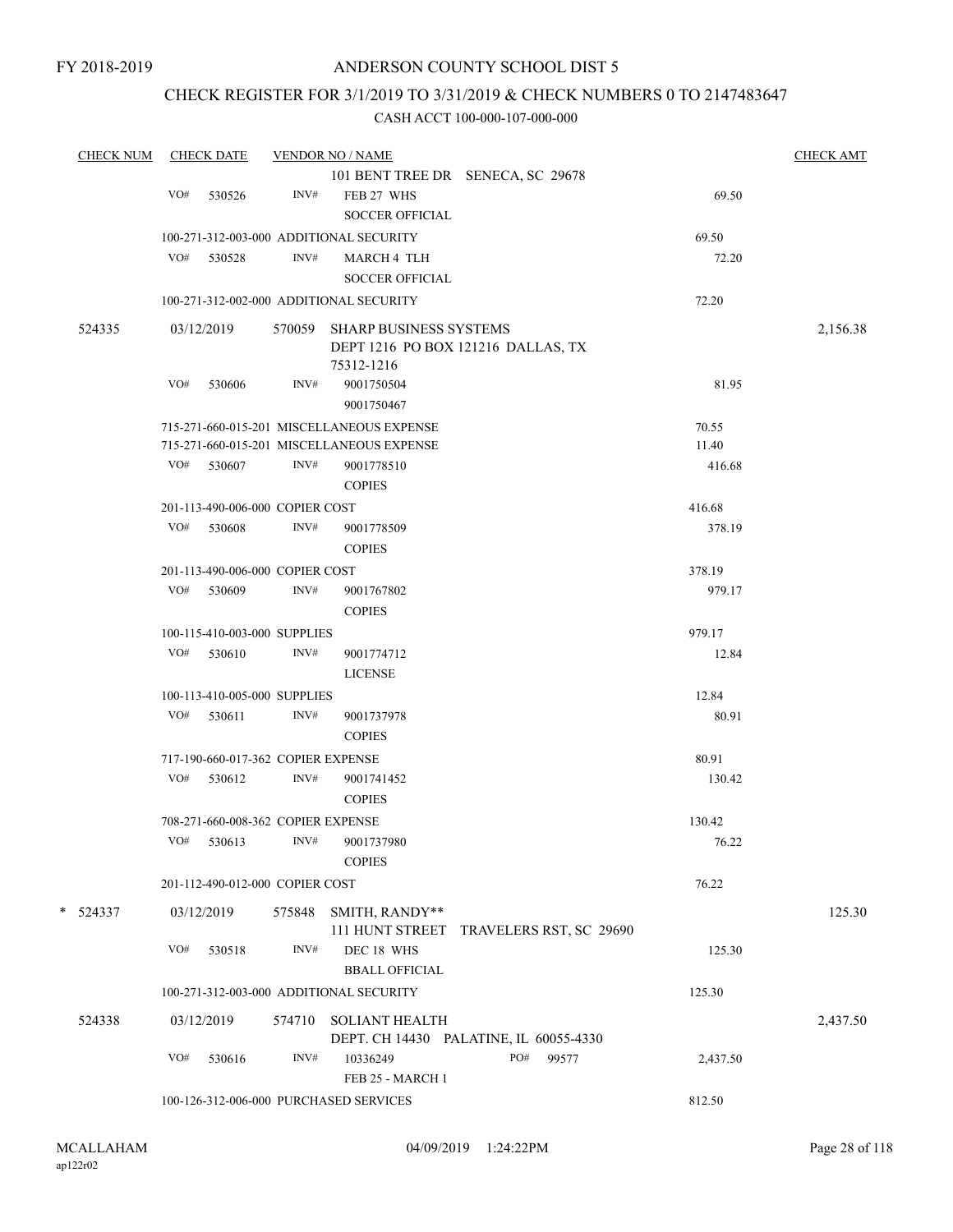# CHECK REGISTER FOR 3/1/2019 TO 3/31/2019 & CHECK NUMBERS 0 TO 2147483647

|   | <b>CHECK NUM</b> |     | <b>CHECK DATE</b>                  |        | <b>VENDOR NO / NAME</b>                                                                   |                                           |          | <b>CHECK AMT</b> |
|---|------------------|-----|------------------------------------|--------|-------------------------------------------------------------------------------------------|-------------------------------------------|----------|------------------|
|   |                  |     |                                    |        | 100-126-312-008-000 PURCHASED SERVICES                                                    |                                           | 812.50   |                  |
|   |                  |     |                                    |        | 100-126-312-010-000 PURCHASED SERVICES                                                    |                                           | 812.50   |                  |
| * | 524341           |     | 03/12/2019                         |        | 574177 TEACHER SYNERGY, LLC<br>60675                                                      | 75 REMITTANCE DRIVE DEPT 6759 CHICAGO, IL |          | 905.49           |
|   |                  | VO# | 530618                             | INV#   | 85232457                                                                                  |                                           | 905.49   |                  |
|   |                  |     |                                    |        | NORTH POINTE                                                                              |                                           |          |                  |
|   |                  |     |                                    |        | 100-112-410-013-MTH MATH MANIPULATIVES                                                    | 905.49                                    |          |                  |
|   | 524342           |     | 03/12/2019                         |        | 573274 THE DIOCESE OF SC<br>29455                                                         | 2810 SEABROOK ISLAND RD. JOHNS ISLAND, SC |          | 1,657.50         |
|   |                  | VO# | 530619                             | INV#   | NOV 25, 2019<br><b>MIDWAY ELEM</b>                                                        |                                           | 1,657.50 |                  |
|   |                  |     |                                    |        | 717-190-660-017-354 FIELD TRIPS GRADE 4 EXPENSE                                           |                                           | 1,456.30 |                  |
|   |                  |     |                                    |        | 717-190-660-017-356 FIELD TRIPS - SPECIAL EXPENSE                                         |                                           | 201.20   |                  |
|   | 524343           |     | 03/12/2019                         |        | 566496 THE PEACE CENTER                                                                   | 300 SOUTH MAIN ST GREENVILLE, SC 29601    |          | 660.00           |
|   |                  | VO# | 530620                             | INV#   | 854326                                                                                    |                                           | 660.00   |                  |
|   |                  |     |                                    |        | CUST #221076                                                                              |                                           |          |                  |
|   |                  |     |                                    |        | 713-271-660-013-351 FIELD TRIPS GRADE 1 EXPENSE                                           |                                           | 660.00   |                  |
|   | 524344           |     | 03/12/2019                         | 507500 | <b>TRACTOR SUPPLY</b><br>3719 CLEMSON BLVD ATT: ACCOUNTS<br>RECEIVABLE ANDERSON, SC 29621 |                                           |          | 160.49           |
|   |                  | VO# | 530621                             | INV#   | 25178                                                                                     |                                           | 160.49   |                  |
|   |                  |     |                                    |        | <b>SUPPLIES</b>                                                                           |                                           |          |                  |
|   |                  |     |                                    |        | 100-254-410-000-100 SMALL EQUIPMENT                                                       |                                           | 160.49   |                  |
|   | 524345           |     | 03/12/2019                         |        | 572513 UNITED LASER<br>P.O. BOX 6889 FLORENCE, SC 29501                                   |                                           |          | 481.50           |
|   |                  | VO# | 530622                             | INV#   | 176366<br><b>TONER</b>                                                                    |                                           | 481.50   |                  |
|   |                  |     | 713-271-660-013-362 COPIER EXPENSE |        |                                                                                           |                                           | 481.50   |                  |
|   | 524349           |     | 03/15/2019                         | 573978 | AAA SUPPLY INC<br>PO BOX 17769 GREENVILLE, SC 29606                                       |                                           |          | 266.49           |
|   |                  | VO# | 530672                             | INV#   | 04-494370<br><b>SUPPLIES</b>                                                              |                                           | 37.09    |                  |
|   |                  |     |                                    |        | 100-254-410-023-400 SUPPLIES-HVAC/ELECT/PLUMBING                                          |                                           | 37.09    |                  |
|   |                  | VO# | 530673                             | INV#   | 04-494690<br><b>SUPPLIES</b>                                                              |                                           | 64.82    |                  |
|   |                  |     |                                    |        | 100-254-410-003-400 HVAC/ELECTRICAL/PLUMBING                                              |                                           | 5.60     |                  |
|   |                  |     |                                    |        | 100-254-410-012-400 HVAC/ELECTRICAL/PLUMBING                                              |                                           | 22.13    |                  |
|   |                  |     |                                    |        | 100-254-410-019-400 HVAC/ELECTRICAL/PLUMBING                                              |                                           | 22.13    |                  |
|   |                  |     |                                    |        | 100-254-410-023-400 SUPPLIES-HVAC/ELECT/PLUMBING                                          |                                           | 14.96    |                  |
|   |                  | VO# | 530674                             | INV#   | 04-494240<br><b>SUPPLIES</b>                                                              |                                           | 164.58   |                  |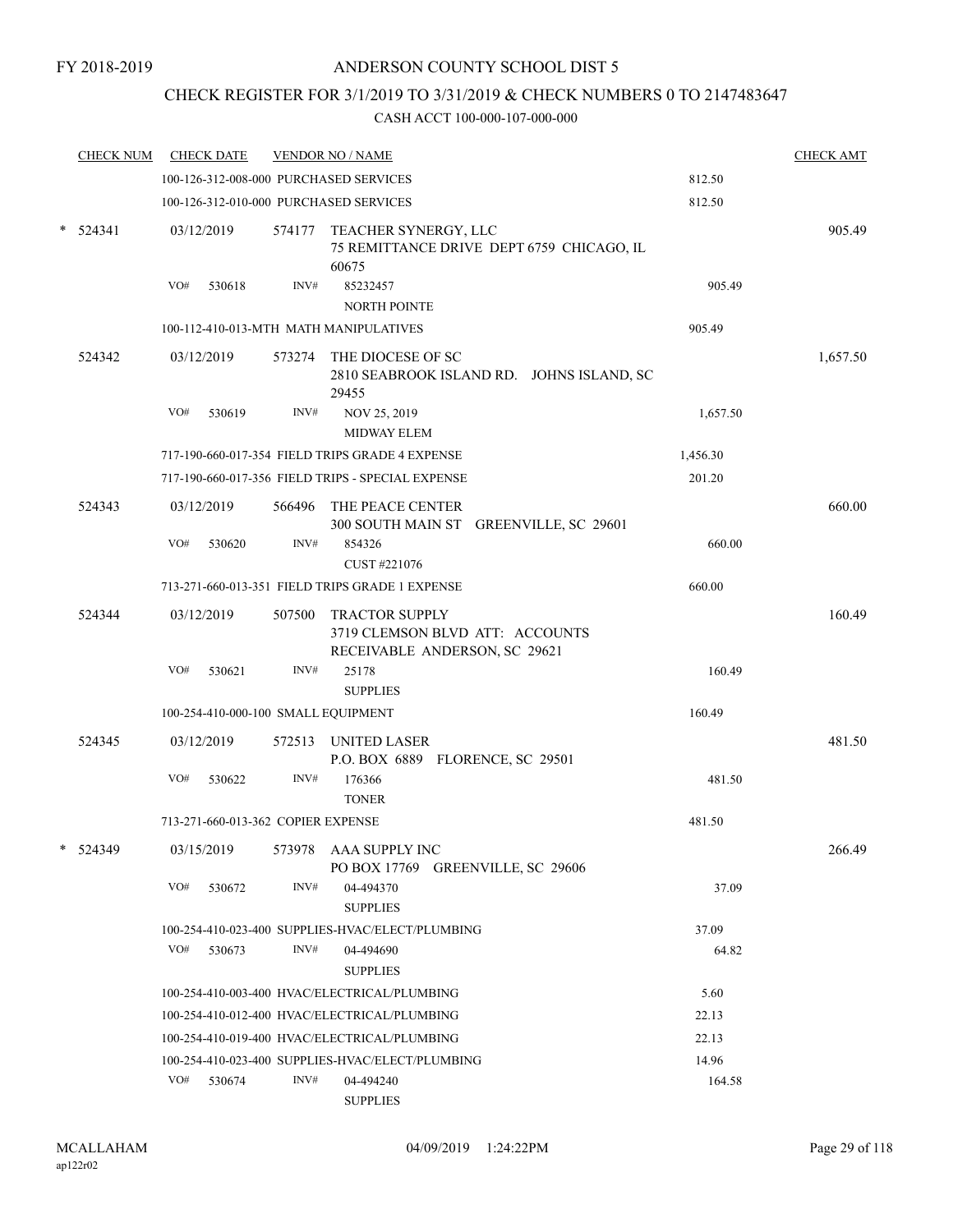## CHECK REGISTER FOR 3/1/2019 TO 3/31/2019 & CHECK NUMBERS 0 TO 2147483647

|   | <b>CHECK NUM</b> |     | <b>CHECK DATE</b> |        | <b>VENDOR NO / NAME</b>                                                                             |     |       |           | <b>CHECK AMT</b> |
|---|------------------|-----|-------------------|--------|-----------------------------------------------------------------------------------------------------|-----|-------|-----------|------------------|
|   |                  |     |                   |        | 100-254-410-003-400 HVAC/ELECTRICAL/PLUMBING                                                        |     |       | 62.30     |                  |
|   |                  |     |                   |        | 100-254-410-007-400 HVAC/ELECTRICAL/PLUMBING                                                        |     |       | 31.14     |                  |
|   |                  |     |                   |        | 100-254-410-008-400 HVAC/ELECTRICAL/PLUMBING                                                        |     |       | 23.72     |                  |
|   |                  |     |                   |        | 100-254-410-018-400 HVAC/ELECTRICAL/PLUMBING                                                        |     |       | 47.42     |                  |
|   | 524350           |     | 03/15/2019        | 570950 | ANDERSON COUNTY SHERIFF'S OFFICE<br>ATTN: RICHARD BRYSON PO BOX 5497<br>ANDERSON, SC 29623          |     |       |           | 927.50           |
|   |                  | VO# | 530794            | INV#   | FEB/MARCH 2019<br><b>SECURITY</b>                                                                   |     |       | 927.50    |                  |
|   |                  |     |                   |        | 100-112-410-013-WRH WAREHOUSE ORDERS                                                                |     |       | 70.00     |                  |
|   |                  |     |                   |        | 100-271-312-002-000 ADDITIONAL SECURITY                                                             |     |       | 612.50    |                  |
|   |                  |     |                   |        | 100-271-312-003-000 ADDITIONAL SECURITY                                                             |     |       | 245.00    |                  |
|   | 524351           |     | 03/15/2019        | 112250 | ANDERSON COUNTY FINANCE DEPT<br>POBOX 8002 ATT: ALEX MCLEES ANDERSON, SC<br>29622-8002              |     |       |           | 128,741.17       |
|   |                  | VO# | 530714            | INV#   | <b>JAN 2019</b>                                                                                     | PO# | 99821 | 63,650.62 |                  |
|   |                  |     |                   |        | <b>SRO GRANT</b>                                                                                    |     |       |           |                  |
|   |                  |     |                   |        | 100-258-312-000-000 CONTRACTED SERVICES - RESOURCE OFFR                                             |     |       | 63,650.62 |                  |
|   |                  |     | VO# 530715        | INV#   | <b>DEC 2018</b><br><b>SRO GRANT</b>                                                                 | PO# | 99821 | 65,090.55 |                  |
|   |                  |     |                   |        | 100-258-312-000-000 CONTRACTED SERVICES - RESOURCE OFFR                                             |     |       | 65,090.55 |                  |
|   |                  |     |                   |        |                                                                                                     |     |       |           |                  |
|   | 524352           |     | 03/15/2019        | 116825 | ANDERSON TIRE & ACCESSORIES<br>904 NORTH MAIN STREET ATT: ACCOUNTS<br>RECEIVABLE ANDERSON, SC 29621 |     |       |           | 125.00           |
|   |                  | VO# | 530670            | INV#   | 469<br><b>NEW PROSPECT</b>                                                                          |     |       | 125.00    |                  |
|   |                  |     |                   |        | 100-254-410-010-400 HVAC/ELECTRICAL/PLUMBING                                                        |     |       | 125.00    |                  |
|   | 524353           |     | 03/15/2019        | 573615 | ANDERSON TRANSMISSION CENTER<br>609 MCGEE RD ANDERSON, SC 29625                                     |     |       |           | 771.14           |
|   |                  | VO# | 530668            | INV#   | 7399<br><b>REPAIR</b>                                                                               |     |       | 771.14    |                  |
|   |                  |     |                   |        | 100-254-412-000-001 TRUCK SERVICE - MAINTENANCE                                                     |     |       | 771.14    |                  |
|   | 524354           |     | 03/15/2019        | 568170 | ANDERSON UNIVERSITY<br>316 BOULEVARD ANDERSON, SC 29621                                             |     |       |           | 574.43           |
|   |                  | VO# | 530716            | INV#   | 2253                                                                                                |     |       | 574.43    |                  |
|   |                  |     |                   |        | <b>MARCH 26 LUNCH</b>                                                                               |     |       |           |                  |
|   |                  |     |                   |        | 706-271-660-006-481 AVID FUNDRAISER EXPENSE                                                         |     |       | 574.43    |                  |
| * | 524357           |     | 03/15/2019        | 572549 | ARTOME, LLC<br>1225 OLD ALPHARETTA ROAD SUITE 290<br>ALPHARETTA, GA 30005                           |     |       |           | 3,334.12         |
|   |                  | VO# | 530717            | INV#   | 005276                                                                                              |     |       | 3,334.12  |                  |
|   |                  |     |                   |        | <b>CALHOUN ELEM</b>                                                                                 |     |       |           |                  |
|   |                  |     |                   |        | 714-271-660-014-328 PRODUCTIONS EXPENSE                                                             |     |       | 3,334.12  |                  |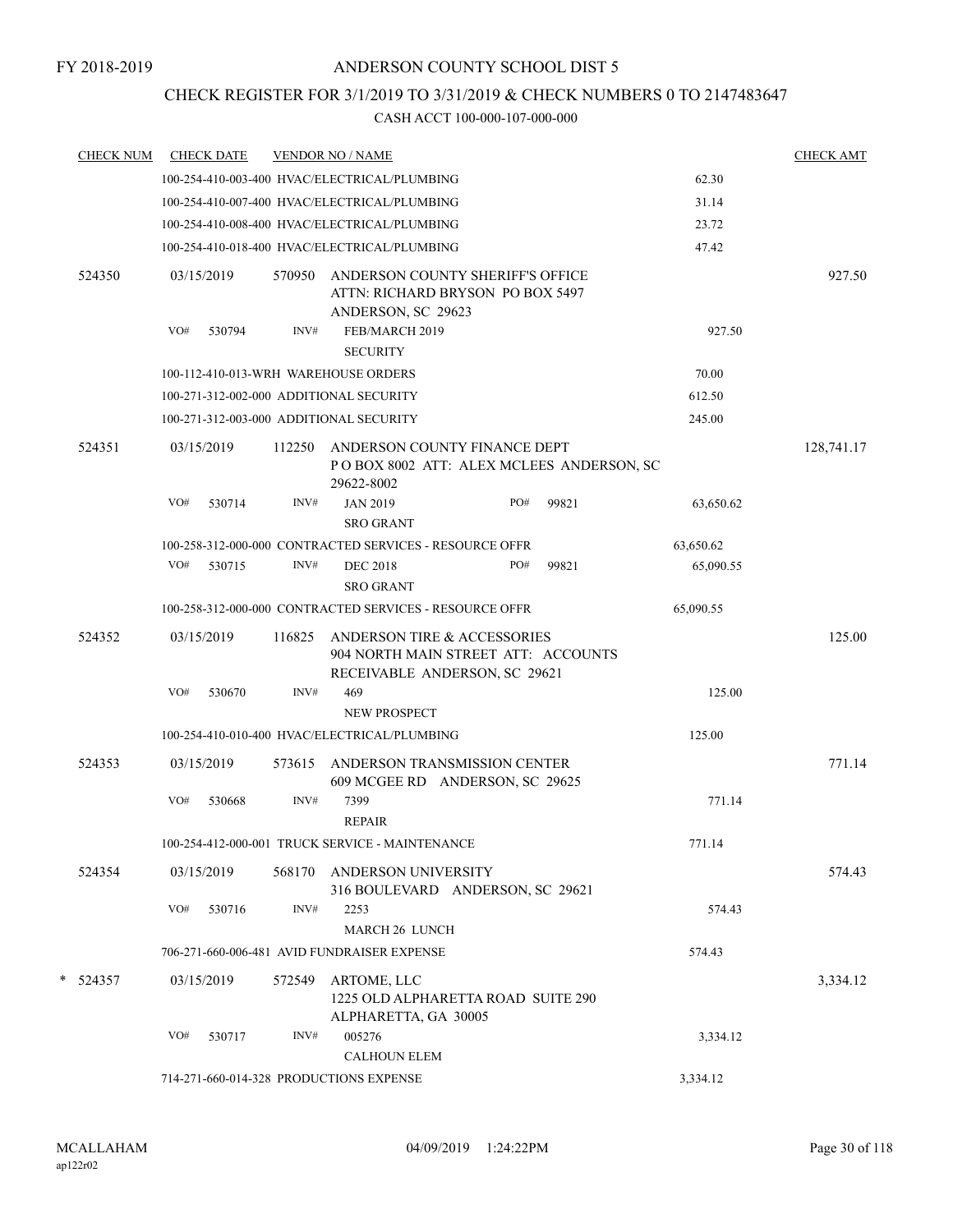# CHECK REGISTER FOR 3/1/2019 TO 3/31/2019 & CHECK NUMBERS 0 TO 2147483647

| <b>CHECK NUM</b> |     | <b>CHECK DATE</b>          |                | <b>VENDOR NO / NAME</b>                                                                             |     |       |           | <b>CHECK AMT</b> |
|------------------|-----|----------------------------|----------------|-----------------------------------------------------------------------------------------------------|-----|-------|-----------|------------------|
| 524358           |     | 03/15/2019                 | 569220         | <b>AUTECH</b><br>POBOX 248 ATT: ACCOUNTS RECEIVABLE<br>WILLIAMSTON, SC 29697                        |     |       |           | 580.00           |
|                  | VO# | 530663                     | INV#           | 7204<br>NEVITT FOREST                                                                               |     |       | 150.00    |                  |
|                  |     |                            |                | 100-254-323-012-400 CONTR SERV-HVAC/ELECT/PLUMBING                                                  |     |       | 150.00    |                  |
|                  | VO# | 530664                     | INV#           | 7205<br><b>CALHOUN</b>                                                                              |     |       | 100.00    |                  |
|                  |     |                            |                | 100-254-323-014-400 CONTR SERV-HVAC/ELECT/PLUMBING                                                  |     |       | 100.00    |                  |
|                  | VO# | 530665                     | INV#           | 7203<br><b>GLENVIEW</b>                                                                             |     |       | 150.00    |                  |
|                  |     |                            |                | 100-254-323-020-400 CONTR SERV-HVAC/ELECT/PLUMBING                                                  |     |       | 150.00    |                  |
|                  | VO# | 530666                     | INV#           | 7202<br><b>NORTH POINTE</b>                                                                         |     |       | 180.00    |                  |
|                  |     |                            |                | 100-254-323-013-400 CONTR SERV-HVAC/ELECT/PLUMBING                                                  |     |       | 180.00    |                  |
| $*$ 524360       |     | 03/15/2019                 | 572588         | BRYANT ENTERPRISES, LLC<br>418 SNEAKING CREEK DRIVE HAYESVILLE, NC<br>28904-6423                    |     |       |           | 1,550.00         |
|                  | VO# | 530721                     | INV#           | 12477<br><b>RADIOS</b>                                                                              | PO# | 10394 | 1,550.00  |                  |
|                  |     | 100-233-410-000-RAD RADIOS |                |                                                                                                     |     |       | 1,550.00  |                  |
| 524361           |     | 03/15/2019                 | 571047         | CAROLINA PHOTOGRAPHY, INC<br>PO BOX 8564 GREENVILLE, SC 29604                                       |     |       |           | 4,214.44         |
|                  | VO# | 530722                     | INV#           | 77144<br><b>MCLEES ELEMENTARY</b>                                                                   |     |       | 4,214.44  |                  |
|                  |     |                            |                | 708-271-660-008-240 YEARBOOK EXPENSE                                                                |     |       | 4,214.44  |                  |
| $* 524363$       |     | 03/15/2019                 | 160602         | CDW GOVERNMENT<br>75 REMITTANCE DRIVE SUITE 1515 ATT:<br>ACCOUNTS RECEIVABLE CHICAGO, IL 60675-1515 |     |       |           | 1,861.80         |
|                  | VO# | 530723                     | INV#           | QPG3144<br><b>TECH SUPPLIES</b>                                                                     | PO# | 10078 | 1,861.80  |                  |
|                  |     |                            |                | 100-266-314-000-000 REPAIRS TO EQUIPMENT                                                            |     |       | 1,861.80  |                  |
| 524364           |     | 03/15/2019                 | 572600         | CENERGISTIC, INC<br>DEPARTMENT 41160 PO BOX 650823 DALLAS, TX<br>75265                              |     |       |           | 24,400.00        |
|                  | VO# | 530724                     | INV#           | 130151<br>APRIL 2019 FEE                                                                            | PO# | 99295 | 24,400.00 |                  |
|                  |     |                            |                | 100-254-470-000-CEN CENERGISTIC CONTRACT                                                            |     |       | 24,400.00 |                  |
| 524365           |     | 03/15/2019                 | 570581         | CITY OF ANDERSON POLICE DEPT<br>401 SOUTH MAIN ST ANDERSON, SC 29624                                |     |       |           | 90,874.55        |
|                  | VO# | 530725                     | INV#           | SRO PMT#2<br><b>OCT - DEC 2018</b>                                                                  | PO# | 99822 | 70,797.84 |                  |
|                  |     |                            |                | 100-258-312-000-000 CONTRACTED SERVICES - RESOURCE OFFR                                             |     |       | 70,797.84 |                  |
|                  | VO# | 530770                     | $\text{INV}\#$ | OCT-DEC 2018                                                                                        | PO# | 99823 | 20,076.71 |                  |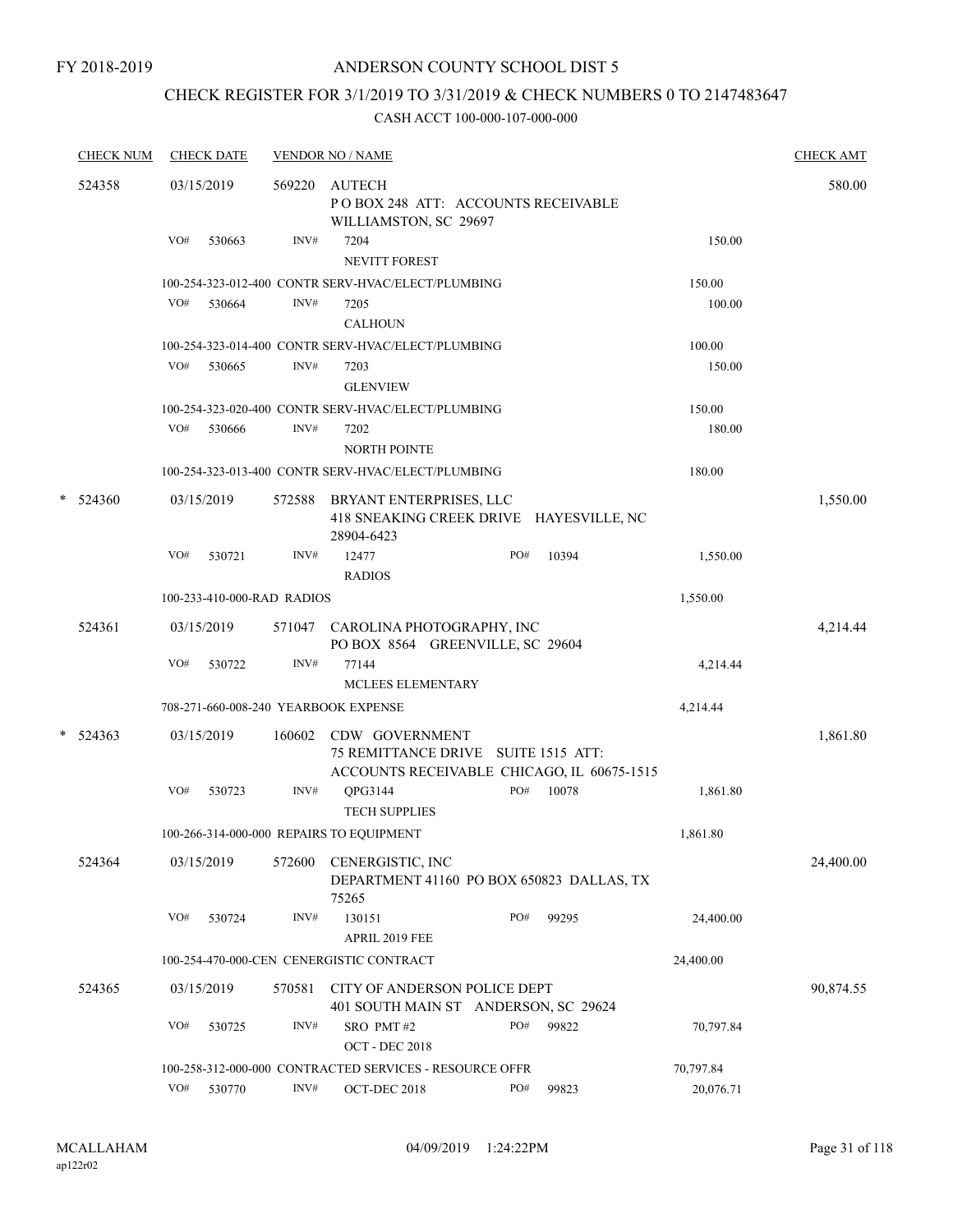FY 2018-2019

### ANDERSON COUNTY SCHOOL DIST 5

# CHECK REGISTER FOR 3/1/2019 TO 3/31/2019 & CHECK NUMBERS 0 TO 2147483647

| <b>CHECK NUM</b> | <b>CHECK DATE</b>                        |        | <b>VENDOR NO / NAME</b>                                                                         |           | <b>CHECK AMT</b> |
|------------------|------------------------------------------|--------|-------------------------------------------------------------------------------------------------|-----------|------------------|
|                  |                                          |        | <b>SRO SUBSIDY</b>                                                                              |           |                  |
|                  | 100-258-690-000-000 CROSSING GUARDS      |        |                                                                                                 | 20,076.71 |                  |
| 524366           | 03/15/2019                               | 570581 | CITY OF ANDERSON POLICE DEPT<br>401 SOUTH MAIN ST ANDERSON, SC 29624                            |           | 203.36           |
|                  | VO#<br>530769                            | INV#   | <b>ADULT ED</b>                                                                                 | 203.36    |                  |
|                  |                                          |        | <b>SECURITY MAR 5-7</b>                                                                         |           |                  |
|                  | 100-181-312-023-000 PURCHASED SERVICES   |        |                                                                                                 | 203.36    |                  |
| 524367           | 03/15/2019                               | 174700 | CLERK OF COURT<br><b>FAMILY COURT RECORD PO BOX 8002</b><br>ANDERSON, SC 29622                  |           | 520.89           |
|                  | VO#<br>530680                            | INV#   | 3/15 PAYROLL<br><b>DEDUCTIONS</b>                                                               | 520.89    |                  |
|                  |                                          |        | 100-000-435-000-000 WAGE GARNISH/CH SUPPORT                                                     | 520.89    |                  |
| 524368           | 03/15/2019                               | 196400 | DEAN HUNTER & COMPANY<br>1815 NORTH BOULEVARD ATT: ACCOUNTS<br>RECEIVABLE ANDERSON, SC 29621    |           | 775.00           |
|                  | VO#<br>530657                            | INV#   | 48175<br>SOUTHWOOD GYM                                                                          | 775.00    |                  |
|                  | 100-254-323-021-001 CONTRACTED SERVICES  |        |                                                                                                 | 775.00    |                  |
| 524369           | 03/15/2019                               | 198651 | DELL MARKETING LP<br>PO BOX 534118 ATT: ACCOUNTS RECEIVABLE                                     |           | 18,231.70        |
|                  | VO#<br>530727                            | INV#   | ATLANTA, GA 30353-4118<br>PO#<br>10302922330<br>10425<br><b>SUPPLIES</b>                        | 198.18    |                  |
|                  | 100-266-314-000-000 REPAIRS TO EQUIPMENT |        |                                                                                                 | 198.18    |                  |
|                  | VO#<br>530728                            | INV#   | PO#<br>10290<br>10300162410<br><b>SERVERS</b>                                                   | 18,033.52 |                  |
|                  | 515-253-520-031-CAR CAREER CENTER        |        |                                                                                                 | 18,033.52 |                  |
| 524370           | 03/15/2019                               | 202950 | DISCOUNT BARK COMPANY<br>1820 PEARMAN DAIRY ROAD ATT: ACCOUNTS<br>RECEIVABLE ANDERSON, SC 29625 |           | 740.28           |
|                  | VO#<br>530656                            | INV#   | 13238<br><b>SUPPLIES</b>                                                                        | 740.28    |                  |
|                  |                                          |        | 100-254-410-000-001 MAINT. SUPPLIES-STRUCTURES                                                  | 740.28    |                  |
| 524371           | 03/15/2019                               | 569972 | DOUG OR BRANDY WURST<br>111 RICHFIELD DRIVE ANDERSON, SC 29625                                  |           | 190.00           |
|                  | VO#<br>530696                            | INV#   | <b>FIELD TRIP</b><br><b>REFUND</b>                                                              | 190.00    |                  |
|                  |                                          |        | 708-271-660-008-292 5th GRADE CELEBRATION EXPENSE                                               | 190.00    |                  |
| 524372           | 03/15/2019                               | 211302 | <b>DUKE ENERGY</b>                                                                              |           | 35,736.84        |
|                  |                                          |        | PO BOX 70516 CHARLOTTE, NC 28272-0516                                                           |           |                  |
|                  | VO#<br>530766                            | INV#   | <b>DUE 3/19</b><br><b>UTILITIES</b>                                                             | 35,736.84 |                  |
|                  |                                          |        | 100-254-470-000-000 ENERGY-ELECTRICITY & WATER                                                  | 129.70    |                  |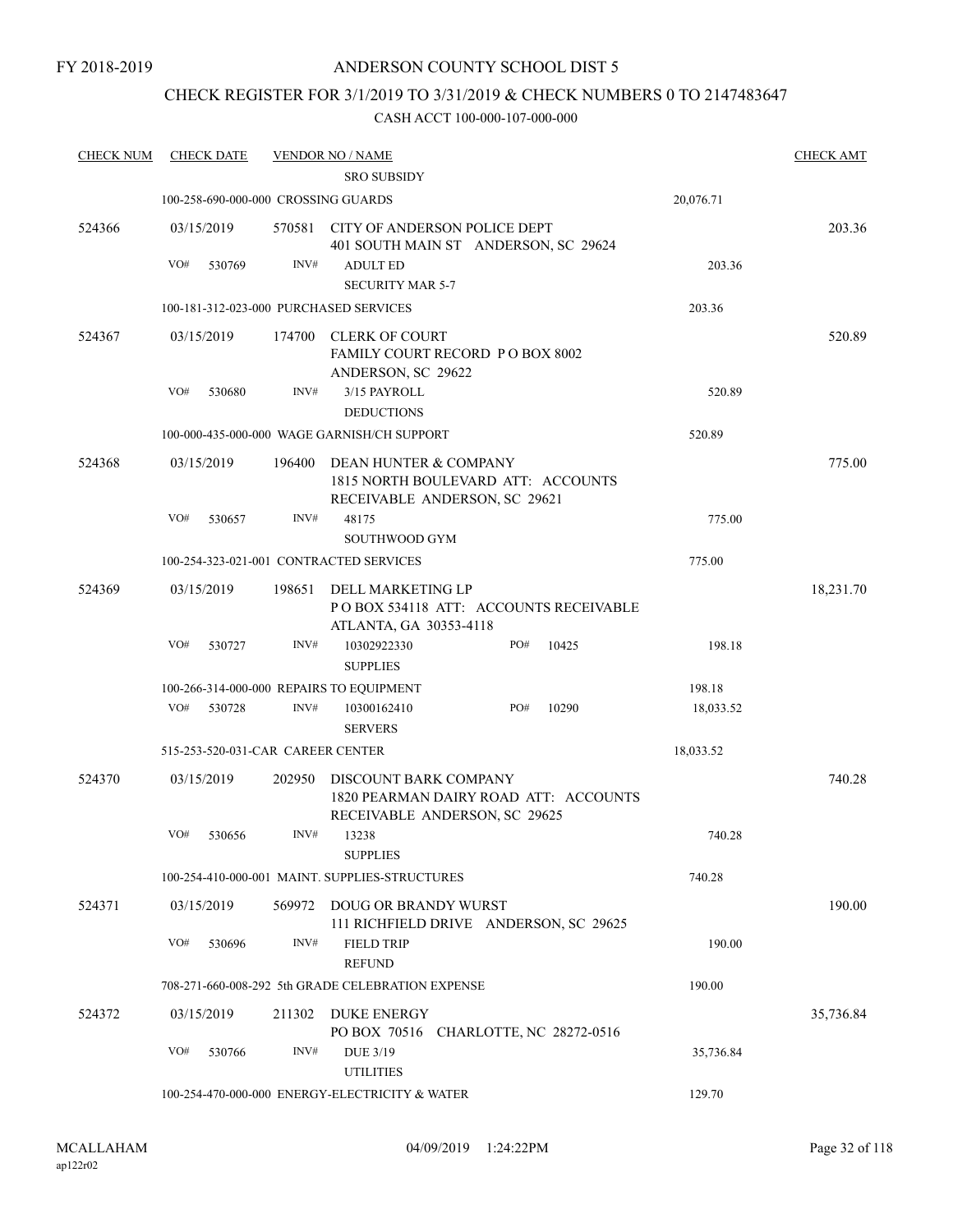## CHECK REGISTER FOR 3/1/2019 TO 3/31/2019 & CHECK NUMBERS 0 TO 2147483647

|            | <b>CHECK NUM</b><br><b>CHECK DATE</b>   |        | <b>VENDOR NO / NAME</b>                                                             |                                                                                         |           | <b>CHECK AMT</b> |
|------------|-----------------------------------------|--------|-------------------------------------------------------------------------------------|-----------------------------------------------------------------------------------------|-----------|------------------|
|            |                                         |        | 100-254-470-000-000 ENERGY-ELECTRICITY & WATER                                      |                                                                                         | 9.47      |                  |
|            |                                         |        | 100-254-470-000-000 ENERGY-ELECTRICITY & WATER                                      |                                                                                         | 461.43    |                  |
|            |                                         |        | 100-254-470-001-000 ENERGY-ELECTRICITY & WATER                                      |                                                                                         | 269.66    |                  |
|            |                                         |        | 100-254-470-002-000 ENERGY-ELECTRICITY & WATER                                      |                                                                                         | 16.83     |                  |
|            |                                         |        | 100-254-470-013-000 ENERGY-ELECTRICITY & WATER                                      |                                                                                         | 8,866.75  |                  |
|            |                                         |        | 100-254-470-014-000 ENERGY-ELECTRICITY & WATER                                      |                                                                                         | 4,774.20  |                  |
|            | 100-254-470-014-THR UTILITIES - THEATRE |        |                                                                                     |                                                                                         | 1,778.53  |                  |
|            |                                         |        | 100-254-470-015-000 ENERGY-ELECTRICITY & WATER                                      |                                                                                         | 1,786.41  |                  |
|            |                                         |        | 100-254-470-016-000 ENERGY-ELECTRICITY & WATER                                      |                                                                                         | 19.29     |                  |
|            |                                         |        | 100-254-470-017-000 ENERGY-ELECTRICITY & WATER                                      |                                                                                         | 6,951.43  |                  |
|            |                                         |        | 100-254-470-018-000 ENERGY-ELECTRICITY & WATER                                      |                                                                                         | 17.83     |                  |
|            |                                         |        | 100-254-470-019-000 ENERGY-ELECTRICITY & WATER                                      |                                                                                         | 32.68     |                  |
|            |                                         |        | 100-254-470-020-000 ENERGY-ELECTRICITY & WATER                                      |                                                                                         | 10,492.93 |                  |
|            | 600-256-470-026-000 ENERGY              |        |                                                                                     |                                                                                         | 129.70    |                  |
| 524373     | 03/15/2019                              | 573962 | ECMC<br>LOCKBOX 7096 P.O. BOX 16478 ST. PAUL, MN                                    |                                                                                         |           | 230.27           |
|            |                                         |        | 55116-0478                                                                          |                                                                                         |           |                  |
|            | VO#<br>530687                           | INV#   | 3/15 PAYROLL<br><b>DEDUCTIONS</b>                                                   |                                                                                         | 230.27    |                  |
|            | 100-000-441-000-000 MISCELLANEOUS       |        |                                                                                     |                                                                                         | 230.27    |                  |
|            |                                         |        |                                                                                     |                                                                                         |           |                  |
| 524374     | 03/15/2019                              | 563495 | ELECTRIC CITY UTILITIES<br>CITY OF ANDERSON 601 SOUTH MAIN ST<br>ANDERSON, SC 29624 |                                                                                         |           | 7,390.37         |
|            | VO#<br>530765                           | INV#   | <b>DUE 3/26</b>                                                                     |                                                                                         | 7,390.37  |                  |
|            |                                         |        | <b>WATER &amp; SEWER</b>                                                            |                                                                                         |           |                  |
|            |                                         |        | 100-254-470-001-000 ENERGY-ELECTRICITY & WATER                                      |                                                                                         | 787.05    |                  |
|            |                                         |        | 100-254-470-005-000 ENERGY-ELECTRICITY & WATER                                      |                                                                                         | 12.00     |                  |
|            |                                         |        | 100-254-470-006-000 ENERGY-ELECTRICITY & WATER                                      |                                                                                         | 2,429.44  |                  |
|            |                                         |        | 100-254-470-015-000 ENERGY-ELECTRICITY & WATER                                      |                                                                                         | 859.97    |                  |
|            |                                         |        | 100-254-470-016-000 ENERGY-ELECTRICITY & WATER                                      |                                                                                         | 1,130.81  |                  |
|            |                                         |        | 100-254-470-018-000 ENERGY-ELECTRICITY & WATER                                      |                                                                                         | 858.19    |                  |
|            |                                         |        | 100-254-470-021-000 ENERGY-ELECTRICITY & WATER                                      |                                                                                         | 1,312.91  |                  |
| $* 524376$ | 03/15/2019                              | 569372 | <b>GREAT AMERICA LEASING CORP</b><br>DALLAS, TX 75266-0831                          | PO BOX 660831 ATT: ACCOUNTS RECEIVABLE                                                  |           | 1,641.62         |
|            | VO#<br>530771                           | INV#   | 24370977<br><b>COPIER</b>                                                           | PO#<br>99140                                                                            | 1,641.62  |                  |
|            | 100-252-325-000-000 RENTALS             |        |                                                                                     |                                                                                         | 1,641.62  |                  |
|            |                                         |        |                                                                                     |                                                                                         |           |                  |
| 524377     | 03/15/2019                              | 572552 | BOX 83230 CHICAGO, IL 60691-0230                                                    | <b>GREAT LAKES HIGHER EDUC GUARANTY CORP</b><br>ADMINISTRATIVE WAGE GARNISHMENT UNIT PO |           | 221.53           |
|            | VO#<br>530686                           | INV#   | 3/15 PAYROLL<br><b>DEDUCTIONS</b>                                                   |                                                                                         | 221.53    |                  |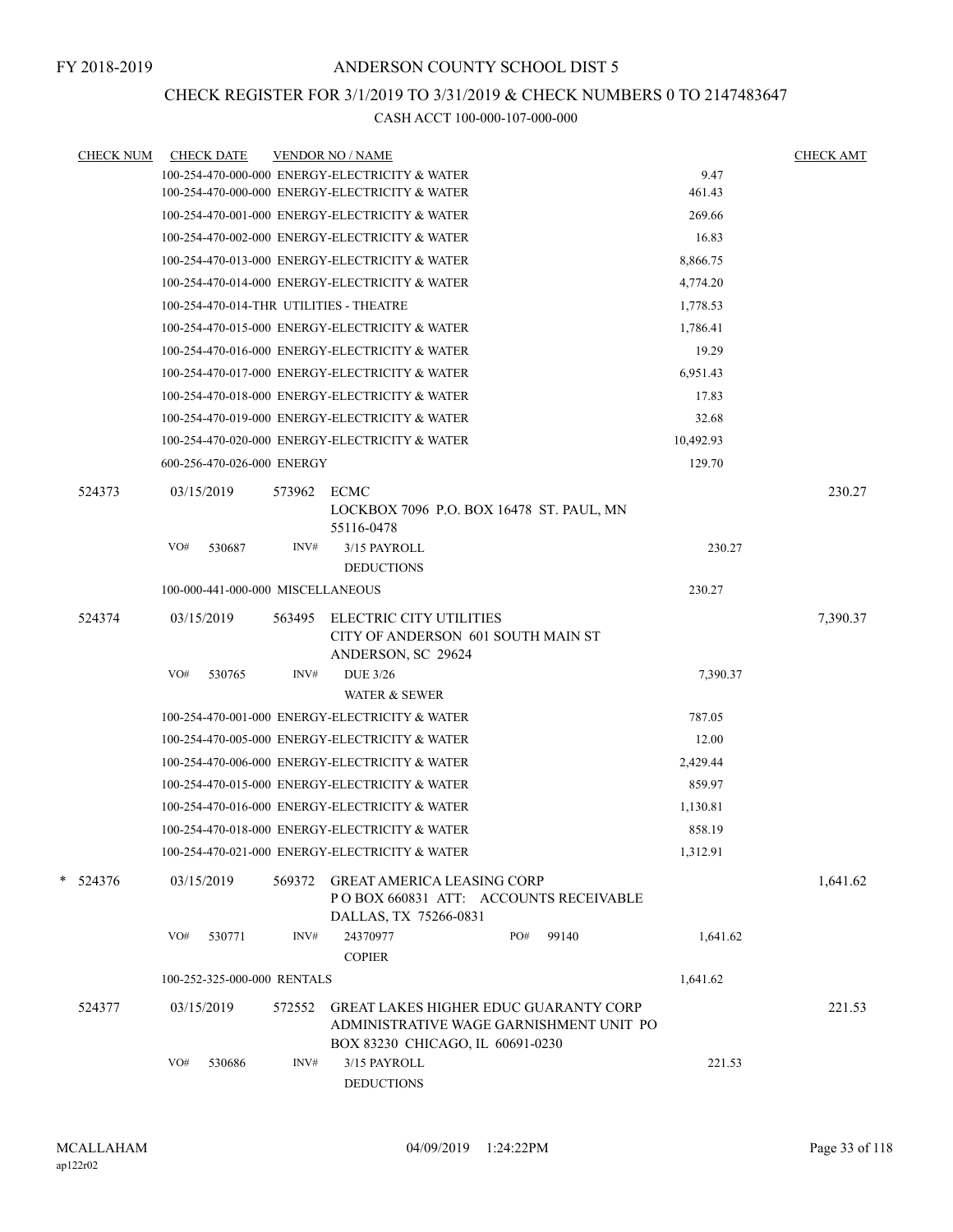# CHECK REGISTER FOR 3/1/2019 TO 3/31/2019 & CHECK NUMBERS 0 TO 2147483647

| <b>CHECK NUM</b> | <b>CHECK DATE</b>                 |        | <b>VENDOR NO / NAME</b>                                                       |           | <b>CHECK AMT</b> |
|------------------|-----------------------------------|--------|-------------------------------------------------------------------------------|-----------|------------------|
|                  | 100-000-441-000-000 MISCELLANEOUS |        |                                                                               | 221.53    |                  |
| 524378           | 03/15/2019                        | 575837 | HAND2MIND, INC<br>6642 EAGLE WAY CHICAGO, IL 60678-1066                       |           | 363.50           |
|                  | VO#<br>530734                     | INV#   | PO#<br>60143067<br>10361<br><b>CUST ID 16513</b>                              | 363.50    |                  |
|                  |                                   |        | 100-113-410-005-VEN SUPPLY-ADDT'L FOR LOST VENDING                            | 363.50    |                  |
| 524379           | 03/15/2019                        | 575833 | HOMEWOOD SUITES BY HILTON<br>1998 RIVIERA DRIVE MT. PLEASANT, SC 29464        |           | 7,638.80         |
|                  | VO#<br>530773                     | INV#   | PO#<br>10349<br><b>APRIL 24-26</b><br><b>RESERVATIONS</b>                     | 7,638.80  |                  |
|                  |                                   |        | 329-271-312-001-000 PUPIL ACTIVITY/ FIELD TRIPS-WBL                           | 7,638.80  |                  |
| 524380           | 03/15/2019                        | 282620 | <b>IONOSPHERE TOURS</b><br>307 N. MAIN STREET ANDERSON, SC 29621              |           | 7,650.00         |
|                  | VO#<br>530774                     | INV#   | RSV #17552<br><b>MCCANTS</b>                                                  | 7,650.00  |                  |
|                  |                                   |        | 705-271-660-005-584 CHARLESTON FIELD TRIP EXPENSE                             | 7,650.00  |                  |
| 524381           | 03/15/2019                        | 571483 | ISOM ELECTRIC, LLC<br>3300-D N. MAIN STREET PMB 325 ANDERSON, SC<br>29621     |           | 16,400.00        |
|                  | VO#<br>530736                     | INV#   | 8839<br>PO#<br>99679<br>TLH & WHS                                             | 16,400.00 |                  |
|                  |                                   |        | 505-253-520-002-TUR BASEBALL/SOFTBALL TURF                                    | 8,200.00  |                  |
|                  |                                   |        | 505-253-520-003-TUR BASEBALL/SOFTBALL TURF                                    | 8,200.00  |                  |
| 524382           | 03/15/2019                        | 569972 | <b>JUSTIN OR APRIL THOMAS</b><br>601 LAKEWOOD LANE ANDERSON, SC 29625         |           | 405.00           |
|                  | VO#<br>530695                     | INV#   | <b>FIELD TRIP</b><br><b>REFUND</b>                                            | 405.00    |                  |
|                  |                                   |        | 708-271-660-008-292 5th GRADE CELEBRATION EXPENSE                             | 405.00    |                  |
| 524383           | 03/15/2019                        | 569972 | LAMARCUS HALL OR AESHIA WILLIAMS<br>200 GREENLAND RD ANDERSON, SC 29626       |           | 200.00           |
|                  | VO#<br>530694                     | INV#   | <b>FIELD TRIP</b><br><b>REFUND</b>                                            | 200.00    |                  |
|                  |                                   |        | 708-271-660-008-292 5th GRADE CELEBRATION EXPENSE                             | 200.00    |                  |
| 524384           | 03/15/2019                        | 568647 | MANSFIELD OIL COMPANY<br>PO BOX 733706 DALLAS, TX 75373-3706                  |           | 3,274.53         |
|                  | VO#<br>530737                     | INV#   | <b>SQLCD 492848</b><br>FUEL ACCT 15951                                        | 3,274.53  |                  |
|                  | 100-254-411-000-001 GASOLINE      |        |                                                                               | 3,080.00  |                  |
|                  | 100-255-411-000-000 GASOLINE      |        |                                                                               | 119.23    |                  |
|                  | 600-256-690-000-000 OTHER OBJECTS |        |                                                                               | 75.30     |                  |
| 524385           | 03/15/2019                        | 564010 | NC CHILD SUPPORT CENTRALIZED COLLECTNS<br>POBOX 900012 RALEIGH, NC 27675-9012 |           | 305.50           |
|                  | VO#<br>530679                     | INV#   | 3/15 PAYROLL                                                                  | 305.50    |                  |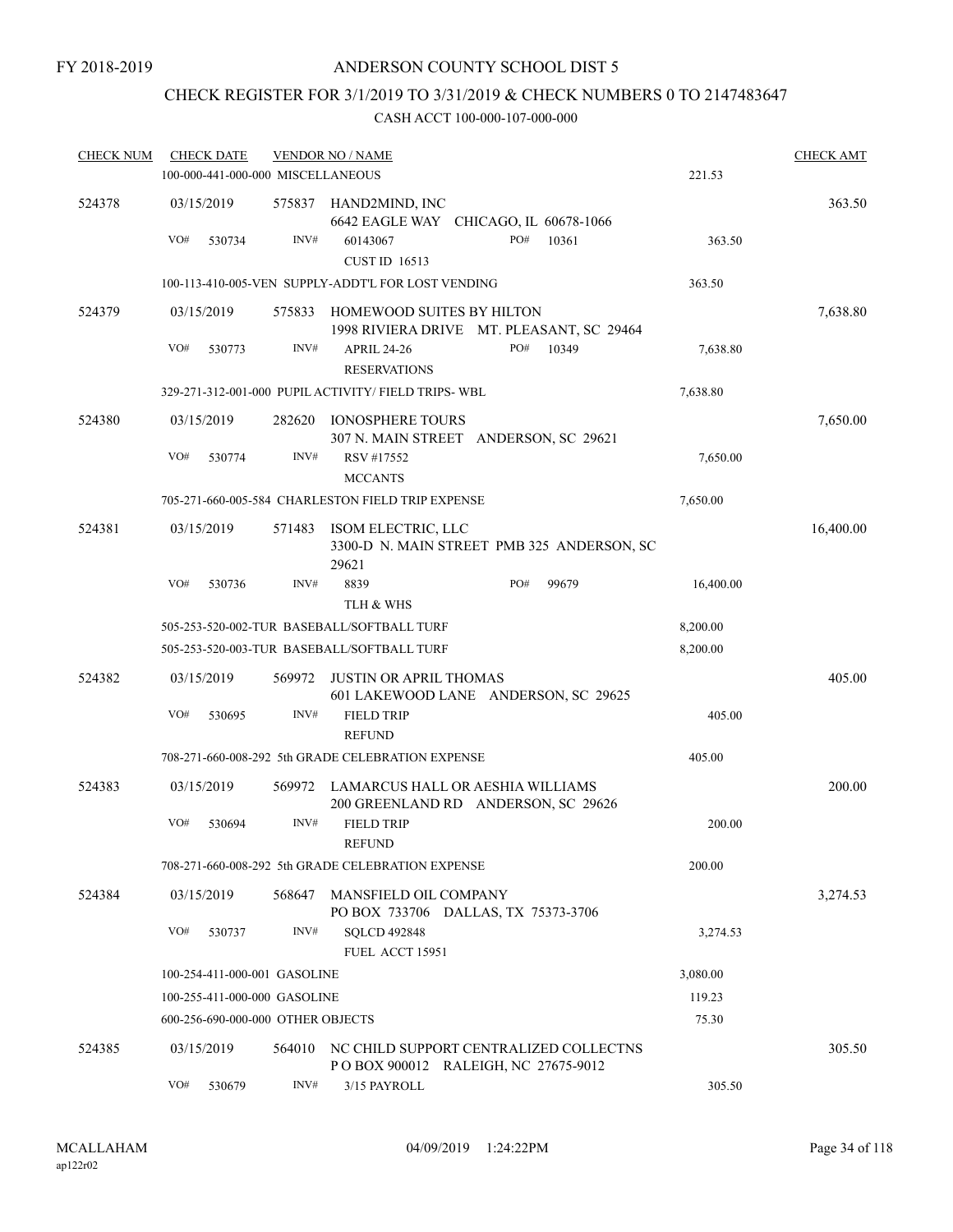## CHECK REGISTER FOR 3/1/2019 TO 3/31/2019 & CHECK NUMBERS 0 TO 2147483647

| <b>CHECK NUM</b> | <b>CHECK DATE</b> |                                       | <b>VENDOR NO / NAME</b>                                                                                      |     |                                          |                | <b>CHECK AMT</b> |
|------------------|-------------------|---------------------------------------|--------------------------------------------------------------------------------------------------------------|-----|------------------------------------------|----------------|------------------|
|                  |                   |                                       | <b>DEDUCTIONS</b>                                                                                            |     |                                          |                |                  |
|                  |                   |                                       | 100-000-435-000-000 WAGE GARNISH/CH SUPPORT                                                                  |     |                                          | 305.50         |                  |
| 524389           | 03/15/2019        | 406300                                | PHIL JEWELERS                                                                                                |     | 116 NORTH MAIN STREET ANDERSON, SC 29621 |                | 163.50           |
|                  | VO#<br>530741     | INV#                                  | 325954                                                                                                       |     |                                          | 163.50         |                  |
|                  |                   |                                       | ACCT 3768775                                                                                                 |     |                                          |                |                  |
|                  |                   |                                       | 712-271-660-012-201 MISCELLANEOUS EXPENSE                                                                    |     |                                          | 163.50         |                  |
| 524390           | 03/15/2019        | 568036                                | PIEDMONT NATURAL GAS<br>PO BOX 1246 CHARLOTTE, NC 28201-1246                                                 |     |                                          |                | 1,221.98         |
|                  | VO#<br>530763     | INV#                                  | 4000769201001<br><b>UTILITIES</b>                                                                            |     |                                          | 1,054.65       |                  |
|                  |                   | 100-254-472-012-000 ENERGY-GAS        |                                                                                                              |     |                                          | 1,054.65       |                  |
|                  | VO#<br>530764     | INV#                                  | 9000769202001<br><b>UTILITIES</b>                                                                            |     |                                          | 167.33         |                  |
|                  |                   | 600-256-470-012-000 ENERGY            |                                                                                                              |     |                                          | 167.33         |                  |
| 524393           | 03/15/2019        |                                       | 573390 RESCARE HOMECARE                                                                                      |     |                                          |                | 1,192.71         |
|                  |                   |                                       | PO BOX 2797 VALDOSTA, GA 31604-2797                                                                          |     |                                          |                |                  |
|                  | VO#<br>530742     | INV#                                  | 7606300102595                                                                                                | PO# | 99684                                    | 867.82         |                  |
|                  |                   |                                       | <b>DEC 3 - DEC 14</b>                                                                                        |     |                                          |                |                  |
|                  |                   |                                       | 203-215-313-000-000 O&M/ PT/ ESL SERVICES                                                                    |     |                                          | 867.82         |                  |
|                  | VO#<br>530743     | INV#                                  | 7606300102871                                                                                                | PO# | 99684                                    | 324.89         |                  |
|                  |                   |                                       | DEC 17 - 19                                                                                                  |     |                                          |                |                  |
|                  |                   |                                       | 203-215-313-000-000 O&M/ PT/ ESL SERVICES                                                                    |     |                                          | 324.89         |                  |
| 524394           | 03/15/2019        |                                       | 567525 ROWLAND MECHANICAL<br>4035 HWY 24 ANDERSON, SC 29626                                                  |     |                                          |                | 4,228.94         |
|                  | VO#<br>530744     | INV#                                  | 9118-9130<br><b>REPAIRS</b>                                                                                  | PO# | 99095                                    | 4,228.94       |                  |
|                  |                   |                                       | 100-255-323-000-ACT ACTIVITY BUS CONTRACTED SERVICES                                                         |     |                                          | 83.66          |                  |
|                  |                   |                                       | 100-255-323-000-ACT ACTIVITY BUS CONTRACTED SERVICES                                                         |     |                                          | 90.99          |                  |
|                  |                   |                                       | 100-255-323-000-ACT ACTIVITY BUS CONTRACTED SERVICES                                                         |     |                                          | 98.32          |                  |
|                  |                   |                                       | 100-255-323-000-ACT ACTIVITY BUS CONTRACTED SERVICES                                                         |     |                                          | 96.88          |                  |
|                  |                   |                                       | 100-255-323-000-ACT ACTIVITY BUS CONTRACTED SERVICES                                                         |     |                                          | 98.32          |                  |
|                  |                   |                                       | 100-255-323-000-ACT ACTIVITY BUS CONTRACTED SERVICES                                                         |     |                                          | 575.00         |                  |
|                  |                   |                                       | 100-255-323-000-ACT ACTIVITY BUS CONTRACTED SERVICES                                                         |     |                                          | 352.42         |                  |
|                  |                   |                                       | 100-255-323-000-ACT ACTIVITY BUS CONTRACTED SERVICES                                                         |     |                                          | 1,584.96       |                  |
|                  |                   |                                       | 100-255-323-000-ACT ACTIVITY BUS CONTRACTED SERVICES                                                         |     |                                          | 728.10         |                  |
|                  |                   |                                       | 100-255-323-000-ACT ACTIVITY BUS CONTRACTED SERVICES<br>100-255-323-000-ACT ACTIVITY BUS CONTRACTED SERVICES |     |                                          | 46.00<br>90.99 |                  |
|                  |                   |                                       | 100-255-323-000-ACT ACTIVITY BUS CONTRACTED SERVICES                                                         |     |                                          | 110.61         |                  |
|                  |                   |                                       | 100-255-323-000-ACT ACTIVITY BUS CONTRACTED SERVICES                                                         |     |                                          | 272.69         |                  |
| 524395           | 03/15/2019        | 452202                                | <b>SC DEPT OF REVENUE</b><br>LEVY UNIT COLUMBIA, SC 29214-0213                                               |     | POBOX 125 301 GERVAIS STREET CENTRAL     |                | 966.89           |
|                  | VO#<br>530681     | INV#                                  | 3/15 PAYROLL                                                                                                 |     |                                          | 966.89         |                  |
|                  |                   | 100-000-440-000-000 SC STATE TAX LEVY | <b>DEDUCTIONS</b>                                                                                            |     |                                          | 966.89         |                  |
|                  |                   |                                       |                                                                                                              |     |                                          |                |                  |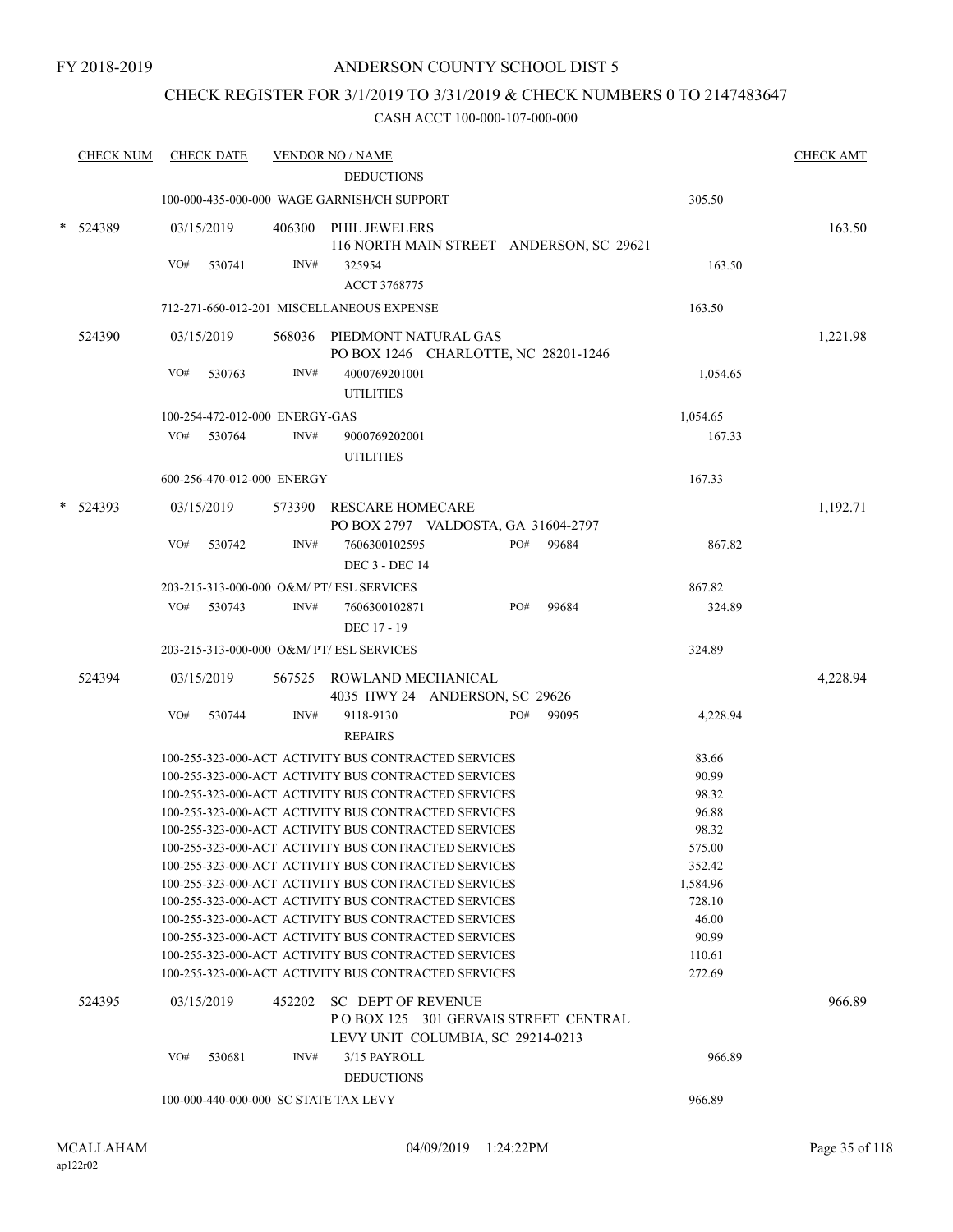# CHECK REGISTER FOR 3/1/2019 TO 3/31/2019 & CHECK NUMBERS 0 TO 2147483647

|   | <b>CHECK NUM</b> |     | <b>CHECK DATE</b>                                                                            |        | <b>VENDOR NO / NAME</b>                                                                                            |     |       |                             | <b>CHECK AMT</b> |
|---|------------------|-----|----------------------------------------------------------------------------------------------|--------|--------------------------------------------------------------------------------------------------------------------|-----|-------|-----------------------------|------------------|
|   | 524396           |     | 03/15/2019                                                                                   | 563620 | SC DEPT OF LABOR, LIC & REGULATION<br>BOARD OF COSMETOLOGY PO BOX 11329<br>COLUMBIA, SC 29211                      |     |       |                             | 400.00           |
|   |                  | VO# | 530639                                                                                       | INV#   | 12047<br><b>WESTSIDE HS</b>                                                                                        |     |       | 150.00                      |                  |
|   |                  |     |                                                                                              |        | 100-254-323-003-400 CONTR SERV-HVAC/ELECT/PLUMBING                                                                 |     |       | 150.00                      |                  |
|   |                  | VO# | 530640                                                                                       | INV#   | 12019<br><b>INSPECTIONS</b>                                                                                        |     |       | 250.00                      |                  |
|   |                  |     |                                                                                              |        | 100-254-323-009-400 CONTR SERV-HVAC/ELECT/PLUMBING                                                                 |     |       | 25.00                       |                  |
|   |                  |     |                                                                                              |        | 100-254-323-011-400 CONTR SERV-HVAC/ELECT/PLUMBING                                                                 |     |       | 100.00                      |                  |
|   |                  |     |                                                                                              |        | 100-254-323-021-400 CONTR SERV-HVAC/ELECT/PLUMBING                                                                 |     |       | 125.00                      |                  |
| * | 524398           |     | 03/15/2019                                                                                   | 450701 | SC RETIREMENT SYSTEM (SPP)<br>POBOX 11960 CAPITOL STATION COLUMBIA, SC<br>29211                                    |     |       |                             | 283.27           |
|   |                  | VO# | 530677                                                                                       | INV#   | 3/15 PAYROLL<br><b>DEDUCTIONS</b>                                                                                  |     |       | 283.27                      |                  |
|   |                  |     |                                                                                              |        | 100-000-438-000-000 RETIREMENT SERV PURCHASE                                                                       |     |       | 283.27                      |                  |
|   | 524399           |     | 03/15/2019                                                                                   | 451201 | SC SCHOOL BOARDS INSURANCE TRUST<br>111 RESEARCH DRIVE COLUMBIA, SC 29203                                          |     |       |                             | 192,776.00       |
|   |                  | VO# | 530746                                                                                       | INV#   | 12803<br><b>WORKERS COMP</b>                                                                                       |     |       | 192,776.00                  |                  |
|   |                  |     |                                                                                              |        | 100-252-270-000-000 WORKMAN'S COMPENSATION                                                                         |     |       | 192,776.00                  |                  |
| * | 524401           |     | 03/15/2019                                                                                   | 570059 | <b>SHARP BUSINESS SYSTEMS</b><br>DEPT 1216 PO BOX 121216 DALLAS, TX<br>75312-1216                                  |     |       |                             | 8,375.29         |
|   |                  | VO# | 530641                                                                                       | INV#   | 9001729453<br><b>COPIES</b>                                                                                        |     |       | 26.38                       |                  |
|   |                  |     |                                                                                              |        | 100-254-410-000-055 OFFICE SUPPLIES & FURNITURE                                                                    |     |       | 26.38                       |                  |
|   |                  | VO# | 530748                                                                                       | INV#   | <b>COPIES</b><br>ACCT #726714                                                                                      | PO# | 99373 | 3,364.03                    |                  |
|   |                  |     | 100-114-410-002-000 SUPPLIES                                                                 |        |                                                                                                                    |     |       | 555.95                      |                  |
|   |                  |     | 100-114-410-002-000 SUPPLIES                                                                 |        |                                                                                                                    |     |       | 2,769.56                    |                  |
|   |                  |     | 100-114-410-002-000 SUPPLIES<br>100-114-410-002-000 SUPPLIES                                 |        |                                                                                                                    |     |       | 19.26<br>19.26              |                  |
|   |                  | VO# | 530749                                                                                       | INV#   | 9001667461<br><b>COPIES</b>                                                                                        |     |       | 535.22                      |                  |
|   |                  |     |                                                                                              |        | 100-252-360-000-000 PRINTING AND BINDING                                                                           |     |       | 535.22                      |                  |
|   |                  | VO# | 530775                                                                                       | INV#   | <b>COPIES</b><br>ACCT #726714                                                                                      | PO# | 99373 | 4,449.66                    |                  |
|   |                  |     | 100-114-410-002-000 SUPPLIES<br>100-114-410-002-000 SUPPLIES<br>100-114-410-002-000 SUPPLIES |        |                                                                                                                    |     |       | 19.26<br>857.56<br>3,572.84 |                  |
|   | $*$ 524405       |     | 03/15/2019                                                                                   | 481650 | SOUTHERN STATES #71029 - FARM PLAN<br>4010 SOUTH MURRAY AVENUE ATT: ACCOUNTS<br>RECEIVABLE ANDERSON, SC 02962-4429 |     |       |                             | 410.56           |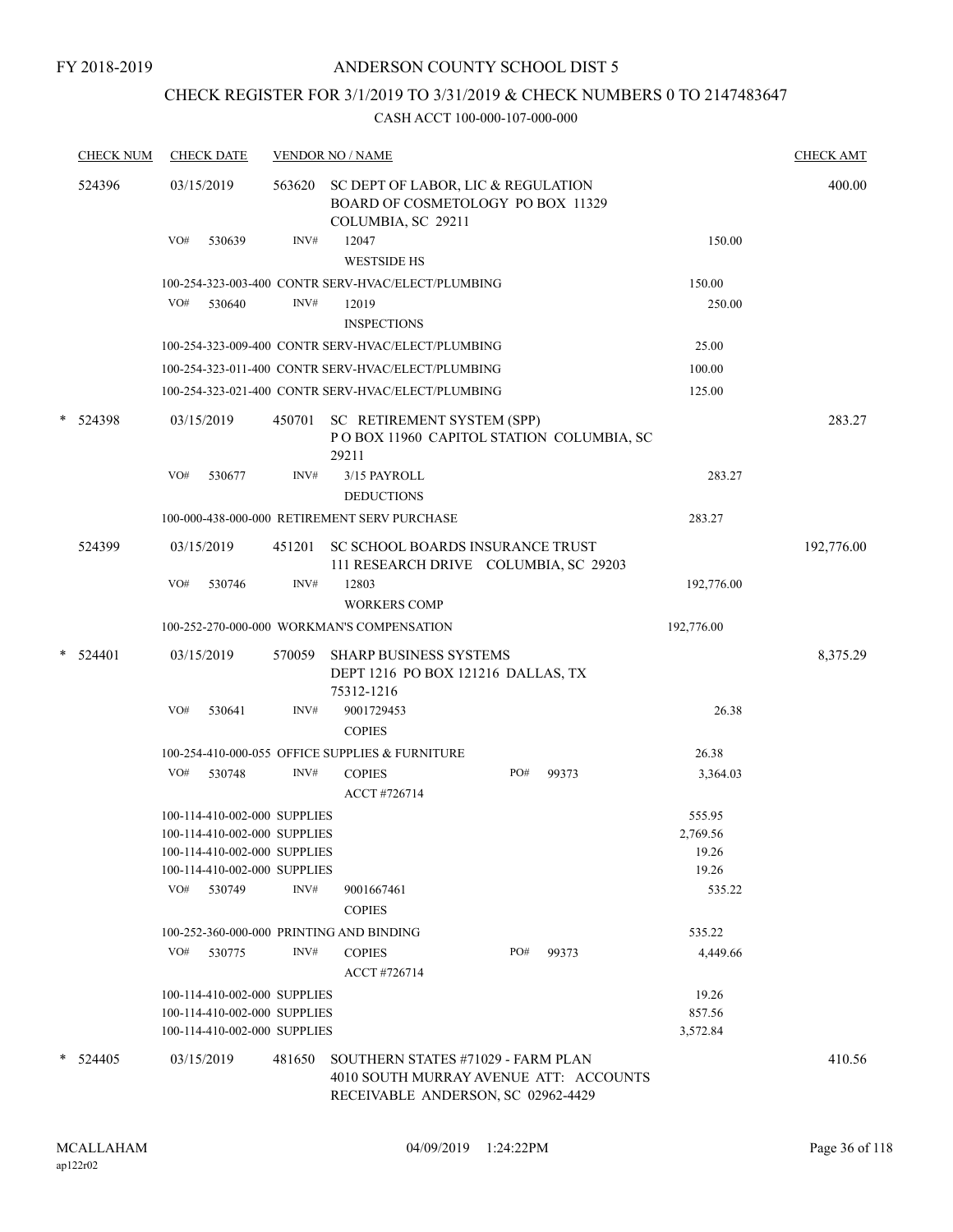# CHECK REGISTER FOR 3/1/2019 TO 3/31/2019 & CHECK NUMBERS 0 TO 2147483647

|   | <b>CHECK NUM</b> |     | <b>CHECK DATE</b> |                                   | <b>VENDOR NO / NAME</b>                                                                                |                    | <b>CHECK AMT</b> |
|---|------------------|-----|-------------------|-----------------------------------|--------------------------------------------------------------------------------------------------------|--------------------|------------------|
|   |                  | VO# | 530638            | INV#                              | 462400<br><b>SUPPLIES</b>                                                                              | 410.56             |                  |
|   |                  |     |                   |                                   | 100-254-410-000-001 MAINT. SUPPLIES-STRUCTURES                                                         | 410.56             |                  |
|   | 524406           |     | 03/15/2019        | 569589                            | <b>SREB</b><br>592 TENTH ST, NW ATTN: JAMES LEW ATLANTA,<br>GA 30318-5776                              |                    | 2,200.00         |
|   |                  | VO# | 530779            | INV#                              | 2018190203-4<br><b>JULY 26, 2018</b>                                                                   | 2,200.00           |                  |
|   |                  |     |                   |                                   | 207-224-333-001-004 TRIPS AND CONFERENCES                                                              | 2,200.00           |                  |
| * | 524409           |     | 03/15/2019        |                                   | 572995 SUPPLYWORKS<br>PO BOX 742604 ATLANTA, GA 30374-2604                                             |                    | 2,623.21         |
|   |                  | VO# | 530675            | INV#                              | 480910991<br>481622801                                                                                 | 2,623.21           |                  |
|   |                  |     |                   |                                   | 100-252-410-000-INS INSURANCE GRANT<br>100-252-410-000-INS INSURANCE GRANT                             | 2,182.00<br>441.21 |                  |
|   | 524410           |     | 03/15/2019        |                                   | 574738 SWORDS, ANTHONY**<br>591 PINEY TRAIL LIBERTY, SC 29657                                          |                    | 102.10           |
|   |                  | VO# | 530693            | INV#                              | MAR 4 WHS<br><b>BASEBALL OFFICIAL</b>                                                                  | 102.10             |                  |
|   |                  |     |                   |                                   | 100-271-312-003-000 ADDITIONAL SECURITY                                                                | 102.10             |                  |
|   | 524411           |     | 03/15/2019        | 572503                            | TG<br>P O BOX 659601 SAN ANTONIO, TX 78265-9601                                                        |                    | 478.73           |
|   |                  | VO# | 530683            | INV#                              | 3/15 PAYROLL<br><b>DEDUCTIONS</b>                                                                      | 478.73             |                  |
|   |                  |     |                   | 100-000-441-000-000 MISCELLANEOUS |                                                                                                        | 478.73             |                  |
|   | 524412           |     | 03/15/2019        | 501425                            | THE LIGHTING CO & ELECT CONSTRUCT LLC<br>PO BOX 111 ATT: ACCOUNTS RECEIVABLE<br>CHESNEE, SC 29323-0111 |                    | 1,405.00         |
|   |                  | VO# | 530647            | INV#                              | 4489<br><b>LIGHT REPAIRS</b>                                                                           | 1,405.00           |                  |
|   |                  |     |                   |                                   | 100-254-323-002-001 CONTRACTED SERVICES                                                                | 702.50             |                  |
|   |                  |     |                   |                                   | 100-254-323-003-001 CONTRACTED SERVICES                                                                | 702.50             |                  |
|   | 524413           |     | 03/15/2019        |                                   | 574376 THE PASTRY LADY, LLC<br>PO BOX 1174 MOORESVILLE, NC 28115                                       |                    | 1,161.00         |
|   |                  | VO# | 530755            | INV#                              | 119030024 R3<br><b>CALHOUN ELEM</b>                                                                    | 1,161.00           |                  |
|   |                  |     |                   |                                   | 714-271-660-014-355 FIELD TRIPS GRADE 5 EXPENSE                                                        | 1,161.00           |                  |
|   | 524414           |     | 03/15/2019        | 571417                            | TNT SCHOOL SUPPLIES, INC<br>PO BOX 1007 DAWSONVILLE, GA 30534                                          |                    | 213.33           |
|   |                  | VO# | 530757            | INV#                              | 57064<br>NEVITT FOREST                                                                                 | 213.33             |                  |
|   |                  |     |                   |                                   | 712-271-660-012-201 MISCELLANEOUS EXPENSE                                                              | 213.33             |                  |
|   | $*$ 524416       |     | 03/15/2019        | 572513                            | <b>UNITED LASER</b><br>P.O. BOX 6889 FLORENCE, SC 29501                                                |                    | 378.78           |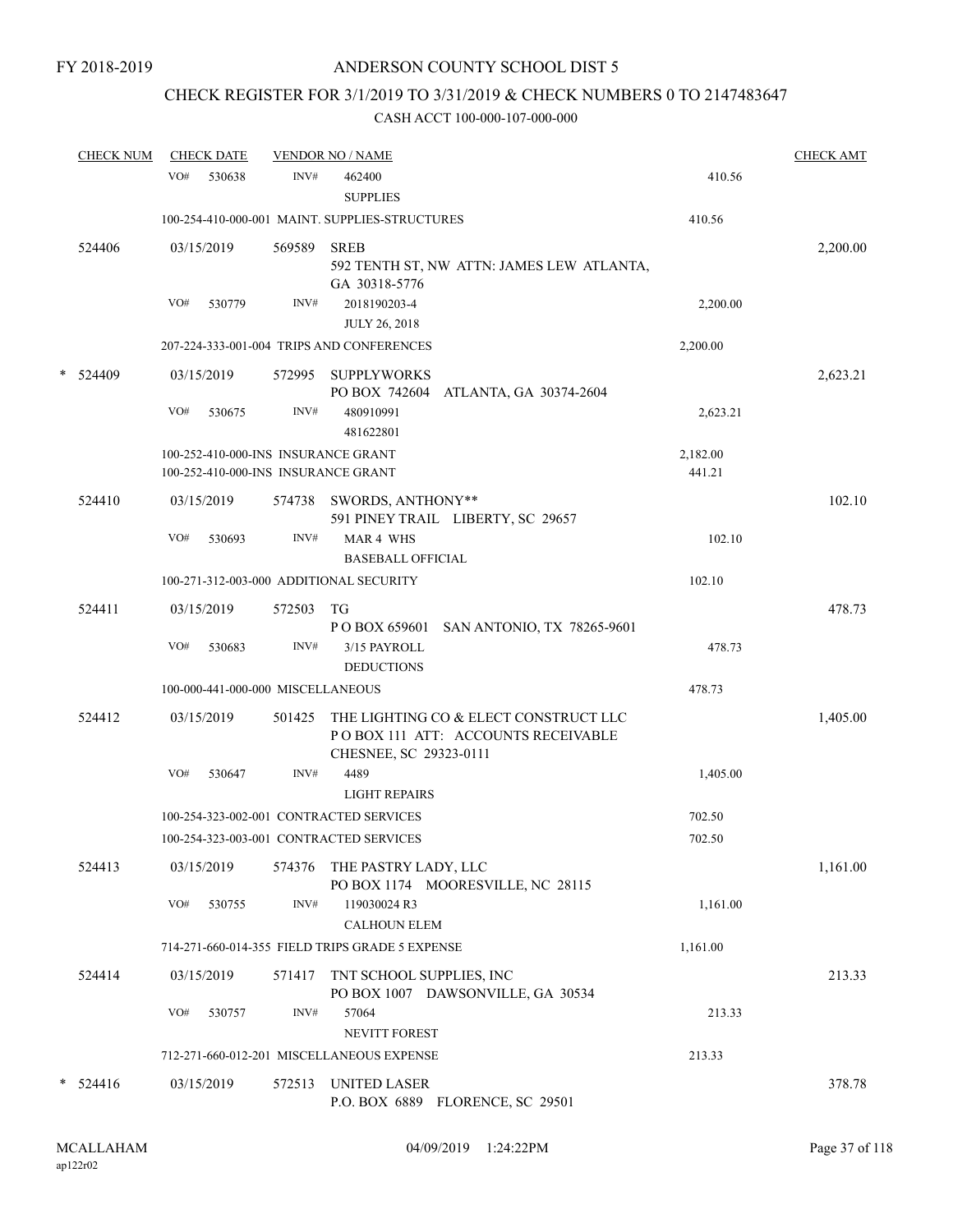# CHECK REGISTER FOR 3/1/2019 TO 3/31/2019 & CHECK NUMBERS 0 TO 2147483647

| <b>CHECK NUM</b> | <b>CHECK DATE</b>                          |        | <b>VENDOR NO / NAME</b>                      |                                                                            |       |          | <b>CHECK AMT</b> |
|------------------|--------------------------------------------|--------|----------------------------------------------|----------------------------------------------------------------------------|-------|----------|------------------|
|                  | VO#<br>530758                              | INV#   | 172470<br><b>TONER</b>                       | PO#                                                                        | 99532 | 378.78   |                  |
|                  |                                            |        | 100-252-410-000-000 SUPPLIES AND MATERIALS   |                                                                            |       | 378.78   |                  |
| 524417           | 03/15/2019                                 |        |                                              | 573815 UNITED REFRIGERATION, INC<br>PO BOX 740703 ATLANTA, GA 30374-0703   |       |          | 438.28           |
|                  | VO#<br>530630                              | INV#   | 66814716<br><b>REPAIR PARTS</b>              |                                                                            |       | 192.54   |                  |
|                  |                                            |        | 100-254-410-020-400 HVAC/ELECTRICAL/PLUMBING |                                                                            |       | 192.54   |                  |
|                  | VO#<br>530631                              | INV#   | 66849611<br><b>SUPPLIES</b>                  |                                                                            |       | 94.01    |                  |
|                  | 100-254-410-000-400 HVAC SUPPLIES          |        |                                              |                                                                            |       | 94.01    |                  |
|                  | VO#<br>530632                              | INV#   | 66879365<br><b>REPAIR PARTS</b>              |                                                                            |       | 67.97    |                  |
|                  |                                            |        | 100-254-410-005-400 HVAC/ELECTRICAL/PLUMBING |                                                                            |       | 67.97    |                  |
|                  | VO#<br>530633                              | INV#   | 66901617<br><b>SUPPLIES</b>                  |                                                                            |       | 56.94    |                  |
|                  | 100-254-410-000-400 HVAC SUPPLIES          |        |                                              |                                                                            |       | 56.94    |                  |
|                  | VO#<br>530634                              | INV#   | 66883357<br><b>BELT</b>                      |                                                                            |       | 26.82    |                  |
|                  |                                            |        | 100-254-410-019-400 HVAC/ELECTRICAL/PLUMBING |                                                                            |       | 26.82    |                  |
| 524418           | 03/15/2019                                 | 564298 |                                              | UNITED WAY OF ANDERSON COUNTY<br>POBOX 2067 ANDERSON, SC 29622             |       |          | 2,063.58         |
|                  | VO#<br>530678                              | INV#   | 3/15 PAYROLL<br><b>DEDUCTIONS</b>            |                                                                            |       | 2,063.58 |                  |
|                  |                                            |        | 100-000-455-000-000 UNITED FUND - PAYABLE    |                                                                            |       | 2,063.58 |                  |
| 524419           | 03/15/2019                                 | 572350 | LOUIS, MO 63179-0356                         | US DEPARTMENT OF EDUCATION AWG<br>NATIONAL PAYMENT CENTER PO BOX 790356 ST |       |          | 568.55           |
|                  | VO#<br>530684                              | INV#   | 3/15 PAYROLL<br><b>DEDUCTIONS</b>            |                                                                            |       | 568.55   |                  |
|                  | 100-000-441-000-000 MISCELLANEOUS          |        |                                              |                                                                            |       | 568.55   |                  |
| 524420           | 03/15/2019                                 |        | 510790 US FOODSERVICE                        | P O BOX 602292 CHARLOTTE, NC 28260-2292                                    |       |          | 954.45           |
|                  | VO#<br>530689                              | INV#   | 60813458<br><b>USDA FOODS</b>                |                                                                            |       | 954.45   |                  |
|                  | 600-256-462-002-000 COMMODITY DISTRIBUTION |        |                                              |                                                                            |       | 47.25    |                  |
|                  | 600-256-462-003-000 COMMODITY DISTRIBUTION |        |                                              |                                                                            |       | 56.70    |                  |
|                  | 600-256-462-005-000 COMMODITY DISTRIBUTION |        |                                              |                                                                            |       | 56.70    |                  |
|                  | 600-256-462-006-000 COMMODITY DISTRIBUTION |        |                                              |                                                                            |       | 56.70    |                  |
|                  | 600-256-462-007-000 COMMODITY DISTRIBUTION |        |                                              |                                                                            |       | 63.00    |                  |
|                  | 600-256-462-008-000 COMMODITY DISTRIBUTION |        |                                              |                                                                            |       | 56.70    |                  |
|                  | 600-256-462-009-000 COMMODITY DISTRIBUTION |        |                                              |                                                                            |       | 47.25    |                  |
|                  | 600-256-462-010-000 COMMODITY DISTRIBUTION |        |                                              |                                                                            |       | 50.40    |                  |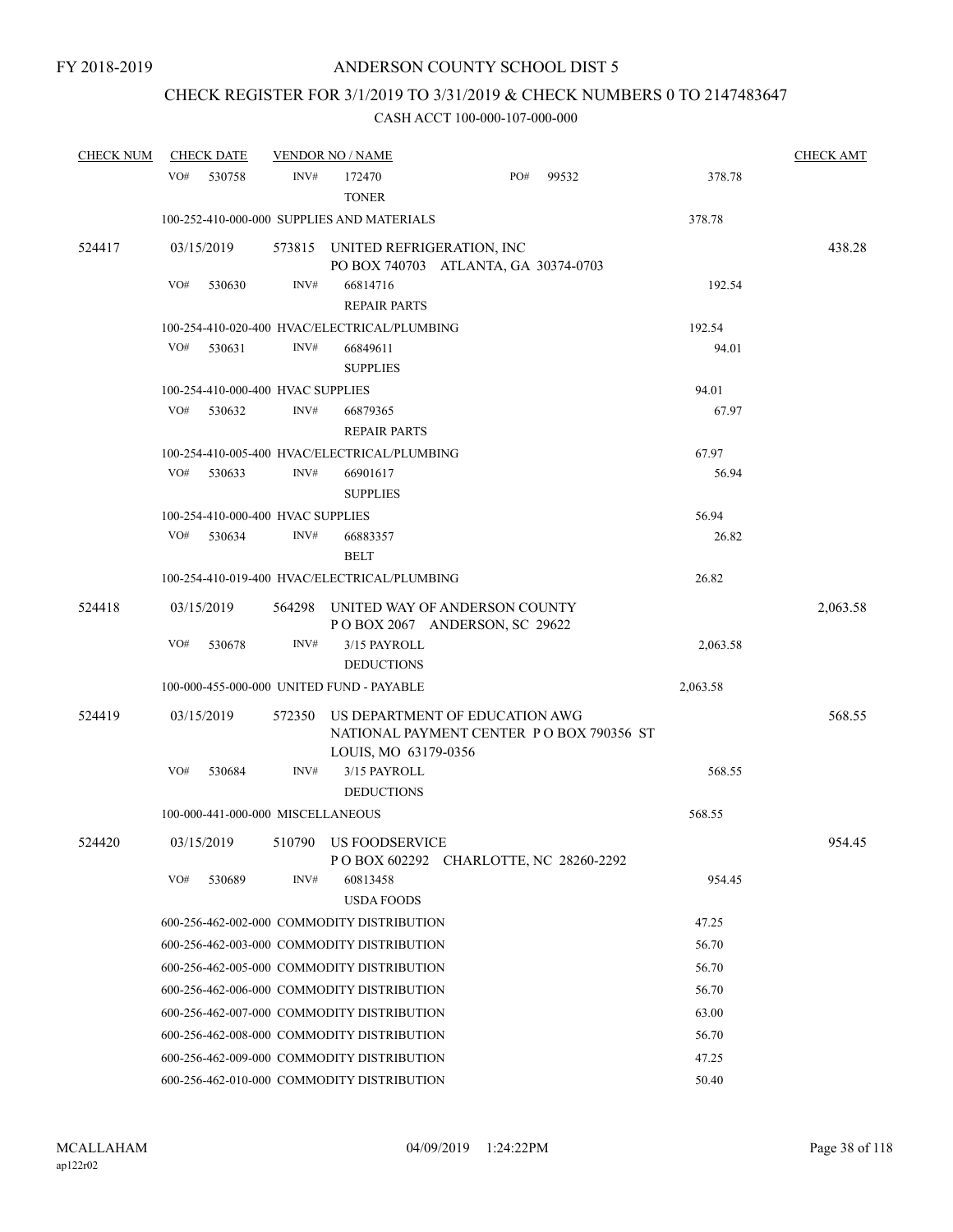### CHECK REGISTER FOR 3/1/2019 TO 3/31/2019 & CHECK NUMBERS 0 TO 2147483647

| <b>CHECK NUM</b> | <b>CHECK DATE</b>            |        | <b>VENDOR NO / NAME</b>                                   |              | <b>CHECK AMT</b> |
|------------------|------------------------------|--------|-----------------------------------------------------------|--------------|------------------|
|                  |                              |        | 600-256-462-011-000 COMMODITY DISTRIBUTION                | 47.25        |                  |
|                  |                              |        | 600-256-462-012-000 COMMODITY DISTRIBUTION                | 59.85        |                  |
|                  |                              |        | 600-256-462-013-000 COMMODITY DISTRIBUTION                | 47.25        |                  |
|                  |                              |        | 600-256-462-014-000 COMMODITY DISTRIBUTION                | 56.70        |                  |
|                  |                              |        | 600-256-462-015-000 COMMODITY DISTRIBUTION                | 22.05        |                  |
|                  |                              |        | 600-256-462-016-000 COMMODITY DISTRIBUTION                | 47.25        |                  |
|                  |                              |        | 600-256-462-017-000 COMMODITY DISTRIBUTION                | 56.70        |                  |
|                  |                              |        | 600-256-462-018-000 COMMODITY DISTRIBUTION                | 22.05        |                  |
|                  |                              |        | 600-256-462-019-000 COMMODITY DISTRIBUTION                | 56.70        |                  |
|                  |                              |        | 600-256-462-020-000 COMMODITY DISTRIBUTION                | 56.70        |                  |
|                  |                              |        | 600-256-462-021-000 COMMODITY DISTRIBUTION                | 47.25        |                  |
| 524421           | 03/15/2019                   | 510790 | US FOODSERVICE<br>P O BOX 602292 CHARLOTTE, NC 28260-2292 |              | 247, 134. 18     |
|                  | VO#<br>530690                | INV#   | 20950515                                                  | 247, 134. 18 |                  |
|                  |                              |        | <b>FOOD &amp; SUPPLIES</b>                                |              |                  |
|                  | 600-256-410-002-000 SUPPLIES |        |                                                           | 1,308.95     |                  |
|                  | 600-256-410-003-000 SUPPLIES |        |                                                           | 1,890.49     |                  |
|                  | 600-256-410-005-000 SUPPLIES |        |                                                           | 553.24       |                  |
|                  | 600-256-410-006-000 SUPPLIES |        |                                                           | 2,366.76     |                  |
|                  | 600-256-410-007-000 SUPPLIES |        |                                                           | 1,634.44     |                  |
|                  | 600-256-410-008-000 SUPPLIES |        |                                                           | 937.89       |                  |
|                  | 600-256-410-009-000 SUPPLIES |        |                                                           | 452.88       |                  |
|                  | 600-256-410-010-000 SUPPLIES |        |                                                           | 636.78       |                  |
|                  | 600-256-410-011-000 SUPPLIES |        |                                                           | 546.18       |                  |
|                  | 600-256-410-012-000 SUPPLIES |        |                                                           | 1,334.43     |                  |
|                  | 600-256-410-013-000 SUPPLIES |        |                                                           | 519.05       |                  |
|                  | 600-256-410-014-000 SUPPLIES |        |                                                           | 994.74       |                  |
|                  | 600-256-410-015-000 SUPPLIES |        |                                                           | 273.39       |                  |
|                  | 600-256-410-016-000 SUPPLIES |        |                                                           | 809.70       |                  |
|                  | 600-256-410-017-000 SUPPLIES |        |                                                           | 861.10       |                  |
|                  | 600-256-410-018-000 SUPPLIES |        |                                                           | 38.19        |                  |
|                  | 600-256-410-019-000 SUPPLIES |        |                                                           | 515.56       |                  |
|                  | 600-256-410-020-000 SUPPLIES |        |                                                           | 1,264.19     |                  |
|                  | 600-256-410-021-000 SUPPLIES |        |                                                           | 822.37       |                  |
|                  | 600-256-460-002-000 FOOD     |        |                                                           | 18,054.56    |                  |
|                  | 600-256-460-003-000 FOOD     |        |                                                           | 26,475.14    |                  |
|                  | 600-256-460-005-000 FOOD     |        |                                                           | 10,829.87    |                  |
|                  | 600-256-460-006-000 FOOD     |        |                                                           | 33,584.93    |                  |
|                  | 600-256-460-007-000 FOOD     |        |                                                           | 14,271.09    |                  |
|                  | 600-256-460-008-000 FOOD     |        |                                                           | 8,708.05     |                  |
|                  | 600-256-460-009-000 FOOD     |        |                                                           | 7,635.63     |                  |
|                  | 600-256-460-010-000 FOOD     |        |                                                           | 11,497.14    |                  |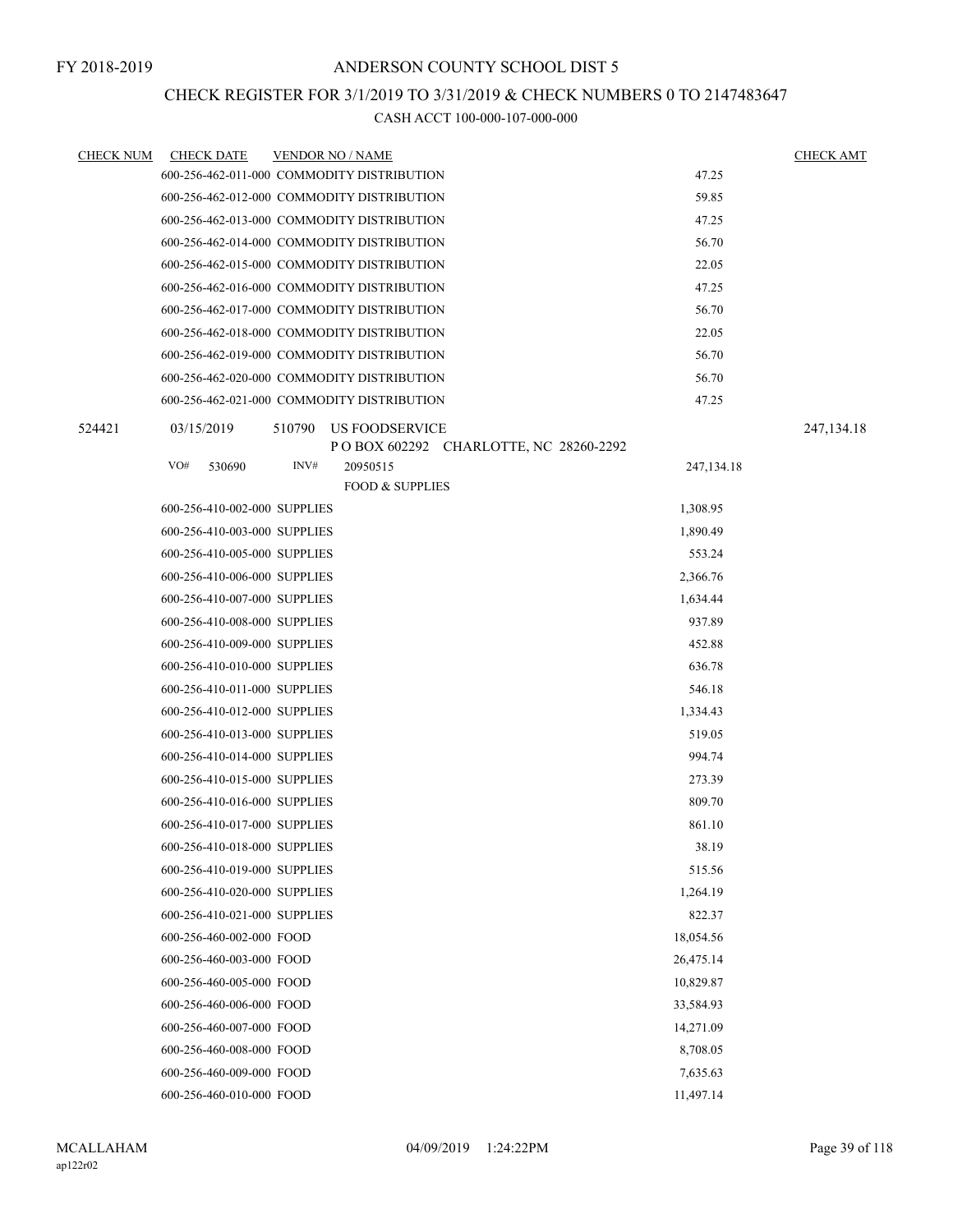### CHECK REGISTER FOR 3/1/2019 TO 3/31/2019 & CHECK NUMBERS 0 TO 2147483647

| <b>CHECK NUM</b> | <b>CHECK DATE</b>                                                                            |        | <b>VENDOR NO / NAME</b>                                                                     |                           | <b>CHECK AMT</b> |
|------------------|----------------------------------------------------------------------------------------------|--------|---------------------------------------------------------------------------------------------|---------------------------|------------------|
|                  | 600-256-460-011-000 FOOD                                                                     |        |                                                                                             | 11,706.43                 |                  |
|                  | 600-256-460-012-000 FOOD                                                                     |        |                                                                                             | 14,018.73                 |                  |
|                  | 600-256-460-013-000 FOOD                                                                     |        |                                                                                             | 6,178.08                  |                  |
|                  | 600-256-460-014-000 FOOD                                                                     |        |                                                                                             | 11,762.28                 |                  |
|                  | 600-256-460-015-000 FOOD                                                                     |        |                                                                                             | 3,226.07                  |                  |
|                  | 600-256-460-016-000 FOOD                                                                     |        |                                                                                             | 7,638.22                  |                  |
|                  | 600-256-460-017-000 FOOD                                                                     |        |                                                                                             | 10,104.54                 |                  |
|                  | 600-256-460-018-000 FOOD                                                                     |        |                                                                                             | 1,372.43                  |                  |
|                  | 600-256-460-019-000 FOOD                                                                     |        |                                                                                             | 11,015.74                 |                  |
|                  | 600-256-460-020-000 FOOD                                                                     |        |                                                                                             | 15,170.68                 |                  |
|                  | 600-256-460-021-000 FOOD                                                                     |        |                                                                                             | 6,124.24                  |                  |
| 524422           | 03/15/2019                                                                                   | 524353 | WAL-MART COMMUNITY/GEMB<br>POBOX 530934 ATT: ACCOUNTS RECEIVABLE<br>ATLANTA, GA 30353-0934  |                           | 294.22           |
|                  | VO#<br>530776                                                                                | INV#   | 2022 6024<br><b>HOMELAND PARK</b>                                                           | 294.22                    |                  |
|                  |                                                                                              |        | 711-271-660-011-201 MISCELLANEOUS EXPENSE                                                   | 294.22                    |                  |
| 524423           | 03/15/2019                                                                                   | 524353 | WAL-MART COMMUNITY/GEMB<br>POBOX 530934 ATT: ACCOUNTS RECEIVABLE<br>ATLANTA, GA 30353-0934  |                           | 283.78           |
|                  | VO#<br>530793                                                                                | INV#   | 1013 3701<br><b>OPERATIONS</b>                                                              | 283.78                    |                  |
|                  | 100-255-410-000-000 SUPPLIES                                                                 |        |                                                                                             | 252.54                    |                  |
|                  | 600-256-410-000-000 SUPPLIES                                                                 |        |                                                                                             | 31.24                     |                  |
| 524424           | 03/15/2019                                                                                   | 524353 | WAL-MART COMMUNITY/GEMB<br>PO BOX 530934 ATT: ACCOUNTS RECEIVABLE<br>ATLANTA, GA 30353-0934 |                           | 1,314.89         |
|                  | VO#<br>530777                                                                                | INV#   | 2021 5316                                                                                   | 1,314.89                  |                  |
|                  |                                                                                              |        | <b>ROBERT ANDERSON</b>                                                                      |                           |                  |
|                  | 100-113-410-006-000 SUPPLIES<br>100-113-410-006-000 SUPPLIES<br>100-113-410-006-000 SUPPLIES |        |                                                                                             | 371.29<br>61.50<br>138.57 |                  |
|                  |                                                                                              |        | 201-113-410-006-000 SUPPLIES AND MATERIALS                                                  | 258.08                    |                  |
|                  |                                                                                              |        | 706-271-660-006-481 AVID FUNDRAISER EXPENSE<br>706-271-660-006-481 AVID FUNDRAISER EXPENSE  | 173.18<br>18.96           |                  |
|                  | 706-271-660-006-666 CONCESSIONS EXPENSE                                                      |        |                                                                                             | 293.31                    |                  |
| 524425           | 03/15/2019                                                                                   | 565833 | WEX BANK<br>WRIGHT EXPRESS FLEET SERVICES PO BOX 6293<br>CAROL STREAM, IL 60197-6293        |                           | 4,598.91         |
|                  | VO#<br>530761                                                                                | INV#   | 58227883<br><b>FUEL</b>                                                                     | 4,598.91                  |                  |
|                  | 100-255-411-000-000 GASOLINE                                                                 |        |                                                                                             | 4,598.91                  |                  |
| 524426           | 03/15/2019                                                                                   | 574864 | HATLEY, CRAIG MARKUS                                                                        |                           | 2,500.00         |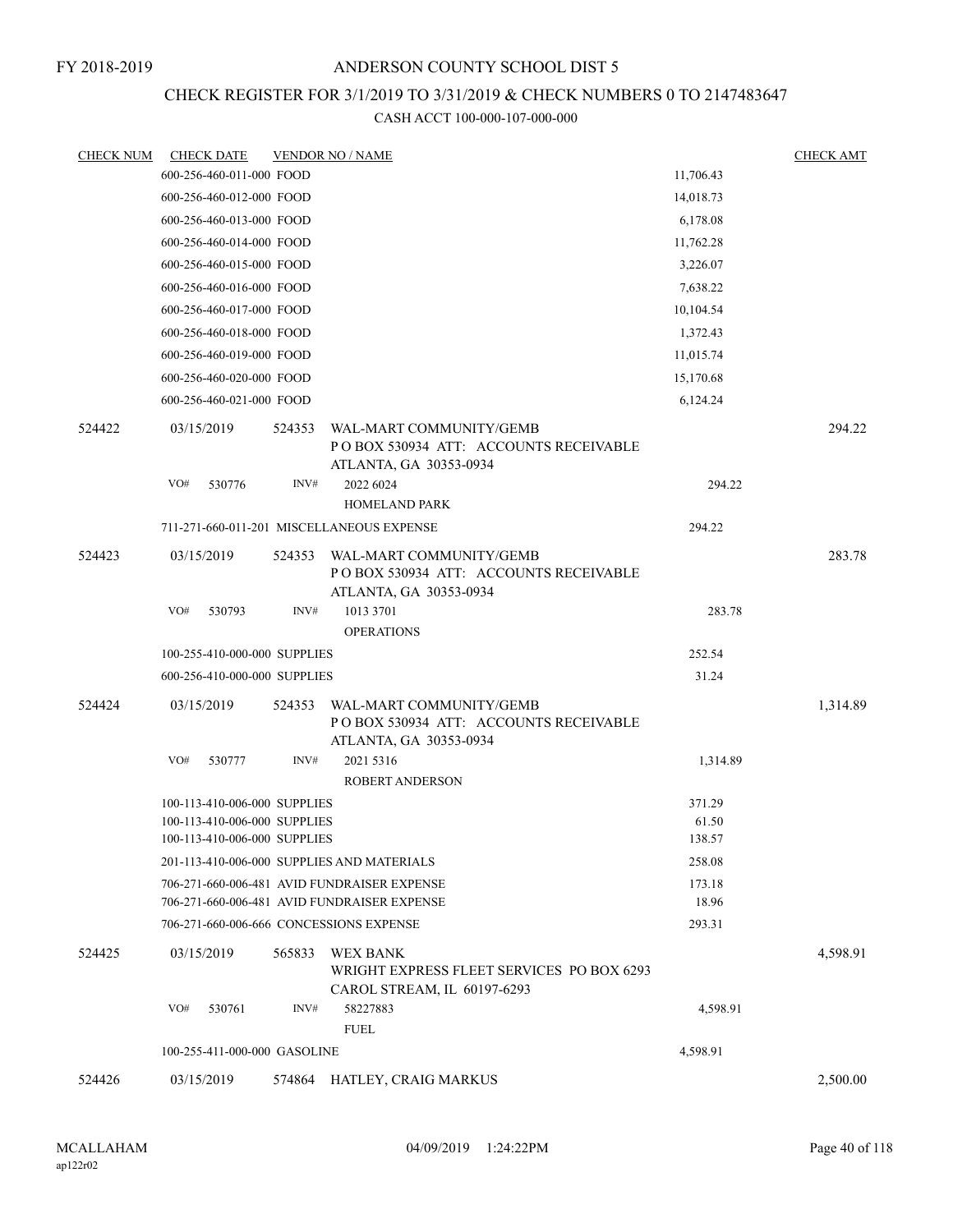# CHECK REGISTER FOR 3/1/2019 TO 3/31/2019 & CHECK NUMBERS 0 TO 2147483647

|        | <b>CHECK NUM</b> |            | <b>CHECK DATE</b> |                               | <b>VENDOR NO / NAME</b>                                                                              |     |       |          | <b>CHECK AMT</b> |
|--------|------------------|------------|-------------------|-------------------------------|------------------------------------------------------------------------------------------------------|-----|-------|----------|------------------|
|        |                  |            |                   |                               | XERVANT 29520 COMMUNITY ROAD<br>ALBEMARLE, NC 28001                                                  |     |       |          |                  |
|        |                  | VO#        | 530762            | INV#                          | 1166<br><b>ASSESSMENT</b>                                                                            |     |       | 2,500.00 |                  |
|        |                  |            |                   |                               | 100-266-345-000-000 TECHNOLOGY INFRASTRUCTURE                                                        |     |       | 2,500.00 |                  |
|        | 524427           | 03/19/2019 |                   |                               | 571975 A3 COMMUNICATIONS<br>P.O. BOX 603037 CHARLOTTE, NC 28260                                      |     |       |          | 684.92           |
|        |                  | VO#        | 530886            | INV#                          | 63375<br><b>TECHNOLOGY</b>                                                                           | PO# | 10197 | 684.92   |                  |
|        |                  |            |                   |                               | 397-258-410-000-000 RADIOS/CAMERAS                                                                   |     |       | 684.92   |                  |
| $\ast$ | 524429           | 03/19/2019 |                   | 570168                        | APPLE, INC<br>POBOX 281877 ATT: ACCOUNTS RECEIVABLE<br>ATLANTA, GA 30384-1877                        |     |       |          | 2,212.71         |
|        |                  | VO#        | 530899            | INV#                          | PO 10355<br>CUST #37478                                                                              | PO# | 10355 | 2,212.71 |                  |
|        |                  |            |                   |                               | 100-266-345-000-000 TECHNOLOGY INFRASTRUCTURE                                                        |     |       | 1,978.43 |                  |
|        |                  |            |                   |                               | 100-266-345-000-000 TECHNOLOGY INFRASTRUCTURE                                                        |     |       | 96.25    |                  |
|        |                  |            |                   |                               | 100-266-345-000-000 TECHNOLOGY INFRASTRUCTURE                                                        |     |       | 138.03   |                  |
| $\ast$ | 524431           | 03/19/2019 |                   | 570003                        | AT&T<br>$(803 M24-8701)$<br>PO BOX 9011 ATT: ACCOUNTS RECEIVABLE<br>CAROL STREAM, IL 60197           |     |       |          | 2,140.84         |
|        |                  | VO#        | 530901            | INV#                          | 803M248701701<br>PHONE SERVICE                                                                       |     |       | 2,140.84 |                  |
|        |                  |            |                   | 100-266-340-000-000 TELEPHONE |                                                                                                      |     |       | 535.21   |                  |
|        |                  |            |                   | 100-266-340-015-000 TELEPHONE |                                                                                                      |     |       | 535.21   |                  |
|        |                  |            |                   | 100-266-340-018-000 TELEPHONE |                                                                                                      |     |       | 535.21   |                  |
|        |                  |            |                   | 100-266-340-023-000 TELEPHONE |                                                                                                      |     |       | 535.21   |                  |
|        | 524432           | 03/19/2019 |                   | 567666                        | <b>BRADSHAW, RICK</b><br>BOARD OF TRUSTEES 404 QUAIL HOLLOW                                          |     |       |          | 742.12           |
|        |                  |            |                   |                               | ANDERSON, SC 29621                                                                                   |     |       |          |                  |
|        |                  | VO#        | 530869            | INV#                          | FEB 21-24<br><b>HILTON HEAD</b>                                                                      |     |       | 267.00   |                  |
|        |                  |            |                   |                               | 100-231-334-000-000 TRUSTEE EXPENSE                                                                  |     |       | 267.00   |                  |
|        |                  | VO#        | 530870            | INV#                          | FEB 21-24<br><b>HILTON HEAD</b>                                                                      |     |       | 475.12   |                  |
|        |                  |            |                   |                               | 100-231-334-000-000 TRUSTEE EXPENSE                                                                  |     |       | 475.12   |                  |
|        | $* 524435$       | 03/19/2019 |                   |                               | 575822 BYRNE ACQUISITION GROUP LLC<br>WCCP 105.5 PO BOX 1560 CLEMSON, SC 29633                       |     |       |          | 440.00           |
|        |                  | VO#        | 530973            | INV#                          | 45430-1<br>FEB JOB FAIR                                                                              | PO# | 10274 | 440.00   |                  |
|        |                  |            |                   |                               | 850-266-410-000-000 SUPPLIES AND MATERIALS                                                           |     |       | 440.00   |                  |
|        | $* 524437$       |            | 03/19/2019        | 568558                        | <b>CHARTER COMMUNICATIONS</b><br>PO BOX 742614 ATT: ACCOUNTS RECEIVABLE<br>CINCINNATI, OH 45274-2614 |     |       |          | 347.54           |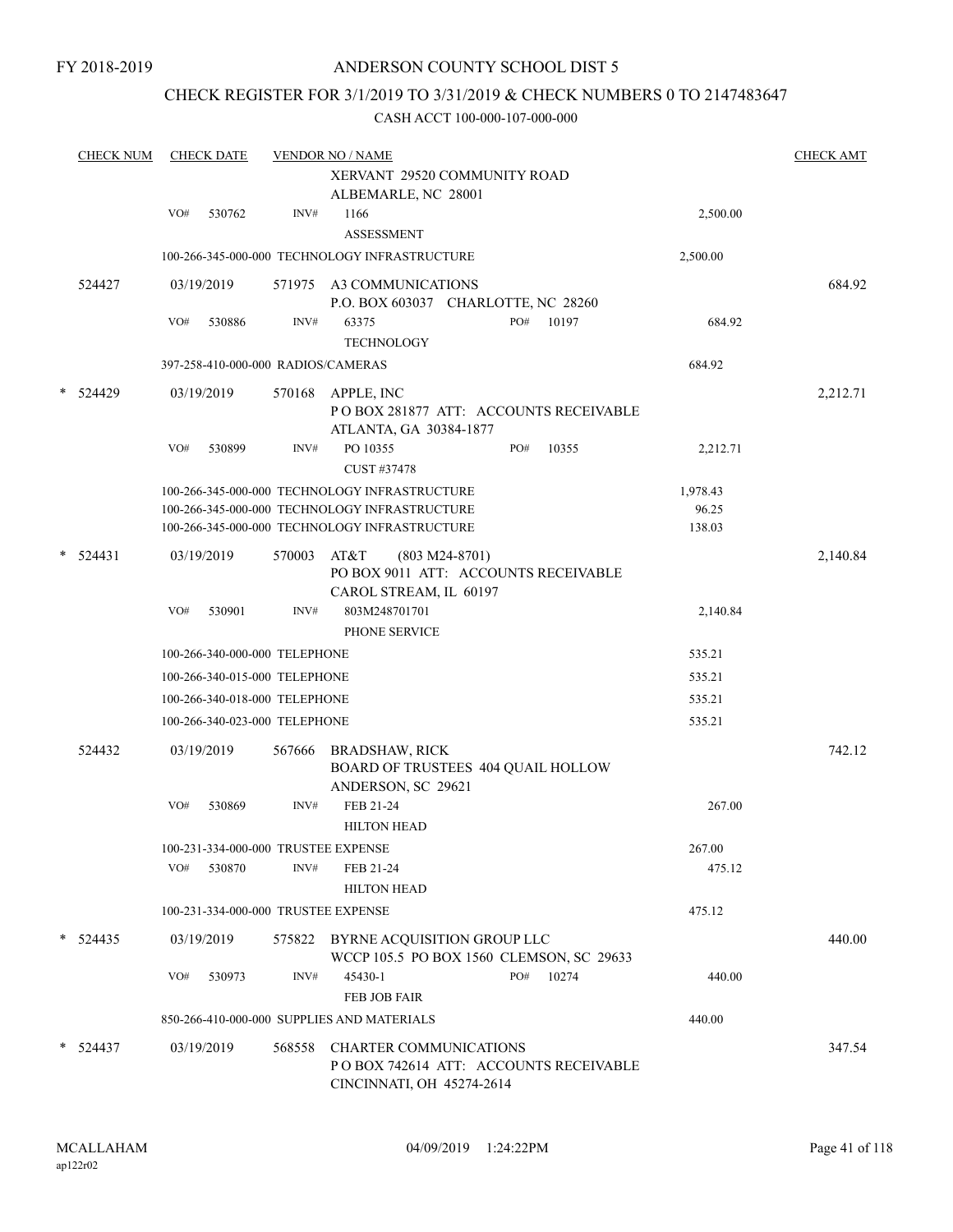# CHECK REGISTER FOR 3/1/2019 TO 3/31/2019 & CHECK NUMBERS 0 TO 2147483647

| <b>CHECK NUM</b> |     | <b>CHECK DATE</b>    |                                | <b>VENDOR NO / NAME</b>                                                               |     |       |          | <b>CHECK AMT</b> |
|------------------|-----|----------------------|--------------------------------|---------------------------------------------------------------------------------------|-----|-------|----------|------------------|
|                  | VO# | 530911               | INV#                           | 672778022619<br><b>SERVICE</b>                                                        |     |       | 198.44   |                  |
|                  |     |                      | 100-266-340-000-000 TELEPHONE  |                                                                                       |     |       | 198.44   |                  |
|                  | VO# | 530912               | INV#                           | 663728022619<br><b>SERVICE</b>                                                        |     |       | 149.10   |                  |
|                  |     |                      | 100-266-340-000-000 TELEPHONE  |                                                                                       |     |       | 149.10   |                  |
| 524439           |     | 03/19/2019           | 167800                         | CHICK-FIL-A<br>3725 CLEMSON BOULEVARD ATT: MARY<br>STEPHENS ANDERSON, SC 29625        |     |       |          | 296.93           |
|                  | VO# | 530913               | INV#                           | <b>BOX LUNCHES</b><br><b>FOR MARCH 22</b>                                             |     |       | 296.93   |                  |
|                  |     |                      |                                | 100-213-410-000-000 SUPPLIES AND MATERIALS                                            |     |       | 296.93   |                  |
| 524441           |     | 03/19/2019           | 198651                         | DELL MARKETING LP<br>PO BOX 534118 ATT: ACCOUNTS RECEIVABLE<br>ATLANTA, GA 30353-4118 |     |       |          | 1,407.04         |
|                  | VO# | 530914               | INV#                           | 10303172481<br><b>CHROMEBOOKS</b>                                                     | PO# | 10401 | 1,407.04 |                  |
|                  |     |                      | 100-113-410-006-000 SUPPLIES   |                                                                                       |     |       | 1,407.04 |                  |
| 524445           |     | 03/19/2019           | 573685                         | <b>EPIC SPORTS</b><br>ATTN: MAIL ORDER DEPT 9750 E 53RD ST N BEL<br>AIRE, KS 67226    |     |       |          | 467.75           |
|                  | VO# | 530918               | INV#                           | 3951549<br><b>MIDWAY ELEM</b>                                                         |     |       | 467.75   |                  |
|                  |     |                      |                                | 717-190-660-017-321 VOLLEYBALL CLUB EXPENSE                                           |     |       | 467.75   |                  |
| $*$ 524447       |     | 03/19/2019           | 575602                         | FIBERSTORE INC.<br>820 SW 34TH STREET BUILDING W7, SUITE H<br>RENTON, WA 98057        |     |       |          | 112.99           |
|                  | VO# | 530919               | INV#                           | 201901050066<br><b>CABLES</b>                                                         | PO# | 10011 | 112.99   |                  |
|                  |     |                      |                                | 100-266-314-000-000 REPAIRS TO EQUIPMENT                                              |     |       | 112.99   |                  |
| 524448           |     | 03/19/2019           | 574279                         | HALLIGAN MAHONEY & WILLIAMS<br>PO BOX 11367 COLUMBIA, SC 29211-1367                   |     |       |          | 6,088.82         |
|                  | VO# | 530926               | INV#                           | 13145<br>PROF SERVICES                                                                |     |       | 6,088.82 |                  |
|                  |     |                      | 100-231-319-000-000 LEGAL FEES |                                                                                       |     |       | 6,088.82 |                  |
| 524449           |     | 03/19/2019           | 573217                         | HART, SHERRY**<br>1221 KEONE CIRCLE WILLIAMSTON, SC 29697                             |     |       |          | 160.00           |
|                  | VO# | 530974               | INV#                           | MARCH 19<br><b>BOARD MEETING</b>                                                      |     |       | 160.00   |                  |
|                  |     |                      |                                | 100-231-334-000-000 TRUSTEE EXPENSE                                                   |     |       | 160.00   |                  |
| 524450           | VO# | 03/19/2019<br>530846 | 569972<br>INV#                 | <b>JENNIFER JONES</b><br>604 REGENCY CIRCLE ANDERSON, SC 29625<br>REIMBURSEMENT       |     |       | 170.86   | 170.86           |
|                  |     |                      |                                | FIELD TRIP LUNCH                                                                      |     |       |          |                  |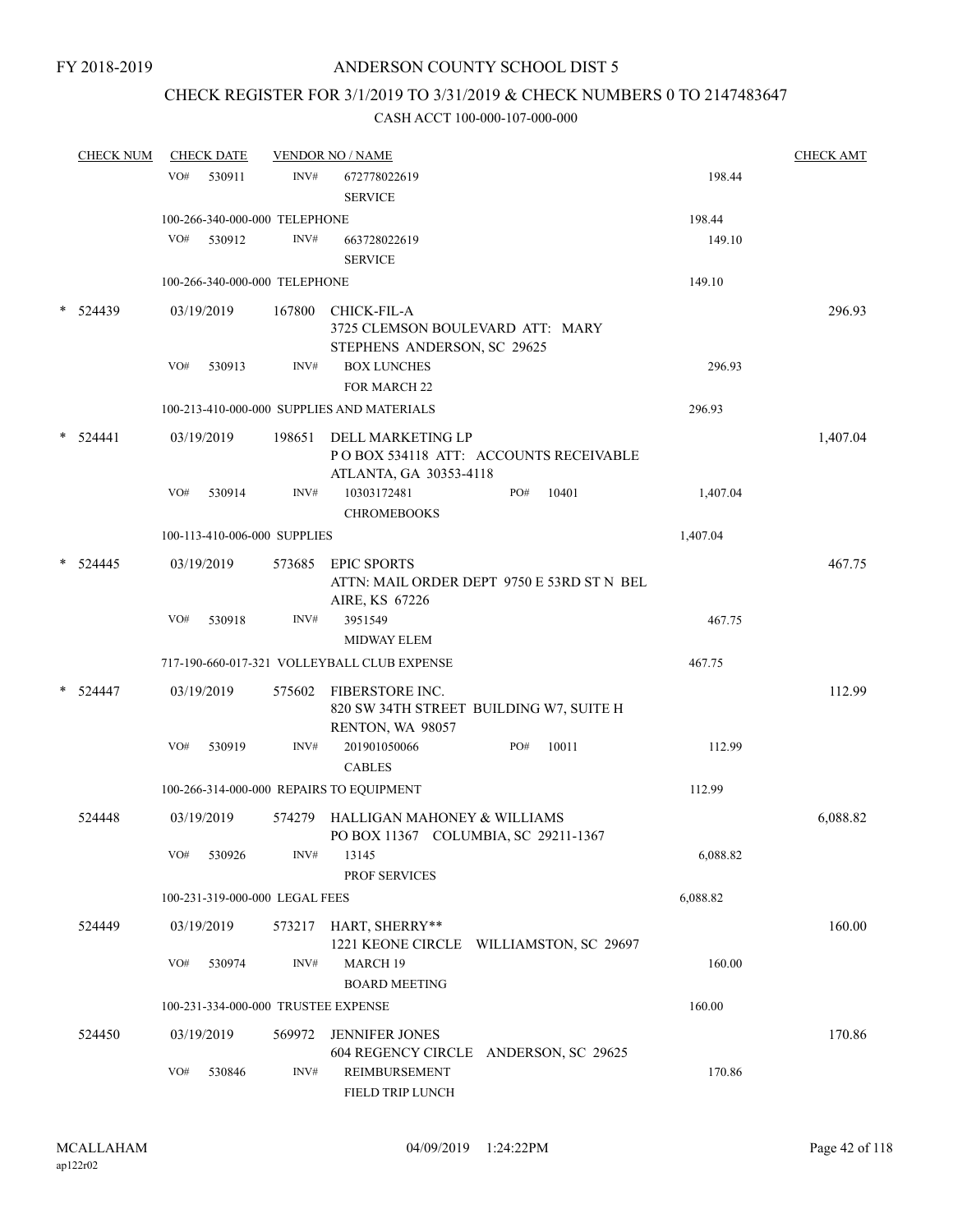## CHECK REGISTER FOR 3/1/2019 TO 3/31/2019 & CHECK NUMBERS 0 TO 2147483647

|        | <b>CHECK NUM</b> |     | <b>CHECK DATE</b>                |        | <b>VENDOR NO / NAME</b>                                                                                        |     |       |          | <b>CHECK AMT</b> |
|--------|------------------|-----|----------------------------------|--------|----------------------------------------------------------------------------------------------------------------|-----|-------|----------|------------------|
|        |                  |     |                                  |        | 707-190-660-007-355 FIELD TRIPS GRADE 5 EXPENSE                                                                |     |       | 170.86   |                  |
|        | 524451           |     | 03/19/2019                       |        | 575785 JOHNSON, JOANNA**<br>1505 ANDERSON ST BELTON, SC 29627                                                  |     |       |          | 825.00           |
|        |                  | VO# | 530930                           | INV#   | MAR 5 - 14                                                                                                     |     |       | 825.00   |                  |
|        |                  |     |                                  |        | <b>ST JOSEPHS</b>                                                                                              |     |       |          |                  |
|        |                  |     |                                  |        | 201-413-312-000-SJC PS- ST.JOSEPH'S CATHOLIC                                                                   |     |       | 825.00   |                  |
|        | $*$ 524455       |     | 03/19/2019                       |        | 313476 LAKESHORE LEARNING MATERIALS<br>2695 EAST DOMINGUEZ STREET ATT: ACCOUNTS<br>RECEIVABLE CARSON, CA 90895 |     |       |          | 370.80           |
|        |                  | VO# | 530934                           | INV#   | 1261500319                                                                                                     |     |       | 370.80   |                  |
|        |                  |     |                                  |        | <b>SUPPLIES</b>                                                                                                |     |       |          |                  |
|        |                  |     | 100-112-410-007-TXT LEVELED TEXT |        |                                                                                                                |     |       | 370.80   |                  |
|        | $*$ 524462       |     | 03/19/2019                       |        | 573103 MILLER, RANDY D**<br>CRITTER KEEPER 1012 WILLOW BRANCH DRIVE<br>SIMPSONVILLE, SC 29680                  |     |       |          | 475.00           |
|        |                  | VO# | 530936                           | INV#   | <b>GLENVIEW MS</b><br><b>VISIT MARCH 20</b>                                                                    |     |       | 475.00   |                  |
|        |                  |     |                                  |        | 100-113-410-020-VEN SUPPLY-ADDT'L FOR LOST VENDING                                                             |     |       | 475.00   |                  |
| $\ast$ | 524466           |     | 03/19/2019                       |        | 563478 NORFOLK WIRE & ELECTRONICS<br>POBOX 890608 ATT: ACCOUNTS RECEIVABLE<br>CHARLOTTE, NC 28289-0608         |     |       |          | 569.10           |
|        |                  | VO# | 530938                           | INV#   | 2512813, 4953<br><b>SUPPLIES</b>                                                                               | PO# | 10351 | 569.10   |                  |
|        |                  |     |                                  |        | 100-266-314-000-000 REPAIRS TO EQUIPMENT                                                                       |     |       | 284.55   |                  |
|        |                  |     |                                  |        | 100-266-314-000-000 REPAIRS TO EQUIPMENT                                                                       |     |       | 284.55   |                  |
|        | 524467           |     | 03/19/2019                       |        | 574487 NORTH POINTE PETTY CASH                                                                                 |     |       |          | 300.00           |
|        |                  | VO# | 530939                           | INV#   | MARCH <sub>21</sub><br><b>ART SHOW</b>                                                                         |     |       | 300.00   |                  |
|        |                  |     | 713-271-660-013-228 ART EXPENSE  |        |                                                                                                                |     |       | 300.00   |                  |
|        | 524468           |     | 03/19/2019                       | 389900 | <b>OFFICE DEPOT</b><br>POBOX 1413 CHARLOTTE, NC 28201-1413                                                     |     |       |          | 515.85           |
|        |                  | VO# | 530940                           | INV#   | 280363758001<br><b>SUPPLIES</b>                                                                                |     |       | 484.09   |                  |
|        |                  |     | 600-256-410-000-000 SUPPLIES     |        |                                                                                                                |     |       | 484.09   |                  |
|        |                  |     | VO# 530941                       | INV#   | 2281495079<br><b>SUPPLIES</b>                                                                                  | PO# | 10121 | 31.76    |                  |
|        |                  |     | 100-255-410-000-000 SUPPLIES     |        |                                                                                                                |     |       | 31.76    |                  |
|        | $*$ 524472       |     | 03/19/2019                       | 572595 | RIVERBANKS ZOO AND GARDEN<br>500 WILDLIFE PARKWAY ACCOUNTS RECEIVABLE<br>COLUMBIA, SC 29210-8014               |     |       |          | 1,785.00         |
|        |                  | VO# | 530944                           | INV#   | 1180687<br><b>CONCORD ELEM</b>                                                                                 |     |       | 1,785.00 |                  |
|        |                  |     |                                  |        | 709-271-660-009-352 FIELD TRIPS GRADE 2 EXPENSE                                                                |     |       | 1,785.00 |                  |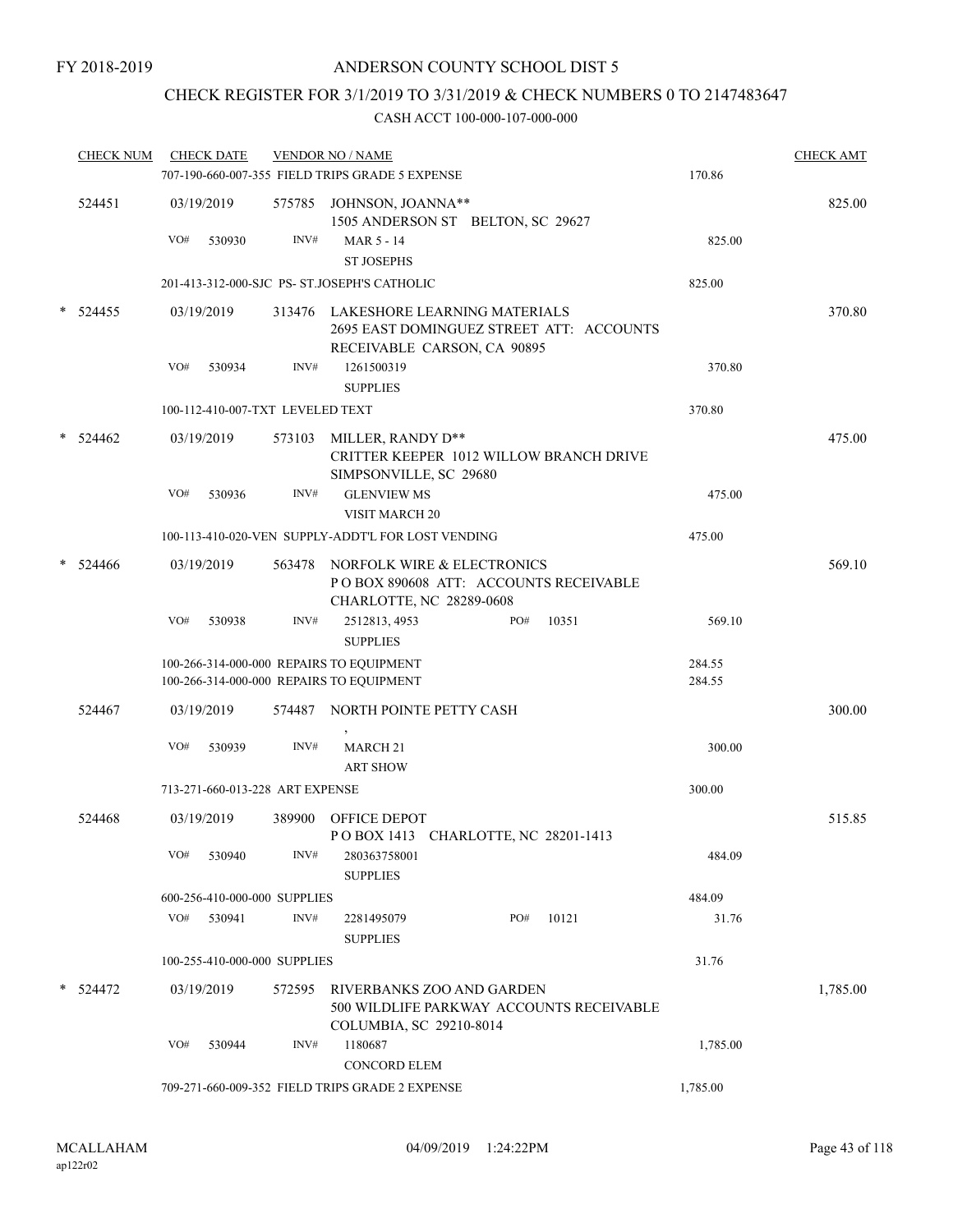# CHECK REGISTER FOR 3/1/2019 TO 3/31/2019 & CHECK NUMBERS 0 TO 2147483647

|   | <b>CHECK NUM</b> |     | <b>CHECK DATE</b> |                                    | <b>VENDOR NO / NAME</b>               |                                                                                                 |              |          | <b>CHECK AMT</b> |
|---|------------------|-----|-------------------|------------------------------------|---------------------------------------|-------------------------------------------------------------------------------------------------|--------------|----------|------------------|
| * | 524474           |     | 03/19/2019        |                                    |                                       | 463650 SCHOOL NURSE SUPPLY, INC<br>POBOX 68968 ATT: ACCOUNTS RECEIVABLE<br>SCHAUMBURG, IL 60168 |              |          | 227.90           |
|   |                  | VO# | 530949            | INV#                               | 0727313<br><b>TL HANNA</b>            |                                                                                                 |              | 227.90   |                  |
|   |                  |     |                   |                                    |                                       | 100-114-410-002-VEN SUPPLY-ADDT'L FOR LOST VENDING                                              |              | 227.90   |                  |
|   | 524475           |     | 03/19/2019        |                                    |                                       | 451105 SCSBA MEMBERSHIP<br>111 RESEARCH DRIVE ATT: MEMBERSHIP<br>COLUMBIA, SC 29203             |              |          | 1,650.00         |
|   |                  | VO# | 530946            | INV#                               | 34872                                 | ANNUAL CONVENTION                                                                               | PO#<br>10138 | 1,650.00 |                  |
|   |                  |     |                   |                                    | 100-231-334-000-000 TRUSTEE EXPENSE   |                                                                                                 |              | 1,650.00 |                  |
|   | 524476           |     | 03/19/2019        |                                    | 27106                                 | 572126 SERVICE ASSOCIATES, INC<br>2722 MONTICELLO DRIVE WINSTON SALEM, NC                       |              |          | 906.25           |
|   |                  | VO# | 530952            | INV#                               | 5132<br><b>SERVICES</b>               |                                                                                                 |              | 906.25   |                  |
|   |                  |     |                   |                                    |                                       | 100-266-345-000-000 TECHNOLOGY INFRASTRUCTURE                                                   |              | 906.25   |                  |
|   | 524477           |     | 03/19/2019        |                                    | 75312-1216                            | 570059 SHARP BUSINESS SYSTEMS<br>DEPT 1216 PO BOX 121216 DALLAS, TX                             |              |          | 160.99           |
|   |                  | VO# | 530954            | INV#                               | 9001774720<br><b>COPIER</b>           |                                                                                                 |              | 6.42     |                  |
|   |                  |     |                   | 717-190-660-017-362 COPIER EXPENSE |                                       |                                                                                                 |              | 6.42     |                  |
|   |                  | VO# | 530955            | INV#                               | 9001792165<br>9001774718              |                                                                                                 |              | 56.76    |                  |
|   |                  |     |                   | 708-271-660-008-362 COPIER EXPENSE |                                       |                                                                                                 |              | 12.84    |                  |
|   |                  |     |                   | 708-271-660-008-362 COPIER EXPENSE |                                       |                                                                                                 |              | 43.92    |                  |
|   |                  | VO# | 530956            | INV#                               | 9001791161<br><b>COPIES</b>           |                                                                                                 |              | 97.81    |                  |
|   |                  |     |                   | 717-190-660-017-362 COPIER EXPENSE |                                       |                                                                                                 |              | 97.81    |                  |
|   | * 524480         |     | 03/19/2019        | 571007                             |                                       | SIMPLIFIED OFFICE SYSTEMS<br>6220 BUSH RIVER ROAD COLUMBIA, SC 29212                            |              |          | 557.13           |
|   |                  | VO# | 530959            | INV#                               | 190308-0022<br><b>COPIES</b>          |                                                                                                 |              | 186.32   |                  |
|   |                  |     |                   | 100-113-410-005-000 SUPPLIES       |                                       |                                                                                                 |              | 186.32   |                  |
|   |                  | VO# | 530960            | INV#                               | 190301-0068<br><b>COPIES</b>          |                                                                                                 |              | 370.81   |                  |
|   |                  |     |                   |                                    | 201-112-490-016-000 OTHER/COPIER COST |                                                                                                 |              | 370.81   |                  |
|   | 524481           |     | 03/19/2019        | 568175                             | 20736                                 | <b>SNA EMPORIUM LLC</b><br>140 W MT HARMONY RD SUITE 101 OWINGS, MD                             |              |          | 1,666.34         |
|   |                  | VO# | 530961            | INV#                               | 37877<br>CUST #10023                  |                                                                                                 | PO#<br>10228 | 1,666.34 |                  |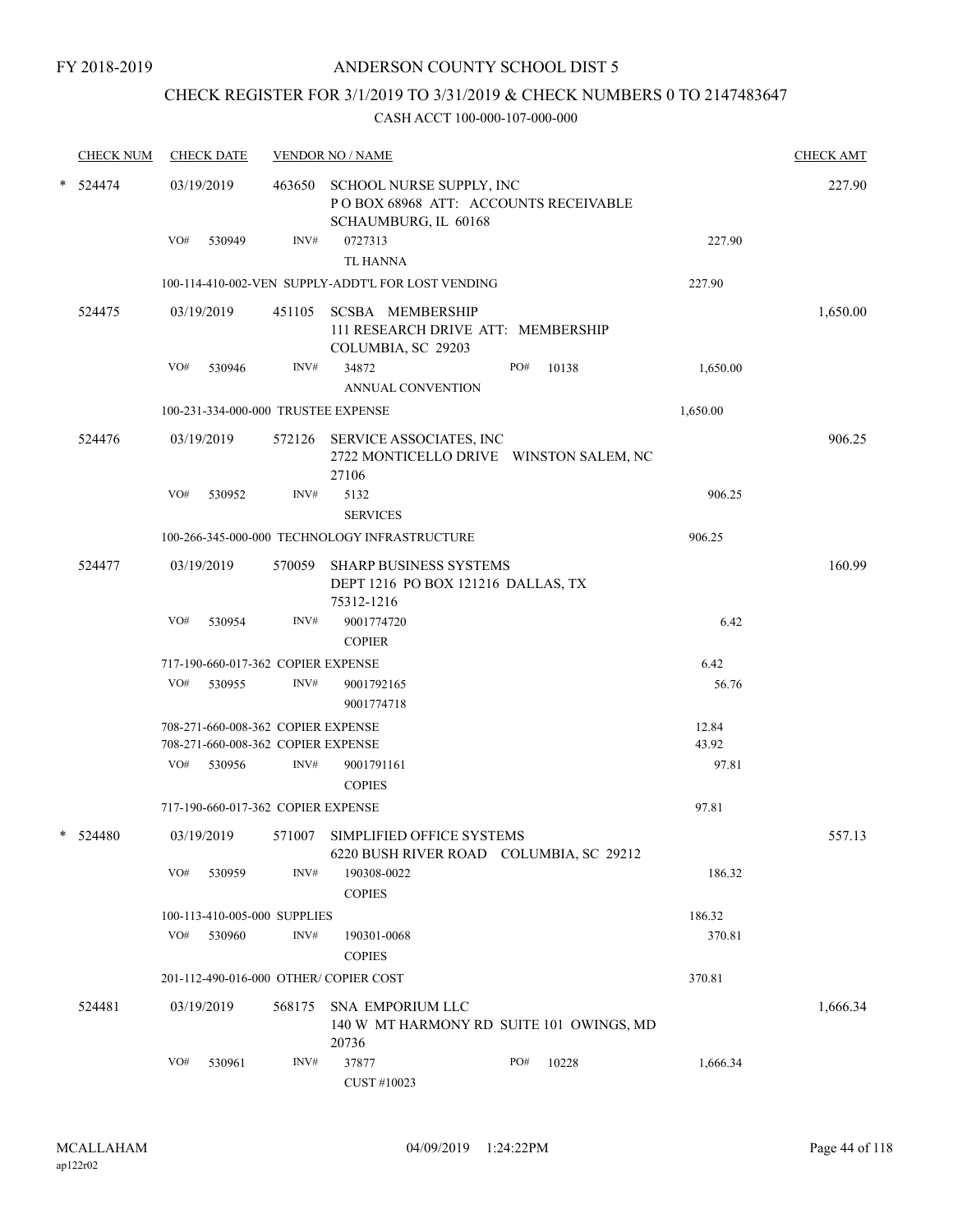# CHECK REGISTER FOR 3/1/2019 TO 3/31/2019 & CHECK NUMBERS 0 TO 2147483647

|   | <b>CHECK NUM</b> |     | <b>CHECK DATE</b><br>600-256-410-000-000 SUPPLIES |        | <b>VENDOR NO / NAME</b>                                                   |     |       | 1,666.34  | <b>CHECK AMT</b> |
|---|------------------|-----|---------------------------------------------------|--------|---------------------------------------------------------------------------|-----|-------|-----------|------------------|
|   | 524482           |     | 03/19/2019                                        | 575223 | SPRINTURF, LLC<br>146 FAIRCHILD ST SUITE 150 DANIEL ISLAND, SC<br>29492   |     |       |           | 55,299.13        |
|   |                  | VO# | 530962                                            | INV#   | <b>APP 5 REV</b><br><b>PROJ 18-S-SC050</b>                                | PO# | 98558 | 55,299.13 |                  |
|   |                  |     |                                                   |        | 505-253-520-003-TUR BASEBALL/SOFTBALL TURF                                |     |       | 55,299.13 |                  |
| * | 524484           |     | 03/19/2019                                        |        | 572710 SUBWAY<br>$, -- -$                                                 |     |       |           | 624.91           |
|   |                  | VO# | 530963                                            | INV#   | 1A-216103<br><b>NEVITT FOREST</b>                                         |     |       | 624.91    |                  |
|   |                  |     |                                                   |        | 201-188-410-012-000 SUPPLIES- PARENTING                                   |     |       | 624.91    |                  |
|   | 524485           |     | 03/19/2019                                        |        | 572122 THE ELECTRIC CITY NEWS<br>POBOX 1015 ANDERSON, SC 29622            |     |       |           | 675.00           |
|   |                  | VO# | 530964                                            | INV#   | 6358<br><b>FULL PAGE AD</b>                                               |     |       | 675.00    |                  |
|   |                  |     |                                                   |        | 100-263-360-000-000 PRINTING AND BINDING                                  |     |       | 675.00    |                  |
|   | 524486           |     | 03/19/2019                                        |        | 563377 UNIFIED TECHNOLOGY SYSTEMS<br>PO BOX 161122 ATLANTA, GA 30321-1122 |     |       |           | 6,940.23         |
|   |                  | VO# | 530965                                            | INV#   | 337615<br><b>TECH SUPPLIES</b>                                            | PO# | 10366 | 217.21    |                  |
|   |                  |     |                                                   |        | 100-266-314-000-000 REPAIRS TO EQUIPMENT                                  |     |       | 217.21    |                  |
|   |                  |     | VO# 530966                                        | INV#   | 337625<br>SOFTWARE MAINT                                                  | PO# | 10400 | 6,723.02  |                  |
|   |                  |     |                                                   |        | 100-114-445-000-000 VIRTUAL COURSEWARE                                    |     |       | 6,723.02  |                  |
|   | 524487           |     | 03/19/2019                                        |        | 564298 UNITED WAY OF ANDERSON COUNTY<br>POBOX 2067 ANDERSON, SC 29622     |     |       |           | 200.00           |
|   |                  | VO# | 530967                                            | INV#   | <b>SPONSOR</b><br><b>POWER OF PURSE</b>                                   |     |       | 200.00    |                  |
|   |                  |     |                                                   |        | 100-390-410-000-000 SUPPLIES AND MATERIALS                                |     |       | 200.00    |                  |
|   | 524488           |     | 03/19/2019                                        |        | 524353 WAL-MART COMMUNITY/GEMB<br>POBOX 530934 ATT: ACCOUNTS RECEIVABLE   |     |       |           | 191.89           |
|   |                  | VO# | 530969                                            | INV#   | ATLANTA, GA 30353-0934<br>2021 5308<br><b>GLENVIEW</b>                    |     |       | 191.89    |                  |
|   |                  |     |                                                   |        | 100-113-410-020-VEN SUPPLY-ADDT'L FOR LOST VENDING                        |     |       | 84.32     |                  |
|   |                  |     |                                                   |        | 720-271-660-020-674 FOOTBALL EXPENSE                                      |     |       | 107.57    |                  |
|   | 524489           |     | 03/19/2019                                        | 531000 | WESTSIDE HIGH SCHOOL<br>806 PEARMAN DAIRY ROAD ANDERSON, SC<br>29625      |     |       |           | 200.00           |
|   |                  | VO# | 530968                                            | INV#   | <b>ENTRY FEE</b><br><b>ROBERTS GOLF</b>                                   |     |       | 200.00    |                  |
|   |                  |     |                                                   |        | 100-390-410-000-000 SUPPLIES AND MATERIALS                                |     |       | 200.00    |                  |
|   | 524490           |     | 03/19/2019                                        | 570670 | <b>WILBOOKS</b>                                                           |     |       |           | 629.64           |
|   |                  |     |                                                   |        |                                                                           |     |       |           |                  |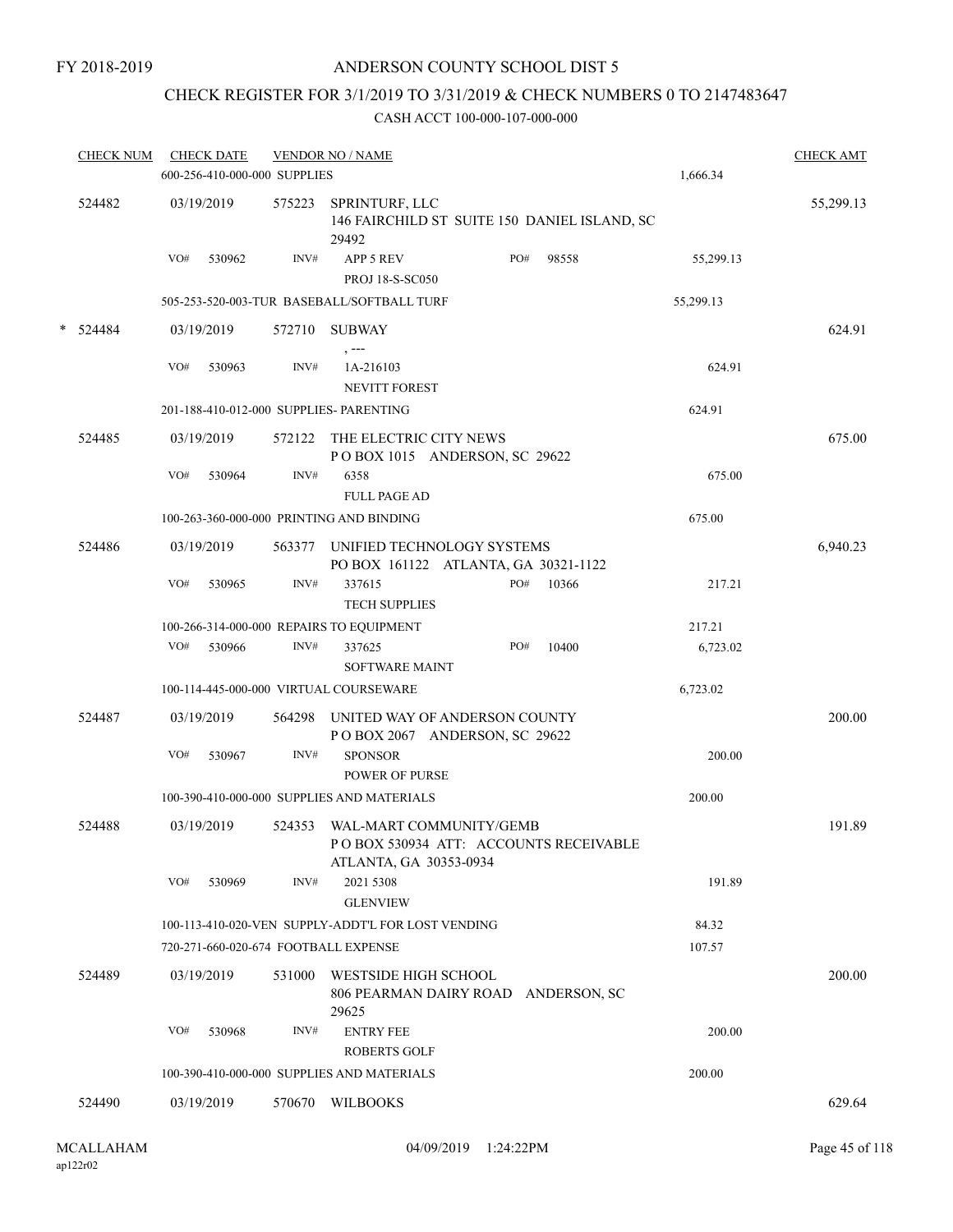FY 2018-2019

### ANDERSON COUNTY SCHOOL DIST 5

### CHECK REGISTER FOR 3/1/2019 TO 3/31/2019 & CHECK NUMBERS 0 TO 2147483647

|   | <b>CHECK NUM</b> | <b>CHECK DATE</b> |                                  |                | <b>VENDOR NO / NAME</b>                                                                    |                  | <b>CHECK AMT</b> |
|---|------------------|-------------------|----------------------------------|----------------|--------------------------------------------------------------------------------------------|------------------|------------------|
|   |                  |                   |                                  |                | 1311 WEST CHESTER PIKE WEST CHESTER, PA<br>19382                                           |                  |                  |
|   |                  | VO#               | 530970                           | INV#           | 42372<br><b>CENTERVILLE</b>                                                                | 629.64           |                  |
|   |                  |                   | 100-112-410-007-TXT LEVELED TEXT |                |                                                                                            | 629.64           |                  |
|   | 524491           | 03/19/2019<br>VO# | 530871                           | 572293<br>INV# | <b>EMPLOYEE VENDOR</b><br>FEB 21-24<br><b>HILTON HEAD</b>                                  | 267.00           | 755.20           |
|   |                  |                   |                                  |                | 100-231-334-000-000 TRUSTEE EXPENSE                                                        | 267.00           |                  |
|   |                  | VO#               | 530872                           | INV#           | FEB 21-24<br><b>HILTON HEAD</b>                                                            | 488.20           |                  |
|   |                  |                   |                                  |                | 100-231-334-000-000 TRUSTEE EXPENSE                                                        | 488.20           |                  |
|   | 524492           | 03/20/2019        |                                  |                | 574792 AVCC PETTY CASH                                                                     |                  | 525.00           |
|   |                  | VO#               | 530975                           | INV#           | CASH<br><b>FBLA EXPENSES</b>                                                               | 525.00           |                  |
|   |                  |                   |                                  |                | 701-271-660-001-838 FBLA-AOF-TRIPS EXPENSE                                                 | 525.00           |                  |
| * | 524495           | 03/22/2019        |                                  | 570950         | ANDERSON COUNTY SHERIFF'S OFFICE<br>ATTN: RICHARD BRYSON PO BOX 5497<br>ANDERSON, SC 29623 |                  | 1,312.50         |
|   |                  | VO#               | 531060                           | INV#           | <b>MAR 6-19</b><br><b>SECURITY</b>                                                         | 1,312.50         |                  |
|   |                  |                   |                                  |                | 100-233-312-000-SRO DISTRICT OFFICE SECURITY                                               | 210.00           |                  |
|   |                  |                   |                                  |                | 100-271-312-002-000 ADDITIONAL SECURITY                                                    | 385.00           |                  |
|   |                  |                   |                                  |                | 100-271-312-003-000 ADDITIONAL SECURITY                                                    | 717.50           |                  |
|   | 524496           | 03/22/2019        |                                  | 569220         | AUTECH<br>PO BOX 248 ATT: ACCOUNTS RECEIVABLE<br>WILLIAMSTON, SC 29697                     |                  | 1,330.02         |
|   |                  | VO#               | 531024                           | INV#           | 7221<br><b>NEVITT FOREST</b>                                                               | 100.00           |                  |
|   |                  | VO#               | 531025                           | INV#           | 100-254-323-012-400 CONTR SERV-HVAC/ELECT/PLUMBING<br>7228<br><b>CALHOUN</b>               | 100.00<br>640.46 |                  |
|   |                  |                   |                                  |                | 100-254-323-014-400 CONTR SERV-HVAC/ELECT/PLUMBING                                         | 640.46           |                  |
|   |                  | VO#               | 531026                           | INV#           | 7229<br><b>CALHOUN</b>                                                                     | 189.56           |                  |
|   |                  |                   |                                  |                | 100-254-323-014-400 CONTR SERV-HVAC/ELECT/PLUMBING                                         | 189.56           |                  |
|   |                  | VO#               | 531027                           | INV#           | 7223<br><b>WESTSIDE</b>                                                                    | 150.00           |                  |
|   |                  |                   |                                  |                | 100-254-323-003-400 CONTR SERV-HVAC/ELECT/PLUMBING                                         | 150.00           |                  |
|   |                  | VO# 531028        |                                  | INV#           | 7222<br><b>NEVITT FOREST</b>                                                               | 250.00           |                  |
|   |                  |                   |                                  |                | 100-254-323-012-400 CONTR SERV-HVAC/ELECT/PLUMBING                                         | 250.00           |                  |
|   | 524497           | 03/22/2019        |                                  | 575879         | BELL, GATLIN**                                                                             |                  | 118.10           |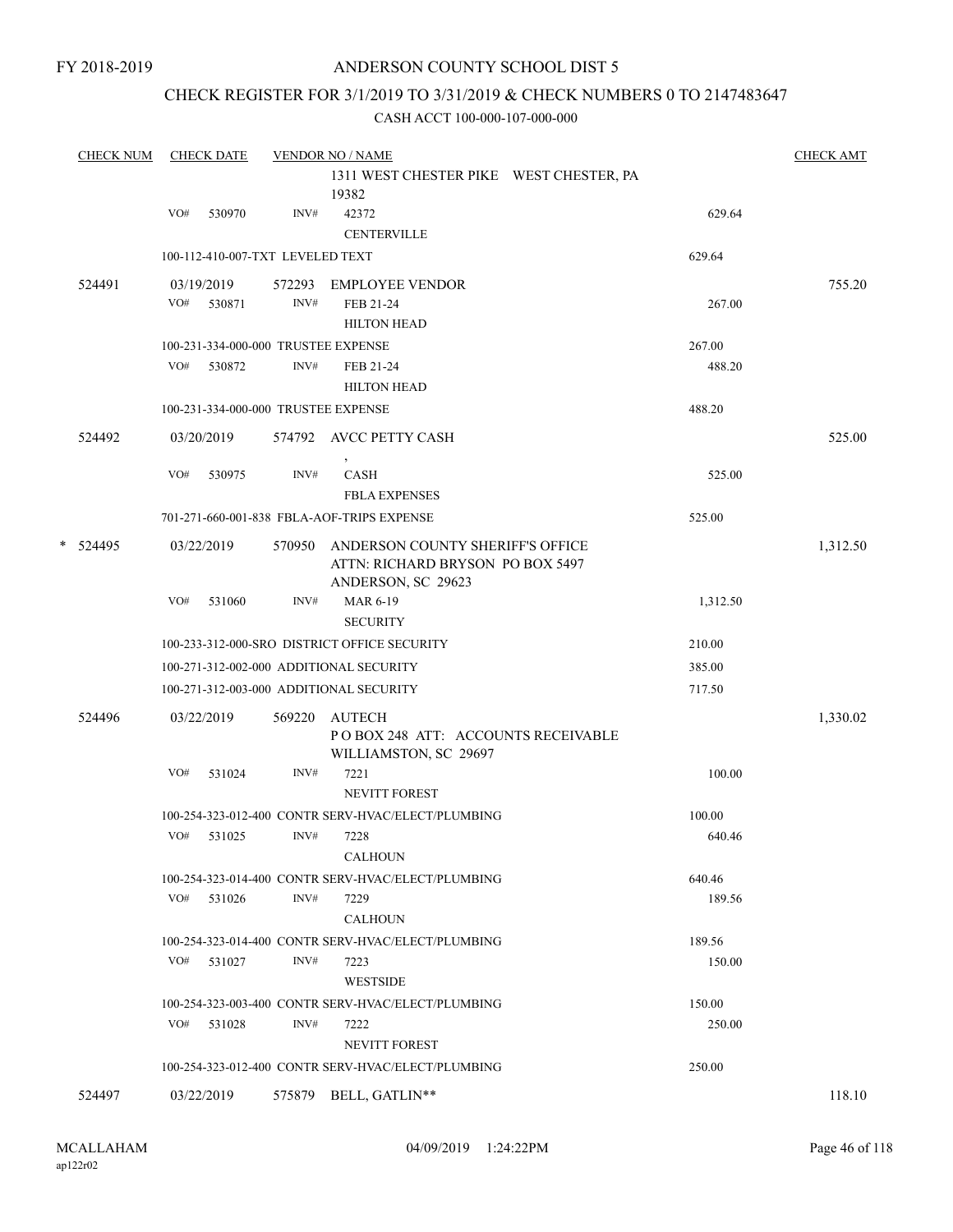### CHECK REGISTER FOR 3/1/2019 TO 3/31/2019 & CHECK NUMBERS 0 TO 2147483647

| <b>CHECK NUM</b> |     | <b>CHECK DATE</b>                 |        | <b>VENDOR NO / NAME</b>                                                                                        |        | <b>CHECK AMT</b> |
|------------------|-----|-----------------------------------|--------|----------------------------------------------------------------------------------------------------------------|--------|------------------|
|                  |     |                                   |        | 16 BOGGS DR LIBERTY, SC 29657                                                                                  |        |                  |
|                  | VO# | 531056                            | INV#   | 3/13 WHS<br>SOFTBALL OFFICIAL                                                                                  | 118.10 |                  |
|                  |     |                                   |        | 100-271-312-003-000 ADDITIONAL SECURITY                                                                        | 118.10 |                  |
| 524498           |     | 03/22/2019                        |        | 575882 BENTZLEY, SCOTT**<br>107 LYNCHBURG CIR LIBERTY, SC 29657                                                |        | 119.90           |
|                  | VO# | 531045                            | INV#   | MAR 12 TLH<br>SOFTBALL OFFICIAL                                                                                | 119.90 |                  |
|                  |     |                                   |        | 100-271-312-002-000 ADDITIONAL SECURITY                                                                        | 119.90 |                  |
| 524499           |     | 03/22/2019                        |        | 572449 BOND, CHARLIE**<br>107 BARKLEY STREET EASLEY, SC 29640                                                  |        | 144.30           |
|                  | VO# | 531038                            | INV#   | <b>TLH 3/6</b><br><b>LACROSSE OFFICIAL</b>                                                                     | 144.30 |                  |
|                  |     |                                   |        | 100-271-312-002-000 ADDITIONAL SECURITY                                                                        | 144.30 |                  |
| 524500           |     | 03/22/2019                        |        | 575151 BREEMAN, CHRISTOPHER**<br>27 ANDREWS ROAD MARLBOROUGH, MA 01752                                         |        | 105.20           |
|                  | VO# | 531034                            | INV#   | <b>TLH 3/11</b><br><b>SOCCER OFFICIAL</b>                                                                      | 105.20 |                  |
|                  |     |                                   |        | 100-271-312-002-000 ADDITIONAL SECURITY                                                                        | 105.20 |                  |
| 524501           |     | 03/22/2019                        |        | 575846 CAMERON, ZACHARY**<br>285 BOUNTYLAND SENECA, SC 29672                                                   |        | 112.90           |
|                  | VO# | 531040                            | INV#   | <b>TLH 3/6</b><br><b>BASEBALL OFFICIAL</b>                                                                     | 112.90 |                  |
|                  |     |                                   |        | 100-271-312-002-000 ADDITIONAL SECURITY                                                                        | 112.90 |                  |
| 524502           |     | 03/22/2019                        |        | 573078 CAMPBELL, DON RICHARD <sup>^^</sup><br>500 PLANTATION ROAD SENECA, SC 29672                             |        | 800.00           |
|                  | VO# | 531122                            | INV#   | 1006<br><b>SOUTHWOOD</b>                                                                                       | 800.00 |                  |
|                  |     |                                   |        | 309-113-312-021-000 ARTS IN RESIDENCE                                                                          | 800.00 |                  |
| $*$ 524504       |     | 03/22/2019                        | 162750 | CENTER ROCK WELDING & FABRICATING INC<br>5005 DOBBINS BRIDGE RD ATT: ACCOUNTS<br>RECEIVABLE ANDERSON, SC 29626 |        | 140.00           |
|                  | VO# | 531020                            | INV#   | 1837<br><b>REPAIR</b>                                                                                          | 40.00  |                  |
|                  |     | 100-254-323-000-001 CONTRACT SRVS |        |                                                                                                                | 40.00  |                  |
|                  |     | VO# 531021                        | INV#   | 1838<br><b>REPAIR</b>                                                                                          | 100.00 |                  |
|                  |     | 100-254-323-000-001 CONTRACT SRVS |        |                                                                                                                | 100.00 |                  |
| 524505           |     | 03/22/2019                        | 566288 | CES CITY ELECTRIC ACCTS<br>P.O. BOX 71465 ATT: ACCOUNTS RECEIVABLE<br>NORTH CHARLESTON, SC 29415               |        | 172.76           |
|                  | VO# | 531018                            | INV#   | 143777<br><b>EXIT SIGNS</b>                                                                                    | 108.56 |                  |
|                  |     |                                   |        | 100-254-410-007-400 HVAC/ELECTRICAL/PLUMBING                                                                   | 108.56 |                  |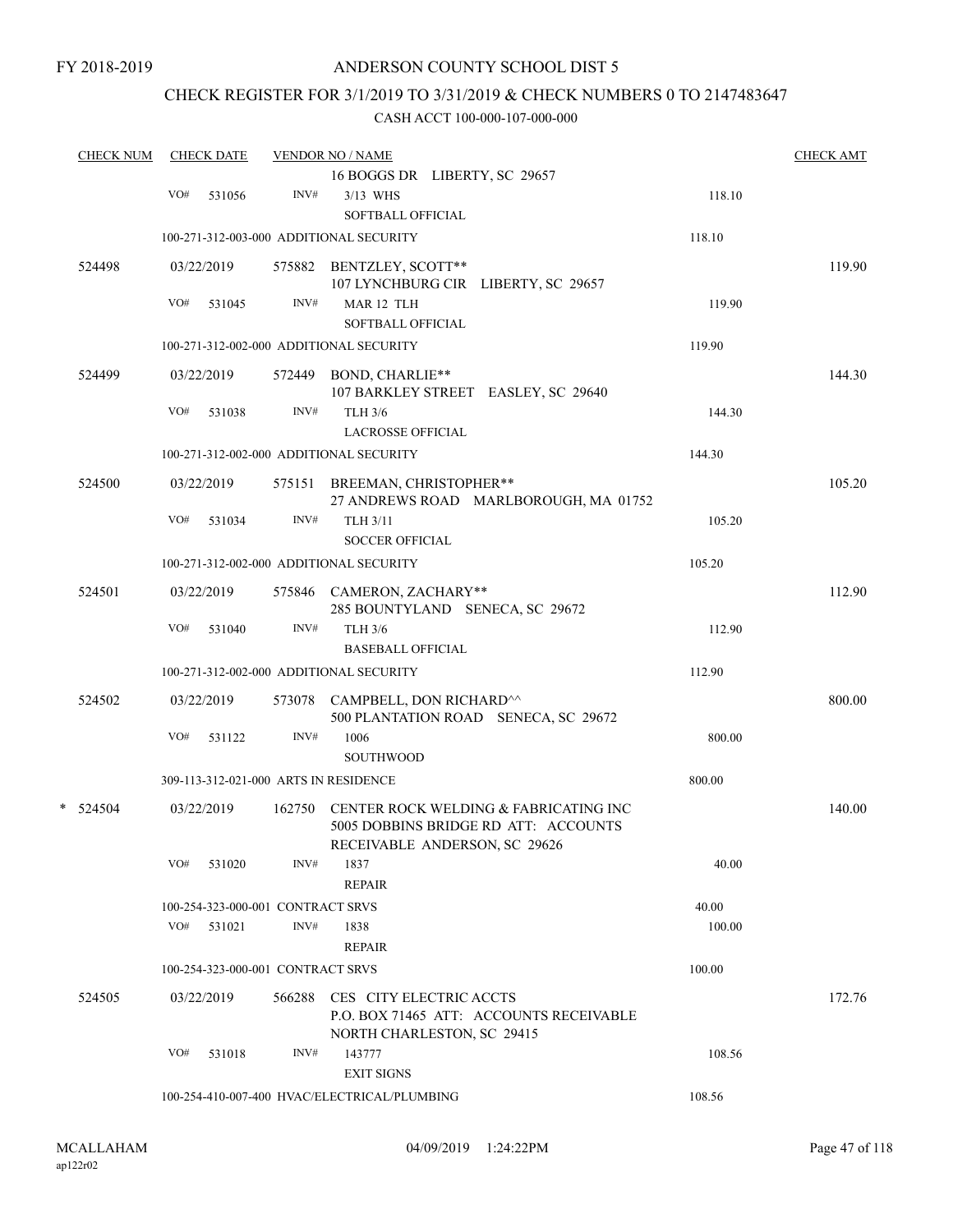# CHECK REGISTER FOR 3/1/2019 TO 3/31/2019 & CHECK NUMBERS 0 TO 2147483647

|   | <b>CHECK NUM</b> |     | <b>CHECK DATE</b>                 |        | <b>VENDOR NO / NAME</b>                                                                     |           | <b>CHECK AMT</b> |
|---|------------------|-----|-----------------------------------|--------|---------------------------------------------------------------------------------------------|-----------|------------------|
|   |                  | VO# | 531019                            | INV#   | 143764                                                                                      | 64.20     |                  |
|   |                  |     |                                   |        | <b>EXIT SIGNS</b>                                                                           |           |                  |
|   |                  |     |                                   |        | 100-254-410-002-400 HVAC/ELECTRICAL/PLUMBING                                                | 64.20     |                  |
|   | 524506           |     | 03/22/2019                        |        | 171100 CITY GLASS COMPANY, INC.<br>POBOX 275 ATT: ACCOUNTS RECEIVABLE<br>ANDERSON, SC 29622 |           | 300.07           |
|   |                  | VO# | 531017                            | INV#   | 22471<br>WHITEHALL                                                                          | 300.07    |                  |
|   |                  |     |                                   |        | 100-254-410-019-001 SUPPLIES - MAINTENANCE                                                  | 300.07    |                  |
|   | 524507           |     | 03/22/2019                        | 570581 | CITY OF ANDERSON POLICE DEPT<br>401 SOUTH MAIN ST ANDERSON, SC 29624                        |           | 203.36           |
|   |                  | VO# | 531059                            | INV#   | <b>ADULT ED</b><br><b>SECURITY</b>                                                          | 203.36    |                  |
|   |                  |     |                                   |        | 100-181-312-023-000 PURCHASED SERVICES                                                      | 203.36    |                  |
|   | 524508           |     | 03/22/2019                        | 575886 | <b>CLINKSCALES CHEVROLET</b><br>PO BOX 648 BELTON, SC 29627                                 |           | 203.91           |
|   |                  | VO# | 531123                            | INV#   | 96162<br><b>REPAIR</b>                                                                      | 203.91    |                  |
|   |                  |     |                                   |        | 100-254-412-000-001 TRUCK SERVICE - MAINTENANCE                                             | 203.91    |                  |
| * | 524513           |     | 03/22/2019                        |        | 573645 DANCE MAKERS, INC<br>POBOX 1586 LAGUNA BEACH, CA 92652                               |           | 1,550.00         |
|   |                  | VO# | 531124                            | INV#   | MAR 29-30<br><b>SOUTHWOOD</b>                                                               | 1,550.00  |                  |
|   |                  |     | 721-190-660-021-607 DANCE EXPENSE |        |                                                                                             | 1,550.00  |                  |
|   | 524514           |     | 03/22/2019                        | 571144 | DOUBLE TREE BY HILTON HOTEL CLEVELAND<br>1111 LAKESIDE AVE EAST CLEVELAND, OH<br>44114-1130 |           | 1,900.64         |
|   |                  | VO# | 531126                            | INV#   | APRIL 3-5<br><b>RESERVATIONS</b>                                                            | 1,900.64  |                  |
|   |                  |     |                                   |        | 201-224-333-012-000 TRIPS AND CONFERENCES                                                   | 1,900.64  |                  |
|   | 524515           |     | 03/22/2019                        |        | 211302 DUKE ENERGY<br>PO BOX 70516 CHARLOTTE, NC 28272-0516                                 |           | 12,852.98        |
|   |                  | VO# | 531116                            | INV#   | <b>DUE APRIL 1</b><br><b>UTILITIES</b>                                                      | 12,852.98 |                  |
|   |                  |     |                                   |        | 100-254-470-001-000 ENERGY-ELECTRICITY & WATER                                              | 4,978.53  |                  |
|   |                  |     |                                   |        | 100-254-470-008-000 ENERGY-ELECTRICITY & WATER                                              | 18.26     |                  |
|   |                  |     |                                   |        | 100-254-470-010-000 ENERGY-ELECTRICITY & WATER                                              | 22.21     |                  |
|   |                  |     |                                   |        | 100-254-470-016-000 ENERGY-ELECTRICITY & WATER                                              | 3,883.43  |                  |
|   |                  |     |                                   |        | 100-254-470-019-000 ENERGY-ELECTRICITY & WATER                                              | 3,863.02  |                  |
|   |                  |     |                                   |        | 100-254-470-023-000 ENERGY-ELECTRICITY & WATER                                              | 87.53     |                  |
|   | $* 524517$       |     | 03/22/2019                        | 563495 | ELECTRIC CITY UTILITIES<br>CITY OF ANDERSON 601 SOUTH MAIN ST<br>ANDERSON, SC 29624         |           | 1,278.28         |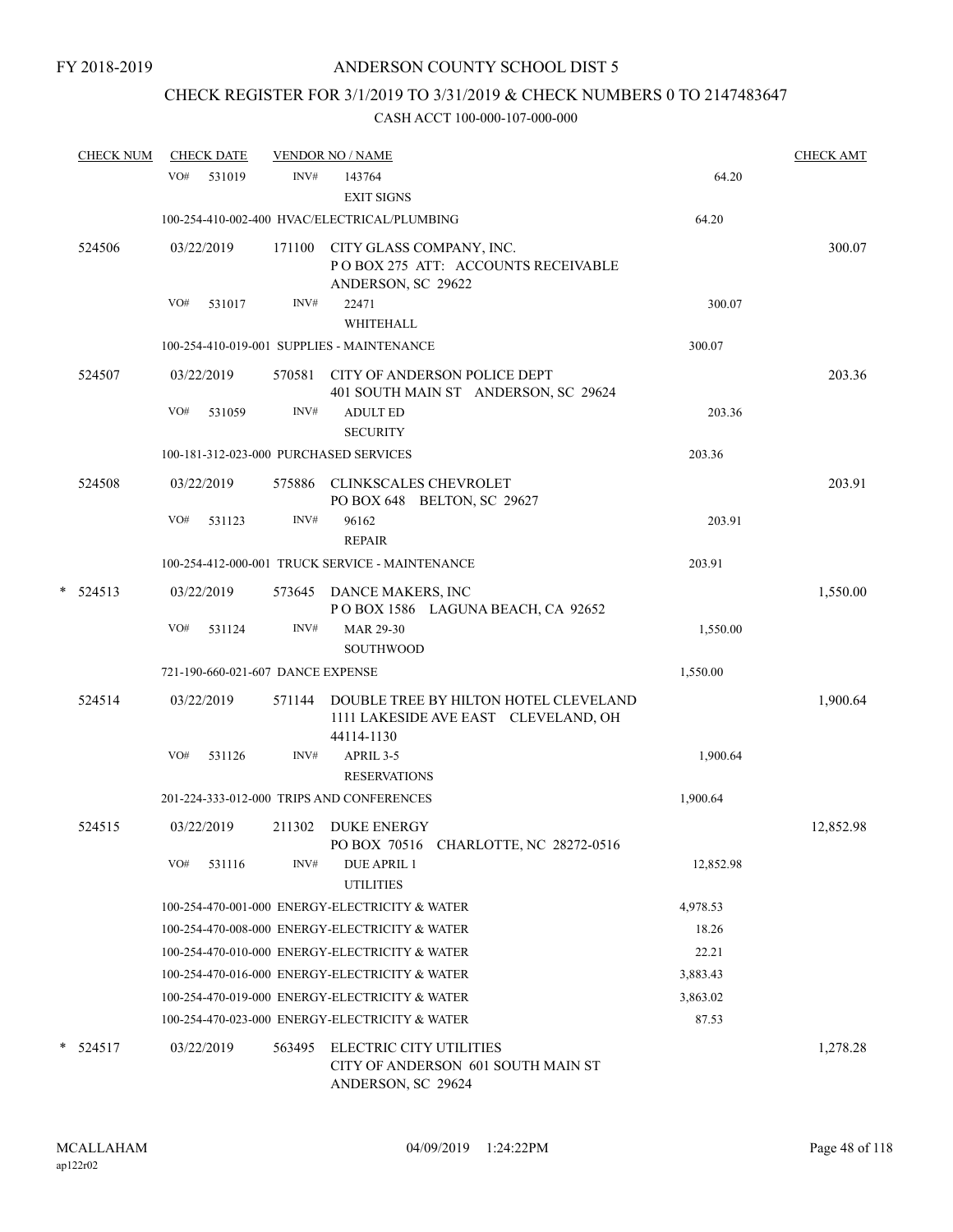# CHECK REGISTER FOR 3/1/2019 TO 3/31/2019 & CHECK NUMBERS 0 TO 2147483647

|   | <b>CHECK NUM</b> |     | <b>CHECK DATE</b> |                                 | <b>VENDOR NO / NAME</b>                                                                               |     |       |           | <b>CHECK AMT</b> |
|---|------------------|-----|-------------------|---------------------------------|-------------------------------------------------------------------------------------------------------|-----|-------|-----------|------------------|
|   |                  | VO# | 531118            | INV#                            | 495402011                                                                                             |     |       | 123.96    |                  |
|   |                  |     |                   |                                 | 506 E. WHITNER                                                                                        |     |       |           |                  |
|   |                  |     |                   |                                 | 100-254-470-000-000 ENERGY-ELECTRICITY & WATER                                                        |     |       | 123.96    |                  |
|   |                  | VO# | 531119            | INV#                            | 295758061                                                                                             |     |       | 1,154.32  |                  |
|   |                  |     |                   |                                 | NEVITT FOREST                                                                                         |     |       |           |                  |
|   |                  |     |                   |                                 | 100-254-470-012-000 ENERGY-ELECTRICITY & WATER                                                        |     |       | 1,154.32  |                  |
|   | 524518           |     | 03/22/2019        |                                 | 575386 ELECTRIC CITY HEATING & COOLING<br>1310 GEORGE ALBERT LAKE ROAD ANDERSON,<br>SC 29624          |     |       |           | 84,425.00        |
|   |                  | VO# | 531127            | INV#                            | 1824                                                                                                  | PO# | 10353 | 84,425.00 |                  |
|   |                  |     |                   |                                 | <b>DISTRICT OFFICE</b>                                                                                |     |       |           |                  |
|   |                  |     |                   | 100-254-323-000-CHL CHILLER     |                                                                                                       |     |       | 84,425.00 |                  |
|   | 524519           |     | 03/22/2019        |                                 | 564714 ELENCO ELECTRONICS, INC<br>150 CARPENTER AVENUE ATT: ACCOUNTS<br>RECEIVABLE WHEELING, IL 60090 |     |       |           | 1,391.50         |
|   |                  | VO# | 531128            | INV#                            | 578867<br><b>SNAP CIRCUITS</b>                                                                        | PO# | 10428 | 1,391.50  |                  |
|   |                  |     |                   |                                 | 210-113-410-000-000 SUPPLIES- STEM KITS                                                               |     |       | 1,391.50  |                  |
|   | 524520           |     | 03/22/2019        | 226500                          | ELLISON EDUCATIONAL EQUIPMENT, INC<br>25862 COMMERCE CENTER DRIVE LAKE<br>FOREST, CA 92630-8804       |     |       |           | 364.90           |
|   |                  | VO# | 531129            | INV#                            | 3236409<br><b>SUPERSTAR EXCEL</b>                                                                     | PO# | 10413 | 364.90    |                  |
|   |                  |     |                   |                                 | 201-112-410-014-000 SUPPLIES AND MATERIALS                                                            |     |       | 364.90    |                  |
| * | 524522           |     | 03/22/2019        |                                 | 571176 GLENNA TABOR RESOURCES, LLC<br>31015 PURDUE PARK LANE SPRING, TX 77386                         |     |       |           | 13,825.00        |
|   |                  | VO# | 531132            | INV#                            | 1537<br>PROF DEVELOPMENT                                                                              | PO# | 99731 | 13,825.00 |                  |
|   |                  |     |                   |                                 | 267-224-312-000-PD5 CONTRACTED-SC STANDARDS                                                           |     |       | 13,825.00 |                  |
|   |                  |     |                   | 871-113-120-000-000 SUBSTITUTES |                                                                                                       |     |       | 0.00      |                  |
|   | 524523           |     | 03/22/2019        | 566025                          | <b>GOOD NEWS TRAVELS</b><br>3504-12 HWY 153 GREENVILLE, SC 29611                                      |     |       |           | 3,155.00         |
|   |                  | VO# | 531133            | INV#                            | <b>ROMSZET</b><br>SOUTHWOOD                                                                           |     |       | 3,155.00  |                  |
|   |                  |     |                   |                                 | 721-190-660-021-637 BAND MS/HS EXPENSE                                                                |     |       | 3,155.00  |                  |
|   | 524524           |     | 03/22/2019        |                                 | 259175 HAMMOND, GORDON <sup>^^</sup><br>2014 EDGEWOOD AVENUE ANDERSON, SC 29625                       |     |       |           | 118.00           |
|   |                  | VO# | 531051            | INV#                            | 3/13 WHS<br><b>BASEBALL OFFICIAL</b>                                                                  |     |       | 118.00    |                  |
|   |                  |     |                   |                                 | 100-271-312-003-000 ADDITIONAL SECURITY                                                               |     |       | 118.00    |                  |
|   | 524525           |     | 03/22/2019        | 575837                          | HAND2MIND, INC<br>6642 EAGLE WAY CHICAGO, IL 60678-1066                                               |     |       |           | 999.98           |
|   |                  | VO# | 531134            | INV#                            | 60145414<br>CUST ID# 16513                                                                            | PO# | 10412 | 999.98    |                  |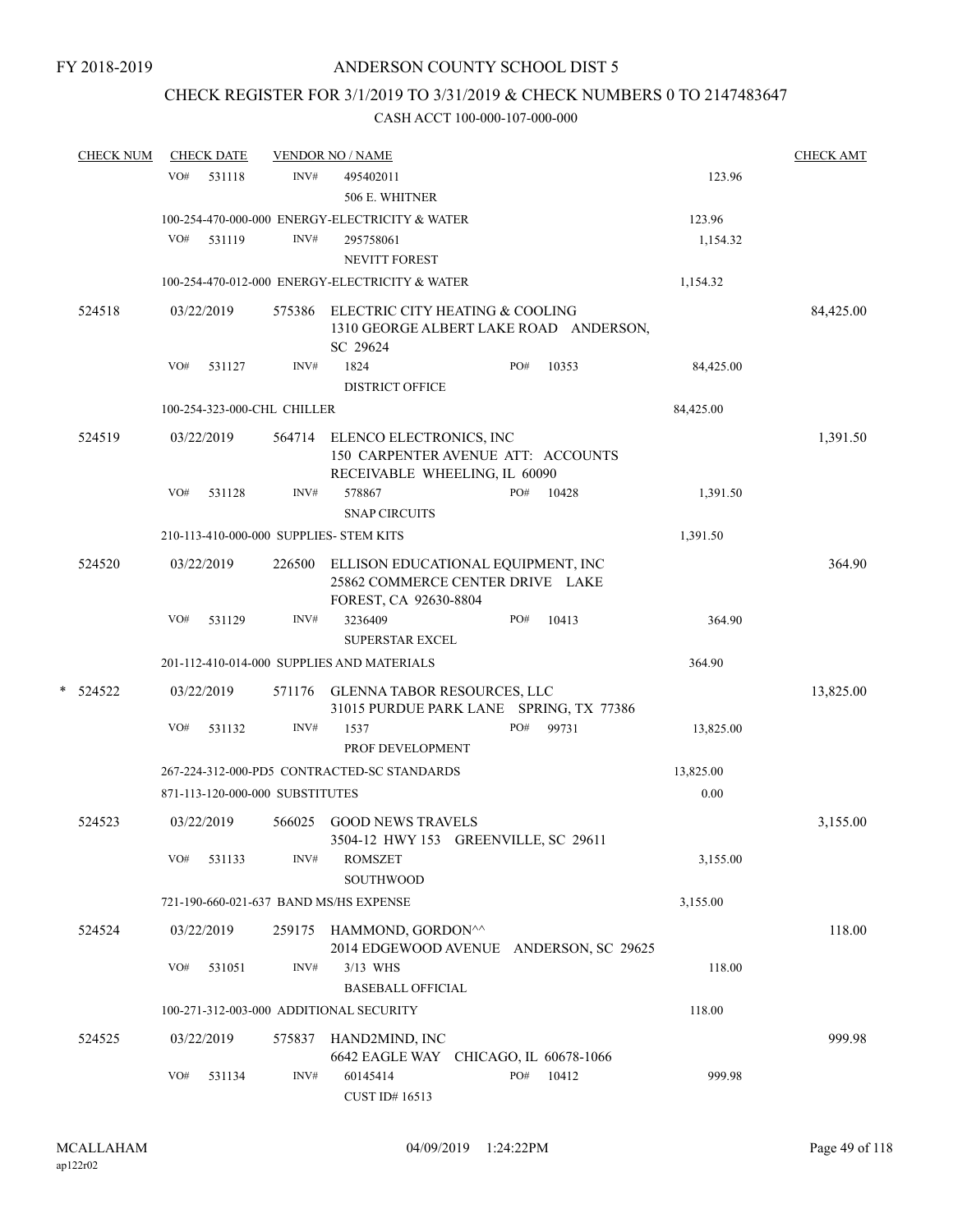# CHECK REGISTER FOR 3/1/2019 TO 3/31/2019 & CHECK NUMBERS 0 TO 2147483647

| <b>CHECK NUM</b> |     |        |                                                                                                                     |                                             |                                                                                                                                                                                                                                                                                                                                                                                                                                                                                                                                                                                                                                                                                                                                                                                                                                                                                                                                                                                                                                                                  | <b>CHECK AMT</b> |
|------------------|-----|--------|---------------------------------------------------------------------------------------------------------------------|---------------------------------------------|------------------------------------------------------------------------------------------------------------------------------------------------------------------------------------------------------------------------------------------------------------------------------------------------------------------------------------------------------------------------------------------------------------------------------------------------------------------------------------------------------------------------------------------------------------------------------------------------------------------------------------------------------------------------------------------------------------------------------------------------------------------------------------------------------------------------------------------------------------------------------------------------------------------------------------------------------------------------------------------------------------------------------------------------------------------|------------------|
|                  |     |        |                                                                                                                     |                                             |                                                                                                                                                                                                                                                                                                                                                                                                                                                                                                                                                                                                                                                                                                                                                                                                                                                                                                                                                                                                                                                                  |                  |
| 524526           |     |        |                                                                                                                     | 1106 GILREATH ROAD ANDERSON, SC 29621       |                                                                                                                                                                                                                                                                                                                                                                                                                                                                                                                                                                                                                                                                                                                                                                                                                                                                                                                                                                                                                                                                  | 178.00           |
|                  | VO# | 531041 | INV#                                                                                                                | <b>TLH 3/5</b><br><b>BASEBALL OFFICIAL</b>  | 69.00                                                                                                                                                                                                                                                                                                                                                                                                                                                                                                                                                                                                                                                                                                                                                                                                                                                                                                                                                                                                                                                            |                  |
|                  |     |        |                                                                                                                     |                                             | 69.00                                                                                                                                                                                                                                                                                                                                                                                                                                                                                                                                                                                                                                                                                                                                                                                                                                                                                                                                                                                                                                                            |                  |
|                  |     |        | INV#                                                                                                                | 3/11 WHS                                    | 109.00                                                                                                                                                                                                                                                                                                                                                                                                                                                                                                                                                                                                                                                                                                                                                                                                                                                                                                                                                                                                                                                           |                  |
|                  |     |        |                                                                                                                     |                                             | 109.00                                                                                                                                                                                                                                                                                                                                                                                                                                                                                                                                                                                                                                                                                                                                                                                                                                                                                                                                                                                                                                                           |                  |
| 524527           |     |        |                                                                                                                     |                                             |                                                                                                                                                                                                                                                                                                                                                                                                                                                                                                                                                                                                                                                                                                                                                                                                                                                                                                                                                                                                                                                                  | 318.15           |
|                  | VO# | 531006 | INV#                                                                                                                | 19-P6071<br><b>BELT</b>                     | 318.15                                                                                                                                                                                                                                                                                                                                                                                                                                                                                                                                                                                                                                                                                                                                                                                                                                                                                                                                                                                                                                                           |                  |
|                  |     |        |                                                                                                                     |                                             | 318.15                                                                                                                                                                                                                                                                                                                                                                                                                                                                                                                                                                                                                                                                                                                                                                                                                                                                                                                                                                                                                                                           |                  |
| * 524529         |     |        |                                                                                                                     | DEPT 32-2501418523 PO BOX 78047 PHOENIX, AZ |                                                                                                                                                                                                                                                                                                                                                                                                                                                                                                                                                                                                                                                                                                                                                                                                                                                                                                                                                                                                                                                                  | 115.50           |
|                  | VO# | 531007 | INV#                                                                                                                | 9989894<br><b>SUPPLIES</b>                  | 115.50                                                                                                                                                                                                                                                                                                                                                                                                                                                                                                                                                                                                                                                                                                                                                                                                                                                                                                                                                                                                                                                           |                  |
|                  |     |        |                                                                                                                     |                                             | 115.50                                                                                                                                                                                                                                                                                                                                                                                                                                                                                                                                                                                                                                                                                                                                                                                                                                                                                                                                                                                                                                                           |                  |
| 524530           |     |        |                                                                                                                     | 528 CASSELL RD LIBERTY, SC 29657            |                                                                                                                                                                                                                                                                                                                                                                                                                                                                                                                                                                                                                                                                                                                                                                                                                                                                                                                                                                                                                                                                  | 117.10           |
|                  | VO# | 531052 | INV#                                                                                                                | 3/11 WHS<br><b>BASEBALL OFFICIAL</b>        | 117.10                                                                                                                                                                                                                                                                                                                                                                                                                                                                                                                                                                                                                                                                                                                                                                                                                                                                                                                                                                                                                                                           |                  |
|                  |     |        |                                                                                                                     |                                             | 117.10                                                                                                                                                                                                                                                                                                                                                                                                                                                                                                                                                                                                                                                                                                                                                                                                                                                                                                                                                                                                                                                           |                  |
| $* 524534$       |     |        |                                                                                                                     | POBOX 13042 ATT: ACCOUNTS RECEIVABLE        |                                                                                                                                                                                                                                                                                                                                                                                                                                                                                                                                                                                                                                                                                                                                                                                                                                                                                                                                                                                                                                                                  | 347.75           |
|                  | VO# | 531000 | INV#                                                                                                                | 79897<br><b>WESTSIDE</b>                    | 347.75                                                                                                                                                                                                                                                                                                                                                                                                                                                                                                                                                                                                                                                                                                                                                                                                                                                                                                                                                                                                                                                           |                  |
|                  |     |        |                                                                                                                     |                                             | 347.75                                                                                                                                                                                                                                                                                                                                                                                                                                                                                                                                                                                                                                                                                                                                                                                                                                                                                                                                                                                                                                                           |                  |
| 524535           |     |        |                                                                                                                     | PO BOX 530954 CREDIT SERVICES ATLANTA, GA   |                                                                                                                                                                                                                                                                                                                                                                                                                                                                                                                                                                                                                                                                                                                                                                                                                                                                                                                                                                                                                                                                  | 1,821.52         |
|                  | VO# | 531135 | INV#                                                                                                                | 7288008                                     | 1,821.52                                                                                                                                                                                                                                                                                                                                                                                                                                                                                                                                                                                                                                                                                                                                                                                                                                                                                                                                                                                                                                                         |                  |
|                  |     |        |                                                                                                                     |                                             | 65.91                                                                                                                                                                                                                                                                                                                                                                                                                                                                                                                                                                                                                                                                                                                                                                                                                                                                                                                                                                                                                                                            |                  |
|                  |     |        |                                                                                                                     |                                             | 469.27                                                                                                                                                                                                                                                                                                                                                                                                                                                                                                                                                                                                                                                                                                                                                                                                                                                                                                                                                                                                                                                           |                  |
|                  |     |        |                                                                                                                     |                                             | 53.56                                                                                                                                                                                                                                                                                                                                                                                                                                                                                                                                                                                                                                                                                                                                                                                                                                                                                                                                                                                                                                                            |                  |
|                  |     |        |                                                                                                                     |                                             | 31.76                                                                                                                                                                                                                                                                                                                                                                                                                                                                                                                                                                                                                                                                                                                                                                                                                                                                                                                                                                                                                                                            |                  |
|                  |     |        |                                                                                                                     |                                             | 59.65                                                                                                                                                                                                                                                                                                                                                                                                                                                                                                                                                                                                                                                                                                                                                                                                                                                                                                                                                                                                                                                            |                  |
|                  |     |        |                                                                                                                     |                                             | 63.49                                                                                                                                                                                                                                                                                                                                                                                                                                                                                                                                                                                                                                                                                                                                                                                                                                                                                                                                                                                                                                                            |                  |
|                  |     |        |                                                                                                                     |                                             | 22.34                                                                                                                                                                                                                                                                                                                                                                                                                                                                                                                                                                                                                                                                                                                                                                                                                                                                                                                                                                                                                                                            |                  |
|                  |     |        |                                                                                                                     |                                             | 62.77                                                                                                                                                                                                                                                                                                                                                                                                                                                                                                                                                                                                                                                                                                                                                                                                                                                                                                                                                                                                                                                            |                  |
|                  |     |        | <b>CHECK DATE</b><br>03/22/2019<br>VO# 531053<br>03/22/2019<br>03/22/2019<br>03/22/2019<br>03/22/2019<br>03/22/2019 |                                             | <b>VENDOR NO / NAME</b><br>201-112-410-014-000 SUPPLIES AND MATERIALS<br>566044 HAWKINS, GREGORY **<br>100-271-312-002-000 ADDITIONAL SECURITY<br><b>BASEBALL OFFICIAL</b><br>100-271-312-003-000 ADDITIONAL SECURITY<br>573205 HILL COMPANY, INC.<br>PO BOX 699 ROSWELL, GA 30077<br>100-254-410-006-400 HVAC/ELECTRICAL/PLUMBING<br>269901 HOME DEPOT CREDIT SERVICES<br>85062-8047<br>100-254-410-013-001 SUPPLIES - MAINTENANCE<br>575880 HOOD, JOHNATHAN**<br>100-271-312-003-000 ADDITIONAL SECURITY<br>327600 LOLLIS METALS, INC<br>ANDERSON, SC 29624<br>600-256-323-003-000 REPAIRS TO EQUIPMENT<br>329401 LOWES BUSINESS ACCOUNT<br>30353-0954<br><b>PURCHASES</b><br>100-254-410-000-000 CUSTODIAL SUPPLIES<br>100-254-410-000-001 MAINT. SUPPLIES-STRUCTURES<br>100-254-410-001-001 SUPPLIES - MAINTENANCE<br>100-254-410-002-001 SUPPLIES - MAINTENANCE<br>100-254-410-002-400 HVAC/ELECTRICAL/PLUMBING<br>100-254-410-003-001 SUPPLIES - MAINTENANCE<br>100-254-410-003-400 HVAC/ELECTRICAL/PLUMBING<br>100-254-410-005-001 SUPPLIES - MAINTENANCE | 999.98           |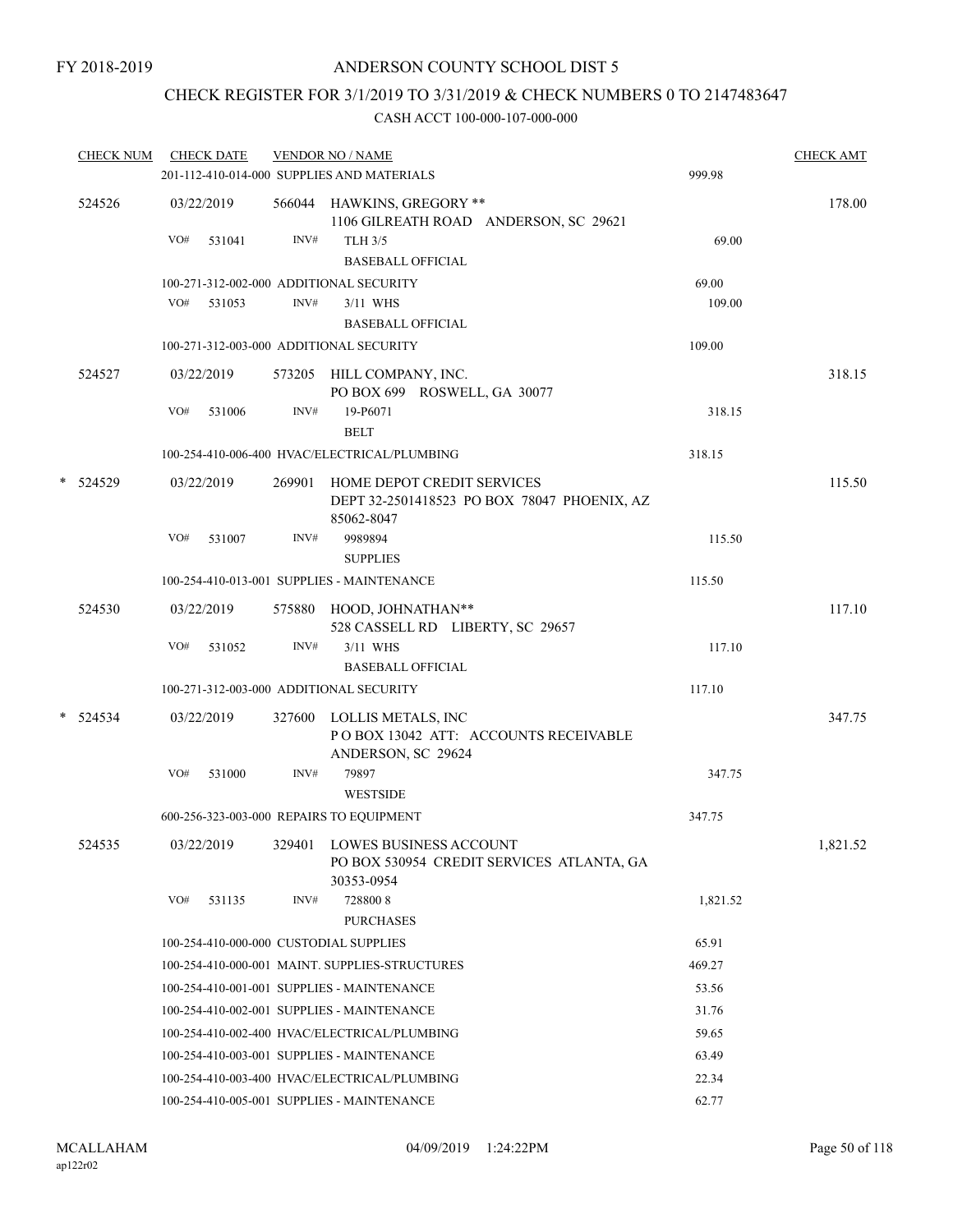### CHECK REGISTER FOR 3/1/2019 TO 3/31/2019 & CHECK NUMBERS 0 TO 2147483647

|        | <b>CHECK NUM</b> |     | <b>CHECK DATE</b>              |        | <b>VENDOR NO / NAME</b>                                                           |          | <b>CHECK AMT</b> |
|--------|------------------|-----|--------------------------------|--------|-----------------------------------------------------------------------------------|----------|------------------|
|        |                  |     | 100-254-410-014-000 SUPPLIES   |        |                                                                                   | 25.39    |                  |
|        |                  |     |                                |        | 100-254-410-016-001 SUPPLIES - MAINTENANCE                                        | 34.96    |                  |
|        |                  |     | 100-254-410-017-000 SUPPLIES   |        |                                                                                   | 25.39    |                  |
|        |                  |     | 100-254-410-018-000 SUPPLIES   |        |                                                                                   | 25.40    |                  |
|        |                  |     | 100-254-410-019-000 SUPPLIES   |        |                                                                                   | 25.39    |                  |
|        |                  |     |                                |        | 100-254-410-019-001 SUPPLIES - MAINTENANCE                                        | 57.77    |                  |
|        |                  |     | 100-254-410-020-000 SUPPLIES   |        |                                                                                   | 25.39    |                  |
|        |                  |     |                                |        | 100-254-410-021-001 SUPPLIES - MAINTENANCE                                        | 131.75   |                  |
|        |                  |     |                                |        | 505-253-520-002-TUR BASEBALL/SOFTBALL TURF                                        | 268.69   |                  |
|        |                  |     |                                |        | 505-253-520-003-TUR BASEBALL/SOFTBALL TURF                                        | 372.64   |                  |
| $\ast$ | 524537           |     | 03/22/2019                     | 329401 | LOWES BUSINESS ACCOUNT<br>PO BOX 530954 CREDIT SERVICES ATLANTA, GA<br>30353-0954 |          | 625.86           |
|        |                  | VO# | 531138                         | INV#   | 4309542<br><b>PURCHASES</b>                                                       | 625.86   |                  |
|        |                  |     | 100-115-410-001-000 SUPPLIES   |        |                                                                                   | 41.90    |                  |
|        |                  |     | 100-115-410-001-000 SUPPLIES   |        |                                                                                   | $-19.12$ |                  |
|        |                  |     |                                |        | 329-115-410-001-000 SUPPLIES-STATE EQUIPMENT                                      | 603.08   |                  |
| $\ast$ | 524539           |     | 03/22/2019                     | 573525 | MAKING HISTORY, LLC<br>PO BOX 73 WILLIAMSTON, SC 29697                            |          | 1,806.00         |
|        |                  | VO# | 531139                         | INV#   | <b>FIELD TRIP</b><br><b>CENTERVILLE</b>                                           | 1,806.00 |                  |
|        |                  |     |                                |        | 707-190-660-007-355 FIELD TRIPS GRADE 5 EXPENSE                                   | 1,806.00 |                  |
|        | * 524541         |     | 03/22/2019                     | 389900 | OFFICE DEPOT                                                                      |          | 125.28           |
|        |                  |     |                                |        | POBOX 1413 CHARLOTTE, NC 28201-1413                                               |          |                  |
|        |                  | VO# | 530999                         | INV#   | 2281138051<br><b>SUPPLIES</b>                                                     | 15.28    |                  |
|        |                  |     |                                |        | 100-254-410-000-055 OFFICE SUPPLIES & FURNITURE                                   | 15.28    |                  |
|        |                  | VO# | 531141                         | INV#   | PO#<br>10377<br>278698477001<br><b>POSTAGE</b>                                    | 110.00   |                  |
|        |                  |     | 100-115-410-001-000 SUPPLIES   |        |                                                                                   | 69.43    |                  |
|        |                  |     |                                |        | 329-115-410-001-000 SUPPLIES-STATE EQUIPMENT                                      | 40.57    |                  |
|        | $* 524543$       |     | 03/22/2019                     | 572704 | PIEDMONT FIRE EXTINGUISHERS<br>PO BOX 89 WARE SHOALS, SC 29692                    |          | 107.10           |
|        |                  | VO# | 530996                         | INV#   | <b>HOOD SERVICE</b><br><b>CAREER CENTER</b>                                       | 107.10   |                  |
|        |                  |     |                                |        | 100-254-410-001-400 HVAC/ELECTRICAL/PLUMBING                                      | 107.10   |                  |
|        | 524544           |     | 03/22/2019                     | 568036 | PIEDMONT NATURAL GAS<br>PO BOX 1246 CHARLOTTE, NC 28201-1246                      |          | 5,586.44         |
|        |                  | VO# | 531117                         | INV#   | <b>DUE APRIL 2</b><br><b>UTILITIES</b>                                            | 5,586.44 |                  |
|        |                  |     | 100-254-472-000-000 ENERGY-GAS |        |                                                                                   | 109.90   |                  |
|        |                  |     | 100-254-472-000-000 ENERGY-GAS |        |                                                                                   | 42.90    |                  |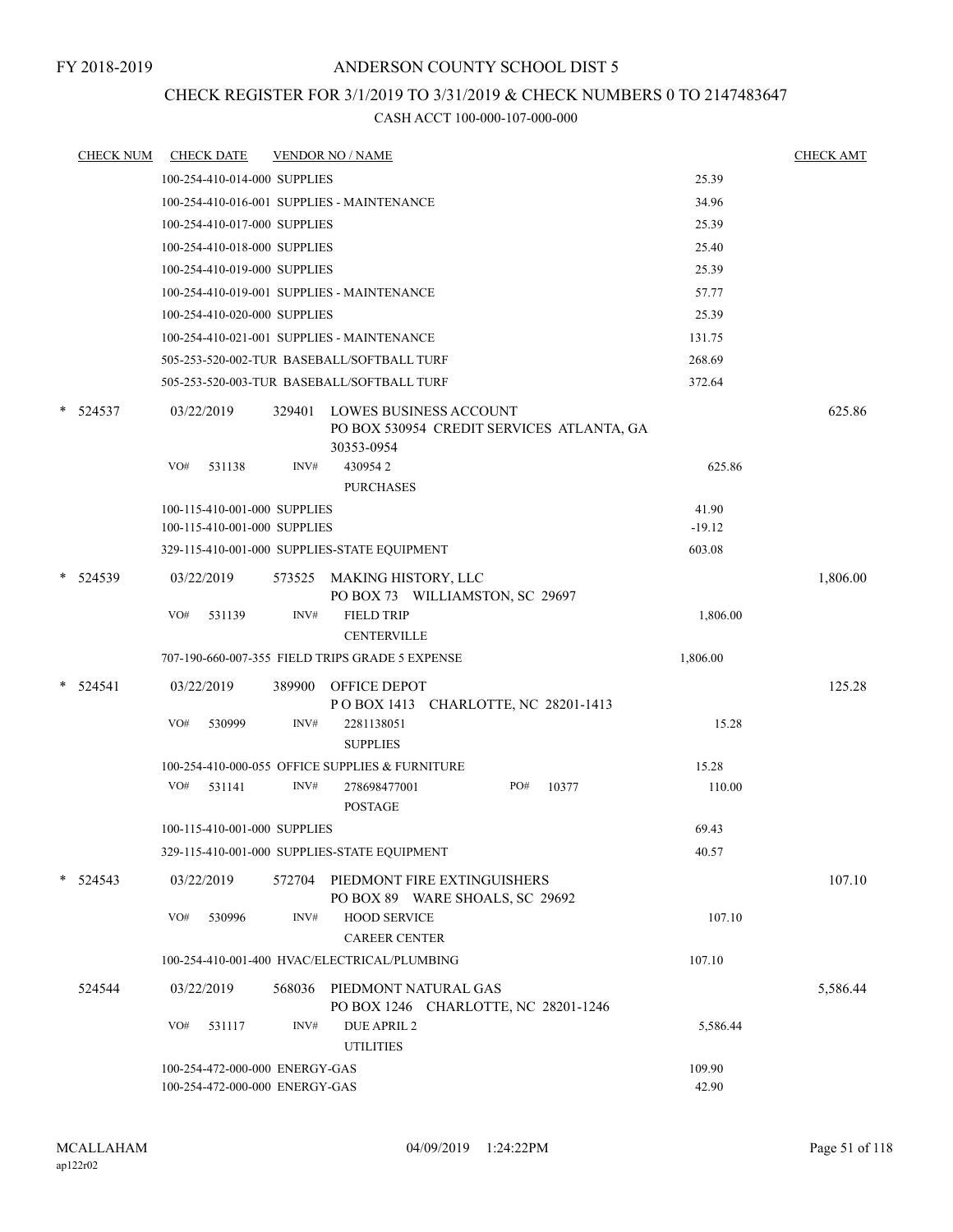# CHECK REGISTER FOR 3/1/2019 TO 3/31/2019 & CHECK NUMBERS 0 TO 2147483647

| <b>CHECK NUM</b> |     | <b>CHECK DATE</b>                |      | <b>VENDOR NO / NAME</b>                                                                              |          | <b>CHECK AMT</b> |
|------------------|-----|----------------------------------|------|------------------------------------------------------------------------------------------------------|----------|------------------|
|                  |     | 100-254-472-003-000 ENERGY-GAS   |      |                                                                                                      | 1,304.47 |                  |
|                  |     | 100-254-472-006-000 ENERGY-GAS   |      |                                                                                                      | 987.68   |                  |
|                  |     | 100-254-472-007-000 ENERGY-GAS   |      |                                                                                                      | 573.73   |                  |
|                  |     | 100-254-472-010-000 ENERGY-GAS   |      |                                                                                                      | 226.05   |                  |
|                  |     |                                  |      | 100-254-472-031-000 ENERGY-NATURAL GAS                                                               | 301.67   |                  |
|                  |     | 600-256-470-003-000 ENERGY       |      |                                                                                                      | 130.01   |                  |
|                  |     | 600-256-470-007-000 ENERGY       |      |                                                                                                      | 130.75   |                  |
|                  |     | 600-256-470-008-000 ENERGY       |      |                                                                                                      | 151.60   |                  |
|                  |     | 600-256-470-010-000 ENERGY       |      |                                                                                                      | 214.88   |                  |
|                  |     | 600-256-470-018-000 ENERGY       |      |                                                                                                      | 1,412.80 |                  |
| 524545           |     | 03/22/2019                       |      | 572100 PLAY SAFE EDUCATIONAL HEALTH<br>713 E GREENVILLE STREET SUITE D BOX 230<br>ANDERSON, SC 29621 |          | 500.00           |
|                  | VO# | 531142                           | INV# | 03182019<br><b>SPONSOR</b>                                                                           | 500.00   |                  |
|                  |     |                                  |      | 100-390-410-000-000 SUPPLIES AND MATERIALS                                                           | 500.00   |                  |
| 524546           |     | 03/22/2019                       |      | 571652 PROSOURCE LLC                                                                                 |          | 340.60           |
|                  | VO# | 530995                           | INV# | P.O. BOX 5339 GREENVILLE, SC 29606<br>S2021903<br><b>SUPPLIES</b>                                    | 340.60   |                  |
|                  |     |                                  |      | 100-254-410-003-400 HVAC/ELECTRICAL/PLUMBING                                                         | 340.60   |                  |
|                  |     |                                  |      |                                                                                                      |          |                  |
| 524547           |     | 03/22/2019                       |      | 430325 RAVAN, STEPHEN.**<br>120 MIRIAM ROAD STARR, SC 29684                                          |          | 114.50           |
|                  | VO# | 531057                           | INV# | 3/13 WHS<br><b>SOFTBALL OFFICIAL</b>                                                                 | 114.50   |                  |
|                  |     |                                  |      | 100-271-312-003-000 ADDITIONAL SECURITY                                                              | 114.50   |                  |
| 524548           |     | 03/22/2019                       |      | 575195 ROBERTSON, VAN^^<br>101 BENT TREE DR SENECA, SC 29678                                         |          | 180.70           |
|                  | VO# | 531033                           | INV# | <b>TLH 3/11</b><br><b>SOCCER OFFICIAL</b>                                                            | 114.20   |                  |
|                  |     |                                  |      | 100-271-312-002-000 ADDITIONAL SECURITY                                                              | 114.20   |                  |
|                  | VO# | 531054                           | INV# | 3/8 WHS<br><b>SOCCER OFFICIAL</b>                                                                    | 66.50    |                  |
|                  |     |                                  |      | 100-271-312-003-000 ADDITIONAL SECURITY                                                              | 66.50    |                  |
| $*$ 524550       |     | 03/22/2019                       |      | 572780 SAFETY & COMPLIANCE MGMT INC<br>P.O. BOX 615 ROCK SPRING, GA 30739                            |          | 990.90           |
|                  | VO# | 531143                           | INV# | 25908<br><b>TL HANNA</b>                                                                             | 495.45   |                  |
|                  |     | 100-271-312-002-TST DRUG TESTING |      |                                                                                                      | 375.00   |                  |
|                  |     | 100-271-312-002-TST DRUG TESTING |      |                                                                                                      | 120.45   |                  |
|                  |     | VO# 531144                       | INV# | 25908<br><b>WESTSIDE</b>                                                                             | 495.45   |                  |
|                  |     | 100-271-312-003-TST DRUG TESTING |      |                                                                                                      | 375.00   |                  |
|                  |     | 100-271-312-003-TST DRUG TESTING |      |                                                                                                      | 120.45   |                  |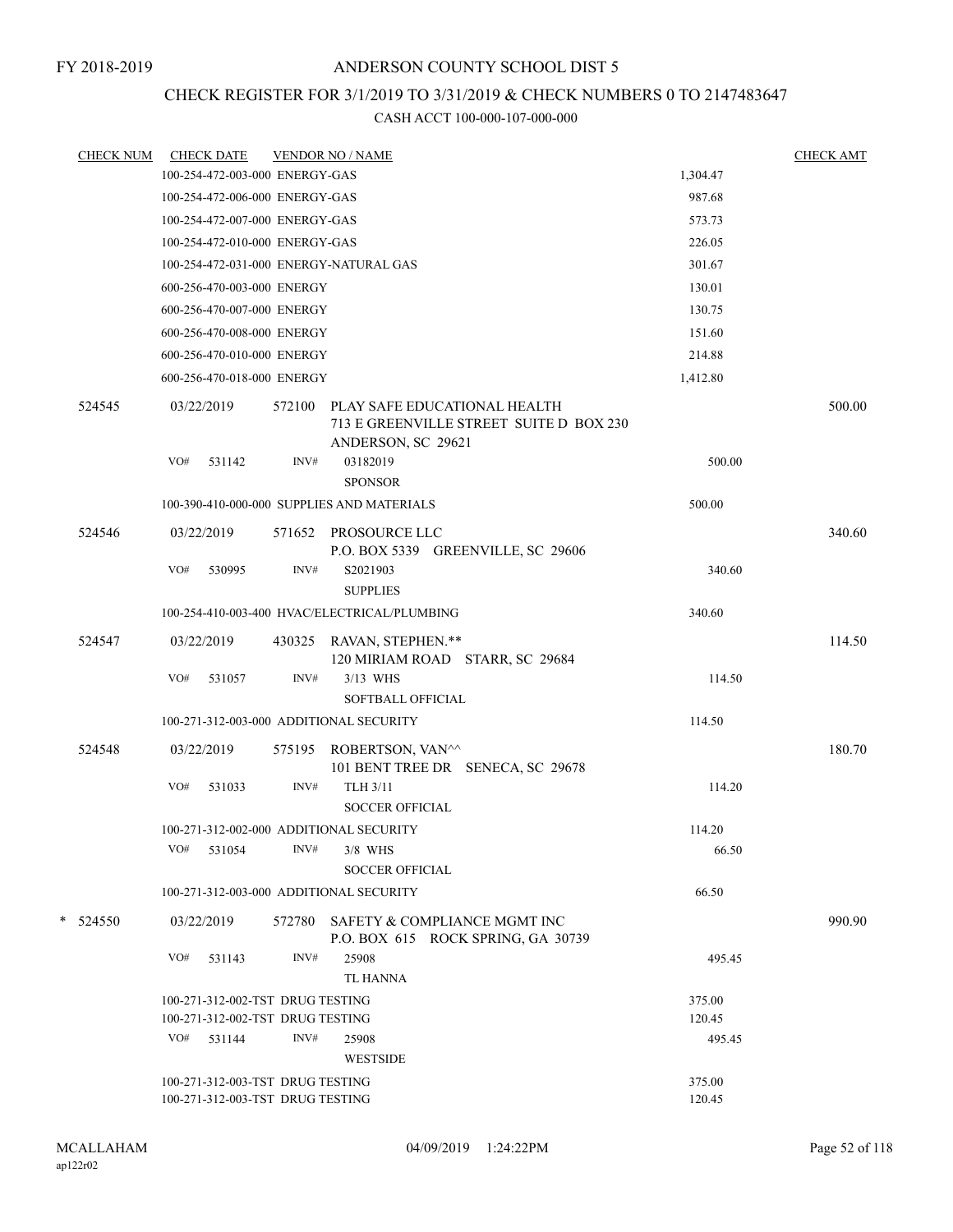# CHECK REGISTER FOR 3/1/2019 TO 3/31/2019 & CHECK NUMBERS 0 TO 2147483647

| <b>CHECK NUM</b> |            | <b>CHECK DATE</b> |                               | <b>VENDOR NO / NAME</b>                                                            |     |       |          | <b>CHECK AMT</b> |
|------------------|------------|-------------------|-------------------------------|------------------------------------------------------------------------------------|-----|-------|----------|------------------|
| 524551           | 03/22/2019 |                   | 568215                        | SCHOOL LABELS.COM INC<br>PO BOX 2547 ATT: ACCOUNTS RECEIVABLE<br>CUMMING, GA 30028 |     |       |          | 159.99           |
|                  | VO#        | 531147            | INV#                          | 15213<br><b>CENTERVILLE</b>                                                        |     |       | 159.99   |                  |
|                  |            |                   |                               | 707-190-660-007-201 MISCELLANEOUS EXPENSE                                          |     |       | 159.99   |                  |
| $*$ 524555       | 03/22/2019 |                   | 574710                        | <b>SOLIANT HEALTH</b>                                                              |     |       |          | 2,437.50         |
|                  |            |                   |                               | DEPT. CH 14430 PALATINE, IL 60055-4330                                             |     |       |          |                  |
|                  | VO#        | 531149            | INV#                          | 10353143<br><b>SERVICES</b>                                                        | PO# | 99577 | 2,437.50 |                  |
|                  |            |                   |                               | 100-126-312-006-000 PURCHASED SERVICES                                             |     |       | 812.50   |                  |
|                  |            |                   |                               | 100-126-312-008-000 PURCHASED SERVICES                                             |     |       | 812.50   |                  |
|                  |            |                   |                               | 100-126-312-010-000 PURCHASED SERVICES                                             |     |       | 812.50   |                  |
| 524556           | 03/22/2019 |                   | 569589                        | <b>SREB</b><br>592 TENTH ST, NW ATTN: JAMES LEW ATLANTA,                           |     |       |          | 1,250.00         |
|                  |            |                   |                               | GA 30318-5776                                                                      |     |       |          |                  |
|                  | VO#        | 531150            | INV#                          | <b>ACCT 166124</b><br>2019 CONFERENCE                                              | PO# | 10476 | 1,250.00 |                  |
|                  |            |                   |                               | 210-224-312-005-PD5 CONSULTANTS-SC STANDARDS                                       |     |       | 1,250.00 |                  |
|                  |            |                   |                               |                                                                                    |     |       |          |                  |
| 524557           | 03/22/2019 |                   | 574096                        | SUMMIT CONSTRUCTION GROUP LLS<br>101 CONCORD CIR ANDERSON, SC 29621                |     |       |          | 4,837.32         |
|                  | VO#        | 530985            | INV#                          | 123                                                                                |     |       | 900.00   |                  |
|                  |            |                   |                               | <b>CALHOUN FENCE</b>                                                               |     |       |          |                  |
|                  |            |                   |                               | 100-254-323-014-001 CONTRACTED SERVICES                                            |     |       | 900.00   |                  |
|                  | VO#        | 530986            | INV#                          | 122<br>TL HANNA FENCE                                                              |     |       | 750.00   |                  |
|                  |            |                   |                               | 100-254-323-002-001 CONTRACTED SERVICES                                            |     |       | 750.00   |                  |
|                  | VO#        | 530987            | INV#                          | 124<br><b>WESTSIDE</b>                                                             |     |       | 1,550.00 |                  |
|                  |            |                   |                               | 505-253-520-003-TUR BASEBALL/SOFTBALL TURF                                         |     |       | 1,550.00 |                  |
|                  | VO#        | 531066            | INV#                          | 121<br><b>WESTSIDE</b>                                                             | PO# | 99682 | 1,637.32 |                  |
|                  |            |                   |                               | 100-254-323-003-001 CONTRACTED SERVICES                                            |     |       | 1,637.32 |                  |
| 524558           | 03/22/2019 |                   | 572496                        | TODD, KELLY BRIAN^^<br>207 STONEBROOK FARM WAY GREENVILLE, SC<br>29615             |     |       |          | 123.40           |
|                  | VO#        | 531035            | INV#                          | <b>TLH 3/8</b><br><b>SOCCER OFFICIAL</b>                                           |     |       | 123.40   |                  |
|                  |            |                   |                               | 100-271-312-002-000 ADDITIONAL SECURITY                                            |     |       | 123.40   |                  |
| 524559           | 03/22/2019 |                   | 519401                        | <b>VERIZON</b>                                                                     |     |       |          | 5,235.38         |
|                  |            |                   |                               | POBOX 660108 DALLAS, TX 75266-0652                                                 |     |       |          |                  |
|                  | VO#        | 531058            | INV#                          | 9824907024<br><b>CELL SERVICE</b>                                                  |     |       | 5,235.38 |                  |
|                  |            |                   | 100-266-340-000-000 TELEPHONE |                                                                                    |     |       | 3,930.13 |                  |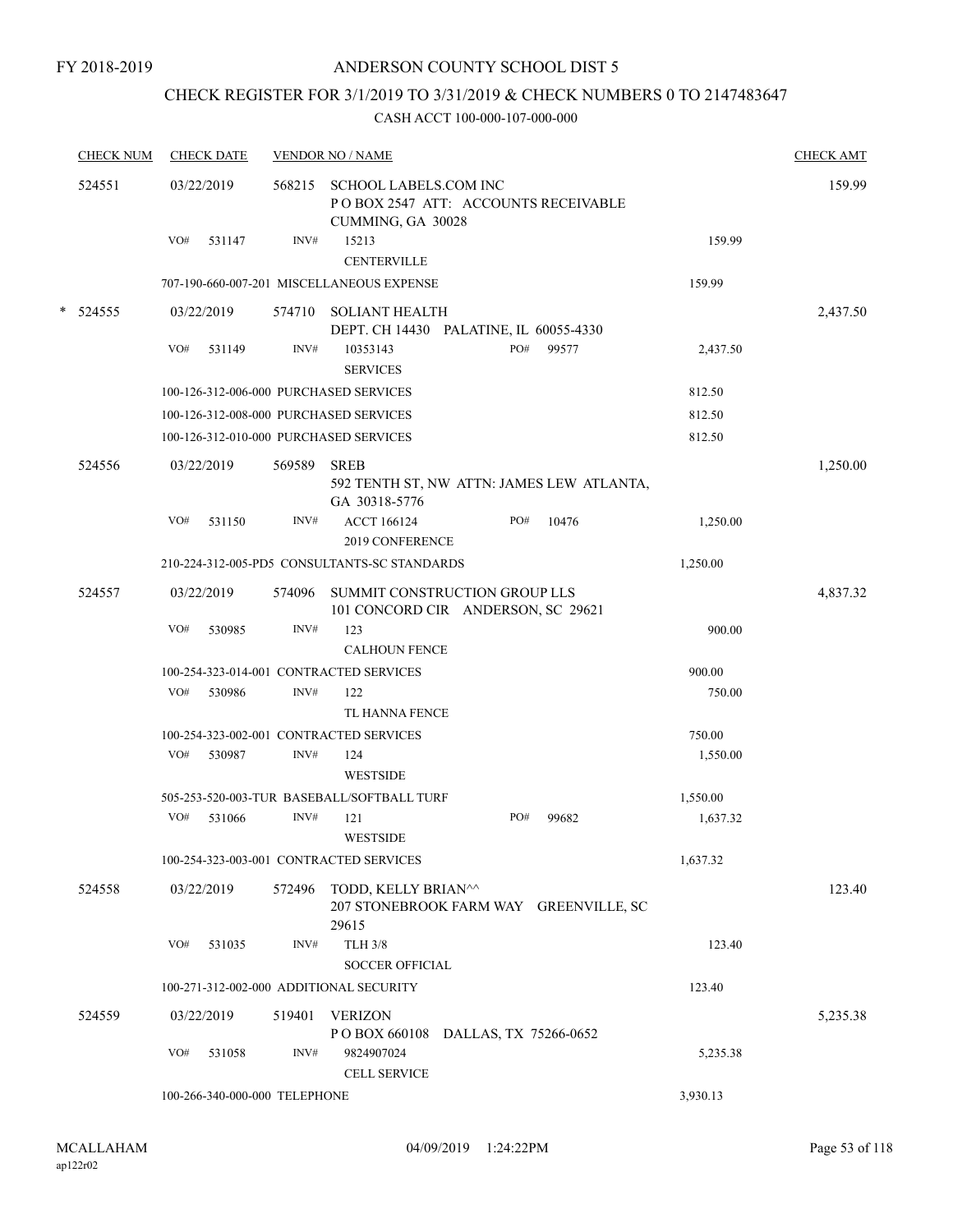# CHECK REGISTER FOR 3/1/2019 TO 3/31/2019 & CHECK NUMBERS 0 TO 2147483647

|   | <u>CHECK NUM</u> |     | <b>CHECK DATE</b>             |        | <u>VENDOR NO / NAME</u>                                                                                  |              |          | <b>CHECK AMT</b> |
|---|------------------|-----|-------------------------------|--------|----------------------------------------------------------------------------------------------------------|--------------|----------|------------------|
|   |                  |     | 100-266-340-001-000 TELEPHONE |        |                                                                                                          |              | 117.96   |                  |
|   |                  |     | 100-266-340-002-000 TELEPHONE |        |                                                                                                          |              | 144.96   |                  |
|   |                  |     | 100-266-340-003-000 TELEPHONE |        |                                                                                                          |              | 106.64   |                  |
|   |                  |     | 100-266-340-006-000 TELEPHONE |        |                                                                                                          |              | 70.69    |                  |
|   |                  |     | 100-266-340-007-000 TELEPHONE |        |                                                                                                          |              | 66.64    |                  |
|   |                  |     | 100-266-340-008-000 TELEPHONE |        |                                                                                                          |              | 66.64    |                  |
|   |                  |     | 100-266-340-009-000 TELEPHONE |        |                                                                                                          |              | 66.63    |                  |
|   |                  |     | 100-266-340-010-000 TELEPHONE |        |                                                                                                          |              | 13.31    |                  |
|   |                  |     | 100-266-340-012-000 TELEPHONE |        |                                                                                                          |              | 13.32    |                  |
|   |                  |     | 100-266-340-013-000 TELEPHONE |        |                                                                                                          |              | 13.32    |                  |
|   |                  |     | 100-266-340-014-000 TELEPHONE |        |                                                                                                          |              | 66.63    |                  |
|   |                  |     | 100-266-340-015-000 TELEPHONE |        |                                                                                                          |              | 79.95    |                  |
|   |                  |     | 100-266-340-016-000 TELEPHONE |        |                                                                                                          |              | 53.32    |                  |
|   |                  |     | 100-266-340-017-000 TELEPHONE |        |                                                                                                          |              | 76.63    |                  |
|   |                  |     | 100-266-340-018-000 TELEPHONE |        |                                                                                                          |              | 13.31    |                  |
|   |                  |     | 100-266-340-019-000 TELEPHONE |        |                                                                                                          |              | 13.32    |                  |
|   |                  |     | 100-266-340-020-000 TELEPHONE |        |                                                                                                          |              | 17.37    |                  |
|   |                  |     | 100-266-340-031-000 TELEPHONE |        |                                                                                                          |              | 53.32    |                  |
|   |                  |     | 338-221-340-000-EAR TELEPHONE |        |                                                                                                          |              | 38.01    |                  |
|   |                  |     | 600-256-340-000-000 TELEPHONE |        |                                                                                                          |              | 159.96   |                  |
|   |                  |     |                               |        | 900-188-340-000-006 HOMELESS TELEPHONE                                                                   |              | 53.32    |                  |
|   | 524560           |     | 03/22/2019                    | 568740 | WALDROP, ROBERT (BOB)**<br>438 33A RAY TALLEY COURT SIMPSONVILLE, SC<br>29680                            |              |          | 134.30           |
|   |                  | VO# | 531044                        | INV#   | MAR 12 TLH<br><b>SOFTBALL OFFICIAL</b>                                                                   |              | 134.30   |                  |
|   |                  |     |                               |        | 100-271-312-002-000 ADDITIONAL SECURITY                                                                  |              | 134.30   |                  |
| * | 524562           |     | 03/22/2019                    | 575885 | <b>WATERSPORTS WAREHOUSE</b><br>101 NORTH PARK DRIVE ANDERSON, SC 29625                                  |              |          | 166.80           |
|   |                  | VO# | 531120                        | INV#   | 69074<br>NEVITT FOREST                                                                                   |              | 166.80   |                  |
|   |                  |     |                               |        | 712-271-660-012-310 RUNNING CLUB EXPENSE                                                                 |              | 166.80   |                  |
|   | 524563           |     | 03/22/2019                    |        | 575863 WETZEL, HEIDI**<br>10 GRIDLEY ST, UNIT B GREENVILLE, SC 29609                                     |              |          | 151.50           |
|   |                  | VO# | 531039                        | INV#   | TLH 3/6<br><b>LACROSSE OFFICIAL</b>                                                                      |              | 151.50   |                  |
|   |                  |     |                               |        | 100-271-312-002-000 ADDITIONAL SECURITY                                                                  |              | 151.50   |                  |
|   | 524564           |     | 03/22/2019                    | 570755 | WILSON & ASSOCIATES SPORTS TURF<br>1737 SOUTH LAKE DRIVE ATT: ACCOUNTS<br>RECEIVABLE LEXINGTON, SC 29073 |              |          | 5,640.00         |
|   |                  | VO# | 531153                        | INV#   | 15827,15711<br><b>FIELD SERVICE</b>                                                                      | PO#<br>99386 | 5,640.00 |                  |
|   |                  |     |                               |        | 100-254-323-002-001 CONTRACTED SERVICES                                                                  |              | 1,920.00 |                  |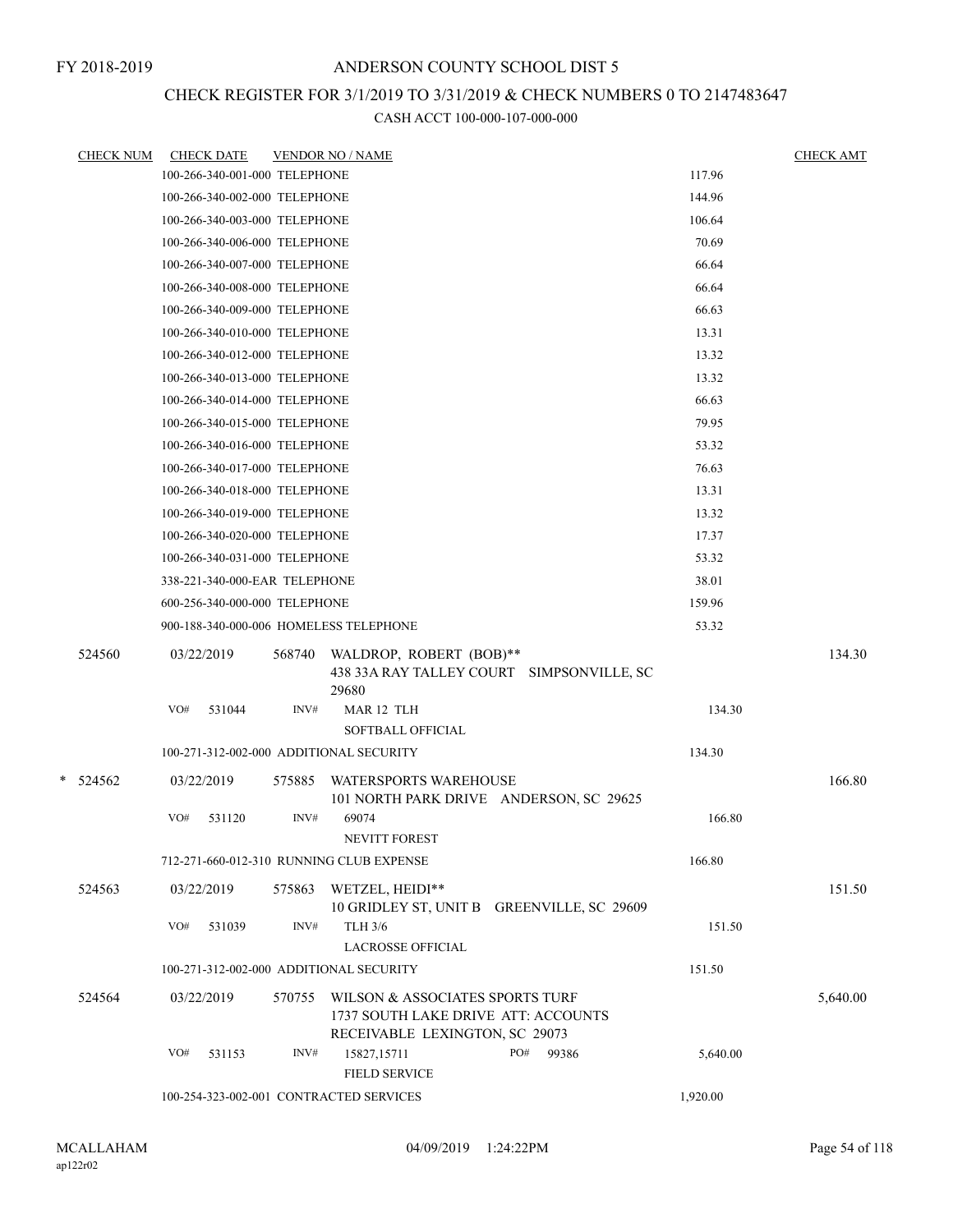### CHECK REGISTER FOR 3/1/2019 TO 3/31/2019 & CHECK NUMBERS 0 TO 2147483647

|        | <b>CHECK NUM</b> |            | <b>CHECK DATE</b>                 |        | <b>VENDOR NO / NAME</b>                                                                                      |     |       |                | <b>CHECK AMT</b> |
|--------|------------------|------------|-----------------------------------|--------|--------------------------------------------------------------------------------------------------------------|-----|-------|----------------|------------------|
|        |                  |            |                                   |        | 100-254-323-002-001 CONTRACTED SERVICES                                                                      |     |       | 560.00         |                  |
|        |                  |            |                                   |        | 100-254-323-003-001 CONTRACTED SERVICES                                                                      |     |       | 1,680.00       |                  |
|        |                  |            |                                   |        | 100-254-323-003-001 CONTRACTED SERVICES                                                                      |     |       | 280.00         |                  |
|        |                  |            |                                   |        | 100-254-323-005-001 CONTRACTED SERVICES                                                                      |     |       | 300.00         |                  |
|        |                  |            |                                   |        | 100-254-323-005-001 CONTRACTED SERVICES                                                                      |     |       | 300.00         |                  |
|        |                  |            |                                   |        | 100-254-323-006-001 CONTRACTED SERVICES                                                                      |     |       | 300.00         |                  |
|        |                  |            |                                   |        |                                                                                                              |     |       |                |                  |
|        |                  |            |                                   |        | 100-254-323-020-001 CONTRACTED SERVICES                                                                      |     |       | 300.00         |                  |
| $\ast$ | 524566           | 03/22/2019 |                                   |        | 567525 ROWLAND MECHANICAL<br>4035 HWY 24 ANDERSON, SC 29626                                                  |     |       |                | 4,501.45         |
|        |                  | VO#        | 531061                            | INV#   | 9117                                                                                                         | PO# | 10206 | 456.16         |                  |
|        |                  |            |                                   |        | <b>ISUZU SERVICE</b>                                                                                         |     |       |                |                  |
|        |                  |            | 100-257-412-000-000 TRUCK SERVICE |        |                                                                                                              |     |       | 456.16         |                  |
|        |                  | VO#        | 531062                            | INV#   | 9141-9153                                                                                                    | PO# | 99095 | 4,045.29       |                  |
|        |                  |            |                                   |        | <b>REPAIRS</b>                                                                                               |     |       |                |                  |
|        |                  |            |                                   |        |                                                                                                              |     |       |                |                  |
|        |                  |            |                                   |        | 100-255-323-000-ACT ACTIVITY BUS CONTRACTED SERVICES                                                         |     |       | 372.65         |                  |
|        |                  |            |                                   |        | 100-255-323-000-ACT ACTIVITY BUS CONTRACTED SERVICES                                                         |     |       | 334.32         |                  |
|        |                  |            |                                   |        | 100-255-323-000-ACT ACTIVITY BUS CONTRACTED SERVICES<br>100-255-323-000-ACT ACTIVITY BUS CONTRACTED SERVICES |     |       | 98.32<br>90.99 |                  |
|        |                  |            |                                   |        | 100-255-323-000-ACT ACTIVITY BUS CONTRACTED SERVICES                                                         |     |       | 98.32          |                  |
|        |                  |            |                                   |        | 100-255-323-000-ACT ACTIVITY BUS CONTRACTED SERVICES                                                         |     |       | 105.65         |                  |
|        |                  |            |                                   |        | 100-255-323-000-ACT ACTIVITY BUS CONTRACTED SERVICES                                                         |     |       | 575.00         |                  |
|        |                  |            |                                   |        | 100-255-323-000-ACT ACTIVITY BUS CONTRACTED SERVICES                                                         |     |       | 1,162.94       |                  |
|        |                  |            |                                   |        | 100-255-323-000-ACT ACTIVITY BUS CONTRACTED SERVICES                                                         |     |       | 391.40         |                  |
|        |                  |            |                                   |        | 100-255-323-000-ACT ACTIVITY BUS CONTRACTED SERVICES                                                         |     |       | 46.00          |                  |
|        |                  |            |                                   |        | 100-255-323-000-ACT ACTIVITY BUS CONTRACTED SERVICES                                                         |     |       | 90.99          |                  |
|        |                  |            |                                   |        | 100-255-323-000-ACT ACTIVITY BUS CONTRACTED SERVICES                                                         |     |       | 423.71         |                  |
|        |                  |            |                                   |        | 100-255-323-000-ACT ACTIVITY BUS CONTRACTED SERVICES                                                         |     |       | 255.00         |                  |
| *      | 524569           | 03/26/2019 |                                   | 575063 | BAYADA HOME HEALTH CARE, INC.<br>PO BOX 536446 PITTSBURGH, PA 15253-5906                                     |     |       |                | 7,528.50         |
|        |                  | VO#        | 531264                            | INV#   | 14365996                                                                                                     | PO# | 99580 | 2,068.50       |                  |
|        |                  |            |                                   |        | <b>MARCH 4-8</b>                                                                                             |     |       |                |                  |
|        |                  |            |                                   |        | 203-215-313-000-000 O&M/ PT/ ESL SERVICES                                                                    |     |       | 2,068.50       |                  |
|        |                  | VO#        | 531265                            | INV#   | 14345268                                                                                                     | PO# | 99580 |                |                  |
|        |                  |            |                                   |        | FEB 25-MARCH 1                                                                                               |     |       | 2,047.50       |                  |
|        |                  |            |                                   |        | 203-215-313-000-000 O&M/ PT/ ESL SERVICES                                                                    |     |       | 2,047.50       |                  |
|        |                  | VO#        | 531266                            | INV#   | 14262232                                                                                                     | PO# | 99580 | 3,412.50       |                  |
|        |                  |            |                                   |        | <b>JAN 28-FEB 1</b>                                                                                          |     |       |                |                  |
|        |                  |            |                                   |        | 203-215-313-000-000 O&M/ PT/ ESL SERVICES                                                                    |     |       | 3,412.50       |                  |
|        | 524570           |            | 03/26/2019                        | 563453 | <b>B&amp;H PHOTO-VIDEO</b><br>P.O. BOX 28072 REMITTANCE PROCESSING<br>CENTER NEW YORK, NY 10087-8072         |     |       |                | 770.24           |
|        |                  | VO#        | 531204                            | INV#   | 155568410<br><b>RECORDERS</b>                                                                                | PO# | 10434 | 770.24         |                  |
|        |                  |            |                                   |        | 100-114-410-002-VEN SUPPLY-ADDT'L FOR LOST VENDING                                                           |     |       | 770.24         |                  |
|        |                  |            |                                   |        |                                                                                                              |     |       |                |                  |
|        | * 524572         |            | 03/26/2019                        | 575891 | BULLDOG TOURS, INC<br>18 ANSON ST. CHARLESTON, SC 29401                                                      |     |       |                | 1,210.00         |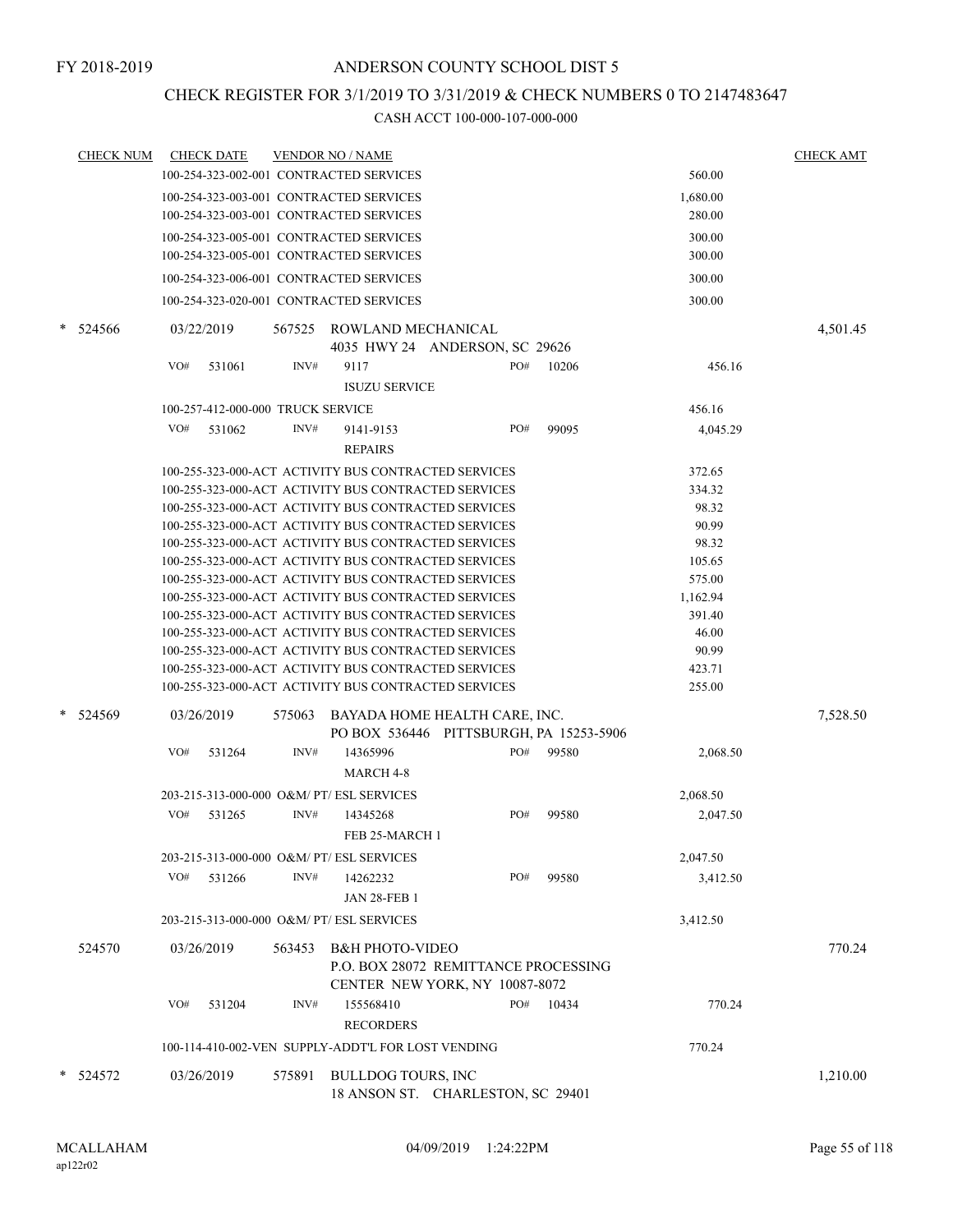# CHECK REGISTER FOR 3/1/2019 TO 3/31/2019 & CHECK NUMBERS 0 TO 2147483647

|   | <b>CHECK NUM</b> |     | <b>CHECK DATE</b> |                                   | <b>VENDOR NO / NAME</b>                                                               |            | <b>CHECK AMT</b> |
|---|------------------|-----|-------------------|-----------------------------------|---------------------------------------------------------------------------------------|------------|------------------|
|   |                  | VO# | 531263            | INV#                              | <b>HISTORY WALK</b><br><b>CONCORD ELEM</b>                                            | 1,210.00   |                  |
|   |                  |     |                   |                                   | 709-271-660-009-355 FIELD TRIPS GRADE 5 EXPENSE                                       | 1,210.00   |                  |
|   | 524573           |     | 03/26/2019        |                                   | 151401 CALHOUN ACADEMY PTO<br>ANDERSON, SC                                            |            | 150.00           |
|   |                  | VO# | 531205            | INV#                              | <b>T-SHIRTS</b><br>REIMBURSEMENT                                                      | 150.00     |                  |
|   |                  |     |                   |                                   | 900-188-410-000-006 HOMELESS SUPPLIES                                                 | 150.00     |                  |
|   | 524574           |     | 03/26/2019        |                                   | 570767 CAMPO, JAIRO.^^<br>505 PEACH GROVE PLACE MAULDIN, SC 29622                     |            | 107.90           |
|   |                  | VO# | 531171            | INV#                              | TLH 3/15<br><b>SOCCER OFFICIAL</b>                                                    | 107.90     |                  |
|   |                  |     |                   |                                   | 100-271-312-002-000 ADDITIONAL SECURITY                                               | 107.90     |                  |
| * | 524576           |     | 03/26/2019        |                                   | 575178 CORNELL, TYLER^^<br>2 WESLEY ELLISON RD WILLIAMSTON, SC 29697                  |            | 119.00           |
|   |                  | VO# | 531176            | INV#                              | TLH 3/16<br><b>BASEBALL OFFICIAL</b>                                                  | 119.00     |                  |
|   |                  |     |                   |                                   | 100-271-312-002-000 ADDITIONAL SECURITY                                               | 119.00     |                  |
|   | 524577           |     | 03/26/2019        |                                   | 573645 DANCE MAKERS, INC<br>POBOX 1586 LAGUNA BEACH, CA 92652                         |            | 7,300.00         |
|   |                  | VO# | 531207            | INV#                              | <b>MARCH 29-31</b><br><b>SOUTHWOOD ACADEMY</b>                                        | 7,300.00   |                  |
|   |                  |     |                   | 721-190-660-021-607 DANCE EXPENSE |                                                                                       | 7,300.00   |                  |
|   | 524578           |     | 03/26/2019        |                                   | 564326 DARSAN, GARY.^^                                                                |            | 116.90           |
|   |                  |     |                   |                                   | 392 STRASBURG DR SIMPSONVILLE, SC 29681                                               |            |                  |
|   |                  | VO# | 531170            | INV#                              | TLH 3/15<br><b>SOCCER OFFICIAL</b>                                                    | 116.90     |                  |
|   |                  |     |                   |                                   | 100-271-312-002-000 ADDITIONAL SECURITY                                               | 116.90     |                  |
|   | * 524580         |     | 03/26/2019        | 567489                            | DE LAGE LANDEN<br>POBOX 41602 PHILADELPHIA, PA 19101-1602                             |            | 1,166.22         |
|   |                  | VO# | 531208            | INV#                              | 62562554<br><b>COPIERS</b>                                                            | 1,166.22   |                  |
|   |                  |     |                   | 100-112-410-007-000 SUPPLIES      |                                                                                       | 583.11     |                  |
|   |                  |     |                   | 100-113-410-007-000 SUPPLIES      |                                                                                       | 583.11     |                  |
|   | 524581           |     | 03/26/2019        | 198651                            | DELL MARKETING LP<br>PO BOX 534118 ATT: ACCOUNTS RECEIVABLE<br>ATLANTA, GA 30353-4118 |            | 174,461.14       |
|   |                  | VO# | 531209            | INV#                              | 10304194432<br>PO#<br>10379<br><b>TECH EQUIPMENT</b>                                  | 174,174.50 |                  |
|   |                  |     |                   | 515-253-520-031-CAR CAREER CENTER |                                                                                       | 174,174.50 |                  |
|   |                  | VO# | 531269            | INV#                              | 10301372104<br><b>TONER</b>                                                           | 286.64     |                  |
|   |                  |     |                   |                                   | 723-190-660-023-911 MISCELLANEOUS- ADULT ED EXPENSE                                   | 286.64     |                  |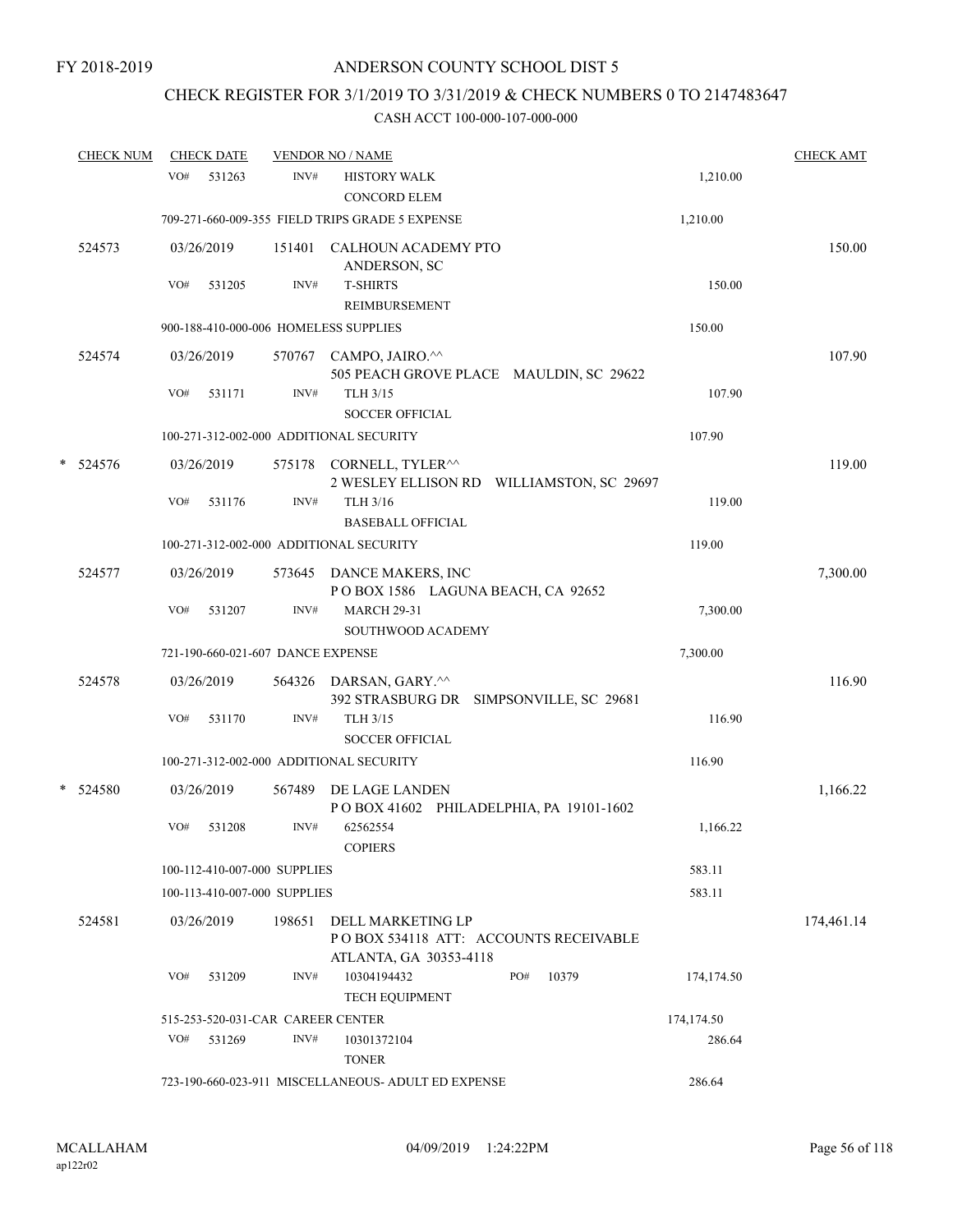# CHECK REGISTER FOR 3/1/2019 TO 3/31/2019 & CHECK NUMBERS 0 TO 2147483647

| <b>CHECK NUM</b> | <b>CHECK DATE</b>                       |        | <b>VENDOR NO / NAME</b>                                                                                    |          | <b>CHECK AMT</b> |
|------------------|-----------------------------------------|--------|------------------------------------------------------------------------------------------------------------|----------|------------------|
| 524583           | 03/26/2019                              | INV#   | 572196 FUNDRAISING.COM<br>PO BOX 306047 NASHVILLE, TN 37230-6047                                           |          | 855.00           |
|                  | VO#<br>531268                           |        | 915071697<br>ACCT# DZ990121                                                                                | 855.00   |                  |
|                  |                                         |        | 706-271-660-006-525 PENCIL MACHINE EXPENSE                                                                 | 855.00   |                  |
|                  |                                         |        |                                                                                                            |          |                  |
| 524587           | 03/26/2019                              |        | 566044 HAWKINS, GREGORY **<br>1106 GILREATH ROAD ANDERSON, SC 29621                                        |          | 109.00           |
|                  | VO#<br>531165                           | INV#   | <b>TLH 3/18</b>                                                                                            | 109.00   |                  |
|                  |                                         |        | <b>BASEBALL OFFICIAL</b>                                                                                   |          |                  |
|                  | 100-271-312-002-000 ADDITIONAL SECURITY |        |                                                                                                            | 109.00   |                  |
| 524588           | 03/26/2019                              |        | 573777 HOFFMAN, BILL**<br>203 WOODLAKE DR SPARTANBURG, SC 29301                                            |          | 121.10           |
|                  | VO#<br>531167                           | INV#   | <b>TLH 3/18</b>                                                                                            | 121.10   |                  |
|                  |                                         |        | <b>SOCCER OFFICIAL</b>                                                                                     |          |                  |
|                  | 100-271-312-002-000 ADDITIONAL SECURITY |        |                                                                                                            | 121.10   |                  |
| 524589           | 03/26/2019                              |        | 572438 HUNT, FLOYD^^<br>1028 SANDS PALM WAY ANDERSON, SC 29621                                             |          | 110.00           |
|                  | VO#<br>531173                           | INV#   | TLH 3/15                                                                                                   | 110.00   |                  |
|                  |                                         |        | <b>SOCCER OFFICIAL</b>                                                                                     |          |                  |
|                  | 100-271-312-002-000 ADDITIONAL SECURITY |        |                                                                                                            | 110.00   |                  |
| 524591           | 03/26/2019                              |        | 282620 IONOSPHERE TOURS<br>307 N. MAIN STREET ANDERSON, SC 29621                                           |          | 288.00           |
|                  | VO#<br>531224                           | INV#   | RSV#17707                                                                                                  | 288.00   |                  |
|                  |                                         |        | <b>MIDWAY ELEM</b>                                                                                         |          |                  |
|                  | 203-127-410-000-000 SUPPLIES-LD/DD/OHI  |        |                                                                                                            | 90.00    |                  |
|                  |                                         |        | 717-190-660-017-353 FIELD TRIPS GRADE 3 EXPENSE                                                            | 198.00   |                  |
| 524593           | 03/26/2019                              |        | 304900 KAPLAN EARLY LEARNING COMPANY<br>PO BOX 890575 ATT: ACCOUNTS RECEIVABLE<br>CHARLOTTE, NC 28289-0575 |          | 171.65           |
|                  | VO#<br>531225                           | INV#   | 5052079                                                                                                    | 171.65   |                  |
|                  |                                         |        | <b>NORTH POINTE</b>                                                                                        |          |                  |
|                  | 100-147-410-013-000 SUPPLIES            |        |                                                                                                            | 171.65   |                  |
| 524594           | 03/26/2019                              | 313476 | LAKESHORE LEARNING MATERIALS<br>2695 EAST DOMINGUEZ STREET ATT: ACCOUNTS<br>RECEIVABLE CARSON, CA 90895    |          | 115.86           |
|                  | VO#<br>531226                           | INV#   | 1135460319                                                                                                 | 115.86   |                  |
|                  |                                         |        | NORTH POINTE                                                                                               |          |                  |
|                  | 100-147-410-013-000 SUPPLIES            |        |                                                                                                            | 115.86   |                  |
| 524595           | 03/26/2019                              | 574438 | LYNX SYSTEM DEVELOPERS, INC<br>179 WARD HILL AVENUE HAVERHILL, MA 01835                                    |          | 1,908.00         |
|                  | VO#<br>531227                           | INV#   | 300100<br><b>TL HANNA</b>                                                                                  | 1,908.00 |                  |
|                  | 100-271-410-002-000 SUPPLIES            |        |                                                                                                            | 1,908.00 |                  |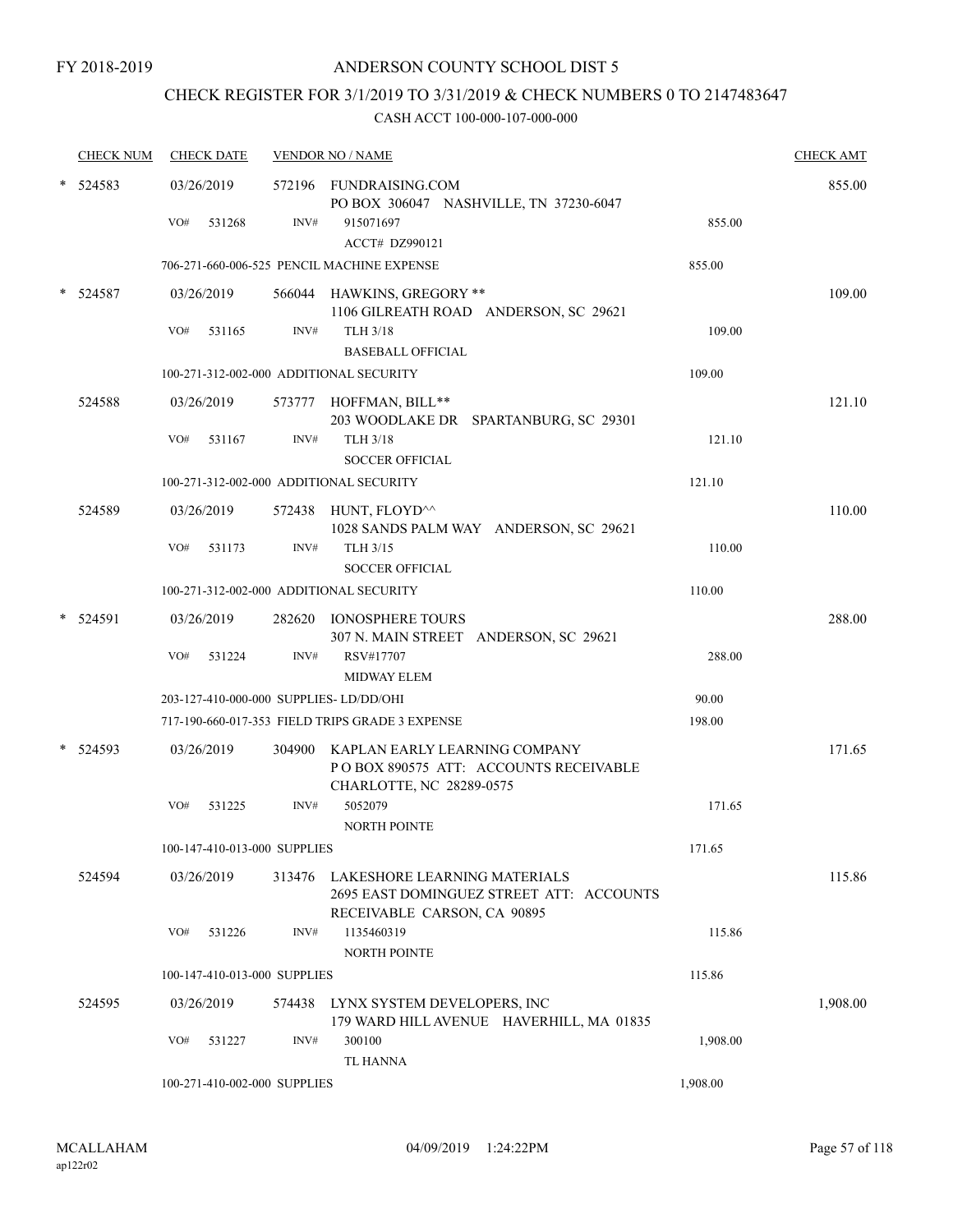# CHECK REGISTER FOR 3/1/2019 TO 3/31/2019 & CHECK NUMBERS 0 TO 2147483647

| <b>CHECK NUM</b> |     | <b>CHECK DATE</b> |                                   | <b>VENDOR NO / NAME</b>                                                                                     |       |       |                   | <b>CHECK AMT</b> |
|------------------|-----|-------------------|-----------------------------------|-------------------------------------------------------------------------------------------------------------|-------|-------|-------------------|------------------|
| 524596           |     | 03/26/2019        |                                   | 569972 MARIA KEELEY-GIL<br>500 SUSSEX WAY ANDERSON, SC 29625                                                |       |       |                   | 233.37           |
|                  | VO# | 531199            | INV#                              | <b>GLASS REPAIR</b><br>REIMBURSEMENT                                                                        |       |       | 233.37            |                  |
|                  |     |                   | 100-254-323-000-001 CONTRACT SRVS |                                                                                                             |       |       | 233.37            |                  |
| 524597           |     | 03/26/2019        |                                   | 575472 MATHEWS, PARKER <sup>^^</sup><br>231 RIGGS DR CLEMSON, SC 29631                                      |       |       |                   | 360.00           |
|                  | VO# | 531178            | INV#                              | <b>MARCH 4-15</b><br><b>HANNA BAND</b>                                                                      |       |       | 360.00            |                  |
|                  |     |                   | 100-114-410-002-001 BAND SUPPLIES |                                                                                                             |       |       | 360.00            |                  |
| * 524599         |     | 03/26/2019        | 574358                            | MONSTER TECHNOLOGY, LLC<br>8726 S. SEPULVEDA BLVD SUITE D #B-152 LOS<br>ANGELES, CA 90045                   |       |       |                   | 1,724.00         |
|                  | VO# | 531228            | INV#                              | IJH3542<br><b>TONER</b>                                                                                     | PO#   | 10414 | 1,310.00          |                  |
|                  |     |                   |                                   | 201-112-445-010-000 TECHNOLOGY SUPPLIES                                                                     |       |       | 1,310.00          |                  |
|                  | VO# | 531229            | INV#                              | <b>IPL2777</b><br><b>TONER</b>                                                                              | PO#   | 10438 | 414.00            |                  |
|                  |     |                   | 100-113-410-017-000 SUPPLIES      |                                                                                                             |       |       | 414.00            |                  |
| $*$ 524601       |     | 03/26/2019        | 570673                            | NATIONAL DROPOUT PREVENTION NETWORK<br>713 E. GREENVILLE ST SUITE D #108 ANDERSON,<br>SC 29621              |       |       |                   | 890.40           |
|                  | VO# | 531276            | INV#                              | 201930MB<br><b>ARY FORUM</b>                                                                                |       |       | 890.40            |                  |
|                  |     |                   |                                   | 100-231-334-000-000 TRUSTEE EXPENSE                                                                         |       |       | 890.40            |                  |
| 524602           |     | 03/26/2019        | 382750                            | NEW FOUNDATIONS CHILDREN & FAM SVCS INC<br>2300 STANDRIDGE ROAD ATT: DONNA<br>HARRINGTON ANDERSON, SC 29625 |       |       |                   | 11,013.33        |
|                  | VO# | 531232            | INV#                              | 1648<br><b>FEB EXPENSES</b>                                                                                 | $PO#$ | 10501 | 11,013.33         |                  |
|                  |     |                   |                                   | 221-113-312-000-NFH ADMIN COORD/VOC FACIL/TUTORS<br>221-113-312-000-NFH ADMIN COORD/VOC FACIL/TUTORS        |       |       | 4,149.35<br>50.00 |                  |
|                  |     |                   | 221-113-410-000-NFH SUPPLIES      |                                                                                                             |       |       | 13.98             |                  |
|                  |     |                   |                                   | 221-172-410-000-NFH SUMMER PRG SUPPLIES                                                                     |       |       | 6,800.00          |                  |
| 524603           |     | 03/26/2019        | 570103                            | NEWLON, JON^^<br>102 CARNOUSTIE COURT GREENWOOD, SC<br>29646                                                |       |       |                   | 127.40           |
|                  | VO# | 531166            | INV#                              | <b>TLH 3/18</b><br>SOCCER OFFICIAL                                                                          |       |       | 127.40            |                  |
|                  |     |                   |                                   | 100-271-312-002-000 ADDITIONAL SECURITY                                                                     |       |       | 127.40            |                  |
| 524604           |     | 03/26/2019        | 389900                            | <b>OFFICE DEPOT</b><br>POBOX 1413 CHARLOTTE, NC 28201-1413                                                  |       |       |                   | 764.07           |
|                  | VO# | 531233            | INV#                              | 276540342001<br>276515764001                                                                                |       |       | 120.30            |                  |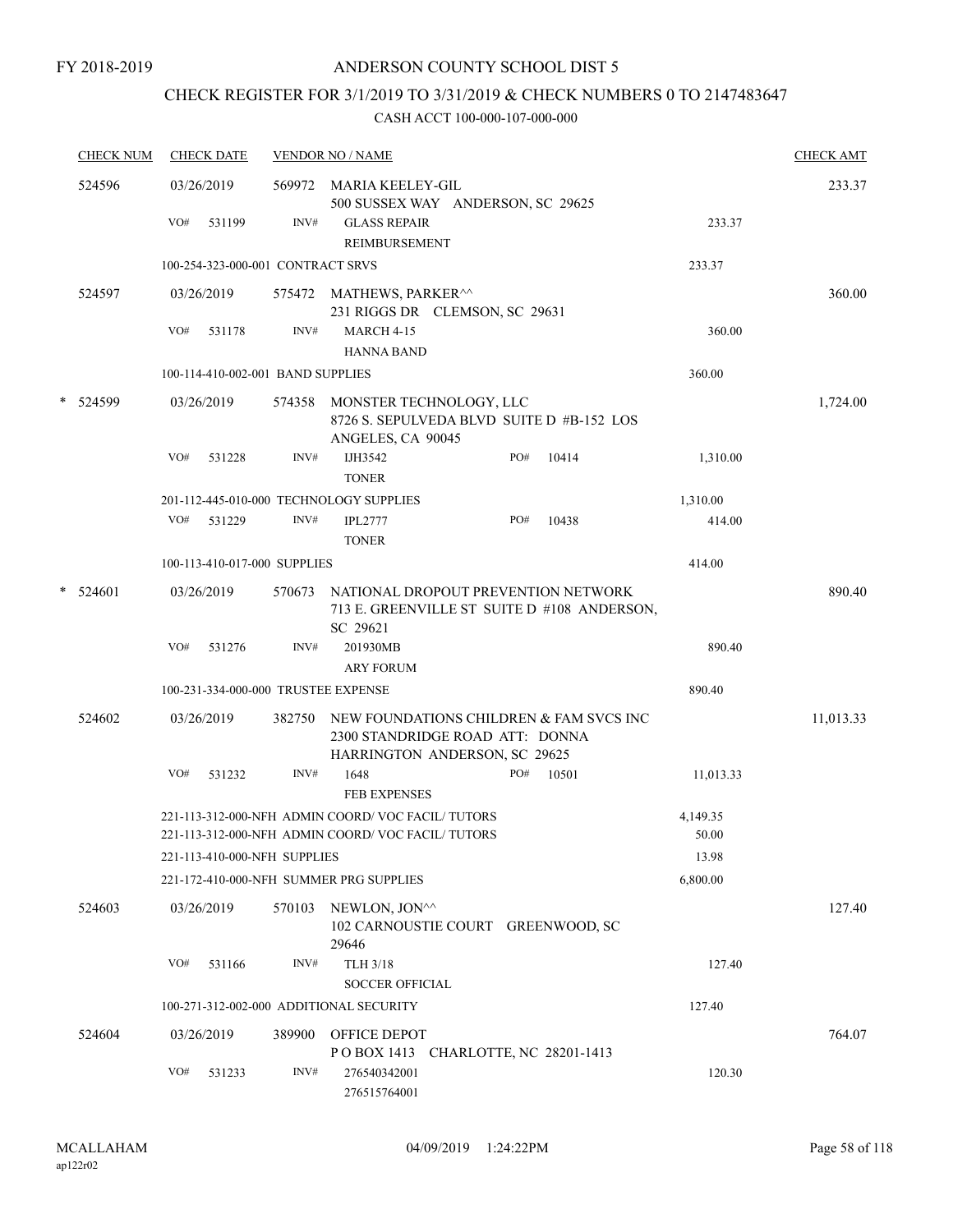# CHECK REGISTER FOR 3/1/2019 TO 3/31/2019 & CHECK NUMBERS 0 TO 2147483647

| <b>CHECK NUM</b> | <b>CHECK DATE</b>            | <b>VENDOR NO / NAME</b>                                                                   | <b>CHECK AMT</b> |
|------------------|------------------------------|-------------------------------------------------------------------------------------------|------------------|
|                  | 100-147-410-019-000 SUPPLIES | 108.02                                                                                    |                  |
|                  | 100-147-410-019-000 SUPPLIES | 12.28                                                                                     |                  |
|                  | VO#<br>531234                | INV#<br>583.10<br>280676973001                                                            |                  |
|                  |                              | <b>CALCULATORS</b>                                                                        |                  |
|                  | 100-223-410-002-000 Supplies | 583.10                                                                                    |                  |
|                  | VO#<br>531271                | INV#<br>60.67<br>283453852001                                                             |                  |
|                  |                              | <b>SUPPLIES</b>                                                                           |                  |
|                  |                              | 723-190-660-023-911 MISCELLANEOUS- ADULT ED EXPENSE<br>60.67                              |                  |
| 524605           | 03/26/2019                   | 572704<br>PIEDMONT FIRE EXTINGUISHERS                                                     | 2,409.40         |
|                  |                              | PO BOX 89 WARE SHOALS, SC 29692                                                           |                  |
|                  | VO#<br>531235                | INV#<br>PO 10472<br>PO#<br>10472<br>2,409.40                                              |                  |
|                  |                              | <b>RANGE HOOD SERVICE</b>                                                                 |                  |
|                  |                              | 128.50<br>600-256-323-002-000 REPAIRS TO EQUIPMENT                                        |                  |
|                  |                              | 600-256-323-003-000 REPAIRS TO EQUIPMENT<br>160.60                                        |                  |
|                  |                              | 117.80<br>600-256-323-005-000 REPAIRS TO EQUIPMENT                                        |                  |
|                  |                              | 160.60<br>600-256-323-006-000 REPAIRS TO EQUIPMENT                                        |                  |
|                  |                              | 128.50<br>600-256-323-007-000 REPAIRS TO EQUIPMENT                                        |                  |
|                  |                              | 139.20<br>600-256-323-008-000 REPAIRS TO EQUIPMENT                                        |                  |
|                  |                              | 600-256-323-009-000 REPAIRS TO EQUIPMENT<br>128.50                                        |                  |
|                  |                              | 600-256-323-010-000 REPAIRS TO EQUIPMENT<br>107.10                                        |                  |
|                  |                              | 149.90<br>600-256-323-011-000 REPAIRS TO EQUIPMENT                                        |                  |
|                  |                              | 107.10<br>600-256-323-012-000 REPAIRS TO EQUIPMENT                                        |                  |
|                  |                              | 107.10<br>600-256-323-013-000 REPAIRS TO EQUIPMENT                                        |                  |
|                  |                              | 600-256-323-014-000 REPAIRS TO EQUIPMENT<br>107.10                                        |                  |
|                  |                              | 96.40<br>600-256-323-015-000 REPAIRS TO EQUIPMENT                                         |                  |
|                  |                              | 107.10<br>600-256-323-016-000 REPAIRS TO EQUIPMENT                                        |                  |
|                  |                              | 160.60<br>600-256-323-017-000 REPAIRS TO EQUIPMENT                                        |                  |
|                  |                              | 600-256-323-018-000 REPAIRS TO EQUIPMENT<br>139.20                                        |                  |
|                  |                              | 600-256-323-019-000 REPAIRS TO EQUIPMENT<br>107.10                                        |                  |
|                  |                              | 600-256-323-020-000 REPAIRS TO EQUIPMENT<br>160.60                                        |                  |
|                  |                              | 96.40<br>600-256-323-021-000 REPAIRS TO EQUIPMENT                                         |                  |
|                  |                              |                                                                                           |                  |
| 524606           | 03/26/2019                   | PLANETHS, LLC<br>574179<br>253 ROYAL PALMS DR. SUITE 1 ATLANTIC<br><b>BEACH, FL 32233</b> | 6,500.00         |
|                  | VO#<br>531277                | INV#<br>4204<br>PO#<br>10509<br>6,500.00                                                  |                  |
|                  |                              | <b>LICENSE RENEWAL</b>                                                                    |                  |
|                  |                              | 100-271-312-002-000 ADDITIONAL SECURITY<br>2,500.00                                       |                  |
|                  |                              | 100-271-312-003-000 ADDITIONAL SECURITY<br>2,500.00                                       |                  |
|                  |                              | 100-271-312-005-000 ADDITIONAL SECURITY<br>500.00                                         |                  |
|                  |                              | 100-271-312-006-000 ADDITIONAL SECURITY<br>500.00                                         |                  |
|                  |                              | 500.00<br>100-271-312-020-000 ADDITIONAL SECURITY                                         |                  |
|                  |                              |                                                                                           |                  |
| 524607           | 03/26/2019                   | PROSOURCE LLC<br>571652<br>P.O. BOX 5339 GREENVILLE, SC 29606                             | 1,053.05         |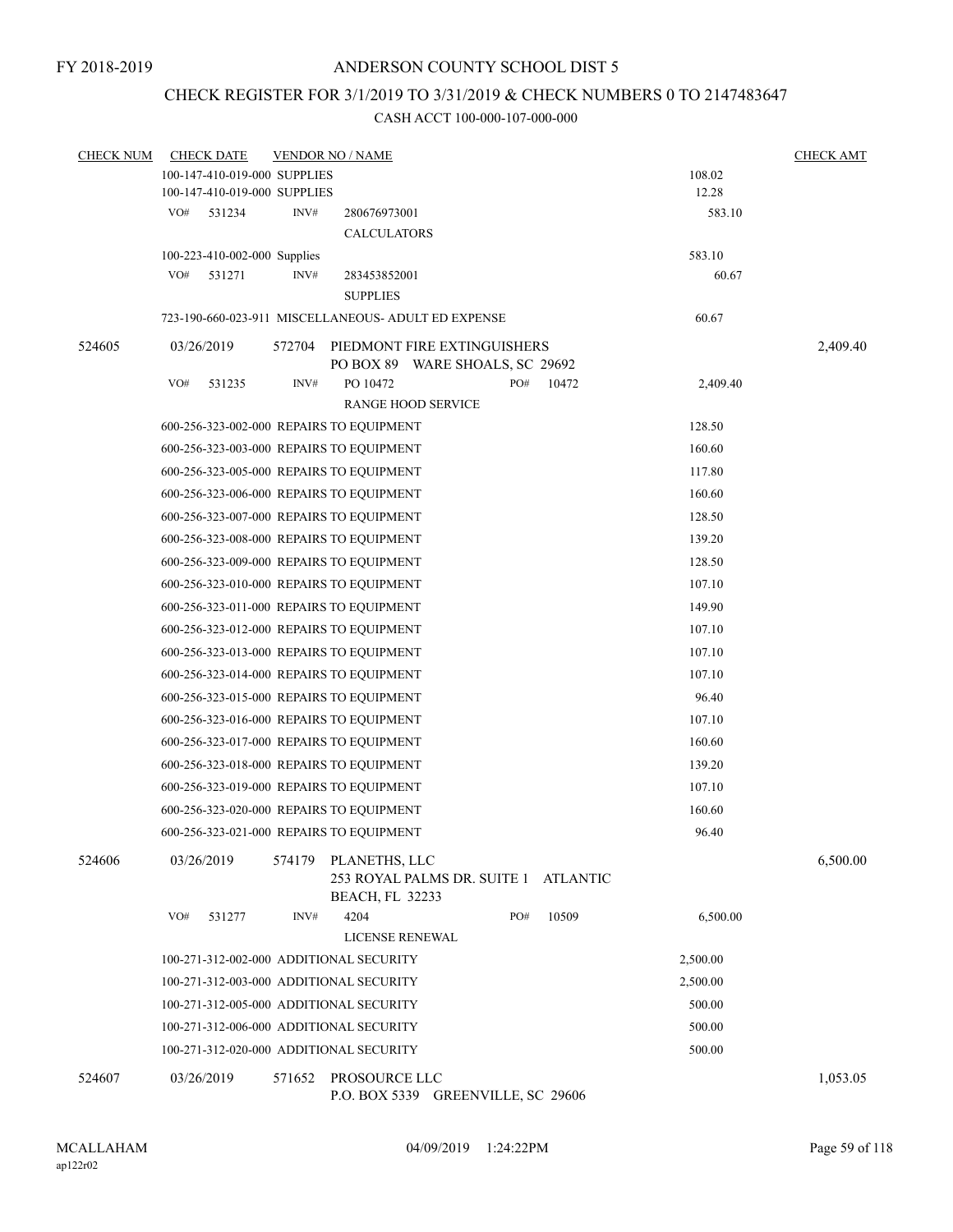# CHECK REGISTER FOR 3/1/2019 TO 3/31/2019 & CHECK NUMBERS 0 TO 2147483647

|        | <b>CHECK NUM</b> |     | <b>CHECK DATE</b> |                                     | <b>VENDOR NO / NAME</b>                                                                          |          | <b>CHECK AMT</b> |
|--------|------------------|-----|-------------------|-------------------------------------|--------------------------------------------------------------------------------------------------|----------|------------------|
|        |                  | VO# | 531236            | INV#                                | S2057269<br><b>WATER COOLER</b>                                                                  | 1,053.05 |                  |
|        |                  |     |                   |                                     | 100-254-410-009-400 HVAC/ELECTRICAL/PLUMBING                                                     | 1,053.05 |                  |
| $\ast$ | 524609           |     | 03/26/2019        |                                     | 575888 ROWLAND'S AUTOMOTIVE SPECIALIST<br>650 MCGEE RD ANDERSON, SC 29625-1400                   |          | 2,498.80         |
|        |                  | VO# | 531237            | INV#                                | RO J001423<br><b>TRANSMISSION</b>                                                                | 2,498.80 |                  |
|        |                  |     |                   |                                     | 100-254-412-000-001 TRUCK SERVICE - MAINTENANCE                                                  | 2,498.80 |                  |
|        | 524610           |     | 03/26/2019        |                                     | 567200 SCAAE<br>C/O CLAIR HAMMONDS, TREASURER 301 LORIS<br>LIONS ROAD LORIS, SC 29569            |          | 185.00           |
|        |                  | VO# | 531238            | INV#                                | <b>REGISTRATION</b><br><b>KIMBERLY WILKINS</b>                                                   | 185.00   |                  |
|        |                  |     |                   |                                     | 207-224-333-001-004 TRIPS AND CONFERENCES                                                        | 185.00   |                  |
|        | 524611           |     | 03/26/2019        |                                     | 566995 SC DEPT OF JUVENILE JUSTICE<br>POBOX 21069 ATT: FISCAL AFFAIRS COLUMBIA,<br>SC 29221-1069 |          | 696.71           |
|        |                  | VO# | 531239            | INV#                                | 2000444639<br>FEB 2019                                                                           | 696.71   |                  |
|        |                  |     |                   |                                     | 100-412-720-000-000 PAYMENTS TO OTHER GOV'T UNITS                                                | 696.71   |                  |
|        | 524612           |     | 03/26/2019        |                                     | 570059 SHARP BUSINESS SYSTEMS<br>DEPT 1216 PO BOX 121216 DALLAS, TX<br>75312-1216                |          | 634.51           |
|        |                  | VO# | 531241            | INV#                                | 9001799268<br><b>COPIES</b>                                                                      | 95.30    |                  |
|        |                  |     |                   | 708-271-660-008-362 COPIER EXPENSE  |                                                                                                  | 95.30    |                  |
|        |                  | VO# | 531242            | INV#                                | 9001802232<br><b>COPIES</b>                                                                      | 98.04    |                  |
|        |                  |     |                   | 721-190-660-021-562 COPIERS EXPENSE |                                                                                                  | 98.04    |                  |
|        |                  | VO# | 531243            | INV#                                | 9001799282<br><b>COPIES</b>                                                                      | 334.10   |                  |
|        |                  |     |                   | 201-113-490-006-000 COPIER COST     |                                                                                                  | 334.10   |                  |
|        |                  | VO# | 531247            | INV#                                | 9001750368<br><b>COPIES</b>                                                                      | 107.07   |                  |
|        |                  |     |                   |                                     | 100-255-323-000-000 CONTRACTED SERVICES                                                          | 107.07   |                  |
|        | 524613           |     | 03/26/2019        | 571007                              | SIMPLIFIED OFFICE SYSTEMS<br>6220 BUSH RIVER ROAD COLUMBIA, SC 29212                             |          | 1,250.39         |
|        |                  | VO# | 531244            | INV#                                | 190301-0154<br><b>COPIES</b>                                                                     | 497.55   |                  |
|        |                  |     |                   | 201-112-490-019-000 COPIER COST     |                                                                                                  | 497.55   |                  |
|        |                  | VO# | 531245            | INV#                                | 190318-0001<br><b>COPIES</b>                                                                     | 145.45   |                  |
|        |                  |     |                   |                                     | 721-190-660-021-562 COPIERS EXPENSE                                                              | 145.45   |                  |
|        |                  | VO# | 531246            | INV#                                | 190304-0035-36                                                                                   | 607.39   |                  |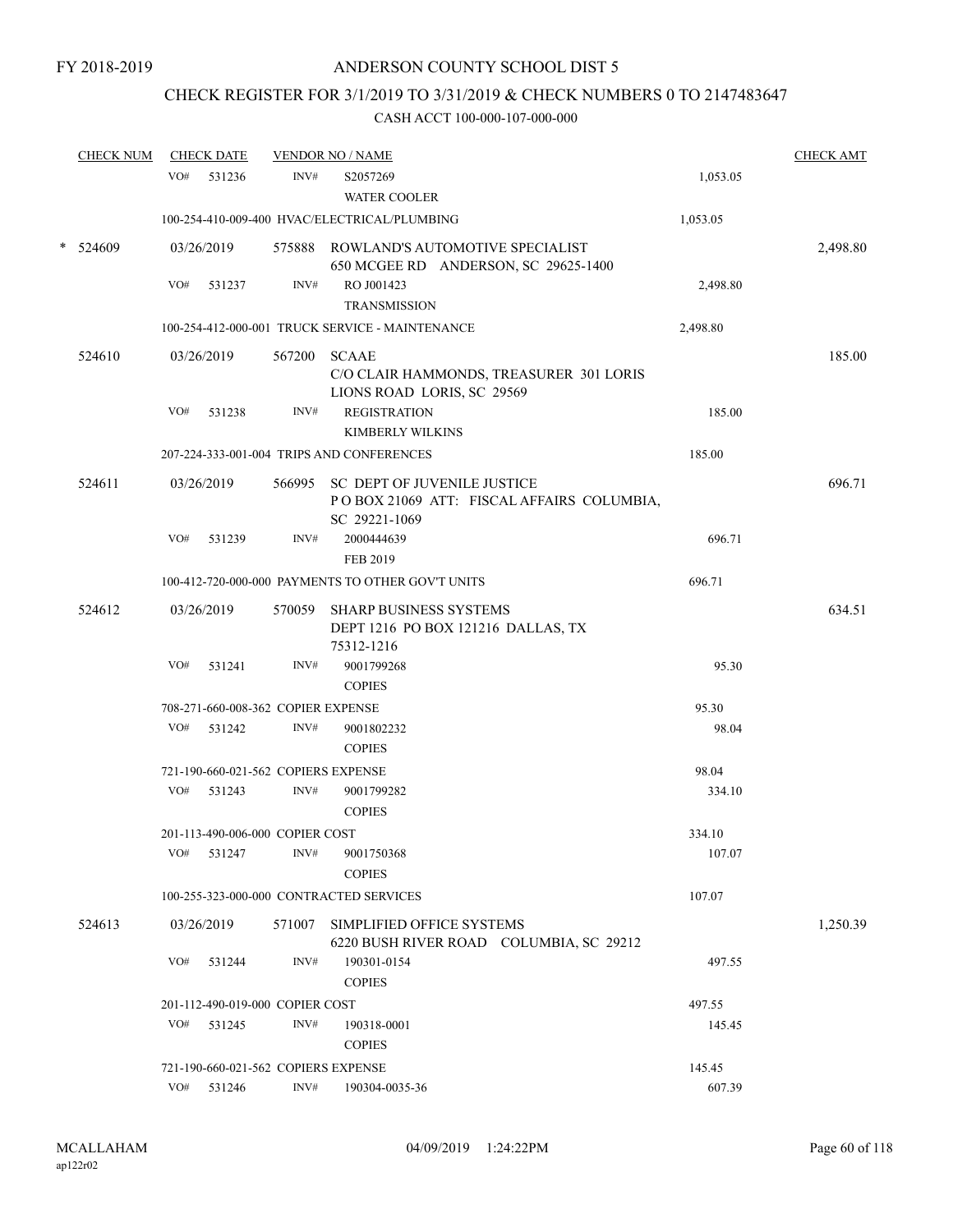#### FY 2018-2019

### ANDERSON COUNTY SCHOOL DIST 5

# CHECK REGISTER FOR 3/1/2019 TO 3/31/2019 & CHECK NUMBERS 0 TO 2147483647

|        | <b>CHECK NUM</b> | <b>CHECK DATE</b>                                                  |        | <b>VENDOR NO / NAME</b>                                              |                  | <b>CHECK AMT</b> |
|--------|------------------|--------------------------------------------------------------------|--------|----------------------------------------------------------------------|------------------|------------------|
|        |                  |                                                                    |        | <b>COPIES</b>                                                        |                  |                  |
|        |                  | 201-113-490-006-000 COPIER COST<br>201-113-490-006-000 COPIER COST |        |                                                                      | 237.35<br>370.04 |                  |
|        | 524614           | 03/26/2019                                                         |        | 475500 SLAPPY, JAMES E**<br>1035 GREENWOOD AVE ANDERSON, SC 29621    |                  | 110.00           |
|        |                  | VO#<br>531172                                                      | INV#   | TLH 3/15<br><b>SOCCER OFFICIAL</b>                                   | 110.00           |                  |
|        |                  | 100-271-312-002-000 ADDITIONAL SECURITY                            |        |                                                                      | 110.00           |                  |
| $\ast$ | 524616           | 03/26/2019                                                         |        | 574710 SOLIANT HEALTH<br>DEPT. CH 14430 PALATINE, IL 60055-4330      |                  | 2,437.50         |
|        |                  | VO#<br>531249                                                      | INV#   | 10369067<br>PO#<br>99577<br><b>SERVICES</b>                          | 2,437.50         |                  |
|        |                  | 100-126-312-006-000 PURCHASED SERVICES                             |        |                                                                      | 812.50           |                  |
|        |                  | 100-126-312-008-000 PURCHASED SERVICES                             |        |                                                                      | 812.50           |                  |
|        |                  | 100-126-312-010-000 PURCHASED SERVICES                             |        |                                                                      | 812.50           |                  |
|        | 524617           | 03/26/2019                                                         |        | 575878 SQUISHY CIRCUITS STORE<br>19721 NOWTHEN BLVD ANOKA, MN 55303  |                  | 1,812.31         |
|        |                  | VO#<br>531251                                                      | INV#   | PO#<br>10475<br>11058<br><b>STEM SUPPLIES</b>                        | 1,812.31         |                  |
|        |                  | 210-113-410-000-000 SUPPLIES- STEM KITS                            |        |                                                                      | 1,812.31         |                  |
|        | 524618           | 03/26/2019                                                         |        | 568778 STEPHENS, DOUGLAS**<br>3213 ALGONIQUIN AVE ANDERSON, SC 29626 |                  | 109.90           |
|        |                  | VO#<br>531177                                                      | INV#   | <b>TLH 3/14</b>                                                      | 109.90           |                  |
|        |                  |                                                                    |        | <b>BASEBALL OFFICIAL</b>                                             |                  |                  |
|        |                  | 100-271-312-002-000 ADDITIONAL SECURITY                            |        |                                                                      | 109.90           |                  |
| $\ast$ | 524620           | 03/26/2019                                                         | 573988 | STONEMAN, TYLER^^<br>303 SASSAFRAS DRIVE EASLEY, SC 29642            |                  | 290.00           |
|        |                  | VO#<br>531180                                                      | INV#   | <b>MARCH 11-15</b><br><b>HANNA BAND</b>                              | 290.00           |                  |
|        |                  | 100-114-410-002-001 BAND SUPPLIES                                  |        |                                                                      | 290.00           |                  |
|        | 524621           | 03/26/2019                                                         |        | 575489 SULLIVAN, ISAIAH^^<br>2 FLINTLOCK COURT GREENVILLE, SC 29611  |                  | 410.00           |
|        |                  | VO#<br>531179                                                      | INV#   | MARCH 4-15<br><b>HANNA BAND</b>                                      | 410.00           |                  |
|        |                  | 100-114-410-002-001 BAND SUPPLIES                                  |        |                                                                      | 410.00           |                  |
|        | 524622           | 03/26/2019                                                         | 572995 | <b>SUPPLYWORKS</b><br>PO BOX 742604<br>ATLANTA, GA 30374-2604        |                  | 15,958.52        |
|        |                  | VO#<br>531253                                                      | INV#   | 477924377<br>PO#<br>10291<br><b>WHSE SUPPLIES</b>                    | 2,661.36         |                  |
|        |                  |                                                                    |        | 100-000-170-000-000 WAREHOUSE INVENTORY                              | 2,661.36         |                  |
|        |                  | VO#<br>531254                                                      | INV#   | PO#<br>10321<br>478953508<br><b>WHSE SUPPLIES</b>                    | 2,345.44         |                  |
|        |                  |                                                                    |        | 100-000-170-000-000 WAREHOUSE INVENTORY                              | 2,345.44         |                  |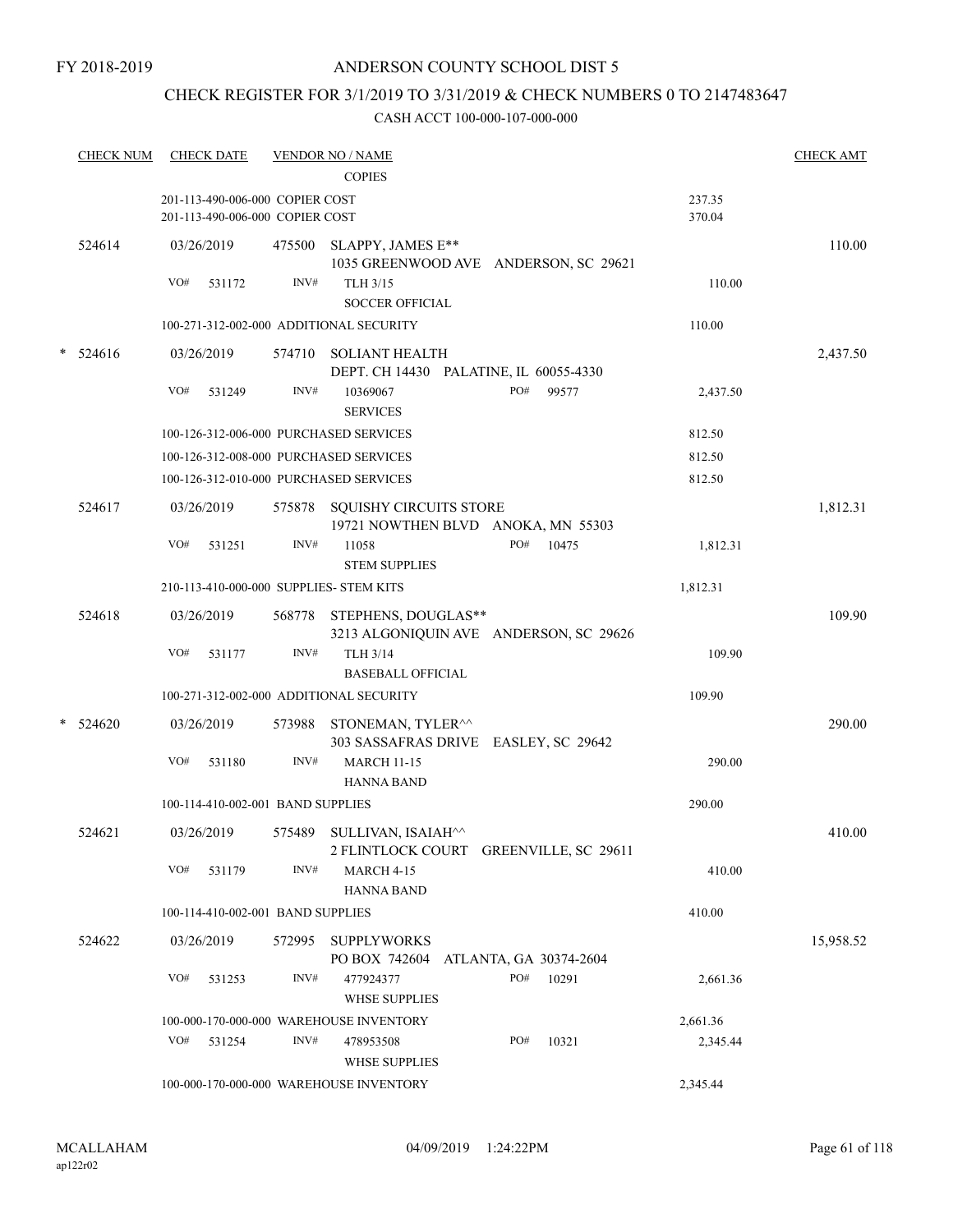### CHECK REGISTER FOR 3/1/2019 TO 3/31/2019 & CHECK NUMBERS 0 TO 2147483647

|        | <b>CHECK NUM</b> |     | <b>CHECK DATE</b> |                                    | <b>VENDOR NO / NAME</b>                                                                                    |     |       |          | <b>CHECK AMT</b> |
|--------|------------------|-----|-------------------|------------------------------------|------------------------------------------------------------------------------------------------------------|-----|-------|----------|------------------|
|        |                  | VO# | 531255            | INV#                               | 479167652<br><b>WHSE SUPPLIES</b>                                                                          | PO# | 10345 | 2,562.92 |                  |
|        |                  |     |                   |                                    | 100-000-170-000-000 WAREHOUSE INVENTORY                                                                    |     |       | 2,562.92 |                  |
|        |                  | VO# | 531256            | INV#                               | 482943222<br><b>WHSE SUPPLIES</b>                                                                          | PO# | 10453 | 6,270.20 |                  |
|        |                  |     |                   |                                    | 100-000-170-000-000 WAREHOUSE INVENTORY                                                                    |     |       | 6,270.20 |                  |
|        |                  | VO# | 531257            | INV#                               | 482521069<br><b>WHSE SUPPLIES</b>                                                                          | PO# | 10373 | 2,118.60 |                  |
|        |                  |     |                   |                                    | 100-000-170-000-000 WAREHOUSE INVENTORY                                                                    |     |       | 2,118.60 |                  |
| $\ast$ | 524624           |     | 03/26/2019        | 563611                             | THE GREENVILLE ZOO<br>150 CLEVELAND PARK DRIVE GREENVILLE, SC<br>29601                                     |     |       |          | 546.75           |
|        |                  | VO# | 531258            | INV#                               | ME 030919<br><b>MCLEES ELEM</b>                                                                            |     |       | 546.75   |                  |
|        |                  |     |                   |                                    | 708-271-660-008-354 FIELD TRIPS GRADE 4 EXPENSE                                                            |     |       | 546.75   |                  |
|        | 524625           |     | 03/26/2019        | 567113                             | UNIVERSITY OF GEORGIA<br>1197 S. LUMPKIN ST, ROOM 275 BREANA ECHOLS,<br>BILLING DEPT ATHENS, GA 30602-3603 |     |       |          | 805.00           |
|        |                  | VO# | 531259            | INV#                               | 439666<br>REG241909 ALEWINE                                                                                |     |       | 805.00   |                  |
|        |                  |     |                   |                                    | 267-264-312-003-RR1 HQ CERTIFICATIONS                                                                      |     |       | 805.00   |                  |
|        | $*$ 524627       |     | 03/26/2019        |                                    | 573864 WELLS FARGO VENDOR FIN SERV<br>PO BOX 105710 ATLANTA, GA 30348-5710                                 |     |       |          | 252.52           |
|        |                  | VO# | 531270            | INV#                               | 69410434<br><b>COPIER</b>                                                                                  |     |       | 252.52   |                  |
|        |                  |     |                   | 723-190-660-023-913 COPIER EXPENSE |                                                                                                            |     |       | 252.52   |                  |
|        | 524628           |     | 03/26/2019        | 574962                             | WESCAD, INC.<br>PO BOX 1085 SIMPSONVILLE, SC 29681                                                         |     |       |          | 1,270.00         |
|        |                  | VO# | 531275            | INV#                               | 1910 WESTSIDE<br><b>SERVICES</b>                                                                           | PO# | 99602 | 1,270.00 |                  |
|        |                  |     |                   |                                    | 100-254-323-003-CAP CONTRACTED SERVICES                                                                    |     |       | 1,270.00 |                  |
|        | $* 524633$       |     | 03/26/2019        |                                    | 574762 WONDER WORKSHOP<br>1500 FASHION ISLAND BLVD #200 CAN MATEO,<br>CA 94404                             |     |       |          | 4,458.00         |
|        |                  | VO# | 531262            | INV#                               | WON81496<br><b>MATERIALS</b>                                                                               | PO# | 10464 | 4,458.00 |                  |
|        |                  |     |                   |                                    | 210-113-410-000-000 SUPPLIES- STEM KITS                                                                    |     |       | 4,458.00 |                  |
|        | 524634           |     | 03/26/2019        |                                    | 538450 WOODY, WARREN**<br>116 BAUCOM PARK DRIVE GREER, SC 29650                                            |     |       |          | 122.30           |
|        |                  | VO# | 531168            | INV#                               | TLH 3/14<br><b>SOCCER OFFICIAL</b>                                                                         |     |       | 122.30   |                  |
|        |                  |     |                   |                                    | 100-271-312-002-000 ADDITIONAL SECURITY                                                                    |     |       | 122.30   |                  |
|        | $* 524637$       |     | 03/29/2019        |                                    | 570950 ANDERSON COUNTY SHERIFF'S OFFICE                                                                    |     |       |          | 1,505.00         |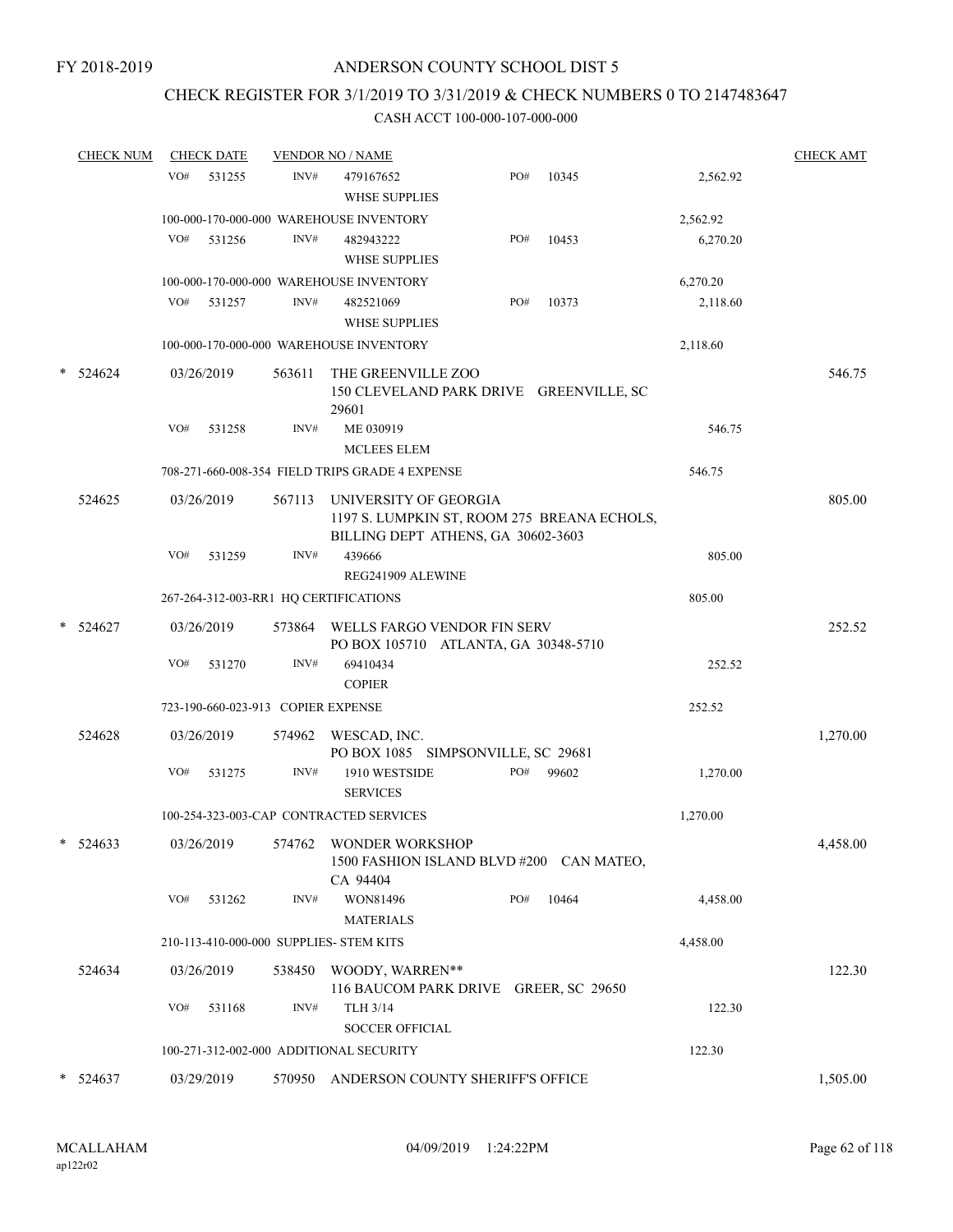## CHECK REGISTER FOR 3/1/2019 TO 3/31/2019 & CHECK NUMBERS 0 TO 2147483647

| <b>CHECK NUM</b> |     | <b>CHECK DATE</b>                                                                                                                            |        | <b>VENDOR NO / NAME</b>                                                               |                                       | <b>CHECK AMT</b> |
|------------------|-----|----------------------------------------------------------------------------------------------------------------------------------------------|--------|---------------------------------------------------------------------------------------|---------------------------------------|------------------|
|                  |     |                                                                                                                                              |        | ATTN: RICHARD BRYSON PO BOX 5497<br>ANDERSON, SC 29623                                |                                       |                  |
|                  | VO# | 531391                                                                                                                                       | INV#   | <b>MARCH 14-25</b><br><b>SECURITY</b>                                                 | 1,505.00                              |                  |
|                  |     |                                                                                                                                              |        | 100-271-312-002-000 ADDITIONAL SECURITY                                               | 875.00                                |                  |
|                  |     |                                                                                                                                              |        | 100-271-312-003-000 ADDITIONAL SECURITY                                               | 630.00                                |                  |
| 524638           |     | 03/29/2019                                                                                                                                   | 566585 | BANK OF AMERICA<br>PO BOX 15731 ATT: ACCOUNTS RECEIVABLE<br>WILMINGTON, DE 19886-5731 |                                       | 1,654.44         |
|                  | VO# | 531418                                                                                                                                       | INV#   | 8355 & 7779<br><b>PURCHASES</b>                                                       | 1,654.44                              |                  |
|                  |     |                                                                                                                                              |        | 201-188-410-014-000 SUPPLIES- PARENTING                                               | 19.77                                 |                  |
|                  |     |                                                                                                                                              |        | 201-188-410-019-000 SUPPLIES- PARENTING                                               | 268.79                                |                  |
|                  |     | 201-224-410-006-000 SUPPLIES- PD<br>201-224-410-006-000 SUPPLIES- PD<br>201-224-410-006-000 SUPPLIES- PD<br>201-224-410-006-000 SUPPLIES- PD |        |                                                                                       | $-71.92$<br>107.79<br>120.24<br>94.26 |                  |
|                  |     | 201-224-410-010-000 SUPPLIES- PD                                                                                                             |        |                                                                                       | 267.00                                |                  |
|                  |     | 201-224-410-010-000 SUPPLIES- PD                                                                                                             |        |                                                                                       | 61.90                                 |                  |
|                  |     |                                                                                                                                              |        | 900-188-410-000-006 HOMELESS SUPPLIES                                                 | 786.61                                |                  |
| 524639           |     | 03/29/2019                                                                                                                                   | 575249 | BEE WELL HONEY<br>PO BOX 732 PICKENS, SC 29671                                        |                                       | 535.00           |
|                  | VO# | 531312                                                                                                                                       | INV#   | 9632<br><b>CALHOUN ELEM</b>                                                           | 535.00                                |                  |
|                  |     |                                                                                                                                              |        | 714-271-660-014-353 FIELD TRIPS GRADE 3 EXPENSE                                       | 535.00                                |                  |
| 524640           |     | 03/29/2019                                                                                                                                   | 574045 | BORDEN DAIRY COMPANY                                                                  |                                       | 33,650.78        |
|                  | VO# | 531313                                                                                                                                       | INV#   | PO BOX 933179 CLEVELAND, OH 44193<br>FEB 2019<br>CUST #138365                         | 33,650.78                             |                  |
|                  |     | 600-256-460-002-000 FOOD                                                                                                                     |        |                                                                                       | 1,385.60                              |                  |
|                  |     | 600-256-460-003-000 FOOD                                                                                                                     |        |                                                                                       | 1,527.08                              |                  |
|                  |     | 600-256-460-005-000 FOOD                                                                                                                     |        |                                                                                       | 1,193.37                              |                  |
|                  |     | 600-256-460-006-000 FOOD                                                                                                                     |        |                                                                                       | 3,504.56                              |                  |
|                  |     | 600-256-460-007-000 FOOD                                                                                                                     |        |                                                                                       | 2,378.09                              |                  |
|                  |     | 600-256-460-008-000 FOOD                                                                                                                     |        |                                                                                       | 2,036.78                              |                  |
|                  |     | 600-256-460-009-000 FOOD                                                                                                                     |        |                                                                                       | 1,340.68                              |                  |
|                  |     | 600-256-460-010-000 FOOD                                                                                                                     |        |                                                                                       | 2,398.96                              |                  |
|                  |     | 600-256-460-011-000 FOOD                                                                                                                     |        |                                                                                       | 2,385.94                              |                  |
|                  |     | 600-256-460-012-000 FOOD                                                                                                                     |        |                                                                                       | 2,313.33                              |                  |
|                  |     | 600-256-460-013-000 FOOD                                                                                                                     |        |                                                                                       | 1,376.95                              |                  |
|                  |     | 600-256-460-014-000 FOOD                                                                                                                     |        |                                                                                       | 2,299.08                              |                  |
|                  |     | 600-256-460-015-000 FOOD                                                                                                                     |        |                                                                                       | 879.13                                |                  |
|                  |     | 600-256-460-016-000 FOOD                                                                                                                     |        |                                                                                       | 1,643.04                              |                  |
|                  |     | 600-256-460-017-000 FOOD                                                                                                                     |        |                                                                                       | 1,602.43                              |                  |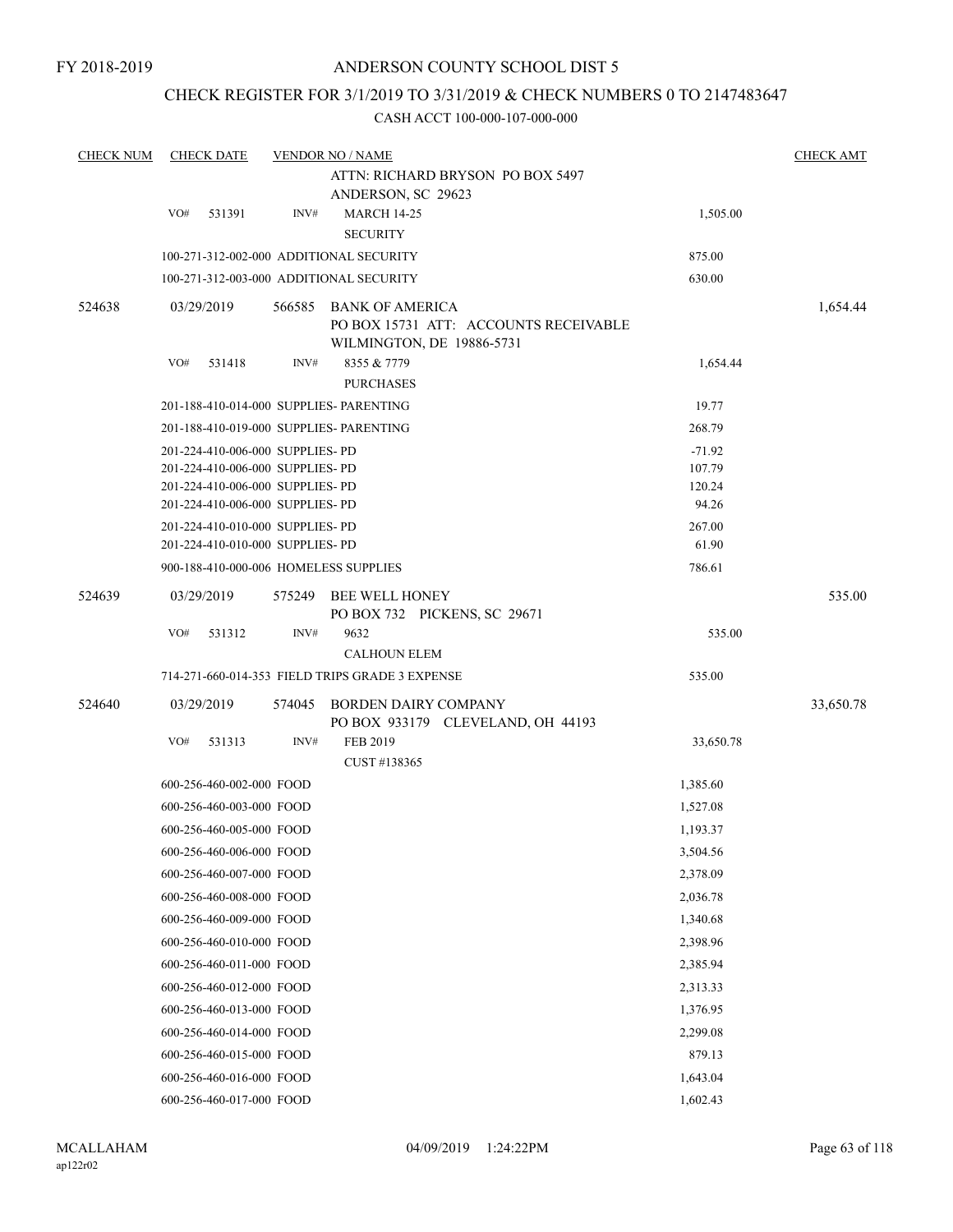#### FY 2018-2019

### ANDERSON COUNTY SCHOOL DIST 5

# CHECK REGISTER FOR 3/1/2019 TO 3/31/2019 & CHECK NUMBERS 0 TO 2147483647

| <b>CHECK NUM</b> | <b>CHECK DATE</b>                       |        | <b>VENDOR NO / NAME</b>                                                                               |           | <b>CHECK AMT</b> |
|------------------|-----------------------------------------|--------|-------------------------------------------------------------------------------------------------------|-----------|------------------|
|                  | 600-256-460-018-000 FOOD                |        |                                                                                                       | 1,089.70  |                  |
|                  | 600-256-460-019-000 FOOD                |        |                                                                                                       | 1,941.72  |                  |
|                  | 600-256-460-020-000 FOOD                |        |                                                                                                       | 1,493.76  |                  |
|                  | 600-256-460-021-000 FOOD                |        |                                                                                                       | 860.58    |                  |
| 524641           | 03/29/2019                              | 574149 | <b>CAMP JEKYLL</b><br>550 S. BEACHVIEW DR JEKYLL ISLAND, GA<br>31527                                  |           | 17,700.00        |
|                  | VO#<br>531314                           | INV#   | <b>BALANCE DUE</b><br><b>GLENVIEW MS</b>                                                              | 17,700.00 |                  |
|                  |                                         |        | 720-271-660-020-587 FIELD TRIPS- GR. 8 EXPENSE                                                        | 17,700.00 |                  |
| 524642           | 03/29/2019                              | 566761 | CENTER FOR EDUCATION/EMPLOYMENT LAW<br>PO BOX 3008 ATT: ACCOUNTS RECEIVABLE<br>MALVERN, PA 19355-9562 |           | 283.95           |
|                  | VO#<br>531422                           | INV#   | 07230679                                                                                              | 283.95    |                  |
|                  |                                         |        | ACCT #A274117904                                                                                      |           |                  |
|                  |                                         |        | 100-114-410-003-VEN SUPPLY-ADDT'L FOR LOST VENDING                                                    | 283.95    |                  |
| 524643           | 03/29/2019                              | 570581 | CITY OF ANDERSON POLICE DEPT<br>401 SOUTH MAIN ST ANDERSON, SC 29624                                  |           | 203.36           |
|                  | VO#<br>531390                           | INV#   | <b>MARCH 19-21</b><br><b>ADULT ED</b>                                                                 | 203.36    |                  |
|                  | 100-181-312-023-000 PURCHASED SERVICES  |        |                                                                                                       | 203.36    |                  |
| 524644           | 03/29/2019                              | 174700 | <b>CLERK OF COURT</b><br>FAMILY COURT RECORD P O BOX 8002<br>ANDERSON, SC 29622                       |           | 590.05           |
|                  | VO#<br>531382                           | INV#   | 3/29/19 PAYROLL<br><b>DEDUCTIONS</b>                                                                  | 590.05    |                  |
|                  |                                         |        | 100-000-435-000-000 WAGE GARNISH/CH SUPPORT                                                           | 590.05    |                  |
| 524645           | 03/29/2019                              |        | 575898 COOPER, STEVEN**                                                                               |           | 163.00           |
|                  |                                         |        | 10 CAMELIA CIRCLE WILLIAMSTON, SC 29697                                                               |           |                  |
|                  | VO#<br>531372                           | INV#   | MAR 6 TLH<br><b>BASEBALL OFFICIAL</b>                                                                 | 94.00     |                  |
|                  | 100-271-312-002-000 ADDITIONAL SECURITY |        |                                                                                                       | 94.00     |                  |
|                  | VO#<br>531375                           | INV#   | MAR 12 TLH<br><b>BASEBALL OFFICIAL</b>                                                                | 69.00     |                  |
|                  | 100-271-312-002-000 ADDITIONAL SECURITY |        |                                                                                                       | 69.00     |                  |
| 524646           | 03/29/2019                              |        | 565014 COTHRAN, STEVE G.**                                                                            |           | 220.00           |
|                  | VO#<br>531407                           | INV#   | 355 KNOLLWOOD DRIVE ANDERSON, SC 29625<br>MAR 19 WHS<br>SOFTBALL OFFICIAL                             | 110.00    |                  |
|                  | 100-271-312-003-000 ADDITIONAL SECURITY |        |                                                                                                       | 110.00    |                  |
|                  | VO#<br>531412                           | INV#   | MAR 21 WHS<br>SOFTBALL OFFICIAL                                                                       | 110.00    |                  |
|                  | 100-271-312-003-000 ADDITIONAL SECURITY |        |                                                                                                       | 110.00    |                  |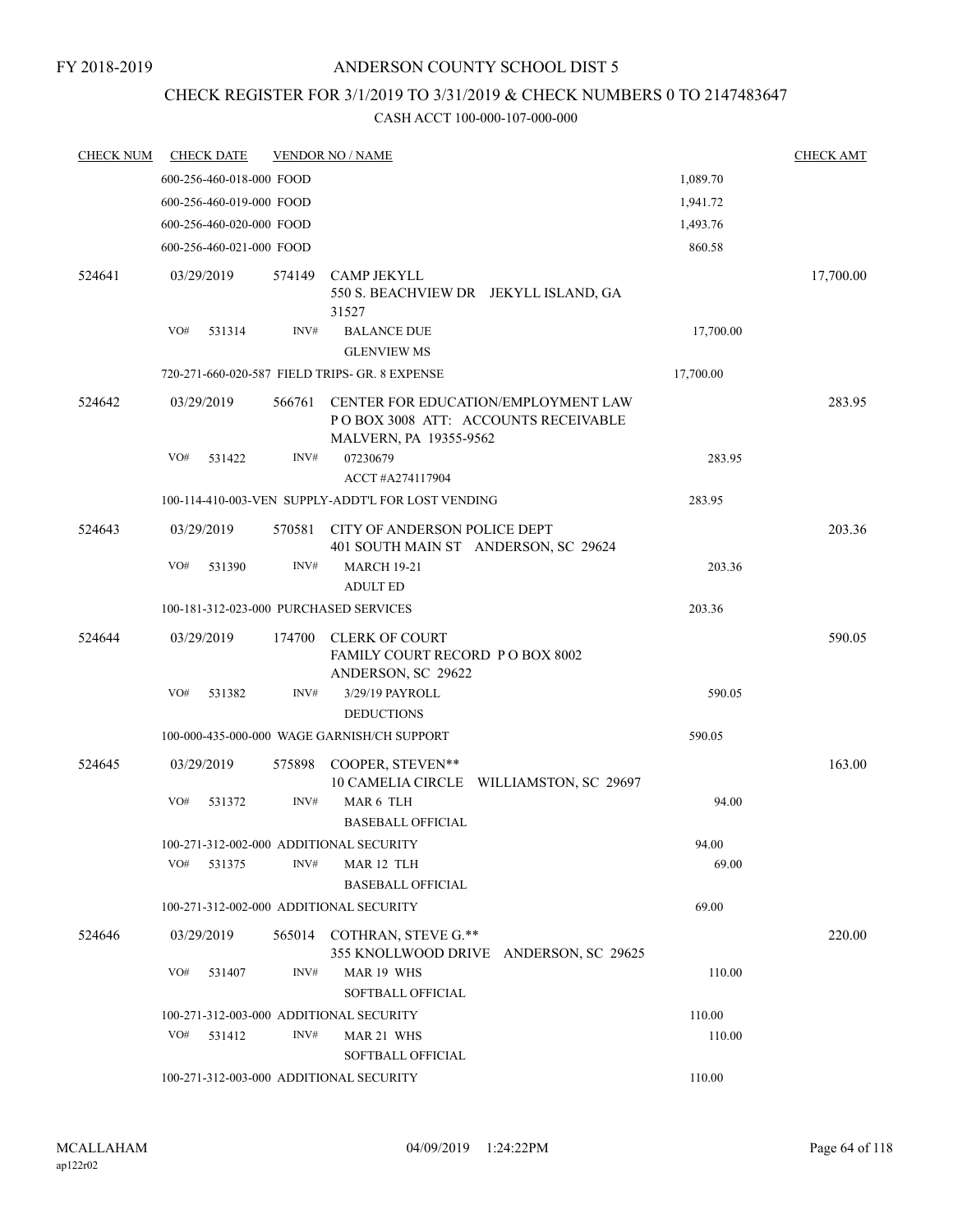# CHECK REGISTER FOR 3/1/2019 TO 3/31/2019 & CHECK NUMBERS 0 TO 2147483647

| <b>CHECK NUM</b> | <b>CHECK DATE</b>                       |        | <b>VENDOR NO / NAME</b>                                                                    |                 | <b>CHECK AMT</b> |
|------------------|-----------------------------------------|--------|--------------------------------------------------------------------------------------------|-----------------|------------------|
| * 524648         | 03/29/2019                              |        | 575118 DAMERON, JOHNNY <sup>^^</sup><br>200 EDGEMONT AVE LIBERTY, SC 29657                 |                 | 137.10           |
|                  | VO#<br>531302                           | INV#   | MAR 16 WHS<br><b>BASEBALL OFFICIAL</b>                                                     | 137.10          |                  |
|                  | 100-271-312-003-000 ADDITIONAL SECURITY |        |                                                                                            | 137.10          |                  |
|                  |                                         |        |                                                                                            |                 |                  |
| 524649           | 03/29/2019                              |        | 572743 DECKER EQUIPMENT<br>215 SOUTH SERMAN ST VASSAR, MI 48768-8802                       |                 | 835.65           |
|                  | VO#<br>531353                           | INV#   | PO# 10441<br>ORD#287610A<br>CUST #71372                                                    | 449.66          |                  |
|                  | 100-252-410-000-INS INSURANCE GRANT     |        |                                                                                            | 449.66          |                  |
|                  | VO#<br>531354                           | INV#   | PO#<br>ORD#287602A<br>CUST #71372                                                          | 10433<br>385.99 |                  |
|                  | 100-233-410-016-FUR LOBBY FURNITURE     |        |                                                                                            | 385.99          |                  |
| 524650           | 03/29/2019                              | 198651 | DELL MARKETING LP<br>PO BOX 534118 ATT: ACCOUNTS RECEIVABLE<br>ATLANTA, GA 30353-4118      |                 | 155.15           |
|                  | VO#<br>531423                           | INV#   | 10302663624<br><b>SUPPLIES</b>                                                             | 155.15          |                  |
|                  | 100-113-410-010-000 SUPPLIES            |        |                                                                                            | 155.15          |                  |
| 524651           | 03/29/2019                              |        | 211302 DUKE ENERGY<br>PO BOX 70516 CHARLOTTE, NC 28272-0516                                |                 | 26,298.93        |
|                  | VO#<br>531395                           | INV#   | <b>DUE APRIL 8</b><br><b>UTILITIES</b>                                                     | 26,298.93       |                  |
|                  |                                         |        | 100-254-470-002-000 ENERGY-ELECTRICITY & WATER                                             | 139.44          |                  |
|                  |                                         |        | 100-254-470-003-000 ENERGY-ELECTRICITY & WATER                                             | 13,947.87       |                  |
|                  |                                         |        | 100-254-470-005-000 ENERGY-ELECTRICITY & WATER                                             | 76.82           |                  |
|                  |                                         |        | 100-254-470-007-000 ENERGY-ELECTRICITY & WATER                                             | 4,103.37        |                  |
|                  |                                         |        | 100-254-470-009-000 ENERGY-ELECTRICITY & WATER                                             | 29.00           |                  |
|                  |                                         |        | 100-254-470-010-000 ENERGY-ELECTRICITY & WATER                                             | 5,621.18        |                  |
|                  |                                         |        | 100-254-470-012-000 ENERGY-ELECTRICITY & WATER                                             | 19.17           |                  |
|                  |                                         |        | 100-254-470-014-000 ENERGY-ELECTRICITY & WATER                                             | 46.64           |                  |
|                  |                                         |        | 100-254-470-023-000 ENERGY-ELECTRICITY & WATER                                             | 2,315.44        |                  |
| 524652           | 03/29/2019                              | 573962 | ECMC<br>LOCKBOX 7096 P.O. BOX 16478 ST. PAUL, MN<br>55116-0478                             |                 | 230.27           |
|                  | VO#<br>531388                           | INV#   | 3/29/19 PAYROLL<br><b>DEDUCTIONS</b>                                                       | 230.27          |                  |
|                  | 100-000-441-000-000 MISCELLANEOUS       |        |                                                                                            | 230.27          |                  |
| 524653           | 03/29/2019                              | 563495 | <b>ELECTRIC CITY UTILITIES</b><br>CITY OF ANDERSON 601 SOUTH MAIN ST<br>ANDERSON, SC 29624 |                 | 4,254.89         |
|                  | VO#<br>531393                           | INV#   | <b>DUE APRIL 10</b><br>WATER & SEWER                                                       | 4,254.89        |                  |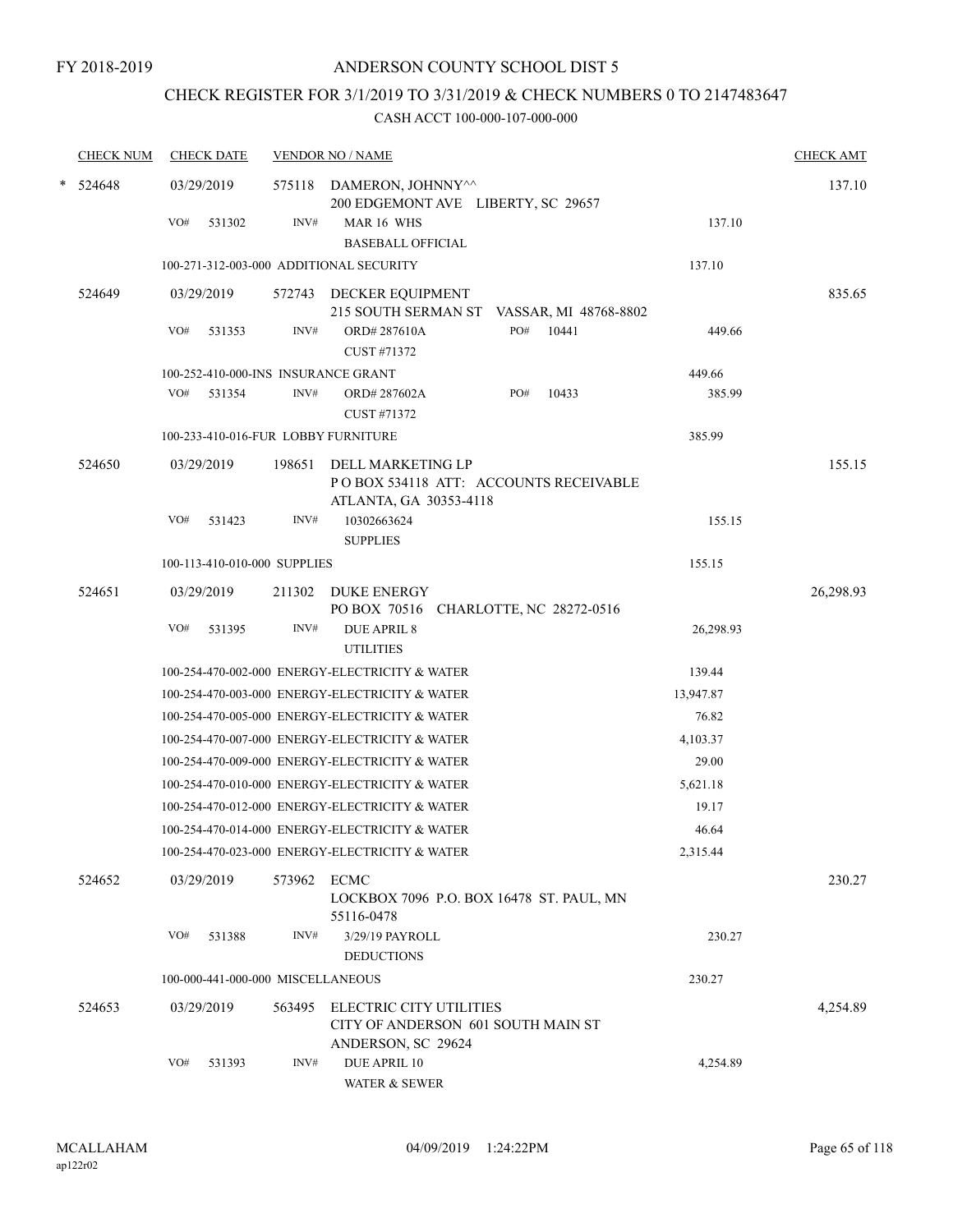# CHECK REGISTER FOR 3/1/2019 TO 3/31/2019 & CHECK NUMBERS 0 TO 2147483647

| <b>CHECK NUM</b> | <b>CHECK DATE</b>                 |        | <b>VENDOR NO / NAME</b>                                                                                                     |          | <b>CHECK AMT</b> |
|------------------|-----------------------------------|--------|-----------------------------------------------------------------------------------------------------------------------------|----------|------------------|
|                  |                                   |        | 100-254-470-005-000 ENERGY-ELECTRICITY & WATER                                                                              | 1,812.90 |                  |
|                  |                                   |        | 100-254-470-009-000 ENERGY-ELECTRICITY & WATER                                                                              | 1,168.35 |                  |
|                  |                                   |        | 100-254-470-014-000 ENERGY-ELECTRICITY & WATER                                                                              | 1,119.77 |                  |
|                  |                                   |        | 100-254-470-023-000 ENERGY-ELECTRICITY & WATER                                                                              | 153.87   |                  |
| 524654           | 03/29/2019                        | 252100 | <b>GRACE'S COFFEE HOUSE AND RESTAURANT</b><br>1510 NORTH MURRAY AVENUE ATT: ACCOUNTS<br>RECEIVABLE ANDERSON, SC 29625       |          | 295.37           |
|                  | VO#<br>531322                     | INV#   | FOR MARCH 29                                                                                                                | 295.37   |                  |
|                  |                                   |        | <b>HOMELAND PARK</b>                                                                                                        |          |                  |
|                  |                                   |        | 711-271-660-011-222 BUSINESS PARTNERSHIP EXPENSE                                                                            | 295.37   |                  |
| 524655           | 03/29/2019                        | 572552 | <b>GREAT LAKES HIGHER EDUC GUARANTY CORP</b><br>ADMINISTRATIVE WAGE GARNISHMENT UNIT PO<br>BOX 83230 CHICAGO, IL 60691-0230 |          | 221.53           |
|                  | VO#<br>531387                     | INV#   | 3/29/19 PAYROLL<br><b>DEDUCTIONS</b>                                                                                        | 221.53   |                  |
|                  | 100-000-441-000-000 MISCELLANEOUS |        |                                                                                                                             | 221.53   |                  |
| 524656           | 03/29/2019                        |        | 575894 HAGOOD MILL FOUNDATION<br>138 HAGOOD MILL RD PICKENS, SC 29671                                                       |          | 980.00           |
|                  | VO#<br>531331                     | INV#   | <b>3RD GRADE</b><br><b>CALHOUN ELEM</b>                                                                                     | 980.00   |                  |
|                  |                                   |        | 714-271-660-014-353 FIELD TRIPS GRADE 3 EXPENSE                                                                             | 980.00   |                  |
| 524657           | 03/29/2019                        |        | 566044 HAWKINS, GREGORY **<br>1106 GILREATH ROAD ANDERSON, SC 29621                                                         |          | 258.00           |
|                  | VO#<br>531301                     | INV#   | MAR 16 WHS<br><b>BASEBALL OFFICIAL</b>                                                                                      | 129.00   |                  |
|                  |                                   |        | 100-271-312-003-000 ADDITIONAL SECURITY                                                                                     | 129.00   |                  |
|                  | VO# 531414                        | INV#   | MAR 23 WHS<br><b>BASEBALL OFFICIAL</b>                                                                                      | 129.00   |                  |
|                  |                                   |        | 100-271-312-003-000 ADDITIONAL SECURITY                                                                                     | 129.00   |                  |
| 524658           | 03/29/2019                        |        | 573097 HEALTHMASTER<br>2655 OAKLEY PARK RD. SUITE 100 WALLED<br>LAKE, MI 48390-1645                                         |          | 1,067.79         |
|                  | VO#<br>531323                     | INV#   | PO#<br>99283<br>22274<br><b>CLAIMS FEE</b>                                                                                  | 1,067.79 |                  |
|                  |                                   |        | 283-213-316-000-000 HEALTHMASTER DATA PROCESSING                                                                            | 1,067.79 |                  |
| $*$ 524661       | 03/29/2019                        |        | 572438 HUNT, FLOYD^^<br>1028 SANDS PALM WAY ANDERSON, SC 29621                                                              |          | 110.00           |
|                  | VO#<br>531299                     | INV#   | MAR 14 WHS<br>SOFTBALL OFFICIAL                                                                                             | 110.00   |                  |
|                  |                                   |        | 100-271-312-003-000 ADDITIONAL SECURITY                                                                                     | 110.00   |                  |
| 524662           | 03/29/2019                        | 574369 | JONES, PHILLIP R^^<br>1813 LINDALE RD ANDERSON, SC 29625                                                                    |          | 120.00           |
|                  | VO#<br>531373                     | INV#   | FEB 26 WHS<br><b>BASEBALL OFFICIAL</b>                                                                                      | 120.00   |                  |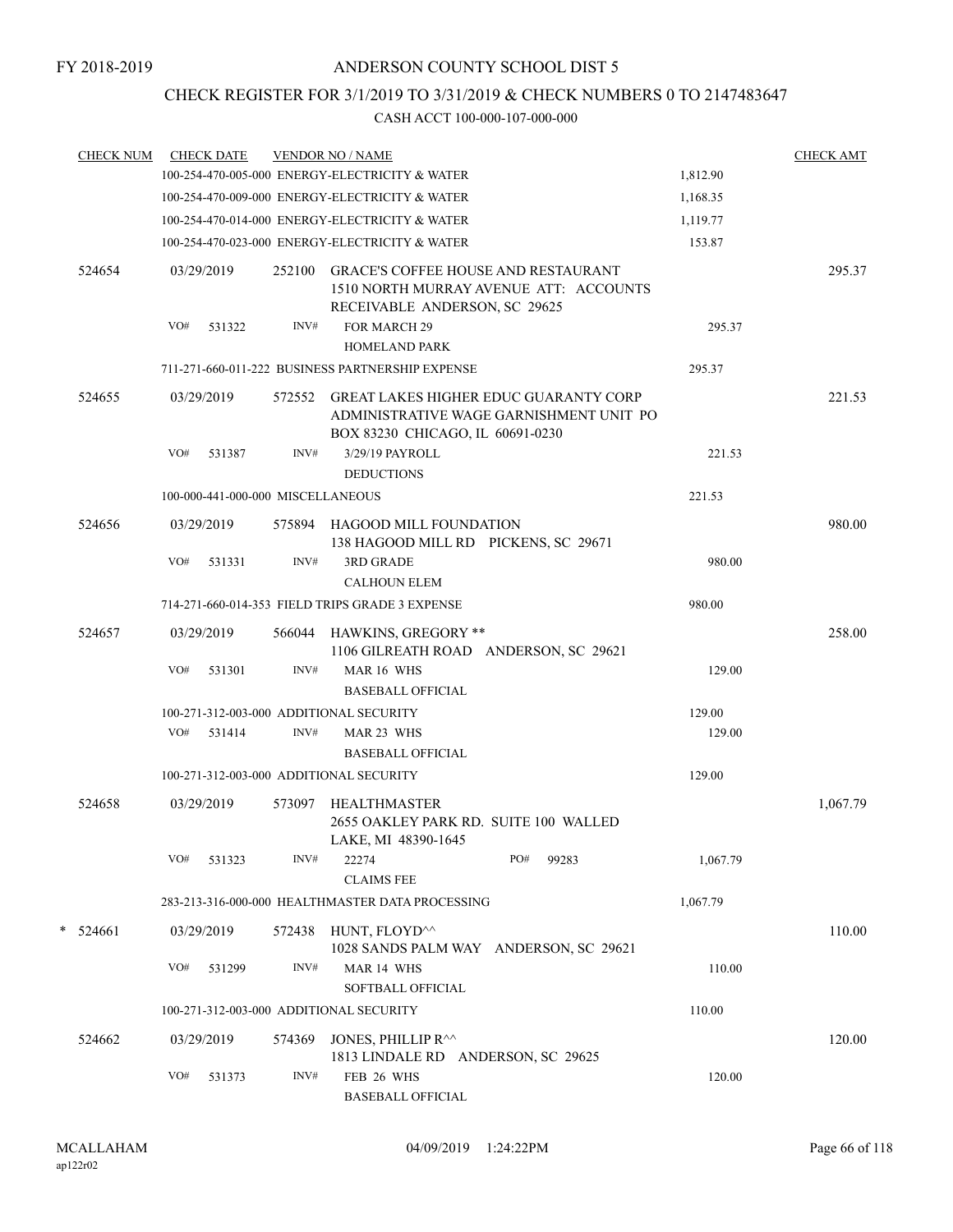# CHECK REGISTER FOR 3/1/2019 TO 3/31/2019 & CHECK NUMBERS 0 TO 2147483647

| <b>CHECK NUM</b> |     | <b>CHECK DATE</b>                 |        | <b>VENDOR NO / NAME</b><br>100-271-312-003-000 ADDITIONAL SECURITY                    |                                          | 120.00   | <b>CHECK AMT</b> |
|------------------|-----|-----------------------------------|--------|---------------------------------------------------------------------------------------|------------------------------------------|----------|------------------|
| 524663           |     | 03/29/2019                        |        | 313476 LAKESHORE LEARNING MATERIALS<br>RECEIVABLE CARSON, CA 90895                    | 2695 EAST DOMINGUEZ STREET ATT: ACCOUNTS |          | 921.18           |
|                  | VO# | 531328                            | INV#   | 5425460219<br>WHITEHALL ELEM                                                          | PO#<br>10339                             | 921.18   |                  |
|                  |     | 100-147-410-019-000 SUPPLIES      |        |                                                                                       |                                          | 921.18   |                  |
| 524664           |     | 03/29/2019                        |        | 329300 LOW-RAY COMPANY, INC<br>RECEIVABLE ANDERSON, SC 29624                          | 1809 WEST WHITNER STREET ATT: ACCOUNTS   |          | 104.35           |
|                  | VO# | 531329                            | INV#   | 6381<br><b>SUPPLIES</b>                                                               | PO# 10478                                | 104.35   |                  |
|                  |     | 100-255-410-000-000 SUPPLIES      |        |                                                                                       |                                          | 104.35   |                  |
| * 524666         |     | 03/29/2019                        |        | 575896 MACE, GEOFFRY**                                                                | 316 BOULEVARD #490 ANDERSON, SC 29621    |          | 218.00           |
|                  | VO# | 531370                            | INV#   | MAR 18 TLH<br><b>BASEBALL OFFICIAL</b>                                                |                                          | 109.00   |                  |
|                  |     |                                   |        | 100-271-312-002-000 ADDITIONAL SECURITY                                               |                                          | 109.00   |                  |
|                  | VO# | 531406                            | INV#   | MAR 21 WHS<br><b>BASEBALL OFFICIAL</b>                                                |                                          | 109.00   |                  |
|                  |     |                                   |        | 100-271-312-003-000 ADDITIONAL SECURITY                                               |                                          | 109.00   |                  |
| 524667           |     | 03/29/2019                        |        | 575437 MARINA INN AT GRANDE DUNES<br>8121 AMALFI PLACE MYRTLE BEACH, SC<br>29572-8157 |                                          |          | 943.44           |
|                  | VO# | 531437                            | INV#   | 254446                                                                                |                                          | 943.44   |                  |
|                  |     |                                   |        | <b>JUNE 16-22</b>                                                                     |                                          |          |                  |
|                  |     |                                   |        | 100-221-333-000-000 TRIPS AND CONFERENCES                                             |                                          | 943.44   |                  |
| 524668           |     | 03/29/2019                        |        | 574346 MARTIN, DANIEL <sup>^^</sup><br>112 STANCIL RD ANDERSON, SC 29625              |                                          |          | 110.00           |
|                  | VO# | 531410                            | INV#   | MAR 22 WHS<br>SOFTBALL OFFICIAL                                                       |                                          | 110.00   |                  |
|                  |     |                                   |        | 100-271-312-003-000 ADDITIONAL SECURITY                                               |                                          | 110.00   |                  |
| $* 524670$       |     | 03/29/2019                        | 569988 | MCMILLAN PAZDAN SMITH, LLC<br>DEPT 999450 PO BOX 537044 ATLANTA, GA<br>30353-9450     |                                          |          | 22,135.33        |
|                  | VO# | 531428                            | INV#   | 01900689<br>PROJ #018489                                                              |                                          | 5,634.00 |                  |
|                  |     |                                   |        | 505-253-520-002-STD STADIUM RENOVATIONS                                               |                                          | 5,634.00 |                  |
|                  | VO# | 531429                            | INV#   | 01900679                                                                              |                                          | 2,554.85 |                  |
|                  |     |                                   |        | MCCANTS HVAC                                                                          |                                          |          |                  |
|                  |     |                                   |        | 505-254-323-005-000 CONTRACTED SERVICES                                               |                                          | 2,554.85 |                  |
|                  | VO# | 531430                            | INV#   | 01900671<br>PROJ #015013                                                              |                                          | 4,737.66 |                  |
|                  |     | 515-253-520-031-CAR CAREER CENTER |        |                                                                                       |                                          | 4,737.66 |                  |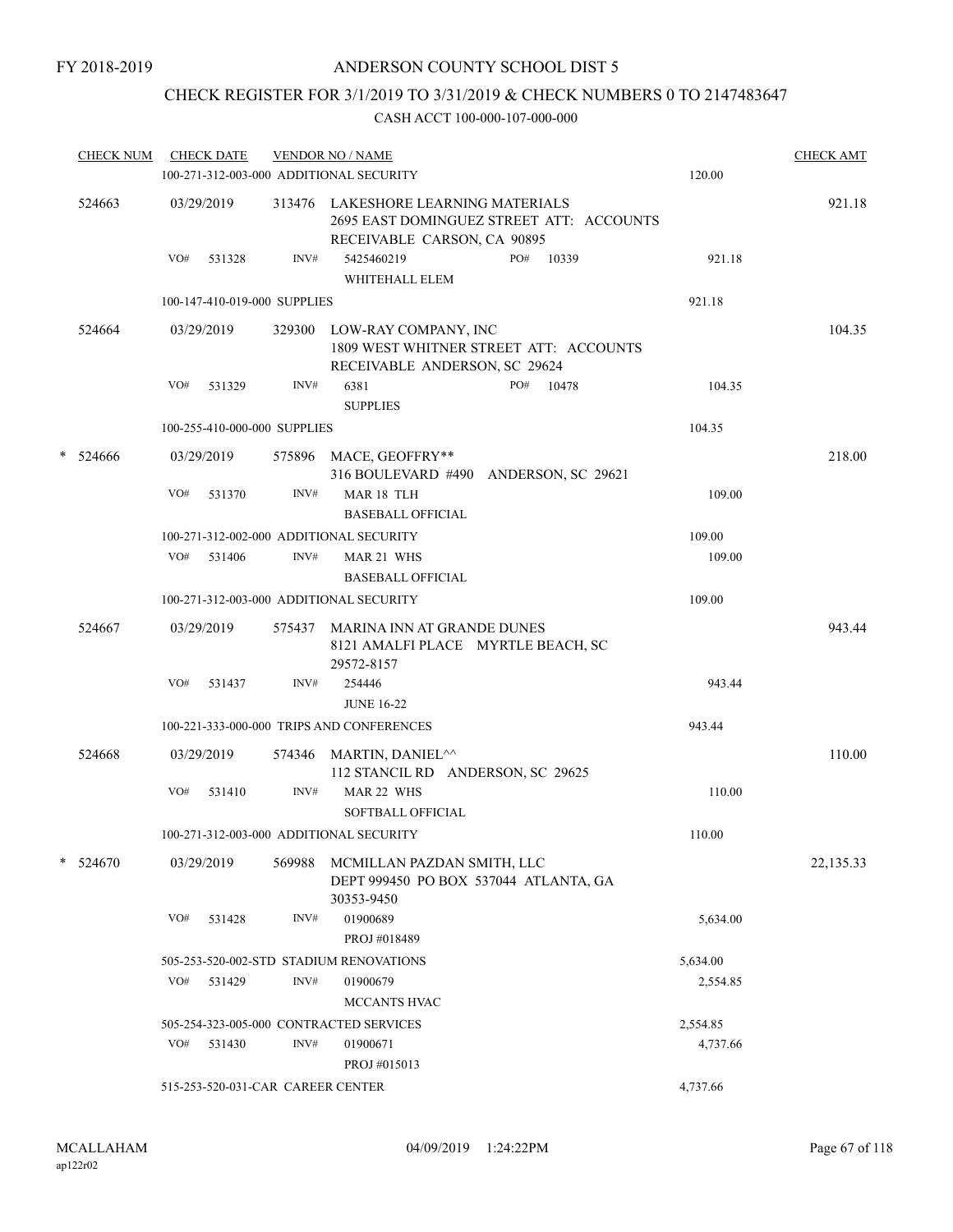### CHECK REGISTER FOR 3/1/2019 TO 3/31/2019 & CHECK NUMBERS 0 TO 2147483647

| <b>CHECK NUM</b> |     | <b>CHECK DATE</b>                 |        | <b>VENDOR NO / NAME</b>                                                                         |          | <b>CHECK AMT</b> |
|------------------|-----|-----------------------------------|--------|-------------------------------------------------------------------------------------------------|----------|------------------|
|                  | VO# | 531431                            | INV#   | 01900670                                                                                        | 3,596.61 |                  |
|                  |     |                                   |        | PROJ #015013                                                                                    |          |                  |
|                  |     | 515-253-520-031-CAR CAREER CENTER |        |                                                                                                 | 3,596.61 |                  |
|                  | VO# | 531432                            | INV#   | 01900675                                                                                        | 5,612.21 |                  |
|                  |     |                                   |        | PROJ #017396                                                                                    |          |                  |
|                  |     |                                   |        | 505-271-540-002-BSC BASEBALL&SOFTBALL COMPLEX                                                   | 2,806.11 |                  |
|                  |     |                                   |        | 505-271-540-003-BSC BASEBALL&SOFTBALL COMPLEX                                                   | 2,806.10 |                  |
| 524671           |     | 03/29/2019                        | 564663 | <b>MEALS ON WHEELS</b><br>PO BOX 285 ANDERSON, SC 29622                                         |          | 460.00           |
|                  | VO# | 531330                            | INV#   | 897<br><b>MIDWAY RUN FEES</b>                                                                   | 460.00   |                  |
|                  |     |                                   |        | 717-190-660-017-338 FITNESS CLUB EXPENSE                                                        | 460.00   |                  |
| 524672           |     | 03/29/2019                        |        | 575892 MULLALY, LAWRENCE**<br>1401 E BUTLER RD GREENVILLE, SC 29607                             |          | 119.60           |
|                  | VO# | 531303                            | INV#   | MAR 14 WHS<br><b>SOCCER OFFICIAL</b>                                                            | 119.60   |                  |
|                  |     |                                   |        | 100-271-312-003-000 ADDITIONAL SECURITY                                                         | 119.60   |                  |
| 524673           |     | 03/29/2019                        |        | 564010 NC CHILD SUPPORT CENTRALIZED COLLECTNS<br>POBOX 900012 RALEIGH, NC 27675-9012            |          | 305.50           |
|                  | VO# | 531381                            | INV#   | 3/29/19 PAYROLL<br><b>DEDUCTIONS</b>                                                            | 305.50   |                  |
|                  |     |                                   |        | 100-000-435-000-000 WAGE GARNISH/CH SUPPORT                                                     | 305.50   |                  |
| 524674           |     | 03/29/2019                        | 563478 | NORFOLK WIRE & ELECTRONICS<br>POBOX 890608 ATT: ACCOUNTS RECEIVABLE<br>CHARLOTTE, NC 28289-0608 |          | 209.60           |
|                  | VO# | 531338                            | INV#   | 10172<br>2504150,4219<br>PO#<br><b>TL HANNA</b>                                                 | 209.60   |                  |
|                  |     | 100-114-410-002-OPE PE SUPPLIES   |        |                                                                                                 | 105.01   |                  |
|                  |     | 100-114-410-002-OPE PE SUPPLIES   |        |                                                                                                 | 104.59   |                  |
| $*$ 524676       |     | 03/29/2019                        | 389900 | <b>OFFICE DEPOT</b><br>POBOX 1413 CHARLOTTE, NC 28201-1413                                      |          | 1,399.89         |
|                  |     | VO# 531339                        | INV#   | 284065643001<br>288543076001                                                                    | 242.85   |                  |
|                  |     | 100-264-410-000-000 SUPPLIES      |        |                                                                                                 | 122.01   |                  |
|                  |     | 100-264-410-000-000 SUPPLIES      |        |                                                                                                 | 120.84   |                  |
|                  |     | $VO#$ 531340                      | INV#   | 287708137001<br><b>SUPPLIES</b>                                                                 | 252.91   |                  |
|                  |     | 600-256-410-000-000 SUPPLIES      |        |                                                                                                 | 252.91   |                  |
|                  |     | $VO#$ 531341                      | INV#   | 287728362001<br><b>SUPPLIES</b>                                                                 | 31.02    |                  |
|                  |     | 600-256-410-000-000 SUPPLIES      |        |                                                                                                 | 31.02    |                  |
|                  |     | VO# 531342                        | INV#   | 284308249001<br><b>SUPPLIES</b>                                                                 | 215.20   |                  |
|                  |     | 600-256-410-000-000 SUPPLIES      |        |                                                                                                 | 215.20   |                  |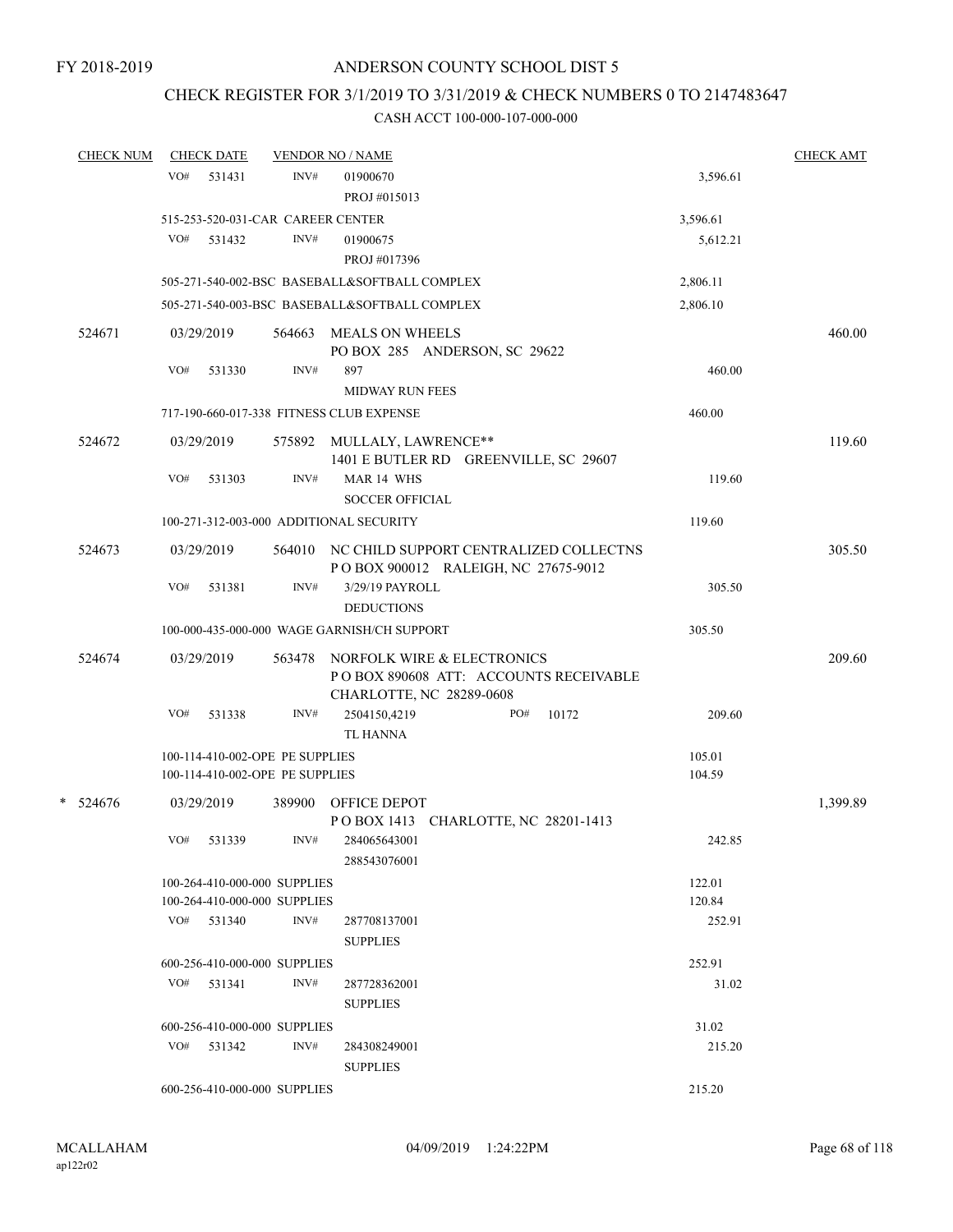### CHECK REGISTER FOR 3/1/2019 TO 3/31/2019 & CHECK NUMBERS 0 TO 2147483647

#### CASH ACCT 100-000-107-000-000

|   | <b>CHECK NUM</b> | <b>CHECK DATE</b> |                                      |        | <b>VENDOR NO / NAME</b>                                            |     |       |           | <b>CHECK AMT</b> |
|---|------------------|-------------------|--------------------------------------|--------|--------------------------------------------------------------------|-----|-------|-----------|------------------|
|   |                  | VO#               | 531343                               | INV#   | 281858079001<br><b>SUPPLIES</b>                                    | PO# | 10398 | 104.39    |                  |
|   |                  |                   |                                      |        | 100-113-410-005-VEN SUPPLY-ADDT'L FOR LOST VENDING                 |     |       | 104.39    |                  |
|   |                  | VO#               | 531344                               | INV#   | 277423833001<br>277423833002                                       | PO# | 10347 | 86.63     |                  |
|   |                  |                   |                                      |        | 100-113-410-005-VEN SUPPLY-ADDT'L FOR LOST VENDING                 |     |       | 22.46     |                  |
|   |                  |                   |                                      |        | 100-113-410-005-VEN SUPPLY-ADDT'L FOR LOST VENDING                 |     |       | 64.17     |                  |
|   |                  | VO# 531433        |                                      | INV#   | 284555258001<br>284569589001                                       | PO# | 10423 | 329.91    |                  |
|   |                  |                   | 100-221-410-000-TST SUPPLIES-TESTING |        |                                                                    |     |       | 293.54    |                  |
|   |                  |                   | 100-221-410-000-TST SUPPLIES-TESTING |        |                                                                    |     |       | 36.37     |                  |
|   |                  | VO# 531434        |                                      | INV#   | 274298451001<br><b>TONER</b>                                       |     |       | 136.98    |                  |
|   |                  |                   | 100-113-410-010-000 SUPPLIES         |        |                                                                    |     |       | 136.98    |                  |
| * | 524678           | 03/29/2019        |                                      |        | 574740 PERRY, MARK^^<br>38 KNIGHT STREET WILLIAMSTON, SC 29697     |     |       |           | 132.00           |
|   |                  | VO#               | 531413                               | INV#   | MAR 23 WHS<br><b>BASEBALL OFFICIAL</b>                             |     |       | 132.00    |                  |
|   |                  |                   |                                      |        | 100-271-312-003-000 ADDITIONAL SECURITY                            |     |       | 132.00    |                  |
|   | 524679           | 03/29/2019        |                                      |        | 575895 PHILLIPS, JERRY R**<br>110 SPRINGVIEW DR ANDERSON, SC 29625 |     |       |           | 109.00           |
|   |                  | VO#               | 531369                               | INV#   | MAR 14 TLH<br><b>BASEBALL OFFICIAL</b>                             |     |       | 109.00    |                  |
|   |                  |                   |                                      |        | 100-271-312-002-000 ADDITIONAL SECURITY                            |     |       | 109.00    |                  |
|   |                  |                   |                                      |        |                                                                    |     |       |           |                  |
|   | 524680           | 03/29/2019        |                                      | 568036 | PIEDMONT NATURAL GAS<br>PO BOX 1246 CHARLOTTE, NC 28201-1246       |     |       |           | 11,107.69        |
|   |                  | VO#               | 531394                               | INV#   | <b>DUE APRIL 8</b><br><b>UTILITIES</b>                             |     |       | 11,107.69 |                  |
|   |                  |                   | 100-254-472-002-000 ENERGY-GAS       |        |                                                                    |     |       | 2,283.79  |                  |
|   |                  |                   | 100-254-472-005-000 ENERGY-GAS       |        |                                                                    |     |       | 1,940.65  |                  |
|   |                  |                   | 100-254-472-009-000 ENERGY-GAS       |        |                                                                    |     |       | 138.86    |                  |
|   |                  |                   | 100-254-472-013-000 ENERGY-GAS       |        |                                                                    |     |       | 418.88    |                  |
|   |                  |                   | 100-254-472-014-000 ENERGY-GAS       |        |                                                                    |     |       | 1,747.87  |                  |
|   |                  |                   | 100-254-472-019-000 ENERGY-GAS       |        |                                                                    |     |       | 1,245.02  |                  |
|   |                  |                   | 100-254-472-020-000 ENERGY-GAS       |        |                                                                    |     |       | 533.54    |                  |
|   |                  |                   | 100-254-472-023-000 ENERGY-GAS       |        |                                                                    |     |       | 1,171.24  |                  |
|   |                  |                   | 600-256-470-002-000 ENERGY           |        |                                                                    |     |       | 86.08     |                  |
|   |                  |                   | 600-256-470-005-000 ENERGY           |        |                                                                    |     |       | 176.38    |                  |
|   |                  |                   | 600-256-470-009-000 ENERGY           |        |                                                                    |     |       | 833.04    |                  |
|   |                  |                   | 600-256-470-014-000 ENERGY           |        |                                                                    |     |       | 181.85    |                  |
|   |                  |                   | 600-256-470-017-000 ENERGY           |        |                                                                    |     |       | 201.48    |                  |
|   |                  |                   | 600-256-470-019-000 ENERGY           |        |                                                                    |     |       | 149.01    |                  |
|   |                  |                   |                                      |        |                                                                    |     |       |           |                  |

524681 03/29/2019 575893 POLSON, RALPH\*\* 149.30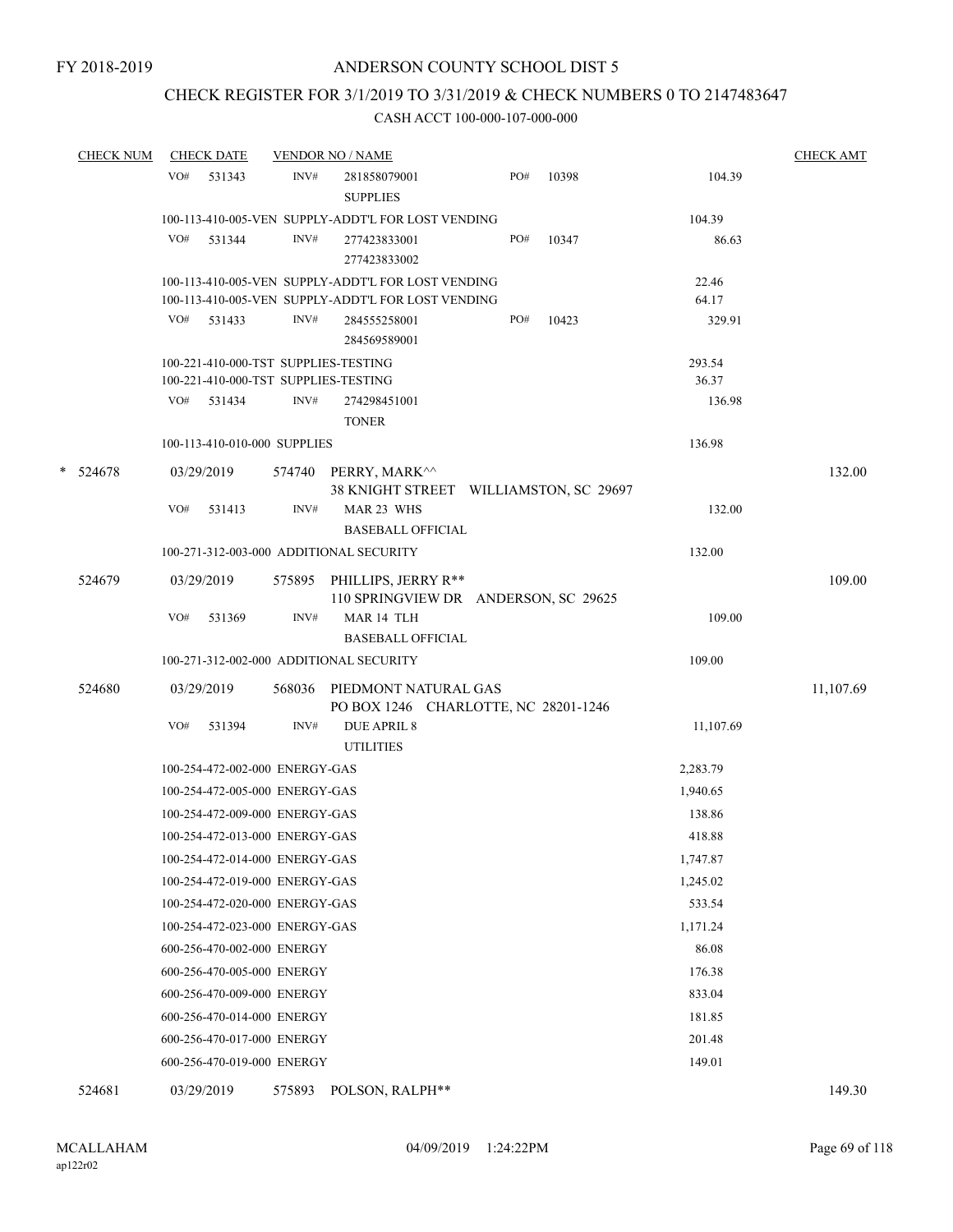### CHECK REGISTER FOR 3/1/2019 TO 3/31/2019 & CHECK NUMBERS 0 TO 2147483647

| <b>CHECK NUM</b> |     | <b>CHECK DATE</b> |        | <b>VENDOR NO / NAME</b>                                                                      |     |       |          | <b>CHECK AMT</b> |
|------------------|-----|-------------------|--------|----------------------------------------------------------------------------------------------|-----|-------|----------|------------------|
|                  | VO# | 531304            | INV#   | 406 HALE STREET SPARTANBURG, SC 29302<br>MAR 14 WHS                                          |     |       | 149.30   |                  |
|                  |     |                   |        | <b>SOCCER OFFICIAL</b>                                                                       |     |       |          |                  |
|                  |     |                   |        | 100-271-312-003-000 ADDITIONAL SECURITY                                                      |     |       | 149.30   |                  |
| 524682           |     | 03/29/2019        | 574018 | PSA HEALTHCARE<br>PEDIATRIC SERVICES OF AMERICA PO BOX 102714<br>ATLANTA, GA 30368-2714      |     |       |          | 2,923.60         |
|                  | VO# | 531345            | INV#   | <b>FEB 4-28</b><br>CLAIM #5831832                                                            | PO# | 99589 | 2,923.60 |                  |
|                  |     |                   |        | 203-215-313-000-000 O&M/ PT/ ESL SERVICES                                                    |     |       | 2,923.60 |                  |
| 524683           |     | 03/29/2019        | 430325 | RAVAN, STEPHEN.**<br>120 MIRIAM ROAD STARR, SC 29684                                         |     |       |          | 229.00           |
|                  | VO# | 531300            | INV#   | MAR 14 WHS<br><b>SOFTBALL OFFICIAL</b>                                                       |     |       | 114.50   |                  |
|                  |     |                   |        | 100-271-312-003-000 ADDITIONAL SECURITY                                                      |     |       | 114.50   |                  |
|                  | VO# | 531409            | INV#   | MAR 22 WHS<br><b>SOFTBALL OFFICIAL</b>                                                       |     |       | 114.50   |                  |
|                  |     |                   |        | 100-271-312-003-000 ADDITIONAL SECURITY                                                      |     |       | 114.50   |                  |
| 524684           |     | 03/29/2019        |        | 565017 RENTZ, DAVID <sup><math>\land</math></sup><br>109 CHEROKEE ROAD WILLIAMSTON, SC 29697 |     |       |          | 113.60           |
|                  | VO# | 531411            | INV#   | MAR 21 WHS<br>SOFTBALL OFFICIAL                                                              |     |       | 113.60   |                  |
|                  |     |                   |        | 100-271-312-003-000 ADDITIONAL SECURITY                                                      |     |       | 113.60   |                  |
| 524685           |     | 03/29/2019        | 573390 | <b>RESCARE HOMECARE</b><br>PO BOX 2797 VALDOSTA, GA 31604-2797                               |     |       |          | 1,513.31         |
|                  | VO# | 531347            | INV#   | 7606300104211<br>FEB 22-28                                                                   | PO# | 99684 | 389.02   |                  |
|                  |     |                   |        | 203-215-313-000-000 O&M/ PT/ ESL SERVICES                                                    |     |       | 389.02   |                  |
|                  | VO# | 531348            | INV#   | 7606300104203<br>FEB 19-28                                                                   | PO# | 99684 | 799.40   |                  |
|                  |     |                   |        | 203-215-313-000-000 O&M/ PT/ ESL SERVICES                                                    |     |       | 799.40   |                  |
|                  | VO# | 531349            | INV#   | 7606300102879<br>DEC 17 - 19                                                                 | PO# | 99684 | 324.89   |                  |
|                  |     |                   |        | 203-215-313-000-000 O&M/ PT/ ESL SERVICES                                                    |     |       | 324.89   |                  |
| 524686           |     | 03/29/2019        | 567525 | ROWLAND MECHANICAL<br>4035 HWY 24 ANDERSON, SC 29626                                         |     |       |          | 2,941.30         |
|                  | VO# | 531350            | INV#   | 9154-9165<br><b>REPAIRS</b>                                                                  | PO# | 99095 | 2,941.30 |                  |
|                  |     |                   |        | 100-255-323-000-ACT ACTIVITY BUS CONTRACTED SERVICES                                         |     |       | 98.32    |                  |
|                  |     |                   |        | 100-255-323-000-ACT ACTIVITY BUS CONTRACTED SERVICES                                         |     |       | 90.99    |                  |
|                  |     |                   |        | 100-255-323-000-ACT ACTIVITY BUS CONTRACTED SERVICES                                         |     |       | 98.32    |                  |
|                  |     |                   |        | 100-255-323-000-ACT ACTIVITY BUS CONTRACTED SERVICES                                         |     |       | 105.65   |                  |
|                  |     |                   |        | 100-255-323-000-ACT ACTIVITY BUS CONTRACTED SERVICES                                         |     |       | 90.99    |                  |
|                  |     |                   |        | 100-255-323-000-ACT ACTIVITY BUS CONTRACTED SERVICES                                         |     |       | 353.32   |                  |
|                  |     |                   |        | 100-255-323-000-ACT ACTIVITY BUS CONTRACTED SERVICES                                         |     |       | 706.40   |                  |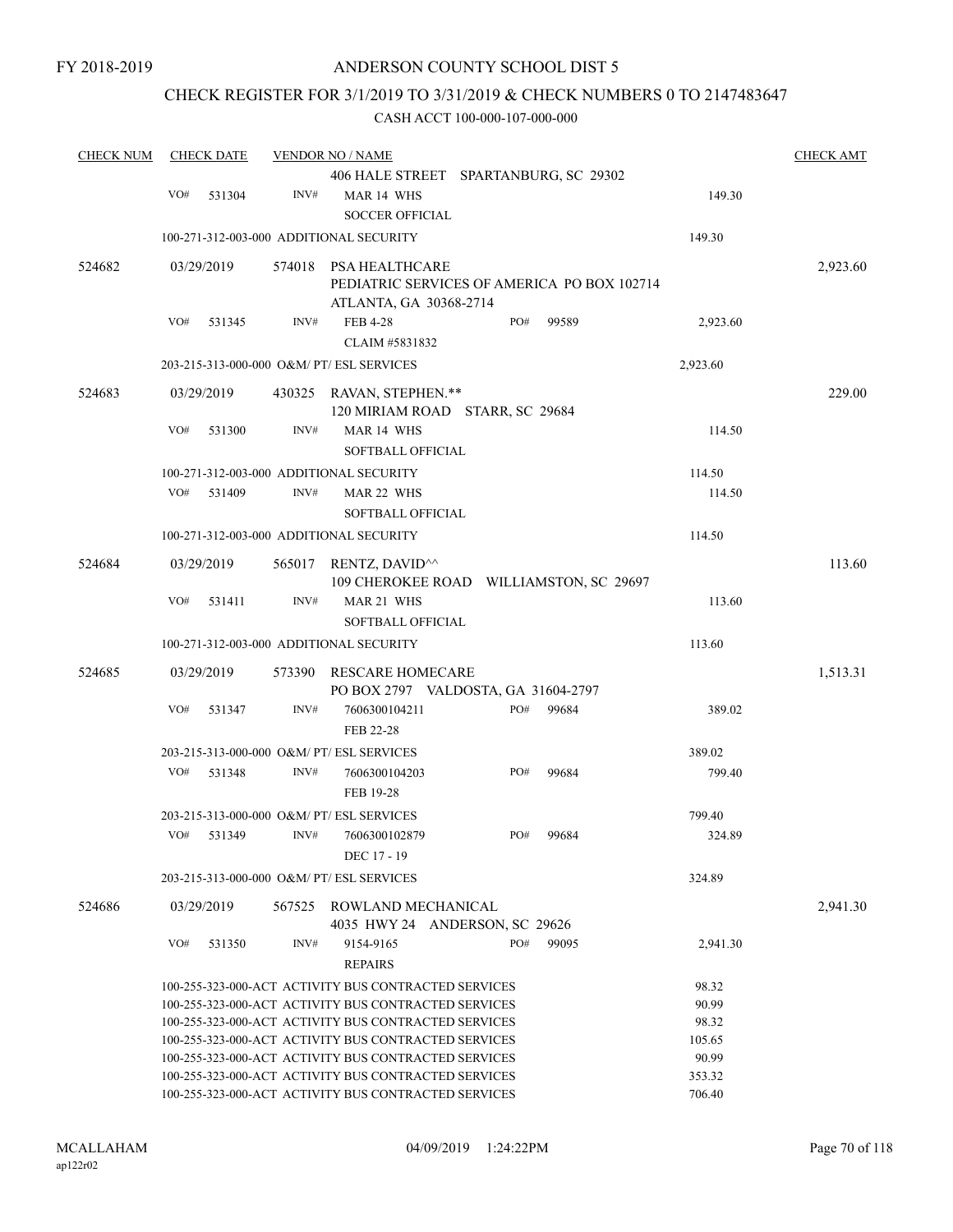# CHECK REGISTER FOR 3/1/2019 TO 3/31/2019 & CHECK NUMBERS 0 TO 2147483647

| <b>CHECK NUM</b> |     | <b>CHECK DATE</b> |                              | <b>VENDOR NO / NAME</b>                                                                                          |           | <b>CHECK AMT</b> |
|------------------|-----|-------------------|------------------------------|------------------------------------------------------------------------------------------------------------------|-----------|------------------|
|                  |     |                   |                              | 100-255-323-000-ACT ACTIVITY BUS CONTRACTED SERVICES                                                             | 46.00     |                  |
|                  |     |                   |                              | 100-255-323-000-ACT ACTIVITY BUS CONTRACTED SERVICES                                                             | 46.00     |                  |
|                  |     |                   |                              | 100-255-323-000-ACT ACTIVITY BUS CONTRACTED SERVICES                                                             | 460.00    |                  |
|                  |     |                   |                              | 100-255-323-000-ACT ACTIVITY BUS CONTRACTED SERVICES                                                             | 308.23    |                  |
|                  |     |                   |                              | 100-255-323-000-ACT ACTIVITY BUS CONTRACTED SERVICES                                                             | 537.08    |                  |
| 524687           |     | 03/29/2019        |                              | 452202 SC DEPT OF REVENUE<br>POBOX 125 301 GERVAIS STREET CENTRAL                                                |           | 244.17           |
|                  |     |                   |                              | LEVY UNIT COLUMBIA, SC 29214-0213                                                                                |           |                  |
|                  | VO# | 531383            | INV#                         | 3/29/19 PAYROLL                                                                                                  | 244.17    |                  |
|                  |     |                   |                              | <b>DEDUCTIONS</b>                                                                                                |           |                  |
|                  |     |                   |                              | 100-000-440-000-000 SC STATE TAX LEVY                                                                            | 244.17    |                  |
|                  |     |                   |                              |                                                                                                                  |           |                  |
| 524688           |     | 03/29/2019        | 450701                       | SC RETIREMENT SYSTEM (SPP)<br>POBOX 11960 CAPITOL STATION COLUMBIA, SC<br>29211                                  |           | 283.27           |
|                  | VO# | 531379            | INV#                         | 3/29/19 PAYROLL<br><b>DEDUCTIONS</b>                                                                             | 283.27    |                  |
|                  |     |                   |                              | 100-000-438-000-000 RETIREMENT SERV PURCHASE                                                                     | 283.27    |                  |
|                  |     |                   |                              |                                                                                                                  |           |                  |
| 524689           |     | 03/29/2019        | 570059                       | <b>SHARP BUSINESS SYSTEMS</b><br>DEPT 1216 PO BOX 121216 DALLAS, TX<br>75312-1216                                |           | 1,348.31         |
|                  | VO# | 531439            | INV#                         | 9001801598                                                                                                       | 19.26     |                  |
|                  |     |                   |                              | <b>COPIES</b>                                                                                                    |           |                  |
|                  |     |                   | 100-113-410-007-000 SUPPLIES |                                                                                                                  | 19.26     |                  |
|                  |     | VO# 531440        | INV#                         | 9001486663                                                                                                       | 1,303.22  |                  |
|                  |     |                   |                              | <b>COPIES</b>                                                                                                    |           |                  |
|                  |     |                   | 100-115-410-003-000 SUPPLIES |                                                                                                                  | 1,303.22  |                  |
|                  | VO# | 531441            | INV#                         | 9001806727                                                                                                       | 25.83     |                  |
|                  |     |                   |                              | <b>COPIES</b>                                                                                                    |           |                  |
|                  |     |                   | 100-147-410-018-000 SUPPLIES |                                                                                                                  | 25.83     |                  |
|                  |     |                   |                              |                                                                                                                  |           |                  |
| * 524691         |     | 03/29/2019        | 570109                       | SPENCE, SCOTT^^<br>104 SOLIEL WAY PENDLETON, SC 29670-8929                                                       |           | 110.00           |
|                  | VO# | 531408            | INV#                         | MAR 19 WHS<br><b>SOFTBALL OFFICIAL</b>                                                                           | 110.00    |                  |
|                  |     |                   |                              | 100-271-312-003-000 ADDITIONAL SECURITY                                                                          | 110.00    |                  |
| 524692           |     | 03/29/2019        |                              | 569972 SPG ANDESON MALL, LLC                                                                                     |           | 200.00           |
|                  |     |                   |                              | 3131 NORTH MAIN ST ANDERSON, SC 29621                                                                            |           |                  |
|                  | VO# | 531298            | INV#                         | 114181                                                                                                           | 200.00    |                  |
|                  |     |                   |                              | KID X SPONSORSHIP                                                                                                |           |                  |
|                  |     |                   |                              | 100-390-410-000-000 SUPPLIES AND MATERIALS                                                                       | 200.00    |                  |
|                  |     |                   |                              |                                                                                                                  |           |                  |
| 524693           |     | 03/29/2019        | 573721                       | SSBT AS TTEE FOR SCORP MM61953-001-042<br>MASS MUTUAL RETIREMENT SERVICES PO BOX<br>219062 KANSAS CITY, MO 64121 |           | 19,773.79        |
|                  | VO# | 531377            | INV#                         | 3/29/19 PAYROLL                                                                                                  | 19,773.79 |                  |
|                  |     |                   |                              | <b>DEDUCTIONS</b>                                                                                                |           |                  |
|                  |     |                   |                              | 100-000-468-000-000 OPTIONAL RETIREMENT PLAN                                                                     | 12,711.70 |                  |
|                  |     |                   |                              |                                                                                                                  |           |                  |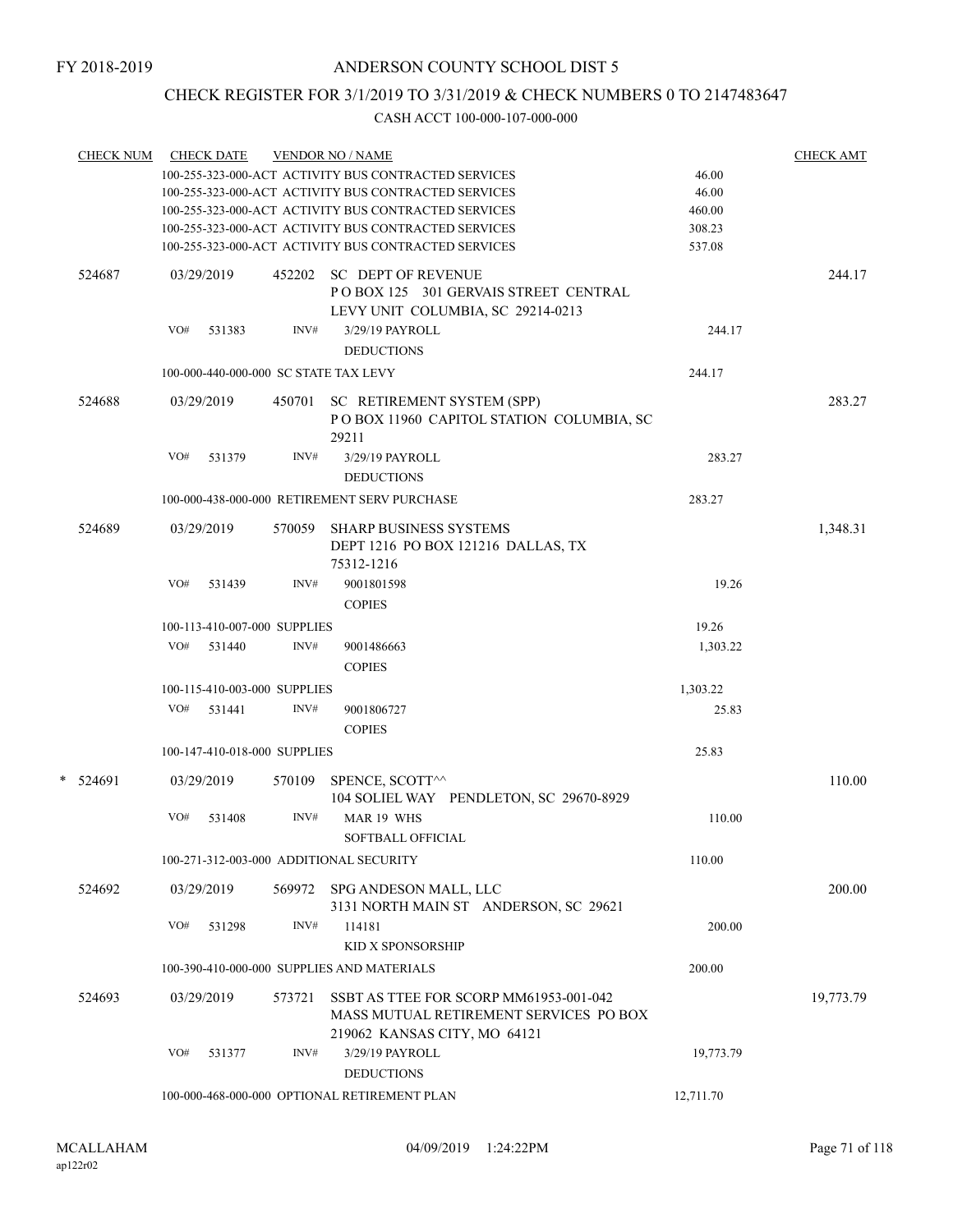# CHECK REGISTER FOR 3/1/2019 TO 3/31/2019 & CHECK NUMBERS 0 TO 2147483647

|   | <b>CHECK NUM</b> |     | <b>CHECK DATE</b>                 |        | <b>VENDOR NO / NAME</b><br>100-000-484-000-000 EMPLOYER RETIREMENT PAYABLE                                   | 7,062.09 | <b>CHECK AMT</b> |
|---|------------------|-----|-----------------------------------|--------|--------------------------------------------------------------------------------------------------------------|----------|------------------|
|   | * 524695         |     | 03/29/2019                        |        | 575884 STARTING BLOCKS PLUS, LLC<br>PO BOX 149 SUNSET BEACH, CA 90814                                        |          | 277.13           |
|   |                  | VO# | 531357                            | INV#   | PO#<br>618<br>10496<br><b>CALHOUN ELEM</b>                                                                   | 277.13   |                  |
|   |                  |     |                                   |        | 201-112-410-014-000 SUPPLIES AND MATERIALS                                                                   | 277.13   |                  |
|   | 524696           |     | 03/29/2019                        |        | 568778 STEPHENS, DOUGLAS**<br>3213 ALGONIQUIN AVE ANDERSON, SC 29626                                         |          | 109.00           |
|   |                  | VO# | 531415                            | INV#   | MAR 21 WHS<br><b>BASEBALL OFFICIAL</b>                                                                       | 109.00   |                  |
|   |                  |     |                                   |        | 100-271-312-003-000 ADDITIONAL SECURITY                                                                      | 109.00   |                  |
|   | 524697           |     | 03/29/2019                        |        | 493375 SUPER DUPER PUBLICATIONS<br>PO BOX 24997 ATT: ACCOUNTS RECEIVABLE<br><b>GREENVILLE, SC 29616-2497</b> |          | 609.76           |
|   |                  | VO# | 531358                            | INV#   | 2423448A<br>PO#<br>10498<br>CUST #6478                                                                       | 609.76   |                  |
|   |                  |     |                                   |        | 201-112-410-014-000 SUPPLIES AND MATERIALS                                                                   | 609.76   |                  |
| * | 524699           |     | 03/29/2019                        |        | 575405 TC EDUCATIONAL CONSULTING LLC<br>219 COUNTRY GLEN LANE PELZER, SC 29669                               |          | 3,500.00         |
|   |                  | VO# | 531443                            | INV#   | <b>MARCH 2019</b><br>PO#<br>10286<br><b>CENTERVILLE ELEM</b>                                                 | 3,500.00 |                  |
|   |                  |     |                                   |        | 210-224-312-007-PD5 CONSULTANTS-SC STANDARDS                                                                 | 3,500.00 |                  |
|   | * 524701         |     | 03/29/2019                        | 572503 | TG<br>POBOX 659601 SAN ANTONIO, TX 78265-9601                                                                |          | 478.73           |
|   |                  | VO# | 531385                            | INV#   | 3/29/19 PAYROLL<br><b>DEDUCTIONS</b>                                                                         | 478.73   |                  |
|   |                  |     | 100-000-441-000-000 MISCELLANEOUS |        |                                                                                                              | 478.73   |                  |
|   | 524702           |     | 03/29/2019                        | 575611 | THE COLLINS GROUP INC<br>PO BOX 982 PENDLETON, SC 29670                                                      |          | 566.29           |
|   |                  | VO# | 531359                            | INV#   | 9930<br><b>CONCORD ELEM</b>                                                                                  | 566.29   |                  |
|   |                  |     |                                   |        | 709-271-660-009-295 CAROLINA COURTYARD EXPENSE                                                               | 566.29   |                  |
|   | 524703           |     | 03/29/2019                        | 572122 | THE ELECTRIC CITY NEWS<br>POBOX 1015 ANDERSON, SC 29622                                                      |          | 675.00           |
|   |                  | VO# | 531360                            | INV#   | 6397<br><b>FULL PAGE AD</b>                                                                                  | 675.00   |                  |
|   |                  |     |                                   |        | 100-263-360-000-000 PRINTING AND BINDING                                                                     | 675.00   |                  |
|   | 524704           |     | 03/29/2019                        | 110050 | THE GRAND THEATRE COMPANY<br>AMSTAR 14 193 CIVIC CENTER BLVD ANDERSON,<br>SC 29625                           |          | 870.91           |
|   |                  | VO# | 531361                            | INV#   | 12993<br><b>SOUTH FANT SCHOOL</b>                                                                            | 870.91   |                  |
|   |                  |     |                                   |        | 715-271-660-015-357 FIELD TRIPS EXPENSE                                                                      | 870.91   |                  |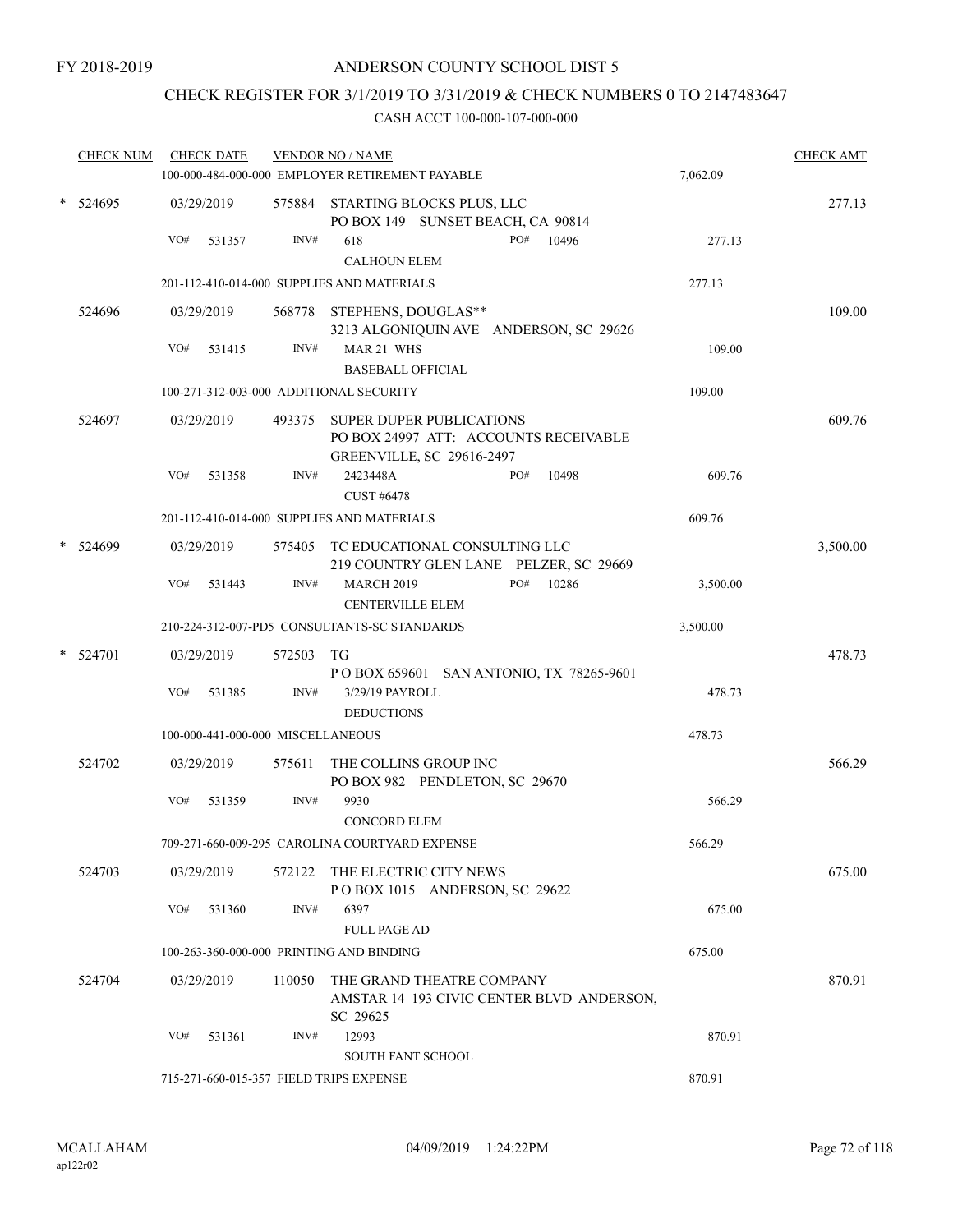# CHECK REGISTER FOR 3/1/2019 TO 3/31/2019 & CHECK NUMBERS 0 TO 2147483647

| <b>CHECK NUM</b> |     | <b>CHECK DATE</b> |        | <b>VENDOR NO / NAME</b>                                                                                  | <b>CHECK AMT</b> |       |                    |            |
|------------------|-----|-------------------|--------|----------------------------------------------------------------------------------------------------------|------------------|-------|--------------------|------------|
| 524705           |     | 03/29/2019        | 567050 | THE GREAT BOOKS FOUNDATION<br>233 N. MICHIGAN AVE, STE 420 CHICAGO, IL<br>60601-5813                     |                  |       |                    | 6,420.50   |
|                  | VO# | 531445            | INV#   | 0049733<br>ID#006821000                                                                                  | PO#              | 10396 | 6,420.50           |            |
|                  |     |                   |        | 100-221-410-000-000 SUPPLIES AND MATERIALS<br>100-221-410-000-000 SUPPLIES AND MATERIALS                 |                  |       | 498.68<br>5,921.82 |            |
| 524706           |     | 03/29/2019        | 574173 | THE VARSITY<br>6045 DAWSON BOULEVARD NORCROSS, GA<br>30093                                               |                  |       |                    | 743.33     |
|                  | VO# | 531363            | INV#   | APRIL 5-6<br>SOUTHWOOD                                                                                   |                  |       | 743.33             |            |
|                  |     |                   |        | 721-190-660-021-647 DRAMA HIGH EXPENSE                                                                   |                  |       | 743.33             |            |
| 524707           |     | 03/29/2019        | 504890 | <b>TIAA-CREF</b><br>POBOX 105316 ATLANTA, GA 30348-5316                                                  |                  |       |                    | 24,254.32  |
|                  | VO# | 531378            | INV#   | 3/29/19 PAYROLL<br><b>DEDUCTIONS</b>                                                                     |                  |       | 24,254.32          |            |
|                  |     |                   |        | 100-000-468-000-000 OPTIONAL RETIREMENT PLAN                                                             |                  |       | 15,592.06          |            |
|                  |     |                   |        | 100-000-484-000-000 EMPLOYER RETIREMENT PAYABLE                                                          |                  |       | 8,662.26           |            |
| 524708           |     | 03/29/2019        | 573139 | TOP SHELF IMAGING<br>PO BOX 17194 ENCINO, CA 91416                                                       |                  |       |                    | 243.00     |
|                  | VO# | 531446            | INV#   | 1873, 1874<br><b>TONER</b>                                                                               |                  |       | 243.00             |            |
|                  |     |                   |        | 100-113-410-005-VEN SUPPLY-ADDT'L FOR LOST VENDING<br>100-113-410-005-VEN SUPPLY-ADDT'L FOR LOST VENDING |                  |       | 199.00<br>44.00    |            |
| $*$ 524710       |     | 03/29/2019        | 573767 | <b>TREETOP PRODUCTS</b><br>222 EAST STATE ST. BATAVIA, IL 60510                                          |                  |       |                    | 315.33     |
|                  | VO# | 531364            | INV#   | TP00020778<br><b>CALHOUN ELEM</b>                                                                        |                  |       | 315.33             |            |
|                  |     |                   |        | 714-271-660-014-201 MISCELLANEOUS EXPENSE                                                                |                  |       | 315.33             |            |
| 524711           |     | 03/29/2019        | 508700 | TRI-COUNTY TECHNICAL COLLEGE<br>POBOX 587 PENDLETON, SC 29670                                            |                  |       |                    | 118,093.28 |
|                  | VO# | 531447            | INV#   | 4964<br>SPRING 2019                                                                                      | PO#              | 10518 | 118,093.28         |            |
|                  |     |                   |        | 100-221-312-000-DCC PS- DUAL CREDIT CLASS                                                                |                  |       | 118,093.28         |            |
| 524712           |     | 03/29/2019        | 564298 | UNITED WAY OF ANDERSON COUNTY<br>POBOX 2067 ANDERSON, SC 29622                                           |                  |       |                    | 2,063.58   |
|                  | VO# | 531380            | INV#   | 3/29/19 PAYROLL<br><b>DEDUCTIONS</b>                                                                     |                  |       | 2,063.58           |            |
|                  |     |                   |        | 100-000-455-000-000 UNITED FUND - PAYABLE                                                                |                  |       | 2,063.58           |            |
| 524713           |     | 03/29/2019        | 572350 | US DEPARTMENT OF EDUCATION AWG<br>NATIONAL PAYMENT CENTER PO BOX 790356 ST<br>LOUIS, MO 63179-0356       |                  |       |                    | 568.55     |
|                  | VO# | 531386            | INV#   | 3/29/19 PAYROLL                                                                                          |                  |       | 568.55             |            |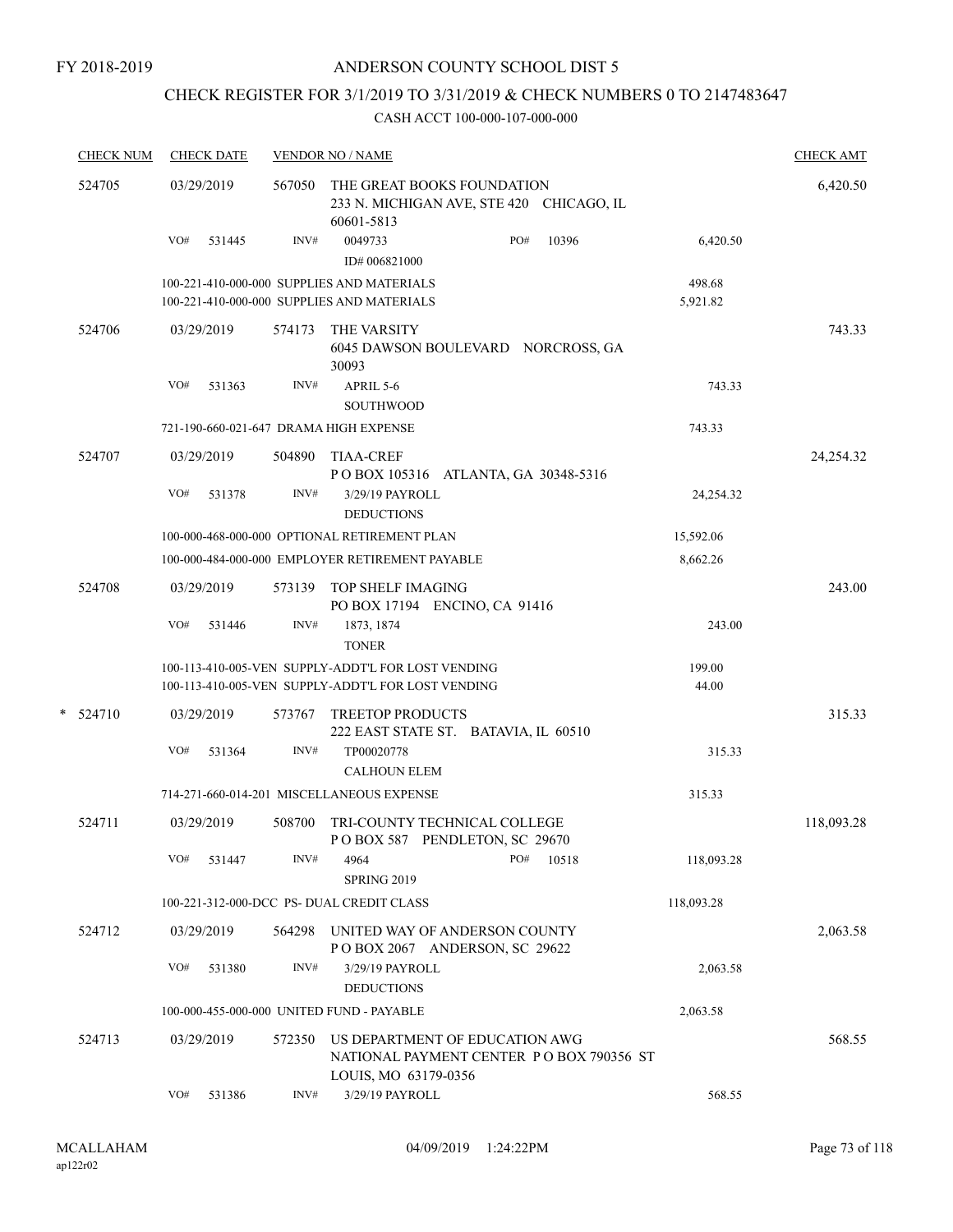### CHECK REGISTER FOR 3/1/2019 TO 3/31/2019 & CHECK NUMBERS 0 TO 2147483647

| <b>CHECK NUM</b> | <b>CHECK DATE</b>           |                                       | <b>VENDOR NO / NAME</b>                                                                             |           | <b>CHECK AMT</b> |  |
|------------------|-----------------------------|---------------------------------------|-----------------------------------------------------------------------------------------------------|-----------|------------------|--|
|                  |                             |                                       | <b>DEDUCTIONS</b>                                                                                   |           |                  |  |
|                  |                             | 100-000-441-000-000 MISCELLANEOUS     |                                                                                                     | 568.55    |                  |  |
| 524714           | 03/29/2019                  | 573163                                | US GAMES<br>PO BOX 660176 DALLAS, TX 75266-0176                                                     |           | 1,107.04         |  |
|                  | VO#<br>531448               | INV#                                  | 904566968<br>CUST #1146208                                                                          | 1,107.04  |                  |  |
|                  |                             | 937-113-410-010-000 SUPPLIES          |                                                                                                     | 1,107.04  |                  |  |
| 524715           | 03/29/2019                  | 575086                                | <b>VALIC</b><br>C/O JP MORGAN CHASE PO BOX 301701<br>DALLAS, TX 75303-1701                          |           | 45,571.34        |  |
|                  | VO#<br>531376               | INV#                                  | 3/29/19 PAYROLL<br><b>DEDUCTIONS</b>                                                                | 45,571.34 |                  |  |
|                  |                             |                                       | 100-000-468-000-000 OPTIONAL RETIREMENT PLAN                                                        | 29,295.88 |                  |  |
|                  |                             |                                       | 100-000-484-000-000 EMPLOYER RETIREMENT PAYABLE                                                     | 16,275.46 |                  |  |
| $* 524717$       | 03/29/2019                  | 566507                                | WT COX SUBSCRIPTIONS<br>201 VILLAGE ROAD ATT: ACCOUNTS<br>RECEIVABLE SHALLOTTE, NC 28470            |           | 142.84           |  |
|                  | VO#<br>531365               | INV#                                  | 3061419<br>PO#<br>10301<br>ACCT #2054395                                                            | 142.84    |                  |  |
|                  |                             | 100-222-410-005-000 SUPPLIES          |                                                                                                     | 142.84    |                  |  |
| $* 6353$         | 03/01/2019<br>VO#<br>530085 | 572025<br>INV#                        | <b>EMPLOYEE VENDOR</b><br><b>HOTEL</b>                                                              | 3,382.82  | 4,719.46 E       |  |
|                  |                             |                                       | REIMBURSEMENT                                                                                       |           |                  |  |
|                  |                             | 100-231-334-000-000 TRUSTEE EXPENSE   |                                                                                                     | 3,382.82  |                  |  |
|                  | VO#<br>530086               | INV#                                  | FEB 21=24<br><b>HILTON HEAD</b>                                                                     | 1,336.64  |                  |  |
|                  |                             |                                       | 100-263-333-000-000 TRIPS AND CONFERENCES                                                           | 1,336.64  |                  |  |
| $* 6357$         | 03/05/2019<br>VO#<br>530173 | 574767<br>INV#                        | <b>EMPLOYEE VENDOR</b><br><b>WALMART</b>                                                            | 182.26    | 182.26 E         |  |
|                  |                             |                                       | REIMBURSEMENT                                                                                       |           |                  |  |
|                  |                             | 713-271-660-013-228 ART EXPENSE       |                                                                                                     | 182.26    |                  |  |
| $* 6360$         | 03/05/2019<br>530102<br>VO# | 572964<br>INV#                        | <b>EMPLOYEE VENDOR</b><br><b>ZOO SHELTER</b><br>REIMBURSEMENT                                       | 125.00    | 125.00 E         |  |
|                  |                             |                                       | 709-271-660-009-350 FIELD TRIPS KINDERGARTEN EXPENSE                                                | 125.00    |                  |  |
| $* 6363$         | 03/05/2019                  | 202600                                | <b>DILLARD'S SPORTS CENTER</b><br>708 WHITEHALL ROAD ATT: ACCOUNTS<br>RECEIVABLE ANDERSON, SC 29625 |           | 799.04 E         |  |
|                  | VO#<br>530121               | INV#                                  | 102652,102984<br><b>MCCANTS</b>                                                                     | 799.04    |                  |  |
|                  |                             |                                       | 705-271-660-005-502 STUDENT GOV/COUNCIL EXPENSE                                                     | 192.35    |                  |  |
|                  |                             | 705-271-660-005-602 BETA CLUB EXPENSE |                                                                                                     | 606.69    |                  |  |
| $* 6366$         | 03/05/2019                  |                                       | 569871 FOLLETT SCHOOL SOLUTIONS, INC                                                                |           | 1,357.11 E       |  |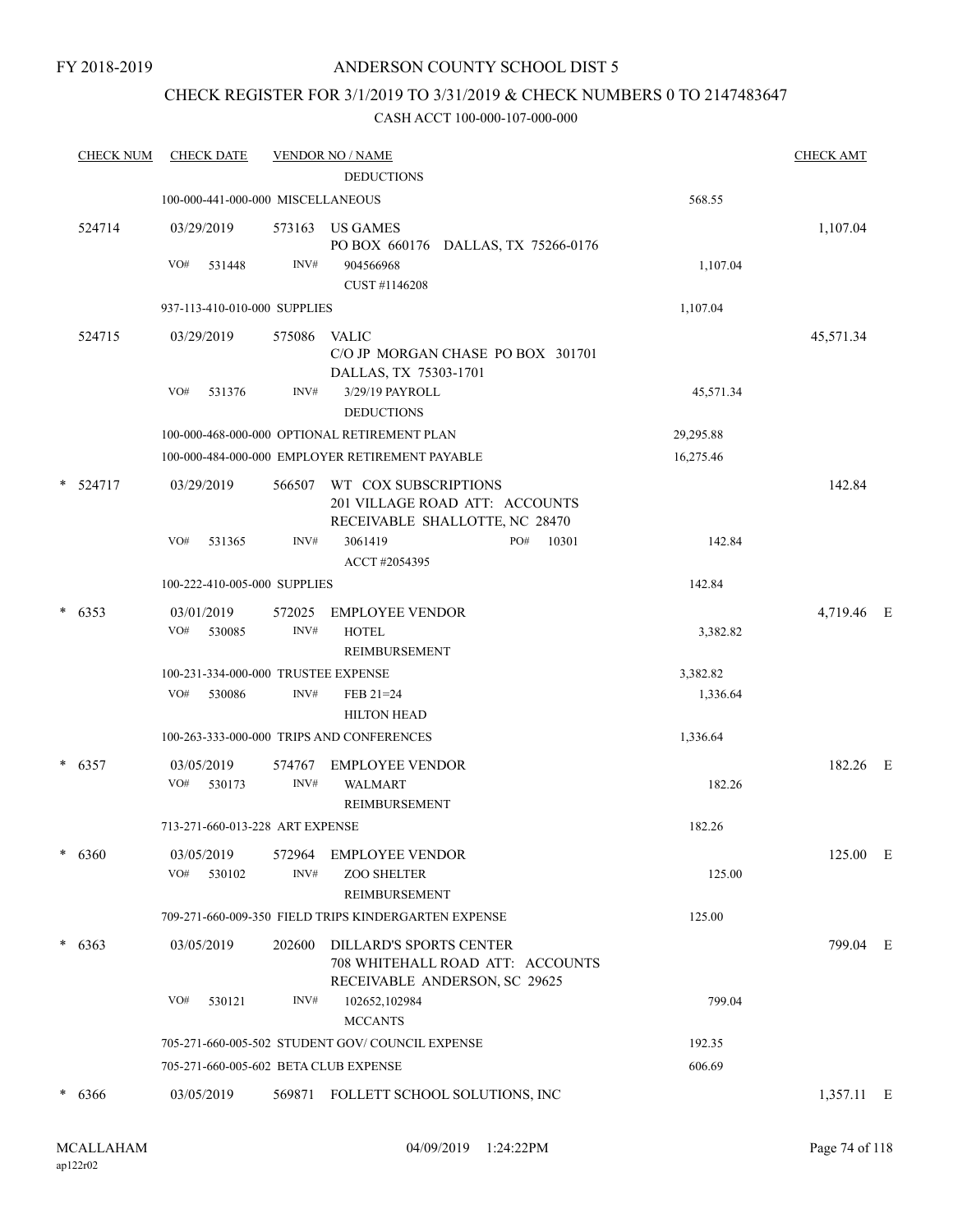### CHECK REGISTER FOR 3/1/2019 TO 3/31/2019 & CHECK NUMBERS 0 TO 2147483647

| <b>CHECK NUM</b> | <b>CHECK DATE</b>                   | <b>CHECK AMT</b> |                                                                                  |     |       |          |          |  |
|------------------|-------------------------------------|------------------|----------------------------------------------------------------------------------|-----|-------|----------|----------|--|
|                  |                                     |                  |                                                                                  |     |       |          |          |  |
|                  |                                     |                  | 91826 COLLECTION CENTER DRIVE ATT:<br>ACCOUNTS RECEIVABLE CHICAGO, IL 60693-0918 |     |       |          |          |  |
|                  | VO#<br>530122                       | INV#             | 408444                                                                           |     |       | 230.60   |          |  |
|                  |                                     |                  | <b>CONCORD ELEM</b>                                                              |     |       |          |          |  |
|                  | 100-222-410-009-000 SUPPLIES        |                  |                                                                                  |     |       | 230.60   |          |  |
|                  | VO#<br>530188                       | INV#             | 389095                                                                           | PO# | 10094 | 1,126.51 |          |  |
|                  |                                     |                  | <b>CALHOUN</b>                                                                   |     |       |          |          |  |
|                  | 100-222-410-014-000 SUPPLIES        |                  |                                                                                  |     |       | 1,126.51 |          |  |
| 6367             | 03/05/2019                          |                  | 237555 FORMS & SUPPLY                                                            |     |       |          | 512.96 E |  |
|                  |                                     |                  | PO BOX 563953 ATT: ACCOUNTS RECEIVABLE                                           |     |       |          |          |  |
|                  |                                     |                  | CHARLOTTE, NC 28256                                                              |     |       |          |          |  |
|                  | VO#<br>530123                       | INV#             | 4936198                                                                          |     |       | 363.79   |          |  |
|                  |                                     |                  | <b>INK CARTRIDGE</b>                                                             |     |       |          |          |  |
|                  | 709-271-660-009-305 LIBRARY EXPENSE |                  |                                                                                  |     |       | 363.79   |          |  |
|                  | VO#<br>530124                       | INV#             | 4937630                                                                          |     |       | 149.17   |          |  |
|                  |                                     |                  | <b>HOMELAND PARK</b>                                                             |     |       |          |          |  |
|                  |                                     |                  |                                                                                  |     |       |          |          |  |
|                  |                                     |                  | 711-271-660-011-201 MISCELLANEOUS EXPENSE                                        |     |       | 149.17   |          |  |
| 6368             | 03/05/2019                          |                  | 575614 EMPLOYEE VENDOR                                                           |     |       |          | 954.63 E |  |
|                  | VO# 530170                          | INV#             | FEB 13-16                                                                        |     |       | 762.10   |          |  |
|                  |                                     |                  | <b>LOS ANGELES</b>                                                               |     |       |          |          |  |
|                  |                                     |                  | 100-233-333-031-000 TRIPS AND CONFERENCES                                        |     |       | 762.10   |          |  |
|                  | VO#<br>530180                       | INV#             | <b>GRACES</b>                                                                    |     |       | 192.53   |          |  |
|                  |                                     |                  | REIMBURSEMENT                                                                    |     |       |          |          |  |
|                  | 100-115-410-031-000 SUPPLIES        |                  |                                                                                  |     |       | 192.53   |          |  |
|                  |                                     |                  |                                                                                  |     |       |          |          |  |
| 6369             | 03/05/2019                          | 574701           | <b>EMPLOYEE VENDOR</b>                                                           |     |       |          | 190.06 E |  |
|                  | VO#<br>530178                       | INV#             | YARN & BEADS                                                                     |     |       | 190.06   |          |  |
|                  |                                     |                  | REIMBURSEMENT                                                                    |     |       |          |          |  |
|                  |                                     |                  | 100-112-410-009-MTH MATH MANIPULATIVES                                           |     |       | 190.06   |          |  |
| 6370             | 03/05/2019                          |                  | 572168 GREENVILLE THEATRE                                                        |     |       |          | 848.00 E |  |
|                  |                                     |                  | 444 COLLEGE STREET GREENVILLE, SC 29601                                          |     |       |          |          |  |
|                  | VO#<br>530127                       | INV#             | <b>FOR MARCH 15</b>                                                              |     |       | 848.00   |          |  |
|                  |                                     |                  | <b>MCLEES ELEM</b>                                                               |     |       |          |          |  |
|                  |                                     |                  | 708-271-660-008-350 FIELD TRIPS KINDERGARTEN EXPENSE                             |     |       | 848.00   |          |  |
| 6371             | 03/05/2019                          |                  | 575140 EMPLOYEE VENDOR                                                           |     |       |          | 712.60 E |  |
|                  | VO#<br>530165                       | INV#             | FEB 22-24                                                                        |     |       | 712.60   |          |  |
|                  |                                     |                  | <b>IRMO HIGH SCHOOL</b>                                                          |     |       |          |          |  |
|                  |                                     |                  | 721-190-660-021-587 FIELD TRIPS- GR. 8 EXPENSE                                   |     |       | 712.60   |          |  |
|                  |                                     |                  |                                                                                  |     |       |          |          |  |
| 6372             | 03/05/2019                          | 572275           | HAPPY CHEF UNIFORMS                                                              |     |       |          | 107.70 E |  |
|                  |                                     |                  | 22 PARK PLACE BUTLER, NJ 07405                                                   |     |       |          |          |  |
|                  | VO#<br>530129                       | INV#             | 1466283B                                                                         | PO# | 10310 | 107.70   |          |  |
|                  |                                     |                  | PANEL COATS                                                                      |     |       |          |          |  |
|                  | 600-256-410-000-000 SUPPLIES        |                  |                                                                                  |     |       | 107.70   |          |  |
| 6373             | 03/05/2019                          |                  | 264114 HEINEMANN                                                                 |     |       |          | 125.40 E |  |
|                  |                                     |                  |                                                                                  |     |       |          |          |  |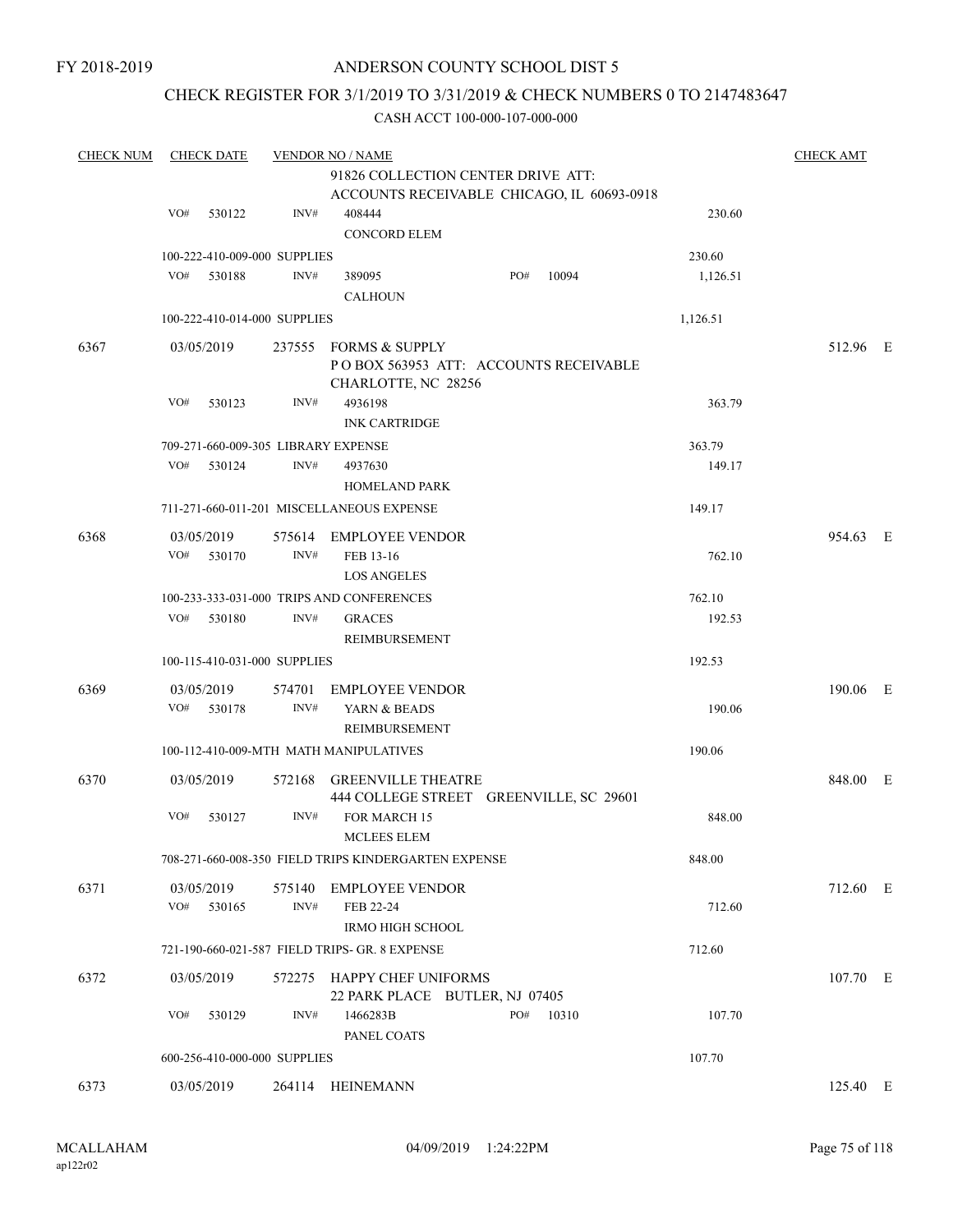### CHECK REGISTER FOR 3/1/2019 TO 3/31/2019 & CHECK NUMBERS 0 TO 2147483647

|        | <b>CHECK NUM</b> | <b>CHECK DATE</b>           | <b>CHECK AMT</b>                                             |                                                                                                  |     |       |                 |          |  |
|--------|------------------|-----------------------------|--------------------------------------------------------------|--------------------------------------------------------------------------------------------------|-----|-------|-----------------|----------|--|
|        |                  |                             |                                                              |                                                                                                  |     |       |                 |          |  |
|        |                  | VO#<br>530191               | INV#                                                         | ACCOUNTS RECEIVABLE CHICAGO, IL 60693<br>7033982<br><b>ACCT 63606</b>                            | PO# | 10223 | 125.40          |          |  |
|        |                  |                             | 100-113-410-017-000 SUPPLIES<br>100-113-410-017-000 SUPPLIES |                                                                                                  |     |       | 114.00<br>11.40 |          |  |
|        | 6374             | 03/05/2019                  | 570057                                                       | HERITAGE FOOD SERVICE GROUP<br>P.O. BOX 71595 ATT: ACCOUNTS RECEIVABLE<br>CHICAGO, IL 60694-1595 |     |       |                 | 670.56 E |  |
|        |                  | VO#<br>530192               | INV#                                                         | 5559619<br><b>REPAIR PARTS</b>                                                                   |     |       | 229.47          |          |  |
|        |                  |                             |                                                              | 600-256-323-012-000 REPAIRS TO EQUIPMENT                                                         |     |       | 229.47          |          |  |
|        |                  | VO#<br>530193               | INV#                                                         | 5563872<br><b>REPAIR PARTS</b>                                                                   |     |       | 441.09          |          |  |
|        |                  |                             |                                                              | 600-256-323-007-000 REPAIRS TO EQUIPMENT                                                         |     |       | 441.09          |          |  |
| $\ast$ | 6377             | 03/05/2019<br>VO#<br>530132 | 563608<br>INV#                                               | JW PEPPER & SON, INC<br>POBOX 642 ATT: ACCOUNTS RECEIVABLE<br><b>EXTON, PA 19341</b><br>15A59924 |     |       | 143.48          | 297.43 E |  |
|        |                  |                             |                                                              | 15A75798 CREDIT                                                                                  |     |       |                 |          |  |
|        |                  |                             |                                                              | 720-271-660-020-604 CHORUS CLUB EXPENSE                                                          |     |       | 213.47          |          |  |
|        |                  |                             |                                                              | 720-271-660-020-604 CHORUS CLUB EXPENSE                                                          |     |       | $-69.99$        |          |  |
|        |                  | VO#<br>530133               | INV#                                                         | 15A78693<br><b>MCCANTS</b>                                                                       |     |       | 42.97           |          |  |
|        |                  |                             |                                                              | 705-271-660-005-604 CHORUS CLUB EXPENSE                                                          |     |       | 42.97           |          |  |
|        |                  | VO#<br>530194               | INV#                                                         | 15A80338<br><b>NORTH POINTE</b>                                                                  |     |       | 110.98          |          |  |
|        |                  |                             | 713-271-660-013-220 MUSIC EXPENSE                            |                                                                                                  |     |       | 110.98          |          |  |
| $\ast$ | 6380             | 03/05/2019<br>VO#<br>530167 | 575125<br>INV#                                               | <b>EMPLOYEE VENDOR</b><br><b>FEB 7-8</b>                                                         |     |       | 180.00          | 180.00 E |  |
|        |                  |                             |                                                              | <b>GREENVILLE</b>                                                                                |     |       |                 |          |  |
|        |                  |                             |                                                              | 203-224-333-011-000 TRIPS AND CONFERENCES                                                        |     |       | 180.00          |          |  |
| *      | 6383             | 03/05/2019<br>530181<br>VO# | 574557<br>INV#                                               | EMPLOYEE VENDOR<br><b>SUPPLIES</b><br>REIMBURSEMENT                                              |     |       | 671.39          | 671.39 E |  |
|        |                  |                             | 100-221-410-007-DIS SUPPLIES                                 |                                                                                                  |     |       | 671.39          |          |  |
|        | $*$ 6385         | 03/05/2019                  | 574462                                                       | EMPLOYEE VENDOR                                                                                  |     |       |                 | 107.29 E |  |
|        |                  | VO# 530179                  | INV#                                                         | <b>KEURIG</b><br><b>REIMBURSEMENT</b>                                                            |     |       | 107.29          |          |  |
|        |                  |                             | 100-232-410-000-000 SUPPLIES                                 |                                                                                                  |     |       | 107.29          |          |  |
|        | $* 6388$         | 03/05/2019                  | 349300                                                       | EMPLOYEE VENDOR                                                                                  |     |       |                 | 446.04 E |  |
|        |                  | $VO#$ 530236                | INV#                                                         | FEB 25-27<br><b>COLUMBIA</b>                                                                     |     |       | 446.04          |          |  |
|        |                  |                             |                                                              | 201-224-333-006-000 TRIPS AND CONFERENCES                                                        |     |       | 446.04          |          |  |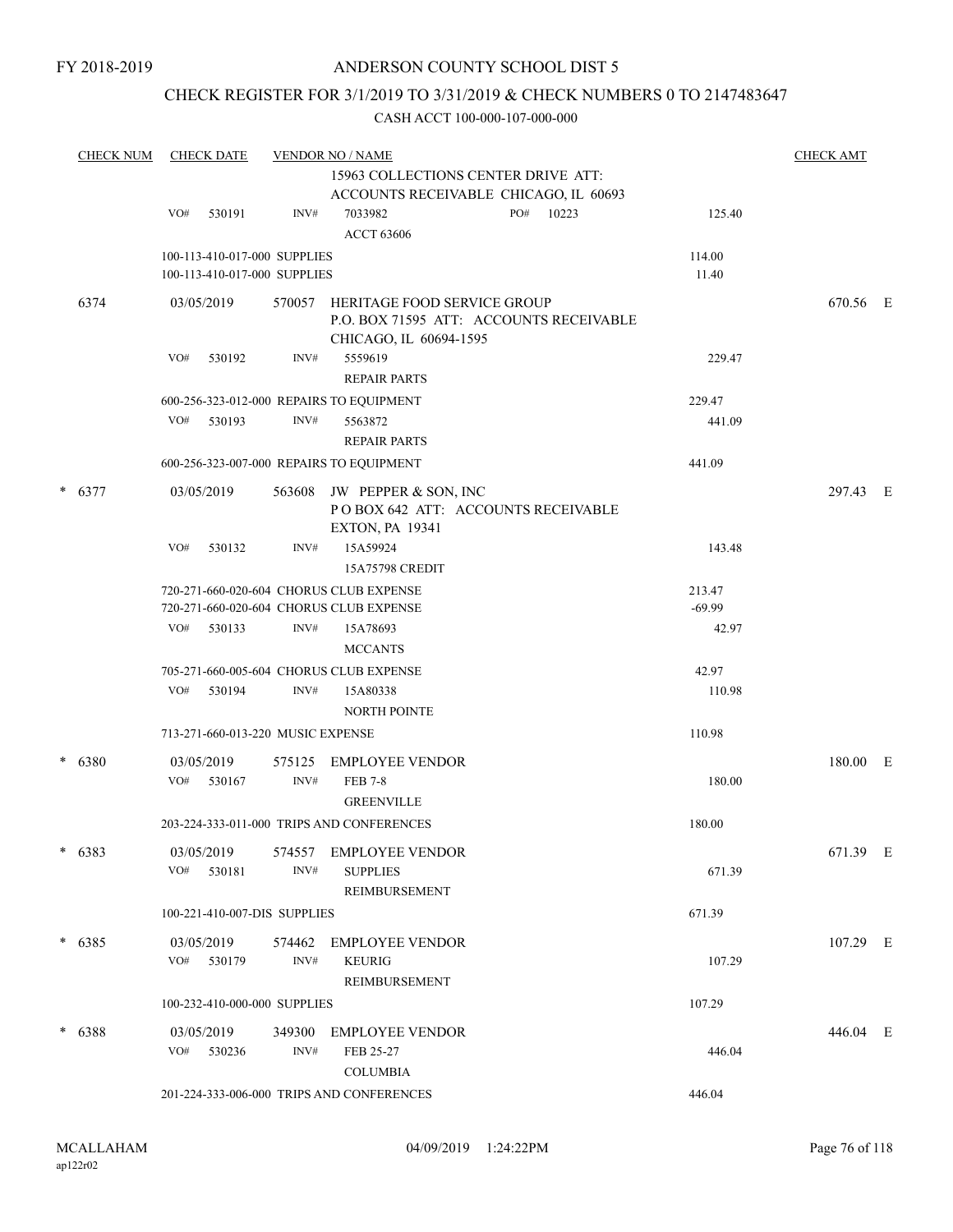### CHECK REGISTER FOR 3/1/2019 TO 3/31/2019 & CHECK NUMBERS 0 TO 2147483647

#### CASH ACCT 100-000-107-000-000

| <b>CHECK NUM</b> | <b>CHECK DATE</b> |                                     | <b>VENDOR NO / NAME</b>                                                                       |     |       |          | <b>CHECK AMT</b> |   |
|------------------|-------------------|-------------------------------------|-----------------------------------------------------------------------------------------------|-----|-------|----------|------------------|---|
| 6389             | 03/05/2019<br>VO# | 574717<br>530177<br>INV#            | <b>EMPLOYEE VENDOR</b><br><b>BOOKS &amp; LABELS</b><br>REIMBURSEMENT                          |     |       | 104.03   | 104.03           | E |
|                  |                   | 712-271-660-012-305 LIBRARY EXPENSE |                                                                                               |     |       | 104.03   |                  |   |
| $* 6394$         | 03/05/2019<br>VO# | 574804<br>INV#<br>530088            | <b>EMPLOYEE VENDOR</b><br><b>PROPS</b><br><b>REIMBURSEMENT</b>                                |     |       | 834.02   | 834.02 E         |   |
|                  |                   | 717-190-660-017-220 MUSIC EXPENSE   |                                                                                               |     |       | 834.02   |                  |   |
| 6395             | 03/05/2019        | 426200                              | QUILL CORPORATION<br>POBOX 37600 ATT: ACCOUNTS RECEIVABLE<br>PHILADELPHIA, PA 19101-0600      |     |       |          | 463.25 E         |   |
|                  | VO#               | INV#<br>530139                      | 5165550<br><b>TONER</b>                                                                       | PO# | 10329 | 463.25   |                  |   |
|                  |                   | 100-115-410-001-000 SUPPLIES        |                                                                                               |     |       | 98.43    |                  |   |
|                  |                   |                                     | 329-115-410-001-000 SUPPLIES-STATE EQUIPMENT                                                  |     |       | 364.82   |                  |   |
| $* 6398$         | 03/05/2019        |                                     | 567435 SCHOLASTIC INC<br>POBOX 3720 ATT: ACCOUNTS RECEIVABLE<br>JEFFERSON CITY, MO 65102-3720 |     |       |          | 1,824.92 E       |   |
|                  | VO#               | INV#<br>530212                      | 18784709<br>18820252                                                                          |     |       | 11.02    |                  |   |
|                  |                   |                                     | 900-112-416-013-MMM MEGAN MANESS 18/19 SUPPLIES                                               |     |       | 9.79     |                  |   |
|                  |                   |                                     | 900-112-416-013-MMM MEGAN MANESS 18/19 SUPPLIES                                               |     |       | 1.23     |                  |   |
|                  | VO#               | 530213<br>INV#                      | 18730116<br>ACCT 16454468                                                                     |     |       | 1,813.90 |                  |   |
|                  |                   |                                     | 100-112-410-013-RPL REPLACEMENT SUPPLIES                                                      |     |       | 1,813.90 |                  |   |
| 6399             |                   | 574599                              |                                                                                               |     |       |          | 134.31 E         |   |
|                  | 03/05/2019<br>VO# | 530090<br>INV#                      | <b>EMPLOYEE VENDOR</b><br><b>BATTERY</b><br>REIMBURSEMENT                                     |     |       | 97.99    |                  |   |
|                  |                   | 100-233-410-021-000 SUPPLIES        |                                                                                               |     |       | 97.99    |                  |   |
|                  | VO#               | INV#<br>530091                      | <b>LOWES</b><br>REIMBURSEMENT                                                                 |     |       | 36.32    |                  |   |
|                  |                   | 100-233-410-021-000 SUPPLIES        |                                                                                               |     |       | 36.32    |                  |   |
| 6400             | 03/05/2019        | 568718                              | THE READING WAREHOUSE<br>POBOX 41328 ATT: ACCOUNTS RECEIVABLE<br>NORTH CHARLESTON, SC 29423   |     |       |          | 402.32 E         |   |
|                  | VO#               | INV#<br>530146                      | 191352<br>WHITEHALL ELEM                                                                      | PO# | 10338 | 128.27   |                  |   |
|                  |                   | 100-147-410-019-000 SUPPLIES        |                                                                                               |     |       | 128.27   |                  |   |
|                  | VO#               | INV#<br>530228                      | 190346<br><b>MCCANTS</b>                                                                      | PO# | 10154 | 102.26   |                  |   |
|                  |                   | 871-113-410-005-000 SUPPLIES        |                                                                                               |     |       | 8.95     |                  |   |
|                  |                   | 871-113-410-005-000 SUPPLIES        |                                                                                               |     |       | 93.31    |                  |   |
|                  | VO# 530229        | INV#                                | 190334                                                                                        | PO# | 10149 | 171.79   |                  |   |

ROBERT ANDERSON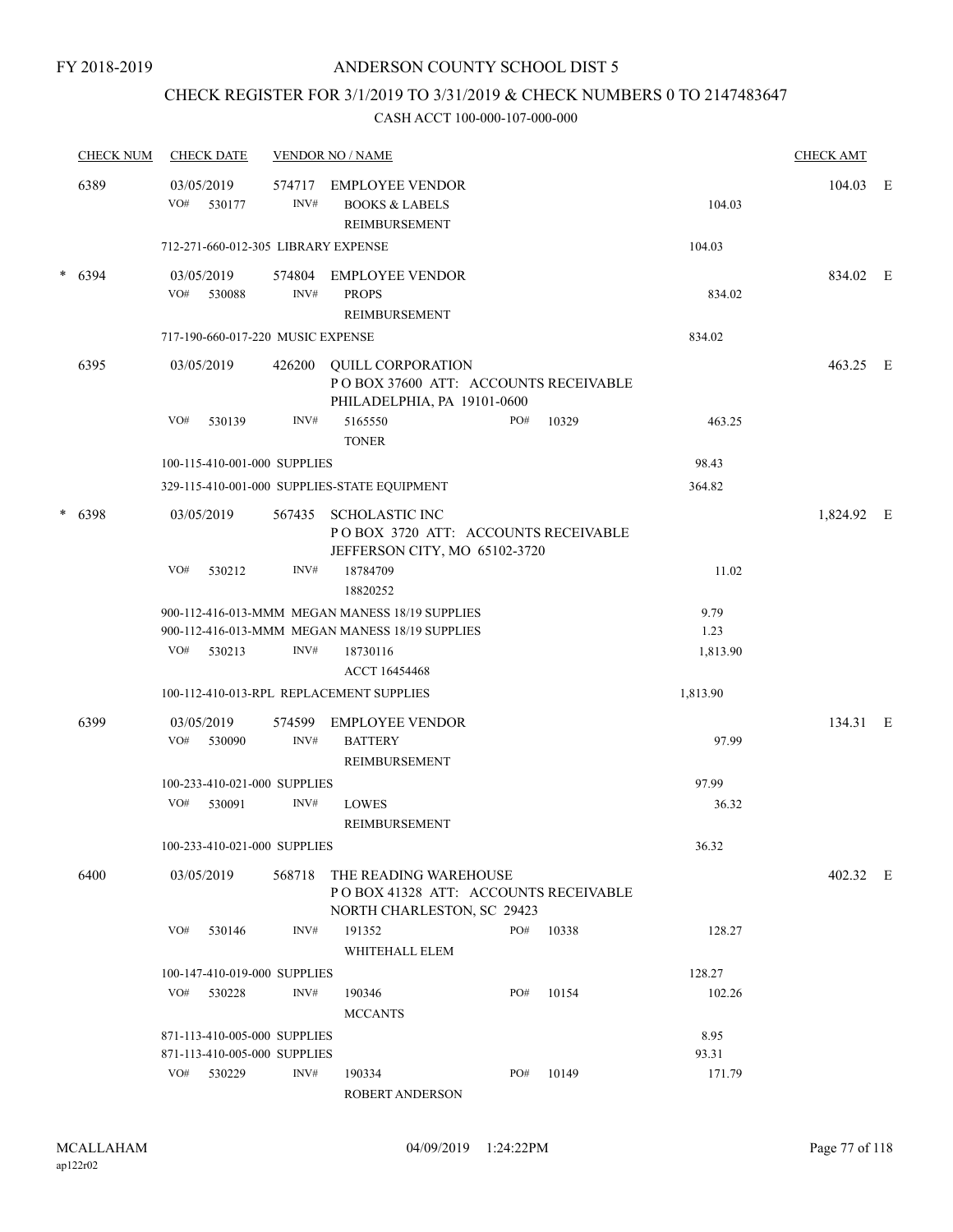#### FY 2018-2019

### ANDERSON COUNTY SCHOOL DIST 5

### CHECK REGISTER FOR 3/1/2019 TO 3/31/2019 & CHECK NUMBERS 0 TO 2147483647

|        | <b>CHECK NUM</b> |     | <b>CHECK DATE</b>                                            |        | <b>VENDOR NO / NAME</b>                                                                           |                | <b>CHECK AMT</b> |  |
|--------|------------------|-----|--------------------------------------------------------------|--------|---------------------------------------------------------------------------------------------------|----------------|------------------|--|
|        |                  |     | 871-113-410-006-000 SUPPLIES<br>871-113-410-006-000 SUPPLIES |        |                                                                                                   | 162.84<br>8.95 |                  |  |
|        | 6401             |     | 03/05/2019                                                   | 574608 | <b>EMPLOYEE VENDOR</b>                                                                            |                | 136.25 E         |  |
|        |                  | VO# | 530097                                                       | INV#   | <b>FOOTBALL</b>                                                                                   | 136.25         |                  |  |
|        |                  |     |                                                              |        | REIMBURSEMENT                                                                                     |                |                  |  |
|        |                  |     |                                                              |        | 720-271-660-020-674 FOOTBALL EXPENSE                                                              | 136.25         |                  |  |
| $\ast$ | 6406             |     | 03/07/2019                                                   |        | 102640 ACTION AUTO<br>529 FAIR STREET ATT: ACCOUNTS RECEIVABLE<br>ANDERSON, SC 29625              |                | 576.22 E         |  |
|        |                  | VO# | 530304                                                       | INV#   | 85557                                                                                             | 576.22         |                  |  |
|        |                  |     |                                                              |        | <b>REPAIR</b>                                                                                     |                |                  |  |
|        |                  |     |                                                              |        | 100-254-412-000-001 TRUCK SERVICE - MAINTENANCE                                                   | 576.22         |                  |  |
| $\ast$ | 6408             |     | 03/07/2019                                                   |        | 564791 ANDERSON INTERFAITH MINISTRIES<br>POBOX 1136 ANDERSON, SC 29622                            |                | 262.35 E         |  |
|        |                  | VO# | 530454                                                       | INV#   | <b>GLENVIEW MS</b><br><b>FOR HELPING HANDS</b>                                                    | 262.35         |                  |  |
|        |                  |     |                                                              |        | 720-271-660-020-460 MISC FUNDRAISER EXPENSE                                                       | 262.35         |                  |  |
| *      | 6410             |     | 03/07/2019                                                   |        | 126675 ATTAWAY INC<br>PO BOX 302 ATT: ACCOUNTS RECEIVABLE<br>ANDERSON, SC 29622                   |                | 1,304.29 E       |  |
|        |                  | VO# | 530299                                                       | INV#   | 220221<br>PURCHASE ORDERS                                                                         | 1,175.96       |                  |  |
|        |                  |     |                                                              |        | 100-254-410-000-055 OFFICE SUPPLIES & FURNITURE                                                   | 1,175.96       |                  |  |
|        |                  | VO# | 530348                                                       | INV#   | 220468                                                                                            | 128.33         |                  |  |
|        |                  |     |                                                              |        | <b>MAIL SERVICE</b>                                                                               |                |                  |  |
|        |                  |     | 600-256-410-000-000 SUPPLIES                                 |        |                                                                                                   | 128.33         |                  |  |
|        | 6412             |     | 03/07/2019                                                   |        | 132560 EMPLOYEE VENDOR                                                                            |                | 104.75 E         |  |
|        |                  |     | VO# 530445                                                   | INV#   | <b>BOOKS</b>                                                                                      | 104.75         |                  |  |
|        |                  |     |                                                              |        | REIMBURSEMENT                                                                                     |                |                  |  |
|        |                  |     | 100-222-410-009-000 SUPPLIES                                 |        |                                                                                                   | 104.75         |                  |  |
|        | 6413             |     | 03/07/2019                                                   |        | 564662 BRADY'S SCREEN PRINTING<br>106 CONCORD ROAD ATT: ACCOUNTS<br>RECEIVABLE ANDERSON, SC 29621 |                | 333.57 E         |  |
|        |                  | VO# | 530456                                                       | INV#   | 34713<br><b>CHARTER SCHOOL</b>                                                                    | 333.57         |                  |  |
|        |                  |     |                                                              |        | 724-271-660-024-455 "T" SHIRTS EXPENSE                                                            | 333.57         |                  |  |
|        | $* 6417$         |     | 03/07/2019                                                   | 568574 | <b>CCP CROWE'S CORPORATE PROMOTIONS</b><br>PO BOX 2647 ANDERSON, SC 29622                         |                | 102.72 E         |  |
|        |                  | VO# | 530352                                                       | INV#   | 13495<br><b>T-SHIRTS</b>                                                                          | 102.72         |                  |  |
|        |                  |     | 100-231-334-000-000 TRUSTEE EXPENSE                          |        |                                                                                                   | 102.72         |                  |  |
| *      | 6419             |     | 03/07/2019                                                   | 574473 | CHICK-FIL-A<br>294 HARBISON BLVD COLUMBIA, SC 29212                                               |                | 1,188.44 E       |  |
|        |                  | VO# | 530458                                                       | INV#   | FOR MARCH 13                                                                                      | 1,188.44       |                  |  |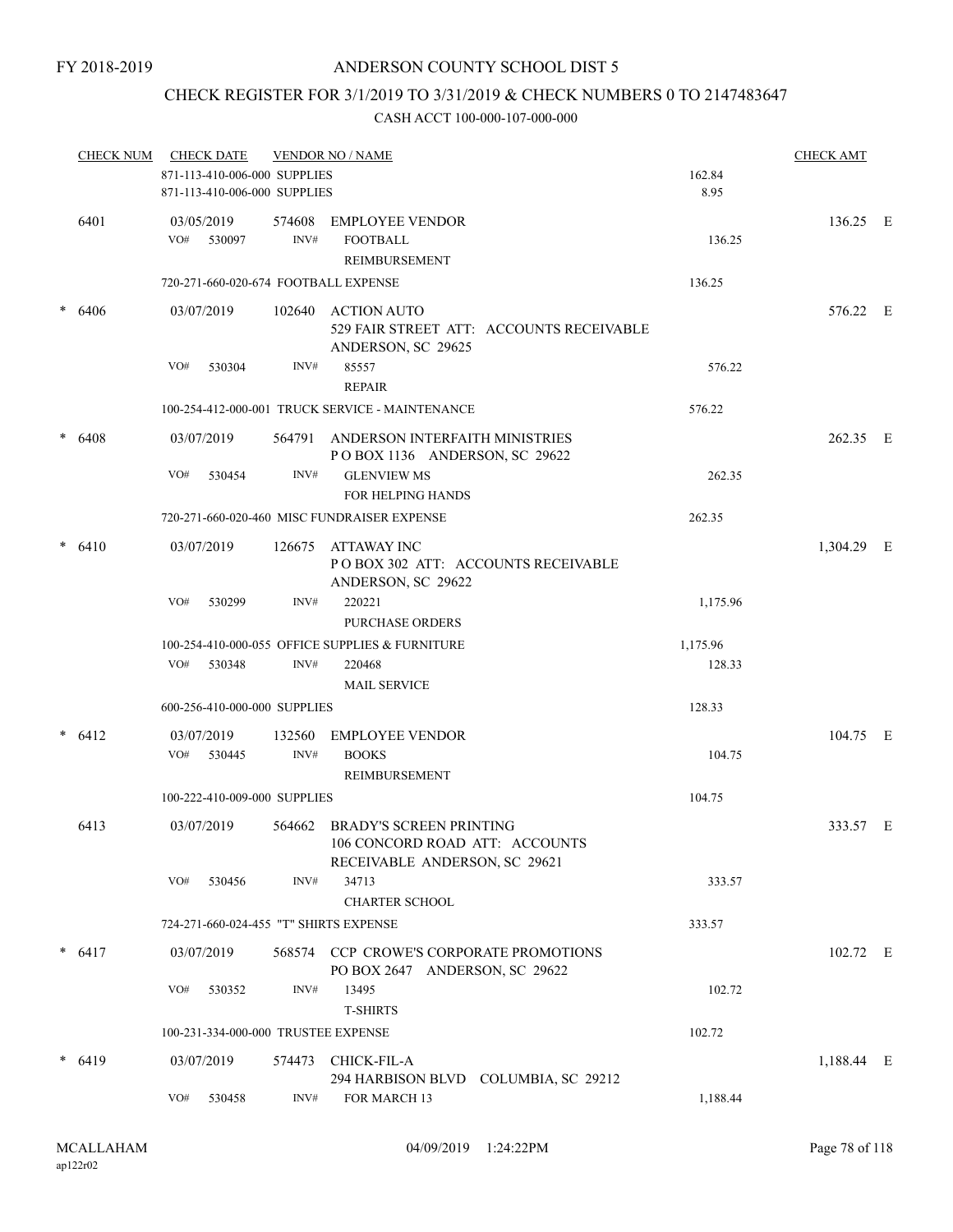### CHECK REGISTER FOR 3/1/2019 TO 3/31/2019 & CHECK NUMBERS 0 TO 2147483647

| <b>CHECK NUM</b> | <b>CHECK DATE</b>                       |        | <b>VENDOR NO / NAME</b>                                                                       |                  | <b>CHECK AMT</b> |  |
|------------------|-----------------------------------------|--------|-----------------------------------------------------------------------------------------------|------------------|------------------|--|
|                  |                                         |        |                                                                                               |                  |                  |  |
|                  |                                         |        | 707-190-660-007-353 FIELD TRIPS GRADE 3 EXPENSE                                               | 1,188.44         |                  |  |
| 6420             | 03/07/2019                              | 187625 | <b>CPI</b><br>10850 W PARK PLACE SUITE 600 ATT:<br>ACCOUNTS RECEIVABLE MILWAUKEE, WI 53224    |                  | $1,067.33$ E     |  |
|                  | VO#<br>530459                           | INV#   | CUS0179183<br>PO#<br>10360<br>CUST #311256                                                    | 1,067.33         |                  |  |
|                  | 203-127-410-000-000 SUPPLIES- LD/DD/OHI |        |                                                                                               | 1,067.33         |                  |  |
| 6421             | 03/07/2019                              |        | 187300 CRESCENT SUPPLY CO, INC<br>POBOX 8798 ATT: ACCOUNTS RECEIVABLE<br>GREENVILLE, SC 29604 |                  | $1,235.21$ E     |  |
|                  | VO#<br>530280                           | INV#   | 394439<br><b>SUPPLIES</b>                                                                     | 30.36            |                  |  |
|                  |                                         |        | 100-254-410-000-001 MAINT. SUPPLIES-STRUCTURES                                                | 30.36            |                  |  |
|                  | VO# 530281                              | INV#   | 394444<br><b>SUPPLIES</b>                                                                     | 4.92             |                  |  |
|                  |                                         |        | 100-254-410-021-400 HVAC/ELECTRICAL/PLUMBING                                                  | 4.92             |                  |  |
|                  | VO#<br>530282                           | INV#   | 394437<br><b>SUPPLIES</b>                                                                     | 48.90            |                  |  |
|                  |                                         |        | 100-254-410-019-400 HVAC/ELECTRICAL/PLUMBING                                                  | 48.90            |                  |  |
|                  | VO#<br>530283                           | INV#   | 394441<br><b>SUPPLIES</b>                                                                     | 72.23            |                  |  |
|                  |                                         |        | 100-254-410-016-400 HVAC/ELECTRICAL/PLUMBING                                                  | 72.23            |                  |  |
|                  | VO#<br>530284                           | INV#   | 394438<br><b>SUPPLIES</b>                                                                     | 110.25           |                  |  |
|                  |                                         |        | 100-254-410-002-400 HVAC/ELECTRICAL/PLUMBING                                                  | 22.05            |                  |  |
|                  |                                         |        | 100-254-410-003-400 HVAC/ELECTRICAL/PLUMBING                                                  | 22.05            |                  |  |
|                  |                                         |        | 100-254-410-005-400 HVAC/ELECTRICAL/PLUMBING                                                  | 22.05            |                  |  |
|                  |                                         |        | 100-254-410-006-400 HVAC/ELECTRICAL/PLUMBING                                                  | 22.05            |                  |  |
|                  | VO#<br>530285                           | INV#   | 100-254-410-018-400 HVAC/ELECTRICAL/PLUMBING<br>394443                                        | 22.05<br>143.24  |                  |  |
|                  |                                         |        | <b>SUPPLIES</b>                                                                               |                  |                  |  |
|                  | 100-254-410-000-400 HVAC SUPPLIES       |        |                                                                                               | 36.93            |                  |  |
|                  | VO#<br>530286                           | INV#   | 100-254-410-007-400 HVAC/ELECTRICAL/PLUMBING<br>394442<br><b>SUPPLIES</b>                     | 106.31<br>160.65 |                  |  |
|                  |                                         |        | 100-254-410-003-400 HVAC/ELECTRICAL/PLUMBING                                                  | 54.57            |                  |  |
|                  |                                         |        | 100-254-410-009-400 HVAC/ELECTRICAL/PLUMBING                                                  | 54.57            |                  |  |
|                  |                                         |        | 100-254-410-014-400 HVAC/ELECTRICAL/PLUMBING                                                  | 51.51            |                  |  |
|                  | VO#<br>530287                           | INV#   | 394440<br><b>SUPPLIES</b>                                                                     | 398.04           |                  |  |
|                  |                                         |        | 100-254-410-016-400 HVAC/ELECTRICAL/PLUMBING                                                  | 398.04           |                  |  |
|                  | VO#<br>530288                           | INV#   | 394524<br><b>SUPPLIES</b>                                                                     | 104.89           |                  |  |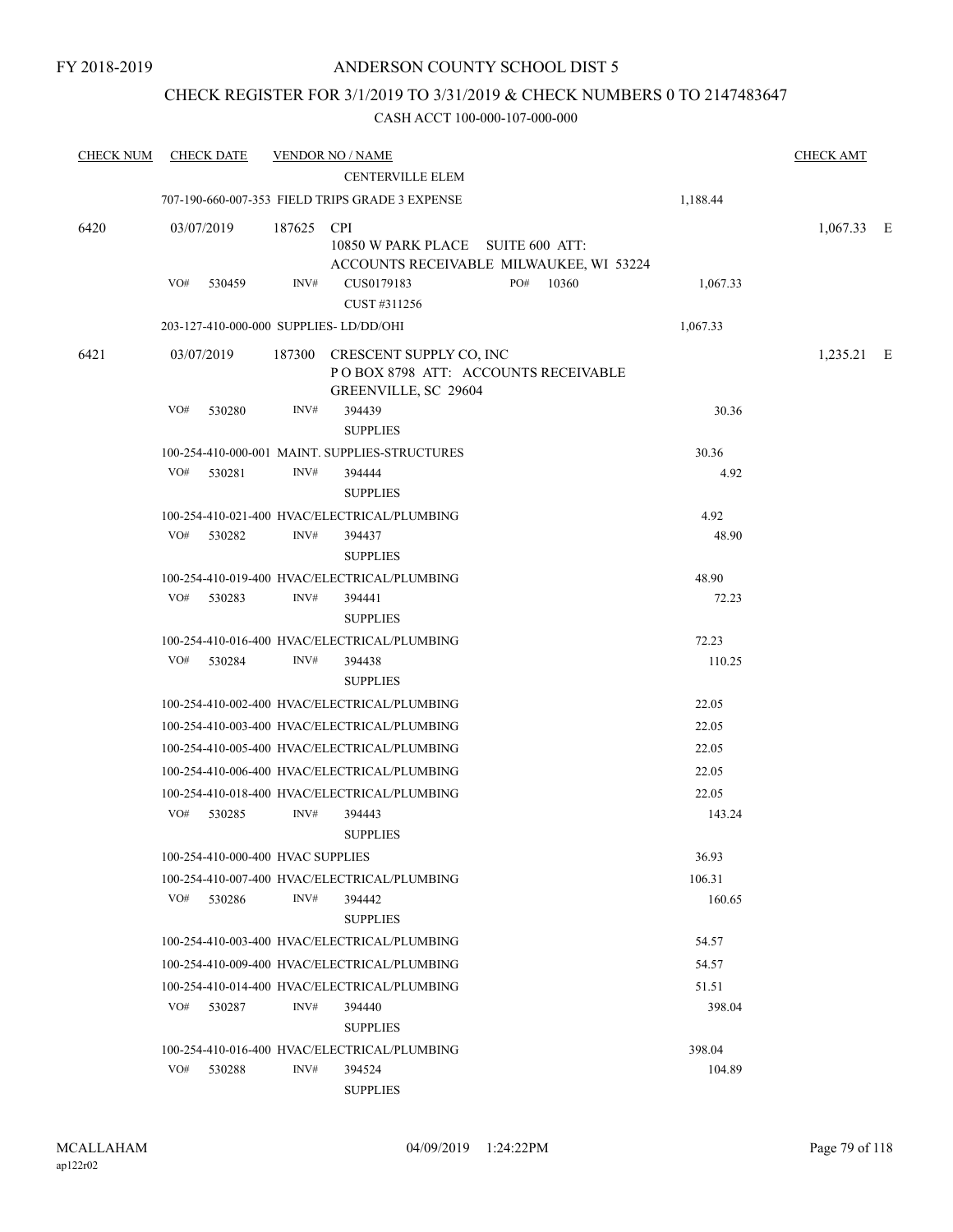## CHECK REGISTER FOR 3/1/2019 TO 3/31/2019 & CHECK NUMBERS 0 TO 2147483647

| <b>CHECK NUM</b> |     | <b>CHECK DATE</b>                 |        | <b>VENDOR NO / NAME</b>                                                                                           |     |       |          | <b>CHECK AMT</b> |  |
|------------------|-----|-----------------------------------|--------|-------------------------------------------------------------------------------------------------------------------|-----|-------|----------|------------------|--|
|                  |     | 100-254-410-000-400 HVAC SUPPLIES |        |                                                                                                                   |     |       | 104.89   |                  |  |
|                  | VO# | 530289                            | INV#   | 394523<br><b>SUPPLIES</b>                                                                                         |     |       | 122.25   |                  |  |
|                  |     |                                   |        | 100-254-410-002-400 HVAC/ELECTRICAL/PLUMBING                                                                      |     |       | 122.25   |                  |  |
|                  | VO# | 530290                            | INV#   | 394521                                                                                                            |     |       | 25.58    |                  |  |
|                  |     |                                   |        | <b>SUPPLIES</b>                                                                                                   |     |       |          |                  |  |
|                  |     | 100-254-410-000-400 HVAC SUPPLIES |        |                                                                                                                   |     |       |          |                  |  |
|                  |     |                                   |        |                                                                                                                   |     |       | 25.58    |                  |  |
|                  |     | VO# 530291                        | INV#   | 394522                                                                                                            |     |       | 13.90    |                  |  |
|                  |     |                                   |        | <b>SUPPLIES</b>                                                                                                   |     |       |          |                  |  |
|                  |     |                                   |        | 100-254-410-014-400 HVAC/ELECTRICAL/PLUMBING                                                                      |     |       | 13.90    |                  |  |
| $* 6425$         |     | 03/07/2019                        | 570701 | <b>EMBASSY SUITES AIRPORT/CONVENTION CENTER</b><br>5055 INTERNATIONAL BLVD NORTH<br>CHARLESTON, SC 29418          |     |       |          | 3,148.95 E       |  |
|                  | VO# | 530460                            | INV#   | <b>MARCH 21-24</b><br>CONF#52603794                                                                               | PO# | 10399 | 3,148.95 |                  |  |
|                  |     |                                   |        | 207-115-312-001-010 STUDENT ORGANIZATIONS                                                                         |     |       | 2,266.44 |                  |  |
|                  |     |                                   |        | 329-271-312-001-000 PUPIL ACTIVITY/ FIELD TRIPS- WBL                                                              |     |       | 882.51   |                  |  |
|                  |     |                                   |        |                                                                                                                   |     |       |          |                  |  |
| 6426             |     | 03/07/2019                        | 566171 | EMPLOYMENT SCREENING, INC<br>PO BOX 410442 ATT: ACCOUNTS RECEIVABLE<br>CHARLOTTE, NC 28241                        |     |       |          | 110.00 E         |  |
|                  | VO# | 530361                            | INV#   | ANDER5030419<br><b>FEB SERVICES</b>                                                                               |     |       | 110.00   |                  |  |
|                  |     |                                   |        | 100-264-312-000-000 PURCHASED SERVICES                                                                            |     |       | 110.00   |                  |  |
| $* 6428$         |     | 03/07/2019                        | 235550 | FLINN SCIENTIFIC INC<br>PO BOX 71721 ATT: ACCOUNTS RECEIVABLE                                                     |     |       |          | 927.27 E         |  |
|                  |     |                                   |        | CHICAGO, IL 60694-1721                                                                                            |     |       |          |                  |  |
|                  | VO# | 530362                            | INV#   | 2317736                                                                                                           | PO# | 10318 | 927.27   |                  |  |
|                  |     |                                   |        | <b>SPEED GUNS</b>                                                                                                 |     |       |          |                  |  |
|                  |     |                                   |        | 201-113-410-006-000 SUPPLIES AND MATERIALS                                                                        |     |       | 927.27   |                  |  |
| 6429             |     | 03/07/2019                        | 569871 | FOLLETT SCHOOL SOLUTIONS, INC<br>91826 COLLECTION CENTER DRIVE ATT:<br>ACCOUNTS RECEIVABLE CHICAGO, IL 60693-0918 |     |       |          | 1,928.36 E       |  |
|                  | VO# | 530363                            | INV#   | 403616                                                                                                            | PO# | 10175 | 1,064.48 |                  |  |
|                  |     |                                   |        | <b>MCCANTS</b>                                                                                                    |     |       |          |                  |  |
|                  |     | 871-113-410-005-000 SUPPLIES      |        |                                                                                                                   |     |       | 172.80   |                  |  |
|                  |     | 871-113-410-005-000 SUPPLIES      |        |                                                                                                                   |     |       | 542.88   |                  |  |
|                  |     | 871-113-410-005-000 SUPPLIES      |        |                                                                                                                   |     |       | 348.80   |                  |  |
|                  |     | VO# 530364                        | INV#   | 403620                                                                                                            | PO# | 10174 | 307.08   |                  |  |
|                  |     |                                   |        | <b>ROBERT ANDERSON</b>                                                                                            |     |       |          |                  |  |
|                  |     | 871-113-410-006-000 SUPPLIES      |        |                                                                                                                   |     |       | 189.62   |                  |  |
|                  |     | 871-113-410-006-000 SUPPLIES      |        |                                                                                                                   |     |       | 117.46   |                  |  |
|                  |     | VO# 530365                        | INV#   | 403629                                                                                                            | PO# | 10173 | 556.80   |                  |  |
|                  |     |                                   |        | <b>GLENVIEW</b>                                                                                                   |     |       |          |                  |  |
|                  |     | 871-113-410-020-000 SUPPLIES      |        |                                                                                                                   |     |       | 361.92   |                  |  |
|                  |     | 871-113-410-020-000 SUPPLIES      |        |                                                                                                                   |     |       | 194.88   |                  |  |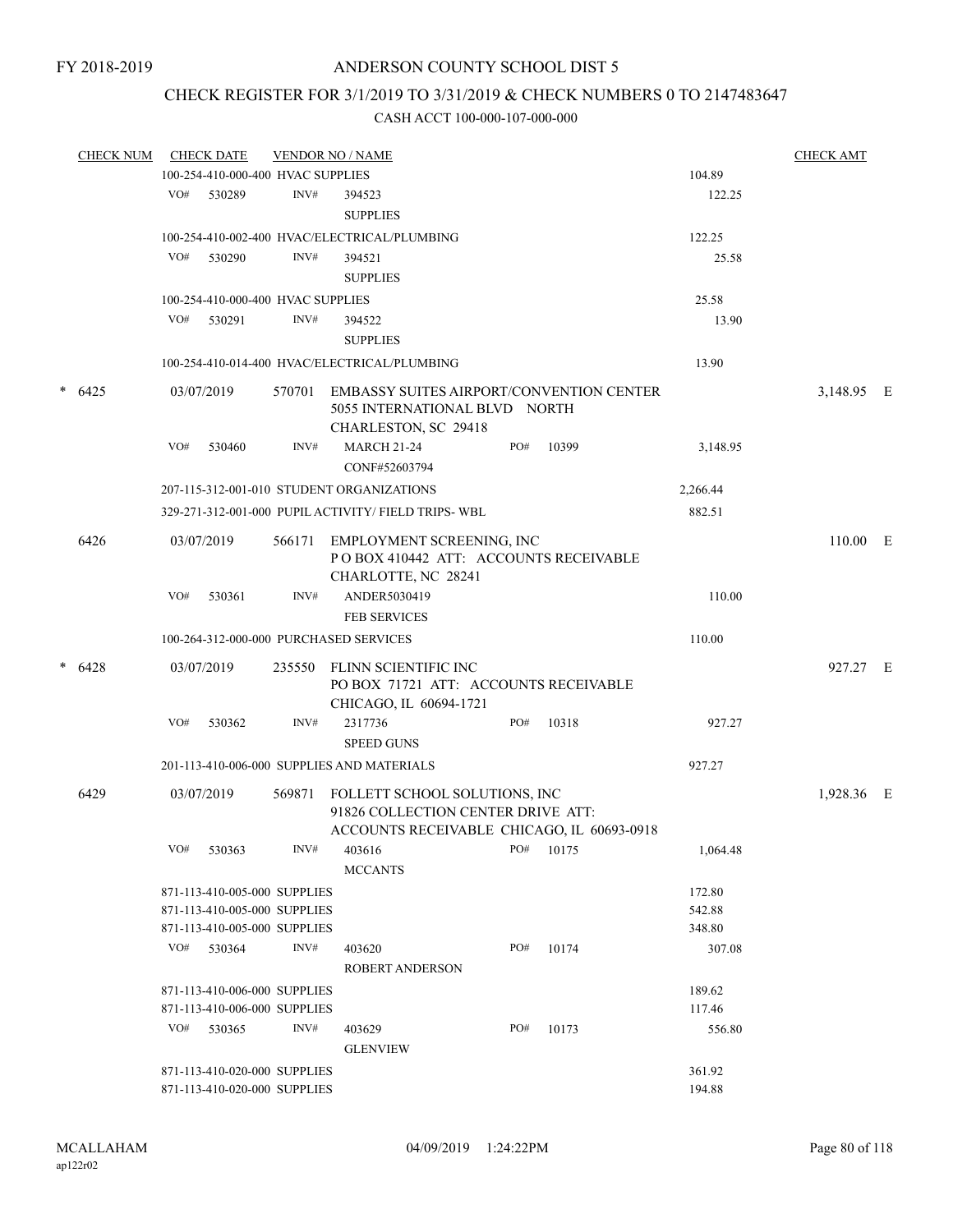# CHECK REGISTER FOR 3/1/2019 TO 3/31/2019 & CHECK NUMBERS 0 TO 2147483647

|        | <b>CHECK NUM</b> | <b>CHECK DATE</b>                      |                | <b>VENDOR NO / NAME</b>                                                                          |     |       |           | <b>CHECK AMT</b> |  |
|--------|------------------|----------------------------------------|----------------|--------------------------------------------------------------------------------------------------|-----|-------|-----------|------------------|--|
|        | 6430             | 03/07/2019                             | 237555         | <b>FORMS &amp; SUPPLY</b><br>POBOX 563953 ATT: ACCOUNTS RECEIVABLE<br>CHARLOTTE, NC 28256        |     |       |           | 220.36 E         |  |
|        |                  | VO#<br>530272                          | INV#           | 4931743<br><b>CLOCKS</b>                                                                         |     |       | 160.07    |                  |  |
|        |                  | 100-254-410-000-400 HVAC SUPPLIES      |                |                                                                                                  |     |       | 160.07    |                  |  |
|        |                  | VO#<br>530366                          | INV#           | 4923483<br><b>HEADSETS</b>                                                                       | PO# | 10283 | 60.29     |                  |  |
|        |                  | 203-127-410-000-000 SUPPLIES-LD/DD/OHI |                |                                                                                                  |     |       | 60.29     |                  |  |
| *      | 6433             | 03/07/2019                             | 574915         | <b>EMPLOYEE VENDOR</b>                                                                           |     |       |           | 262.00 E         |  |
|        |                  | VO#<br>530331                          | INV#           | <b>SKILLS USA</b><br><b>REIMBURSEMENT</b>                                                        |     |       | 262.00    |                  |  |
|        |                  |                                        |                | 701-271-660-001-823 COSMETOLOGY EXPENSE                                                          |     |       | 262.00    |                  |  |
|        | 6434             | 03/07/2019                             | 573317         | EMPLOYEE VENDOR                                                                                  |     |       |           | 917.06 E         |  |
|        |                  | VO#<br>530438                          | $\text{INV}\#$ | FEB 17-20                                                                                        |     |       | 917.06    |                  |  |
|        |                  |                                        |                | <b>MYRTLE BEACH</b>                                                                              |     |       |           |                  |  |
|        |                  | 267-224-333-000-P10 TRIPS- LEADERSHIP  |                |                                                                                                  |     |       | 917.06    |                  |  |
|        | $* 6437$         | 03/07/2019                             | 574701         | <b>EMPLOYEE VENDOR</b>                                                                           |     |       |           | 128.05 E         |  |
|        |                  | VO#<br>530446                          | INV#           | <b>BOOKS</b><br>REIMBURSEMENT                                                                    |     |       | 128.05    |                  |  |
|        |                  | 100-112-410-009-TXT LEVELED TEXT       |                |                                                                                                  |     |       | 128.05    |                  |  |
|        | 6438             | 03/07/2019                             | 575857         | <b>EMPLOYEE VENDOR</b>                                                                           |     |       |           | 105.48 E         |  |
|        |                  | VO#<br>530465                          | INV#           | <b>BANQUET</b>                                                                                   |     |       | 105.48    |                  |  |
|        |                  |                                        |                | <b>REIMBURSEMENT</b>                                                                             |     |       |           |                  |  |
|        |                  |                                        |                | 705-271-660-005-751 BASKETBALL BOYS EXPENSE                                                      |     |       | 105.48    |                  |  |
| $\ast$ | 6441             | 03/07/2019                             | 264114         | <b>HEINEMANN</b><br>15963 COLLECTIONS CENTER DRIVE ATT:<br>ACCOUNTS RECEIVABLE CHICAGO, IL 60693 |     |       |           | 23,436.00 E      |  |
|        |                  | VO#<br>530369                          | INV#           | 7035492<br>ACCT #63606                                                                           | PO# | 10242 | 23,436.00 |                  |  |
|        |                  |                                        |                | 201-112-410-011-000 SUPPLIES AND MATERIALS                                                       |     |       | 16,769.23 |                  |  |
|        |                  | 338-112-410-011-EAR SUPPLIES           |                |                                                                                                  |     |       | 4,830.77  |                  |  |
|        |                  | 338-112-410-011-EAR SUPPLIES           |                |                                                                                                  |     |       | 1,836.00  |                  |  |
|        | $* 6451$         | 03/07/2019                             | 307650         | <b>EMPLOYEE VENDOR</b>                                                                           |     |       |           | 379.48 E         |  |
|        |                  | VO#<br>530429                          | INV#           | <b>MARCH 1</b>                                                                                   |     |       | 128.76    |                  |  |
|        |                  |                                        |                | <b>COLUMBIA</b>                                                                                  |     |       |           |                  |  |
|        |                  |                                        |                | 100-221-333-000-000 TRIPS AND CONFERENCES                                                        |     |       | 128.76    |                  |  |
|        |                  | VO#<br>530430                          | INV#           | <b>FEB 28</b><br><b>COLUMBIA</b>                                                                 |     |       | 125.36    |                  |  |
|        |                  |                                        |                | 100-221-333-000-000 TRIPS AND CONFERENCES                                                        |     |       | 125.36    |                  |  |
|        |                  | VO#<br>530431                          | INV#           | MARCH 4                                                                                          |     |       | 125.36    |                  |  |
|        |                  |                                        |                | <b>COLUMBIA</b>                                                                                  |     |       |           |                  |  |
|        |                  |                                        |                | 100-221-333-000-000 TRIPS AND CONFERENCES                                                        |     |       | 125.36    |                  |  |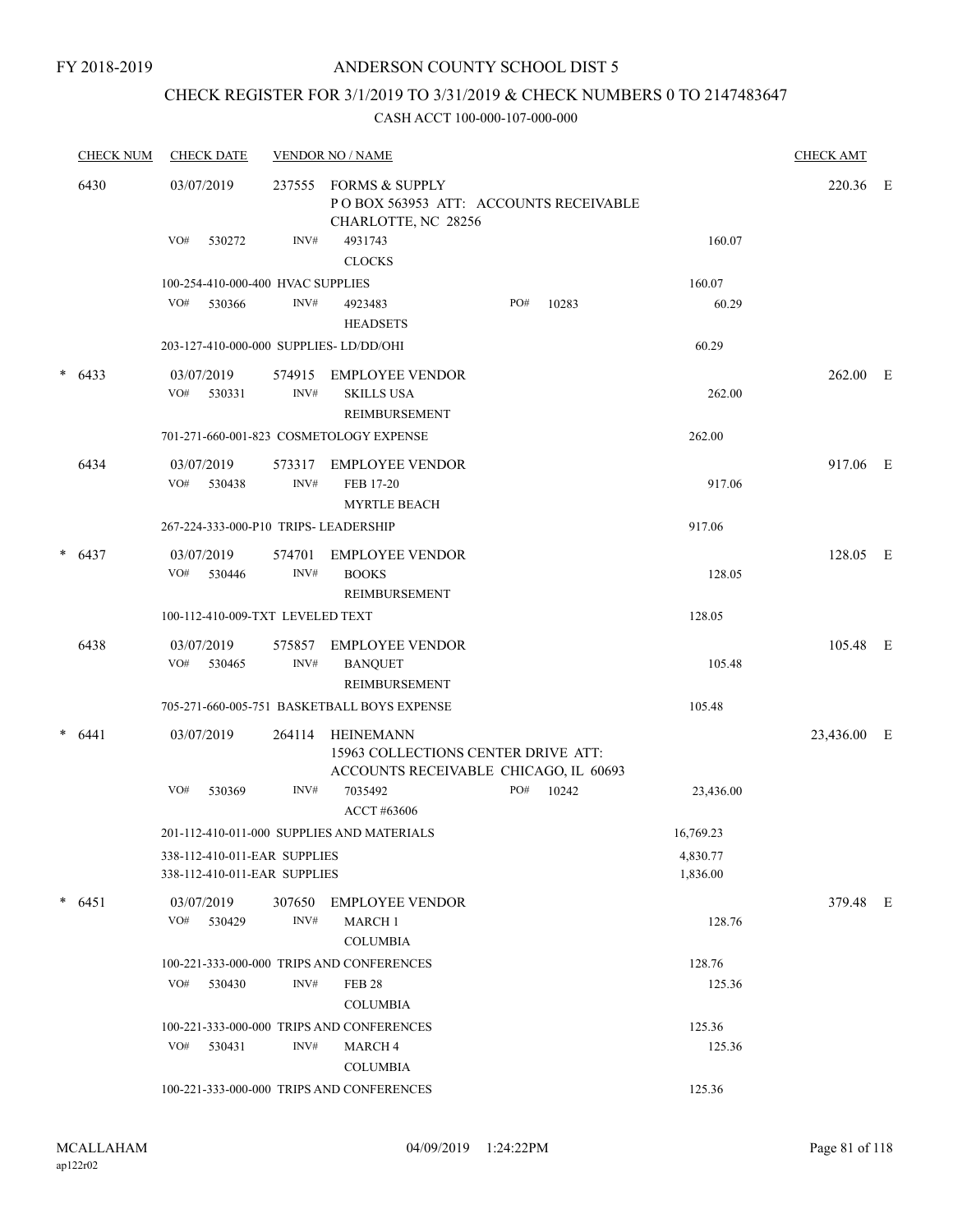## CHECK REGISTER FOR 3/1/2019 TO 3/31/2019 & CHECK NUMBERS 0 TO 2147483647

|   | <b>CHECK NUM</b> | <b>CHECK DATE</b> |                                                     | <b>VENDOR NO / NAME</b>                                                                            |     |       |                | <b>CHECK AMT</b> |   |
|---|------------------|-------------------|-----------------------------------------------------|----------------------------------------------------------------------------------------------------|-----|-------|----------------|------------------|---|
|   | 6452             | 03/07/2019<br>VO# | 573267<br>INV#<br>530437                            | <b>EMPLOYEE VENDOR</b><br><b>GAMES</b><br>REIMBURSEMENT                                            |     |       | 110.00         | 110.00           | E |
|   |                  |                   |                                                     | 900-113-416-005-DLK DEBORAH KIFFER 19/20 SUPPLIES                                                  |     |       | 110.00         |                  |   |
|   | 6453             | 03/07/2019<br>VO# | 575569<br>INV#<br>530313                            | <b>EMPLOYEE VENDOR</b><br>FEB 2019<br>MILEAGE                                                      |     |       | 60.06          | 120.12 E         |   |
|   |                  | VO#               | 283-223-333-000-000 TRIPS/MILEAGE<br>INV#<br>530314 | <b>JAN 2019</b><br>MILEAGE                                                                         |     |       | 60.06<br>60.06 |                  |   |
|   |                  |                   | 283-223-333-000-000 TRIPS/MILEAGE                   |                                                                                                    |     |       | 60.06          |                  |   |
| * | 6455             | 03/07/2019<br>VO# | 574761<br>INV#<br>530326                            | <b>EMPLOYEE VENDOR</b><br><b>JAN 2019</b><br><b>MILEAGE</b>                                        |     |       | 150.60         | 150.60 E         |   |
|   |                  |                   | 100-221-332-000-000 TRAVEL                          |                                                                                                    |     |       | 150.60         |                  |   |
|   | 6456             | 03/07/2019<br>VO# | 575128<br>INV#<br>530434                            | <b>EMPLOYEE VENDOR</b><br><b>FEB 26</b><br><b>COLUMBIA</b>                                         |     |       | 154.70         | 154.70 E         |   |
|   |                  |                   |                                                     | 267-224-333-016-P15 TRIPS AND CONFERENCES                                                          |     |       | 154.70         |                  |   |
|   | $* 6459$         | 03/07/2019<br>VO# | 575456<br>INV#<br>530440                            | <b>EMPLOYEE VENDOR</b><br><b>SUPPLIES</b><br>REIMBURSEMENT                                         |     |       | 138.62         | 138.62 E         |   |
|   |                  |                   |                                                     | 720-271-660-020-411 MISCELLANEOUS EXPENSE                                                          |     |       | 138.62         |                  |   |
|   | $* 6463$         | 03/07/2019        | 572165                                              | MCGRAW-HILL SCHOOL EDUCATION, LLC<br>BMO HARRIS BANK, N.A. LOCKBOX 71545<br>CHICAGO, IL 60694-1545 |     |       |                | 12,500.00 E      |   |
|   |                  | VO#               | 530375<br>INV#                                      | 107448068001<br><b>STAFF DEVELOPMENT</b>                                                           | PO# | 10284 | 12,500.00      |                  |   |
|   |                  |                   | 201-224-312-012-000 PD CONSULTANT                   |                                                                                                    |     |       | 12,500.00      |                  |   |
|   | 6464             | 03/07/2019        |                                                     | 568354 MCKAY, ZORN & ASSOCIATES, PA<br>110 FEDERAL STREET STE 5-C ANDERSON, SC<br>29625            |     |       |                | 5,305.61 E       |   |
|   |                  | VO#               | INV#<br>530374                                      | 1465.0219<br><b>SOUTHWOOD</b>                                                                      |     |       | 5,305.61       |                  |   |
|   |                  |                   | 515-253-520-000-ART FINE ARTS CENTER                |                                                                                                    |     |       | 5,305.61       |                  |   |
|   | 6465             | 03/07/2019        | 349701                                              | MED CENTRAL HEALTH RESOURCES<br>3424 CLEMSON BLVD ATT: ACCOUNTS<br>RECEIVABLE ANDERSON, SC 29621   |     |       |                | 130.00 E         |   |
|   |                  | VO#               | INV#<br>530382                                      | 20534<br><b>BAKER</b>                                                                              |     |       | 65.00          |                  |   |
|   |                  |                   | 100-255-323-000-000 CONTRACTED SERVICES             |                                                                                                    |     |       | 65.00          |                  |   |
|   |                  | VO#               | INV#<br>530383                                      | 54969<br><b>BYRUM</b>                                                                              |     |       | 65.00          |                  |   |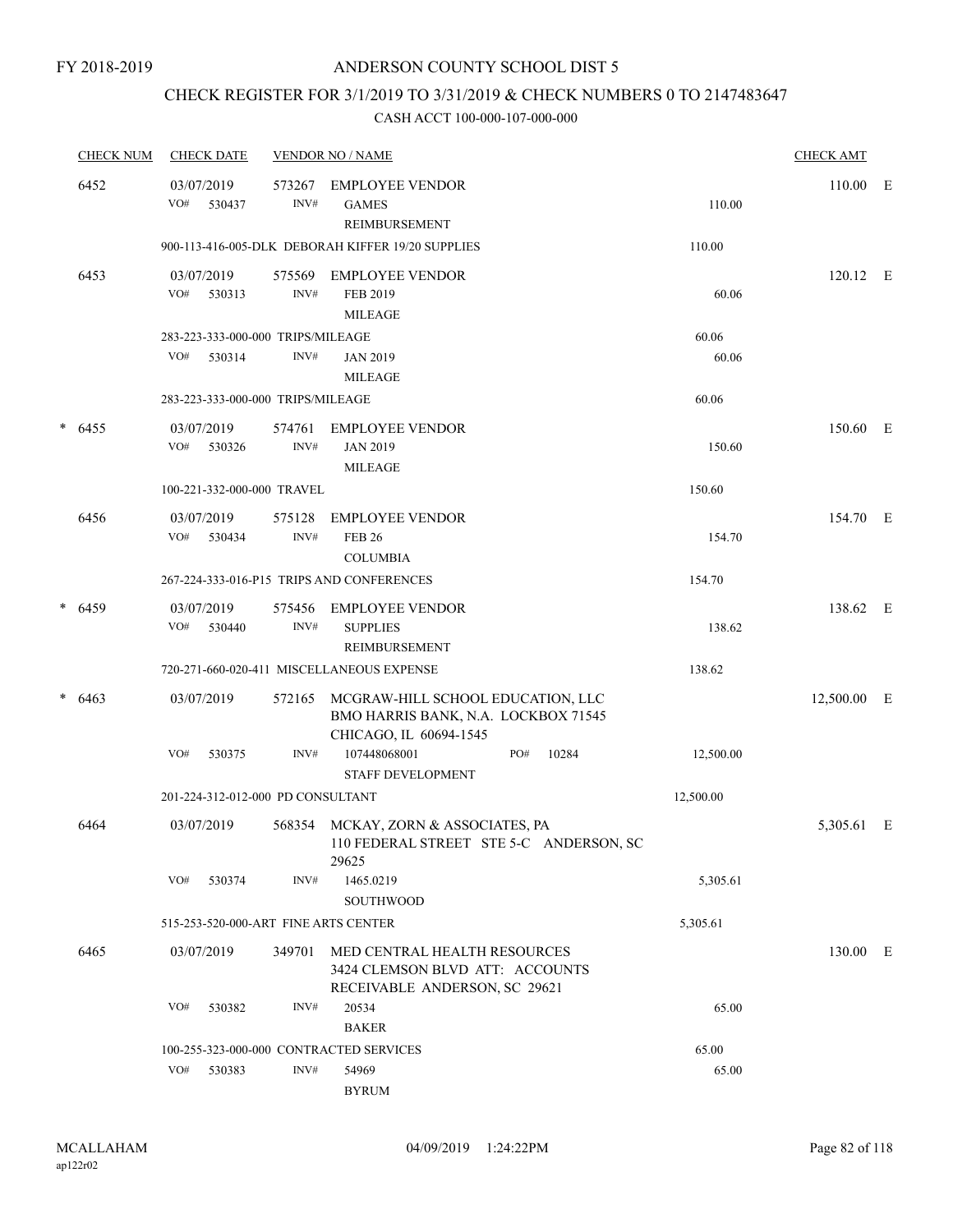# CHECK REGISTER FOR 3/1/2019 TO 3/31/2019 & CHECK NUMBERS 0 TO 2147483647

|        | <b>CHECK NUM</b> |     | <b>CHECK DATE</b>                                            |        | <b>VENDOR NO / NAME</b>                                                                  |     |       |                    | <b>CHECK AMT</b> |  |
|--------|------------------|-----|--------------------------------------------------------------|--------|------------------------------------------------------------------------------------------|-----|-------|--------------------|------------------|--|
|        |                  |     |                                                              |        | 100-255-323-000-000 CONTRACTED SERVICES                                                  |     |       | 65.00              |                  |  |
| $\ast$ | 6467             |     | 03/07/2019                                                   | 574388 | NAPA AUTO PARTS<br>508 SOUTH MAIN ST ANDERSON, SC 29624                                  |     |       |                    | 828.26 E         |  |
|        |                  | VO# | 530466                                                       | INV#   | <b>ACCT 5229</b><br><b>SUPPLIES</b>                                                      |     |       | 828.26             |                  |  |
|        |                  |     |                                                              |        | 329-115-410-001-000 SUPPLIES-STATE EQUIPMENT                                             |     |       | 14.06              |                  |  |
|        |                  |     |                                                              |        | 701-271-660-001-862 AUTO MECHANICS EXPENSE                                               |     |       | 814.20             |                  |  |
|        | 6468             |     | 03/07/2019                                                   | 570874 | NEW READERS PRESS<br>101 WYOMING STREET SYRACUSE, NY 13204                               |     |       |                    | 2,078.32 E       |  |
|        |                  | VO# | 530379                                                       | INV#   | 8914484<br>CUST #871357                                                                  |     |       | 164.85             |                  |  |
|        |                  |     | 356-182-410-023-000 SUPPLIES                                 |        |                                                                                          |     |       | 164.85             |                  |  |
|        |                  | VO# | 530380                                                       | INV#   | 8941248,1237<br>CUST #871357                                                             |     |       | 1,913.47           |                  |  |
|        |                  |     | 356-181-410-023-000 SUPPLIES<br>356-181-410-023-000 SUPPLIES |        |                                                                                          |     |       | 708.97<br>1,204.50 |                  |  |
|        | $* 6470$         |     | 03/07/2019                                                   | 391100 | OLD STONE TRACTOR CO, INC<br>PO BOX 13565 ATT: ACCOUNTS RECEIVABLE<br>ANDERSON, SC 29624 |     |       |                    | 749.28 E         |  |
|        |                  | VO# | 530266                                                       | INV#   | WO36956<br><b>REPAIR</b>                                                                 |     |       | 749.28             |                  |  |
|        |                  |     |                                                              |        | 100-254-410-000-001 MAINT. SUPPLIES-STRUCTURES                                           |     |       | 749.28             |                  |  |
|        | $* 6473$         |     | 03/07/2019                                                   | 574491 | <b>EMPLOYEE VENDOR</b>                                                                   |     |       |                    | $160.15$ E       |  |
|        |                  | VO# | 530433                                                       | INV#   | <b>FEB 26</b><br><b>COLUMBIA</b>                                                         |     |       | 160.15             |                  |  |
|        |                  |     |                                                              |        | 267-224-333-010-P15 TRIPS AND CONFERENCES                                                |     |       | 160.15             |                  |  |
|        | $* 6476$         |     | 03/07/2019                                                   | 574687 | PRIORITY ONE SECURITY<br>18 INTERCHANGE BLVD., SUITE B GREENVILLE,<br>SC 29607           |     |       |                    | 1,282.00 E       |  |
|        |                  | VO# | 530405                                                       | INV#   | 1803842<br><b>MARCH 2019</b>                                                             | PO# | 99112 | 1,282.00           |                  |  |
|        |                  |     |                                                              |        | 100-254-323-000-600 MAINTENANCE SERVICES                                                 |     |       | 92.00              |                  |  |
|        |                  |     |                                                              |        | 100-254-323-001-600 MAINTENANCE SERVICES                                                 |     |       | 46.00              |                  |  |
|        |                  |     |                                                              |        | 100-254-323-002-600 MAINTENANCE SERVICES                                                 |     |       | 168.00             |                  |  |
|        |                  |     |                                                              |        | 100-254-323-003-600 MAINTENANCE SERVICES                                                 |     |       | 102.00             |                  |  |
|        |                  |     |                                                              |        | 100-254-323-005-600 MAINTENANCE SERVICES                                                 |     |       | 46.00              |                  |  |
|        |                  |     |                                                              |        | 100-254-323-006-600 MAINTENANCE SERVICES                                                 |     |       | 69.00              |                  |  |
|        |                  |     |                                                              |        | 100-254-323-007-600 MAINTENANCE SERVICES                                                 |     |       | 46.00              |                  |  |
|        |                  |     |                                                              |        | 100-254-323-008-600 MAINTENANCE SERVICES                                                 |     |       | 46.00              |                  |  |
|        |                  |     |                                                              |        | 100-254-323-009-600 MAINTENANCE SERVICES                                                 |     |       | 46.00              |                  |  |
|        |                  |     |                                                              |        | 100-254-323-010-600 MAINTENANCE SERVICES                                                 |     |       | 46.00              |                  |  |
|        |                  |     |                                                              |        | 100-254-323-011-600 MAINTENANCE SERVICES                                                 |     |       | 46.00              |                  |  |
|        |                  |     |                                                              |        | 100-254-323-012-600 MAINTENANCE SERVICES                                                 |     |       | 46.00              |                  |  |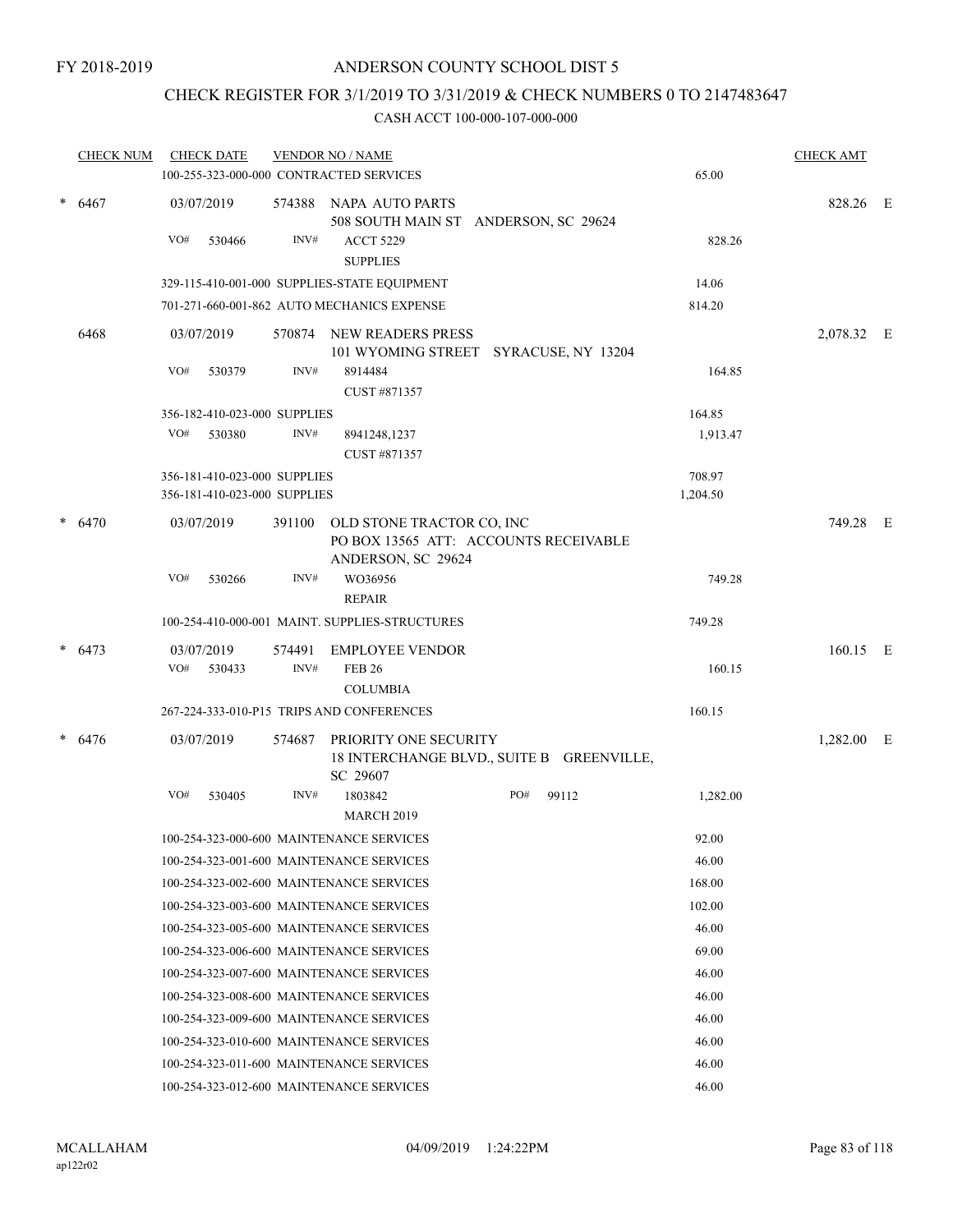### CHECK REGISTER FOR 3/1/2019 TO 3/31/2019 & CHECK NUMBERS 0 TO 2147483647

| <b>CHECK NUM</b> |                   | <b>CHECK DATE</b> |                | <b>VENDOR NO / NAME</b>                                                                 |                                       |        | <b>CHECK AMT</b> |  |
|------------------|-------------------|-------------------|----------------|-----------------------------------------------------------------------------------------|---------------------------------------|--------|------------------|--|
|                  |                   |                   |                | 100-254-323-013-600 MAINTENANCE SERVICES                                                |                                       | 46.00  |                  |  |
|                  |                   |                   |                | 100-254-323-014-600 MAINTENANCE SERVICES                                                |                                       | 46.00  |                  |  |
|                  |                   |                   |                | 100-254-323-015-600 MAINTENANCE SERVICES                                                |                                       | 46.00  |                  |  |
|                  |                   |                   |                | 100-254-323-016-600 MAINTENANCE SERVICES                                                |                                       | 46.00  |                  |  |
|                  |                   |                   |                | 100-254-323-017-600 MAINTENANCE SERVICES                                                |                                       | 46.00  |                  |  |
|                  |                   |                   |                | 100-254-323-018-600 MAINTENANCE SERVICES                                                |                                       | 46.00  |                  |  |
|                  |                   |                   |                | 100-254-323-019-600 MAINTENANCE SERVICES                                                |                                       | 46.00  |                  |  |
|                  |                   |                   |                | 100-254-323-020-600 MAINTENANCE SERVICES                                                |                                       | 46.00  |                  |  |
|                  |                   |                   |                | 100-254-323-021-600 MAINTENANCE SERVICES                                                |                                       | 46.00  |                  |  |
|                  |                   |                   |                | 100-254-323-023-600 MAINTENANCE SERVICES                                                |                                       | 69.00  |                  |  |
| $* 6478$         | 03/07/2019        |                   | 445100         | <b>SCASA</b><br>SC ASSOC SCHOOL ADMINISTRATORS 1<br>FERNANDINA COURT COLUMBIA, SC 29212 |                                       |        | 150.00 E         |  |
|                  | VO#               | 530476            | INV#           | <b>CECIL BONNER</b><br><b>SPRING WORKSHOP</b>                                           |                                       | 150.00 |                  |  |
|                  |                   |                   |                | 207-224-333-001-004 TRIPS AND CONFERENCES                                               |                                       | 150.00 |                  |  |
| $* 6480$         | 03/07/2019        |                   | 337875         | <b>SC STATE MUSEUM</b>                                                                  |                                       |        | $160.00$ E       |  |
|                  | VO#               | 530475            | INV#           | 301 GERVAIS STREET<br>34500                                                             | COLUMBIA, SC 29201                    | 160.00 |                  |  |
|                  |                   |                   |                | <b>CENTERVILLE ELEM</b>                                                                 |                                       |        |                  |  |
|                  |                   |                   |                | 707-190-660-007-353 FIELD TRIPS GRADE 3 EXPENSE                                         |                                       | 160.00 |                  |  |
| 6481             | 03/07/2019<br>VO# | 530337            | 574788<br>INV# | <b>EMPLOYEE VENDOR</b><br><b>REGISTRATION</b><br>REIMBURSEMENT                          |                                       | 185.00 | 185.00 E         |  |
|                  |                   |                   |                | 817-112-333-014-000 TRIPS AND CONFERENCES                                               |                                       | 185.00 |                  |  |
| 6482             | 03/07/2019        |                   | 472700         | <b>SHERWIN WILLIAMS</b><br>RECEIVABLE ANDERSON, SC 29625                                | 613 NORTH MURRAY AVENUE ATT: ACCOUNTS |        | 414.70 E         |  |
|                  | VO#               | 530252            | INV#           | 5379-4<br><b>SUPPLIES</b>                                                               |                                       | 75.16  |                  |  |
|                  |                   |                   |                | 100-254-410-020-001 SUPPLIES - MAINTENANCE                                              |                                       | 75.16  |                  |  |
|                  | VO#               | 530253            | INV#           | 5483-4<br><b>SUPPLIES</b>                                                               |                                       | 53.49  |                  |  |
|                  |                   |                   |                | 100-254-410-000-001 MAINT. SUPPLIES-STRUCTURES                                          |                                       | 53.49  |                  |  |
|                  |                   | $VO#$ 530254      | INV#           | 1106-4<br><b>SUPPLIES</b>                                                               |                                       | 46.86  |                  |  |
|                  |                   |                   |                | 100-254-410-000-001 MAINT. SUPPLIES-STRUCTURES                                          |                                       | 46.86  |                  |  |
|                  | VO#               | 530255            | INV#           | 1024-9<br><b>SUPPLIES</b>                                                               |                                       | 223.77 |                  |  |
|                  |                   |                   |                | 100-254-410-015-001 SUPPLIES - MAINTENANCE                                              |                                       | 223.77 |                  |  |
|                  | VO#               | 530256            | INV#           | 5484-2<br><b>SUPPLIES</b>                                                               |                                       | 15.42  |                  |  |
|                  |                   |                   |                | 100-254-410-000-001 MAINT. SUPPLIES-STRUCTURES                                          |                                       | 15.42  |                  |  |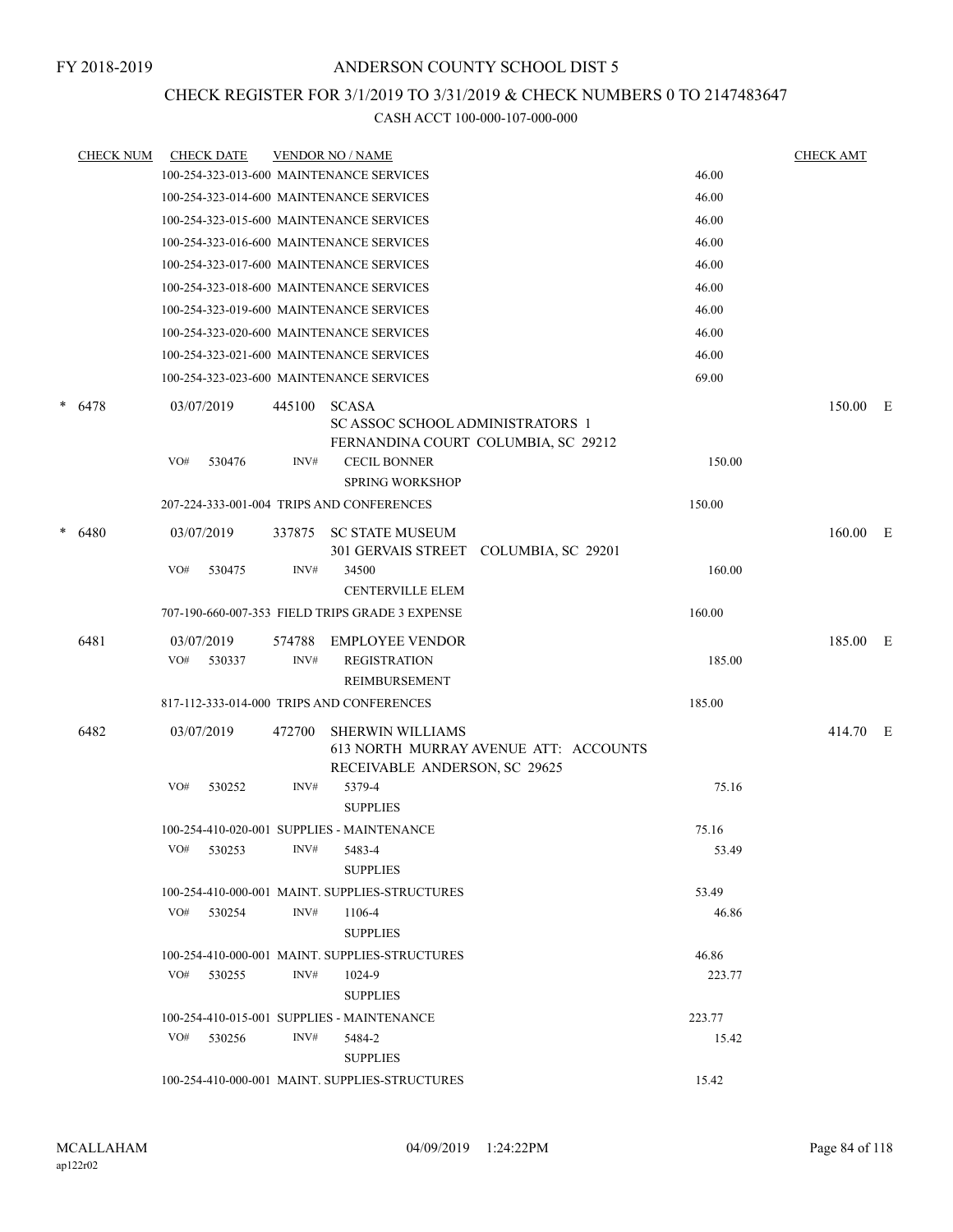### CHECK REGISTER FOR 3/1/2019 TO 3/31/2019 & CHECK NUMBERS 0 TO 2147483647

|        | <b>CHECK NUM</b> |     | <b>CHECK DATE</b>            |                | <b>VENDOR NO / NAME</b>                                                                         |          | <b>CHECK AMT</b> |     |
|--------|------------------|-----|------------------------------|----------------|-------------------------------------------------------------------------------------------------|----------|------------------|-----|
|        | 6483             | VO# | 03/07/2019<br>530435         | 574925<br>INV# | <b>EMPLOYEE VENDOR</b><br><b>FEB 28-MAR 3</b><br><b>ROBERT ANDERSON</b>                         | 846.40   | 846.40           | – E |
|        |                  |     |                              |                | 201-224-333-006-000 TRIPS AND CONFERENCES                                                       | 846.40   |                  |     |
| *      | 6486             | VO# | 03/07/2019<br>530428         | INV#           | 573477 EMPLOYEE VENDOR<br>FEB 17-20<br><b>MYRTLE BEACH</b>                                      | 884.45   | 884.45 E         |     |
|        |                  |     |                              |                | 267-224-333-002-P17 TRIPS/DROP-OUT INSTITUTE                                                    | 884.45   |                  |     |
| *      | 6488             |     | 03/07/2019                   |                | 570855 ULINE - ATLANTA<br>P.O. BOX 88741 ATT: ACCOUNTS RECEIVABLE<br>CHICAGO, IL 60680-1741     |          | 198.52 E         |     |
|        |                  | VO# | 530250                       | INV#           | 106001844<br><b>SUPPLIES</b>                                                                    | 198.52   |                  |     |
|        |                  |     |                              |                | 100-254-410-000-001 MAINT, SUPPLIES-STRUCTURES                                                  | 198.52   |                  |     |
|        | 6489             |     | 03/07/2019                   | 574556         | <b>EMPLOYEE VENDOR</b>                                                                          |          | 139.42 E         |     |
|        |                  | VO# | 530441                       | INV#           | <b>BETA CLUB</b><br><b>REIMBURSEMENT</b>                                                        | 139.42   |                  |     |
|        |                  |     |                              |                | 720-271-660-020-602 BETA CLUB EXPENSE                                                           | 139.42   |                  |     |
| * 6491 |                  |     | 03/07/2019                   | 529000         | WEST ANDERSON WATER COMPANY<br>504 HWY 187 SOUTH ATT: ACCOUNTS<br>RECEIVABLE ANDERSON, SC 29626 |          | 5,984.25 E       |     |
|        |                  | VO# | 530485                       | INV#           | 005438<br><b>WATER &amp; SEWER</b>                                                              | 3,463.75 |                  |     |
|        |                  |     |                              |                | 100-254-470-010-000 ENERGY-ELECTRICITY & WATER                                                  | 3,463.75 |                  |     |
|        |                  | VO# | 530486                       | INV#           | 006473                                                                                          | 2,520.50 |                  |     |
|        |                  |     |                              |                | <b>WATER &amp; SEWER</b>                                                                        |          |                  |     |
|        |                  |     |                              |                | 100-254-470-008-000 ENERGY-ELECTRICITY & WATER                                                  | 2,520.50 |                  |     |
|        | 6492             |     | 03/07/2019                   | 532300         | WHITE JONES ACE HARDWARE<br>POBOX 13012 ATT: ACCOUNTS RECEIVABLE<br>ANDERSON, SC 29624          |          | 154.83 E         |     |
|        |                  | VO# | 530239                       | INV#           | 879711<br><b>SUPPLIES</b>                                                                       | 4.27     |                  |     |
|        |                  |     |                              |                | 100-254-410-002-400 HVAC/ELECTRICAL/PLUMBING                                                    | 4.27     |                  |     |
|        |                  |     | $VO#$ 530240                 | INV#           | 396520<br><b>SUPPLIES</b>                                                                       | 23.60    |                  |     |
|        |                  |     | 100-254-410-002-000 SUPPLIES |                |                                                                                                 | 23.60    |                  |     |
|        |                  | VO# | 530241                       | INV#           | 396307<br><b>SUPPLIES</b>                                                                       | 39.35    |                  |     |
|        |                  |     |                              |                | 100-254-410-002-001 SUPPLIES - MAINTENANCE                                                      | 39.35    |                  |     |
|        |                  | VO# | 530242                       | INV#           | 396472<br><b>SUPPLIES</b>                                                                       | 16.52    |                  |     |
|        |                  |     |                              |                | 505-253-520-002-TUR BASEBALL/SOFTBALL TURF                                                      | 16.52    |                  |     |
|        |                  |     | VO# 530243                   | INV#           | 879847<br><b>SUPPLIES</b>                                                                       | 43.98    |                  |     |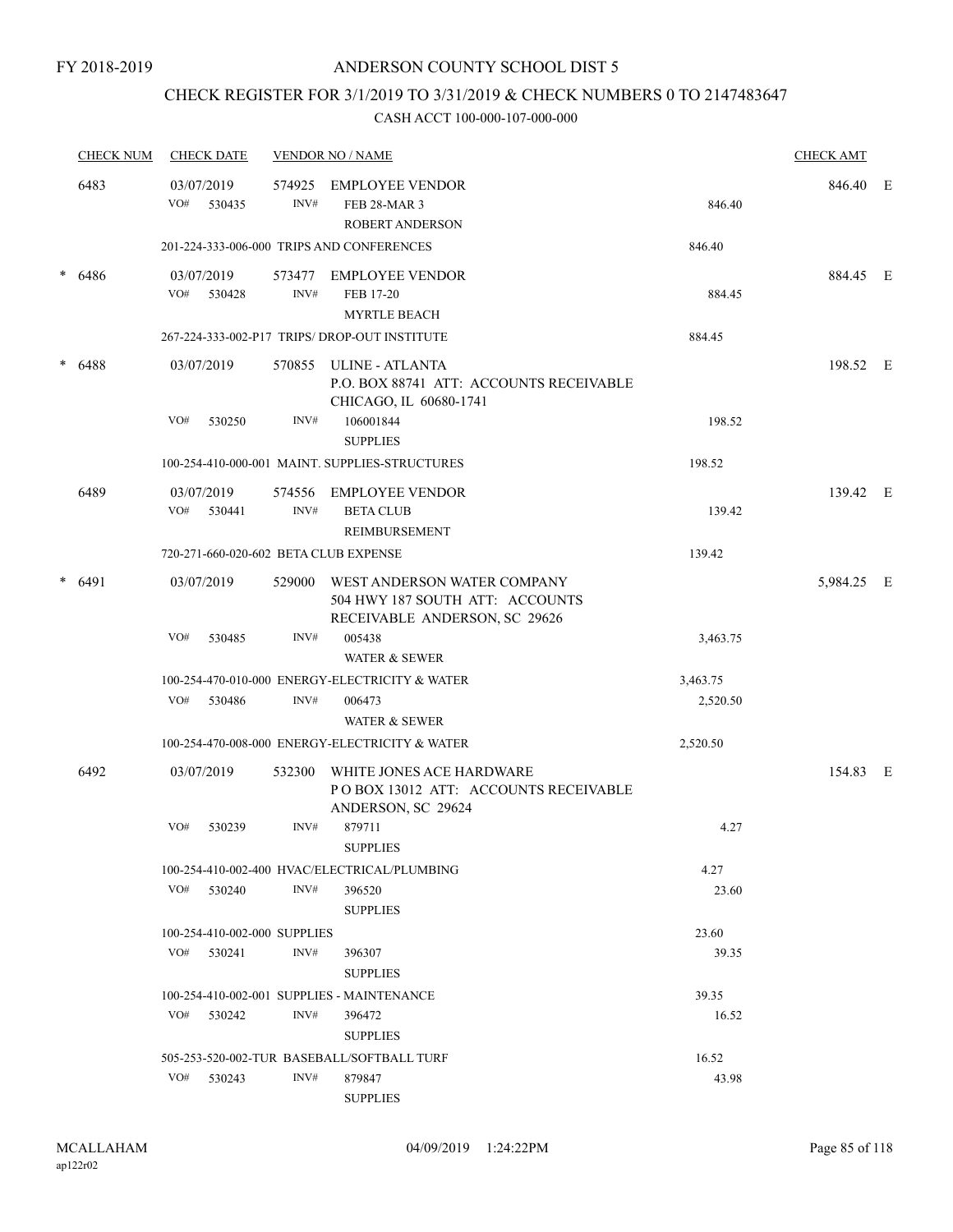### CHECK REGISTER FOR 3/1/2019 TO 3/31/2019 & CHECK NUMBERS 0 TO 2147483647

|           | <b>CHECK NUM</b>     |            | <b>CHECK DATE</b> |            | <b>VENDOR NO / NAME</b>                                            |                                                                   |            | <b>CHECK AMT</b> |  |
|-----------|----------------------|------------|-------------------|------------|--------------------------------------------------------------------|-------------------------------------------------------------------|------------|------------------|--|
|           |                      |            |                   |            | 505-253-520-002-TUR BASEBALL/SOFTBALL TURF                         |                                                                   | 43.98      |                  |  |
|           |                      | VO#        | 530480            | INV#       | <b>ACCT 10080</b>                                                  |                                                                   | 27.11      |                  |  |
|           |                      |            |                   |            | <b>SUPPLIES</b>                                                    |                                                                   |            |                  |  |
|           |                      |            |                   |            | 701-271-660-001-862 AUTO MECHANICS EXPENSE                         |                                                                   | 27.11      |                  |  |
|           | 6493                 | 03/07/2019 |                   | 536250     | EMPLOYEE VENDOR                                                    |                                                                   |            | 108.42 E         |  |
|           |                      | VO#        | 530447            | INV#       | <b>SCIENCE KITS</b>                                                |                                                                   | 108.42     |                  |  |
|           |                      |            |                   |            | REIMBURSEMENT                                                      |                                                                   |            |                  |  |
|           |                      |            |                   |            | 326-111-410-000-000 SCIENCE KITS SUPPLIES                          |                                                                   | 108.42     |                  |  |
| *<br>6496 | 03/07/2019<br>573280 |            |                   | 60677-8002 | WORLD'S FINEST CHOCOLATE, INC<br>8264 SOLUTIONS CENTER CHICAGO, IL |                                                                   | 1,595.00 E |                  |  |
|           |                      | VO#        | 530482            | INV#       | 91176234                                                           |                                                                   | 1,595.00   |                  |  |
|           |                      |            |                   |            | CUST #624314                                                       |                                                                   |            |                  |  |
|           |                      |            |                   |            | 721-190-660-021-641 CHORUS MIDDLE EXPENSE                          |                                                                   | 1,595.00   |                  |  |
|           | 6497                 | 03/12/2019 |                   | 573966     | ALCO SOAP AND SUPPLY                                               | PO BOX 1086 MOORESVILLE, NC 28115                                 |            | 3,849.20 E       |  |
|           |                      | VO#        | 530555            | INV#       | 20-ANDE500                                                         |                                                                   | 3,849.20   |                  |  |
|           |                      |            |                   |            | <b>FEB SUPPLIES</b>                                                |                                                                   |            |                  |  |
|           |                      |            |                   |            | 600-256-410-002-CHE CHEMICAL SUPPLIES                              |                                                                   | 440.50     |                  |  |
|           |                      |            |                   |            | 600-256-410-003-CHE CHEMICAL SUPPLIES                              |                                                                   | 64.15      |                  |  |
|           |                      |            |                   |            | 600-256-410-005-CHE CHEMICAL SUPPLIES                              |                                                                   | 197.09     |                  |  |
|           |                      |            |                   |            | 600-256-410-006-CHE CHEMICAL SUPPLIES                              |                                                                   | 181.23     |                  |  |
|           |                      |            |                   |            | 600-256-410-007-CHE CHEMICAL SUPPLIES                              |                                                                   | 139.32     |                  |  |
|           |                      |            |                   |            | 600-256-410-008-CHE CHEMICAL SUPPLIES                              |                                                                   | 324.24     |                  |  |
|           |                      |            |                   |            | 600-256-410-010-CHE CHEMICAL SUPPLIES                              |                                                                   | 259.01     |                  |  |
|           |                      |            |                   |            | 600-256-410-011-CHE CHEMICAL SUPPLIES                              |                                                                   | 508.03     |                  |  |
|           |                      |            |                   |            | 600-256-410-012-CHE CHEMICAL SUPPLIES                              |                                                                   | 130.72     |                  |  |
|           |                      |            |                   |            | 600-256-410-013-CHE CHEMICAL SUPPLIES                              |                                                                   | 165.82     |                  |  |
|           |                      |            |                   |            | 600-256-410-014-CHE CHEMICAL SUPPLIES                              |                                                                   | 287.10     |                  |  |
|           |                      |            |                   |            | 600-256-410-016-CHE CHEMICAL SUPPLIES                              |                                                                   | 302.96     |                  |  |
|           |                      |            |                   |            | 600-256-410-017-CHE CHEMICAL SUPPLIES                              |                                                                   | 214.11     |                  |  |
|           |                      |            |                   |            | 600-256-410-018-CHE CHEMICAL SUPPLIES                              |                                                                   | 64.15      |                  |  |
|           |                      |            |                   |            | 600-256-410-019-CHE CHEMICAL SUPPLIES                              |                                                                   | 197.29     |                  |  |
|           |                      |            |                   |            | 600-256-410-020-CHE CHEMICAL SUPPLIES                              |                                                                   | 234.16     |                  |  |
|           |                      |            |                   |            | 600-256-410-021-CHE CHEMICAL SUPPLIES                              |                                                                   | 139.32     |                  |  |
|           | $*$ 6504             |            | 03/12/2019        |            | 575874 EMPLOYEE VENDOR                                             |                                                                   |            | 294.77 E         |  |
|           |                      | VO#        | 530554            | INV#       | FEB 24-26                                                          |                                                                   | 294.77     |                  |  |
|           |                      |            |                   |            | <b>CHARLOTTE</b>                                                   |                                                                   |            |                  |  |
|           |                      |            |                   |            | 267-224-333-006-PD1 TRIPS AND CONFERENCES                          |                                                                   | 294.77     |                  |  |
|           | 6505                 | 03/12/2019 |                   | 202600     | <b>DILLARD'S SPORTS CENTER</b>                                     | 708 WHITEHALL ROAD ATT: ACCOUNTS<br>RECEIVABLE ANDERSON, SC 29625 |            | 385.14 E         |  |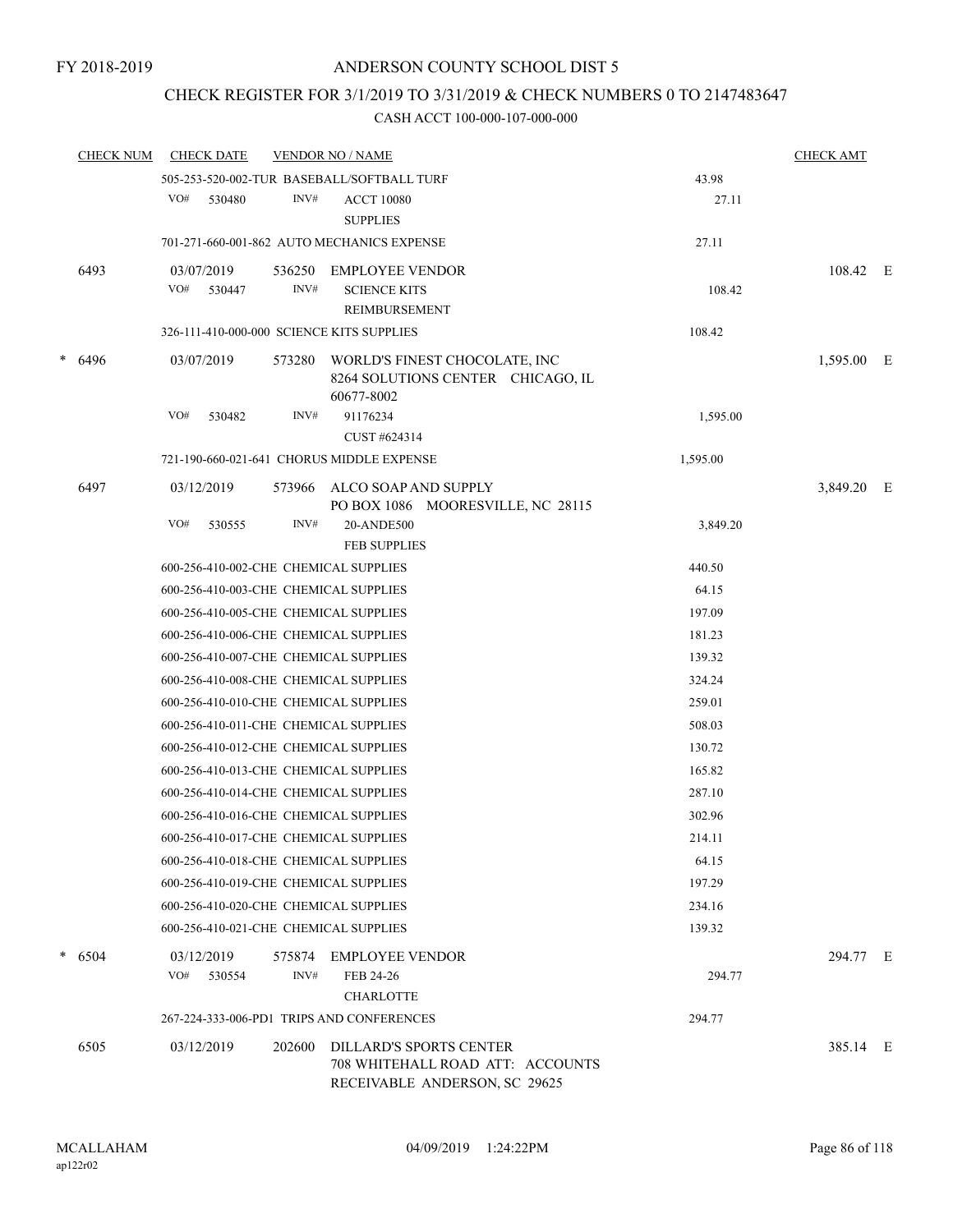# CHECK REGISTER FOR 3/1/2019 TO 3/31/2019 & CHECK NUMBERS 0 TO 2147483647

| <b>CHECK NUM</b> | <b>CHECK DATE</b>                                            |        | <b>VENDOR NO / NAME</b>                                                               |                | <b>CHECK AMT</b> |  |
|------------------|--------------------------------------------------------------|--------|---------------------------------------------------------------------------------------|----------------|------------------|--|
|                  | VO#<br>530573                                                | INV#   | 102678<br>WHS BASKETBALLS                                                             | 385.14         |                  |  |
|                  | 100-271-410-003-000 SUPPLIES                                 |        |                                                                                       | 385.14         |                  |  |
| $* 6507$         | 03/12/2019                                                   |        | 237555 FORMS & SUPPLY<br>POBOX 563953 ATT: ACCOUNTS RECEIVABLE<br>CHARLOTTE, NC 28256 |                | 1,836.64 E       |  |
|                  | VO#<br>530576                                                | INV#   | 4948370<br><b>SUPPLIES</b>                                                            | 87.54          |                  |  |
|                  |                                                              |        | 715-271-660-015-201 MISCELLANEOUS EXPENSE                                             | 87.54          |                  |  |
|                  | VO#<br>530577                                                | INV#   | <b>SUPPLIES</b><br>CUST #2605825                                                      | 1,355.87       |                  |  |
|                  | 100-114-410-003-000 SUPPLIES                                 |        |                                                                                       | 60.65          |                  |  |
|                  | 100-114-410-003-000 SUPPLIES                                 |        |                                                                                       | 244.35         |                  |  |
|                  | 100-114-410-003-000 SUPPLIES                                 |        |                                                                                       | 510.23         |                  |  |
|                  | 100-114-410-003-000 SUPPLIES                                 |        |                                                                                       | 497.35         |                  |  |
|                  | 100-114-410-003-000 SUPPLIES                                 |        |                                                                                       | 43.29          |                  |  |
|                  | VO#<br>530578                                                | INV#   | 4946774                                                                               | 333.32         |                  |  |
|                  |                                                              |        | 4946982                                                                               |                |                  |  |
|                  | 100-233-410-014-000 SUPPLIES<br>100-233-410-014-000 SUPPLIES |        |                                                                                       | 323.50<br>9.82 |                  |  |
|                  | VO# 530579                                                   | INV#   | 4937630-1                                                                             | 59.91          |                  |  |
|                  |                                                              |        | <b>SUPPLIES</b>                                                                       |                |                  |  |
|                  |                                                              |        | 711-271-660-011-222 BUSINESS PARTNERSHIP EXPENSE                                      | 59.91          |                  |  |
| 6508             | 03/12/2019                                                   | 564815 | <b>EMPLOYEE VENDOR</b>                                                                |                | 422.88 E         |  |
|                  | VO#<br>530511                                                | INV#   | <b>AMAZON</b><br>REIMBURSEMENT                                                        | 422.88         |                  |  |
|                  | 817-113-410-021-000 SUPPLIES                                 |        |                                                                                       | 422.88         |                  |  |
| 6509             | 03/12/2019                                                   | 251600 | <b>GOPHER SPORT</b><br>POBOX 1450 NW5634 ATT: ACCOUNTS                                |                | 2,441.89 E       |  |
|                  | VO#<br>530583                                                | INV#   | RECEIVABLE MINNEAPOLIS, MN 55485-5634<br>9568520<br>CUST #1132070                     | 2,441.89       |                  |  |
|                  | 937-113-410-013-000 SUPPLIES                                 |        |                                                                                       | 2,441.89       |                  |  |
| 6510             | 03/12/2019                                                   |        | 574701 EMPLOYEE VENDOR                                                                |                | 187.10 E         |  |
|                  | VO#<br>530509                                                | INV#   | <b>AMAZON</b><br>REIMBURSEMENT                                                        | 187.10         |                  |  |
|                  | 100-112-410-009-000 SUPPLIES                                 |        |                                                                                       | 187.10         |                  |  |
| 6511             | 03/12/2019<br>VO# 530513                                     | INV#   | 269725 EMPLOYEE VENDOR<br><b>AMAZON</b>                                               | 531.72         | 531.72 E         |  |
|                  | 937-113-410-007-000 SUPPLIES                                 |        | REIMBURSEMENT                                                                         | 531.72         |                  |  |
|                  |                                                              |        |                                                                                       |                |                  |  |
| 6512             | 03/12/2019<br>VO# 530491                                     | INV#   | 572804 EMPLOYEE VENDOR<br>FEB 24-26<br><b>CHARLOTTE</b>                               | 439.52         | 439.52 E         |  |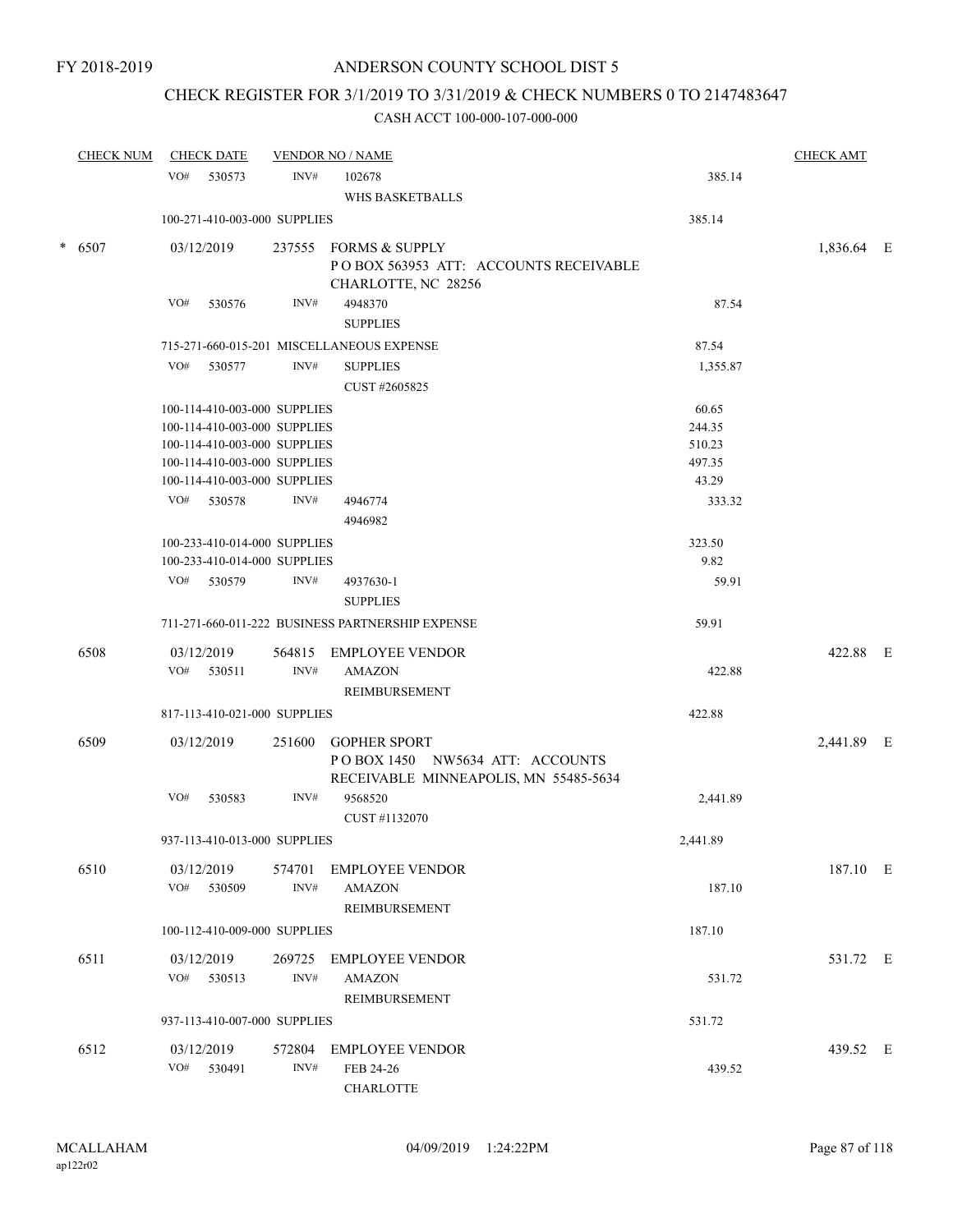# CHECK REGISTER FOR 3/1/2019 TO 3/31/2019 & CHECK NUMBERS 0 TO 2147483647

|        | <b>CHECK NUM</b> | <b>CHECK DATE</b>                         |                | <b>VENDOR NO / NAME</b><br>871-224-333-006-000 TRIPS AND CONFERENCES      |           | 439.52   | <b>CHECK AMT</b> |   |
|--------|------------------|-------------------------------------------|----------------|---------------------------------------------------------------------------|-----------|----------|------------------|---|
|        | 6513             | 03/12/2019<br>VO#<br>530493               | 299300<br>INV# | <b>EMPLOYEE VENDOR</b><br><b>FEB 7-8</b><br><b>GREENVILLE</b>             |           | 194.00   | 194.00 E         |   |
|        |                  |                                           |                | 203-224-333-000-000 TRIPS AND CONFERENCES                                 |           | 194.00   |                  |   |
|        | 6514             | 03/12/2019<br>VO# 530503                  | 575545<br>INV# | <b>EMPLOYEE VENDOR</b><br><b>BOOKS</b><br><b>REIMBURSEMENT</b>            |           | 129.64   | 129.64 E         |   |
|        |                  | 100-212-410-017-000 SUPPLIES              |                |                                                                           |           | 129.64   |                  |   |
|        | 6515             | 03/12/2019<br>VO#<br>530551               | 575510<br>INV# | <b>EMPLOYEE VENDOR</b><br><b>FEB 7-8</b><br><b>GREENVILLE</b>             |           | 194.00   | 194.00 E         |   |
|        |                  | 205-224-333-018-000 TRIPS AND CONFERENCES |                |                                                                           |           | 194.00   |                  |   |
| $\ast$ | 6517             | 03/12/2019<br>VO#<br>530500               | 574761<br>INV# | <b>EMPLOYEE VENDOR</b><br>FEB 2019<br>MILEAGE                             |           | 93.31    | 493.31 E         |   |
|        |                  | 100-221-332-000-000 TRAVEL                |                |                                                                           |           | 93.31    |                  |   |
|        |                  | VO#<br>530507                             | INV#           | <b>REGISTRATION</b><br>REIMBURSEMENT                                      |           | 400.00   |                  |   |
|        |                  | 100-221-333-000-IST TRIPS AND CONFERENCES |                |                                                                           |           | 400.00   |                  |   |
|        | 6518             | 03/12/2019<br>VO#<br>530508               | 327400<br>INV# | <b>EMPLOYEE VENDOR</b><br><b>REGISTRATION</b><br><b>REIMBURSEMENT</b>     |           | 400.00   | 400.00           | E |
|        |                  | 100-221-333-000-IST TRIPS AND CONFERENCES |                |                                                                           |           | 400.00   |                  |   |
| $\ast$ | 6520             | 03/12/2019<br>VO#<br>530496               | 574462<br>INV# | <b>EMPLOYEE VENDOR</b><br><b>MARCH 5-8</b><br><b>MYRTLE BEACH</b>         |           | 755.89   | 755.89 E         |   |
|        |                  |                                           |                | 100-252-333-000-000 TRIPS AND CONFERENCES                                 |           | 755.89   |                  |   |
|        | 6521             | 03/12/2019<br>VO#<br>530490               | 262185<br>INV# | <b>EMPLOYEE VENDOR</b><br><b>MARCH1</b><br><b>COLUMBIA</b>                |           | 134.62   | 134.62 E         |   |
|        |                  |                                           |                | 871-224-333-000-000 TRIPS AND CONFERENCES                                 |           | 134.62   |                  |   |
|        | $* 6523$         | 03/12/2019<br>VO# 530550                  | INV#           | 575871 EMPLOYEE VENDOR<br><b>REGISTRATION</b><br>REIMBURSEMENT            |           | 180.00   | 180.00 E         |   |
|        |                  |                                           |                | 205-224-333-000-000 TRIPS AND CONFERENCES                                 |           | 180.00   |                  |   |
|        | 6524             | 03/12/2019                                |                | 571719 REPUBLIC SERVICES #744<br>PO BOX 9001099 LOUISVILLE, KY 40290-1099 |           |          | 8,662.96 E       |   |
|        |                  | VO#<br>530602                             | INV#           | 001855701<br><b>MARCH SERVICE</b>                                         | PO# 99114 | 8,662.96 |                  |   |
|        |                  | 100-254-323-000-600 MAINTENANCE SERVICES  |                |                                                                           |           | 461.79   |                  |   |
|        |                  | 100-254-323-001-600 MAINTENANCE SERVICES  |                |                                                                           |           | 1,241.55 |                  |   |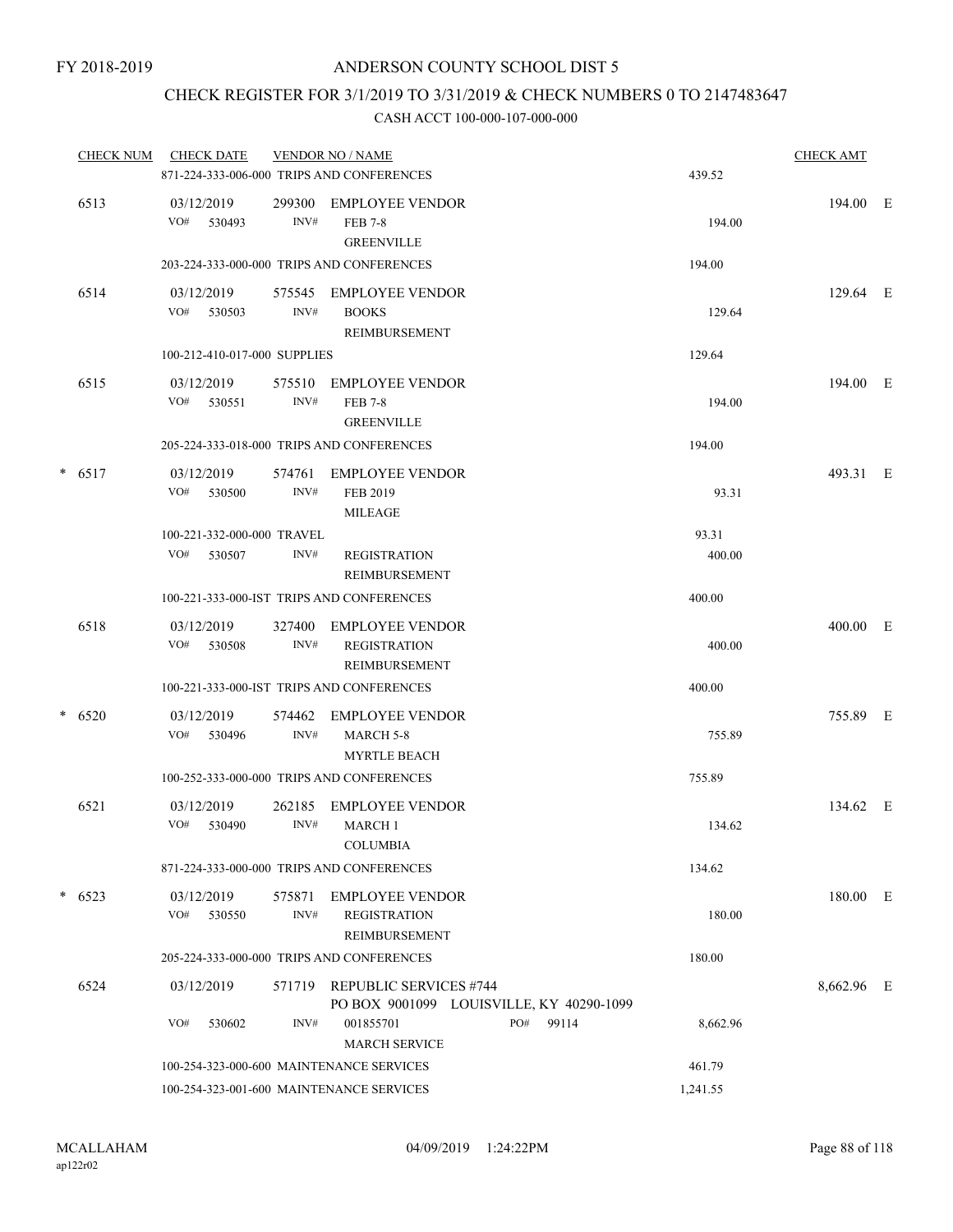### CHECK REGISTER FOR 3/1/2019 TO 3/31/2019 & CHECK NUMBERS 0 TO 2147483647

| <b>CHECK NUM</b> | <b>CHECK DATE</b>                          |        | <b>VENDOR NO / NAME</b>                                                                            |          | <b>CHECK AMT</b> |  |
|------------------|--------------------------------------------|--------|----------------------------------------------------------------------------------------------------|----------|------------------|--|
|                  | 100-254-323-002-600 MAINTENANCE SERVICES   |        |                                                                                                    | 619.15   |                  |  |
|                  | 100-254-323-003-600 MAINTENANCE SERVICES   |        |                                                                                                    | 689.86   |                  |  |
|                  | 100-254-323-005-600 MAINTENANCE SERVICES   |        |                                                                                                    | 583.80   |                  |  |
|                  | 100-254-323-006-600 MAINTENANCE SERVICES   |        |                                                                                                    | 475.61   |                  |  |
|                  | 100-254-323-007-600 MAINTENANCE SERVICES   |        |                                                                                                    | 237.81   |                  |  |
|                  | 100-254-323-008-600 MAINTENANCE SERVICES   |        |                                                                                                    | 286.01   |                  |  |
|                  | 100-254-323-009-600 MAINTENANCE SERVICES   |        |                                                                                                    | 237.81   |                  |  |
|                  | 100-254-323-010-600 MAINTENANCE SERVICES   |        |                                                                                                    | 237.81   |                  |  |
|                  | 100-254-323-011-600 MAINTENANCE SERVICES   |        |                                                                                                    | 237.81   |                  |  |
|                  | 100-254-323-012-600 MAINTENANCE SERVICES   |        |                                                                                                    | 416.70   |                  |  |
|                  | 100-254-323-013-600 MAINTENANCE SERVICES   |        |                                                                                                    | 237.81   |                  |  |
|                  | 100-254-323-014-600 MAINTENANCE SERVICES   |        |                                                                                                    | 237.81   |                  |  |
|                  | 100-254-323-015-600 MAINTENANCE SERVICES   |        |                                                                                                    | 237.81   |                  |  |
|                  | 100-254-323-016-600 MAINTENANCE SERVICES   |        |                                                                                                    | 237.81   |                  |  |
|                  | 100-254-323-017-600 MAINTENANCE SERVICES   |        |                                                                                                    | 286.01   |                  |  |
|                  | 100-254-323-018-600 MAINTENANCE SERVICES   |        |                                                                                                    | 237.81   |                  |  |
|                  | 100-254-323-019-600 MAINTENANCE SERVICES   |        |                                                                                                    | 237.81   |                  |  |
|                  | 100-254-323-020-600 MAINTENANCE SERVICES   |        |                                                                                                    | 475.61   |                  |  |
|                  | 100-254-323-021-600 MAINTENANCE SERVICES   |        |                                                                                                    | 570.95   |                  |  |
|                  | 100-254-323-023-600 MAINTENANCE SERVICES   |        |                                                                                                    | 177.82   |                  |  |
| 6525             | 03/12/2019                                 | 445100 | <b>SCASA</b><br>SC ASSOC SCHOOL ADMINISTRATORS 1<br>FERNANDINA COURT COLUMBIA, SC 29212            |          | 250.00 E         |  |
|                  | VO#<br>530603                              | INV#   | <b>JUNE 16-19</b><br><b>WESS GRANT</b>                                                             | 250.00   |                  |  |
|                  | 100-254-333-000-OPS TRIPS-OPERATIONS       |        |                                                                                                    | 250.00   |                  |  |
| 6526             | 03/12/2019                                 | 462725 | SCHOLASTIC BOOK CLUBS, INC<br>POBOX 3745 ATT: ACCOUNTS RECEIVABLE<br>JEFFERSON CITY, MO 65102-3720 |          | 6,759.18 E       |  |
|                  | VO#<br>530605                              | INV#   | ID 3930602<br><b>ACCT 163562</b>                                                                   | 6,759.18 |                  |  |
|                  | 714-271-660-014-305 LIBRARY EXPENSE        |        |                                                                                                    | 6,759.18 |                  |  |
| 6527             | 03/12/2019                                 | 567435 | <b>SCHOLASTIC INC</b><br>POBOX 3720 ATT: ACCOUNTS RECEIVABLE<br>JEFFERSON CITY, MO 65102-3720      |          | $116.67$ E       |  |
|                  | VO#<br>530604                              | INV#   | 18861480<br>ACCT 16454468                                                                          | 116.67   |                  |  |
|                  | 100-112-410-013-TXT LEVELED TEXT           |        |                                                                                                    | 116.67   |                  |  |
| $* 6531$         | 03/12/2019                                 | 574784 | <b>EMPLOYEE VENDOR</b>                                                                             |          | 211.68 E         |  |
|                  | VO#<br>530512                              | INV#   | <b>SAMS CLUB</b><br>REIMBURSEMENT                                                                  | 211.68   |                  |  |
|                  | 201-113-410-006-000 SUPPLIES AND MATERIALS |        |                                                                                                    | 211.68   |                  |  |
| 6532             | 03/12/2019                                 |        | 508275 EMPLOYEE VENDOR                                                                             |          | 118.81 E         |  |
|                  |                                            |        |                                                                                                    |          |                  |  |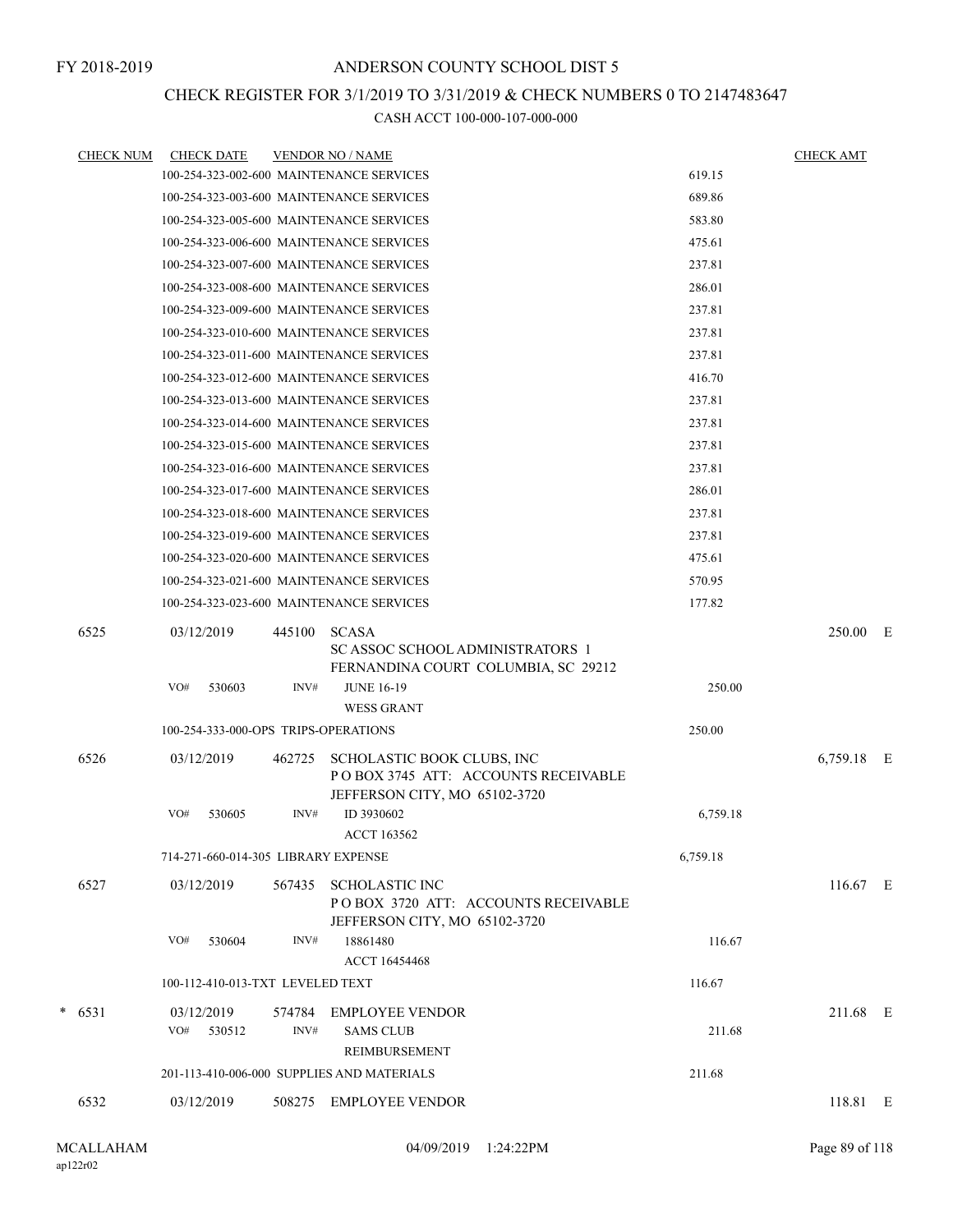### CHECK REGISTER FOR 3/1/2019 TO 3/31/2019 & CHECK NUMBERS 0 TO 2147483647

| <b>CHECK NUM</b> |     | <b>CHECK DATE</b>                 |                | <b>VENDOR NO / NAME</b>                                                                         |              |          | <b>CHECK AMT</b> |  |
|------------------|-----|-----------------------------------|----------------|-------------------------------------------------------------------------------------------------|--------------|----------|------------------|--|
|                  | VO# | 530495                            | INV#           | JAN 8<br><b>COLUMBIA</b>                                                                        |              | 118.81   |                  |  |
|                  |     |                                   |                | 100-221-333-011-000 TRIPS AND CONFERENCES                                                       |              | 118.81   |                  |  |
| $*$ 6535         |     | 03/12/2019                        |                | 575112 EMPLOYEE VENDOR                                                                          |              |          | 145.76 E         |  |
|                  | VO# | 530494                            | INV#           | <b>MARCH 1</b>                                                                                  |              | 117.43   |                  |  |
|                  |     |                                   |                | <b>LEXINGTON</b>                                                                                |              |          |                  |  |
|                  |     |                                   |                | 207-224-333-001-004 TRIPS AND CONFERENCES                                                       |              | 117.43   |                  |  |
|                  | VO# | 530510                            | INV#           | <b>SUPPLIES</b>                                                                                 |              | 28.33    |                  |  |
|                  |     |                                   |                | REIMBURSEMENT                                                                                   |              |          |                  |  |
|                  |     |                                   |                | 329-115-410-001-000 SUPPLIES-STATE EQUIPMENT                                                    |              | 28.33    |                  |  |
| 6536             |     | 03/12/2019                        | 332750         | WILLIAM V MACGILL & CO<br>1000 NORTH LOMBARD ROAD ATT: ACCOUNTS<br>RECEIVABLE LOMBARD, IL 60148 |              |          | 917.41 E         |  |
|                  | VO# | 530623                            | INV#           | 0667011                                                                                         | PO#<br>10311 | 917.41   |                  |  |
|                  |     |                                   |                | <b>SUPPLIES</b>                                                                                 |              |          |                  |  |
|                  |     |                                   |                | 100-213-410-000-000 SUPPLIES AND MATERIALS                                                      |              | 564.74   |                  |  |
|                  |     | 100-213-410-006-000 SUPPLIES      |                |                                                                                                 |              | 54.00    |                  |  |
|                  |     |                                   |                | 100-213-410-008-000 SUPPLIES AND MATERIALS                                                      |              | 12.60    |                  |  |
|                  |     | 100-213-410-009-000 SUPPLIES      |                |                                                                                                 |              | 88.25    |                  |  |
|                  |     | 100-213-410-010-000 SUPPLIES      |                |                                                                                                 |              | 57.59    |                  |  |
|                  |     | 100-213-410-011-000 SUPPLIES      |                |                                                                                                 |              | 69.00    |                  |  |
|                  |     | 100-213-410-013-000 SUPPLIES      |                |                                                                                                 |              | 8.28     |                  |  |
|                  |     | 100-213-410-014-000 SUPPLIES      |                |                                                                                                 |              | 12.60    |                  |  |
|                  |     | 100-213-410-016-000 SUPPLIES      |                |                                                                                                 |              | 29.00    |                  |  |
|                  |     | 100-213-410-019-000 SUPPLIES      |                |                                                                                                 |              | 21.35    |                  |  |
| 6537             |     | 03/12/2019                        | 573280         | WORLD'S FINEST CHOCOLATE, INC<br>8264 SOLUTIONS CENTER CHICAGO, IL<br>60677-8002                |              |          | 2,195.00 E       |  |
|                  | VO# | 530624                            | INV#           | 91165589                                                                                        |              | 2,195.00 |                  |  |
|                  |     |                                   |                | ACCT 687651                                                                                     |              |          |                  |  |
|                  |     | 721-190-660-021-607 DANCE EXPENSE |                |                                                                                                 |              | 1,895.00 |                  |  |
|                  |     |                                   |                | 721-190-660-021-642 CHORUS HIGH EXPENSE                                                         |              | 300.00   |                  |  |
| 6538             |     | 03/15/2019                        | 102640         | <b>ACTION AUTO</b><br>529 FAIR STREET ATT: ACCOUNTS RECEIVABLE<br>ANDERSON, SC 29625            |              |          | 466.94 E         |  |
|                  | VO# | 530671                            | INV#           | 85849<br>TRUCK REPAIR                                                                           |              | 466.94   |                  |  |
|                  |     |                                   |                | 100-254-412-000-001 TRUCK SERVICE - MAINTENANCE                                                 |              | 466.94   |                  |  |
| $*$ 6540         | VO# | 03/15/2019<br>530709              | 123225<br>INV# | <b>EMPLOYEE VENDOR</b><br>FEB 12-MAR 4<br><b>MILEAGE</b>                                        |              | 125.90   | 125.90 E         |  |
|                  |     | 100-221-332-000-000 TRAVEL        |                |                                                                                                 |              | 125.90   |                  |  |
| $* 6543$         |     | 03/15/2019                        | 170630         | CINTAS CORPORATION #216                                                                         |              |          | 1,896.20 E       |  |
|                  |     |                                   |                |                                                                                                 |              |          |                  |  |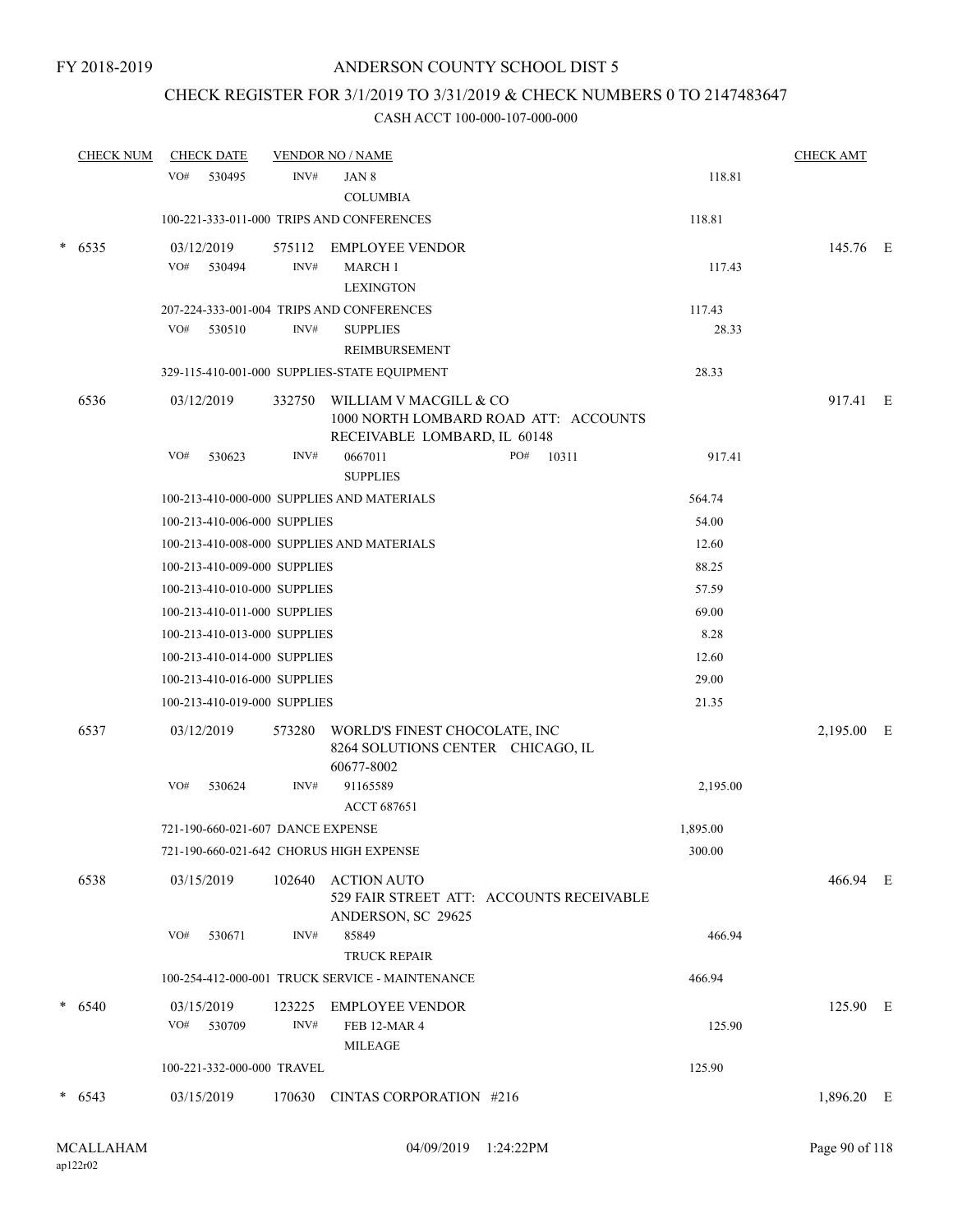### CHECK REGISTER FOR 3/1/2019 TO 3/31/2019 & CHECK NUMBERS 0 TO 2147483647

| <b>CHECK NUM</b> | <b>CHECK DATE</b>            |        | <b>VENDOR NO / NAME</b>                                                                    |     |       |                  | <b>CHECK AMT</b> |  |
|------------------|------------------------------|--------|--------------------------------------------------------------------------------------------|-----|-------|------------------|------------------|--|
|                  |                              |        | POBOX 630803 ATT: ACCOUNTS RECEIVABLE<br>CINCINNATI, OH 45263-0803                         |     |       |                  |                  |  |
|                  | VO#<br>530688                | INV#   | FEB 2019<br><b>DUST MOPS</b>                                                               | PO# | 99160 | 1,896.20         |                  |  |
|                  | 100-254-410-001-000 SUPPLIES |        |                                                                                            |     |       | 104.82           |                  |  |
|                  | 100-254-410-002-000 SUPPLIES |        |                                                                                            |     |       | 150.34           |                  |  |
|                  | 100-254-410-003-000 SUPPLIES |        |                                                                                            |     |       | 155.00           |                  |  |
|                  | 100-254-410-005-000 SUPPLIES |        |                                                                                            |     |       | 112.22           |                  |  |
|                  | 100-254-410-006-000 SUPPLIES |        |                                                                                            |     |       | 169.26           |                  |  |
|                  | 100-254-410-007-000 SUPPLIES |        |                                                                                            |     |       | 48.36            |                  |  |
|                  | 100-254-410-008-000 SUPPLIES |        |                                                                                            |     |       | 112.58           |                  |  |
|                  | 100-254-410-009-000 SUPPLIES |        |                                                                                            |     |       | 82.36            |                  |  |
|                  | 100-254-410-010-000 SUPPLIES |        |                                                                                            |     |       | 65.72            |                  |  |
|                  | 100-254-410-011-000 SUPPLIES |        |                                                                                            |     |       | 48.16            |                  |  |
|                  | 100-254-410-012-000 SUPPLIES |        |                                                                                            |     |       | 48.70            |                  |  |
|                  | 100-254-410-013-000 SUPPLIES |        |                                                                                            |     |       | 75.70            |                  |  |
|                  | 100-254-410-014-000 SUPPLIES |        |                                                                                            |     |       | 71.02            |                  |  |
|                  | 100-254-410-015-000 SUPPLIES |        |                                                                                            |     |       | 55.90            |                  |  |
|                  | 100-254-410-016-000 SUPPLIES |        |                                                                                            |     |       | 55.90            |                  |  |
|                  | 100-254-410-017-000 SUPPLIES |        |                                                                                            |     |       | 145.54           |                  |  |
|                  | 100-254-410-018-000 SUPPLIES |        |                                                                                            |     |       | 62.68            |                  |  |
|                  | 100-254-410-019-000 SUPPLIES |        |                                                                                            |     |       | 82.62            |                  |  |
|                  | 100-254-410-020-000 SUPPLIES |        |                                                                                            |     |       | 84.26            |                  |  |
|                  | 100-254-410-021-000 SUPPLIES |        |                                                                                            |     |       | 129.20           |                  |  |
|                  | 100-254-410-023-000 SUPPLIES |        |                                                                                            |     |       | 35.86            |                  |  |
| 6544             | 03/15/2019                   | 187625 | <b>CPI</b><br>10850 W PARK PLACE SUITE 600 ATT:<br>ACCOUNTS RECEIVABLE MILWAUKEE, WI 53224 |     |       |                  | 1,978.00 E       |  |
|                  | VO#<br>530730                | INV#   | 0179931<br><b>BLENDED RENEWAL</b>                                                          | PO# | 10431 | 1,978.00         |                  |  |
|                  |                              |        | 809-224-333-000-000 TRIPS AND CONFERENCES                                                  |     |       | 1,978.00         |                  |  |
| 6545             | 03/15/2019                   | 187300 | CRESCENT SUPPLY CO, INC<br>POBOX 8798 ATT: ACCOUNTS RECEIVABLE<br>GREENVILLE, SC 29604     |     |       |                  | 325.01 E         |  |
|                  | VO#<br>530658                | INV#   | 394615<br><b>BULBS</b>                                                                     |     |       | 147.66           |                  |  |
|                  | VO#<br>530659                | INV#   | 100-254-410-019-400 HVAC/ELECTRICAL/PLUMBING<br>394647<br><b>SUPPLIES</b>                  |     |       | 147.66<br>110.25 |                  |  |
|                  |                              |        | 100-254-410-009-400 HVAC/ELECTRICAL/PLUMBING                                               |     |       | 22.05            |                  |  |
|                  |                              |        | 100-254-410-010-400 HVAC/ELECTRICAL/PLUMBING                                               |     |       | 22.05            |                  |  |
|                  |                              |        | 100-254-410-011-400 HVAC/ELECTRICAL/PLUMBING                                               |     |       | 22.05            |                  |  |
|                  |                              |        | 100-254-410-014-400 HVAC/ELECTRICAL/PLUMBING                                               |     |       | 22.05            |                  |  |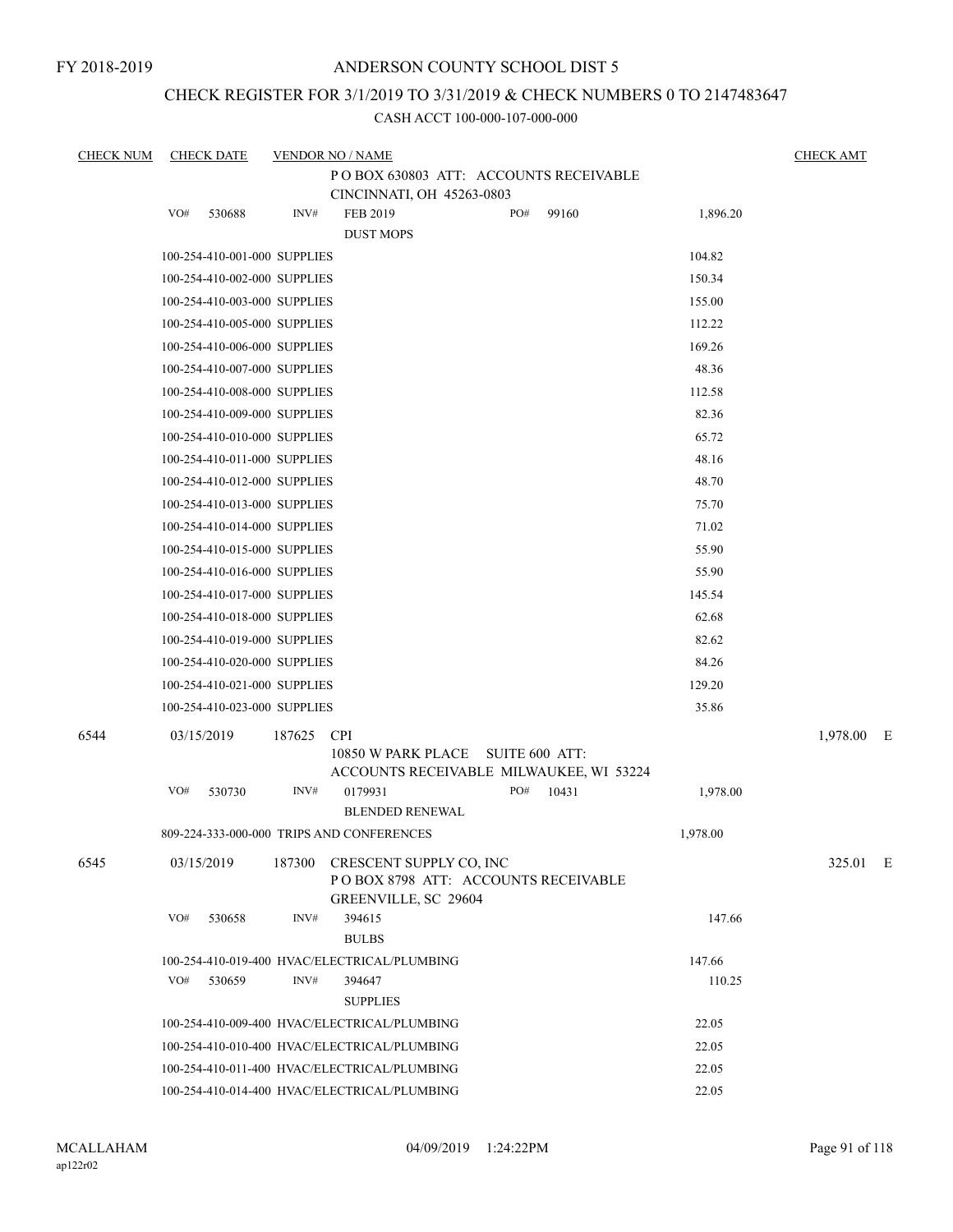### CHECK REGISTER FOR 3/1/2019 TO 3/31/2019 & CHECK NUMBERS 0 TO 2147483647

|          | <b>CHECK NUM</b> |            | <b>CHECK DATE</b>            |                                                                                                     | <b>VENDOR NO / NAME</b>                                                                                           |     |       |          | <b>CHECK AMT</b> |  |
|----------|------------------|------------|------------------------------|-----------------------------------------------------------------------------------------------------|-------------------------------------------------------------------------------------------------------------------|-----|-------|----------|------------------|--|
|          |                  |            |                              |                                                                                                     | 100-254-410-015-400 HVAC/ELECTRICAL/PLUMBING                                                                      |     |       | 22.05    |                  |  |
|          |                  | VO#        | 530660                       | INV#                                                                                                | 394616<br><b>SUPPLIES</b>                                                                                         |     |       | 33.08    |                  |  |
|          |                  |            |                              |                                                                                                     |                                                                                                                   |     |       |          |                  |  |
|          |                  |            |                              |                                                                                                     | 100-254-410-015-400 HVAC/ELECTRICAL/PLUMBING                                                                      |     |       | 33.08    |                  |  |
|          |                  | VO#        | 530661                       | INV#                                                                                                | 394648                                                                                                            |     |       | 19.80    |                  |  |
|          |                  |            |                              |                                                                                                     | <b>SUPPLIES</b>                                                                                                   |     |       |          |                  |  |
|          |                  |            |                              |                                                                                                     | 100-254-410-018-400 HVAC/ELECTRICAL/PLUMBING                                                                      |     |       | 19.80    |                  |  |
|          |                  | VO#        | 530662                       | INV#                                                                                                | 394614                                                                                                            |     |       | 14.22    |                  |  |
|          |                  |            |                              |                                                                                                     | <b>SUPPLIES</b>                                                                                                   |     |       |          |                  |  |
|          |                  |            |                              |                                                                                                     | 100-254-410-002-400 HVAC/ELECTRICAL/PLUMBING                                                                      |     |       | 14.22    |                  |  |
| $* 6547$ |                  | 03/15/2019 |                              | 224625 ELECTRIC CITY SIGNS & NEON, INC.<br>POBOX 656 ATT: ACCOUNTS RECEIVABLE<br>ANDERSON, SC 29622 |                                                                                                                   |     |       | 840.00 E |                  |  |
|          |                  | VO#        | 530655                       | INV#                                                                                                | 25702                                                                                                             |     |       | 840.00   |                  |  |
|          |                  |            |                              |                                                                                                     | <b>REPAIR @MCCANTS</b>                                                                                            |     |       |          |                  |  |
|          |                  |            |                              |                                                                                                     | 100-254-323-005-400 CONTR SERV-HVAC/ELECT/PLUMBING                                                                |     |       | 840.00   |                  |  |
|          | 6548             |            | 03/15/2019                   | 569871                                                                                              | FOLLETT SCHOOL SOLUTIONS, INC<br>91826 COLLECTION CENTER DRIVE ATT:<br>ACCOUNTS RECEIVABLE CHICAGO, IL 60693-0918 |     |       |          | 253.99 E         |  |
|          |                  | VO#        | 530729                       | INV#                                                                                                | 406956                                                                                                            | PO# | 10224 | 253.99   |                  |  |
|          |                  |            |                              |                                                                                                     | <b>MCCANTS</b>                                                                                                    |     |       |          |                  |  |
|          |                  |            |                              |                                                                                                     |                                                                                                                   |     |       |          |                  |  |
|          |                  |            | 100-222-410-005-000 SUPPLIES |                                                                                                     |                                                                                                                   |     |       | 253.99   |                  |  |
|          | 6549             |            | 03/15/2019                   | 237555                                                                                              | FORMS & SUPPLY<br>POBOX 563953 ATT: ACCOUNTS RECEIVABLE<br>CHARLOTTE, NC 28256                                    |     |       |          | 742.55 E         |  |
|          |                  | VO#        | 530731                       | INV#                                                                                                | 4938674<br><b>SUPPLIES</b>                                                                                        | PO# | 10326 | 85.86    |                  |  |
|          |                  |            |                              |                                                                                                     | 203-127-410-008-000 SUPPLIES - LD/DD/OHI                                                                          |     |       | 85.86    |                  |  |
|          |                  | VO#        | 530732                       | INV#                                                                                                | 4927549<br>PRINTER CART                                                                                           | PO# | 10264 | 656.69   |                  |  |
|          |                  |            | 820-264-410-000-000 SUPPLIES |                                                                                                     |                                                                                                                   |     |       | 656.69   |                  |  |
|          | $*$ 6551         |            | 03/15/2019                   |                                                                                                     | 570843 GATEWAY SUPPLY CO<br>CORPORATE OFFICES P.O. BOX 2826 COLUMBIA,<br>SC 29202                                 |     |       |          | 144.14 E         |  |
|          |                  | VO#        | 530652                       | INV#                                                                                                | S4510954<br><b>SUPPLIES</b>                                                                                       |     |       | 103.62   |                  |  |
|          |                  |            |                              |                                                                                                     | 100-254-410-002-400 HVAC/ELECTRICAL/PLUMBING                                                                      |     |       | 103.62   |                  |  |
|          |                  | VO#        | 530653                       | INV#                                                                                                | S4517248<br><b>SUPPLIES</b>                                                                                       |     |       | 40.52    |                  |  |
|          |                  |            |                              |                                                                                                     | 100-254-410-003-400 HVAC/ELECTRICAL/PLUMBING                                                                      |     |       | 40.52    |                  |  |
| 6552     |                  |            | 03/15/2019                   | 249700                                                                                              | GLENN PLUMBING COMPANY, INC<br>481 EAST WHITNER STREET ATT: ACCOUNTS<br>RECEIVABLE ANDERSON, SC 29624             |     |       |          | 1,973.04 E       |  |
|          |                  | VO#        | 530651                       | INV#                                                                                                | 0119300<br>TL HANNA                                                                                               |     |       | 1,973.04 |                  |  |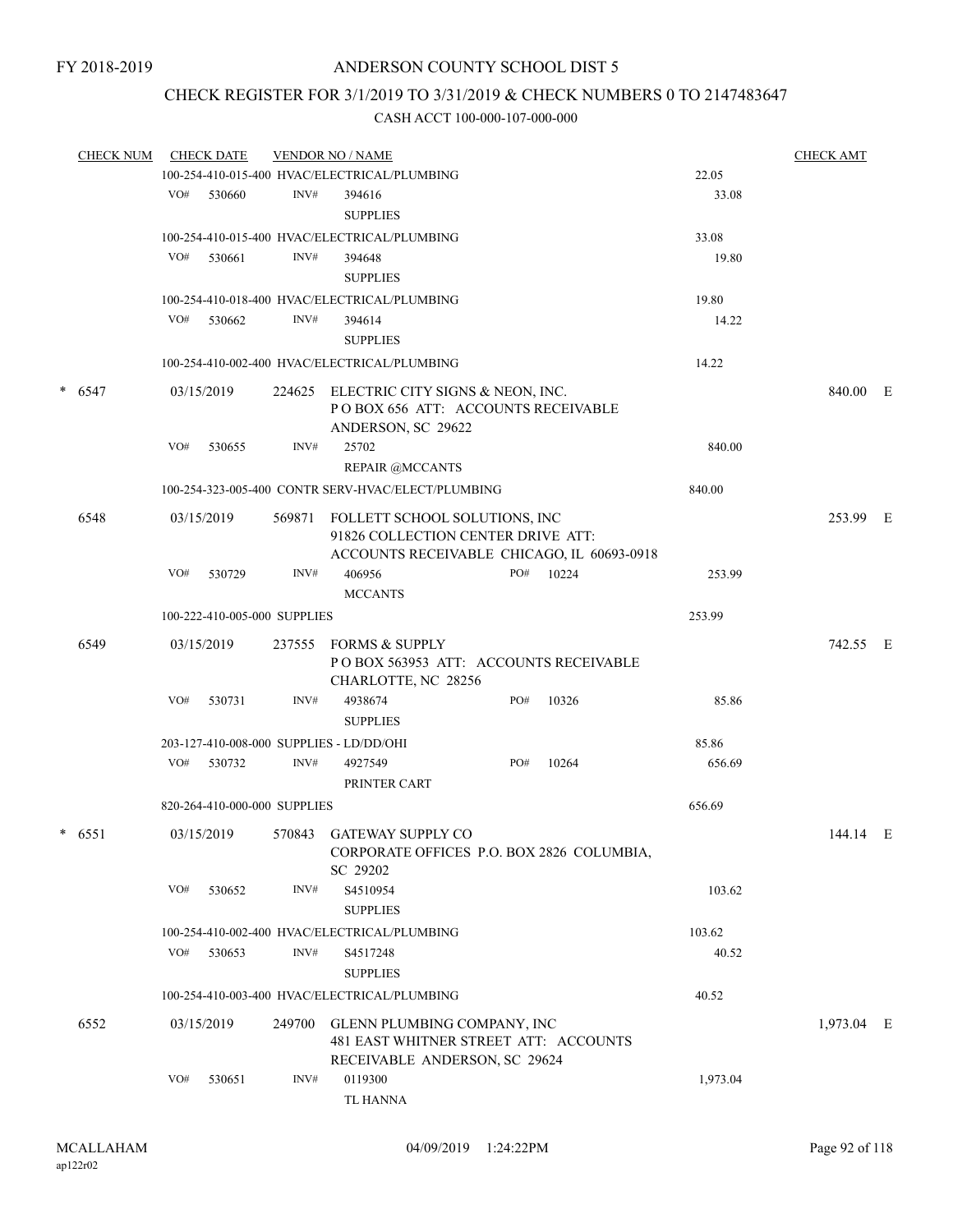### CHECK REGISTER FOR 3/1/2019 TO 3/31/2019 & CHECK NUMBERS 0 TO 2147483647

|        | <b>CHECK NUM</b> | <b>CHECK DATE</b>                      |                | <b>VENDOR NO / NAME</b>                                                                      |                                            |                 | <b>CHECK AMT</b> |  |
|--------|------------------|----------------------------------------|----------------|----------------------------------------------------------------------------------------------|--------------------------------------------|-----------------|------------------|--|
|        |                  |                                        |                | 505-271-540-002-BSC BASEBALL&SOFTBALL COMPLEX                                                |                                            | 1,973.04        |                  |  |
|        | $* 6555$         | 03/15/2019<br>VO#<br>530772            | INV#           | 573185 GRIMCO, INC.<br>021354045                                                             | 29538 NETWORK PLACE CHICAGO, IL 60673-1295 | 198.22          | 198.22 E         |  |
|        |                  |                                        |                | CUST #009649021                                                                              |                                            |                 |                  |  |
|        |                  |                                        |                | 329-115-410-001-000 SUPPLIES-STATE EQUIPMENT<br>329-115-410-001-000 SUPPLIES-STATE EQUIPMENT |                                            | 79.29<br>118.93 |                  |  |
|        | 6556             | 03/15/2019<br>VO#<br>530700            | 575111<br>INV# | <b>EMPLOYEE VENDOR</b><br><b>SOUTH FANT</b><br>HOT DOGS                                      |                                            | 500.00          | 500.00 E         |  |
|        |                  | 201-188-410-000-000 SUPPLIES- PAT      |                |                                                                                              |                                            | 500.00          |                  |  |
|        | 6557             | 03/15/2019<br>VO#<br>530697            | 575009<br>INV# | <b>EMPLOYEE VENDOR</b><br><b>COOKING CLASS</b><br>REIMBURSEMENT                              |                                            | 500.00          | 500.00 E         |  |
|        |                  | 842-128-410-001-000 SUPPLIES           |                |                                                                                              |                                            | 500.00          |                  |  |
|        | * 6559           | 03/15/2019                             | 564696         | JOHNSTONE SUPPLY<br>POBOX 17466 GREENVILLE, SC 29606                                         |                                            |                 | 133.50 E         |  |
|        |                  | VO#<br>530648                          | INV#           | 4008531<br><b>REPAIR PARTS</b>                                                               |                                            | 76.65           |                  |  |
|        |                  | VO#<br>530649                          | INV#           | 100-254-410-007-400 HVAC/ELECTRICAL/PLUMBING<br>4008533<br><b>SUPPLIES</b>                   |                                            | 76.65<br>56.85  |                  |  |
|        |                  | 100-254-410-000-400 HVAC SUPPLIES      |                |                                                                                              |                                            | 56.85           |                  |  |
|        | 6560             | 03/15/2019                             | 299250         | <b>EMPLOYEE VENDOR</b>                                                                       |                                            |                 | 269.09 E         |  |
|        |                  | VO#<br>530699                          | INV#           | <b>SUPPLIES</b><br>REIMBURSEMENT                                                             |                                            | 12.84           |                  |  |
|        |                  | 100-222-430-007-001 LIBRARY ALLOCATION |                |                                                                                              |                                            | 12.84           |                  |  |
|        |                  | 530781<br>VO#                          | INV#           | <b>MARCH 8</b><br><b>COLUMBIA</b>                                                            |                                            | 256.25          |                  |  |
|        |                  |                                        |                | 100-222-333-007-MDA MEDIA SPECIALIST TRAVEL                                                  |                                            | 256.25          |                  |  |
| $\ast$ | 6562             | 03/15/2019<br>VO#<br>530791            | INV#           | 572054 EMPLOYEE VENDOR<br>MARCH 7-9<br><b>WINTHROP UNIV</b>                                  |                                            | 879.12          | 879.12 E         |  |
|        |                  | 100-224-333-021-000 STAFF DEVELOPMENT  |                |                                                                                              |                                            | 879.12          |                  |  |
|        | * 6566           | 03/15/2019<br>VO# 530713               | 327400<br>INV# | <b>EMPLOYEE VENDOR</b><br>FEB 2019                                                           |                                            | 125.63          | 125.63 E         |  |
|        |                  | 100-221-332-000-000 TRAVEL             |                | MILEAGE                                                                                      |                                            | 125.63          |                  |  |
|        |                  |                                        |                |                                                                                              |                                            |                 |                  |  |
|        | $* 6572$         | 03/15/2019<br>VO#<br>530780            | 572840<br>INV# | <b>EMPLOYEE VENDOR</b><br><b>AMAZON</b><br>REIMBURSEMENT                                     |                                            | 987.18          | 987.18 E         |  |
|        |                  |                                        |                | 900-222-416-008-WSN WENDY NIX 19/20 SUPPLIES                                                 |                                            | 987.18          |                  |  |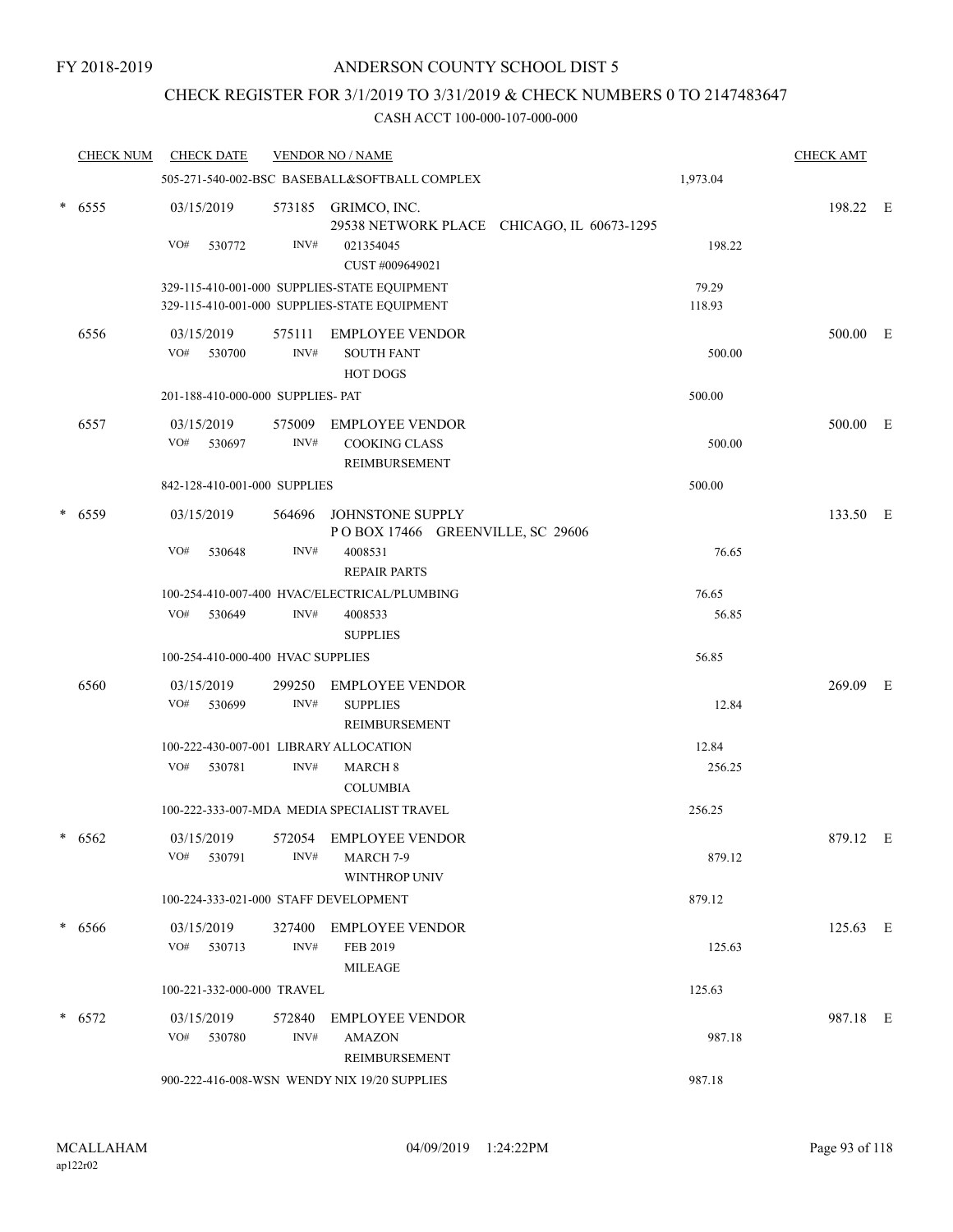## CHECK REGISTER FOR 3/1/2019 TO 3/31/2019 & CHECK NUMBERS 0 TO 2147483647

| <b>CHECK NUM</b> | <b>CHECK DATE</b>                     |        | <b>VENDOR NO / NAME</b>                                                                     |             | <b>CHECK AMT</b> |  |
|------------------|---------------------------------------|--------|---------------------------------------------------------------------------------------------|-------------|------------------|--|
| 6573             | 03/15/2019                            | 391100 | OLD STONE TRACTOR CO, INC<br>PO BOX 13565 ATT: ACCOUNTS RECEIVABLE<br>ANDERSON, SC 29624    |             | 143.33 E         |  |
|                  | VO#<br>530644                         | INV#   | 98607<br><b>REPAIR PARTS</b>                                                                | 30.32       |                  |  |
|                  |                                       |        | 100-254-410-000-001 MAINT. SUPPLIES-STRUCTURES                                              | 30.32       |                  |  |
|                  | VO#<br>530645                         | INV#   | 998605<br><b>REPAIR PARTS</b>                                                               | 113.01      |                  |  |
|                  |                                       |        | 100-254-410-000-001 MAINT. SUPPLIES-STRUCTURES                                              | 113.01      |                  |  |
| $*$ 6575         | 03/15/2019                            | 571705 | EMPLOYEE VENDOR                                                                             |             | 239.07 E         |  |
|                  | VO#<br>530790                         | INV#   | <b>FEB 7-9</b><br><b>COLUMBIA</b>                                                           | 239.07      |                  |  |
|                  | 100-224-333-021-000 STAFF DEVELOPMENT |        |                                                                                             | 239.07      |                  |  |
| $* 6578$         | 03/15/2019                            |        | 472175 EMPLOYEE VENDOR                                                                      |             | 107.00 E         |  |
|                  | VO# 530782                            | INV#   | <b>MARCH 8</b><br><b>COLUMBIA</b>                                                           | 107.00      |                  |  |
|                  |                                       |        | 100-222-333-019-MDA MEDIA SPECIALIST TRAVEL                                                 | 107.00      |                  |  |
| 6579             | 03/15/2019                            |        | 574734 EMPLOYEE VENDOR                                                                      |             | 167.32 E         |  |
|                  | VO# 530778                            | INV#   | FEB 2019<br><b>MILEAGE</b>                                                                  | 167.32      |                  |  |
|                  | 283-223-333-000-000 TRIPS/MILEAGE     |        |                                                                                             | 167.32      |                  |  |
| 6580             | 03/15/2019                            | 568718 | THE READING WAREHOUSE<br>POBOX 41328 ATT: ACCOUNTS RECEIVABLE<br>NORTH CHARLESTON, SC 29423 |             | 132.05 E         |  |
|                  | VO#<br>530756                         | INV#   | 190332<br>PO#<br>10148<br><b>ROBERT ANDERSON</b>                                            | 132.05      |                  |  |
|                  | 871-113-410-006-000 SUPPLIES          |        |                                                                                             | 132.05      |                  |  |
| 6581             | 03/15/2019                            | 507850 | <b>TRANE</b><br>POBOX 406469 ATT: ACCOUNTS RECEIVABLE<br>ATLANTA, GA 30384-6469             |             | 576.48 E         |  |
|                  | VO#<br>530636                         | INV#   | 5784493<br><b>REPAIR PARTS</b>                                                              | 361.24      |                  |  |
|                  |                                       |        | 100-254-410-003-400 HVAC/ELECTRICAL/PLUMBING                                                | 361.24      |                  |  |
|                  | VO#<br>530637                         | INV#   | 5813426<br><b>REPAIR PARTS</b>                                                              | 215.24      |                  |  |
|                  |                                       |        | 100-254-410-014-400 HVAC/ELECTRICAL/PLUMBING                                                | 215.24      |                  |  |
| $* 6584$         | 03/15/2019                            | 520900 | VIRCO INC<br>PO BOX 5000 CONWAY, AR 72033                                                   |             | 2,833.27 E       |  |
|                  | VO#<br>530759                         | INV#   | PO#<br>91839539<br>99476<br><b>VARENNES</b>                                                 | 4,628.82    |                  |  |
|                  | 100-112-410-016-000 SUPPLIES          |        |                                                                                             | 126.86      |                  |  |
|                  | 100-113-410-016-000 SUPPLIES          |        |                                                                                             | 4,501.96    |                  |  |
|                  | VO# 530760                            | INV#   | 91855338                                                                                    | $-1,795.55$ |                  |  |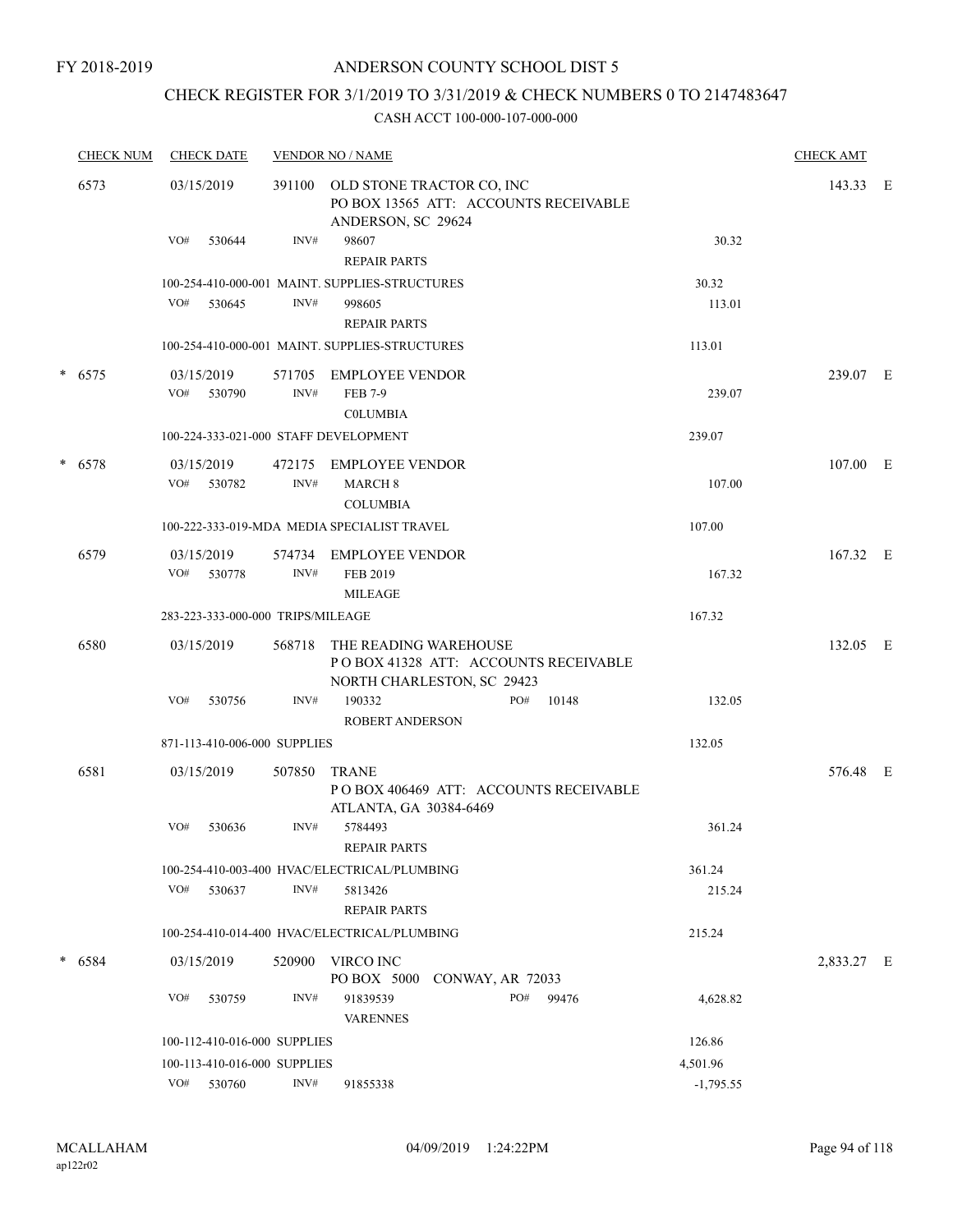### CHECK REGISTER FOR 3/1/2019 TO 3/31/2019 & CHECK NUMBERS 0 TO 2147483647

| <b>CHECK NUM</b> |     | <b>CHECK DATE</b>                 |                | <b>VENDOR NO / NAME</b>                                                                     |             | <b>CHECK AMT</b> |  |
|------------------|-----|-----------------------------------|----------------|---------------------------------------------------------------------------------------------|-------------|------------------|--|
|                  |     |                                   |                | <b>MCCANTS CREDIT</b>                                                                       |             |                  |  |
|                  |     | 397-113-410-005-000 SUPPLIES      |                |                                                                                             | $-1,795.55$ |                  |  |
| 6585             | VO# | 03/15/2019<br>530718              | 575876<br>INV# | <b>EMPLOYEE VENDOR</b><br><b>JAN - FEB</b><br><b>MILEAGE</b>                                | 158.05      | 158.05 E         |  |
|                  |     | 283-223-333-000-000 TRIPS/MILEAGE |                |                                                                                             | 158.05      |                  |  |
| $* 6587$         |     | 03/15/2019                        |                | 574537 EMPLOYEE VENDOR                                                                      |             | 1,958.60 E       |  |
|                  | VO# | 530786                            | INV#           | <b>MARCH 10-13</b><br><b>CHARLESTON</b>                                                     | 1,511.94    |                  |  |
|                  |     |                                   |                | 100-232-333-000-000 TRIPS AND CONFERENCES                                                   | 1,511.94    |                  |  |
|                  | VO# | 530787                            | INV#           | MARCH 6-7<br><b>COLUMBIA</b>                                                                | 446.66      |                  |  |
|                  |     |                                   |                | 100-232-333-000-000 TRIPS AND CONFERENCES                                                   | 446.66      |                  |  |
| * 6590           |     | 03/19/2019                        | 111125         | <b>ANDERSON AWARDS</b><br>716 WHITEHALL ROAD ATT: ACCOUNTS<br>RECEIVABLE ANDERSON, SC 29625 |             | 1,778.60 E       |  |
|                  | VO# | 530888                            | INV#           | <b>PLAQUES</b><br><b>ACADEMIC HONORS</b>                                                    | 329.56      |                  |  |
|                  |     |                                   |                | 100-221-410-000-000 SUPPLIES AND MATERIALS                                                  | 14.98       |                  |  |
|                  |     |                                   |                | 100-221-410-005-000 SUPPLIES AND MATERIALS                                                  | 82.39       |                  |  |
|                  |     |                                   |                | 100-221-410-006-000 SUPPLIES AND MATERIALS                                                  | 37.45       |                  |  |
|                  |     |                                   |                | 100-221-410-020-000 SUPPLIES AND MATERIALS                                                  | 67.41       |                  |  |
|                  |     |                                   |                | 100-221-410-021-000 SUPPLIES AND MATERIALS                                                  | 127.33      |                  |  |
|                  | VO# | 530889                            | INV#           | <b>BOONE</b><br><b>NAME BADGE</b>                                                           | 6.42        |                  |  |
|                  |     |                                   |                | 203-127-410-000-000 SUPPLIES-LD/DD/OHI                                                      | 6.42        |                  |  |
|                  | VO# | 530890                            | INV#           | WRESTLING<br>ROBERT ANDERSON                                                                | 32.10       |                  |  |
|                  |     |                                   |                | 706-271-660-006-696 WRESTLING EXPENSE                                                       | 32.10       |                  |  |
|                  | VO# | 530891                            | INV#           | VOLLEYBALL<br><b>ROBERT ANDERSON</b>                                                        | 64.20       |                  |  |
|                  |     |                                   |                | 706-271-660-006-682 VOLLEYBALL EXPENSE                                                      | 64.20       |                  |  |
|                  | VO# | 530892                            | INV#           | <b>CHEER</b><br><b>ROBERT ANDERSON</b>                                                      | 214.00      |                  |  |
|                  |     |                                   |                | 706-271-660-006-666 CONCESSIONS EXPENSE                                                     | 66.34       |                  |  |
|                  |     |                                   |                | 706-271-660-006-666 CONCESSIONS EXPENSE                                                     | 147.66      |                  |  |
|                  | VO# | 530893                            | INV#           | <b>BASKETBALL</b><br><b>ROBERT ANDERSON</b>                                                 | 554.52      |                  |  |
|                  |     |                                   |                | 706-271-660-006-753 BASKETBALL GATE EXPENSE                                                 | 160.50      |                  |  |
|                  |     |                                   |                | 706-271-660-006-753 BASKETBALL GATE EXPENSE                                                 | 265.62      |                  |  |
|                  |     |                                   |                | 706-271-660-006-753 BASKETBALL GATE EXPENSE                                                 | 128.40      |                  |  |
|                  | VO# | 530894                            | INV#           | <b>FOOTBALL</b><br><b>ROBERT ANDERSON</b>                                                   | 532.86      |                  |  |
|                  |     |                                   |                | 706-271-660-006-671 FOOTBALL GATE RECEIPTS EXPENSE                                          | 224.70      |                  |  |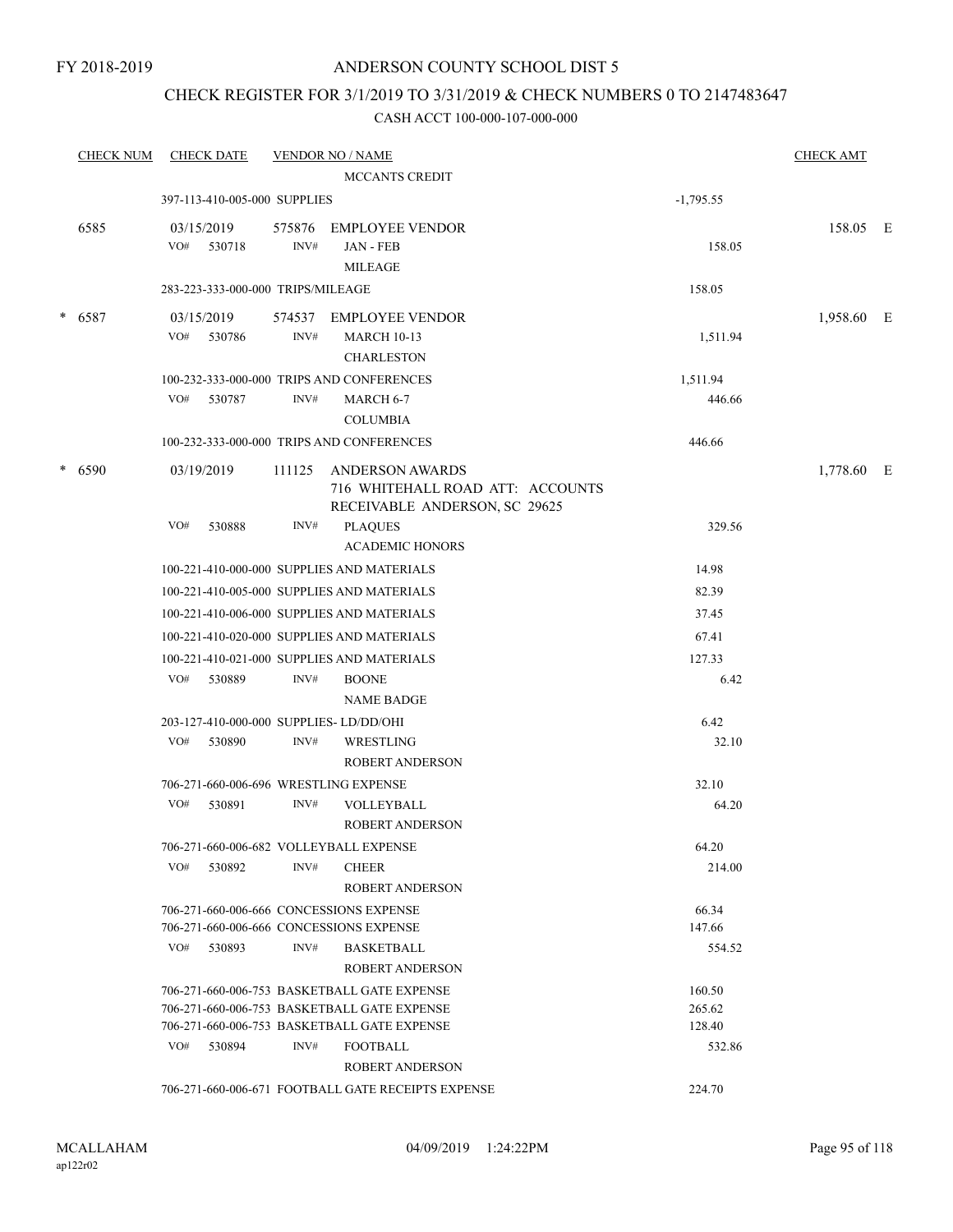### CHECK REGISTER FOR 3/1/2019 TO 3/31/2019 & CHECK NUMBERS 0 TO 2147483647

|  | <b>CHECK NUM</b> |     | <b>CHECK DATE</b>            |                                                    | <b>VENDOR NO / NAME</b>                            |                                                                 |                                          |          | <b>CHECK AMT</b> |  |
|--|------------------|-----|------------------------------|----------------------------------------------------|----------------------------------------------------|-----------------------------------------------------------------|------------------------------------------|----------|------------------|--|
|  |                  |     |                              | 706-271-660-006-671 FOOTBALL GATE RECEIPTS EXPENSE |                                                    |                                                                 | 254.66                                   |          |                  |  |
|  |                  |     |                              |                                                    | 706-271-660-006-671 FOOTBALL GATE RECEIPTS EXPENSE |                                                                 |                                          | 53.50    |                  |  |
|  |                  |     | VO# 530895                   | INV#                                               | <b>BADGES</b>                                      |                                                                 |                                          | 32.10    |                  |  |
|  |                  |     |                              |                                                    | <b>CULINARY SERVICES</b>                           |                                                                 |                                          |          |                  |  |
|  |                  |     | 600-256-410-000-000 SUPPLIES |                                                    |                                                    |                                                                 |                                          | 32.10    |                  |  |
|  |                  |     | VO# 530896                   | INV#                                               | <b>BADGES</b>                                      |                                                                 |                                          | 12.84    |                  |  |
|  |                  |     |                              |                                                    | <b>CULINARY SERVICES</b>                           |                                                                 |                                          |          |                  |  |
|  |                  |     | 600-256-410-000-000 SUPPLIES |                                                    |                                                    |                                                                 |                                          | 12.84    |                  |  |
|  |                  |     |                              |                                                    |                                                    |                                                                 |                                          |          |                  |  |
|  | 6591             |     | 03/19/2019                   |                                                    |                                                    | 114225 ANDERSON RESTAURANT EQUIPMENT                            | 112 EAST MAULDIN STREET ATT: ACCOUNTS    |          | 410.39 E         |  |
|  |                  |     |                              |                                                    |                                                    | RECEIVABLE ANDERSON, SC 29621                                   |                                          |          |                  |  |
|  |                  | VO# | 530897                       | INV#                                               | 54063                                              |                                                                 |                                          | 38.39    |                  |  |
|  |                  |     |                              |                                                    | <b>SUPPLIES</b>                                    |                                                                 |                                          |          |                  |  |
|  |                  |     | 600-256-410-010-000 SUPPLIES |                                                    |                                                    |                                                                 |                                          | 38.39    |                  |  |
|  |                  |     | VO# 530898                   | INV#                                               | 54112                                              |                                                                 |                                          | 372.00   |                  |  |
|  |                  |     |                              |                                                    | <b>SUPPLIES</b>                                    |                                                                 |                                          |          |                  |  |
|  |                  |     | 600-256-410-000-000 SUPPLIES |                                                    |                                                    |                                                                 |                                          | 372.00   |                  |  |
|  | $* 6594$         |     | 03/19/2019                   |                                                    | 574727 EMPLOYEE VENDOR                             |                                                                 |                                          |          | 350.33 E         |  |
|  |                  |     | VO# 530879                   | INV#                                               | <b>MARCH 7-8</b>                                   |                                                                 |                                          | 350.33   |                  |  |
|  |                  |     |                              |                                                    | <b>GREENVILLE</b>                                  |                                                                 |                                          |          |                  |  |
|  |                  |     |                              |                                                    | 205-224-333-000-000 TRIPS AND CONFERENCES          |                                                                 |                                          | 350.33   |                  |  |
|  |                  |     |                              |                                                    |                                                    |                                                                 |                                          |          |                  |  |
|  | 6595             |     | 03/19/2019                   |                                                    |                                                    | 564662 BRADY'S SCREEN PRINTING                                  |                                          |          | 595.99 E         |  |
|  |                  |     |                              |                                                    |                                                    | 106 CONCORD ROAD ATT: ACCOUNTS<br>RECEIVABLE ANDERSON, SC 29621 |                                          |          |                  |  |
|  |                  | VO# | 530902                       | INV#                                               | 34830                                              |                                                                 |                                          | 595.99   |                  |  |
|  |                  |     |                              |                                                    | <b>MCLEES ELEM</b>                                 |                                                                 |                                          |          |                  |  |
|  |                  |     |                              |                                                    |                                                    |                                                                 |                                          |          |                  |  |
|  |                  |     |                              |                                                    | 708-271-660-008-310 RUNNING CLUB EXPENSE           |                                                                 |                                          | 595.99   |                  |  |
|  | 6596             |     | 03/19/2019                   |                                                    | 574589 EMPLOYEE VENDOR                             |                                                                 |                                          |          | 230.44 E         |  |
|  |                  |     | VO# 530850                   | INV#                                               | <b>SAMS CLUB</b>                                   |                                                                 |                                          | 230.44   |                  |  |
|  |                  |     |                              |                                                    | REIMBURSEMENT                                      |                                                                 |                                          |          |                  |  |
|  |                  |     |                              |                                                    | 707-190-660-007-353 FIELD TRIPS GRADE 3 EXPENSE    |                                                                 |                                          | 230.44   |                  |  |
|  | 6597             |     |                              |                                                    |                                                    | 03/19/2019 155900 CAROLINA BIOLOGICAL SUPPLY                    |                                          |          | 112.98 E         |  |
|  |                  |     |                              |                                                    |                                                    |                                                                 | POBOX 60232 ATT: ACCOUNTS RECEIVABLE     |          |                  |  |
|  |                  |     |                              |                                                    |                                                    | CHARLOTTE, NC 28260-0232                                        |                                          |          |                  |  |
|  |                  | VO# | 530904                       | INV#                                               | 50618522                                           |                                                                 |                                          | 48.08    |                  |  |
|  |                  |     |                              |                                                    | <b>SUPPLIES</b>                                    |                                                                 |                                          |          |                  |  |
|  |                  |     |                              |                                                    | 720-271-660-020-493 SCHOOL/CLASS DONATIONS EXPENSE |                                                                 |                                          | 48.08    |                  |  |
|  |                  | VO# | 530905                       | INV#                                               | 50611065                                           |                                                                 |                                          | 64.90    |                  |  |
|  |                  |     |                              |                                                    | <b>SUPPLIES</b>                                    |                                                                 |                                          |          |                  |  |
|  |                  |     |                              |                                                    | 100-114-410-002-SCI SCIENCE MATERIALS              |                                                                 |                                          | 64.90    |                  |  |
|  | 6598             |     | 03/19/2019                   | 572787                                             | CC&I SERVICES LLC                                  |                                                                 |                                          |          | 6,365.00 E       |  |
|  |                  |     |                              |                                                    |                                                    |                                                                 | 4795 S CHURCH ST EXT SUITE 2 ROEBUCK, SC |          |                  |  |
|  |                  |     |                              |                                                    | 29376                                              |                                                                 |                                          |          |                  |  |
|  |                  | VO# | 530907                       | INV#                                               | 4427                                               | PO#                                                             | 96454                                    | 2,399.50 |                  |  |
|  |                  |     |                              |                                                    |                                                    |                                                                 |                                          |          |                  |  |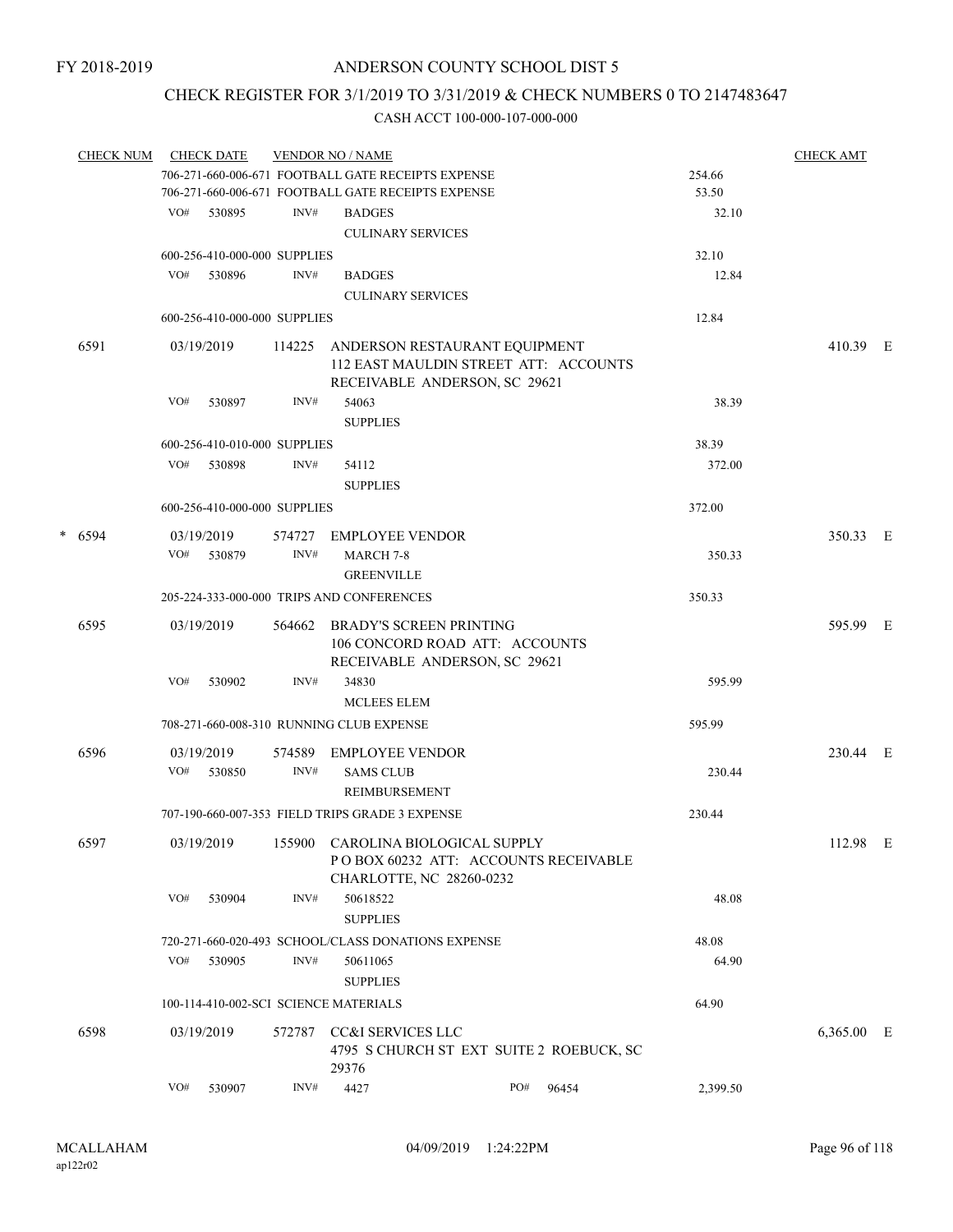### CHECK REGISTER FOR 3/1/2019 TO 3/31/2019 & CHECK NUMBERS 0 TO 2147483647

| <b>CHECK NUM</b> | <b>CHECK DATE</b>                     | <u>VENDOR NO / NAME</u> |                                               |                                         |                                       |          | <b>CHECK AMT</b> |  |
|------------------|---------------------------------------|-------------------------|-----------------------------------------------|-----------------------------------------|---------------------------------------|----------|------------------|--|
|                  |                                       |                         | AIT                                           |                                         |                                       |          |                  |  |
|                  | 515-253-520-031-CAR CAREER CENTER     |                         |                                               |                                         |                                       | 2,399.50 |                  |  |
|                  | VO#<br>530908                         | INV#                    | 4428                                          | PO#                                     | 99365                                 | 1,608.00 |                  |  |
|                  |                                       |                         | <b>FINE ARTS CENTER</b>                       |                                         |                                       |          |                  |  |
|                  | 515-253-520-000-ART FINE ARTS CENTER  |                         |                                               |                                         |                                       | 1,608.00 |                  |  |
|                  | VO#<br>530909                         | INV#                    | 4432                                          | PO#                                     | 98318                                 | 1,385.00 |                  |  |
|                  |                                       |                         | <b>WESTSIDE</b>                               |                                         |                                       |          |                  |  |
|                  |                                       |                         | 505-271-540-003-BSC BASEBALL&SOFTBALL COMPLEX |                                         |                                       | 1,385.00 |                  |  |
|                  | VO#<br>530910                         | INV#                    | 4433                                          | PO#                                     | 98317                                 | 972.50   |                  |  |
|                  |                                       |                         | TL HANNA                                      |                                         |                                       |          |                  |  |
|                  |                                       |                         | 505-271-540-002-BSC BASEBALL&SOFTBALL COMPLEX |                                         |                                       | 972.50   |                  |  |
| 6599             | 03/19/2019                            |                         |                                               | 568574 CCP CROWE'S CORPORATE PROMOTIONS |                                       |          | 1,059.46 E       |  |
|                  |                                       |                         |                                               | PO BOX 2647 ANDERSON, SC 29622          |                                       |          |                  |  |
|                  | VO#<br>530906                         | INV#                    | 13525                                         |                                         |                                       | 1,059.46 |                  |  |
|                  |                                       |                         | <b>GLENVIEW</b>                               |                                         |                                       |          |                  |  |
|                  | 720-271-660-020-602 BETA CLUB EXPENSE |                         |                                               |                                         |                                       | 1,059.46 |                  |  |
| 6600             | 03/19/2019                            | 170630                  | CINTAS CORPORATION #216                       |                                         |                                       |          | 599.20 E         |  |
|                  |                                       |                         |                                               |                                         | POBOX 630803 ATT: ACCOUNTS RECEIVABLE |          |                  |  |
|                  |                                       |                         | CINCINNATI, OH 45263-0803                     |                                         |                                       |          |                  |  |
|                  | VO#<br>530807                         | INV#                    | 12969757                                      |                                         |                                       | 34.24    |                  |  |
|                  |                                       |                         | SOUTHWOOD                                     |                                         |                                       |          |                  |  |
|                  | 600-256-410-021-000 SUPPLIES          |                         |                                               |                                         |                                       | 34.24    |                  |  |
|                  | VO#<br>530808                         | INV#                    | 12969444                                      |                                         |                                       | 34.24    |                  |  |
|                  |                                       |                         | WHITEHALL ELEM                                |                                         |                                       |          |                  |  |
|                  | 600-256-410-019-000 SUPPLIES          |                         |                                               |                                         |                                       | 34.24    |                  |  |
|                  | VO#<br>530809                         | INV#                    | 12969929                                      |                                         |                                       | 34.24    |                  |  |
|                  |                                       |                         | <b>WEST MARKET</b>                            |                                         |                                       |          |                  |  |
|                  | 600-256-410-018-000 SUPPLIES          |                         |                                               |                                         |                                       | 34.24    |                  |  |
|                  | VO# 530810                            | INV#                    | 12969479                                      |                                         |                                       | 34.24    |                  |  |
|                  |                                       |                         | <b>MIDWAY ELEM</b>                            |                                         |                                       |          |                  |  |
|                  | 600-256-410-017-000 SUPPLIES          |                         |                                               |                                         |                                       | 34.24    |                  |  |
|                  | VO#<br>530811                         | INV#                    | 12969849                                      |                                         |                                       | 34.24    |                  |  |
|                  |                                       |                         | <b>VARENNES</b>                               |                                         |                                       |          |                  |  |
|                  | 600-256-410-016-000 SUPPLIES          |                         |                                               |                                         |                                       | 34.24    |                  |  |
|                  | VO# 530812                            | INV#                    | 12969780                                      |                                         |                                       | 34.24    |                  |  |
|                  |                                       |                         | <b>SOUTH FANT</b>                             |                                         |                                       |          |                  |  |
|                  | 600-256-410-015-000 SUPPLIES          |                         |                                               |                                         |                                       | 34.24    |                  |  |
|                  | VO#<br>530813                         | INV#                    | 12969813                                      |                                         |                                       | 34.24    |                  |  |
|                  |                                       |                         | <b>CALHOUN</b>                                |                                         |                                       |          |                  |  |
|                  | 600-256-410-014-000 SUPPLIES          |                         |                                               |                                         |                                       | 34.24    |                  |  |
|                  | $VO#$ 530814                          | INV#                    | 13318417                                      |                                         |                                       | 34.24    |                  |  |
|                  |                                       |                         | <b>NORTH POINTE</b>                           |                                         |                                       |          |                  |  |
|                  | 600-256-410-013-000 SUPPLIES          |                         |                                               |                                         |                                       | 34.24    |                  |  |
|                  | VO#<br>530815                         | INV#                    | 12969418                                      |                                         |                                       | 34.24    |                  |  |
|                  |                                       |                         | <b>HOMELAND PARK</b>                          |                                         |                                       |          |                  |  |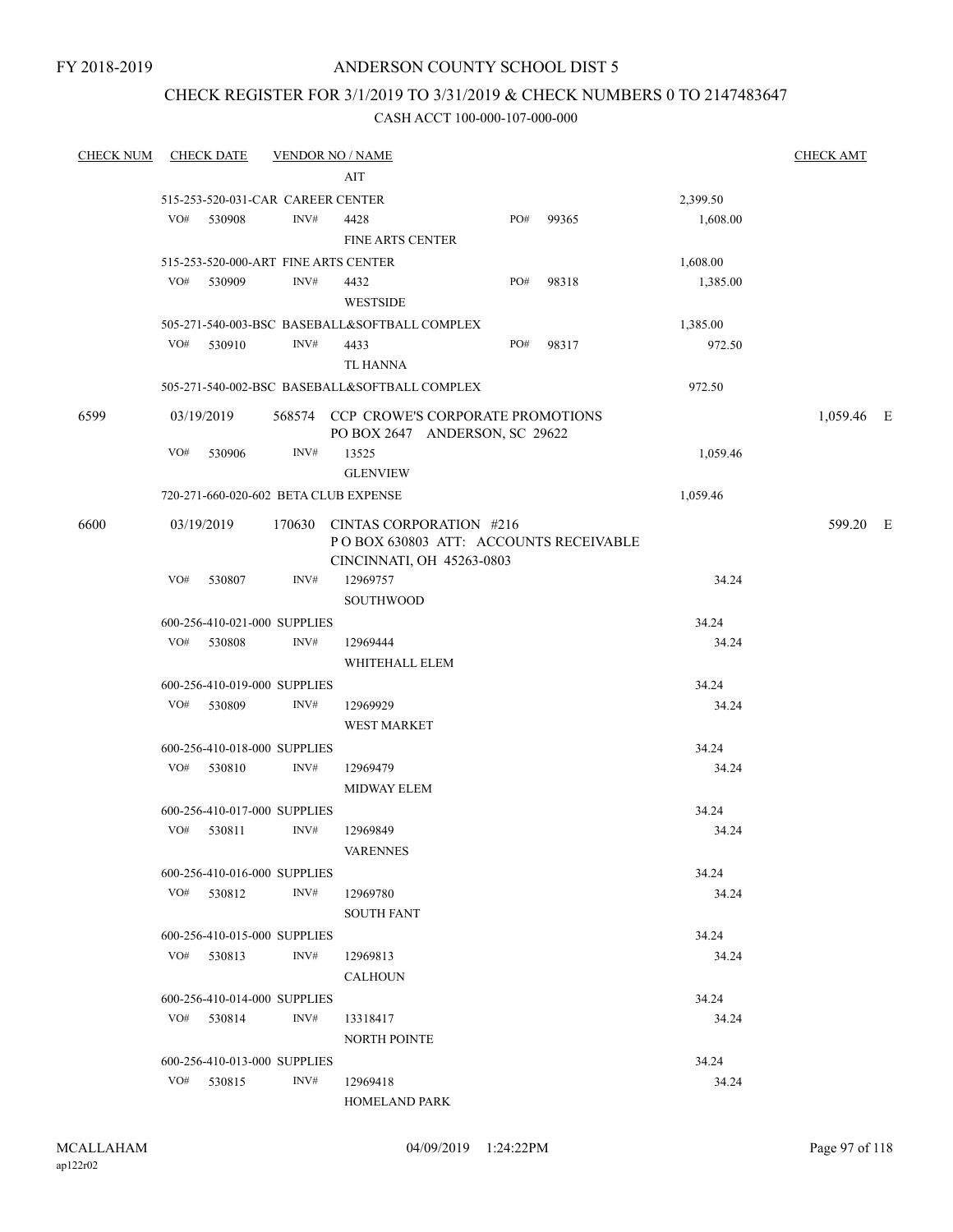# CHECK REGISTER FOR 3/1/2019 TO 3/31/2019 & CHECK NUMBERS 0 TO 2147483647

|  | CHECK NUM |     | <b>CHECK DATE</b>                   |                    | <b>VENDOR NO / NAME</b>                    |          | <b>CHECK AMT</b> |  |
|--|-----------|-----|-------------------------------------|--------------------|--------------------------------------------|----------|------------------|--|
|  |           |     | 600-256-410-011-000 SUPPLIES        |                    |                                            | 34.24    |                  |  |
|  |           |     | VO# 530816                          | INV#               | 12969842                                   | 25.68    |                  |  |
|  |           |     |                                     |                    | NEW PROSPECT                               |          |                  |  |
|  |           |     | 600-256-410-010-000 SUPPLIES        |                    |                                            | 25.68    |                  |  |
|  |           |     | VO# 530817                          | INV#               | 12969483                                   | 34.24    |                  |  |
|  |           |     |                                     |                    | CONCORD                                    |          |                  |  |
|  |           |     | 600-256-410-009-000 SUPPLIES        |                    |                                            | 34.24    |                  |  |
|  |           |     | VO# 530818                          | INV#               | 12969501                                   | 25.68    |                  |  |
|  |           |     |                                     |                    | <b>MCLEES</b>                              |          |                  |  |
|  |           |     | 600-256-410-008-000 SUPPLIES        |                    |                                            | 25.68    |                  |  |
|  |           |     | VO# 530819                          | INV#               | 12969800                                   | 25.68    |                  |  |
|  |           |     |                                     | <b>CENTERVILLE</b> |                                            |          |                  |  |
|  |           |     | 600-256-410-007-000 SUPPLIES        |                    |                                            | 25.68    |                  |  |
|  |           |     | $VO#$ 530820                        | INV#               | 12969794                                   | 51.36    |                  |  |
|  |           |     |                                     |                    | ROBERT ANDERSON                            |          |                  |  |
|  |           |     | 600-256-410-006-000 SUPPLIES        |                    |                                            | 51.36    |                  |  |
|  |           |     | VO# 530821                          | INV#               | 12969523                                   | 34.24    |                  |  |
|  |           |     |                                     |                    | <b>MCCANTS</b>                             |          |                  |  |
|  |           |     | 600-256-410-005-000 SUPPLIES        |                    |                                            | 34.24    |                  |  |
|  |           |     | VO# 530822                          | INV#               | 12969891                                   | 25.68    |                  |  |
|  |           |     |                                     |                    | <b>WESTSIDE</b>                            |          |                  |  |
|  |           |     | 600-256-410-003-000 SUPPLIES        |                    |                                            | 25.68    |                  |  |
|  |           |     | VO# 530823                          | INV#               | 12969874                                   | 34.24    |                  |  |
|  |           |     |                                     |                    | TL HANNA                                   |          |                  |  |
|  |           |     | 600-256-410-002-000 SUPPLIES        |                    |                                            | 34.24    |                  |  |
|  |           |     | VO# 530885                          | INV#               | 12969457                                   | 34.24    |                  |  |
|  |           |     |                                     |                    | <b>GLENVIEW</b>                            |          |                  |  |
|  |           |     | 600-256-410-020-000 SUPPLIES        |                    |                                            | 34.24    |                  |  |
|  | 6601      |     | 03/19/2019                          |                    | 199000 DEMCO, INC                          |          | 874.39 E         |  |
|  |           |     |                                     |                    | POBOX 8048 MADISON, WI 53708-8048          |          |                  |  |
|  |           | VO# | 530915                              | INV#               | 6553194                                    | 874.39   |                  |  |
|  |           |     |                                     |                    | CUST#811388867                             |          |                  |  |
|  |           |     | 709-271-660-009-305 LIBRARY EXPENSE |                    |                                            | 874.39   |                  |  |
|  | $* 6604$  |     | 03/19/2019                          | 569982             | DSCS HOLDINGS, LLC                         |          | 2,012.77 E       |  |
|  |           |     |                                     |                    | D/B/A VIRTUAL IMAGE TECHNOLOGY PO BOX      |          |                  |  |
|  |           |     |                                     |                    | 2200 CHARLOTTE, NC 28241-2200              |          |                  |  |
|  |           | VO# | 530916                              | INV#               | 285528,285553                              | 2,012.77 |                  |  |
|  |           |     |                                     |                    | <b>SERVICE</b>                             |          |                  |  |
|  |           |     |                                     |                    | 100-264-312-000-000 PURCHASED SERVICES     | 1,960.25 |                  |  |
|  |           |     |                                     |                    | 100-264-312-000-000 PURCHASED SERVICES     | 52.52    |                  |  |
|  | 6605      |     | 03/19/2019                          | 569871             | FOLLETT SCHOOL SOLUTIONS, INC              |          | 608.41 E         |  |
|  |           |     |                                     |                    | 91826 COLLECTION CENTER DRIVE ATT:         |          |                  |  |
|  |           |     |                                     |                    | ACCOUNTS RECEIVABLE CHICAGO, IL 60693-0918 |          |                  |  |
|  |           | VO# | 530920                              | INV#               | 408444A                                    | 454.81   |                  |  |
|  |           |     |                                     |                    | <b>CONCORD ELEM</b>                        |          |                  |  |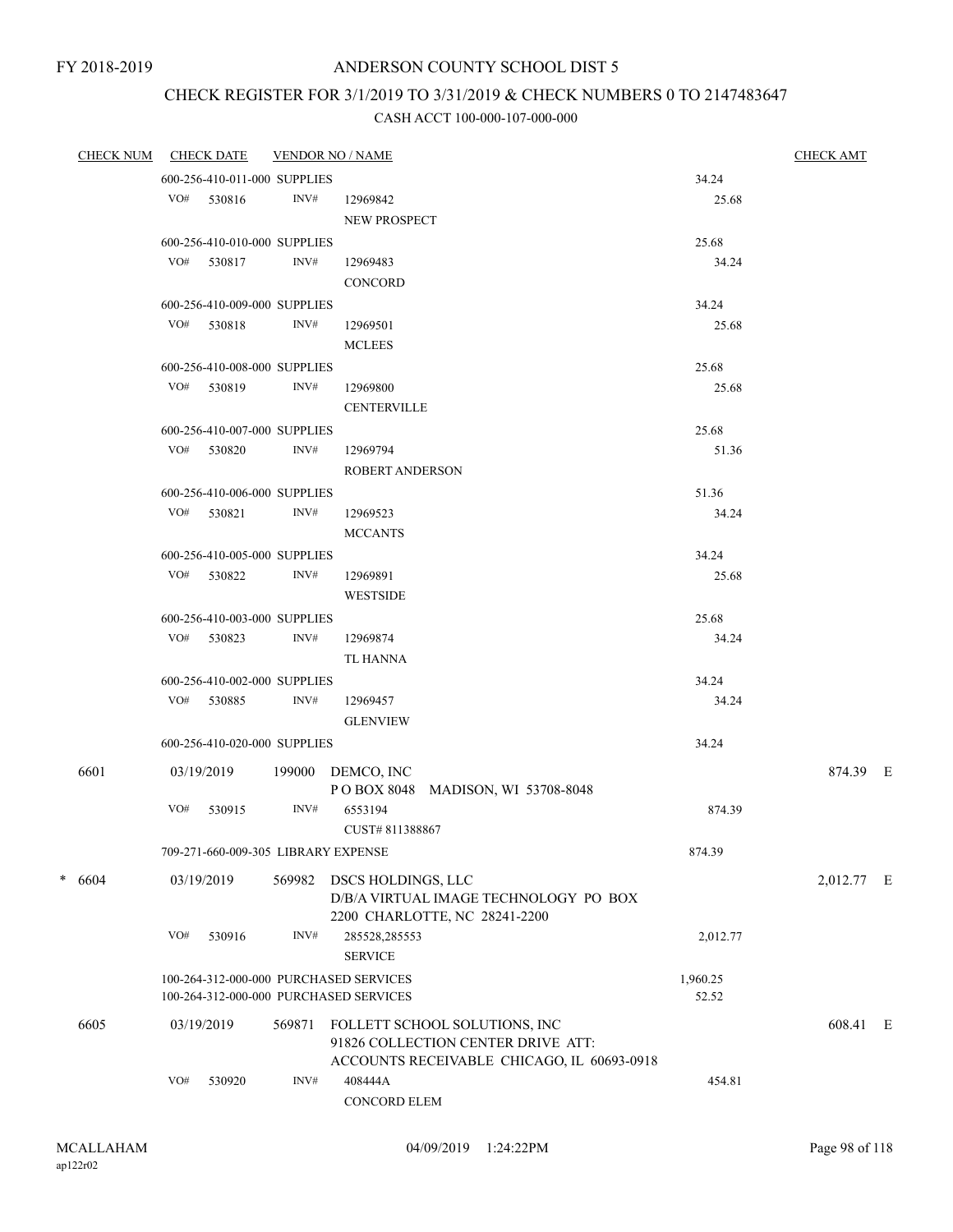# CHECK REGISTER FOR 3/1/2019 TO 3/31/2019 & CHECK NUMBERS 0 TO 2147483647

|        | <b>CHECK NUM</b> |                                                      | <b>CHECK DATE</b>                   |                     | <b>VENDOR NO / NAME</b>                                                      |     |  |       |          | <b>CHECK AMT</b> |  |
|--------|------------------|------------------------------------------------------|-------------------------------------|---------------------|------------------------------------------------------------------------------|-----|--|-------|----------|------------------|--|
|        |                  |                                                      | 100-222-410-009-000 SUPPLIES        |                     |                                                                              |     |  |       | 454.81   |                  |  |
|        |                  | VO#                                                  | 530921                              | INV#                | 426526<br><b>CONCORD ELEM</b>                                                |     |  |       | 153.60   |                  |  |
|        |                  |                                                      | 709-271-660-009-305 LIBRARY EXPENSE |                     |                                                                              |     |  |       | 153.60   |                  |  |
|        | 6606             |                                                      | 03/19/2019                          |                     | 237555 FORMS & SUPPLY                                                        |     |  |       |          | 315.16 E         |  |
|        |                  |                                                      |                                     |                     | POBOX 563953 ATT: ACCOUNTS RECEIVABLE<br>CHARLOTTE, NC 28256                 |     |  |       |          |                  |  |
|        |                  | VO#                                                  | 530922                              | INV#                | 4949528<br><b>SUPPLIES</b>                                                   | PO# |  | 10402 | 160.18   |                  |  |
|        |                  | 100-252-410-000-000 SUPPLIES AND MATERIALS<br>160.18 |                                     |                     |                                                                              |     |  |       |          |                  |  |
|        |                  | VO#                                                  | 530923                              | INV#                | 4947006                                                                      |     |  |       | 59.80    |                  |  |
|        |                  |                                                      |                                     |                     | <b>SUPPLIES</b>                                                              |     |  |       |          |                  |  |
|        |                  |                                                      | 100-233-410-009-000 SUPPLIES        |                     |                                                                              |     |  |       | 59.80    |                  |  |
|        |                  | VO#                                                  | 530924                              | INV#                | 4922133<br><b>SUPPLIES</b>                                                   |     |  |       | 73.18    |                  |  |
|        |                  |                                                      |                                     |                     | 100-114-410-002-SCI SCIENCE MATERIALS                                        |     |  |       | 73.18    |                  |  |
|        |                  | VO#                                                  | 530925                              | INV#                | 4934198                                                                      |     |  |       | 22.00    |                  |  |
|        |                  |                                                      |                                     |                     | <b>SUPPLIES</b>                                                              |     |  |       |          |                  |  |
|        |                  |                                                      |                                     |                     | 201-188-410-019-000 SUPPLIES- PARENTING                                      |     |  |       | 22.00    |                  |  |
| $\ast$ | 6608             |                                                      | 03/19/2019                          | 565738              | EMPLOYEE VENDOR                                                              |     |  |       |          | 991.92 E         |  |
|        |                  | VO#                                                  | 530880                              | INV#                | <b>MARCH 10-13</b>                                                           |     |  |       | 991.92   |                  |  |
|        |                  |                                                      |                                     |                     | <b>CHARLESTON</b><br>100-254-333-000-OPS TRIPS-OPERATIONS                    |     |  |       | 198.60   |                  |  |
|        |                  |                                                      |                                     |                     |                                                                              |     |  |       |          |                  |  |
|        |                  |                                                      |                                     |                     | 850-266-410-000-000 SUPPLIES AND MATERIALS                                   |     |  |       | 793.32   |                  |  |
|        | 6609             |                                                      | 03/19/2019                          | 573256              | <b>EMPLOYEE VENDOR</b>                                                       |     |  |       |          | 832.33 E         |  |
|        |                  | VO#                                                  | 530876                              | INV#                | MARCH 5-8<br><b>RALEIGH NC</b>                                               |     |  |       | 832.33   |                  |  |
|        |                  |                                                      |                                     |                     | 201-224-333-006-000 TRIPS AND CONFERENCES                                    |     |  |       | 832.33   |                  |  |
|        | 6610             |                                                      | 03/19/2019                          | 573862              | EMPLOYEE VENDOR                                                              |     |  |       |          | 430.84 E         |  |
|        |                  | VO#                                                  | 530882                              | INV#                | <b>MARCH 5-8</b>                                                             |     |  |       | 430.84   |                  |  |
|        |                  |                                                      |                                     |                     | <b>MYRTLE BEACH</b>                                                          |     |  |       |          |                  |  |
|        |                  |                                                      | 100-252-380-000-000 TRAVEL          |                     |                                                                              |     |  |       | 430.84   |                  |  |
|        | 6611             |                                                      | 03/19/2019                          | 264114              | <b>HEINEMANN</b>                                                             |     |  |       |          | 2,384.60 E       |  |
|        |                  |                                                      |                                     |                     | 15963 COLLECTIONS CENTER DRIVE ATT:<br>ACCOUNTS RECEIVABLE CHICAGO, IL 60693 |     |  |       |          |                  |  |
|        |                  | VO#                                                  | 530927                              | INV#                | 7044153                                                                      |     |  |       | 1,075.60 |                  |  |
|        |                  |                                                      |                                     |                     | <b>CONCORD ELEM</b>                                                          |     |  |       |          |                  |  |
|        |                  |                                                      |                                     |                     | 100-112-410-009-INQ INQUIRY BASED LEARNING                                   |     |  |       | 75.60    |                  |  |
|        |                  |                                                      |                                     |                     | 100-221-410-009-000 SUPPLIES AND MATERIALS                                   |     |  |       | 1,000.00 |                  |  |
|        |                  | VO#                                                  | 530928                              | INV#                | 7045270                                                                      |     |  |       | 1,122.00 |                  |  |
|        |                  |                                                      |                                     | <b>CONCORD ELEM</b> |                                                                              |     |  |       |          |                  |  |
|        |                  |                                                      | 100-112-410-009-TXT LEVELED TEXT    |                     |                                                                              |     |  |       | 1,122.00 |                  |  |
|        |                  | VO#                                                  | 530929                              | INV#                | 7045287                                                                      |     |  |       | 187.00   |                  |  |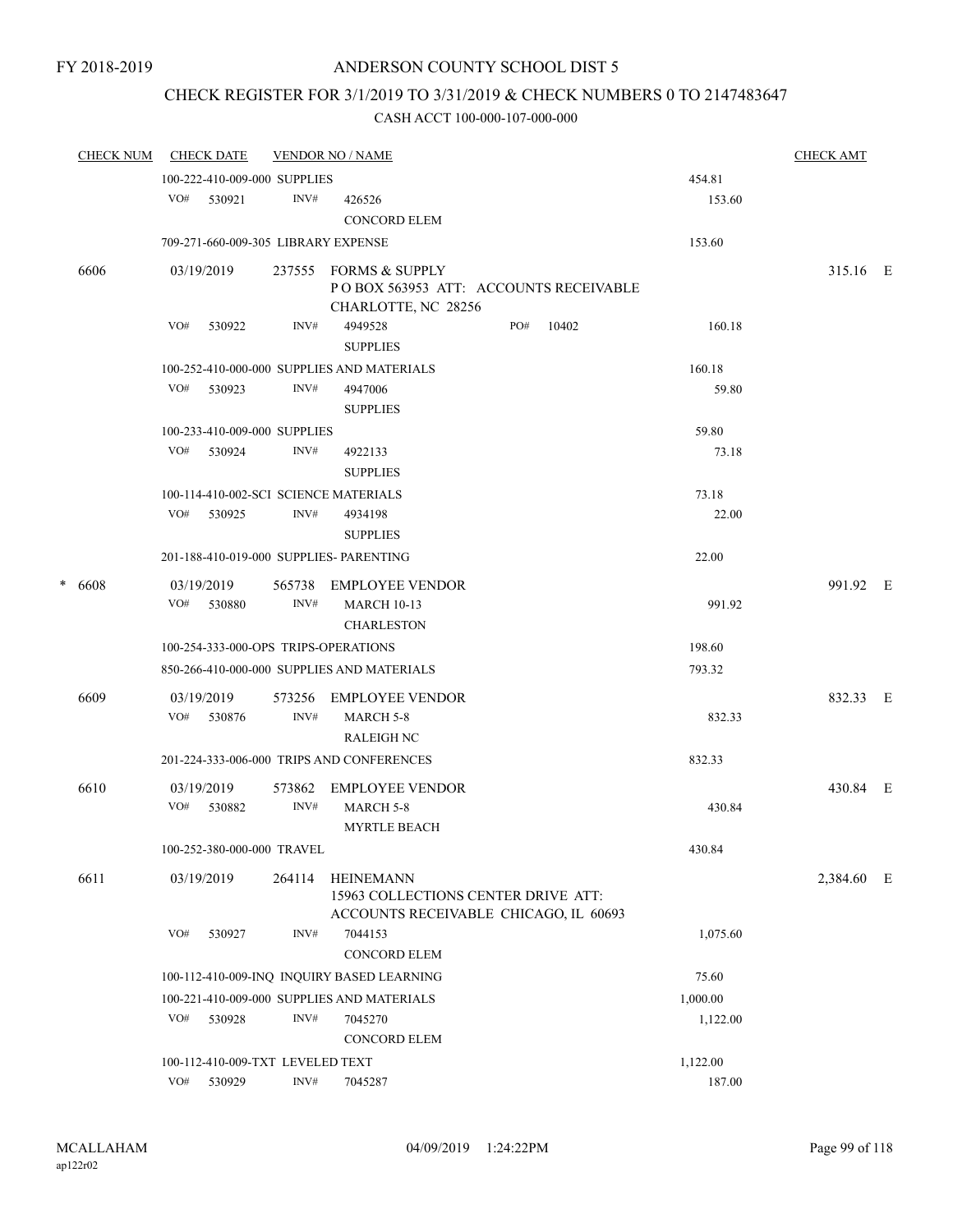### CHECK REGISTER FOR 3/1/2019 TO 3/31/2019 & CHECK NUMBERS 0 TO 2147483647

| <b>CHECK NUM</b> | <b>CHECK DATE</b>            |      | <b>VENDOR NO / NAME</b>                                                              |        | <b>CHECK AMT</b> |  |
|------------------|------------------------------|------|--------------------------------------------------------------------------------------|--------|------------------|--|
|                  |                              |      | <b>CONCORD ELEM</b>                                                                  |        |                  |  |
|                  | 100-112-410-009-000 SUPPLIES |      |                                                                                      | 187.00 |                  |  |
| 6612             | 03/19/2019                   |      | 573279 HERSHEY CREAMERY COMPANY<br>301 S CAMERON STREET HARRISBURG, PA<br>17101-2815 |        | 2,272.86 E       |  |
|                  | VO# 530795                   | INV# | 13959236<br><b>WESTSIDE</b>                                                          | 144.48 |                  |  |
|                  | 600-256-460-003-000 FOOD     |      |                                                                                      | 144.48 |                  |  |
|                  | VO# 530796                   | INV# | 13962974<br><b>SOUTHWOOD</b>                                                         | 53.28  |                  |  |
|                  | 600-256-460-021-000 FOOD     |      |                                                                                      | 53.28  |                  |  |
|                  | VO# 530797                   | INV# | 14004325<br><b>SOUTHWOOD</b>                                                         | 30.30  |                  |  |
|                  | 600-256-460-021-000 FOOD     |      |                                                                                      | 30.30  |                  |  |
|                  | VO# 530798                   | INV# | 13959387<br><b>ROBERT ANDERSON</b>                                                   | 199.68 |                  |  |
|                  | 600-256-460-006-000 FOOD     |      |                                                                                      | 199.68 |                  |  |
|                  | VO# 530799                   | INV# | 14004077<br><b>ROBERT ANDERSON</b>                                                   | 211.20 |                  |  |
|                  | 600-256-460-006-000 FOOD     |      |                                                                                      | 211.20 |                  |  |
|                  | VO# 530800                   | INV# | 14010101<br><b>MCLEES ELEM</b>                                                       | 438.66 |                  |  |
|                  | 600-256-460-008-000 FOOD     |      |                                                                                      | 438.66 |                  |  |
|                  | VO# 530801                   | INV# | 13995118<br><b>MCCANTS</b>                                                           | 82.32  |                  |  |
|                  | 600-256-460-005-000 FOOD     |      |                                                                                      | 82.32  |                  |  |
|                  | VO# 530802                   | INV# | 13958698<br><b>GLENVIEW</b>                                                          | 112.32 |                  |  |
|                  | 600-256-460-020-000 FOOD     |      |                                                                                      | 112.32 |                  |  |
|                  | VO# 530803                   | INV# | 14010463<br><b>CONCORD</b>                                                           | 236.16 |                  |  |
|                  | 600-256-460-009-000 FOOD     |      |                                                                                      | 236.16 |                  |  |
|                  | VO# 530804 INV#              |      | 13958730<br><b>CENTERVILLE</b>                                                       | 301.74 |                  |  |
|                  | 600-256-460-007-000 FOOD     |      |                                                                                      | 301.74 |                  |  |
|                  | VO# 530805                   | INV# | 14003533<br><b>CENTERVILLE</b>                                                       | 316.92 |                  |  |
|                  | 600-256-460-007-000 FOOD     |      |                                                                                      | 316.92 |                  |  |
|                  | VO# 530806                   | INV# | 14056585<br>NEVITT FOREST                                                            | 145.80 |                  |  |
|                  |                              |      | 712-271-660-012-391 ICE CREAM SALES EXPENSE                                          | 145.80 |                  |  |
| $* 6615$         | 03/19/2019<br>VO# 530848     | INV# | 572054 EMPLOYEE VENDOR<br><b>REGISTRATION</b>                                        | 180.00 | 180.00 E         |  |
|                  |                              |      | REIMBURSEMENT                                                                        |        |                  |  |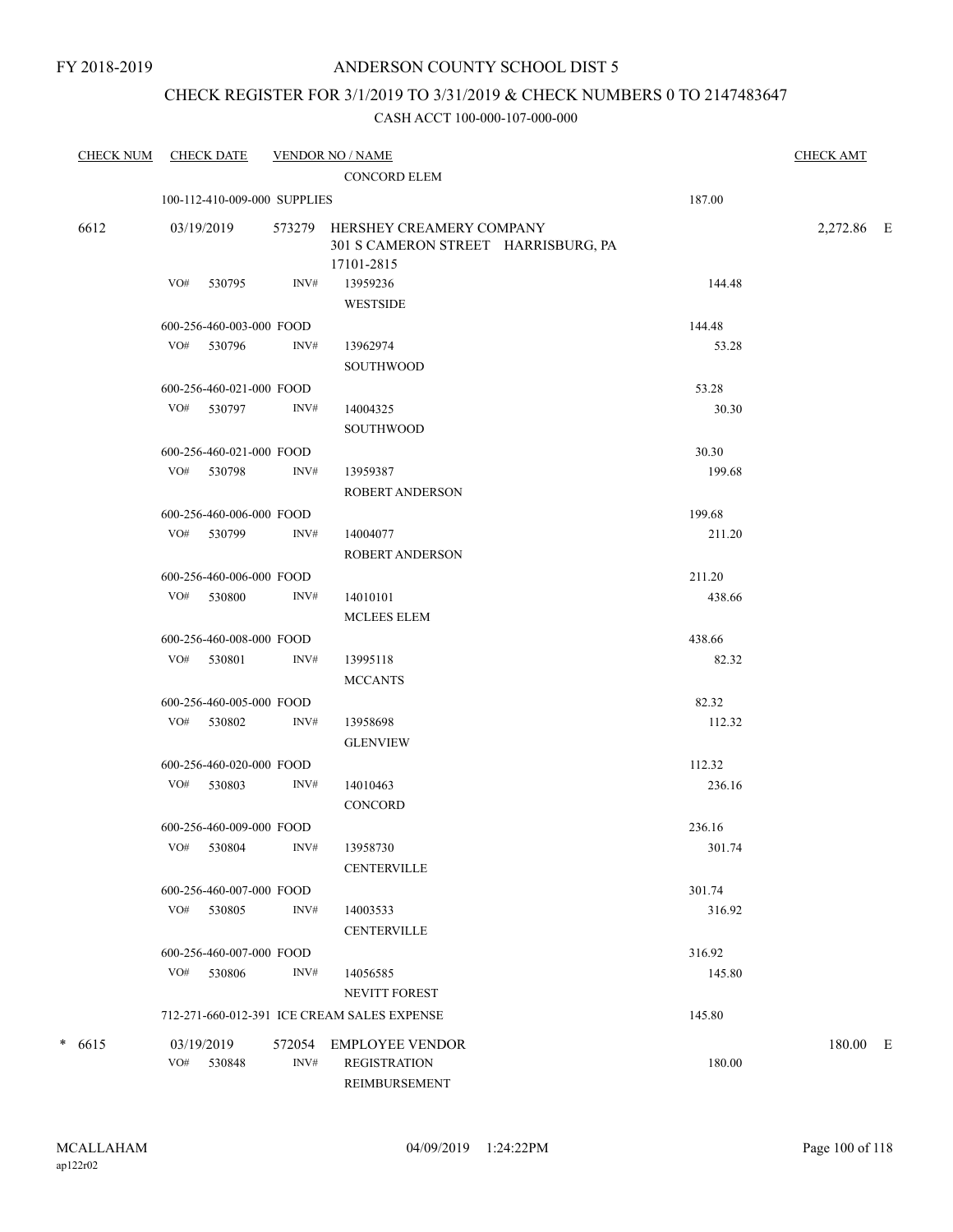# CHECK REGISTER FOR 3/1/2019 TO 3/31/2019 & CHECK NUMBERS 0 TO 2147483647

|        | <b>CHECK NUM</b> | <b>CHECK DATE</b><br>721-190-660-021-642 CHORUS HIGH EXPENSE |                | <b>VENDOR NO / NAME</b>                                                                        | 180.00   | <b>CHECK AMT</b> |  |
|--------|------------------|--------------------------------------------------------------|----------------|------------------------------------------------------------------------------------------------|----------|------------------|--|
|        | $* 6617$         | 03/19/2019                                                   |                | 574122 LAKE HARTWELL COUNTRY<br>ELLEN HARRISON 101 PRINCESS CAROLINE ST<br>CLEMSON, SC 29631   |          | 1,295.00 E       |  |
|        |                  | VO#<br>530933                                                | INV#           | FOR APRIL 3<br><b>CONCORD ELEM</b>                                                             | 1,295.00 |                  |  |
|        |                  |                                                              |                | 709-271-660-009-353 FIELD TRIPS GRADE 3 EXPENSE                                                | 1,295.00 |                  |  |
| $\ast$ | 6622             | 03/19/2019<br>VO#<br>530858                                  | INV#           | 345710 EMPLOYEE VENDOR<br><b>CHAIR</b><br>REIMBURSEMENT                                        | 139.09   | 139.09 E         |  |
|        |                  | 100-264-410-000-000 SUPPLIES                                 |                |                                                                                                | 139.09   |                  |  |
|        | 6623             | 03/19/2019<br>VO#<br>530877                                  | 262185<br>INV# | <b>EMPLOYEE VENDOR</b><br>MARCH <sub>12</sub><br><b>COLUMBIA</b>                               | 133.53   | 133.53 E         |  |
|        |                  | 311-224-333-000-AVD TRIPS- AVID TRAINING                     |                |                                                                                                | 133.53   |                  |  |
| $\ast$ | 6625             | 03/19/2019<br>VO# 530849                                     | 572158<br>INV# | <b>EMPLOYEE VENDOR</b><br><b>CHEER DINNER</b><br><b>REIMBURSEMENT</b>                          | 171.32   | 171.32 E         |  |
|        |                  | 720-271-660-020-611 PEP CLUB EXPENSE                         |                |                                                                                                | 171.32   |                  |  |
|        | 6626             | 03/19/2019<br>VO#<br>530856                                  | 572025<br>INV# | <b>EMPLOYEE VENDOR</b><br><b>CHAMBER GOLF</b><br>REIMBURSEMENT                                 | 500.00   | 500.00 E         |  |
|        |                  |                                                              |                | 100-390-410-000-000 SUPPLIES AND MATERIALS                                                     | 500.00   |                  |  |
|        | 6627             | 03/19/2019<br>VO#<br>530854                                  | 572183<br>INV# | <b>EMPLOYEE VENDOR</b><br><b>SCASA</b><br>REIMBURSEMENT                                        | 225.00   | 225.00 E         |  |
|        |                  | 311-224-312-000-000 PURCHASED SERVICE                        |                |                                                                                                | 225.00   |                  |  |
|        | $* 6630$         | 03/19/2019<br>VO#<br>530873                                  | 571705<br>INV# | <b>EMPLOYEE VENDOR</b><br>FEB 22-24<br><b>COLUMBIA</b>                                         | 383.84   | 383.84 E         |  |
|        |                  | 100-113-410-021-000 SUPPLIES                                 |                |                                                                                                | 383.84   |                  |  |
|        | $* 6632$         | 03/19/2019<br>VO#<br>530875                                  | 563687<br>INV# | <b>EMPLOYEE VENDOR</b><br>MARCH 6<br><b>COLUMBIA</b>                                           | 128.62   | 128.62 E         |  |
|        |                  |                                                              |                | 100-221-333-000-000 TRIPS AND CONFERENCES                                                      | 128.62   |                  |  |
|        | $* 6634$         | 03/19/2019<br>VO#<br>530864                                  | 574513<br>INV# | <b>EMPLOYEE VENDOR</b><br>FEB 2019<br><b>MILEAGE</b>                                           | 178.44   | 178.44 E         |  |
|        |                  | 100-221-332-000-000 TRAVEL                                   |                |                                                                                                | 178.44   |                  |  |
|        | 6635             | 03/19/2019                                                   | 445100         | <b>SCASA</b><br><b>SC ASSOC SCHOOL ADMINISTRATORS 1</b><br>FERNANDINA COURT COLUMBIA, SC 29212 |          | 1,355.00 E       |  |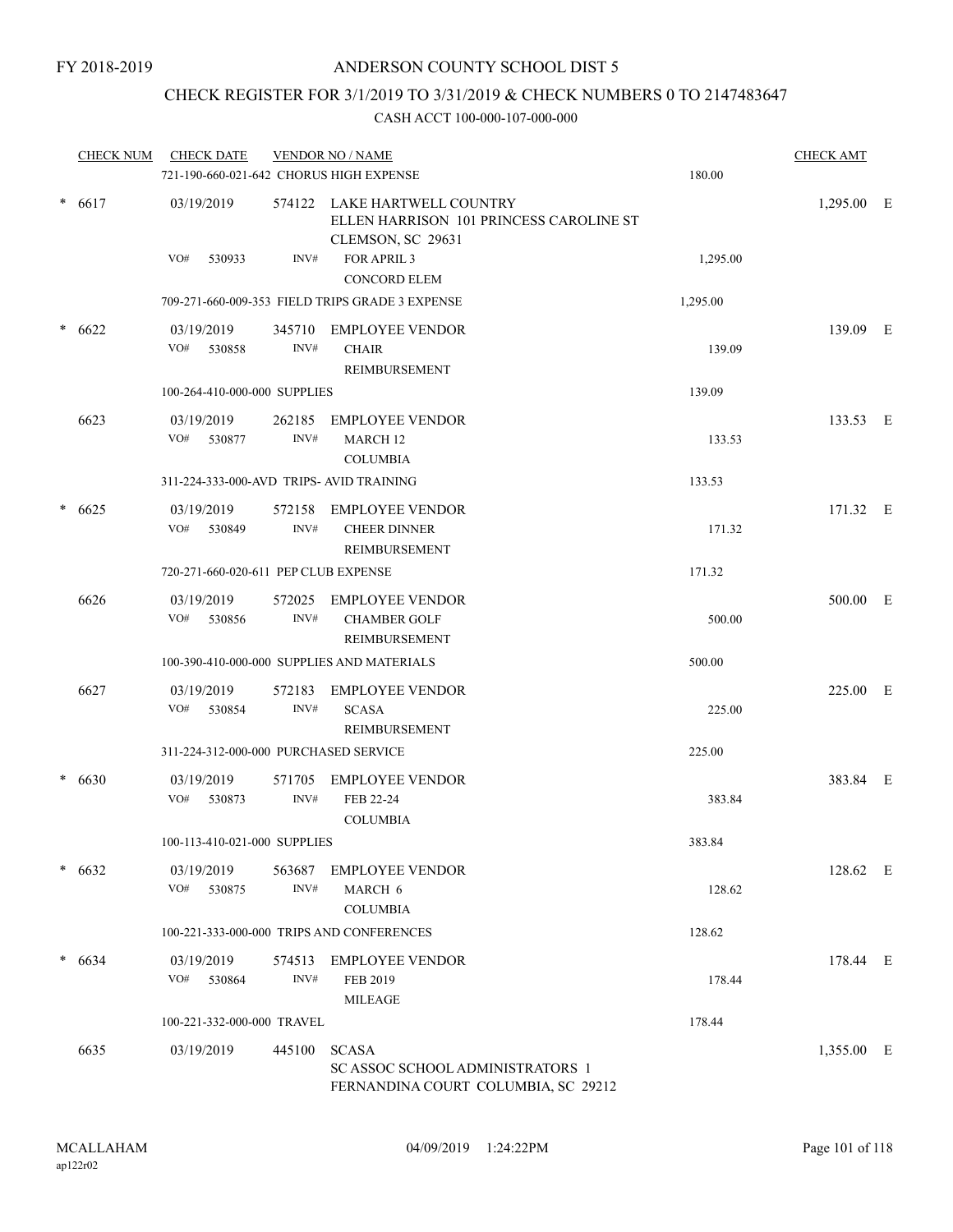# CHECK REGISTER FOR 3/1/2019 TO 3/31/2019 & CHECK NUMBERS 0 TO 2147483647

|   | <b>CHECK NUM</b> |            | <b>CHECK DATE</b> |                                                                      | <b>VENDOR NO / NAME</b>                                                                                  |                  | <b>CHECK AMT</b> |  |
|---|------------------|------------|-------------------|----------------------------------------------------------------------|----------------------------------------------------------------------------------------------------------|------------------|------------------|--|
|   |                  | VO#        | 530945            | INV#                                                                 | 8689<br>MEMBER ID 4045                                                                                   | 1,355.00         |                  |  |
|   |                  |            |                   | 100-232-640-000-000 DUES AND FEES                                    |                                                                                                          | 1,355.00         |                  |  |
|   | 6636             |            | 03/19/2019        |                                                                      | 567435 SCHOLASTIC INC<br>POBOX 3720 ATT: ACCOUNTS RECEIVABLE<br>JEFFERSON CITY, MO 65102-3720            |                  | 1,439.02 E       |  |
|   |                  | VO#        | 530947            | INV#                                                                 | 18952025<br>18934000,34082                                                                               | 1,437.79         |                  |  |
|   |                  |            |                   | 100-112-410-009-0RE RELATED ARTS                                     |                                                                                                          | 789.71           |                  |  |
|   |                  |            |                   | 100-112-410-009-TXT LEVELED TEXT<br>100-112-410-009-TXT LEVELED TEXT |                                                                                                          | 207.61<br>440.47 |                  |  |
|   |                  |            | VO# 530948        | INV#                                                                 | 18930148                                                                                                 | 1.23             |                  |  |
|   |                  |            |                   |                                                                      | <b>NORTH POINTE</b>                                                                                      |                  |                  |  |
|   |                  |            |                   |                                                                      | 900-112-416-013-MMM MEGAN MANESS 18/19 SUPPLIES                                                          | 1.23             |                  |  |
|   | 6637             |            | 03/19/2019        | 570099                                                               | SCHOOL SPECIALTY, INC.<br>32656 COLLECTION CENTER DR. ATT:<br>ACCOUNTS RECEIVABLE CHICAGO, IL 60693-0656 |                  | 495.04 E         |  |
|   |                  | VO#        | 530950            | INV#                                                                 | 208122488756<br><b>OAK TABLE</b>                                                                         | 388.98           |                  |  |
|   |                  |            |                   | 100-112-410-007-000 SUPPLIES                                         |                                                                                                          | 388.98           |                  |  |
|   |                  | VO#        | 530951            | INV#                                                                 | 208122481562<br><b>SUPPLIES</b>                                                                          | 106.06           |                  |  |
|   |                  |            |                   | 709-271-660-009-228 ART EXPENSE                                      |                                                                                                          | 106.06           |                  |  |
|   | 6638             |            | 03/19/2019        | 573290                                                               | SHADETREE GRAPHICS, LLC<br>147 POWELL RD. ANDERSON, SC 29625                                             |                  | 212.25 E         |  |
|   |                  | VO#        | 530953            | INV#                                                                 | 2019-618<br><b>MIDWAY DRAMA</b>                                                                          | 212.25           |                  |  |
|   |                  |            |                   |                                                                      | 717-190-660-017-284 DRAMA CLUB EXPENSE                                                                   | 212.25           |                  |  |
|   | $* 6641$         |            | 03/19/2019        | 565855                                                               | EMPLOYEE VENDOR                                                                                          |                  | 154.71 E         |  |
|   |                  | VO#        | 530881            | INV#                                                                 | <b>MARCH 8</b><br><b>COLUMBIA</b>                                                                        | 154.71           |                  |  |
|   |                  |            |                   |                                                                      | 100-266-333-000-000 TRIPS & CONFERENCES                                                                  | 154.71           |                  |  |
|   | 6642             |            | 03/19/2019        | 573280                                                               | WORLD'S FINEST CHOCOLATE, INC<br>8264 SOLUTIONS CENTER CHICAGO, IL<br>60677-8002                         |                  | 10,365.00 E      |  |
|   |                  | VO#        | 530971            | INV#                                                                 | 91173536<br>CUST #689072                                                                                 | 1,175.00         |                  |  |
|   |                  |            |                   | 701-271-660-001-857 HOSA EXPENSE                                     |                                                                                                          | 1,175.00         |                  |  |
|   |                  | VO#        | 530972            | INV#                                                                 | 91174408,8271                                                                                            | 9,190.00         |                  |  |
|   |                  |            |                   |                                                                      | CUST #662046                                                                                             |                  |                  |  |
|   |                  |            |                   |                                                                      | 720-271-660-020-601 BAND CLUB EXPENSE                                                                    | 4,792.50         |                  |  |
|   |                  |            |                   |                                                                      | 720-271-660-020-604 CHORUS CLUB EXPENSE                                                                  | 4,397.50         |                  |  |
| * | 6644             |            | 03/22/2019        | 572519                                                               | <b>EMPLOYEE VENDOR</b>                                                                                   |                  | 351.36 E         |  |
|   |                  | $\rm VO\#$ | 531076            | $\text{INV}\#$                                                       | NC3 COURSE                                                                                               | 295.00           |                  |  |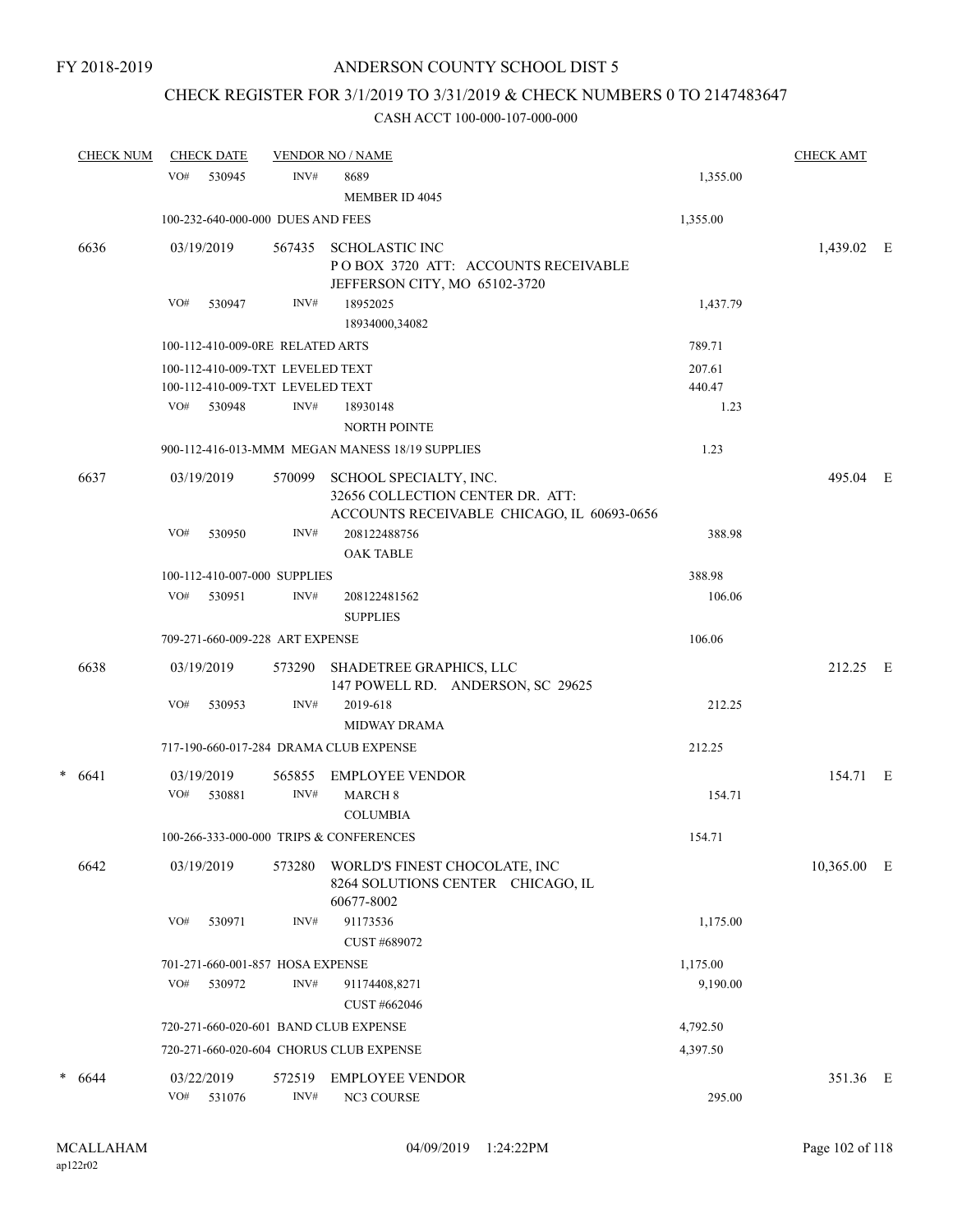### CHECK REGISTER FOR 3/1/2019 TO 3/31/2019 & CHECK NUMBERS 0 TO 2147483647

|        | <b>CHECK NUM</b> | <b>CHECK DATE</b>                                    |                | <b>VENDOR NO / NAME</b><br><b>REIMBURSEMENT</b>                                       |                 | <b>CHECK AMT</b> |  |
|--------|------------------|------------------------------------------------------|----------------|---------------------------------------------------------------------------------------|-----------------|------------------|--|
|        |                  | 328-115-312-001-000 PURCHASED SERVICES<br>VO# 531115 | INV#           | <b>MARCH 13-14</b><br><b>TENNESSEE</b>                                                | 295.00<br>56.36 |                  |  |
|        |                  | 328-115-312-001-000 PURCHASED SERVICES               |                |                                                                                       | 56.36           |                  |  |
|        | 6645             | 03/22/2019                                           |                | 573497 ALL CLEAR PLUMBING<br>101 GREEN LAKE ROAD GREENVILLE, SC 29607                 |                 | 455.00 E         |  |
|        |                  | VO#<br>531030                                        | INV#           | 5941109<br>NEVITT FOREST                                                              | 455.00          |                  |  |
|        |                  |                                                      |                | 100-254-323-012-400 CONTR SERV-HVAC/ELECT/PLUMBING                                    | 455.00          |                  |  |
| $\ast$ | 6649             | 03/22/2019<br>VO# 531092                             | INV#           | 574512 EMPLOYEE VENDOR<br>MARCH <sub>13</sub><br><b>GREENVILLE</b>                    | 42.02           | 224.60 E         |  |
|        |                  |                                                      |                | 311-224-333-000-TEC TRIPS AND CONFERENCES                                             | 42.02           |                  |  |
|        |                  | VO# 531103                                           | INV#           | MARCH <sub>18</sub><br><b>GREENVILLE</b>                                              | 41.97           |                  |  |
|        |                  |                                                      |                | 311-224-333-000-TEC TRIPS AND CONFERENCES                                             | 41.97           |                  |  |
|        |                  | VO# 531104                                           | INV#           | <b>MARCH 15</b><br><b>COLUMBIA</b>                                                    | 140.61          |                  |  |
|        |                  |                                                      |                | 100-221-333-000-000 TRIPS AND CONFERENCES                                             | 140.61          |                  |  |
|        | 6650             | 03/22/2019                                           |                | 201391 BLICK ART MATERIALS<br>6910 EAGLE WAY CHICAGO, IL 60670-1069                   |                 | 560.86 E         |  |
|        |                  | VO#<br>531121                                        | INV#           | 1245937<br><b>SOUTHWOOD</b>                                                           | 560.86          |                  |  |
|        |                  | 721-190-660-021-644 ART HIGH EXPENSE                 |                |                                                                                       | 560.86          |                  |  |
|        | $* 6652$         | 03/22/2019<br>$VO#$ 531110                           | 141800<br>INV# | EMPLOYEE VENDOR<br><b>MARCH 11-12</b><br><b>COLUMBIA</b>                              | 246.90          | 259.90 E         |  |
|        |                  |                                                      |                | 207-224-333-001-004 TRIPS AND CONFERENCES                                             | 246.90          |                  |  |
|        |                  | $VO#$ 531111                                         | INV#           | <b>FEB 26</b><br><b>COLUMBIA</b>                                                      | 13.00           |                  |  |
|        |                  |                                                      |                | 207-224-333-001-004 TRIPS AND CONFERENCES                                             | 13.00           |                  |  |
|        | * 6656           | 03/22/2019                                           | 569307         | CAROLINA PCO SUPPLY CO. INC<br>POBOX 3517 ATT: ACCOUNTS RECEIVABLE<br>CAYCE, SC 29171 |                 | 121.98 E         |  |
|        |                  | VO#<br>531022                                        | INV#           | 002068<br><b>SUPPLIES</b>                                                             | 121.98          |                  |  |
|        |                  | 100-254-410-000-500 PEST MANAGEMENT                  |                |                                                                                       | 121.98          |                  |  |
|        | * 6658           | 03/22/2019                                           | 574515         | <b>EMPLOYEE VENDOR</b>                                                                |                 | 131.46 E         |  |
|        |                  | VO# 531094                                           | INV#           | <b>MARCH 11</b><br>CHARLOTTE NC                                                       | 131.46          |                  |  |
|        |                  |                                                      |                | 600-256-333-000-000 TRIPS AND CONFERENCES                                             | 131.46          |                  |  |
|        | 6659             | 03/22/2019                                           |                | 572881 EMPLOYEE VENDOR                                                                |                 | 329.00 E         |  |
|        |                  |                                                      |                |                                                                                       |                 |                  |  |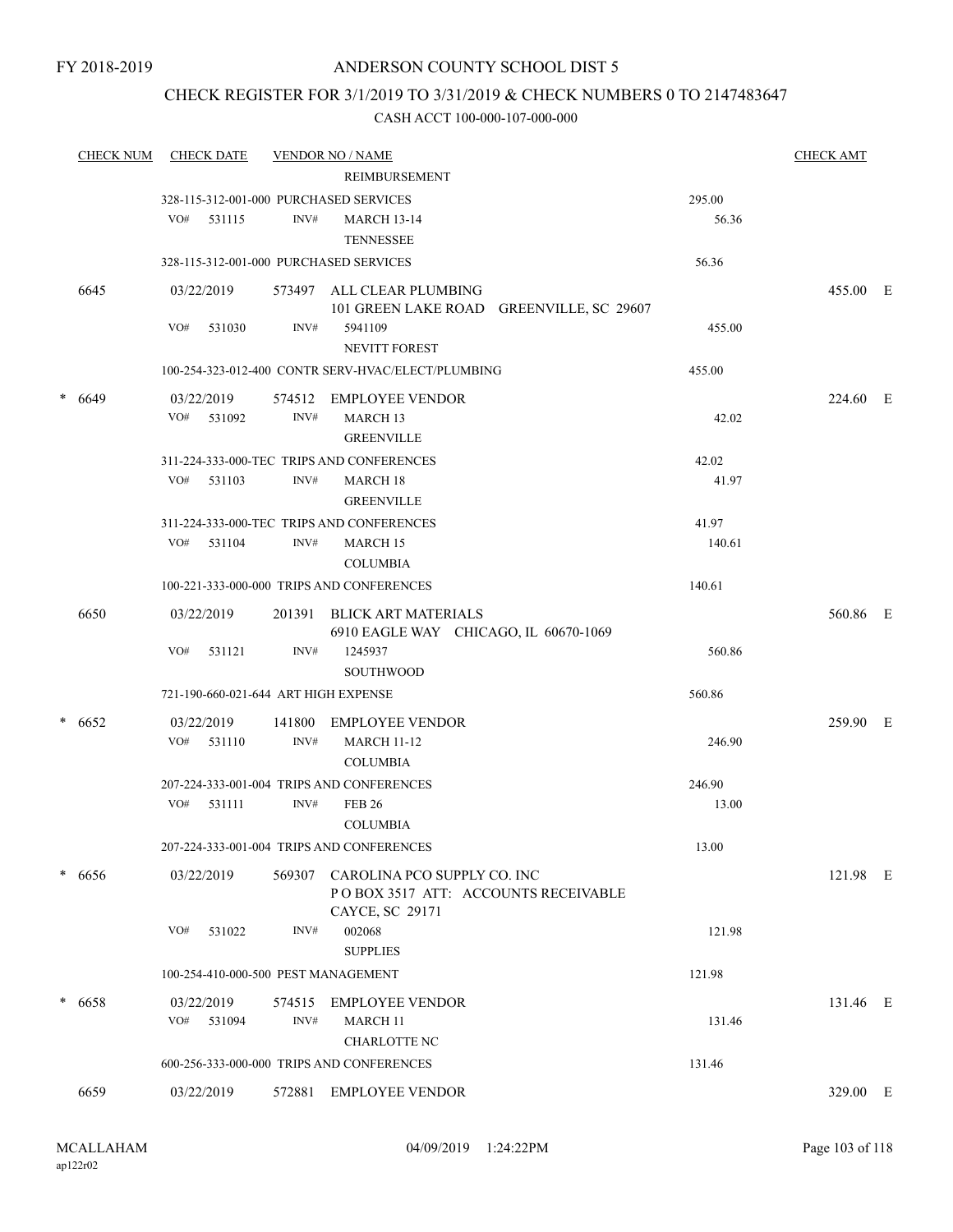### CHECK REGISTER FOR 3/1/2019 TO 3/31/2019 & CHECK NUMBERS 0 TO 2147483647

|   | <b>CHECK NUM</b> |     | <b>CHECK DATE</b>                 |        | <b>VENDOR NO / NAME</b>                                                                      |           | <b>CHECK AMT</b> |  |
|---|------------------|-----|-----------------------------------|--------|----------------------------------------------------------------------------------------------|-----------|------------------|--|
|   |                  | VO# | 531068                            | INV#   | <b>I-WATCH</b>                                                                               | 329.00    |                  |  |
|   |                  |     |                                   |        | REIMBURSEMENT                                                                                |           |                  |  |
|   |                  |     | 100-113-410-006-000 SUPPLIES      |        |                                                                                              | 329.00    |                  |  |
|   | 6660             |     | 03/22/2019                        | 177425 | <b>EMPLOYEE VENDOR</b>                                                                       |           | 155.79 E         |  |
|   |                  |     | VO# 531098                        | INV#   | MARCH 6                                                                                      | 155.79    |                  |  |
|   |                  |     |                                   |        | <b>LEXINGTON</b>                                                                             |           |                  |  |
|   |                  |     |                                   |        | 201-224-333-006-000 TRIPS AND CONFERENCES                                                    | 155.79    |                  |  |
| * | 6662             |     | 03/22/2019                        | 569462 | CROSSROADS ENVIRONMENTAL, LLC<br>1258 BOILING SPRINGS ROAD SPARTANBURG, SC<br>29303          |           | 2,488.58 E       |  |
|   |                  | VO# | 531016                            | INV#   | 7587                                                                                         | 2,488.58  |                  |  |
|   |                  |     |                                   |        | <b>CAMPBELL HOUSE</b>                                                                        |           |                  |  |
|   |                  |     |                                   |        | 505-253-530-001-000 AVCC DEMOLITION                                                          | 2,488.58  |                  |  |
|   | 6663             |     | 03/22/2019                        | 202600 | DILLARD'S SPORTS CENTER<br>708 WHITEHALL ROAD ATT: ACCOUNTS<br>RECEIVABLE ANDERSON, SC 29625 |           | 14,279.15 E      |  |
|   |                  | VO# | 531125                            | INV#   | 104006<br>PO#<br>10041                                                                       | 14,279.15 |                  |  |
|   |                  |     |                                   |        | TLH & WHS                                                                                    |           |                  |  |
|   |                  |     |                                   |        | 505-253-520-002-TUR BASEBALL/SOFTBALL TURF                                                   | 7,575.60  |                  |  |
|   |                  |     |                                   |        | 505-253-520-003-TUR BASEBALL/SOFTBALL TURF                                                   | 6,703.55  |                  |  |
|   | 6664             |     | 03/22/2019                        | 213300 | EBS, INC<br>615 EAST RIVER STREET ATT: ACCOUNTS<br>RECEIVABLE ANDERSON, SC 29624             |           | 209.58 E         |  |
|   |                  | VO# | 531011                            | INV#   | 104994                                                                                       | 22.74     |                  |  |
|   |                  |     |                                   |        | <b>KEYS</b>                                                                                  |           |                  |  |
|   |                  |     |                                   |        | 100-254-410-023-001 SUPPLIES-MAINTENANCE                                                     | 22.74     |                  |  |
|   |                  | VO# | 531012                            | INV#   | 104995                                                                                       | 4.55      |                  |  |
|   |                  |     |                                   |        | <b>KEYS</b>                                                                                  |           |                  |  |
|   |                  |     |                                   |        | 100-254-410-000-001 MAINT. SUPPLIES-STRUCTURES                                               | 4.55      |                  |  |
|   |                  | VO# | 531013                            | INV#   | 104983                                                                                       | 12.04     |                  |  |
|   |                  |     |                                   |        | <b>KEYS</b>                                                                                  |           |                  |  |
|   |                  |     |                                   |        | 100-254-410-006-001 SUPPLIES - MAINTENANCE                                                   | 12.04     |                  |  |
|   |                  | VO# | 531014                            | INV#   | 104987<br><b>REKEY LOCKS</b>                                                                 | 150.19    |                  |  |
|   |                  |     | 100-254-323-000-001 CONTRACT SRVS |        |                                                                                              | 150.19    |                  |  |
|   |                  | VO# | 531015                            | INV#   | 104989                                                                                       | 20.06     |                  |  |
|   |                  |     |                                   |        | <b>KEYS</b>                                                                                  |           |                  |  |
|   |                  |     |                                   |        | 100-254-410-000-001 MAINT, SUPPLIES-STRUCTURES                                               | 20.06     |                  |  |
|   | 6665             |     | 03/22/2019                        | 237555 | <b>FORMS &amp; SUPPLY</b><br>PO BOX 563953 ATT: ACCOUNTS RECEIVABLE<br>CHARLOTTE, NC 28256   |           | $160.07$ E       |  |
|   |                  | VO# | 531010                            | INV#   | 4965476<br><b>CLOCKS</b>                                                                     | 160.07    |                  |  |
|   |                  |     |                                   |        | 100-254-410-001-400 HVAC/ELECTRICAL/PLUMBING                                                 | 16.00     |                  |  |
|   |                  |     |                                   |        |                                                                                              |           |                  |  |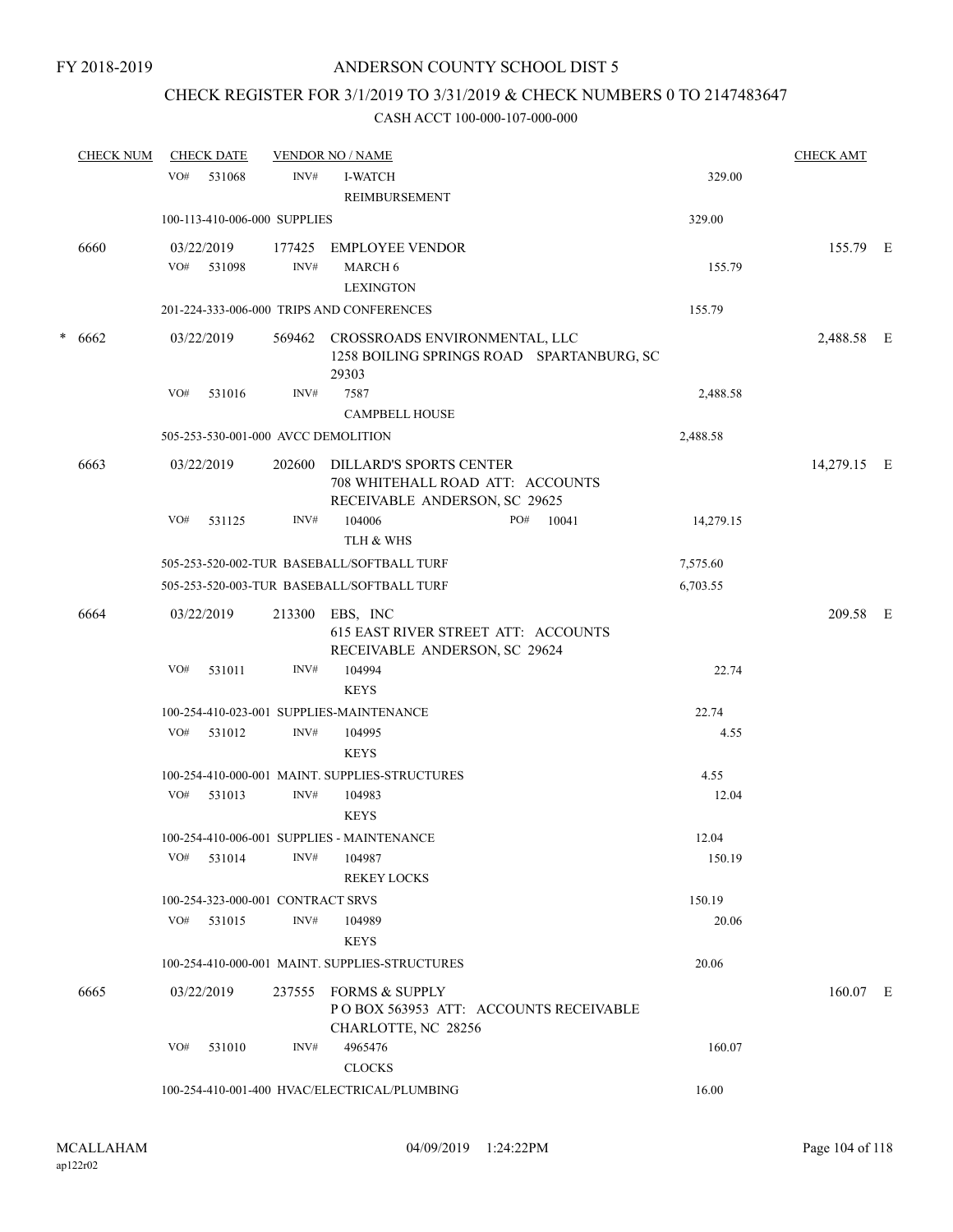### CHECK REGISTER FOR 3/1/2019 TO 3/31/2019 & CHECK NUMBERS 0 TO 2147483647

|   | <b>CHECK NUM</b> |            | <b>CHECK DATE</b>    |                | <b>VENDOR NO / NAME</b>                                                                               |          | <b>CHECK AMT</b> |  |
|---|------------------|------------|----------------------|----------------|-------------------------------------------------------------------------------------------------------|----------|------------------|--|
|   |                  |            |                      |                | 100-254-410-005-400 HVAC/ELECTRICAL/PLUMBING                                                          | 16.01    |                  |  |
|   |                  |            |                      |                | 100-254-410-007-400 HVAC/ELECTRICAL/PLUMBING                                                          | 16.01    |                  |  |
|   |                  |            |                      |                | 100-254-410-008-400 HVAC/ELECTRICAL/PLUMBING                                                          | 16.01    |                  |  |
|   |                  |            |                      |                | 100-254-410-009-400 HVAC/ELECTRICAL/PLUMBING                                                          | 16.01    |                  |  |
|   |                  |            |                      |                | 100-254-410-011-400 HVAC/ELECTRICAL/PLUMBING                                                          | 16.00    |                  |  |
|   |                  |            |                      |                | 100-254-410-014-400 HVAC/ELECTRICAL/PLUMBING                                                          | 16.01    |                  |  |
|   |                  |            |                      |                | 100-254-410-017-400 HVAC/ELECTRICAL/PLUMBING                                                          | 16.01    |                  |  |
|   |                  |            |                      |                | 100-254-410-020-400 HVAC/ELECTRICAL/PLUMBING                                                          | 16.01    |                  |  |
|   |                  |            |                      |                | 100-254-410-023-400 SUPPLIES-HVAC/ELECT/PLUMBING                                                      | 16.00    |                  |  |
|   | 6666             | VO#        | 03/22/2019<br>531114 | 574915<br>INV# | <b>EMPLOYEE VENDOR</b><br><b>MARCH 14-16</b><br><b>GREENVILLE</b>                                     | 131.84   | 131.84 E         |  |
|   |                  |            |                      |                | 207-115-312-001-010 STUDENT ORGANIZATIONS                                                             | 131.84   |                  |  |
|   | 6667             | 03/22/2019 |                      | 570843         | <b>GATEWAY SUPPLY CO</b><br>CORPORATE OFFICES P.O. BOX 2826 COLUMBIA,<br>SC 29202                     |          | $2,000.90$ E     |  |
|   |                  | VO#        | 531008               | INV#           | S4517821<br><b>BOOSTER PUMP</b>                                                                       | 2,000.90 |                  |  |
|   |                  |            |                      |                | 600-256-323-008-000 REPAIRS TO EQUIPMENT                                                              | 2,000.90 |                  |  |
|   | 6668             | 03/22/2019 |                      | 249700         | GLENN PLUMBING COMPANY, INC<br>481 EAST WHITNER STREET ATT: ACCOUNTS<br>RECEIVABLE ANDERSON, SC 29624 |          | 3,150.00 E       |  |
|   |                  | VO#        | 531131               | INV#           | PO#<br>0319032<br>10363<br><b>WESTSIDE</b>                                                            | 3,150.00 |                  |  |
|   |                  |            |                      |                | 100-254-323-003-400 CONTR SERV-HVAC/ELECT/PLUMBING                                                    | 3,150.00 |                  |  |
| * | 6671             | 03/22/2019 |                      | 570057         | HERITAGE FOOD SERVICE GROUP<br>P.O. BOX 71595 ATT: ACCOUNTS RECEIVABLE<br>CHICAGO, IL 60694-1595      |          | 188.30 E         |  |
|   |                  | VO#        | 531005               | INV#           | 5575386<br><b>FAN MOTOR</b>                                                                           | 188.30   |                  |  |
|   |                  |            |                      |                | 600-256-323-003-000 REPAIRS TO EQUIPMENT                                                              | 188.30   |                  |  |
|   | 6672             | 03/22/2019 |                      | 573252         | <b>EMPLOYEE VENDOR</b>                                                                                |          | 136.71 E         |  |
|   |                  | VO#        | 531087               | INV#           | MARCH <sub>12</sub><br><b>COLUMBIA</b>                                                                | 136.71   |                  |  |
|   |                  |            |                      |                | 880-224-333-000-000 TRIPS AND CONFERENCES                                                             | 136.71   |                  |  |
|   | 6673             | VO#        | 03/22/2019<br>531096 | 572115<br>INV# | <b>EMPLOYEE VENDOR</b><br><b>MARCH 11</b>                                                             | 127.99   | 127.99 E         |  |
|   |                  |            |                      |                | <b>CHARLOTTE</b>                                                                                      |          |                  |  |
|   |                  |            |                      |                | 600-256-333-000-000 TRIPS AND CONFERENCES                                                             | 127.99   |                  |  |
|   | 6674             |            | 03/22/2019           | 564696         | <b>JOHNSTONE SUPPLY</b><br>POBOX 17466 GREENVILLE, SC 29606                                           |          | 276.68 E         |  |
|   |                  | VO#        | 531001               | INV#           | 4008770<br><b>SUPPLIES</b>                                                                            | 204.73   |                  |  |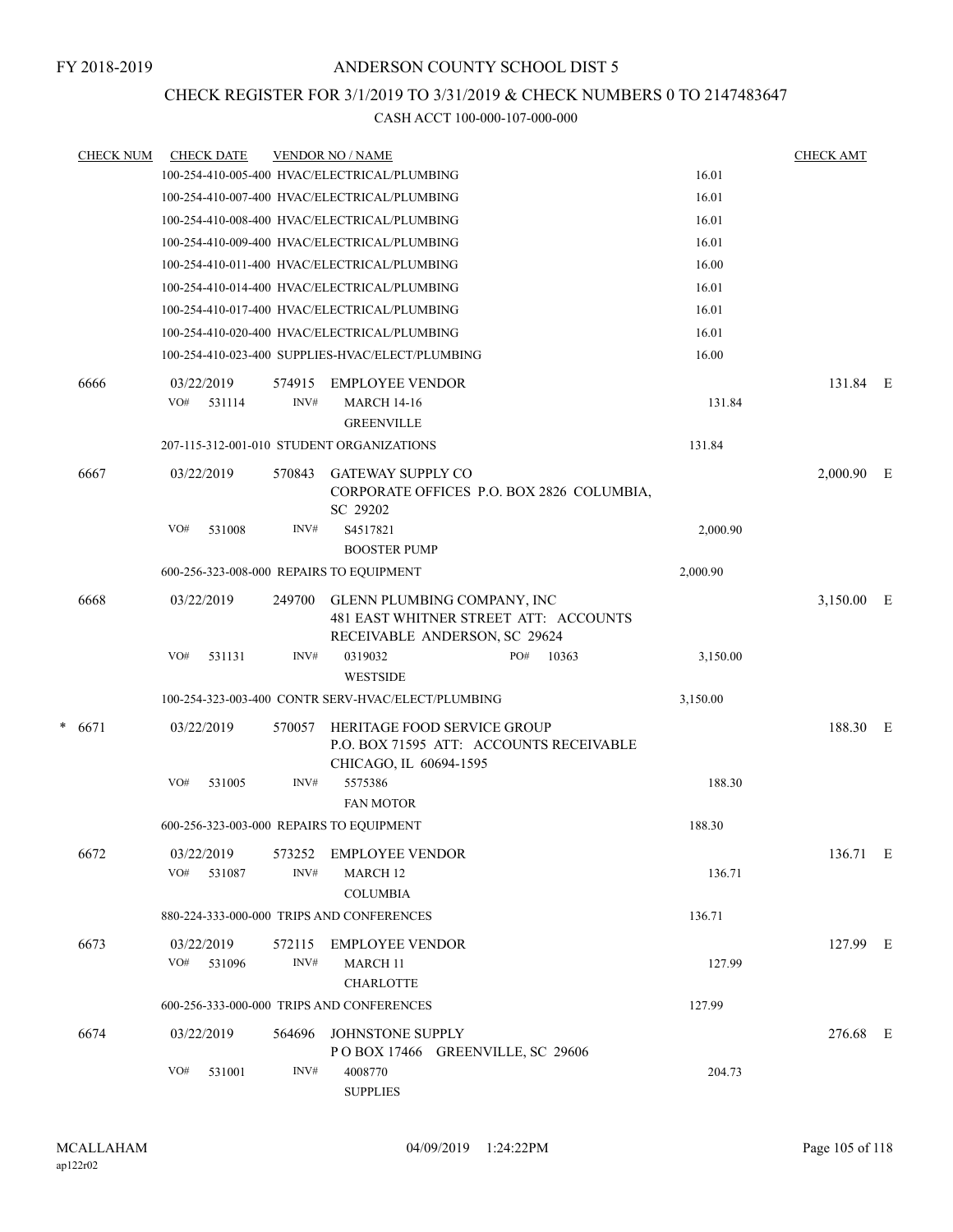## CHECK REGISTER FOR 3/1/2019 TO 3/31/2019 & CHECK NUMBERS 0 TO 2147483647

| <b>CHECK NUM</b> | <b>CHECK DATE</b>                        |        | <b>VENDOR NO / NAME</b>                      |        | <b>CHECK AMT</b> |  |
|------------------|------------------------------------------|--------|----------------------------------------------|--------|------------------|--|
|                  |                                          |        | 100-254-410-006-400 HVAC/ELECTRICAL/PLUMBING | 204.73 |                  |  |
|                  | VO#<br>531002                            | INV#   | 4008657                                      | 31.01  |                  |  |
|                  |                                          |        | <b>SUPPLIES</b>                              |        |                  |  |
|                  |                                          |        | 100-254-410-021-400 HVAC/ELECTRICAL/PLUMBING | 31.01  |                  |  |
|                  | VO#<br>531003                            | INV#   | 4008656                                      | 28.00  |                  |  |
|                  |                                          |        | <b>SUPPLIES</b>                              |        |                  |  |
|                  | 600-256-323-008-000 REPAIRS TO EQUIPMENT |        |                                              | 28.00  |                  |  |
|                  | VO# 531004                               | INV#   | 4008615                                      | 12.94  |                  |  |
|                  |                                          |        | <b>SUPPLIES</b>                              |        |                  |  |
|                  | 600-256-323-008-000 REPAIRS TO EQUIPMENT |        |                                              | 12.94  |                  |  |
| 6675             | 03/22/2019                               | 307650 | <b>EMPLOYEE VENDOR</b>                       |        | 103.95 E         |  |
|                  | VO#<br>531079                            | INV#   | <b>WALMART</b>                               | 51.20  |                  |  |
|                  |                                          |        | REIMBURSEMENT                                |        |                  |  |
|                  |                                          |        | 100-221-410-000-000 SUPPLIES AND MATERIALS   | 51.20  |                  |  |
|                  | VO#<br>531089                            | INV#   | <b>MARCH 15</b>                              | 7.00   |                  |  |
|                  |                                          |        | <b>COLUMBIA</b>                              |        |                  |  |
|                  |                                          |        | 100-221-333-000-000 TRIPS AND CONFERENCES    | 7.00   |                  |  |
|                  | VO#<br>531100                            | INV#   | MARCH 18                                     | 45.75  |                  |  |
|                  |                                          |        | <b>GREENVILLE</b>                            |        |                  |  |
|                  |                                          |        | 100-221-333-000-000 TRIPS AND CONFERENCES    | 45.75  |                  |  |
| 6676             | 03/22/2019                               |        | 574631 EMPLOYEE VENDOR                       |        | $269.00$ E       |  |
|                  | VO# 531097                               | INV#   | <b>REGISTRATION</b>                          | 269.00 |                  |  |
|                  |                                          |        | <b>ATLANTA</b>                               |        |                  |  |
|                  |                                          |        | 205-224-333-000-000 TRIPS AND CONFERENCES    | 269.00 |                  |  |
| 6677             | 03/22/2019                               | 565441 | <b>EMPLOYEE VENDOR</b>                       |        | 225.43 E         |  |
|                  | VO#<br>531113                            | INV#   | FEB 18-19                                    | 225.43 |                  |  |
|                  |                                          |        | <b>INDIANAPOLIS</b>                          |        |                  |  |
|                  |                                          |        | 207-224-333-001-004 TRIPS AND CONFERENCES    | 225.43 |                  |  |
| 6678             | 03/22/2019                               |        | 574708 EMPLOYEE VENDOR                       |        | 320.05 E         |  |
|                  | VO#<br>531086                            | INV#   | MARCH 7-8                                    | 320.05 |                  |  |
|                  |                                          |        | <b>GREENVILLE</b>                            |        |                  |  |
|                  |                                          |        | 205-224-333-000-000 TRIPS AND CONFERENCES    | 320.05 |                  |  |
| 6679             | 03/22/2019                               | 338700 | <b>EMPLOYEE VENDOR</b>                       |        | 138.89 E         |  |
|                  | VO#<br>531085                            | INV#   | MARCH 19                                     | 138.89 |                  |  |
|                  |                                          |        | <b>COLUMBIA</b>                              |        |                  |  |
|                  |                                          |        | 100-221-333-000-000 TRIPS AND CONFERENCES    | 138.89 |                  |  |
| 6680             | 03/22/2019                               | 262185 | <b>EMPLOYEE VENDOR</b>                       |        | 147.07 E         |  |
|                  | VO#<br>531088                            | INV#   | MARCH 15                                     | 147.07 |                  |  |
|                  |                                          |        | <b>COLUMBIA</b>                              |        |                  |  |
|                  |                                          |        | 871-224-333-000-000 TRIPS AND CONFERENCES    | 147.07 |                  |  |
| 6681             | 03/22/2019                               | 571109 | McG MECHANICAL, INC.                         |        | 7,680.00 E       |  |
|                  |                                          |        | 2000 PEARMAN DAIRY ROAD ANDERSON, SC         |        |                  |  |
|                  |                                          |        | 29625                                        |        |                  |  |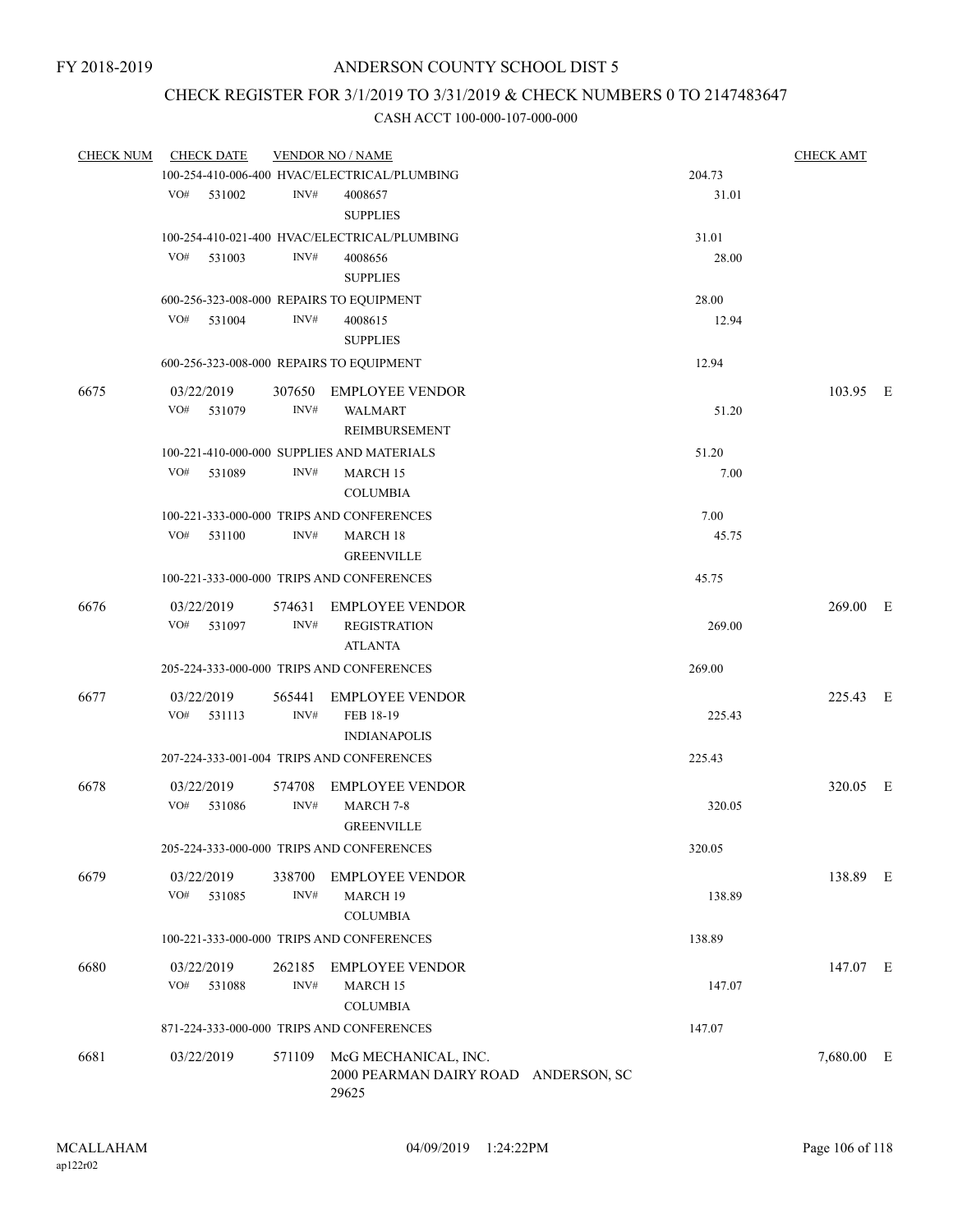# CHECK REGISTER FOR 3/1/2019 TO 3/31/2019 & CHECK NUMBERS 0 TO 2147483647

| <b>CHECK NUM</b> | <b>CHECK DATE</b>                    |                | <b>VENDOR NO / NAME</b>                                                                    |     |       |                  | <b>CHECK AMT</b> |   |
|------------------|--------------------------------------|----------------|--------------------------------------------------------------------------------------------|-----|-------|------------------|------------------|---|
|                  | VO#<br>531140                        | INV#           | 7452<br><b>TL HANNA</b>                                                                    | PO# | 10204 | 7,680.00         |                  |   |
|                  | 505-253-520-002-000 AUDITORIUM - TLH |                |                                                                                            |     |       | 7,680.00         |                  |   |
| 6682             | 03/22/2019<br>VO#<br>531107          | 226700<br>INV# | <b>EMPLOYEE VENDOR</b><br><b>MARCH 10-12</b><br><b>COLUMBIA</b>                            |     |       | 178.62           | 178.62 E         |   |
|                  |                                      |                | 100-221-333-018-000 TRIPS AND CONFERENCES                                                  |     |       | 178.62           |                  |   |
| $* 6686$         | 03/22/2019                           | 391100         | OLD STONE TRACTOR CO, INC<br>PO BOX 13565 ATT: ACCOUNTS RECEIVABLE<br>ANDERSON, SC 29624   |     |       |                  | 202.15 E         |   |
|                  | VO#<br>530997                        | INV#           | W037089<br><b>MOWER REPAIR</b>                                                             |     |       | 202.15           |                  |   |
|                  | 100-254-323-000-001 CONTRACT SRVS    |                |                                                                                            |     |       | 202.15           |                  |   |
| * 6688           | 03/22/2019<br>VO#<br>531077          | 563687<br>INV# | <b>EMPLOYEE VENDOR</b><br><b>REGISTRATION</b><br>REIMBURSEMENT                             |     |       | 125.00           | 493.22 E         |   |
|                  | VO#<br>531095                        | INV#           | 207-224-333-001-004 TRIPS AND CONFERENCES<br><b>FEB 26</b><br><b>COLUMBIA</b>              |     |       | 125.00<br>132.90 |                  |   |
|                  |                                      |                | 207-224-333-001-004 TRIPS AND CONFERENCES                                                  |     |       | 132.90           |                  |   |
|                  | VO#<br>531112                        | INV#           | <b>MARCH 11-12</b><br><b>COLUMBIA</b>                                                      |     |       | 235.32           |                  |   |
|                  |                                      |                | 207-224-333-001-004 TRIPS AND CONFERENCES                                                  |     |       | 235.32           |                  |   |
| $* 6691$         | 03/22/2019<br>531070<br>VO#          | 574737<br>INV# | <b>EMPLOYEE VENDOR</b><br><b>HEADPHONES</b><br>REIMBURSEMENT                               |     |       | 950.00           | 950.00           | E |
|                  |                                      |                | 900-112-416-013-LAR LEIGHANN RENNER 19/20 SUPPLIES                                         |     |       | 950.00           |                  |   |
| 6692             | 03/22/2019<br>VO# 531093             | 574999<br>INV# | <b>EMPLOYEE VENDOR</b><br><b>MARCH 11</b><br><b>CHARLOTTE NC</b>                           |     |       | 146.52           | 146.52 E         |   |
|                  |                                      |                | 600-256-333-000-000 TRIPS AND CONFERENCES                                                  |     |       | 146.52           |                  |   |
| 6693             | 03/22/2019<br>531105<br>VO#          | 440648<br>INV# | <b>EMPLOYEE VENDOR</b><br><b>MARCH 10-12</b><br><b>COLUMBIA</b>                            |     |       | 176.44           | 176.44 E         |   |
|                  |                                      |                | 100-221-333-018-000 TRIPS AND CONFERENCES                                                  |     |       | 176.44           |                  |   |
| $* 6695$         | 03/22/2019                           | 573290         | SHADETREE GRAPHICS, LLC<br>147 POWELL RD. ANDERSON, SC 29625                               |     |       |                  | 112.50 E         |   |
|                  | VO#<br>531148                        | INV#           | 1350<br>WHITEHALL                                                                          |     |       | 112.50           |                  |   |
|                  | 719-271-660-019-220 MUSIC EXPENSE    |                |                                                                                            |     |       | 112.50           |                  |   |
| 6696             | 03/22/2019                           | 472700         | SHERWIN WILLIAMS<br>613 NORTH MURRAY AVENUE ATT: ACCOUNTS<br>RECEIVABLE ANDERSON, SC 29625 |     |       |                  | 630.21 E         |   |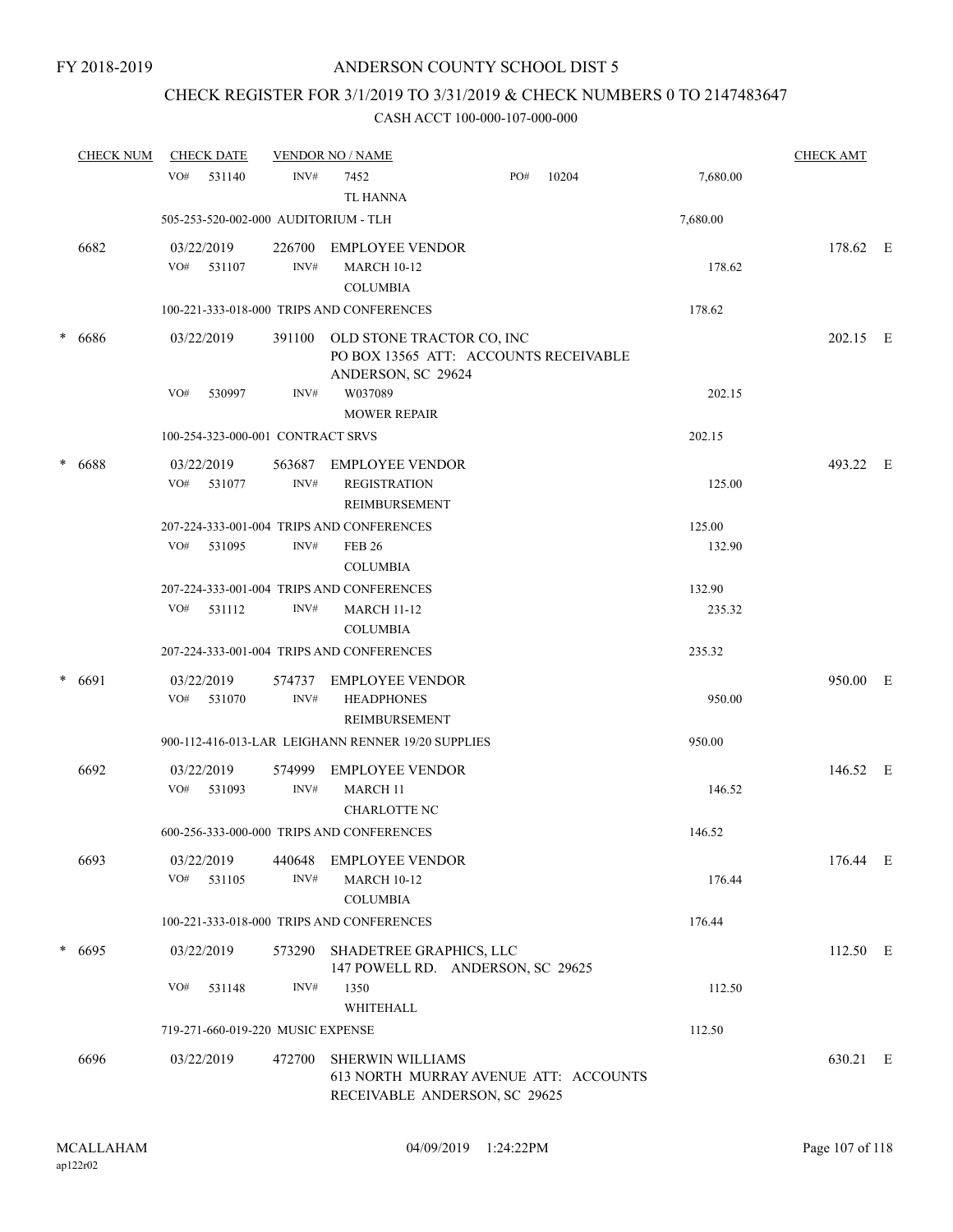# CHECK REGISTER FOR 3/1/2019 TO 3/31/2019 & CHECK NUMBERS 0 TO 2147483647

| <b>CHECK NUM</b> | <b>CHECK DATE</b>                        |        | <b>VENDOR NO / NAME</b>                                                        |          | <b>CHECK AMT</b> |  |
|------------------|------------------------------------------|--------|--------------------------------------------------------------------------------|----------|------------------|--|
|                  | VO#<br>530988                            | INV#   | 11759<br><b>SUPPLIES</b>                                                       | 77.56    |                  |  |
|                  |                                          |        | 100-254-410-003-001 SUPPLIES - MAINTENANCE                                     | 77.56    |                  |  |
|                  | VO#<br>530989                            | INV#   | 5647-4                                                                         | 320.20   |                  |  |
|                  |                                          |        | <b>SUPPLIES</b>                                                                |          |                  |  |
|                  |                                          |        | 100-254-410-002-001 SUPPLIES - MAINTENANCE                                     | 160.10   |                  |  |
|                  |                                          |        | 100-254-410-003-001 SUPPLIES - MAINTENANCE                                     | 160.10   |                  |  |
|                  | VO# 530990                               | INV#   | 5867-8                                                                         | 104.66   |                  |  |
|                  |                                          |        | <b>SUPPLIES</b>                                                                |          |                  |  |
|                  |                                          |        | 100-254-410-006-001 SUPPLIES - MAINTENANCE                                     | 104.66   |                  |  |
|                  | VO# 530991                               | INV#   | 5640-9                                                                         | 59.58    |                  |  |
|                  |                                          |        | <b>SUPPLIES</b>                                                                |          |                  |  |
|                  |                                          |        | 100-254-410-007-001 SUPPLIES - MAINTENANCE                                     | 59.58    |                  |  |
|                  | VO#<br>530992                            | INV#   | 5761-3                                                                         | 51.33    |                  |  |
|                  |                                          |        | <b>SUPPLIES</b>                                                                |          |                  |  |
|                  |                                          |        | 100-254-410-005-001 SUPPLIES - MAINTENANCE                                     | 51.33    |                  |  |
|                  | VO#<br>530993                            | INV#   | 5649                                                                           | 16.88    |                  |  |
|                  |                                          |        | <b>SUPPLIES</b>                                                                |          |                  |  |
|                  | 100-254-410-023-001 SUPPLIES-MAINTENANCE |        |                                                                                | 16.88    |                  |  |
| 6697             | 03/22/2019                               |        | 563805 EMPLOYEE VENDOR                                                         |          | 665.34 E         |  |
|                  | $VO#$ 531074                             | INV#   | <b>INCENTIVES</b>                                                              | 665.34   |                  |  |
|                  |                                          |        | REIMBURSEMENT                                                                  |          |                  |  |
|                  | 871-113-410-005-000 SUPPLIES             |        |                                                                                | 292.19   |                  |  |
|                  | 871-113-410-006-000 SUPPLIES             |        |                                                                                | 111.33   |                  |  |
|                  | 871-113-410-020-000 SUPPLIES             |        |                                                                                | 261.82   |                  |  |
| 6698             | 03/22/2019                               |        | 574784 EMPLOYEE VENDOR                                                         |          | $126.18$ E       |  |
|                  | VO# 531072                               | INV#   | <b>CONCESSIONS</b>                                                             | 126.18   |                  |  |
|                  |                                          |        | REIMBURSEMENT                                                                  |          |                  |  |
|                  | 706-271-660-006-666 CONCESSIONS EXPENSE  |        |                                                                                | 126.18   |                  |  |
| 6699             | 03/22/2019                               | 572446 | THE NATIONAL BETA CLUB                                                         |          | 1,424.90 E       |  |
|                  |                                          |        | 151 BETA CLUB WAY SPARTANBURG, SC<br>29306-3012                                |          |                  |  |
|                  | VO#<br>531151                            | INV#   | M 170338                                                                       | 1,424.90 |                  |  |
|                  |                                          |        | <b>ROBERT ANDERSON</b>                                                         |          |                  |  |
|                  | 706-271-660-006-602 BETA CLUB EXPENSE    |        |                                                                                | 1,424.90 |                  |  |
|                  |                                          |        | 575010 EMPLOYEE VENDOR                                                         |          | 223.70 E         |  |
| 6700             | 03/22/2019<br>VO#<br>531108              | INV#   | MARCH 6-9                                                                      | 223.70   |                  |  |
|                  |                                          |        | <b>COLUMBIA</b>                                                                |          |                  |  |
|                  |                                          |        | 100-222-333-000-MDA MEDIA SPECIALIST TRAVEL                                    | 223.70   |                  |  |
|                  |                                          |        |                                                                                |          |                  |  |
| 6701             | 03/22/2019                               | 529275 | <b>WESTAR TIRE</b>                                                             |          | 109.14 E         |  |
|                  |                                          |        | P O BOX 400<br>715 NORTH MURRAY ATT:<br>ACCOUNTS RECEIVABLE ANDERSON, SC 29622 |          |                  |  |
|                  | VO#<br>530984                            | INV#   | 151096                                                                         | 109.14   |                  |  |
|                  |                                          |        |                                                                                |          |                  |  |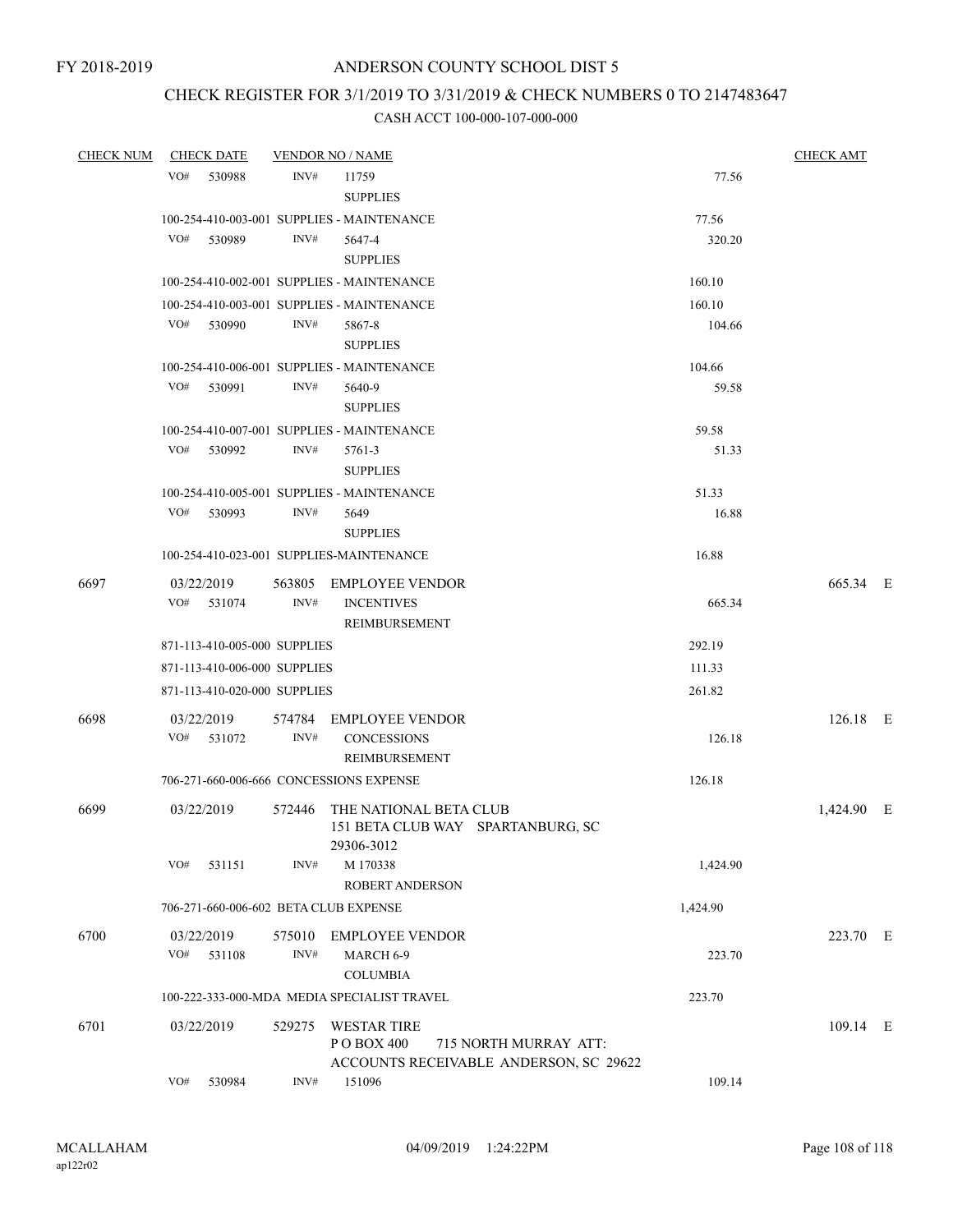## CHECK REGISTER FOR 3/1/2019 TO 3/31/2019 & CHECK NUMBERS 0 TO 2147483647

|   | <b>CHECK NUM</b> |     | <b>CHECK DATE</b>                 |        | <b>VENDOR NO / NAME</b><br><b>TURF TIRE</b>                                                             |        | <b>CHECK AMT</b> |  |
|---|------------------|-----|-----------------------------------|--------|---------------------------------------------------------------------------------------------------------|--------|------------------|--|
|   |                  |     |                                   |        | 100-254-410-003-001 SUPPLIES - MAINTENANCE                                                              | 109.14 |                  |  |
|   | 6702             |     | 03/22/2019                        | 532300 | WHITE JONES ACE HARDWARE<br>POBOX 13012 ATT: ACCOUNTS RECEIVABLE<br>ANDERSON, SC 29624                  |        | 378.12 E         |  |
|   |                  | VO# | 530976                            | INV#   | 396684<br><b>SUPPLIES</b>                                                                               | 7.83   |                  |  |
|   |                  |     |                                   |        | 100-254-410-013-400 HVAC/ELECTRICAL/PLUMBING                                                            | 7.83   |                  |  |
|   |                  |     | VO# 530977                        | INV#   | 880147<br><b>SUPPLIES</b>                                                                               | 22.62  |                  |  |
|   |                  |     |                                   |        | 100-254-410-012-400 HVAC/ELECTRICAL/PLUMBING                                                            | 22.62  |                  |  |
|   |                  | VO# | 530978                            | INV#   | 880204<br><b>SUPPLIES</b>                                                                               | 12.17  |                  |  |
|   |                  |     |                                   |        | 100-254-410-000-001 MAINT. SUPPLIES-STRUCTURES                                                          | 12.17  |                  |  |
|   |                  | VO# | 530979                            | INV#   | 396610<br><b>SUPPLIES</b>                                                                               | 13.77  |                  |  |
|   |                  |     | 100-254-410-000-400 HVAC SUPPLIES |        |                                                                                                         | 13.77  |                  |  |
|   |                  | VO# | 530980                            | INV#   | 396649<br><b>SUPPLIES</b>                                                                               | 31.47  |                  |  |
|   |                  |     |                                   |        | 100-254-410-000-001 MAINT. SUPPLIES-STRUCTURES                                                          | 31.47  |                  |  |
|   |                  | VO# | 530981                            | INV#   | 396820<br><b>SUPPLIES</b>                                                                               | 7.64   |                  |  |
|   |                  |     |                                   |        | 100-254-410-002-001 SUPPLIES - MAINTENANCE                                                              | 7.64   |                  |  |
|   |                  |     | VO# 530982                        | INV#   | 880230,0231<br><b>LOCKS</b>                                                                             | 282.62 |                  |  |
|   |                  |     |                                   |        | 100-254-410-000-001 MAINT. SUPPLIES-STRUCTURES                                                          | 282.62 |                  |  |
| * | 6705             |     | 03/26/2019                        | 114325 | ANDERSON-OCONEE SPEECH & HEARING SVCS<br>106 DOSTAK DRIVE ATT: BRIAN CURTIS<br>ANDERSON, SC 29621       |        | $200.00$ E       |  |
|   |                  | VO# | 531203                            | INV#   | 1903110000                                                                                              | 200.00 |                  |  |
|   |                  |     |                                   |        | R. SERMET                                                                                               |        |                  |  |
|   |                  |     |                                   |        | 203-127-410-008-000 SUPPLIES - LD/DD/OHI                                                                | 200.00 |                  |  |
|   | 6706             |     | 03/26/2019                        | 114225 | ANDERSON RESTAURANT EQUIPMENT<br>112 EAST MAULDIN STREET ATT: ACCOUNTS<br>RECEIVABLE ANDERSON, SC 29621 |        | 318.79 E         |  |
|   |                  | VO# | 531201                            | INV#   | 54246<br><b>SUPPLIES</b>                                                                                | 318.79 |                  |  |
|   |                  |     | 600-256-410-000-000 SUPPLIES      |        |                                                                                                         | 318.79 |                  |  |
|   | $* 6708$         |     | 03/26/2019                        | 575143 | <b>EMPLOYEE VENDOR</b>                                                                                  |        | 199.58 E         |  |
|   |                  | VO# | 531186                            | INV#   | <b>POSTERS</b><br>REIMBURSEMENT                                                                         | 199.58 |                  |  |
|   |                  |     |                                   |        | 900-113-416-008-KSB KIMBERLY BARNETTE 18/19 SUPPLIES                                                    | 199.58 |                  |  |
|   | $* 6711$         |     | 03/26/2019                        | 564954 | <b>EMPLOYEE VENDOR</b>                                                                                  |        | 229.02 E         |  |
|   |                  | VO# | 531284                            | INV#   | <b>MARCH 12-15</b>                                                                                      | 229.02 |                  |  |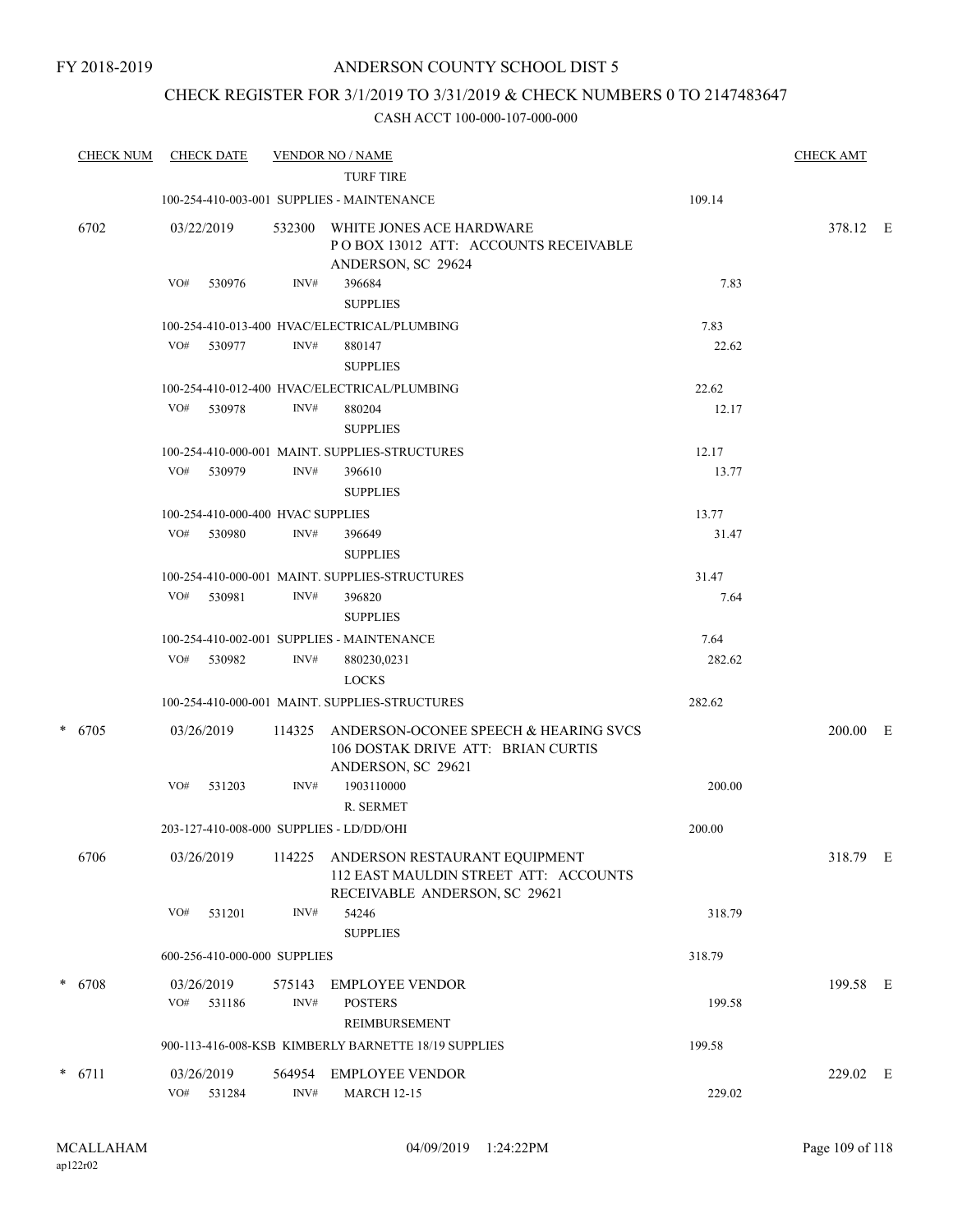## CHECK REGISTER FOR 3/1/2019 TO 3/31/2019 & CHECK NUMBERS 0 TO 2147483647

| <b>CHECK NUM</b> |     | <b>CHECK DATE</b>            |        | <b>VENDOR NO / NAME</b>                                                                       |     |       |          | <b>CHECK AMT</b> |  |
|------------------|-----|------------------------------|--------|-----------------------------------------------------------------------------------------------|-----|-------|----------|------------------|--|
|                  |     |                              |        | <b>COLUMBIA</b>                                                                               |     |       |          |                  |  |
|                  |     |                              |        | 201-223-333-000-000 TRIPS- ADMIN/ HOMELESS LIAISON                                            |     |       | 229.02   |                  |  |
| 6712             |     | 03/26/2019                   |        | 573852 EMPLOYEE VENDOR                                                                        |     |       |          | 162.87 E         |  |
|                  |     | VO# 531202                   | INV#   | MARCH 15                                                                                      |     |       | 162.87   |                  |  |
|                  |     |                              |        | <b>COLUMBIA</b>                                                                               |     |       |          |                  |  |
|                  |     |                              |        | 100-213-333-005-000 TRIPS AND CONFERENCES                                                     |     |       | 162.87   |                  |  |
| $* 6715$         |     | 03/26/2019                   |        | 187300 CRESCENT SUPPLY CO, INC<br>POBOX 8798 ATT: ACCOUNTS RECEIVABLE<br>GREENVILLE, SC 29604 |     |       |          | 2,375.40 E       |  |
|                  | VO# | 531206                       | INV#   | 394293<br><b>SUPPLIES</b>                                                                     | PO# | 10147 | 2,375.40 |                  |  |
|                  |     |                              |        | 100-000-170-000-000 WAREHOUSE INVENTORY                                                       |     |       | 2,375.40 |                  |  |
| 6716             |     | 03/26/2019                   | 574847 | <b>EMPLOYEE VENDOR</b>                                                                        |     |       |          | 184.94 E         |  |
|                  | VO# | 531184                       | INV#   | <b>HOBBY LOBBY</b><br><b>REIMBURSEMENT</b>                                                    |     |       | 184.94   |                  |  |
|                  |     |                              |        | 705-271-660-005-606 DRAMA CLUB EXPENSE                                                        |     |       | 184.94   |                  |  |
| 6717             |     | 03/26/2019                   | 202600 | DILLARD'S SPORTS CENTER<br>708 WHITEHALL ROAD ATT: ACCOUNTS<br>RECEIVABLE ANDERSON, SC 29625  |     |       |          | 10,931.75 E      |  |
|                  | VO# | 531210                       | INV#   | 101501<br>TLH SOCCER                                                                          |     |       | 2,108.97 |                  |  |
|                  |     | 100-271-410-002-000 SUPPLIES |        |                                                                                               |     |       | 2,108.97 |                  |  |
|                  | VO# | 531211                       | INV#   | 102668                                                                                        |     |       | 1,135.15 |                  |  |
|                  |     |                              |        | TLH GIRLS BBALL                                                                               |     |       |          |                  |  |
|                  |     | 100-271-410-002-000 SUPPLIES |        |                                                                                               |     |       | 1,135.15 |                  |  |
|                  | VO# | 531212                       | INV#   | 102662,63,67                                                                                  |     |       | 2,385.98 |                  |  |
|                  |     |                              |        | <b>TLH LACROSSE</b>                                                                           |     |       |          |                  |  |
|                  |     | 100-271-410-002-000 SUPPLIES |        |                                                                                               |     |       | 235.29   |                  |  |
|                  |     | 100-271-410-002-000 SUPPLIES |        |                                                                                               |     |       | 1,755.87 |                  |  |
|                  |     | 100-271-410-002-000 SUPPLIES |        |                                                                                               |     |       | 394.82   |                  |  |
|                  | VO# | 531213                       | INV#   | 102660,102661                                                                                 |     |       | 1,624.25 |                  |  |
|                  |     |                              |        | TLH WRESTLING                                                                                 |     |       |          |                  |  |
|                  |     | 100-271-410-002-000 SUPPLIES |        |                                                                                               |     |       | 192.59   |                  |  |
|                  |     | 100-271-410-002-000 SUPPLIES |        |                                                                                               |     |       | 1,431.66 |                  |  |
|                  |     | VO# 531214                   | INV#   | 102659                                                                                        |     |       | 2,042.17 |                  |  |
|                  |     |                              |        | TLH SOFTBALL                                                                                  |     |       |          |                  |  |
|                  |     | 100-271-410-002-000 SUPPLIES |        |                                                                                               |     |       | 2,042.17 |                  |  |
|                  | VO# | 531273                       | INV#   | 101603                                                                                        |     |       | 1,635.23 |                  |  |
|                  |     |                              |        | TLH BOYS TENNIS                                                                               |     |       |          |                  |  |
|                  |     | 100-271-410-002-000 SUPPLIES |        |                                                                                               |     |       | 1,635.23 |                  |  |
| 6718             |     | 03/26/2019                   | 237555 | <b>FORMS &amp; SUPPLY</b><br>POBOX 563953 ATT: ACCOUNTS RECEIVABLE<br>CHARLOTTE, NC 28256     |     |       |          | 116,357.32 E     |  |
|                  | VO# | 531215                       | INV#   | 4943586                                                                                       | PO# | 10375 | 2,334.70 |                  |  |
|                  |     |                              |        |                                                                                               |     |       |          |                  |  |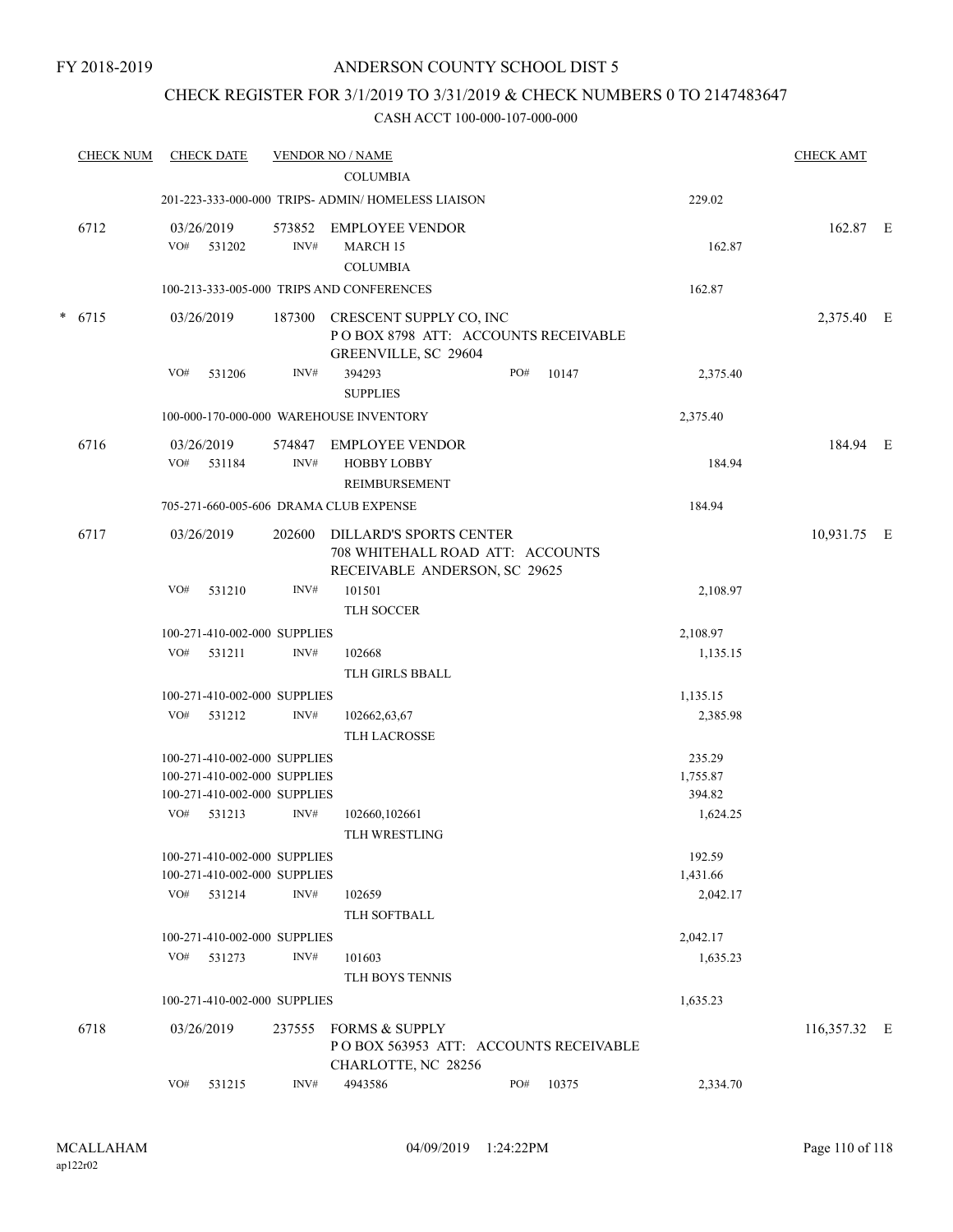## CHECK REGISTER FOR 3/1/2019 TO 3/31/2019 & CHECK NUMBERS 0 TO 2147483647

| <b>CHECK NUM</b> |            | <b>CHECK DATE</b>            |        | <b>VENDOR NO / NAME</b>                                                            |     |       |                  | <b>CHECK AMT</b> |  |
|------------------|------------|------------------------------|--------|------------------------------------------------------------------------------------|-----|-------|------------------|------------------|--|
|                  |            |                              |        | <b>EXAM GLOVES</b>                                                                 |     |       |                  |                  |  |
|                  |            |                              |        | 100-000-170-000-000 WAREHOUSE INVENTORY                                            |     |       | 2,198.85         |                  |  |
|                  |            |                              |        | 100-000-170-000-000 WAREHOUSE INVENTORY                                            |     |       | 135.85           |                  |  |
|                  | VO#        | 531216                       | INV#   | 4931648,2980                                                                       | PO# | 10317 | 1,859.24         |                  |  |
|                  |            |                              |        | <b>WHSE SUPPLIES</b>                                                               |     |       |                  |                  |  |
|                  |            |                              |        | 100-000-170-000-000 WAREHOUSE INVENTORY                                            |     |       | 349.78           |                  |  |
|                  |            |                              |        | 100-000-170-000-000 WAREHOUSE INVENTORY                                            |     |       | 69.96            |                  |  |
|                  |            |                              |        | 100-000-170-000-000 WAREHOUSE INVENTORY                                            |     |       | 699.57           |                  |  |
|                  |            |                              |        | 100-000-170-000-000 WAREHOUSE INVENTORY                                            |     |       | 223.10           |                  |  |
|                  |            |                              |        | 100-000-170-000-000 WAREHOUSE INVENTORY                                            |     |       | 586.79           |                  |  |
|                  |            |                              |        | 100-000-170-000-000 WAREHOUSE INVENTORY                                            |     |       | $-69.96$         |                  |  |
|                  | VO#        | 531217                       | INV#   | 4888520<br><b>WHSE SUPPLIES</b>                                                    | PO# | 10135 | 764.66           |                  |  |
|                  |            |                              |        |                                                                                    |     |       |                  |                  |  |
|                  |            |                              |        | 100-000-170-000-000 WAREHOUSE INVENTORY<br>100-000-170-000-000 WAREHOUSE INVENTORY |     |       | 324.89<br>372.36 |                  |  |
|                  |            |                              |        | 100-000-170-000-000 WAREHOUSE INVENTORY                                            |     |       | 67.41            |                  |  |
|                  | VO#        |                              |        |                                                                                    | PO# |       |                  |                  |  |
|                  |            | 531218                       | INV#   | 4954928<br><b>WHSE SUPPLIES</b>                                                    |     | 10421 | 10,087.10        |                  |  |
|                  |            |                              |        | 100-000-170-000-000 WAREHOUSE INVENTORY                                            |     |       | 10,087.10        |                  |  |
|                  | VO#        | 531219                       | INV#   | <b>SUPPLIES</b>                                                                    |     |       | 332.51           |                  |  |
|                  |            |                              |        | WHITEHALL ELEM                                                                     |     |       |                  |                  |  |
|                  |            | 100-147-410-019-000 SUPPLIES |        |                                                                                    |     |       | 13.91            |                  |  |
|                  |            | 100-147-410-019-000 SUPPLIES |        |                                                                                    |     |       | 236.32           |                  |  |
|                  |            | 100-233-410-019-000 SUPPLIES |        |                                                                                    |     |       | 82.28            |                  |  |
|                  | VO#        | 531220                       | INV#   | 4842530                                                                            | PO# | 99926 | 100,979.11       |                  |  |
|                  |            |                              |        | <b>FURNITURE</b>                                                                   |     |       |                  |                  |  |
|                  |            |                              |        | 505-222-410-005-FUR MEDIA FURNITURE                                                |     |       | $-21.40$         |                  |  |
|                  |            |                              |        | 505-222-410-005-FUR MEDIA FURNITURE                                                |     |       | 101,000.51       |                  |  |
| 6719             | 03/26/2019 |                              | 251600 | <b>GOPHER SPORT</b>                                                                |     |       |                  | 394.09 E         |  |
|                  |            |                              |        | POBOX 1450 NW5634 ATT: ACCOUNTS                                                    |     |       |                  |                  |  |
|                  |            |                              |        | RECEIVABLE MINNEAPOLIS, MN 55485-5634                                              |     |       |                  |                  |  |
|                  | VO#        | 531221                       | INV#   | 9569670                                                                            |     |       | 394.09           |                  |  |
|                  |            |                              |        | CUST #5095019                                                                      |     |       |                  |                  |  |
|                  |            | 937-113-410-009-000 SUPPLIES |        |                                                                                    |     |       | 394.09           |                  |  |
|                  |            |                              |        |                                                                                    |     |       |                  |                  |  |
| 6720             | 03/26/2019 |                              |        | 572275 HAPPY CHEF UNIFORMS<br>22 PARK PLACE BUTLER, NJ 07405                       |     |       |                  | 208.35 E         |  |
|                  | VO#        | 531222                       | INV#   | 1474455A                                                                           | PO# | 10454 | 208.35           |                  |  |
|                  |            |                              |        | PANEL COATS                                                                        |     |       |                  |                  |  |
|                  |            | 600-256-410-000-000 SUPPLIES |        |                                                                                    |     |       | 208.35           |                  |  |
| $* 6722$         | 03/26/2019 |                              | 573279 | HERSHEY CREAMERY COMPANY                                                           |     |       |                  | $169.08$ E       |  |
|                  |            |                              |        | 301 S CAMERON STREET HARRISBURG, PA                                                |     |       |                  |                  |  |
|                  |            |                              |        | 17101-2815                                                                         |     |       |                  |                  |  |
|                  | VO#        | 531272                       | INV#   | 0014069949                                                                         |     |       | 169.08           |                  |  |
|                  |            |                              |        | WHITEHALL ELEM                                                                     |     |       |                  |                  |  |
|                  |            |                              |        | 719-271-660-019-391 ICE CREAM SALES EXPENSE                                        |     |       | 169.08           |                  |  |
|                  |            |                              |        |                                                                                    |     |       |                  |                  |  |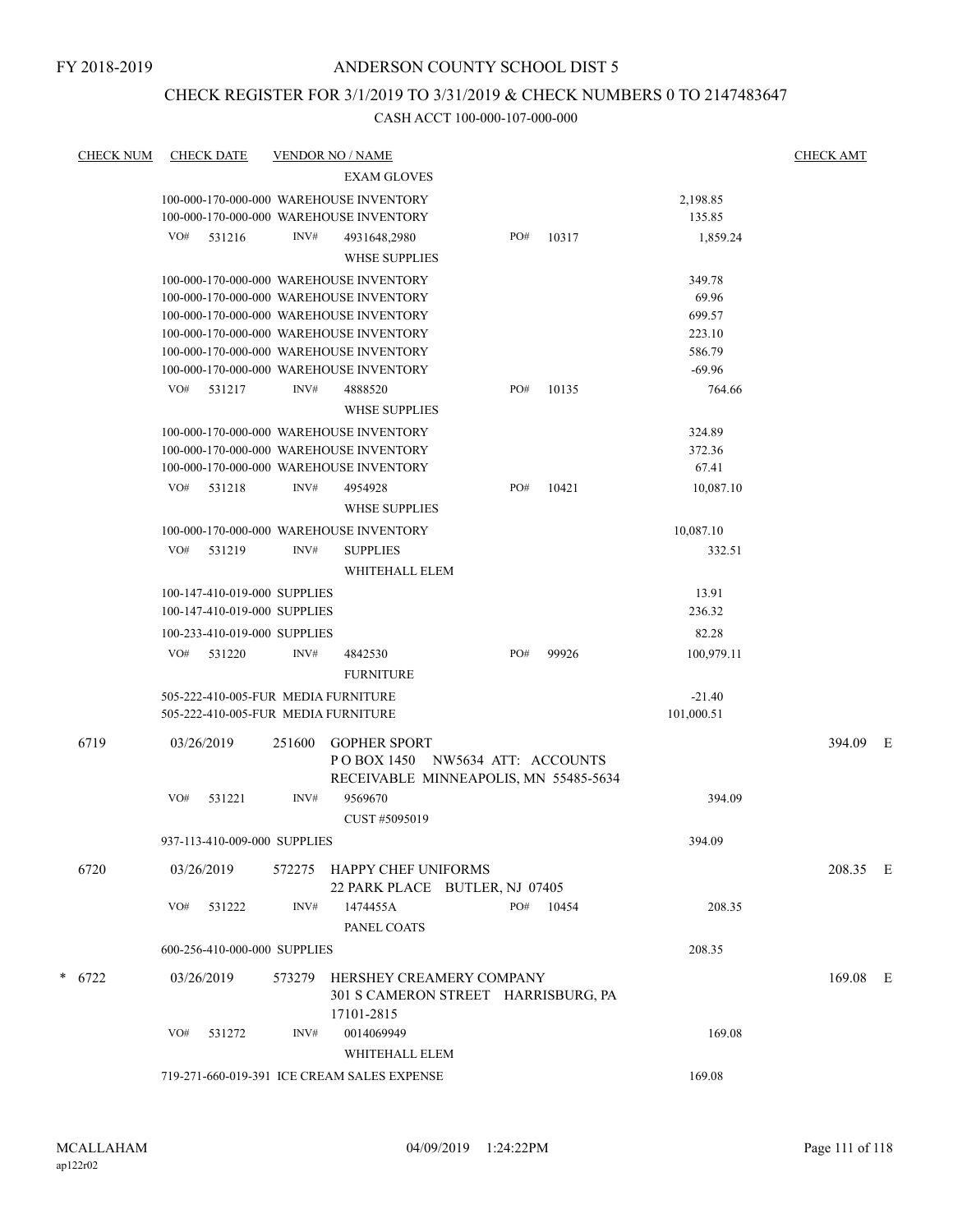## CHECK REGISTER FOR 3/1/2019 TO 3/31/2019 & CHECK NUMBERS 0 TO 2147483647

|      | <b>CHECK NUM</b>                        | <b>CHECK DATE</b>                   |                                                              | <b>VENDOR NO / NAME</b>                                                                         |     |        |          | <b>CHECK AMT</b> |  |
|------|-----------------------------------------|-------------------------------------|--------------------------------------------------------------|-------------------------------------------------------------------------------------------------|-----|--------|----------|------------------|--|
|      | 6723                                    | 03/26/2019<br>VO# 531193            | 572054<br>INV#                                               | <b>EMPLOYEE VENDOR</b><br>MARCH <sub>7-9</sub><br><b>WINTHROP</b>                               |     |        | 227.27   | 227.27 E         |  |
|      |                                         |                                     |                                                              | 721-190-660-021-586 FIELD TRIPS- GR.7 EXPENSE                                                   |     |        | 227.27   |                  |  |
|      | 6724                                    | 03/26/2019<br>VO# 531281            | 565441<br>INV#                                               | <b>EMPLOYEE VENDOR</b><br><b>SUPPLIES</b><br>REIMBURSEMENT                                      |     |        | 92.68    | 171.90 E         |  |
|      |                                         |                                     |                                                              | 701-271-660-001-833 ENGINEERING - LOCKE EXPENSE                                                 |     |        | 92.68    |                  |  |
|      |                                         | VO#<br>531282                       | INV#                                                         | <b>SUPPLIES</b><br>REIMBURSEMENT                                                                |     |        | 79.22    |                  |  |
|      |                                         |                                     |                                                              | 701-271-660-001-833 ENGINEERING - LOCKE EXPENSE                                                 |     |        | 79.22    |                  |  |
|      | 6725                                    | 03/26/2019<br>VO# 531194            | 574799<br>INV#                                               | <b>EMPLOYEE VENDOR</b><br>FEB 26-28<br><b>ATLANTA</b>                                           |     |        | 444.16   | 444.16 E         |  |
|      |                                         |                                     |                                                              | 809-224-333-013-000 TRIPS AND CONFERENCES                                                       |     |        | 444.16   |                  |  |
| 6726 | 03/26/2019<br>VO# 531195                | 574708<br>INV#                      | <b>EMPLOYEE VENDOR</b><br><b>MARCH 18</b><br><b>COLUMBIA</b> |                                                                                                 |     | 143.88 | 143.88 E |                  |  |
|      | 203-223-333-000-000 TRIPS & CONF-ADMIN. |                                     |                                                              |                                                                                                 |     | 143.88 |          |                  |  |
|      | $* 6729$                                | 03/26/2019<br>VO#<br>531183         | 346650<br>INV#                                               | EMPLOYEE VENDOR<br><b>CHICK FIL A</b><br>REIMBURSEMENT                                          |     |        | 102.19   | $102.19$ E       |  |
|      |                                         |                                     |                                                              | 100-113-410-005-VEN SUPPLY-ADDT'L FOR LOST VENDING                                              |     |        | 34.34    |                  |  |
|      |                                         |                                     |                                                              | 705-271-660-005-502 STUDENT GOV/COUNCIL EXPENSE                                                 |     |        | 67.85    |                  |  |
|      | 6730                                    | 03/26/2019<br>VO#<br>531285         | 572025<br>INV#                                               | EMPLOYEE VENDOR<br>MARCH 6-7<br><b>COLUMBIA</b>                                                 |     |        | 286.15   | 1,624.40 E       |  |
|      |                                         |                                     |                                                              | 100-263-333-000-000 TRIPS AND CONFERENCES                                                       |     |        | 286.15   |                  |  |
|      |                                         | VO#<br>531286                       | INV#                                                         | <b>MARCH 10-13</b><br><b>CHARLESTON</b>                                                         |     |        | 1,338.25 |                  |  |
|      |                                         |                                     |                                                              | 100-263-333-000-000 TRIPS AND CONFERENCES                                                       |     |        | 1,338.25 |                  |  |
|      | $* 6734$                                | 03/26/2019<br>VO# 531187            | 574599<br>INV#                                               | <b>EMPLOYEE VENDOR</b><br><b>HARD DRIVE</b><br>REIMBURSEMENT                                    |     |        | 263.20   | 296.18 E         |  |
|      |                                         | 100-233-410-021-000 SUPPLIES        |                                                              |                                                                                                 |     |        | 263.20   |                  |  |
|      |                                         | VO#<br>531280                       | INV#                                                         | <b>DONUTS</b><br>REIMBURSEMENT                                                                  |     |        | 32.98    |                  |  |
|      |                                         | 721-190-660-021-429 FACULTY EXPENSE |                                                              |                                                                                                 |     |        | 32.98    |                  |  |
|      | 6735                                    | 03/26/2019                          | 476700                                                       | SMITH & JONES JANITORIAL<br>1 BILOXI SQUARE ATT: ACCOUNTS RECEIVABLE<br>WEST COLUMBIA, SC 29170 |     |        |          | 2,568.00 E       |  |
|      |                                         | VO#<br>531248                       | INV#                                                         | 191478                                                                                          | PO# | 10229  | 2,568.00 |                  |  |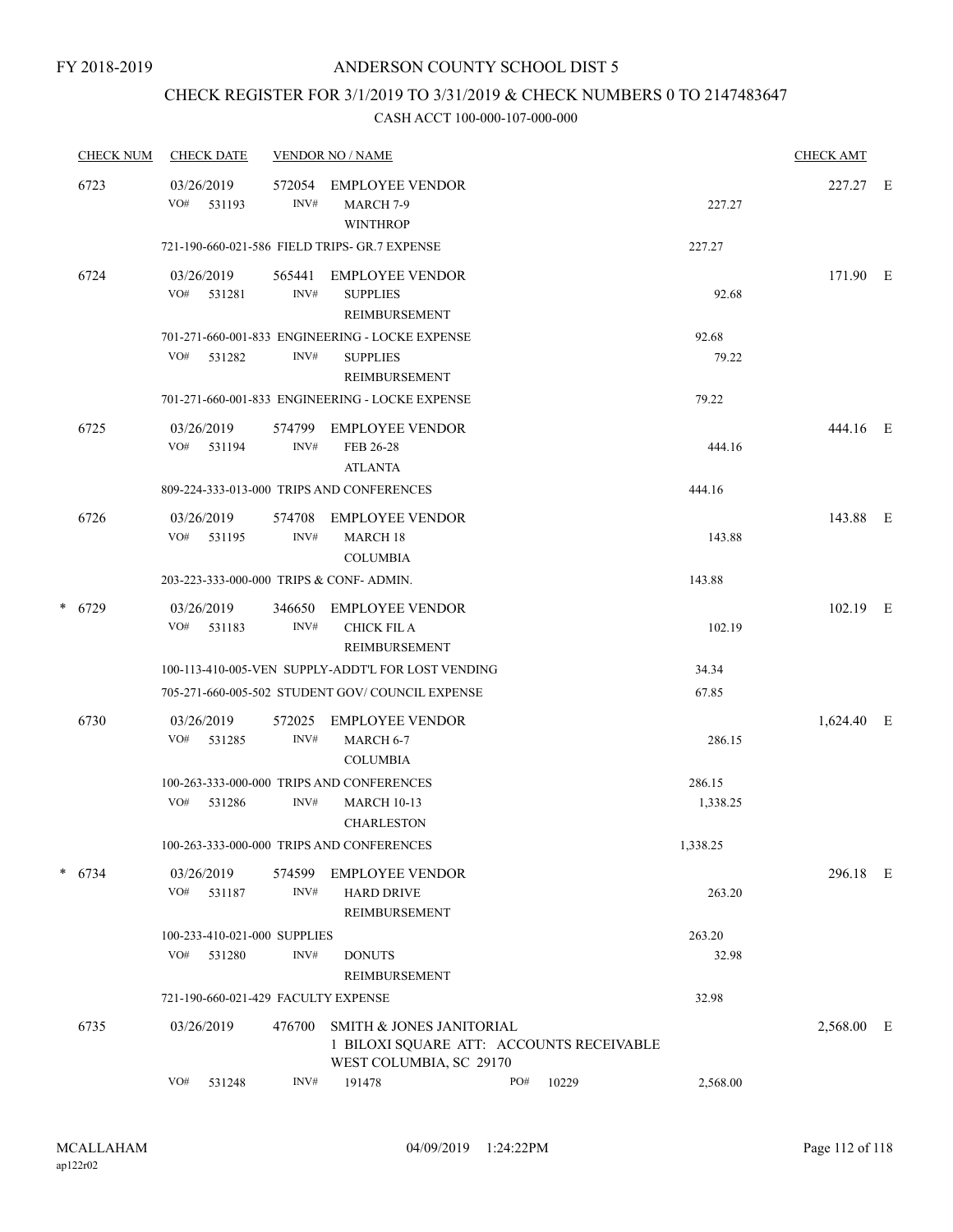FY 2018-2019

## ANDERSON COUNTY SCHOOL DIST 5

## CHECK REGISTER FOR 3/1/2019 TO 3/31/2019 & CHECK NUMBERS 0 TO 2147483647

| <b>CHECK NUM</b> |     | <b>CHECK DATE</b> |                                   | <b>VENDOR NO / NAME</b><br><b>TOWELS</b>                                                                                      |                        |     |                                          |                           | <b>CHECK AMT</b> |  |
|------------------|-----|-------------------|-----------------------------------|-------------------------------------------------------------------------------------------------------------------------------|------------------------|-----|------------------------------------------|---------------------------|------------------|--|
|                  |     |                   |                                   | 100-000-170-000-000 WAREHOUSE INVENTORY                                                                                       |                        |     |                                          | 2,568.00                  |                  |  |
| 6736             |     | 03/26/2019        | 563982                            | SOUTHEASTERN PAPER GROUP<br>CHARLOTTE, NC 28289-0671                                                                          |                        |     | POBOX 890671 ATT: ACCOUNTS RECEIVABLE    |                           | 10,637.14 E      |  |
|                  | VO# | 531250            | INV#                              | 4418539<br><b>SOAP</b>                                                                                                        |                        | PO# | 10262                                    | 10,637.14                 |                  |  |
|                  |     |                   |                                   | 100-000-170-000-000 WAREHOUSE INVENTORY                                                                                       |                        |     |                                          | 10,637.14                 |                  |  |
| 6737             |     | 03/26/2019        | 567862                            | USA TESTPREP INC<br>PO BOX 2906 TUCKER, GA 30085                                                                              |                        |     |                                          |                           | 3,562.50 E       |  |
|                  | VO# | 531260            | INV#                              | 35829<br><b>NEW PROSPECT</b>                                                                                                  |                        | PO# | 10460                                    | 3,562.50                  |                  |  |
|                  |     |                   |                                   | 201-112-445-010-000 TECHNOLOGY SUPPLIES                                                                                       |                        |     |                                          | 3,562.50                  |                  |  |
| $* 6741$         |     | 03/29/2019        | 201391                            | BLICK ART MATERIALS<br>6910 EAGLE WAY CHICAGO, IL 60670-1069                                                                  |                        |     |                                          |                           | 503.32 E         |  |
|                  | VO# | 531419            | INV#                              | 1249943<br><b>ART SUPPLIES</b>                                                                                                |                        |     |                                          | 503.32                    |                  |  |
|                  |     |                   | 100-223-410-003-000 SUPPLIES      |                                                                                                                               |                        |     |                                          | 3.32                      |                  |  |
|                  |     |                   |                                   | 900-114-416-003-MML MICHELE LANG 19/20 SUPPLIES                                                                               |                        |     |                                          | 500.00                    |                  |  |
| 6742             |     | 03/29/2019        |                                   | 572787 CC&I SERVICES LLC<br>29376                                                                                             |                        |     | 4795 S CHURCH ST EXT SUITE 2 ROEBUCK, SC |                           | 2,254.00 E       |  |
|                  | VO# | 531421            | INV#                              | 4360<br>AIT                                                                                                                   |                        | PO# | 96454                                    | 2,254.00                  |                  |  |
|                  |     |                   | 515-253-520-031-CAR CAREER CENTER |                                                                                                                               |                        |     |                                          | 2,254.00                  |                  |  |
| $* 6744$         |     |                   |                                   |                                                                                                                               |                        |     |                                          |                           | 617.65 E         |  |
|                  |     | 03/29/2019        |                                   | 565615 COMMUNICATION SERVICE CENTER, INC<br>POBOX 4118 ATT: ACCOUNTS RECEIVABLE<br>GREENVILLE, SC 29608                       |                        |     |                                          |                           |                  |  |
|                  | VO# | 531315            | INV#                              | ACCT #012400<br><b>RADIO REPAIRS</b>                                                                                          |                        |     |                                          | 617.65                    |                  |  |
|                  |     |                   |                                   | 100-255-323-000-000 CONTRACTED SERVICES<br>100-255-323-000-000 CONTRACTED SERVICES<br>100-255-323-000-000 CONTRACTED SERVICES |                        |     |                                          | 288.33<br>25.00<br>140.63 |                  |  |
|                  |     |                   |                                   | 100-255-323-000-000 CONTRACTED SERVICES                                                                                       |                        |     |                                          | 163.69                    |                  |  |
| 6745             |     | 03/29/2019        | 199000                            | DEMCO, INC<br>PO BOX 8048                                                                                                     | MADISON, WI 53708-8048 |     |                                          |                           | 4,066.48 E       |  |
|                  | VO# | 531316            | INV#                              | 6558038<br><b>MCCANTS</b>                                                                                                     |                        | PO# | 10330                                    | 2,200.32                  |                  |  |
|                  |     |                   |                                   | 505-222-410-005-FUR MEDIA FURNITURE<br>505-222-410-005-FUR MEDIA FURNITURE                                                    |                        |     |                                          | 2,242.70<br>$-42.38$      |                  |  |
|                  | VO# | 531317            | INV#                              | 6567885<br><b>MCCANTS</b>                                                                                                     |                        | PO# | 10348                                    | 1,866.16                  |                  |  |
|                  |     |                   |                                   | 505-222-410-005-FUR MEDIA FURNITURE                                                                                           |                        |     |                                          | 1,866.16                  |                  |  |
| 6746             |     | 03/29/2019        | 202600                            | DILLARD'S SPORTS CENTER                                                                                                       |                        |     |                                          |                           | 907.55 E         |  |
|                  |     |                   |                                   |                                                                                                                               |                        |     |                                          |                           |                  |  |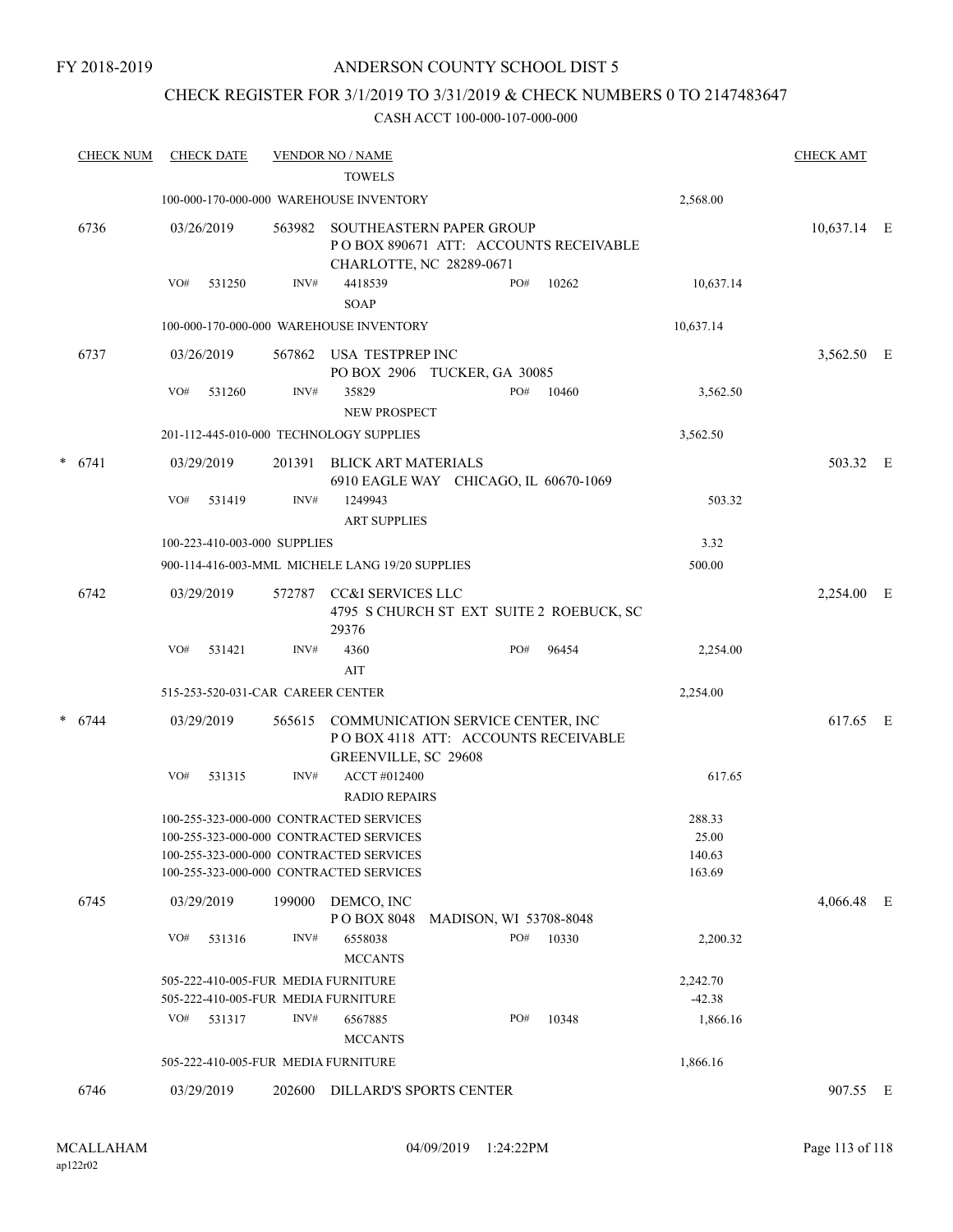## CHECK REGISTER FOR 3/1/2019 TO 3/31/2019 & CHECK NUMBERS 0 TO 2147483647

| <b>CHECK NUM</b> |                              | <b>CHECK DATE</b>    |                                                              | <b>VENDOR NO / NAME</b><br>708 WHITEHALL ROAD ATT: ACCOUNTS                                                              |     |       |                  | <b>CHECK AMT</b> |  |
|------------------|------------------------------|----------------------|--------------------------------------------------------------|--------------------------------------------------------------------------------------------------------------------------|-----|-------|------------------|------------------|--|
|                  | VO#                          | 531318               | INV#                                                         | RECEIVABLE ANDERSON, SC 29625<br>102658,102681<br>TLH FOOTBALL                                                           |     |       | 907.55           |                  |  |
|                  |                              |                      | 100-271-410-002-000 SUPPLIES<br>100-271-410-002-000 SUPPLIES |                                                                                                                          |     |       | 529.30<br>378.25 |                  |  |
| $* 6749$         |                              | 03/29/2019           |                                                              | 569871 FOLLETT SCHOOL SOLUTIONS, INC<br>91826 COLLECTION CENTER DRIVE ATT:<br>ACCOUNTS RECEIVABLE CHICAGO, IL 60693-0918 |     |       |                  | $121.41 \t E$    |  |
|                  | VO#                          | 531319               | INV#                                                         | 419897<br><b>NEVITT FOREST</b>                                                                                           | PO# | 10322 | 121.41           |                  |  |
|                  |                              |                      | 100-222-410-012-000 SUPPLIES<br>100-222-410-012-000 SUPPLIES |                                                                                                                          |     |       | 75.95<br>45.46   |                  |  |
| 6750             |                              | 03/29/2019           |                                                              | 237555 FORMS & SUPPLY<br>POBOX 563953 ATT: ACCOUNTS RECEIVABLE<br>CHARLOTTE, NC 28256                                    |     |       |                  | 54,867.51 E      |  |
|                  | VO#                          | 531320               | INV#                                                         | 4964145<br><b>SUPPLIES</b>                                                                                               |     |       | 48.79            |                  |  |
|                  |                              |                      |                                                              | 709-271-660-009-201 MISCELLANEOUS EXPENSE                                                                                |     |       | 48.79            |                  |  |
|                  | VO#                          | 531321               | INV#                                                         | 4923424<br><b>CHAIRS</b>                                                                                                 | PO# | 10254 | 54,027.41        |                  |  |
|                  |                              |                      |                                                              | 100-233-410-002-CHR CHAIR REPLACMENT                                                                                     |     |       | 54,027.41        |                  |  |
|                  | VO#                          | 531424               | INV#                                                         | 4950794<br><b>CALCULATORS</b>                                                                                            | PO# | 10405 | 401.25           |                  |  |
|                  |                              |                      | 100-113-410-005-MTH MATH SUPPLIES                            |                                                                                                                          |     |       | 401.25           |                  |  |
|                  | VO#                          | 531425               | INV#                                                         | 4965496<br><b>SUPPLIES</b>                                                                                               | PO# | 10463 | 59.07            |                  |  |
|                  |                              |                      |                                                              | 100-252-410-000-000 SUPPLIES AND MATERIALS                                                                               |     |       | 59.07            |                  |  |
|                  | VO#                          | 531426               | INV#                                                         | 4970887<br><b>SUPPLIES</b>                                                                                               | PO# | 10505 | 12.80            |                  |  |
|                  |                              |                      |                                                              | 100-252-410-000-000 SUPPLIES AND MATERIALS                                                                               |     |       | 12.80            |                  |  |
|                  | VO#                          | 531427               | INV#                                                         | 4968240<br>4963836                                                                                                       |     |       | 318.19           |                  |  |
|                  |                              |                      | 100-114-410-003-000 SUPPLIES<br>100-114-410-003-000 SUPPLIES |                                                                                                                          |     |       | 62.05<br>256.14  |                  |  |
| $* 6753$         | VO#                          | 03/29/2019<br>531403 | 573862<br>INV#                                               | EMPLOYEE VENDOR<br><b>SULLIVANS</b><br>REIMBURSEMENT                                                                     |     |       | 1,117.29         | 1,117.29 E       |  |
|                  |                              |                      |                                                              | 100-221-410-000-SNA MEETING SNACKS/SUPPLIES                                                                              |     |       | 1,117.29         |                  |  |
| $* 6755$         |                              | 03/29/2019           | 300176                                                       | <b>JOSTENS INC</b><br>21336 NETWORK PLACE ATT: ACCOUNTS                                                                  |     |       |                  | 2,306.90 E       |  |
|                  | RECEIVABLE CHICAGO, IL 60673 |                      |                                                              |                                                                                                                          |     |       |                  |                  |  |
|                  | VO#                          | 531325               | INV#                                                         | 22674662<br>22692359                                                                                                     |     |       | 1.90             |                  |  |
|                  |                              |                      |                                                              | 723-190-660-023-911 MISCELLANEOUS- ADULT ED EXPENSE                                                                      |     |       | 0.95             |                  |  |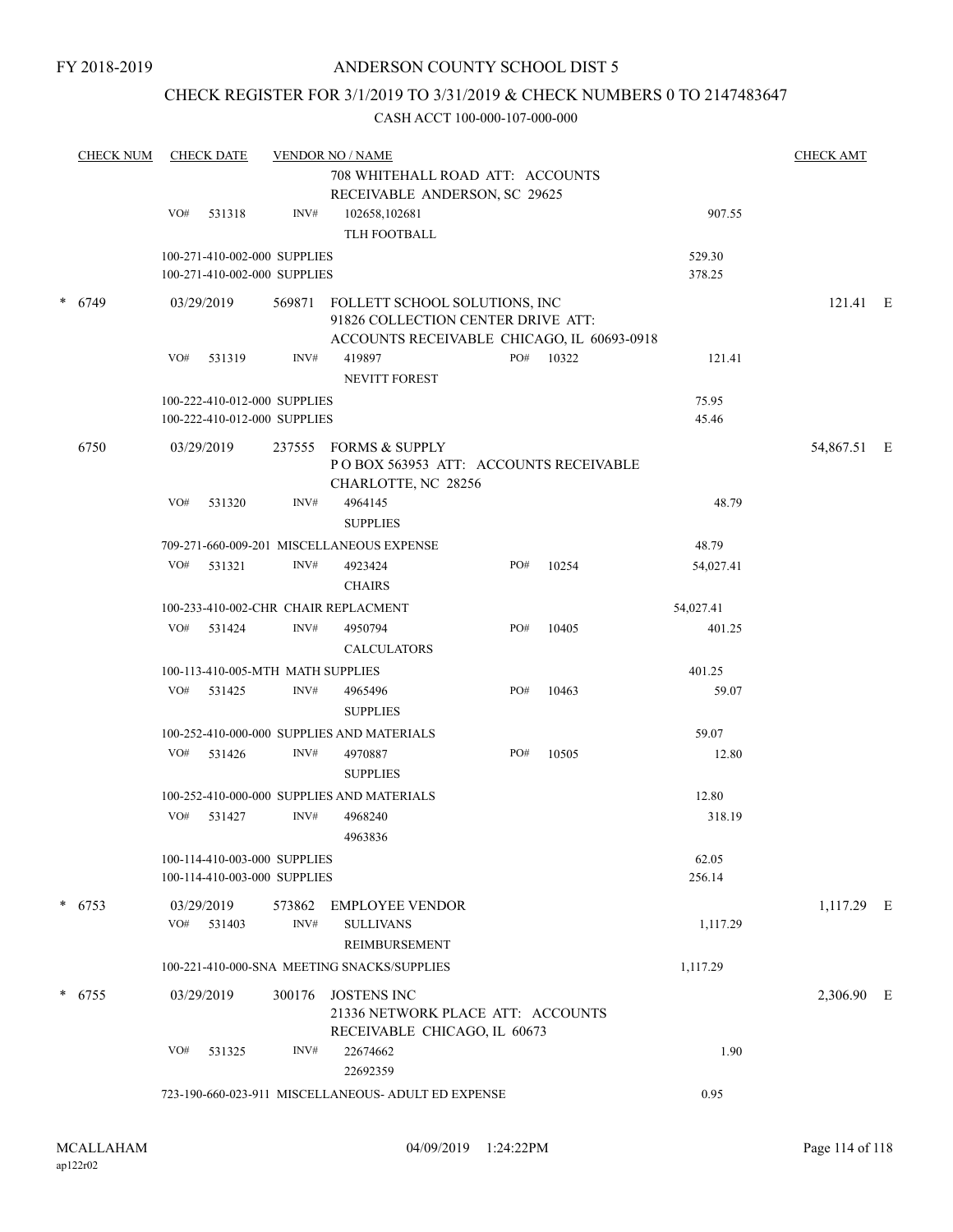## CHECK REGISTER FOR 3/1/2019 TO 3/31/2019 & CHECK NUMBERS 0 TO 2147483647

|   | <b>CHECK NUM</b> | <b>CHECK DATE</b>                       |                | <b>VENDOR NO / NAME</b>                                                                          |          | <b>CHECK AMT</b> |  |
|---|------------------|-----------------------------------------|----------------|--------------------------------------------------------------------------------------------------|----------|------------------|--|
|   |                  |                                         |                | 723-190-660-023-911 MISCELLANEOUS- ADULT ED EXPENSE                                              | 0.95     |                  |  |
|   |                  | VO#<br>531326                           | INV#           | <b>JOB 43090</b><br>2019 YEARBOOK                                                                | 2,305.00 |                  |  |
|   |                  | 711-271-660-011-240 YEARBOOK EXPENSE    |                |                                                                                                  | 2,305.00 |                  |  |
|   | 6756             | 03/29/2019                              | 563608         | JW PEPPER & SON, INC<br>POBOX 642 ATT: ACCOUNTS RECEIVABLE<br><b>EXTON, PA 19341</b>             |          | 283.99 E         |  |
|   |                  | VO#<br>531327                           | INV#           | 15A87519<br><b>SOUTHWOOD</b>                                                                     | 283.99   |                  |  |
|   |                  |                                         |                | 721-190-660-021-641 CHORUS MIDDLE EXPENSE                                                        | 283.99   |                  |  |
|   | 6757             | 03/29/2019<br>VO#<br>531396             | 307650<br>INV# | <b>EMPLOYEE VENDOR</b><br><b>MARCH 22</b><br><b>COLUMBIA</b>                                     | 142.17   | 142.17 E         |  |
|   |                  |                                         |                | 100-221-333-000-000 TRIPS AND CONFERENCES                                                        | 142.17   |                  |  |
| * | 6759             | 03/29/2019<br>VO#<br>531398             | 574565<br>INV# | <b>EMPLOYEE VENDOR</b><br><b>MARCH 14-16</b><br><b>CHARLESTON</b>                                | 716.45   | 716.45 E         |  |
|   |                  |                                         |                | 267-264-333-000-RR3 TRIPS-RECRUITE HQ TEACHERS                                                   | 716.45   |                  |  |
|   | 6760             | 03/29/2019<br>VO# 531400                | 345710<br>INV# | <b>EMPLOYEE VENDOR</b><br><b>MARCH 15</b><br><b>NEWBERRY</b>                                     | 107.83   | 107.83 E         |  |
|   |                  |                                         |                | 267-264-333-000-RR3 TRIPS-RECRUITE HQ TEACHERS                                                   | 107.83   |                  |  |
|   | 6761             | 03/29/2019<br>VO#<br>531296             | 346425<br>INV# | <b>EMPLOYEE VENDOR</b><br><b>MARCH 15-18</b><br><b>CHICAGO</b>                                   | 1,333.04 | 1,333.04 E       |  |
|   |                  |                                         |                | 201-224-333-006-000 TRIPS AND CONFERENCES                                                        | 1,333.04 |                  |  |
|   | 6762             | 03/29/2019<br>VO# 531405                | 226700<br>INV# | <b>EMPLOYEE VENDOR</b><br>3/22 LUNCH<br>REIMBURSEMENT                                            | 148.06   | 148.06 E         |  |
|   |                  |                                         |                | 718-271-660-018-201 MISCELLANEOUS EXPENSE                                                        | 148.06   |                  |  |
|   | 6763             | 03/29/2019<br>$VO#$ 531294              | INV#           | 571837 EMPLOYEE VENDOR<br><b>BOJANGLES</b><br>REIMBURSEMENT                                      | 111.43   | 111.43 E         |  |
|   |                  |                                         |                | 717-190-660-017-201 MISCELLANEOUS EXPENSE                                                        | 111.43   |                  |  |
|   | 6764             | 03/29/2019                              | 349701         | MED CENTRAL HEALTH RESOURCES<br>3424 CLEMSON BLVD ATT: ACCOUNTS<br>RECEIVABLE ANDERSON, SC 29621 |          | 360.00 E         |  |
|   |                  | VO#<br>531332                           | INV#           | 46357<br><b>BENNETT</b>                                                                          | 85.00    |                  |  |
|   |                  | 100-255-323-000-000 CONTRACTED SERVICES |                |                                                                                                  | 85.00    |                  |  |
|   |                  | VO# 531333                              | INV#           | 52008<br><b>GORDON</b>                                                                           | 85.00    |                  |  |
|   |                  | 100-255-323-000-000 CONTRACTED SERVICES |                |                                                                                                  | 85.00    |                  |  |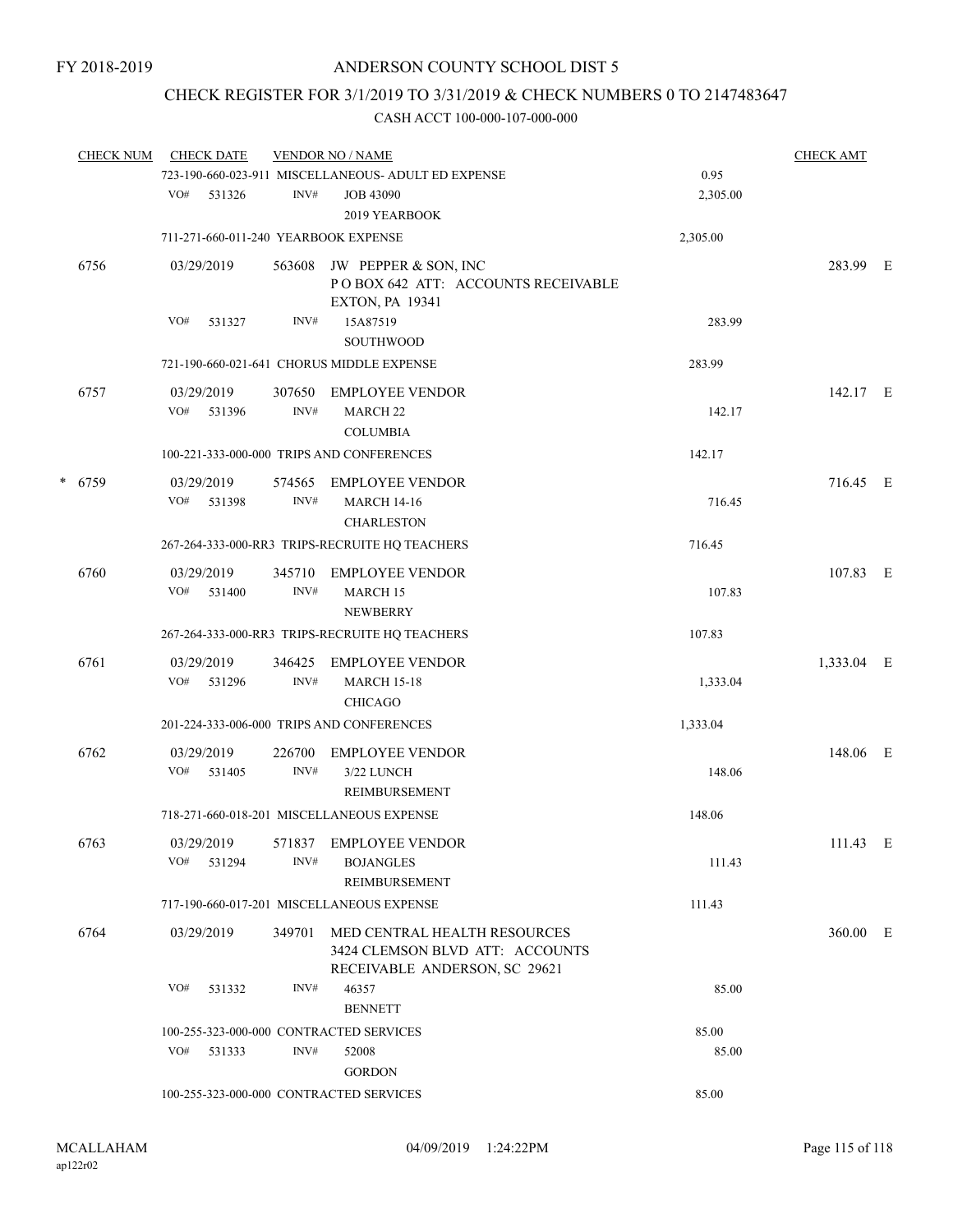## CHECK REGISTER FOR 3/1/2019 TO 3/31/2019 & CHECK NUMBERS 0 TO 2147483647

| <b>CHECK NUM</b> |     | <b>CHECK DATE</b>            |        | <b>VENDOR NO / NAME</b>                                                                         |     |       |          | <b>CHECK AMT</b> |   |
|------------------|-----|------------------------------|--------|-------------------------------------------------------------------------------------------------|-----|-------|----------|------------------|---|
|                  | VO# | 531334                       | INV#   | 37824                                                                                           |     |       | 85.00    |                  |   |
|                  |     |                              |        | <b>CHIAVERINI</b>                                                                               |     |       |          |                  |   |
|                  |     |                              |        | 100-255-323-000-000 CONTRACTED SERVICES                                                         |     |       | 85.00    |                  |   |
|                  | VO# | 531335                       | INV#   | 55175                                                                                           |     |       | 20.00    |                  |   |
|                  |     |                              |        | WILLINGHAM                                                                                      |     |       |          |                  |   |
|                  |     |                              |        | 100-255-323-000-000 CONTRACTED SERVICES                                                         |     |       | 20.00    |                  |   |
|                  |     | VO# 531336                   | INV#   | 55175                                                                                           |     |       | 85.00    |                  |   |
|                  |     |                              |        | WILLINGHAM                                                                                      |     |       |          |                  |   |
|                  |     |                              |        | 100-255-323-000-000 CONTRACTED SERVICES                                                         |     |       | 85.00    |                  |   |
| 6765             |     | 03/29/2019                   | 574074 | <b>EMPLOYEE VENDOR</b>                                                                          |     |       |          | 135.00 E         |   |
|                  | VO# | 531292                       | INV#   | <b>BESTO</b>                                                                                    |     |       | 135.00   |                  |   |
|                  |     |                              |        | REIMBURSEMENT                                                                                   |     |       |          |                  |   |
|                  |     |                              |        | 714-271-660-014-328 PRODUCTIONS EXPENSE                                                         |     |       | 135.00   |                  |   |
| 6766             |     | 03/29/2019                   | 363600 | <b>EMPLOYEE VENDOR</b>                                                                          |     |       |          | 234.45 E         |   |
|                  | VO# | 531399                       | INV#   | <b>MARCH 25-26</b>                                                                              |     |       | 234.45   |                  |   |
|                  |     |                              |        | <b>COLUMBIA</b>                                                                                 |     |       |          |                  |   |
|                  |     |                              |        | 201-223-333-000-000 TRIPS- ADMIN/ HOMELESS LIAISON                                              |     |       | 234.45   |                  |   |
| 6767             |     | 03/29/2019                   | 570673 | NATIONAL DROPOUT PREVENTION NETWORK<br>713 E. GREENVILLE ST SUITE D #108 ANDERSON,              |     |       |          | 125.00 E         |   |
|                  | VO# | 531337                       | INV#   | SC 29621<br>18-97-SPN                                                                           | PO# | 10395 | 125.00   |                  |   |
|                  |     |                              |        | <b>ONLINE COURSE</b>                                                                            |     |       |          |                  |   |
|                  |     | 394-224-333-063-000 TRIPS/PD |        |                                                                                                 |     |       | 125.00   |                  |   |
| 6768             |     | 03/29/2019                   | 572025 | <b>EMPLOYEE VENDOR</b>                                                                          |     |       |          | 808.24 E         |   |
|                  |     | VO# 531291                   | INV#   | <b>MEALS</b>                                                                                    |     |       | 808.24   |                  |   |
|                  |     |                              |        | REIMBURSEMENT                                                                                   |     |       |          |                  |   |
|                  |     |                              |        | 900-390-410-000-042 SPONSORSHIPS EXPENSE                                                        |     |       | 808.24   |                  |   |
| 6769             |     | 03/29/2019                   | 416350 | PRESENTATION SYSTEMS SOUTH, INC<br>POBOX 3872 ATT: ACCOUNTS RECEIVABLE<br>MOORESVILLE, NC 28117 |     |       |          | 2,109.84         | E |
|                  | VO# | 531346                       | INV#   | 190941<br><b>SUPPLIES</b>                                                                       | PO# | 10492 | 2,109.84 |                  |   |
|                  |     |                              |        | 201-112-410-014-000 SUPPLIES AND MATERIALS                                                      |     |       | 2,109.84 |                  |   |
| $* 6771$         |     | 03/29/2019                   | 445100 | <b>SCASA</b>                                                                                    |     |       |          | 280.00 E         |   |
|                  |     |                              |        | SC ASSOC SCHOOL ADMINISTRATORS 1<br>FERNANDINA COURT COLUMBIA, SC 29212                         |     |       |          |                  |   |
|                  | VO# | 531435                       | INV#   | <b>JUNE 16-19</b>                                                                               |     |       | 280.00   |                  |   |
|                  |     |                              |        | <b>SHERRY MARTIN</b>                                                                            |     |       |          |                  |   |
|                  |     |                              |        | 100-221-333-000-000 TRIPS AND CONFERENCES                                                       |     |       | 280.00   |                  |   |
| 6772             |     | 03/29/2019                   | 462710 | SCHOLASTIC BOOK CLUBS, INC.<br>PO BOX 7503 JEFFERSON CITY, MO 65102-7503                        |     |       |          | 168.50 E         |   |
|                  | VO# | 531438                       | INV#   | 52964759<br>ACCT #0589292663                                                                    |     |       | 168.50   |                  |   |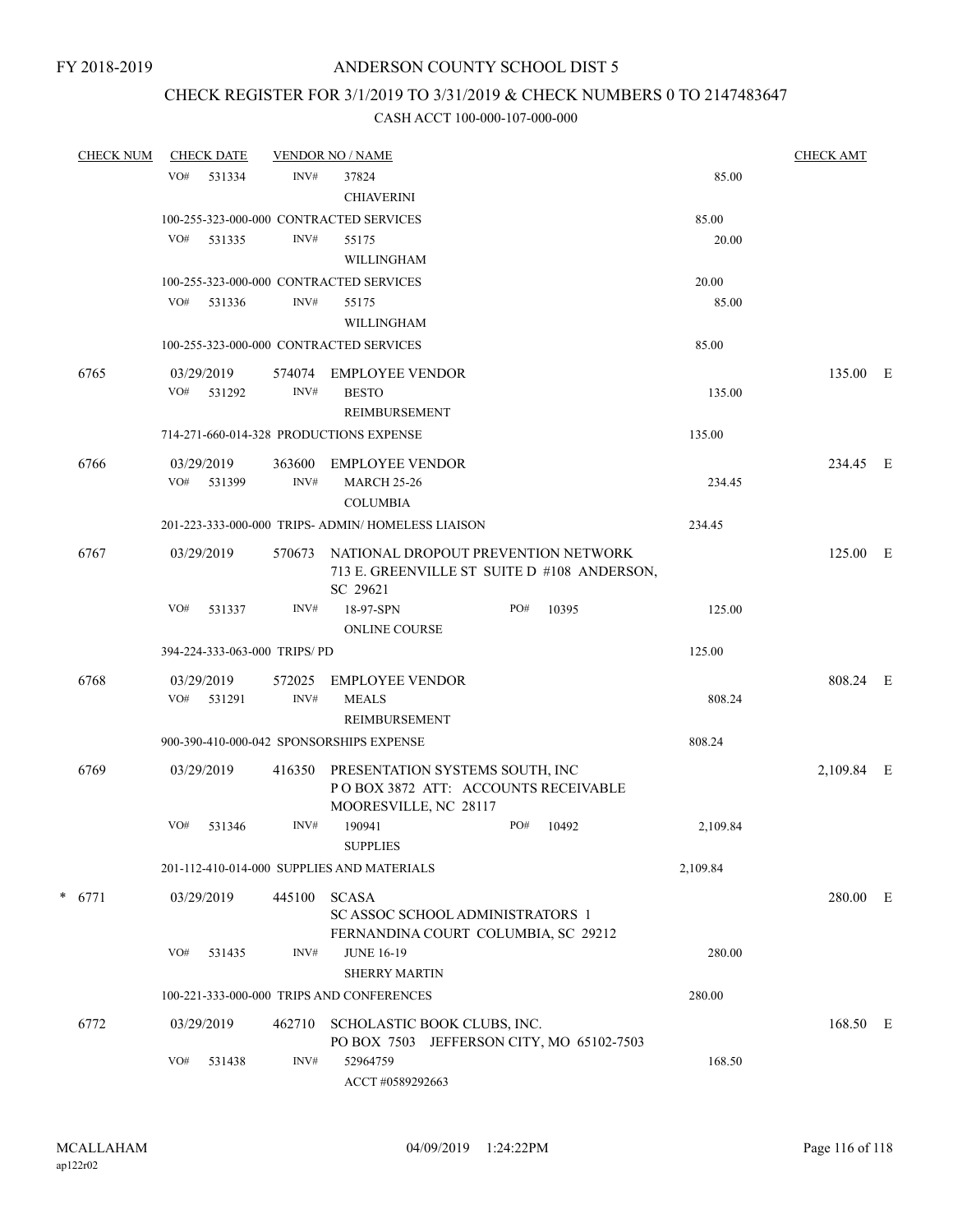## CHECK REGISTER FOR 3/1/2019 TO 3/31/2019 & CHECK NUMBERS 0 TO 2147483647

|      | <b>CHECK NUM</b> |            | <b>CHECK DATE</b>                                            |                        | <b>VENDOR NO / NAME</b><br>710-271-660-010-360 SCHOOL STORE/COUNCIL EXPENSE                        |     |       | 168.50          | <b>CHECK AMT</b> |  |
|------|------------------|------------|--------------------------------------------------------------|------------------------|----------------------------------------------------------------------------------------------------|-----|-------|-----------------|------------------|--|
|      | 6773             |            | 03/29/2019                                                   | 462725                 | SCHOLASTIC BOOK CLUBS, INC<br>POBOX 3745 ATT: ACCOUNTS RECEIVABLE<br>JEFFERSON CITY, MO 65102-3720 |     |       |                 | 262.41 E         |  |
|      |                  | VO#        | 531436                                                       | INV#                   | 18900636<br>ACCT #4230068                                                                          | PO# | 10359 | 262.41          |                  |  |
|      |                  |            |                                                              |                        | 264-171-410-000-000 SUMMER PRG SUPPLIES(GR.K-8)                                                    |     |       | 262.41          |                  |  |
|      | 6774             |            | 03/29/2019                                                   | 463590                 | SCHOOLMATE.COM<br>POBOX 2110 ATT: ACCOUNTS RECEIVABLE<br>KEARNEY, NE 68848-2110                    |     |       |                 | $1,005.00$ E     |  |
|      |                  | VO#        | 531355                                                       | INV#                   | 508572                                                                                             | PO# | 10327 | 1,005.00        |                  |  |
|      |                  |            |                                                              |                        | CUST# SM04722E19<br>201-188-410-019-000 SUPPLIES- PARENTING                                        |     |       | 1,005.00        |                  |  |
| 6775 |                  | 03/29/2019 | 570099                                                       | SCHOOL SPECIALTY, INC. |                                                                                                    |     |       | 2,520.69 E      |                  |  |
|      |                  |            |                                                              |                        | 32656 COLLECTION CENTER DR. ATT:<br>ACCOUNTS RECEIVABLE CHICAGO, IL 60693-0656                     |     |       |                 |                  |  |
|      |                  | VO#        | 531351                                                       | INV#                   | 208122528453                                                                                       | PO# | 10418 | 2,160.46        |                  |  |
|      |                  |            | 937-112-410-011-000 SUPPLIES                                 |                        | CUST #267302                                                                                       |     |       | 2,160.46        |                  |  |
|      |                  | VO#        | 531352                                                       | INV#                   | 208122512271                                                                                       | PO# | 10216 | 360.23          |                  |  |
|      |                  |            |                                                              |                        | 208122352840                                                                                       |     |       |                 |                  |  |
|      |                  |            | 937-113-410-016-000 SUPPLIES<br>937-113-410-016-000 SUPPLIES |                        |                                                                                                    |     |       | 300.19<br>60.04 |                  |  |
|      | 6776             |            | 03/29/2019<br>VO# 531295                                     | 575700<br>INV#         | <b>EMPLOYEE VENDOR</b><br><b>MARCH 15-18</b><br><b>CHICAGO</b>                                     |     |       | 1,414.69        | 1,414.69 E       |  |
|      |                  |            | 201-224-333-006-000 TRIPS AND CONFERENCES                    | 1,414.69               |                                                                                                    |     |       |                 |                  |  |
|      | * 6778           |            | 03/29/2019                                                   | 569744                 | S&S WORLDWIDE, INC<br>PO BOX 210 ATT: ACCOUNTS RECEIVABLE<br>HARTFORD, CT 06141-0210               |     |       |                 | 672.12 E         |  |
|      |                  | VO#        | 531442                                                       | INV#                   | 100028000<br><b>ACCT 380160</b>                                                                    | PO# | 10215 | 672.12          |                  |  |
|      |                  |            | 937-113-410-016-000 SUPPLIES                                 |                        |                                                                                                    |     |       | 672.12          |                  |  |
|      | 6779             | VO#        | 03/29/2019<br>531290                                         | 486320<br>INV#         | <b>EMPLOYEE VENDOR</b><br><b>AMAZON</b><br>REIMBURSEMENT                                           |     |       | 500.00          | 500.00 E         |  |
|      |                  |            |                                                              |                        | 900-112-416-011-CHZ CANDICE STANZIONE 19/20 SUPPLIES                                               |     |       | 500.00          |                  |  |
|      | $* 6781$         | VO#        | 03/29/2019<br>531401                                         | 574784<br>INV#         | EMPLOYEE VENDOR<br><b>MARCH 15-18</b><br><b>CHICAGO</b>                                            |     |       | 1,226.16        | 1,226.16 E       |  |
|      |                  |            |                                                              |                        | 201-224-333-006-000 TRIPS AND CONFERENCES                                                          |     |       | 1,226.16        |                  |  |
|      | 6782             |            | 03/29/2019                                                   | 501410                 | THE LIBRARY STORE, INC<br>POBOX 964 ATT: ACCOUNTS RECEIVABLE<br>TREMONT, IL 61568                  |     |       |                 | 107.31 E         |  |
|      |                  |            |                                                              |                        |                                                                                                    |     |       |                 |                  |  |